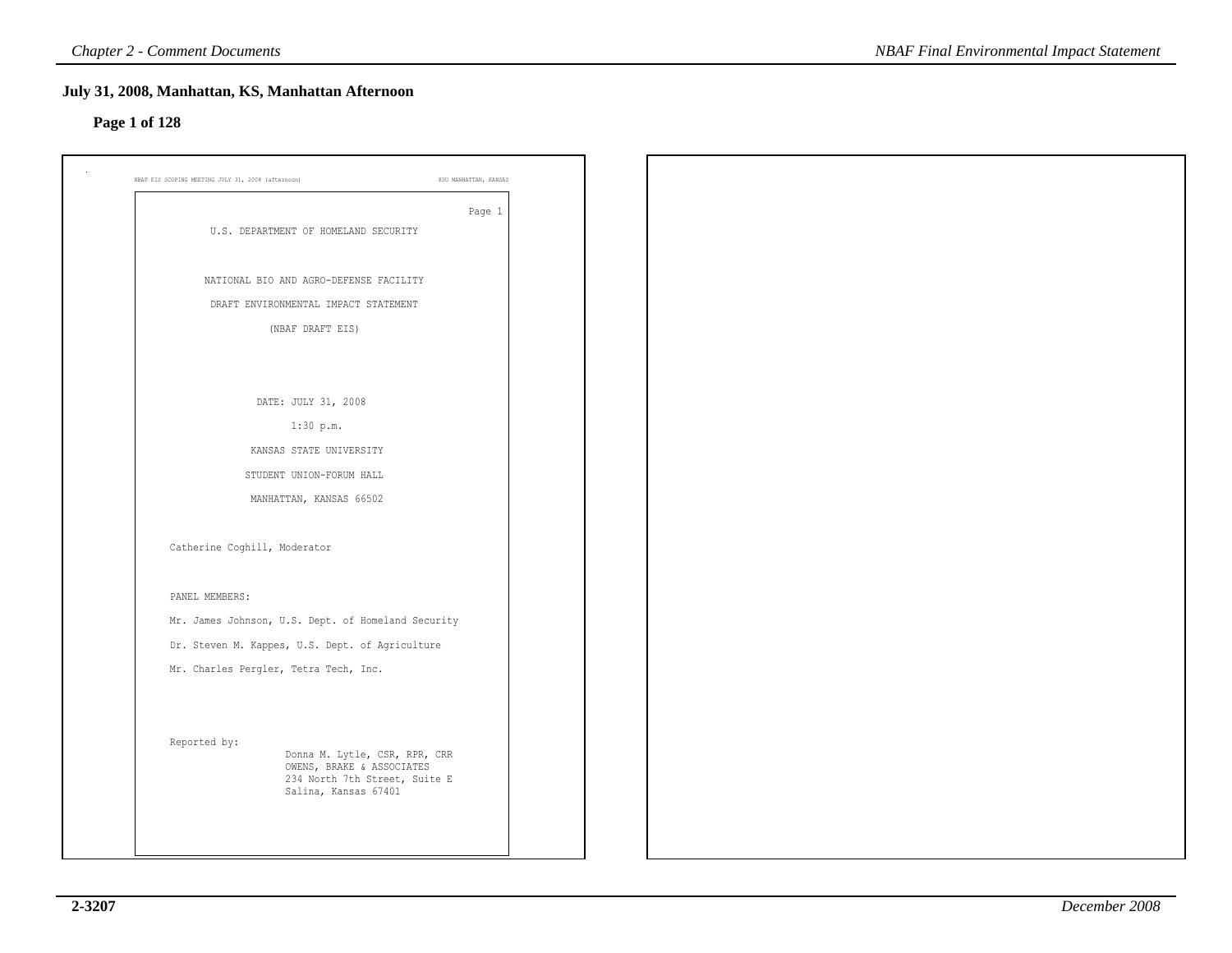### **Page 2 of 128**

|                |                                        |            |                      | Page 2 |
|----------------|----------------------------------------|------------|----------------------|--------|
| $\mathbf{1}$   | U.S. DEPARTMENT OF HOMELAND SECURITY   |            |                      |        |
| $\overline{c}$ |                                        |            |                      |        |
| 3              | NATIONAL BIO AND AGRO-DEFENSE FACILITY |            |                      |        |
| 4              | DRAFT ENVIRONMENTAL IMPACT STATEMENT   |            |                      |        |
| 5              | (NBAF DRAFT EIS)                       |            |                      |        |
|                |                                        |            |                      |        |
| 6              |                                        | INDEX PAGE |                      |        |
| $\overline{7}$ |                                        |            |                      |        |
| 8              | WELCOME:                               | PAGE       | LINE                 |        |
| 9              | Mr. Johnson<br>Moderator Coghill       | 4<br>5     | $\overline{1}$<br>20 |        |
| 10             |                                        |            |                      |        |
| 11             | PRESENTATIONS:                         |            |                      |        |
|                | Mr. Johnson                            | 8          | 20                   |        |
| 12             | Dr. Kappes<br>Mr. Pergler              | 13<br>17   | 15<br>- 5            |        |
| 13             |                                        |            |                      |        |
| 14             | QUESTION & ANSWER SESSION:             |            |                      |        |
| 15             | Ron Trewyn<br>John Simmons             | 29<br>32   | 23<br>12             |        |
|                | Sandy Cravens                          | 33         | 12                   |        |
|                | 16 Tom Thornton                        | 35         | 20                   |        |
|                | Unidentified Speaker                   | 36         | 24                   |        |
| 17             | Unidentified Speaker                   | 39         | 17                   |        |
| 18             | Unidentified Speaker                   | 40         | 21                   |        |
| 19             |                                        |            |                      |        |
|                | FORMAL COMMENT SESSION: PAGE           |            | LINE                 |        |
| 20             | Adrian Polansky<br>Bill Sanford        | 44<br>47   | 12<br>3              |        |
| 21             | George Teagarden                       | 50         | 8                    |        |
|                | Jennifer Brandt                        | 52         | 20                   |        |
| 22             | Governor Kathleen Sebelius             | 55         | 23                   |        |
|                | Eric Alsup                             | 59         | 19                   |        |
| 23             | Bob Walker                             | 61         | 23                   |        |
| 24             | Reggie Robinson<br>Tom Thornton        | 64<br>68   | 22<br>$\overline{1}$ |        |
|                | Ron Trewyn                             | 70         | 25                   |        |
| 25             |                                        |            |                      |        |
|                | Kathleen Huttmann                      | 73         | 22                   |        |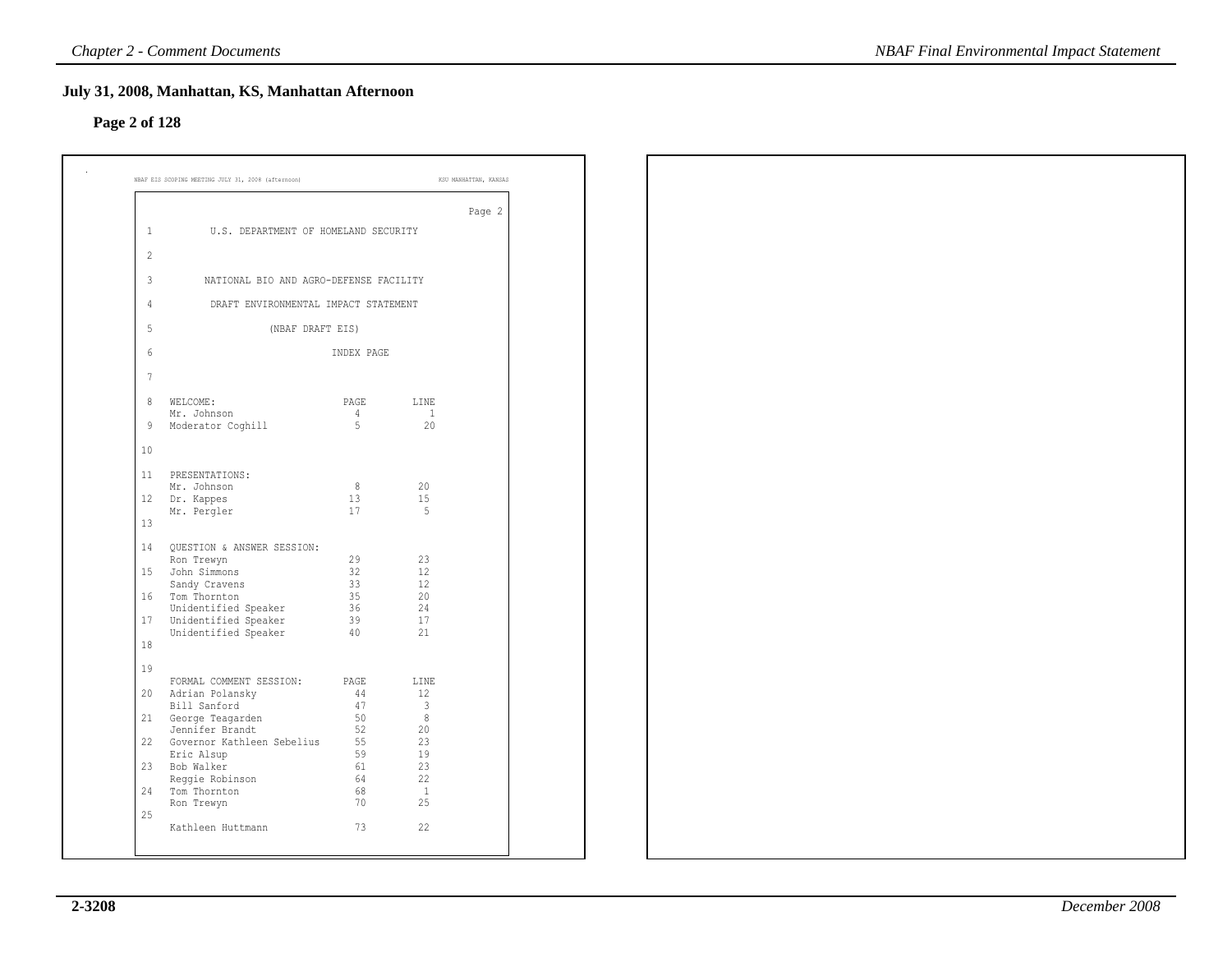# **Page 3 of 128**

|                |                                                 |            |                | Page 3 |
|----------------|-------------------------------------------------|------------|----------------|--------|
| 1              | Bob Marcusse                                    | 76         | 21             |        |
|                | Tracy Taylor                                    | 79         | 12             |        |
| $\overline{c}$ | Melvin Neufeld                                  | 82         | 4              |        |
|                | Myron Calhoun                                   | 84         | 24             |        |
| 3              | Judy Wagner                                     | 88         | 11             |        |
|                | Steve Henry                                     | 90         | -7             |        |
| 4              | Sandy Cravens                                   | 92         | 22             |        |
|                | Bob Rowland                                     | 95         | 20             |        |
| 5              | Dennis McKinney                                 | 97         | $\overline{3}$ |        |
|                | Steve Warren                                    | 100        | $\mathbf{1}$   |        |
| 6              | Dusti Fritz                                     | 102        | 25             |        |
|                | Senator Stephen Morris                          | 105        | -7             |        |
| 7              | Jeff Levin                                      | 108        | $\overline{4}$ |        |
|                | Don Gudenkauf                                   | 109        | 23             |        |
| 8              | Donn Teske<br>Paul Irvine                       | 110        | 25<br>11       |        |
|                |                                                 | 113        |                |        |
| 9              | Tracy Brunner                                   | 116<br>118 | -7<br>25       |        |
| 10             | John Hook<br>Franklin Spikes                    | 119        | 16             |        |
|                |                                                 | 122        | 13             |        |
| 11             | Carroll Lange<br>Lydia Peele                    | 122        | 25             |        |
|                | Scott Rusk                                      | 125        | - 8            |        |
| 12             | Sydney Carlin                                   | 126        | 21             |        |
|                | Brandy Carter                                   | 129        | 17             |        |
| 13             | Tom Hawk                                        | 132        | $\overline{4}$ |        |
|                | Steven Anderson                                 | 135        | 7              |        |
| 14             | Gary Anderson                                   | 137        | 19             |        |
|                | Marty Vanier                                    | 140        | 8              |        |
| 15             | Dale Askey                                      | 142        | 25             |        |
|                | Bruce Snead                                     | 144        | 10             |        |
| 16             | Dave MacFarland                                 | 146        | 15             |        |
|                | Colonel Eric Peck                               | 149        | 16             |        |
| 17             |                                                 |            |                |        |
|                |                                                 |            |                |        |
| 18             |                                                 |            |                |        |
| 19             | CERTIFICATE OF CERTIFIED SHORTHAND REPORTER 152 |            |                |        |
| 20             |                                                 |            |                |        |
| 21             |                                                 |            |                |        |
|                |                                                 |            |                |        |
| 22             |                                                 |            |                |        |
| 23             |                                                 |            |                |        |
| 24             |                                                 |            |                |        |
| 25             |                                                 |            |                |        |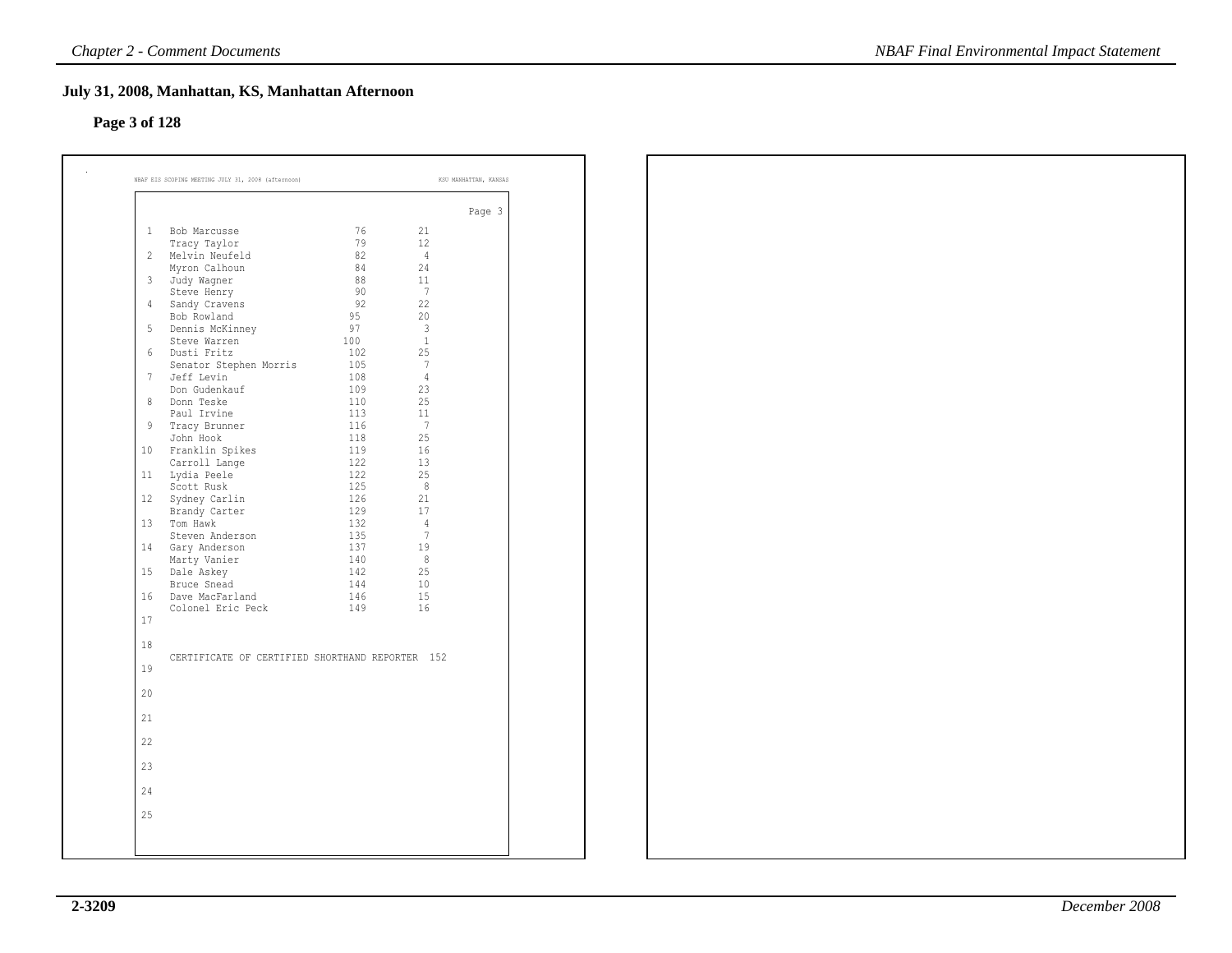### **Page 4 of 128**

|                | Page 4                                             |
|----------------|----------------------------------------------------|
| 1              | MR. JOHNSON: We're going to go ahead               |
| 2              | and get started. We have a full afternoon and      |
| 3              | evening.                                           |
| $\overline{4}$ | Welcome to the Kansas public meeting for           |
| 5              | the National Bio and Agro-Defense Facility Draft   |
| 6              | Environmental Impact Statement, otherwise known as |
| 7              | the NBAF EIS.                                      |
| 8              | I'm Jamie Johnson, the Director of Office          |
| 9              | of National Labs, with the Department of Homeland  |
| 10             | Security, and serving as the program manager for   |
| 11             | the National Bio and Agro-Defense Facility.        |
| 12             | We're here today to present the results            |
| 13             | of a Draft Environmental Impact Analysis conducted |
| 14             | by our EIS team.                                   |
| 15             | We are also here today to listen to your           |
| 16             | comments. I hope you had a chance to visit our     |
| 17             | posters and ask questions of our subject matter    |
| 18             | experts who are in attendance today.               |
| 19             | DHS announced its intention to prepare an          |
| 20             | EIS to evaluate siting alternatives for the        |
| 21             | proposed NBAF on July 31st, 2007. A 60 day public  |
| 22             | comment period followed which comments were        |
| 23             | collected and issues identified.                   |
| 24             | During the scoping process, more than              |
| 25             | 1,350 individuals attended eight public meetings   |
|                |                                                    |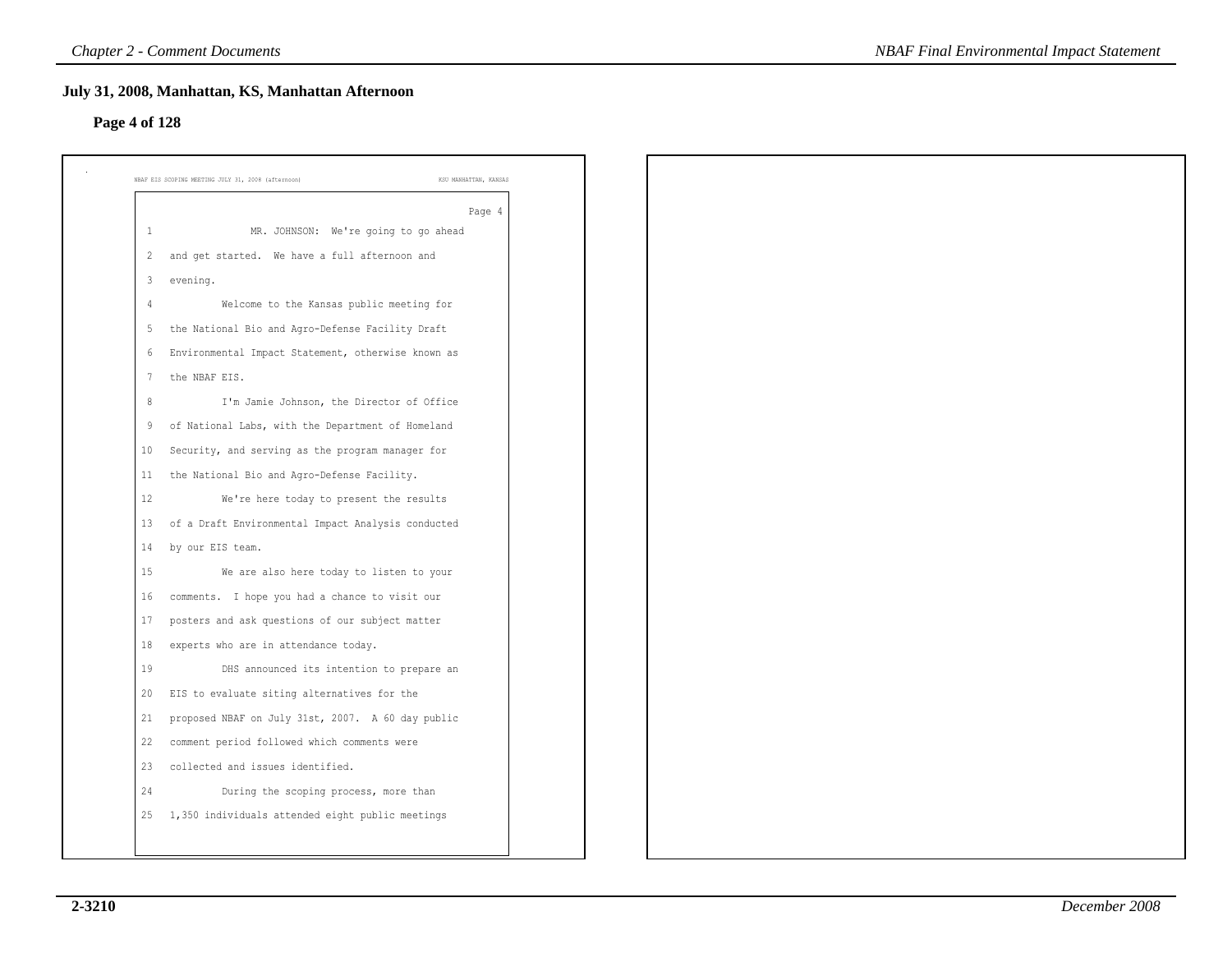### **Page 5 of 128**

|    | Page 29                                            |
|----|----------------------------------------------------|
| 1  | mechanisms listed here in the slide as long as we  |
| 2  | receive them by August 25th. Thank you.            |
| 3  | MODERATOR COGHILL: Thank you, Jamie.               |
| 4  | At this point in time, we are ready to start the   |
| 5  | question and answer period. This is a 20 minute    |
| 6  | period.                                            |
| 7  | Again, I want to reiterate that this is            |
| 8  | all on the record, this entire meeting, and the    |
| 9  | questions that you have, if you have any, need to  |
| 10 | pertain specifically to the presentation that was  |
| 11 | given, so if you need anymore information that you |
| 12 | feel wasn't clarified in the presentation, now's   |
| 13 | your opportunity to ask that. We're also asking,   |
| 14 | again as a reminder, that each person who'd like   |
| 15 | to ask a question, that you just ask one in order  |
| 16 | to accommodate the other folks in the room who may |
| 17 | have a question.                                   |
| 18 | So at this point in time what I'd like to          |
| 19 | do, if anyone does have a question, please come to |
| 20 | the microphone, state your name if you'd like and  |
| 21 | your organization and face the panel, of course,   |
| 22 | so we all can hear you very clearly.               |
| 23 | MR. TREWYN: Ron Trewyn, K-State.                   |
| 24 | Dr. Kappes mentioned the forthcoming FMD vaccine   |
| 25 | today but he expanded on that last week in         |
|    |                                                    |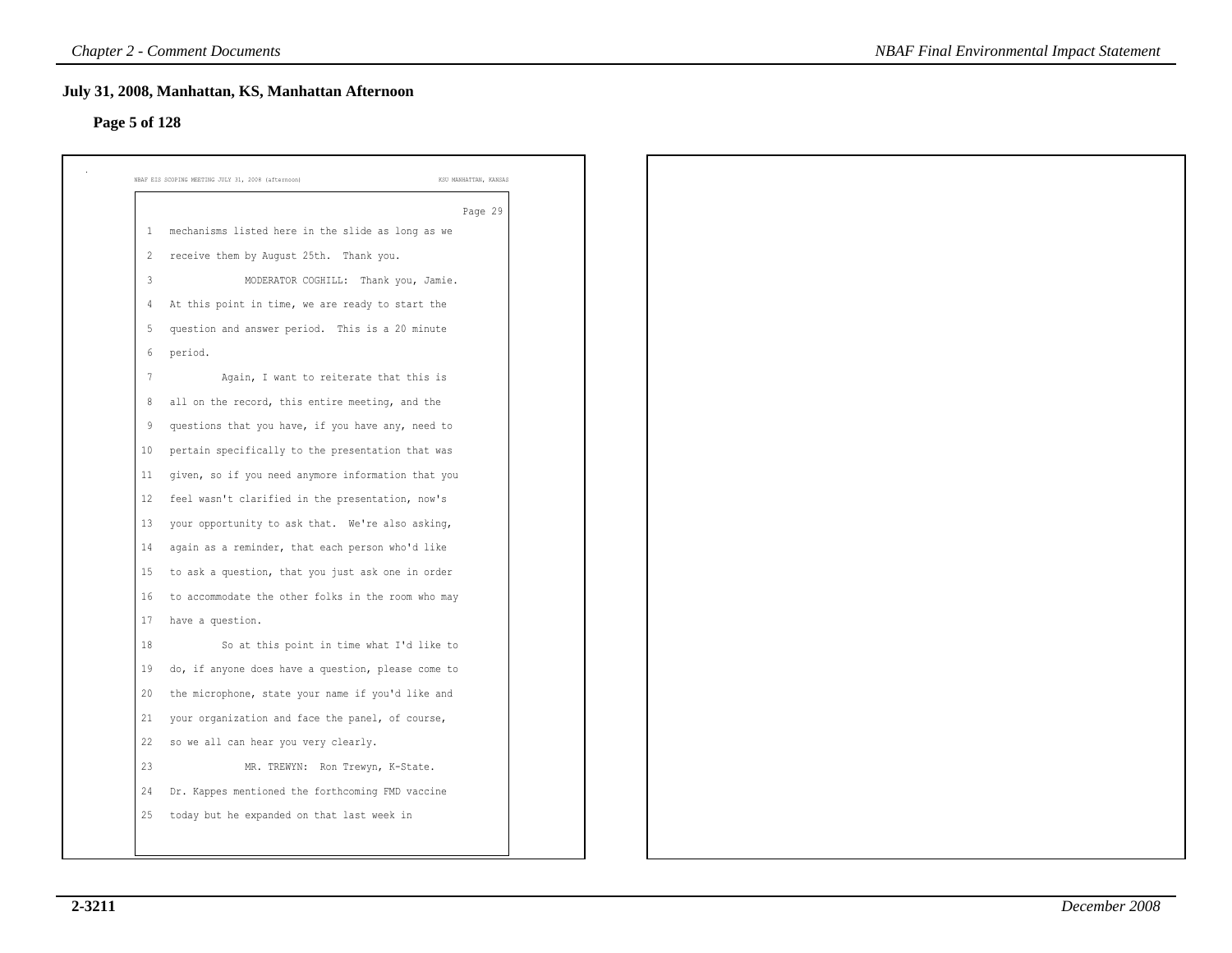### **Page 6 of 128**

|                        |                                                                                                                               | <b>Chapter 2 - Comment Documents</b><br>July 31, 2008, Manhattan, KS, Manhattan Afternoon                                                                                                                                                                                                                                                                                                                                                                                                                                                                                                                                                                                                                                                                                                                                                                                                                                                                                                                  | <b>NBAF Final Environmental Impact Statement</b>                                                                                                                                                                                                                                                                                                                                                                                                                                                                                                                                                                                                                                                                                                                                                                                                                                                                                                                                                                                                                                                                                                                                                                                                        |
|------------------------|-------------------------------------------------------------------------------------------------------------------------------|------------------------------------------------------------------------------------------------------------------------------------------------------------------------------------------------------------------------------------------------------------------------------------------------------------------------------------------------------------------------------------------------------------------------------------------------------------------------------------------------------------------------------------------------------------------------------------------------------------------------------------------------------------------------------------------------------------------------------------------------------------------------------------------------------------------------------------------------------------------------------------------------------------------------------------------------------------------------------------------------------------|---------------------------------------------------------------------------------------------------------------------------------------------------------------------------------------------------------------------------------------------------------------------------------------------------------------------------------------------------------------------------------------------------------------------------------------------------------------------------------------------------------------------------------------------------------------------------------------------------------------------------------------------------------------------------------------------------------------------------------------------------------------------------------------------------------------------------------------------------------------------------------------------------------------------------------------------------------------------------------------------------------------------------------------------------------------------------------------------------------------------------------------------------------------------------------------------------------------------------------------------------------|
| Page 6 of 128<br>1 2.0 | $\mathbf{1}$<br>$\overline{c}$<br>3<br>4<br>5<br>6<br>7<br>8<br>9<br>10<br>11<br>12<br>13<br>14<br>15<br>16<br>17<br>18<br>19 | NBAF EIS SCOPING MEETING JULY 31, 2008 (afternoon)<br>KSU MANHATTAN, KANSAS<br>Page 30<br>Washington suggesting it would be likely available<br>and on the market by 2010, something like that.<br>Since there has been some anxiety about<br>FMD on the mainland, I would like to ask that he<br>make additional comments on this potential game<br>changer, and how it could mitigate the FMD<br>concerns.<br>Also I would ask how this vaccine will be<br>factored into the EIS, and the potential<br>consequences of a release. Thank you.<br>DR. KAPPES: Thank you for the<br>question. ARS has done the initial research in<br>identifying a vaccine platform that allows us to<br>take part of the Foot and Mouth Disease genetic<br>material and make a vaccine out of this, and DHS<br>has worked with us and is going through the<br>further development with a company by the name of<br>GenVac, who is currently in the process of doing<br>that work under contract from DHS, and the results | Issue Code: 2.0<br>Comment No: 1<br>DHS notes the commentor's concern regarding the siting, construction and operation of the NBAF at<br>the Manhattan Campus Site Alternative. Section 3.14 and Appendix E of the NBAF EIS investigate<br>the chances of a variety of accidents that could occur and consequences of those accidents<br>Accidents could occur in the form of procedural violations (operational accidents), natural phenomena<br>accidents, external events, and intentional acts. Although some accidents are more likely to occur<br>than others (e.g., safety protocol not being followed), the chances of an accidental release are low.<br>The specific objective of the hazard identification, accident analysis, and risk assessment is to identify<br>the likelihood and consequences from accidents or intentional subversive acts. In addition to<br>identifying the potential for or likelihood of the scenarios leading to adverse consequences, this<br>analysis provides support for the identification of specific engineering and administrative controls to<br>either prevent a pathogen release or mitigate the consequences of such a release. The risk of an<br>accidental release of a pathogen is extremely low. |
|                        | 20<br>21<br>22<br>23<br>24<br>25                                                                                              | are very promising.<br>We're also using the same vector to make<br>vaccines for all seven serial types of Foot and<br>Mouth Disease, and you are correct, that with<br>these promising early results, we hope to have<br>some products available to APHIS by about the time                                                                                                                                                                                                                                                                                                                                                                                                                                                                                                                                                                                                                                                                                                                                |                                                                                                                                                                                                                                                                                                                                                                                                                                                                                                                                                                                                                                                                                                                                                                                                                                                                                                                                                                                                                                                                                                                                                                                                                                                         |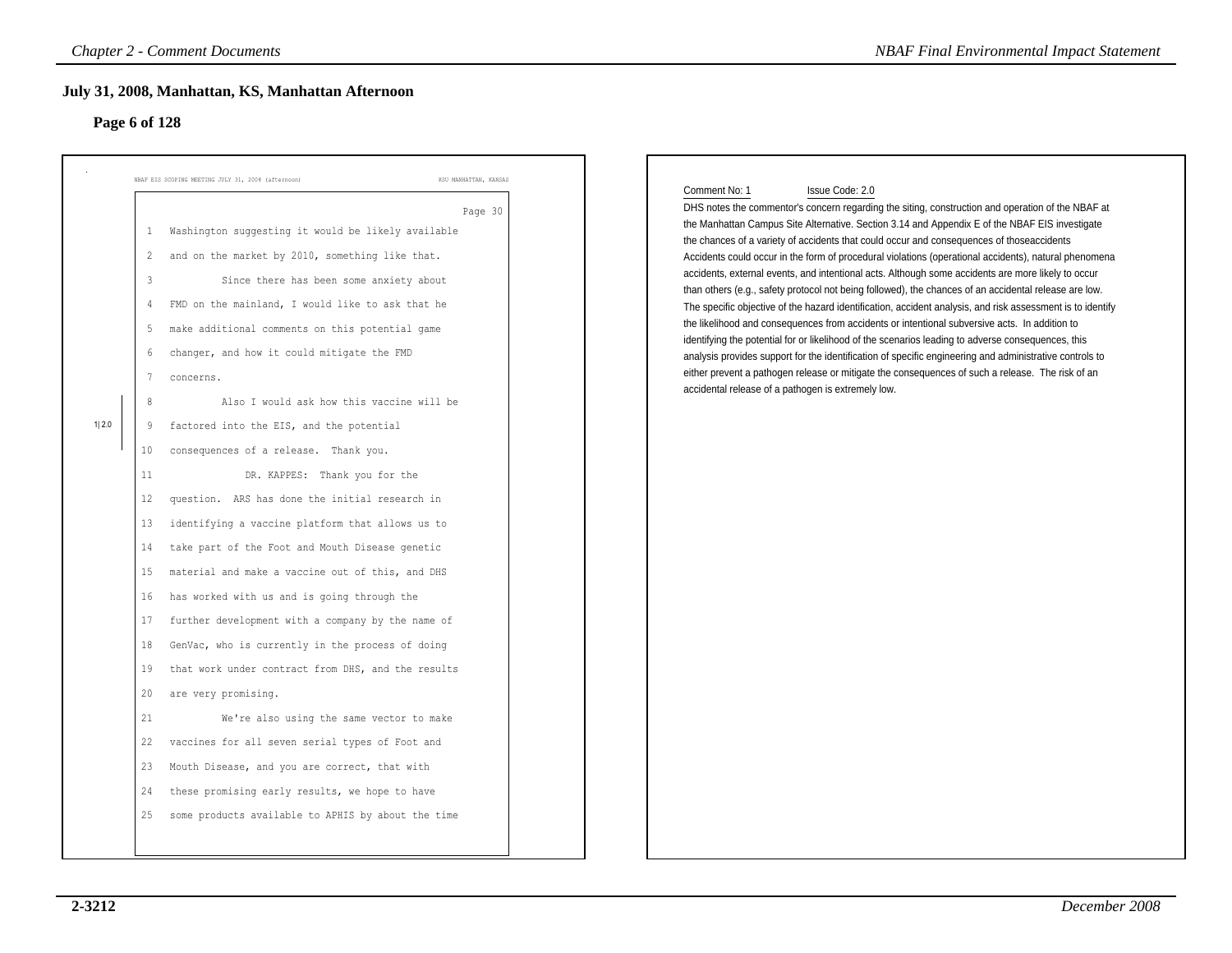# **Page 7 of 128**

|              | Page 31                                            |
|--------------|----------------------------------------------------|
| $\mathbf{1}$ | of 2010, so we're quite encouraged with that.      |
| 2            | ARS is also doing work on biotherapeutics          |
| 3            | that increases the efficacy of that vaccine, so    |
| 4            | the two aspects there is timing and then also      |
| -5           | being able to produce this vaccine in the United   |
| 6            | States because it is not an infectious particle,   |
| 7            | and how that will be used, I'll turn that over to  |
| 8            | my USDA colleague, Bill White.                     |
| 9            | DR. WHITE: Thank you, Steve. Thank                 |
| 10           | you, sir. Right now, the USDA APHIS at Plum        |
| 11           | Island, we have the North American Foot and Mouth  |
| 12           | Disease Vaccine Bank, and this is a stored antigen |
| 13           | bank which has the seven different serotypes and a |
| 14           | number of subtypes. If FMD outbreak were to be     |
| 15           | confirmed, that antigen vaccine would be made      |
| 16           | available within a few days for vaccination of     |
| 17           | animals.                                           |
| 18           | And then you have locally, you have                |
| 19           | nationally, 400 trained veterinarians who know how |
| 20           | to investigate an FMD outbreak, how to respond to  |
| 21           | an FMD outbreak, and so forth. So if FMD is        |
| 22           | actually diagnosed, it would start a whole flow    |
| 23           | chart of things that would happen, and it would -- |
| 24           | after diagnosis, the USDA secretary would declare, |
| 25           | most likely, an extraordinary emergency. The       |
|              |                                                    |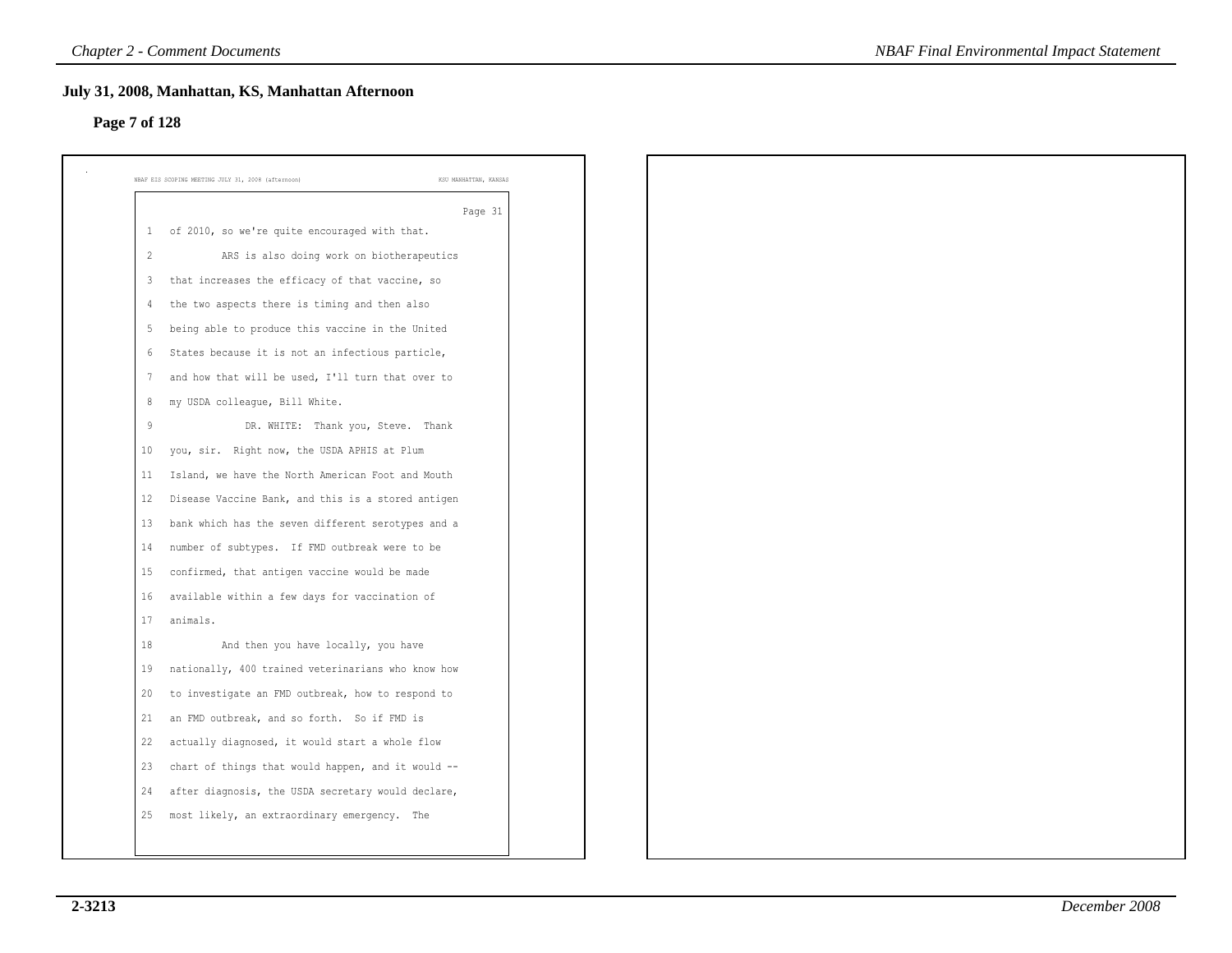### **Page 8 of 128**

|               |              | <b>Chapter 2 - Comment Documents</b>                                                             | <b>NBAF Final Environmental Impact Statement</b>                                                                                                                                                  |
|---------------|--------------|--------------------------------------------------------------------------------------------------|---------------------------------------------------------------------------------------------------------------------------------------------------------------------------------------------------|
|               |              | July 31, 2008, Manhattan, KS, Manhattan Afternoon                                                |                                                                                                                                                                                                   |
| Page 8 of 128 |              |                                                                                                  |                                                                                                                                                                                                   |
|               |              |                                                                                                  |                                                                                                                                                                                                   |
|               |              | NBAF EIS SCOPING MEETING JULY 31, 2008 (afternoon)<br>KSU MANHATTAN, KANSAS                      |                                                                                                                                                                                                   |
|               |              |                                                                                                  | Comment No: 1<br>Issue Code: 15.0<br>The potential effects to livestock-related industries is discussed in Section 3.10. As noted in Section                                                      |
|               | $\mathbf{1}$ | Page 32<br>secretary -- then the secretary of DHS would                                          | 3.10.9 and Appendix D, the major economic effect from an accidental release of a pathogen would be                                                                                                |
|               | 2            | declare an incident of national significance and                                                 | a ban on all U.S. livestock products until the country was determined to be disease-free. The<br>mainland sites have similar economic consequences regardless of the livestock populations in the |
|               | 3            | so forth, so anyway, what I'm trying to say, is                                                  | region.                                                                                                                                                                                           |
|               | 4            | that the full brunt of the federal infrastructure                                                |                                                                                                                                                                                                   |
|               | 5            | would be brought to this outbreak.                                                               |                                                                                                                                                                                                   |
|               | 6            | But it would rely essentially on stop                                                            |                                                                                                                                                                                                   |
|               | 7            | movement, depopulating animals that are showing                                                  |                                                                                                                                                                                                   |
|               | 8            | obvious signs of clinical signs, and vaccination.                                                |                                                                                                                                                                                                   |
|               | $\,9$        | Thank you.                                                                                       |                                                                                                                                                                                                   |
|               | 10           | MODERATOR COGHILL: Yes, sir, do you                                                              |                                                                                                                                                                                                   |
|               | 11           | have a question?                                                                                 |                                                                                                                                                                                                   |
|               | 12           | MR. SIMMONS: John Simmons, with the                                                              |                                                                                                                                                                                                   |
|               | 13           | Kansas Bioscience Authority. It's great to hear                                                  |                                                                                                                                                                                                   |
|               | 14           | that FMD may not be an issue by the time this is                                                 |                                                                                                                                                                                                   |
|               | 15           | constructed, but at the D.C. hearing last week,                                                  |                                                                                                                                                                                                   |
|               | 16           | one of the presenters mentioned that the economic                                                |                                                                                                                                                                                                   |
|               | 17           | impact of an FMD outbreak is substantially similar                                               |                                                                                                                                                                                                   |
| 11 15.0       | 18           | across all the sites, I think the number was                                                     |                                                                                                                                                                                                   |
|               | 19           | 80 percent or so.                                                                                |                                                                                                                                                                                                   |
|               | 20           | Could you elaborate a little bit further                                                         |                                                                                                                                                                                                   |
|               | 21           | on what that means?                                                                              |                                                                                                                                                                                                   |
|               | 22           | MR. PERGLER: Basically, the                                                                      |                                                                                                                                                                                                   |
|               | 23           | difference is the number of livestock in a                                                       |                                                                                                                                                                                                   |
|               |              |                                                                                                  |                                                                                                                                                                                                   |
|               | 24<br>25     | particular area and the response that would be<br>conducted, so that's reflected in the range of |                                                                                                                                                                                                   |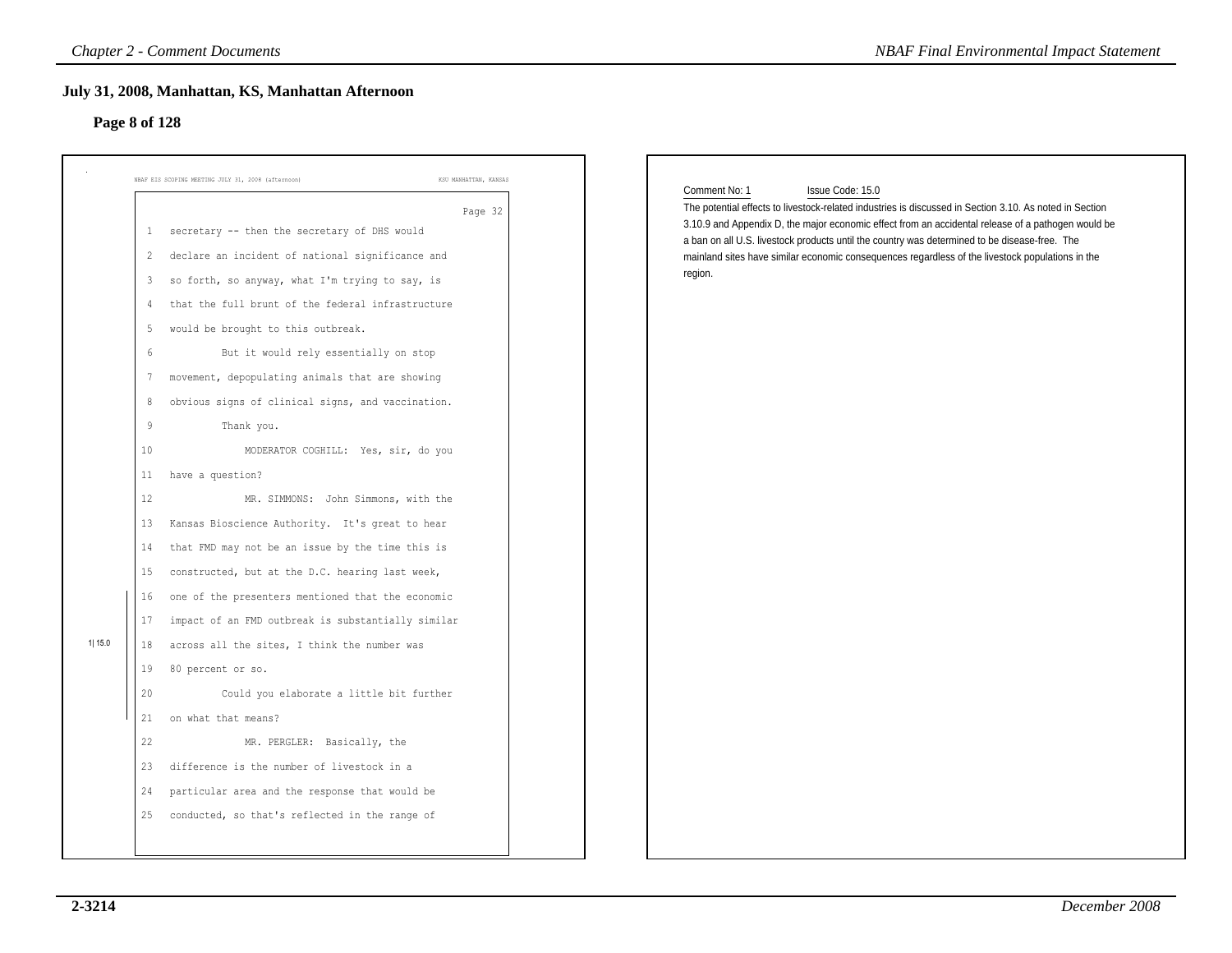# **Page 9 of 128**

|        | <b>Chapter 2 - Comment Documents</b>                                                                                                                                                                                                                                                                                                                                                                                                                                                                                                                                                                                                                                                                                                                                                                                                                                                                                                                                                                                                                                                                                                                                                                                                                                                                                                         | <b>NBAF Final Environmental Impact Statement</b>                                                                                                                                                                                                                                                                                                                                                                                                                                                                                                                                                                                                                                                                                                                                                                                                                                                                                                                                                                                                                                                                                                                                                                                                                                                                                                                                                                                                                                                                                                                                                                                                                                                                                                                                                                                                                                                                                                                                                                                                                                                                                                                                                                                                                                                                                                                                                                                                                                                                                                                                                                                |
|--------|----------------------------------------------------------------------------------------------------------------------------------------------------------------------------------------------------------------------------------------------------------------------------------------------------------------------------------------------------------------------------------------------------------------------------------------------------------------------------------------------------------------------------------------------------------------------------------------------------------------------------------------------------------------------------------------------------------------------------------------------------------------------------------------------------------------------------------------------------------------------------------------------------------------------------------------------------------------------------------------------------------------------------------------------------------------------------------------------------------------------------------------------------------------------------------------------------------------------------------------------------------------------------------------------------------------------------------------------|---------------------------------------------------------------------------------------------------------------------------------------------------------------------------------------------------------------------------------------------------------------------------------------------------------------------------------------------------------------------------------------------------------------------------------------------------------------------------------------------------------------------------------------------------------------------------------------------------------------------------------------------------------------------------------------------------------------------------------------------------------------------------------------------------------------------------------------------------------------------------------------------------------------------------------------------------------------------------------------------------------------------------------------------------------------------------------------------------------------------------------------------------------------------------------------------------------------------------------------------------------------------------------------------------------------------------------------------------------------------------------------------------------------------------------------------------------------------------------------------------------------------------------------------------------------------------------------------------------------------------------------------------------------------------------------------------------------------------------------------------------------------------------------------------------------------------------------------------------------------------------------------------------------------------------------------------------------------------------------------------------------------------------------------------------------------------------------------------------------------------------------------------------------------------------------------------------------------------------------------------------------------------------------------------------------------------------------------------------------------------------------------------------------------------------------------------------------------------------------------------------------------------------------------------------------------------------------------------------------------------------|
|        | July 31, 2008, Manhattan, KS, Manhattan Afternoon<br>Page 9 of 128                                                                                                                                                                                                                                                                                                                                                                                                                                                                                                                                                                                                                                                                                                                                                                                                                                                                                                                                                                                                                                                                                                                                                                                                                                                                           |                                                                                                                                                                                                                                                                                                                                                                                                                                                                                                                                                                                                                                                                                                                                                                                                                                                                                                                                                                                                                                                                                                                                                                                                                                                                                                                                                                                                                                                                                                                                                                                                                                                                                                                                                                                                                                                                                                                                                                                                                                                                                                                                                                                                                                                                                                                                                                                                                                                                                                                                                                                                                                 |
| 1 19.4 | KSU MANHATTAN, KANSAS<br>NBAF EIS SCOPING MEETING JULY 31, 2008 (afternoon)<br>Page 33<br>what you see.<br>$\mathbf{1}$<br>$\overline{2}$<br>MR. SIMMONS: Eighty percent of that<br>number that's been up there pretty much --<br>3<br>MR. PERGLER: Most of the cost is the<br>4<br>result of livestock -- banning of livestock<br>5<br>product overseas, so until we're declared FMD<br>6<br>free, that would continue to incur cost.<br>7<br>8<br>MODERATOR COGHILL: Is there anyone<br>else who has a question?<br>9<br>10<br>Yes, ma'am, would you please come to the<br>microphone so we all could hear you.<br>11<br>12<br>MS. CRAVENS: Hi, I'm Sandy Cravens,<br>13<br>a stockperson.<br>What will the impact be upon the people<br>14<br>of this area if an immediate emergency quarantine,<br>15<br>due to a release, has to be imposed, say, during a<br>16<br>K-State football game?<br>17<br>18<br>MR. JOHNSON: I'll take a shot at<br>that, and Bill White will follow-up.<br>19<br>20<br>No matter where we site the facility, we<br>are going to have emergency response plans as part<br>21<br>22 of this facility. We fully expect to leverage and<br>23 integrate ourselves into the existing community<br>plan, so for instance, if we were to choose to<br>24<br>locate here in Manhattan, we would fully leverage<br>25 | Issue Code: 19.4<br>Comment No: 1<br>DHS notes the commentor's concerns regarding the impact of an pathogen release on the local<br>population. The NBAF would be designed, constructed, and operated to ensure the maximum level<br>of public safety and to fulfill all necessary requirements to protect the environment. Section 3.14 and<br>Appendix E of the NBAF EIS, investigates the chances of a variety of accidents that could occur with<br>the proposed NBAF and consequences of potential accidents, The chances of an accidental release<br>are low. Although some accidents are more likely to occur than others (e.g., safety protocol not being<br>followed), the chances of an accidental release based on human error are low in large part due to the<br>design and implementation of biocontainment safeguards in conjunction with rigorous personnel<br>training. For example, as described in Section 2.2.2.1 of the NBAF EIS, all laboratory staff would<br>receive thorough pre-operational training, as well as ongoing training, in the handling of hazardous<br>infectious agents, understanding biocontainment functions of standard and special practices for each<br>biosafety level, and understanding biocontainment equipment and laboratory characteristics.<br>Appendix B to the EIS describes biocontainment lapses and laboratory acquired infections.<br>Laboratory-acquired infections have not been shown to be a threat to the community at large. As set<br>out in Section 3.14.3.4 of the NBAF EIS, employees and contractors will be screened prior to<br>employment or engagement and monitored while working, among other security measures. In<br>addition, oversight of NBAF operations, as described in Section 2.2.2.6 of the NBAF EIS, will be<br>conducted in part by the Institutional Biosafety Committee (IBC), which includes community<br>representative participation, and the APHIS Animal Research Policy and Institutional Animal Care<br>and Use Committee. Should the NBAF Record of Decision call for the design, construction, and<br>operations of the NBAF, site specific protocols would then be developed in coordination with local<br>emergency response agencies and would consider the diversity and density of populations residing<br>within the local area. The need for an evacuation under an accident conditions is considered to be a<br>very low probability event. DHS would have site-specific standard operating procedures and<br>emergency response plans in place prior to the initiation of research activities at the proposed NBAF. |
|        |                                                                                                                                                                                                                                                                                                                                                                                                                                                                                                                                                                                                                                                                                                                                                                                                                                                                                                                                                                                                                                                                                                                                                                                                                                                                                                                                              |                                                                                                                                                                                                                                                                                                                                                                                                                                                                                                                                                                                                                                                                                                                                                                                                                                                                                                                                                                                                                                                                                                                                                                                                                                                                                                                                                                                                                                                                                                                                                                                                                                                                                                                                                                                                                                                                                                                                                                                                                                                                                                                                                                                                                                                                                                                                                                                                                                                                                                                                                                                                                                 |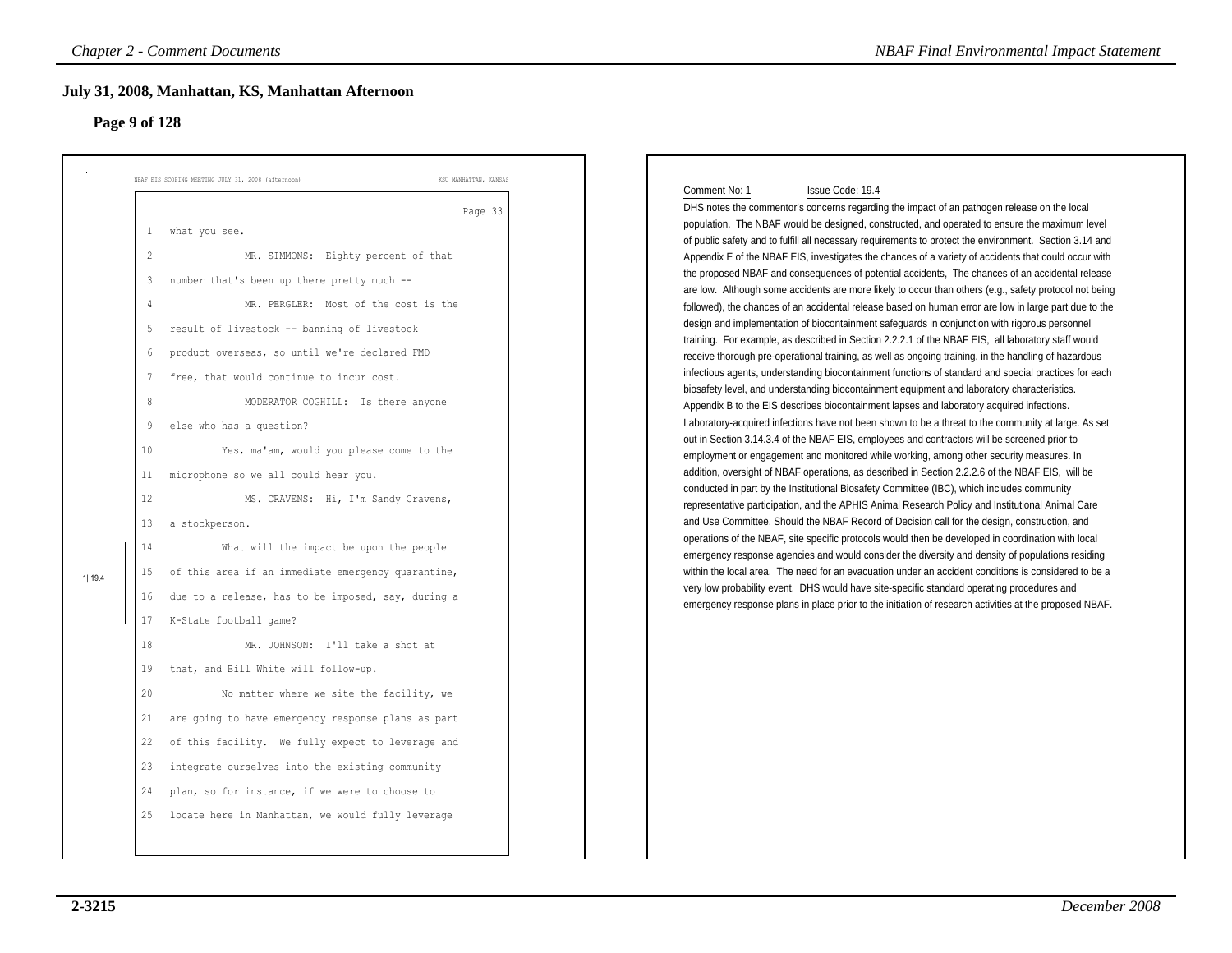### **Page 10 of 128**

| $\mathbf{1}$<br>2<br>3 | Page 34<br>with the emergency response plan with Kansas State |
|------------------------|---------------------------------------------------------------|
|                        |                                                               |
|                        | University, whatever those plans might be, during             |
|                        | major events, with the bioscience center, with the            |
| 4                      | vet school and so forth, so we fully anticipate               |
| 5                      | being integrated as part of that community, making            |
| 6                      | sure our response plans are part of that.                     |
| $7\phantom{.0}$        | MS. CRAVENS: You did not answer my                            |
| 8                      | question.                                                     |
| 9                      | A quarantine is exposed. Thousands of                         |
| 10                     | people cannot leave, days, months, years.                     |
| 11                     | MR. JOHNSON: We have a well defined                           |
| 12                     | system in place for responding to detecting the               |
| 13                     | Foot and Mouth Disease, and the Animal Plant                  |
| 14                     | Health Inspection service puts in a system of                 |
| 15                     | procedures.                                                   |
| 16                     | You want to walk through that, again,                         |
| 17                     | Bill?                                                         |
| 18                     | DR. WHITE: Sure. Thank you. The                               |
| 19                     | USDA, we have no rules, regulations to stop your              |
| 20                     | movement or anyone else from the Kansas State                 |
| 21                     | University football game.                                     |
| 22                     | With Foot and Mouth Disease, it doesn't                       |
| 23                     | affect people. It would have absolutely no                    |
| 24                     | influence on you or the game. If one of the                   |
| 25                     | zoonotic diseases were to be accidentally                     |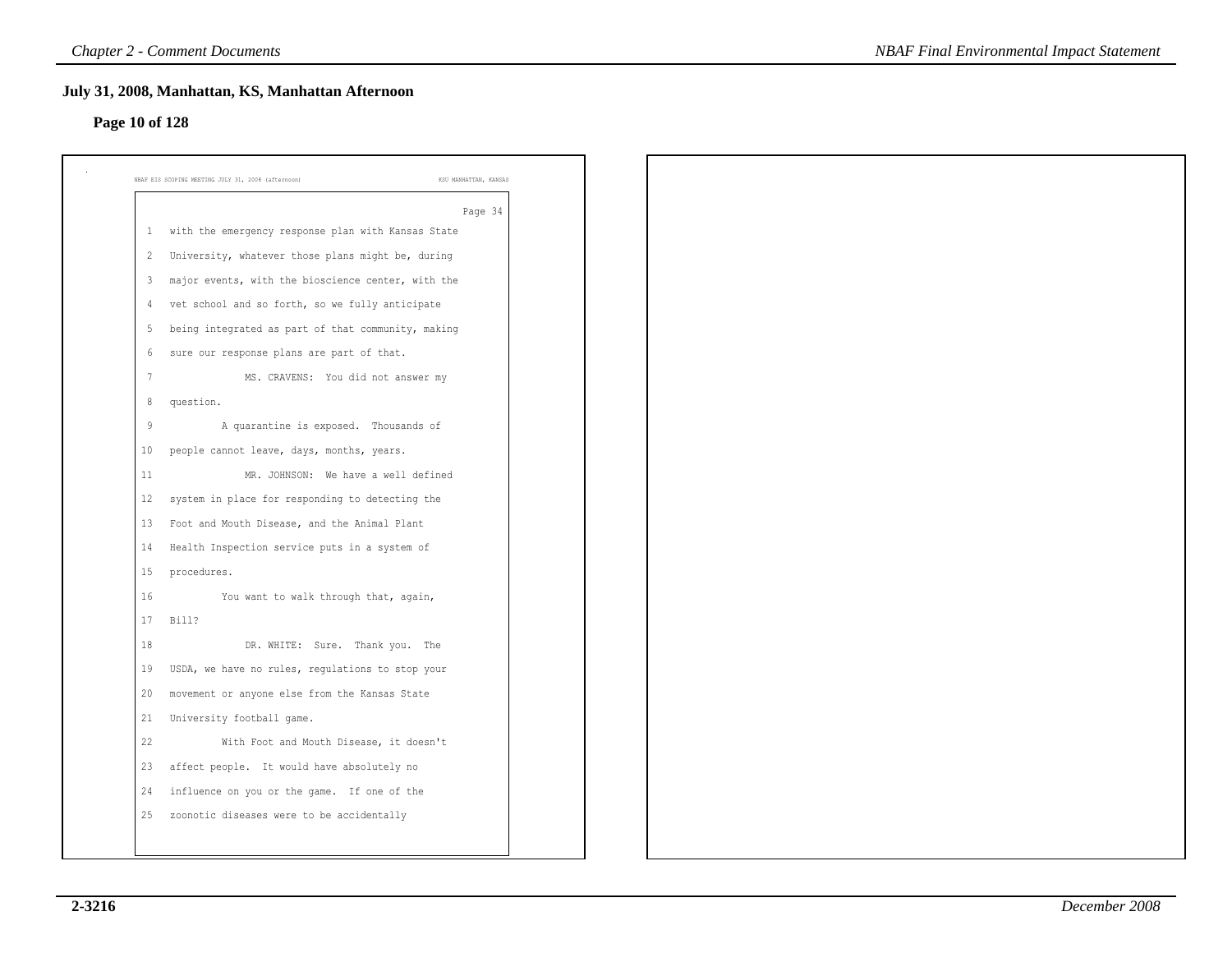# **Page 11 of 128**

|                |                                                                                                                                                                      | <b>Chapter 2 - Comment Documents</b>                                                                                                                                                                                                                                                                                                                                                                                                                                                                                                                                                                                                                                                                                                                                                                                                                                                                                                                                                                                                                                                                                                             | <b>NBAF Final Environmental Impact Statement</b>                                                                                                                                                                                                                                                                                                                                                                                                                                                                                                                                                                                                                                                                                                                                                                                                                                                                                                                                                                                                                                                                                                                                                                                                                                                                                                                                                                                                                                                                                                                                                                                      |
|----------------|----------------------------------------------------------------------------------------------------------------------------------------------------------------------|--------------------------------------------------------------------------------------------------------------------------------------------------------------------------------------------------------------------------------------------------------------------------------------------------------------------------------------------------------------------------------------------------------------------------------------------------------------------------------------------------------------------------------------------------------------------------------------------------------------------------------------------------------------------------------------------------------------------------------------------------------------------------------------------------------------------------------------------------------------------------------------------------------------------------------------------------------------------------------------------------------------------------------------------------------------------------------------------------------------------------------------------------|---------------------------------------------------------------------------------------------------------------------------------------------------------------------------------------------------------------------------------------------------------------------------------------------------------------------------------------------------------------------------------------------------------------------------------------------------------------------------------------------------------------------------------------------------------------------------------------------------------------------------------------------------------------------------------------------------------------------------------------------------------------------------------------------------------------------------------------------------------------------------------------------------------------------------------------------------------------------------------------------------------------------------------------------------------------------------------------------------------------------------------------------------------------------------------------------------------------------------------------------------------------------------------------------------------------------------------------------------------------------------------------------------------------------------------------------------------------------------------------------------------------------------------------------------------------------------------------------------------------------------------------|
| Page 11 of 128 |                                                                                                                                                                      | July 31, 2008, Manhattan, KS, Manhattan Afternoon                                                                                                                                                                                                                                                                                                                                                                                                                                                                                                                                                                                                                                                                                                                                                                                                                                                                                                                                                                                                                                                                                                |                                                                                                                                                                                                                                                                                                                                                                                                                                                                                                                                                                                                                                                                                                                                                                                                                                                                                                                                                                                                                                                                                                                                                                                                                                                                                                                                                                                                                                                                                                                                                                                                                                       |
| 1 2.0          | 1<br>$\overline{2}$<br>3<br>4<br>5<br>6<br>$7\phantom{.0}$<br>8<br>9<br>10<br>11<br>12<br>13<br>14<br>15<br>16<br>17<br>18<br>19<br>20<br>21<br>22<br>23<br>24<br>25 | NBAF EIS SCOPING MEETING JULY 31, 2008 (afternoon)<br>KSU MANHATTAN, KANSAS<br>Page 35<br>released, and I must stress, this is really,<br>really a low, low probability event, if this were<br>to happen, the amount of virus that we would work<br>on, say, Rift Valley Fever virus, is so small that<br>it's unlikely that enough virus could actually<br>leak through the walls or a hole or whatever the<br>catastrophic event would be, that would infect<br>even one person.<br>So I don't think the worries that there<br>be mass exodus or large numbers of people that<br>could be exposed in a Bhopal, India, type of<br>event, that's just not likely. Not very likely to<br>ever happen at all.<br>MS. CRAVENS: What's minute?<br>Thirty thousand cold germ virus can be on<br>the head of a pin.<br>Thank you.<br>MODERATOR COGHILL: Thank you. Yes,<br>sir?<br>MR. THORNTON: Tom Thornton. You<br>indicated in your presentation that there's<br>effectively no difference in environmental impacts<br>between the sites being considered.<br>In light of these similarities, what<br>factors will DHS use to select a final site? | Comment No: 1<br>Issue Code: 2.0<br>DHS notes the commentor's statement. As summarized Section 3.1 of the NBAF EIS, DHS analyzed<br>each environmental resource area in a consistent manner across all the alternatives to allow for a fair<br>and objective comparison among the alternatives. DHS has identified its Preferred Alternative in<br>Section 2.6 in accordance with Council on Environmental Quality regulations (40 CFR 1502.14(e)) for<br>implementing NEPA. The Preferred Alternative is one that an agency believes would best fulfill its<br>statutory mission and responsibilities, giving consideration to economic, environmental, technical, and<br>other factors. Several factors will affect the decision on whether or not the NBAF is built, and, if so,<br>where. The NBAF EIS itself will not be the sole deciding factor. The decision will be made based on<br>the following factors: 1) analyses from the EIS; 2) the four evaluation criteria discussed in Section<br>2.3.1; 3) applicable federal, state, and local laws and regulatory requirements; 4) consultation<br>requirements among the federal, state, and local agencies, as well as federally recognized American<br>Indian Nations; 5) policy considerations; and 6) public comment. The DHS Under Secretary for<br>Science and Technology Jay M. Cohen, with other department officials, will consider the factors<br>identified above in making final decisions regarding the NBAF. A Record of Decision that explains<br>the final decisions will be made available no sooner than 30 days after the NBAF Final EIS is<br>published. |
|                |                                                                                                                                                                      |                                                                                                                                                                                                                                                                                                                                                                                                                                                                                                                                                                                                                                                                                                                                                                                                                                                                                                                                                                                                                                                                                                                                                  |                                                                                                                                                                                                                                                                                                                                                                                                                                                                                                                                                                                                                                                                                                                                                                                                                                                                                                                                                                                                                                                                                                                                                                                                                                                                                                                                                                                                                                                                                                                                                                                                                                       |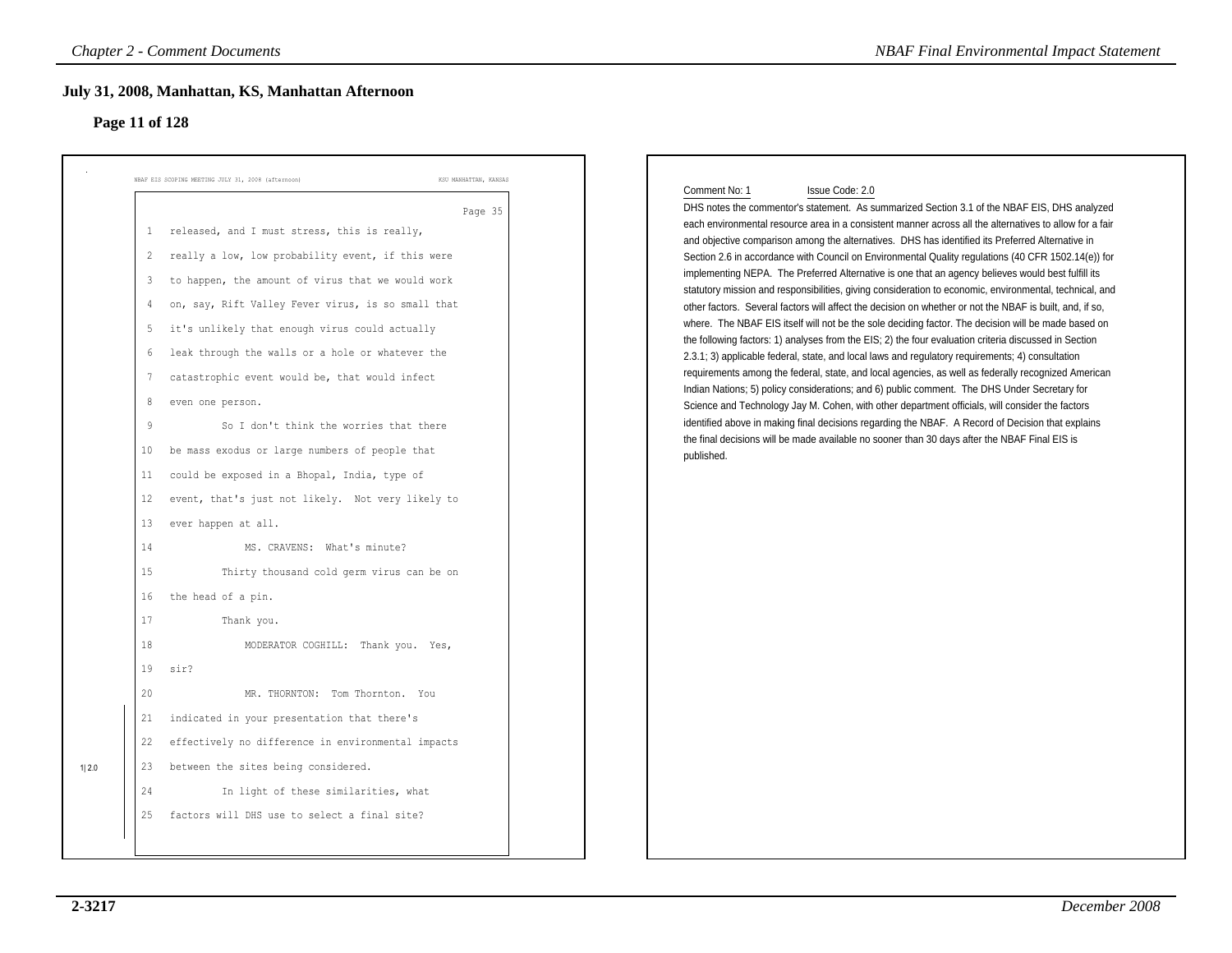# **Page 12 of 128**

|                   | Page 36                                            |
|-------------------|----------------------------------------------------|
| 1                 | MR. JOHNSON: To get to this point,                 |
| -2                | we went through a down select, using the four      |
| 3                 | criteria: Proximity to research, proximity to      |
| 4                 | work force, acquisition, construction, operation   |
| -5                | and community acceptance. Those were the four      |
| 6                 | criteria we used to go down into the five sites,   |
| 7                 | and those criteria will certainly continue         |
| 8                 | forward. It's important to us to build in a place  |
| 9                 | that we have proximity to research, but we also    |
| 10 <sup>°</sup>   | need to consider safety and security of this       |
| 11                | facility, making sure that we are building it in a |
| $12 \overline{ }$ | place where we can protect the workers and public. |
| 13                | So the risk assessment, cost will be a             |
| 14                | factor, and the site characterization, and also,   |
| 15                | security, we want to make sure that we protect     |
| 16                | this facility, that it has the necessary security  |
| 17                | features, and that we assess the threats to each   |
| 18                | of the communities as well.                        |
| 19                | So all of those factors are considered in          |
| 20                | the final decision.                                |
| 21                | MODERATOR COGHILL: We're half way                  |
| 22                | through the Q and A period.                        |
| 23                | Yes, sir, please come to the microphone.           |
| 24                | UNIDENTIFIED SPEAKER: The nuclear                  |
| 25                | industry is protected by law, saying that they     |
|                   |                                                    |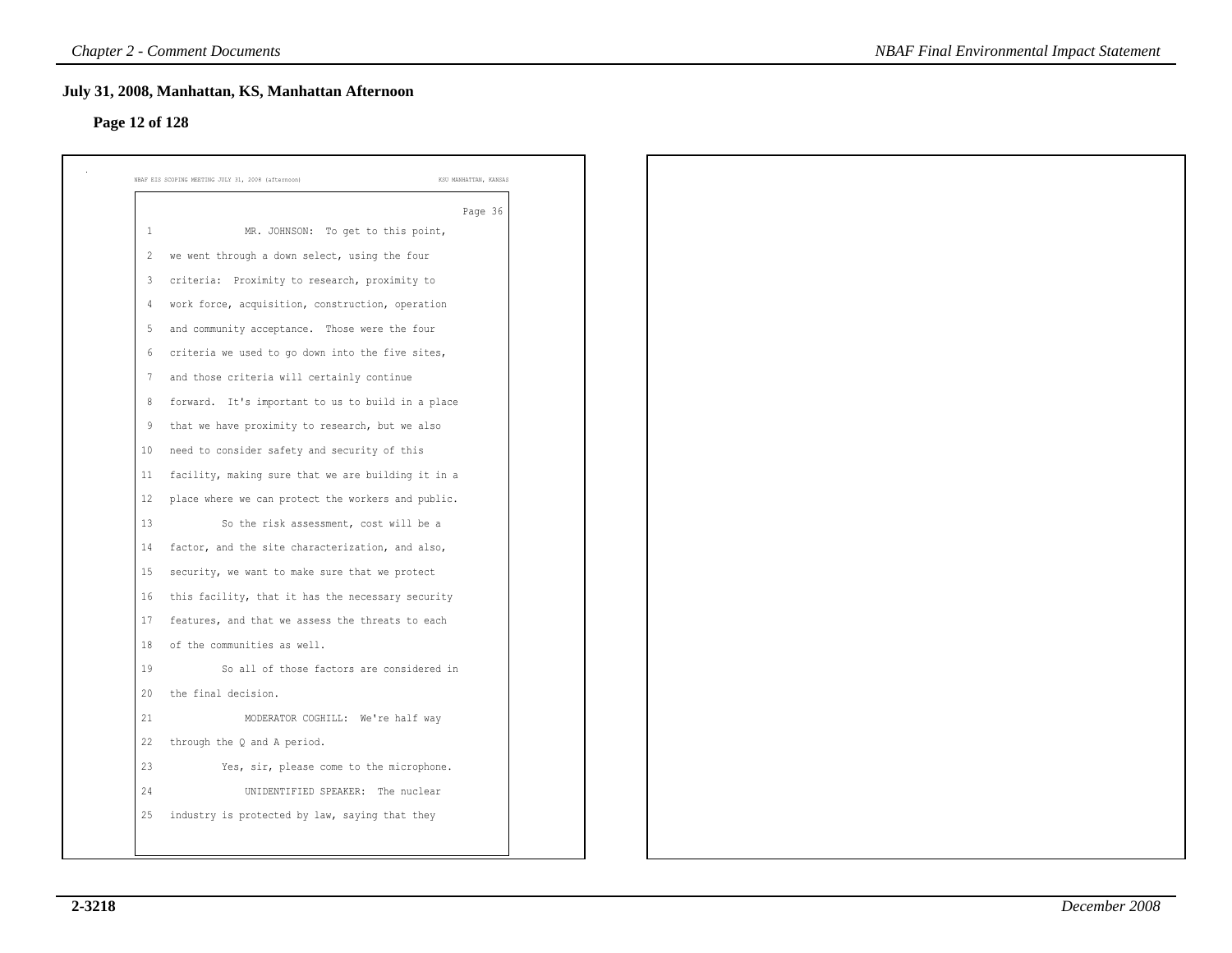# **Page 13 of 128**

|                                                                                          | KSU MANHATTAN, KANSAS<br>NBAF EIS SCOPING MEETING JULY 31, 2008 (afternoon)                                                                                                                                                                                                                                                                                                                                                                                                                                                                                                                                                                                                                                                                                                                                                                  |                                                                                                                                                                                                                                                                                                                                                                              |
|------------------------------------------------------------------------------------------|----------------------------------------------------------------------------------------------------------------------------------------------------------------------------------------------------------------------------------------------------------------------------------------------------------------------------------------------------------------------------------------------------------------------------------------------------------------------------------------------------------------------------------------------------------------------------------------------------------------------------------------------------------------------------------------------------------------------------------------------------------------------------------------------------------------------------------------------|------------------------------------------------------------------------------------------------------------------------------------------------------------------------------------------------------------------------------------------------------------------------------------------------------------------------------------------------------------------------------|
| 3<br>4<br>5<br>$\overline{7}$<br>9<br>10<br>11<br>12<br>13<br>14<br>15<br>16<br>17<br>18 | Page 37<br>cannot be held accountable, it cannot be sued in<br>$\mathbf{1}$<br>the event of a catastrophic outbreak.<br>$\overline{2}$<br>Who is the final insurer?<br>Who carries the liability in the event of<br>some outbreak from this facility?<br>6<br>Who covers the people?<br>MR. JOHNSON: This is something that<br>we are working through with USDA. DHS is the<br>8<br>responsible party to operate this particular<br>facility. USDA, I believe, has policies in place<br>now in terms of should there be an outbreak of FMD<br>and what that compensation would be, liability<br>would be.<br>Are you in a position to comment?<br>DR. WHITE: I hope you're not getting<br>tired of me already. Regarding -- I'm with the<br>USDA, so we're not -- our focus right now is on<br>Foot and Mouth Disease, but we understand, of | Comment No: 1<br>Issue Code: 15.0<br>The determination of criminal or civil liability arising from an accidental or intentional release of a<br>pathogen is beyond the scope of this EIS. It is also not possible to accept or reject a claim for<br>damages until the specific facts of an incident are known and the applicable local, state or Federal<br>law is applied. |
| 19<br>20<br>21                                                                           | course, the BSL-4, zoonotic components are very<br>important diseases.<br>With Foot and Mouth Disease, if there's<br>22 an outbreak in the United States, full<br>23 compensation would be given to the farmer for loss<br>of his animals, okay. I believe the same would<br>24                                                                                                                                                                                                                                                                                                                                                                                                                                                                                                                                                              |                                                                                                                                                                                                                                                                                                                                                                              |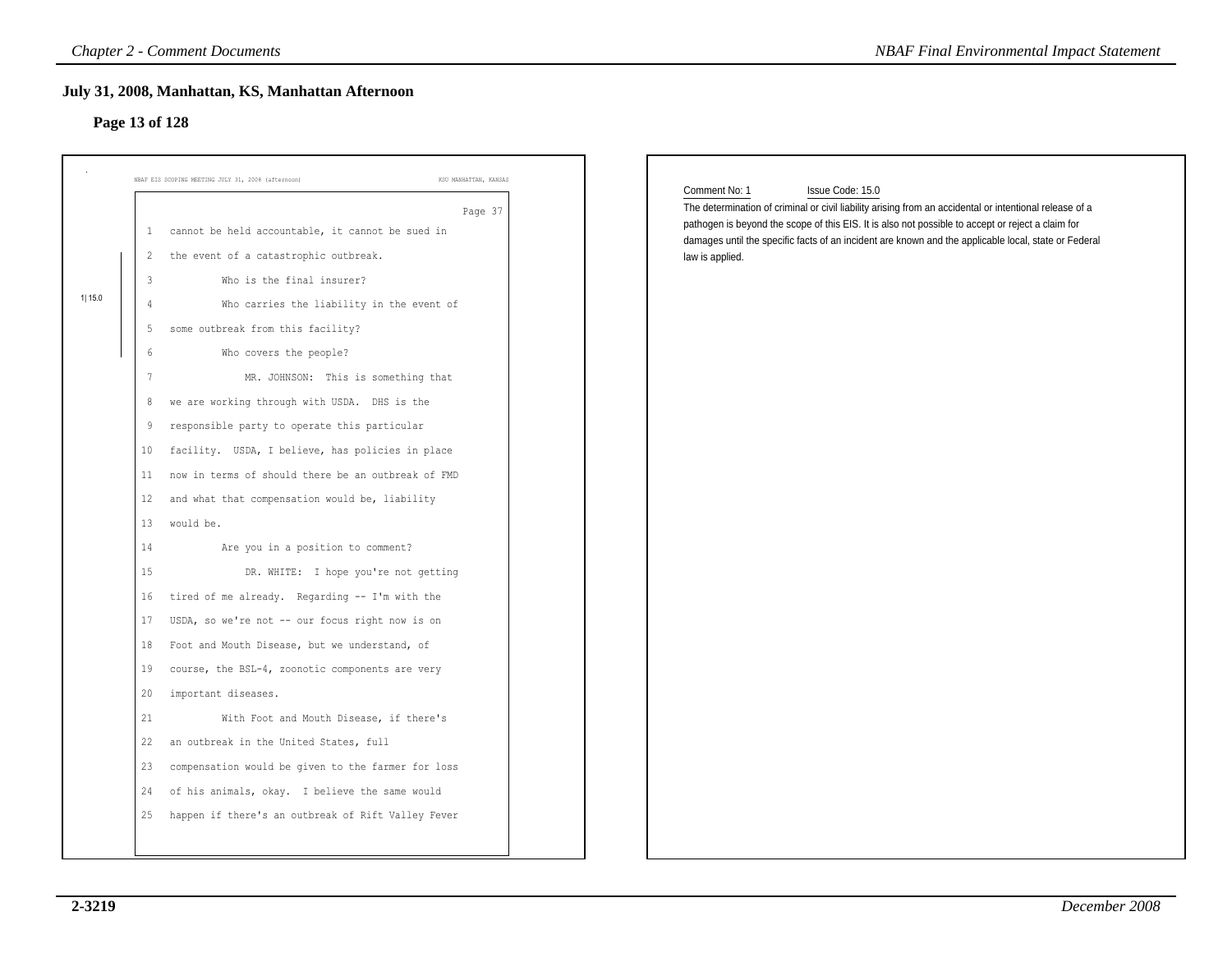### **Page 14 of 128**

| NBAF EIS SCOPING MEETING JULY 31, 2008 (afternoon)                                                                                                                                                                                                                                                                                                                                                                                                                                                                                                                                                                                                                                                                                                                                                                                                                                                                                                                                                                                                                                                       | KSU MANHATTAN, KANSAS |                                                                                                                                                                                                                                                                                                                                                                                                                                                                                                                                                                                                                                     |
|----------------------------------------------------------------------------------------------------------------------------------------------------------------------------------------------------------------------------------------------------------------------------------------------------------------------------------------------------------------------------------------------------------------------------------------------------------------------------------------------------------------------------------------------------------------------------------------------------------------------------------------------------------------------------------------------------------------------------------------------------------------------------------------------------------------------------------------------------------------------------------------------------------------------------------------------------------------------------------------------------------------------------------------------------------------------------------------------------------|-----------------------|-------------------------------------------------------------------------------------------------------------------------------------------------------------------------------------------------------------------------------------------------------------------------------------------------------------------------------------------------------------------------------------------------------------------------------------------------------------------------------------------------------------------------------------------------------------------------------------------------------------------------------------|
| or Nipah or Japanese Encephalitis Virus and so<br>$\mathbf{1}$<br>forth in animals. So compensation would be made<br>$\overline{2}$<br>and is essential. That's the reason why in<br>3<br>developing countries, often diseases are not<br>4<br>reported because compensation, it can't be<br>5<br>afforded. United States can afford it and would<br>6<br>compensate producers, and therefore, we would<br>7<br>expect the disease to be reported.<br>8<br>9<br>UNIDENTIFIED SPEAKER: But Nipah<br>Valley Fever is zoonotic. It has occurred in<br>10 <sub>1</sub><br>1  19.0<br>humans; correct?<br>11<br>12<br>DR. WHITE: Yes.<br>13<br>UNIDENTIFIED SPEAKER: So what<br>happens there?<br>14<br>15<br>DR. WHITE: If it gets in the<br>16<br>people --<br>17<br>UNIDENTIFIED SPEAKER: In the<br>population and there's an outbreak among people in<br>18<br>the whole area.<br>19<br>20<br>DR. WHITE: What would be the<br>recourse as far as damage to the human population?<br>21<br>22<br>UNIDENTIFIED SPEAKER: Yeah.<br>23<br>DR. WHITE: I'm not in a position to<br>answer that, I'm sorry.<br>24 | Page 38               | Comment No: 1<br>Issue Code: 19.0<br>DHS notes the commentor's concern regarding the NBAF. The purpose and need for the proposed<br>action is discussed in Chapter 1 of the NBAF EIS. DHS can not guarantee that the NBAF would<br>never experience an accident. However, as discussed in Section 2.2.1.1, modern biosafety design<br>substantially diminishes the chances of a release as the primary design goal is to provide an<br>adequate level of redundant safety and biocontainment that would be integrated into every<br>component of the building. A discussion of human health and safety is included in Section 3.14. |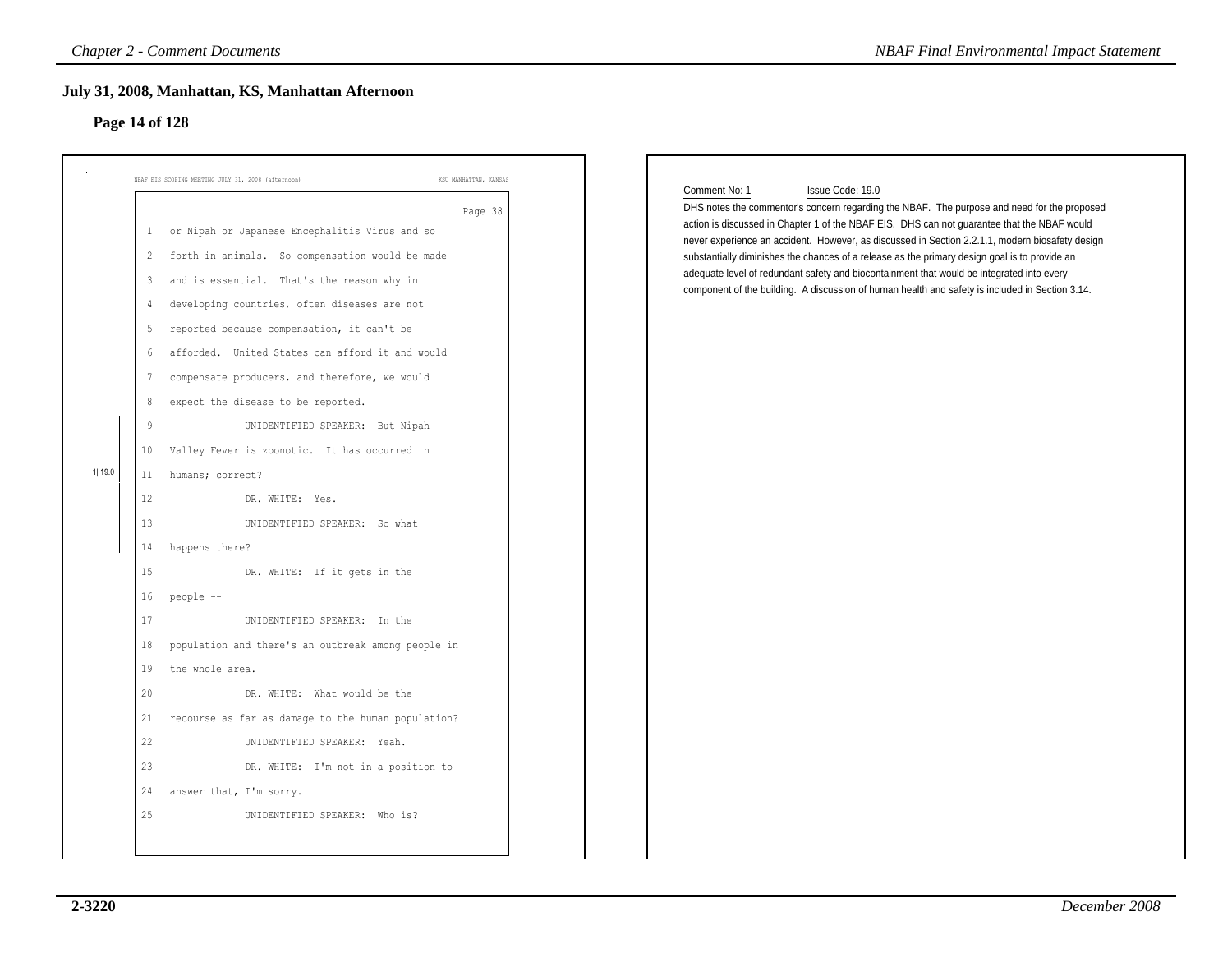### **Page 15 of 128**

| NBAF EIS SCOPING MEETING JULY 31, 2008 (afternoon)                                       | KSU MANHATTAN, KANSAS | Comment No: 1<br>Issue Code: 15.0                                                                                                                                                                                                                                                                                    |
|------------------------------------------------------------------------------------------|-----------------------|----------------------------------------------------------------------------------------------------------------------------------------------------------------------------------------------------------------------------------------------------------------------------------------------------------------------|
| Who is in a position to answer that?<br>1                                                | Page 39               | The determination of criminal or civil liability arising from an accidental or intentional release of a<br>pathogen is beyond the scope of this EIS. It is also not possible to accept or reject a claim for<br>damages until the specific facts of an incident are known and the applicable local, state or Federal |
| $\overline{c}$<br>You're the guys; right?<br>$\mathbf{3}$<br>UNIDENTIFIED SPEAKER: Yeah. |                       | law is applied                                                                                                                                                                                                                                                                                                       |
| UNIDENTIFIED SPEAKER: We'll put it<br>4                                                  |                       |                                                                                                                                                                                                                                                                                                                      |
| in writing.<br>5 <sub>1</sub>                                                            |                       |                                                                                                                                                                                                                                                                                                                      |
| 6<br>MR. JOHNSON: The question, recourse,                                                |                       |                                                                                                                                                                                                                                                                                                                      |
| CDC has responsibility for that, Center for<br>7                                         |                       |                                                                                                                                                                                                                                                                                                                      |
| Disease Control.<br>8                                                                    |                       |                                                                                                                                                                                                                                                                                                                      |
| 9<br>Some day, if there's a human issue in                                               |                       |                                                                                                                                                                                                                                                                                                                      |
| terms of an outbreak. People getting infected and<br>10                                  |                       |                                                                                                                                                                                                                                                                                                                      |
| stuff, that's a CDC area?<br>11                                                          |                       |                                                                                                                                                                                                                                                                                                                      |
| 12<br>UNIDENTIFIED SPEAKER: Who pays the                                                 |                       |                                                                                                                                                                                                                                                                                                                      |
| hospital bill?<br>13                                                                     |                       |                                                                                                                                                                                                                                                                                                                      |
| 14<br>That's the point of the question.                                                  |                       |                                                                                                                                                                                                                                                                                                                      |
| 15<br>MR. JOHNSON: Come down to the mike                                                 |                       |                                                                                                                                                                                                                                                                                                                      |
| so people can hear your question.<br>16                                                  |                       |                                                                                                                                                                                                                                                                                                                      |
| 17<br>UNIDENTIFIED SPEAKER: Sure. We're                                                  |                       |                                                                                                                                                                                                                                                                                                                      |
| not just talking about Hoof and Mouth Disease,<br>18                                     |                       |                                                                                                                                                                                                                                                                                                                      |
| we're talking about zoonotic diseases. We're<br>19                                       |                       |                                                                                                                                                                                                                                                                                                                      |
| talking about diseases that can get into mosquito<br>20                                  |                       |                                                                                                                                                                                                                                                                                                                      |
| populations and wild animal populations, and then<br>21                                  |                       |                                                                                                                                                                                                                                                                                                                      |
| 22 transferred to humans. So if it gets to where                                         |                       |                                                                                                                                                                                                                                                                                                                      |
| it's in the mosquito population and it goes into<br>23                                   |                       |                                                                                                                                                                                                                                                                                                                      |
| humans, I understand CDC covers that, but they<br>24                                     |                       |                                                                                                                                                                                                                                                                                                                      |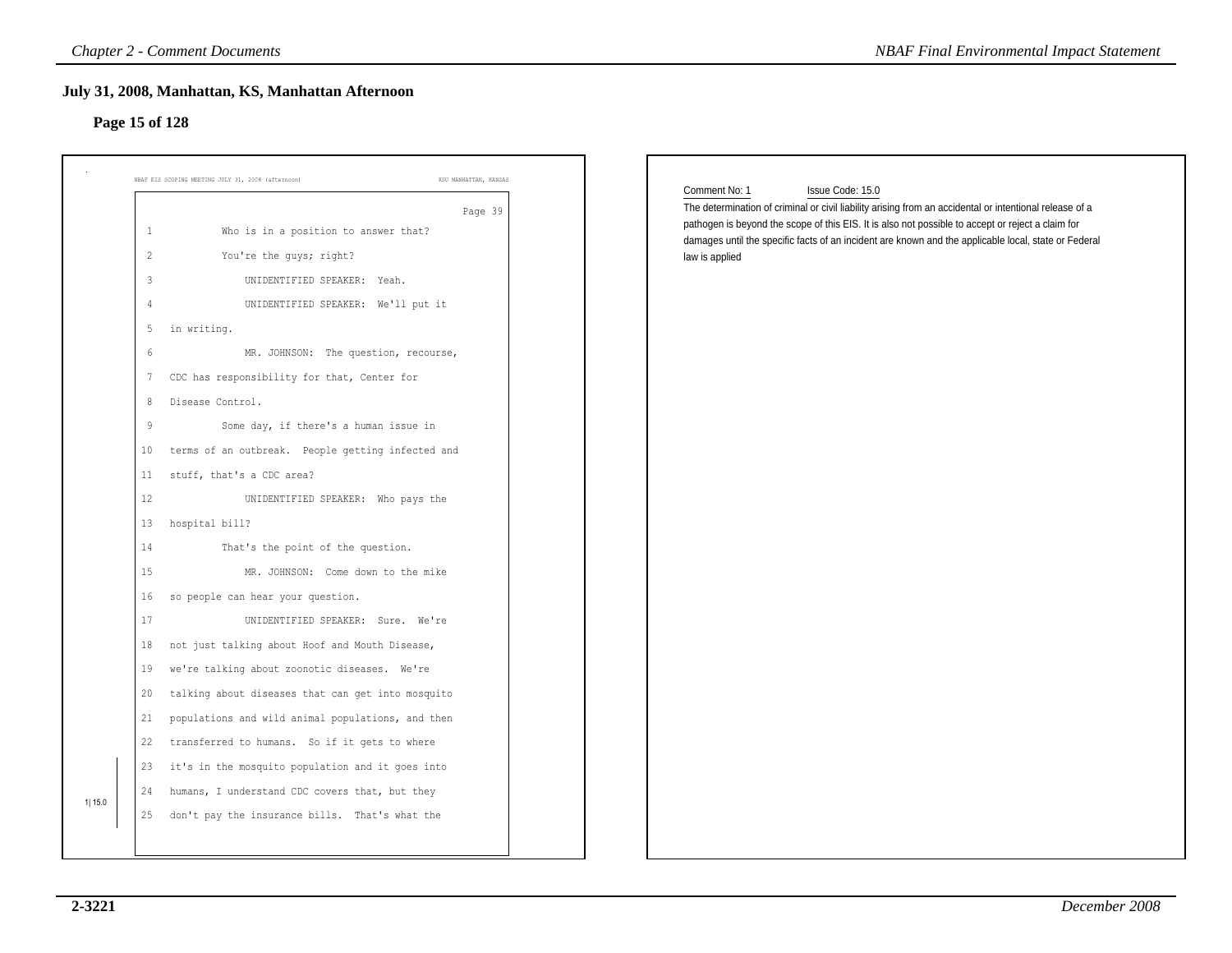### **Page 16 of 128**

|                |                                  | <b>Chapter 2 - Comment Documents</b>                                                                  | <b>NBAF Final Environmental Impact Statement</b>                                                                                                |
|----------------|----------------------------------|-------------------------------------------------------------------------------------------------------|-------------------------------------------------------------------------------------------------------------------------------------------------|
| Page 16 of 128 |                                  | July 31, 2008, Manhattan, KS, Manhattan Afternoon                                                     |                                                                                                                                                 |
|                |                                  | NBAF EIS SCOPING MEETING JULY 31, 2008 (afternoon)<br>KSU MANHATTAN, KANSAS                           | Comment No: 1<br>Issue Code: 1.0                                                                                                                |
|                |                                  | Page 40<br>1 question is about.                                                                       | As noted in Chapter 1, Section 1.2 of the NBAF EIS, there are no existing large animal or livestock<br>BSL-4 laboratories in the United States. |
|                | $\overline{c}$<br>$\overline{3}$ | Who covers that?<br>MR. JOHNSON: We'll have to take that                                              | Comment No: 1<br>Issue Code: 2.0<br>DHS notes the commentor's statement.                                                                        |
|                | 4                                | for the record, for clarification on that, and                                                        |                                                                                                                                                 |
|                | 5<br>$6\phantom{.}6$             | make sure we give you a right answer on that.<br>UNIDENTIFIED SPEAKER: Just a                         |                                                                                                                                                 |
|                | $7\phantom{.0}$<br>8             | question for clarification for the last presenter,<br>I'm sorry, I can't recall your name.            |                                                                                                                                                 |
|                | 9<br>10 <sub>1</sub>             | You mentioned in passing when you talked<br>about considered alternatives to building NBAF at         |                                                                                                                                                 |
|                | 11<br>12                         | this time, no BSL-4 large animal facilities. That<br>there are no current -- currently no BSL-4 large |                                                                                                                                                 |
| 1  1.0         | 13<br>14                         | animal facilities in the U.S. at all?<br>Is that a correct assumption to make?                        |                                                                                                                                                 |
|                | 15<br>16                         | MR. JOHNSON: There is no BSL-4 for<br>large animals in the United States, correct.                    |                                                                                                                                                 |
|                | 17<br>18                         | MODERATOR COGHILL: Thank you. We<br>have time for one more question.                                  |                                                                                                                                                 |
|                | 19<br>20                         | Yes, sir.<br>UNIDENTIFIED SPEAKER: You                                                                |                                                                                                                                                 |
|                | 21<br>22                         | comprehensively mentioned data in your<br>presentation. In the Draft EIS, you used data,              |                                                                                                                                                 |
| 1 2.0          | 23<br>24                         | obviously, but there's some level of general<br>assumptions used when you analyze that data.          |                                                                                                                                                 |
|                | 25                               | I think you'll find in our comments today                                                             |                                                                                                                                                 |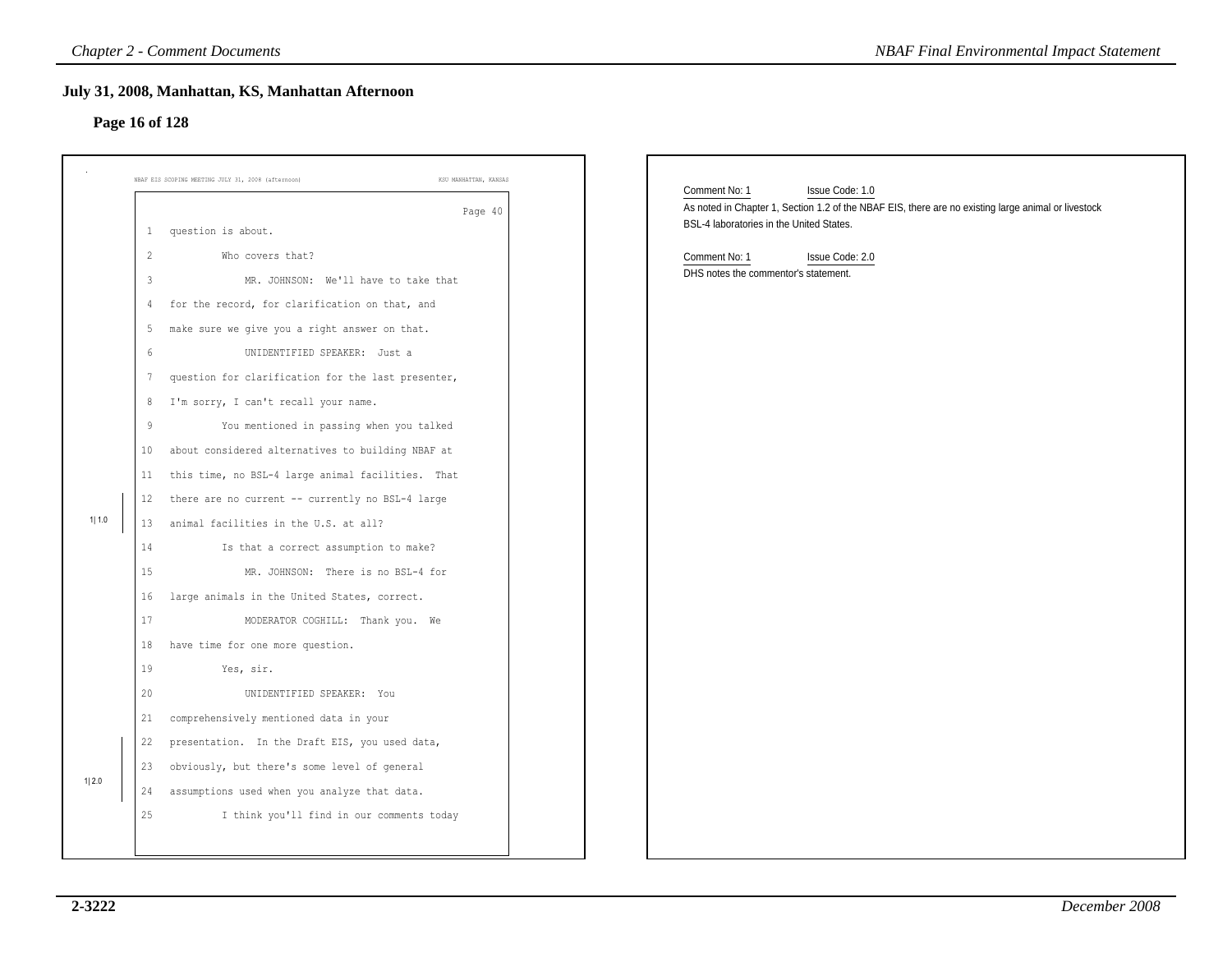|                |                 | <b>Chapter 2 - Comment Documents</b>                                        | <b>NBAF Final Environmental Impact Statement</b> |
|----------------|-----------------|-----------------------------------------------------------------------------|--------------------------------------------------|
| Page 17 of 128 |                 | July 31, 2008, Manhattan, KS, Manhattan Afternoon                           |                                                  |
|                |                 | KSU MANHATTAN, KANSAS<br>NBAF EIS SCOPING MEETING JULY 31, 2008 (afternoon) |                                                  |
|                | -1              | Page 41<br>that will raise some differences. Like Kansas                    |                                                  |
|                |                 | 2 City has an area of cost adjustment factors, one                          |                                                  |
| 1 cont. 2.0    | 3               | good example.                                                               |                                                  |
|                | 4               | How will you represent these differences                                    |                                                  |
|                | 5               | as you move to a final decision?                                            |                                                  |
|                | 6               | MR. JOHNSON: Are you referring to                                           |                                                  |
|                | $7\phantom{.0}$ | the 2002?                                                                   |                                                  |
|                | 8               | UNIDENTIFIED SPEAKER: Yes.                                                  |                                                  |
|                | 9               | MR. JOHNSON: What I would say, make                                         |                                                  |
|                | 10              | those comments, at the time when we did our study,                          |                                                  |
|                | 11              | the only available data was 2002.                                           |                                                  |
|                | 12              | UNIDENTIFIED SPEAKER: Right.                                                |                                                  |
|                | 13              | MR. JOHNSON: And 2008 data was not                                          |                                                  |
|                | 14              | available. I think it's available at some sites,                            |                                                  |
|                | 15              | so certainly, we want to be consistent across                               |                                                  |
|                | 16              | sites, so for all the sites, we used 2002 data.                             |                                                  |
|                | 17              | Certainly, if there's more available, recent data                           |                                                  |
|                | 18              | that we can use, we'll certainly take advantage of                          |                                                  |
|                | 19              | that, so if people have comments on that, we would                          |                                                  |
|                | 20              | certainly welcome that and clarify that in the                              |                                                  |
|                | 21              | final EIS.                                                                  |                                                  |
|                | 22              | MODERATOR COGHILL: Thank you.                                               |                                                  |
|                | 23              | Okay, this is the end of the formal                                         |                                                  |
|                | 24              | comment period portion of the meeting, and what                             |                                                  |
|                | 25              | I'd like to do is just reiterate the parameters                             |                                                  |
|                |                 |                                                                             |                                                  |
|                |                 |                                                                             |                                                  |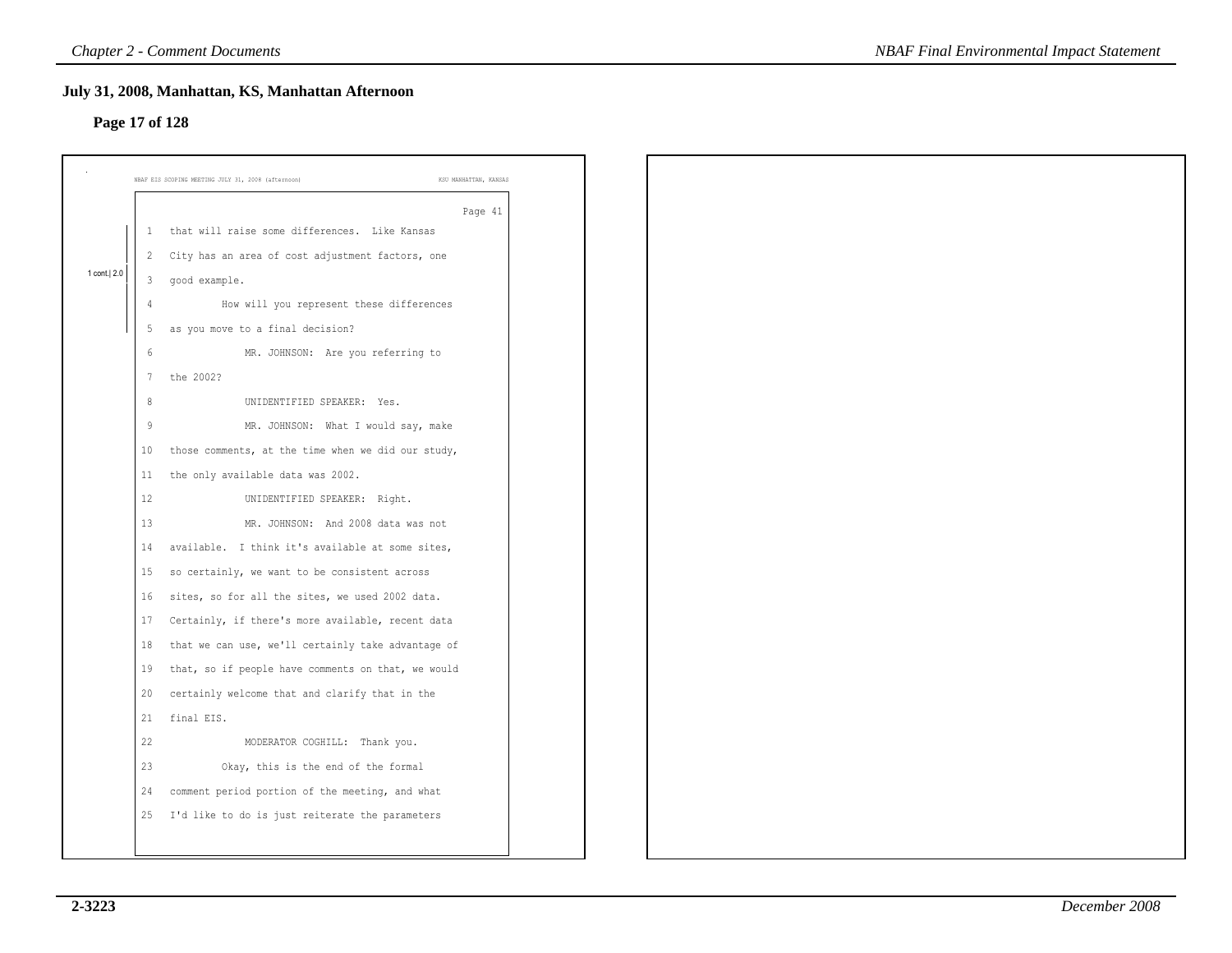### **Page 18 of 128**

| $\mathbf{1}$   | Page 42<br>that we're asking everybody in every location to |
|----------------|-------------------------------------------------------------|
| 2              | follow in order for everybody to have a fair                |
| 3              | opportunity to speak.                                       |
| $\overline{4}$ | I'd also like to clarify, under the                         |
| 5              | National Environmental Policy Act, we have to               |
| 6              | formally respond to every comment and question in           |
| -7             | what's called the Comment Response Document and             |
| 8              | then the final Environmental Impact Statement, so           |
| -9             | when you come to the microphone, if you're                  |
| 10             | anticipating a question to be answered at this              |
| 11             | time, due to the process that's set forth to us,            |
| 12             | we will do that formally in the final                       |
| 13             | Environmental Impact Statement, so please don't             |
| 14             | misconstrue that we're not responding to you                |
| 15             | directly this afternoon.                                    |
| 16             | MR. JOHNSON: I just want to respond                         |
| 17             | to the question that gentleman asked about the              |
| 18             | insurance. One of the things we're looking into             |
| 19             | is what we call the 85-804. It's government                 |
| 20             | owned -- if we decide to go down the context of             |
| 21             | contractor or operator grounds of why this                  |
| 22             | question's important to us, if you read the EIS,            |
| 23             | we have it in there, it's going to be a government          |
| 24             | owned, government operated facility, government             |
| 25             | contracted.                                                 |
|                |                                                             |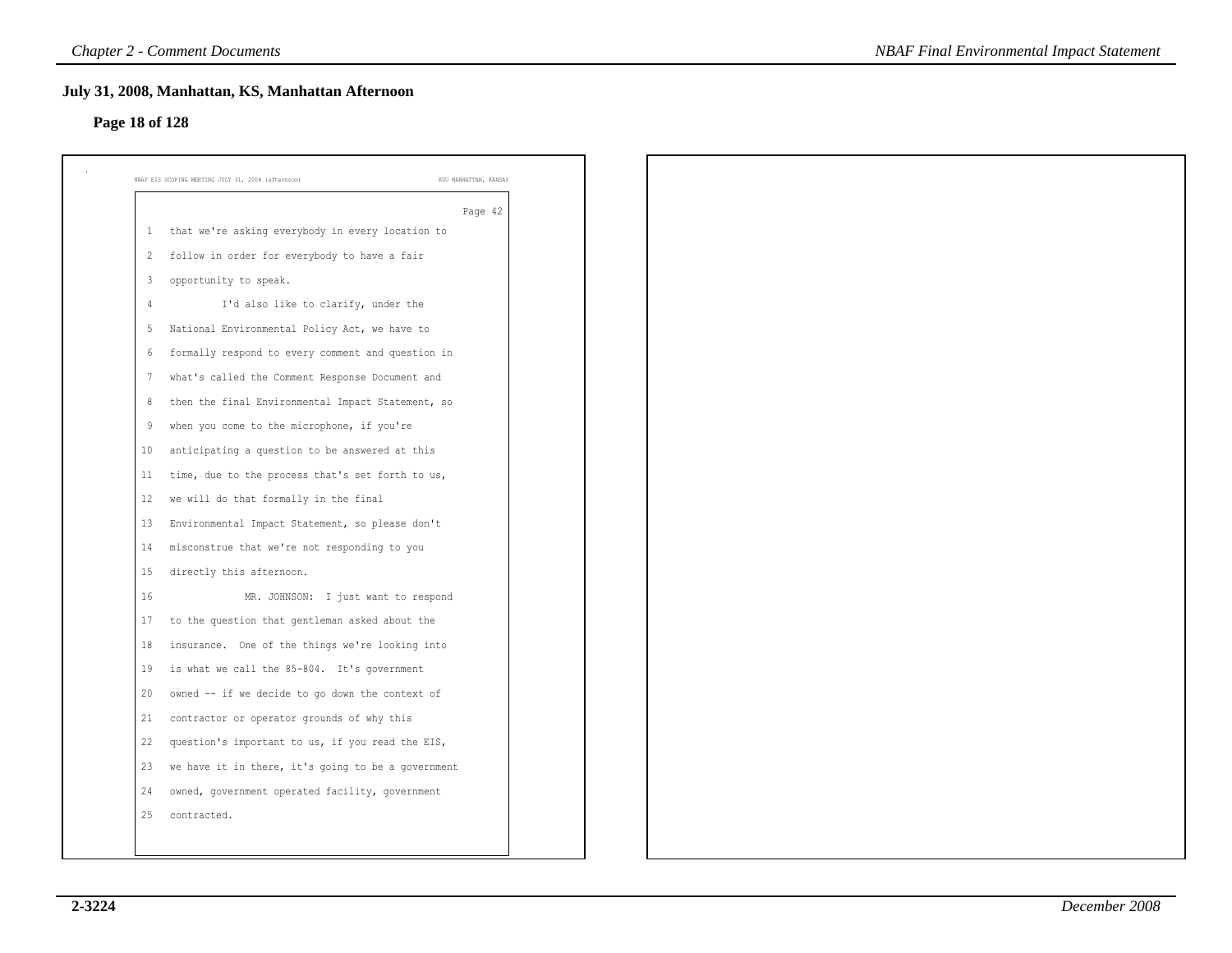### **Page 19 of 128**

|                   | NBAF EIS SCOPING MEETING JULY 31, 2008 (afternoon)<br>KSU MANHATTAN, KANSAS |
|-------------------|-----------------------------------------------------------------------------|
|                   | Page 43                                                                     |
| 1                 | You mentioned the nuclear industry, they                                    |
| 2                 | have indemnification, in case there's a nuclear --                          |
| 3                 | the industry I come from, in case there's nuclear                           |
| 4                 | exposure, who's covered, who's liable. The                                  |
| -5                | company has liability coverage, so they can                                 |
| 6                 | appropriately be reimbursed for any damages or                              |
| 7                 | losses that are incurred.                                                   |
| 8                 | We are looking into that. That takes an                                     |
| 9                 | act of Congress and that's certainly something we                           |
| 10                | welcome your input on. We're looking at that.                               |
| 11                | We're doing that for one of our other facilities                            |
| $12 \overline{ }$ | at DHS, trying to get the right insurance for                               |
| 13                | government owned contract and operated facilities,                          |
| 14                | but we're not in a position to make that decision                           |
| 15                | at this point.                                                              |
| 16                | MODERATOR COGHILL: Thank you, Jamie,                                        |
| 17                | for the clarification.                                                      |
| 18                | Just a reminder, everybody has three                                        |
| 19                | minutes to speak. When there's 30 seconds left,                             |
| 20                | I'll flash up a yellow card, and when your time is                          |
| 21                | up, the red card. If you're not finished, please                            |
| 22                | sit down. We have a full schedule we're trying to                           |
| 23                | accommodate. There's more people that would like                            |
| 24                | to speak than time slots but we're accommodating                            |
| 25                | those people who signed up, so please everybody,                            |
|                   |                                                                             |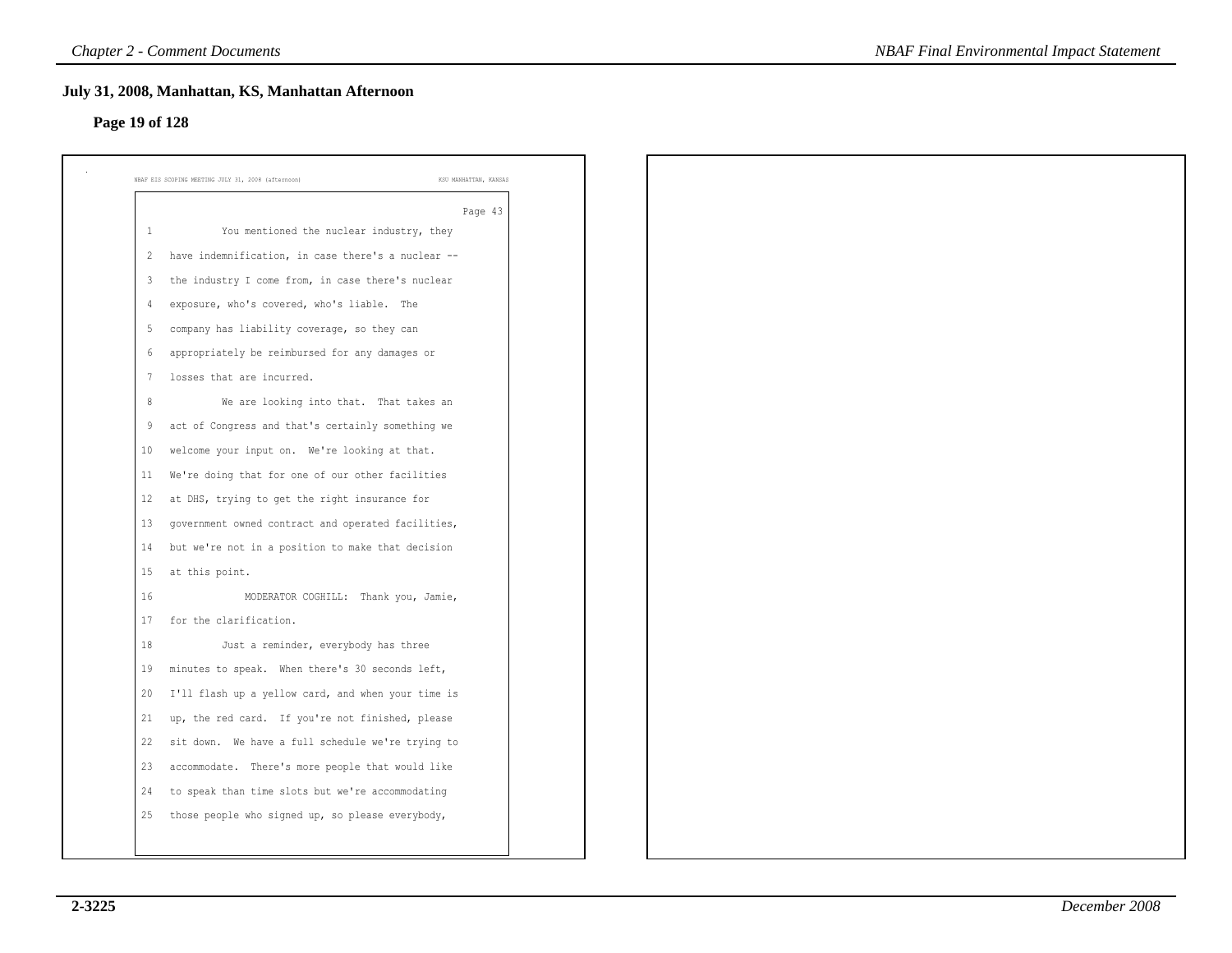### **Page 20 of 128**

|                |                         | <b>Chapter 2 - Comment Documents</b>                                        |               | <b>NBAF Final Environmental Impact Statement</b>                             |
|----------------|-------------------------|-----------------------------------------------------------------------------|---------------|------------------------------------------------------------------------------|
| Page 20 of 128 |                         | July 31, 2008, Manhattan, KS, Manhattan Afternoon                           |               |                                                                              |
|                |                         | KSU MANHATTAN, KANSAS<br>NBAF EIS SCOPING MEETING JULY 31, 2008 (afternoon) | Comment No: 1 | Issue Code: 24.4                                                             |
|                |                         | Page 44                                                                     |               | DHS notes the commentor's support for the Manhattan Campus Site Alternative. |
|                |                         | 1 work with us to keep this moving along so everyone                        |               |                                                                              |
|                | $\overline{2}$          | can be heard in a respectful manner.                                        |               |                                                                              |
|                | $\overline{\mathbf{3}}$ | The first person to speak is the Governor                                   |               |                                                                              |
|                | 4                       | of Kansas, I don't believe she's here at this                               |               |                                                                              |
|                | -5                      | time. So what we're going to do is we'll start                              |               |                                                                              |
|                | 6                       | with the second person and if she shows up, we'll                           |               |                                                                              |
|                | $7\phantom{.0}$         | work that through to accommodate everybody.                                 |               |                                                                              |
|                | 8                       | Having said that, the first person, if                                      |               |                                                                              |
|                | 9                       | you could please come to the microphone, is Adrian                          |               |                                                                              |
|                | 10                      | Polansky, followed by Bill Sanford, and George                              |               |                                                                              |
|                | 11                      | Teagarden.                                                                  |               |                                                                              |
|                | 12                      | MR. POLANSKY: Good afternoon, and                                           |               |                                                                              |
|                | 13                      | thank you for the opportunity to be here before                             |               |                                                                              |
|                | 14                      | you today. I am Adrian Polansky, Kansas Secretary                           |               |                                                                              |
|                | 15                      | of Agriculture. I also farm with my son and                                 |               |                                                                              |
|                | 16                      | daughter-in-law 70 miles northwest of Manhattan.                            |               |                                                                              |
|                | 17                      | In fact, Sarah was showing several head of                                  |               |                                                                              |
|                | 18                      | registered Salers at the County Fair this morning.                          |               |                                                                              |
|                | 19                      | I want to express my appreciation for                                       |               |                                                                              |
|                | 20                      | your vote of confidence in Kansas as the future                             |               |                                                                              |
|                | 21                      | site for the National Bio and Agro-Defense                                  |               |                                                                              |
| 1 24.4         | 22                      | Facility. It speaks well of Kansas' strong                                  |               |                                                                              |
|                | 23                      | agricultural tradition, of our leadership in food                           |               |                                                                              |
|                | 24                      | production, and of our well established and well                            |               |                                                                              |
|                | 25                      | respected veterinary medical research sector.                               |               |                                                                              |
|                |                         |                                                                             |               |                                                                              |
|                |                         |                                                                             |               |                                                                              |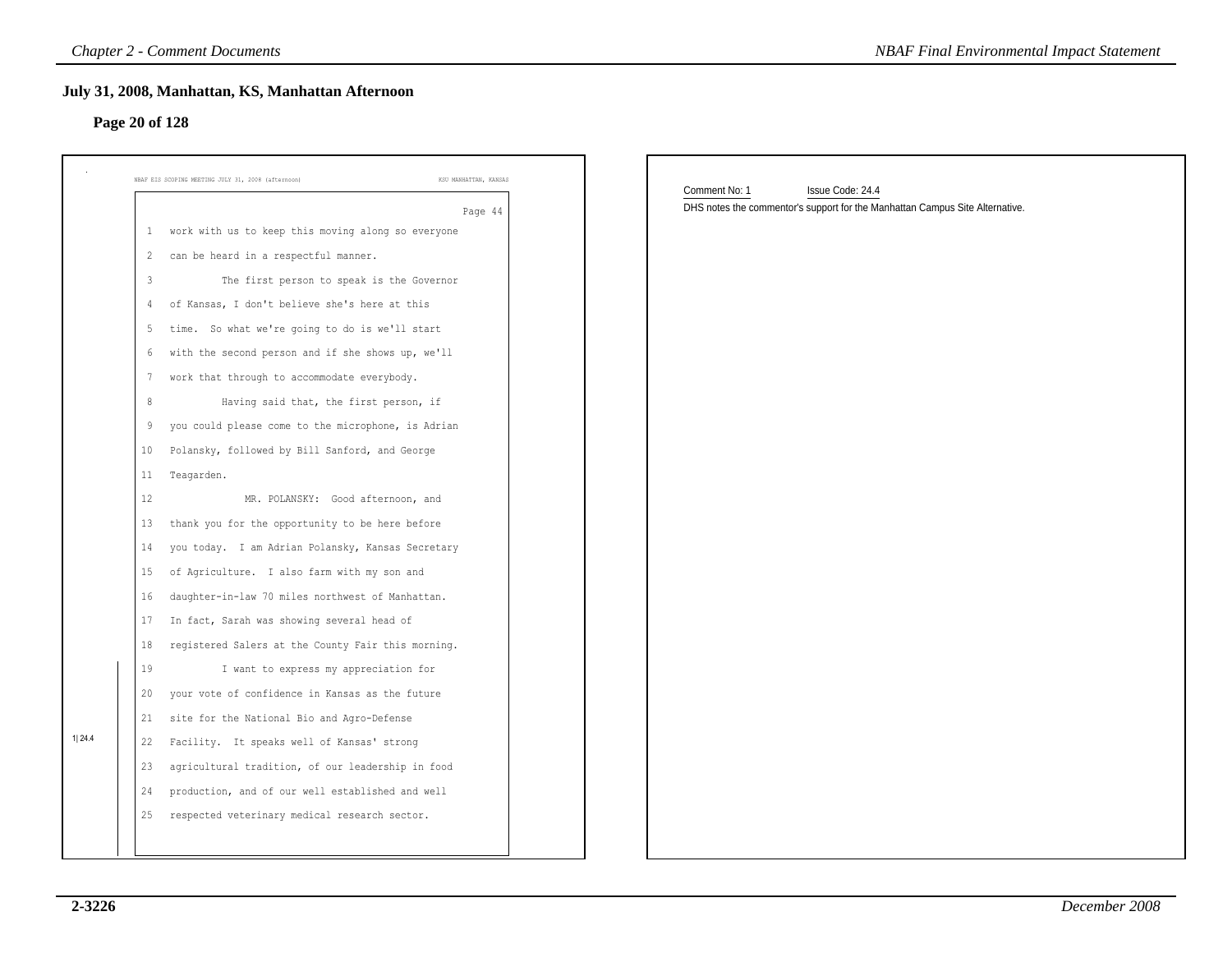# **Page 21 of 128**

|                | Page 21 of 128          | July 31, 2008, Manhattan, KS, Manhattan Afternoon  |                       |
|----------------|-------------------------|----------------------------------------------------|-----------------------|
|                |                         |                                                    |                       |
|                |                         | NBAF EIS SCOPING MEETING JULY 31, 2008 (afternoon) | KSU MANHATTAN, KANSAS |
|                |                         |                                                    | Page 45               |
|                | 1                       | There are a few detractors who will                |                       |
|                | $\overline{c}$          | condemn NBAF regardless of where it is built but I |                       |
| 1 cont.   24.4 | $\overline{\mathbf{3}}$ | feel confident when I say there's no better place  |                       |
|                |                         | than Kansas. We are centrally located, we have     |                       |
|                | -5                      | the research expertise, and we have a well         |                       |
|                | 6                       | educated and capable work force. We also have a    |                       |
|                | 7                       | hospitable agricultural community that recognizes  |                       |
|                | 8                       | the pivotal role our State can play in supporting  |                       |
|                | 9                       | this facility.                                     |                       |
|                | 10                      | As Secretary, I get to visit every corner          |                       |
|                | 11                      | of this state and take part in countless           |                       |
|                | 12                      | conversations with Kansas farmers and ranchers,    |                       |
|                | 13                      | consistently I've heard support for this project,  |                       |
|                | 14                      | as well as concern that some research is not       |                       |
|                | 15                      | already underway.                                  |                       |
|                | 16                      | Folks involved in farming and ranching             |                       |
|                | 17                      | understand that a focus of our national resource   |                       |
|                | $1\,8$                  | initiative is needed to protect American           |                       |
|                | 19                      | agriculture and our national economy. We know      |                       |
|                | 20                      | this because we have talked about different        |                       |
|                | 21                      | threats to agricultural production.                |                       |
|                | 22                      | With regard to foreign animal disease, we          |                       |
|                | 23                      | have planned for and practice what we will do if   |                       |
|                | 24                      | we are faced with one. The Kansas Department of    |                       |
|                | 25                      | Agriculture will join with the Kansas Animal       |                       |
|                |                         |                                                    |                       |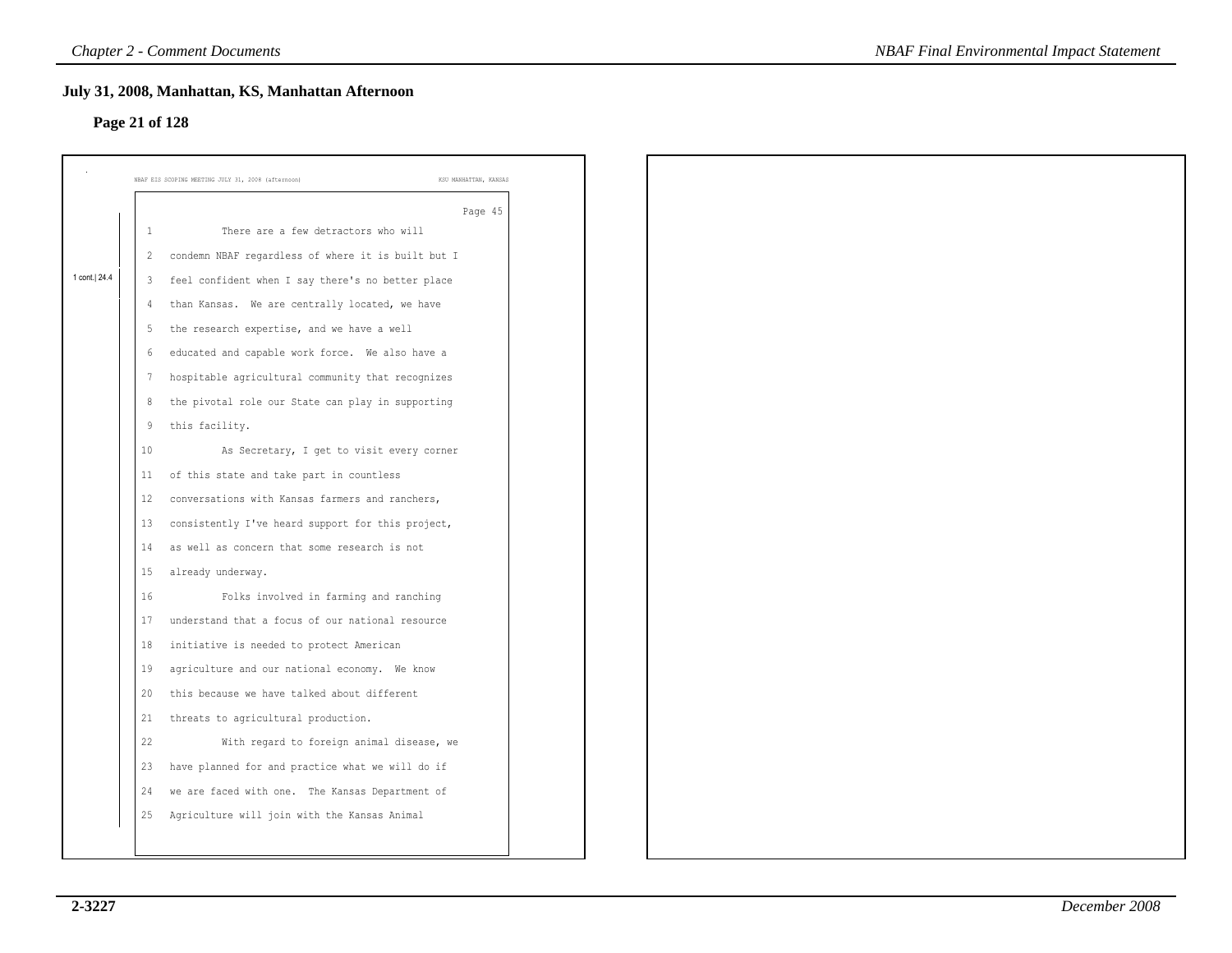# **Page 22 of 128**

| Page 22 of 128 |                         | July 31, 2008, Manhattan, KS, Manhattan Afternoon  |                       |
|----------------|-------------------------|----------------------------------------------------|-----------------------|
|                |                         |                                                    |                       |
|                |                         | NBAF EIS SCOPING MEETING JULY 31, 2008 (afternoon) | KSU MANHATTAN, KANSAS |
|                |                         |                                                    | Page 46               |
|                | -1                      | Health Department as well as many local, state and |                       |
|                | $\overline{2}$          | federal partners in an orchestrated effort to stop |                       |
|                | $\overline{\mathbf{3}}$ | any disease that threatens livestock production.   |                       |
|                | 4                       | Research capabilities such as the National Bio and |                       |
|                | 5                       | Agro-Defense Facility could be crucial to our      |                       |
|                | 6                       | response effort though we don't perceive the       |                       |
|                | -7                      | facility itself to be a threat. We believe that    |                       |
|                | 8                       | the stringent protocols for a Biosafety Level 4    |                       |
|                | 9                       | lab are sufficient to contain the diseases being   |                       |
|                | 10                      | studied.                                           |                       |
|                | 11                      | Kansas continues to express unified                |                       |
|                | 12                      | support for this project across all sectors, both  |                       |
|                | 13                      | public and private. We have a clear understanding  |                       |
|                | 14                      | and appreciation for the NBAF mission, and we have |                       |
| 1 cont. 24.4   | 15                      | the necessary academic and research based          |                       |
|                | 16                      | infrastructure to support the facility of this     |                       |
|                | 17                      | magnitude. We have a highly trained work force     |                       |
|                | $18\,$                  | with expertise in animal health issues and our     |                       |
|                | 19                      | agricultural community has put out the welcome mat |                       |
|                | 20                      | to show that we value NBAF as a neighbor. Kansans  |                       |
|                | 21                      | have the leadership, the ingenuity and the         |                       |
|                | 22                      | enterprising spirit necessary to make our State a  |                       |
|                | 23                      | good home for the National Bio and Agro-Defense    |                       |
|                | 24                      | Facility.                                          |                       |
|                | 25                      | Thank you.                                         |                       |
|                |                         |                                                    |                       |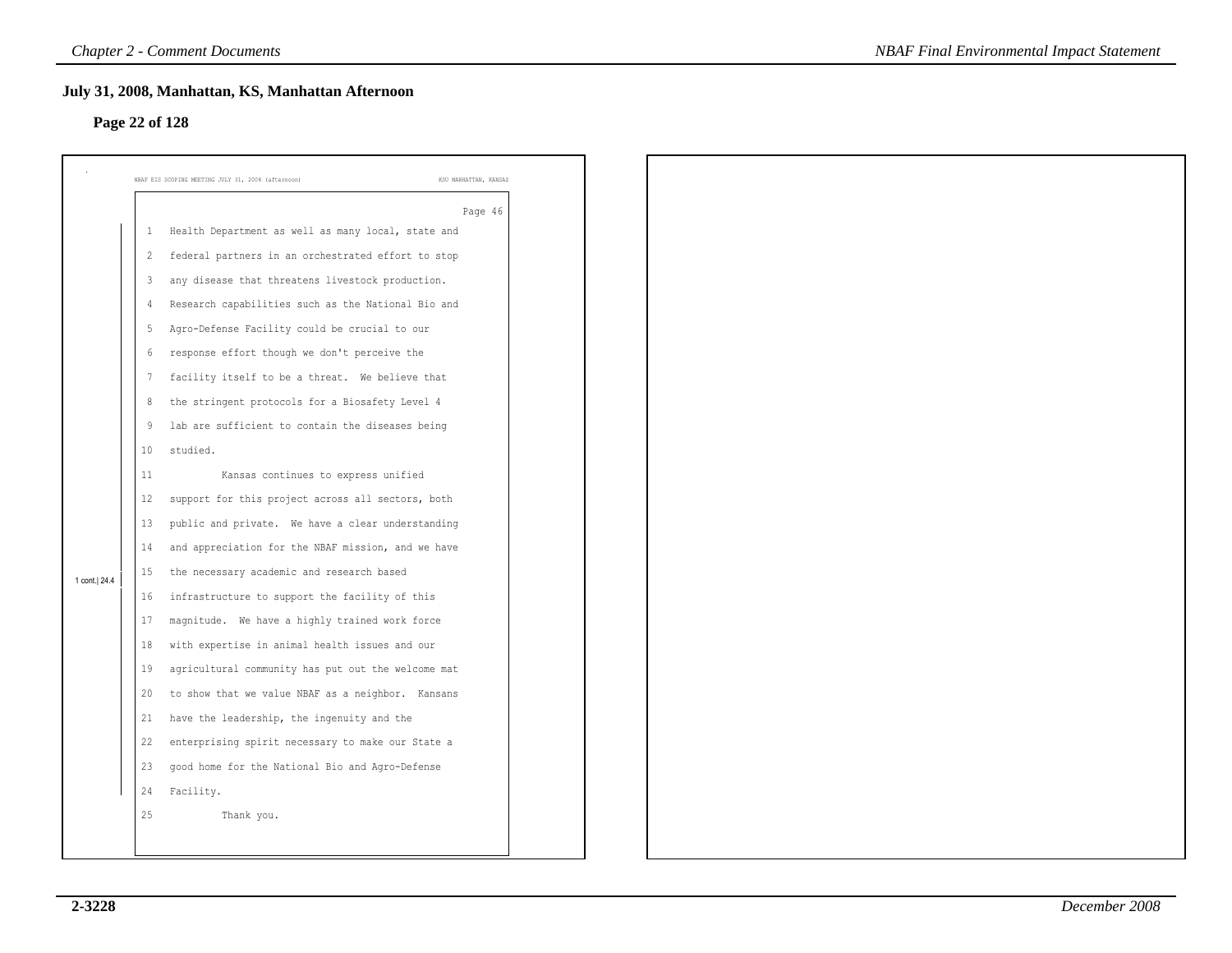# **Page 23 of 128**

|        | <b>Chapter 2 - Comment Documents</b>                                        | <b>NBAF Final Environmental Impact Statement</b>                                                                                                                                     |
|--------|-----------------------------------------------------------------------------|--------------------------------------------------------------------------------------------------------------------------------------------------------------------------------------|
|        | July 31, 2008, Manhattan, KS, Manhattan Afternoon                           |                                                                                                                                                                                      |
|        | Page 23 of 128                                                              |                                                                                                                                                                                      |
|        |                                                                             |                                                                                                                                                                                      |
|        | NBAF EIS SCOPING MEETING JULY 31, 2008 (afternoon)<br>KSU MANHATTAN, KANSAS |                                                                                                                                                                                      |
|        | Page 47                                                                     | Comment No: 1<br>Issue Code: 24.4<br>DHS notes the commentor's support for the Manhattan Campus Site Alternative.                                                                    |
|        | 1<br>MODERATOR COGHILL: Thank you, sir.                                     | Comment No: 2<br>Issue Code: 5.0                                                                                                                                                     |
|        | Bill Sanford.<br>$\overline{2}$                                             | DHS notes the commentor's views. As described in Section 2.3.1 of the NBAF EIS, DHS's site                                                                                           |
|        | MR. SANFORD: Thank you very much.<br>3                                      | selection criteria included, but were not limited to, such factors as proximity to research capabilities                                                                             |
|        | My name is Bill Sanford, and I'm pleased to speak<br>4                      | and workforce. The four evaluation criteria discussed in Section 2.3.1 will be among those factors<br>considered in the decision of whether or not NBAF is built, and, if so, where. |
| 1 24.4 | in support of the National Bio and Agro-Defense<br>5                        |                                                                                                                                                                                      |
|        | Facility here at Kansas State University.<br>6                              |                                                                                                                                                                                      |
|        | I'm speaking this afternoon from multiple                                   |                                                                                                                                                                                      |
|        | perspectives. First as a graduate of Kansas State<br>8                      |                                                                                                                                                                                      |
|        | University many years ago. Second as an<br>9                                |                                                                                                                                                                                      |
|        | entrepreneur of commercialized technology that has<br>10                    |                                                                                                                                                                                      |
|        | spun out of the Kansas State laboratories, and I'm<br>11                    |                                                                                                                                                                                      |
|        | also vice chairman of the Kansas Bioscience<br>12                           |                                                                                                                                                                                      |
|        | Authority, but most of all, I'm speaking as a U.S.<br>13                    |                                                                                                                                                                                      |
|        | citizen who's concerned with the potential threats<br>14                    |                                                                                                                                                                                      |
|        | to our nation's food supply.<br>15                                          |                                                                                                                                                                                      |
|        | 16<br>I'd like to focus on three main points                                |                                                                                                                                                                                      |
|        | for your consideration in the final EIS and Record<br>17                    |                                                                                                                                                                                      |
|        | of Decision. First, the NBAF must be located in<br>18                       |                                                                                                                                                                                      |
| 2 5.0  | an integrated research environment. There is<br>19                          |                                                                                                                                                                                      |
|        | currently no facility in the nation, including the<br>20                    |                                                                                                                                                                                      |
|        | Plum Island Animal Defense Center that effectively<br>21                    |                                                                                                                                                                                      |
|        | 22<br>meets the research and diagnostic capabilities                        |                                                                                                                                                                                      |
|        | 23 required to address the threats of agro-terrorism.                       |                                                                                                                                                                                      |
|        | 24 Our nation needs a facility to conduct zoonotic                          |                                                                                                                                                                                      |
|        | 25 disease research.                                                        |                                                                                                                                                                                      |
|        |                                                                             |                                                                                                                                                                                      |
|        |                                                                             |                                                                                                                                                                                      |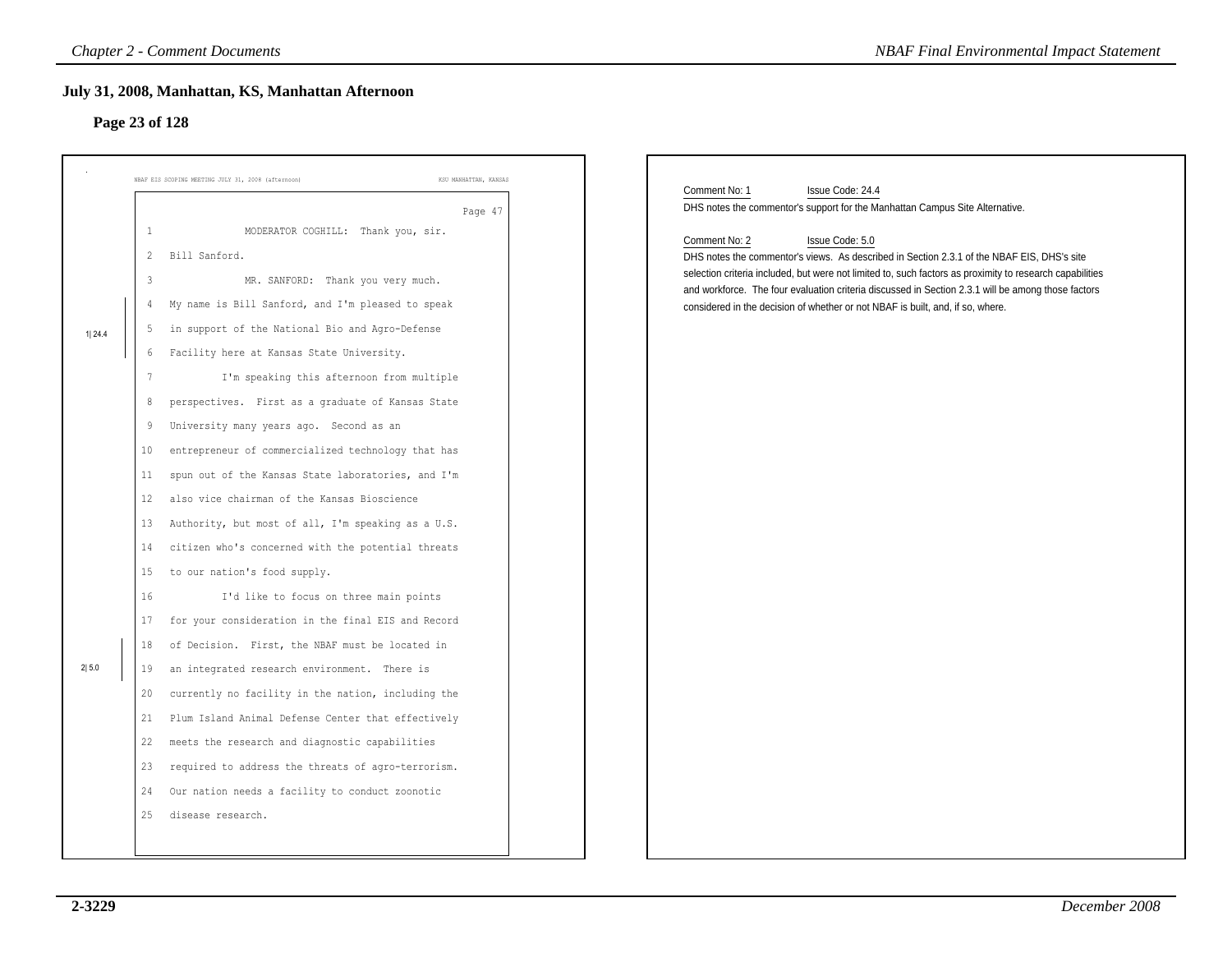# **Page 24 of 128**

|                |              | July 31, 2008, Manhattan, KS, Manhattan Afternoon  |                       |
|----------------|--------------|----------------------------------------------------|-----------------------|
| Page 24 of 128 |              |                                                    |                       |
|                |              | NBAF EIS SCOPING MEETING JULY 31, 2008 (afternoon) | KSU MANHATTAN, KANSAS |
|                |              |                                                    | Page 48               |
|                | -1           | More importantly, the NBAF must not be in          |                       |
| 2 cont.   5.0  | 2            | an isolated location. The NBAF must be cited in    |                       |
|                | $\mathbf{3}$ | an integrated research environment where it can    |                       |
|                |              | gain maximum advantage of existing and             |                       |
|                | 5            | complementary world class research, education and  |                       |
|                | 6            | infrastructure to insure the success of its        |                       |
|                | 7            | important mission.                                 |                       |
|                | 8            | This means the NBAF must be located at a           |                       |
|                | 9            | research university. Such an approach will assure  |                       |
|                | 10           | access to the best and brightest talent already    |                       |
|                | 11           | working on zoonotic disease threats, many of those |                       |
|                | 12           | at Kansas State University, collaboration that     |                       |
|                | 13           | drives innovation faster than scientists working   |                       |
|                | 14           | in isolation, and maximum use of existing          |                       |
|                | 15           | infrastructure to accelerate NBAF's mission.       |                       |
|                | 16           | Our proposed site is on the campus of              |                       |
|                | 17           | K-State immediately adjacent to the Biosecurity    |                       |
|                | 18           | Research Institute, or BRI. The BRI is a           |                       |
| 1 cont. 24.4   | 19           | \$54 million research education facility having    |                       |
|                | 20           | extensive Biosafety Level 3, BSL-3 state of the    |                       |
|                | 21           | art research space funded by the federal           |                       |
|                | 22           | government and the State of Kansas. No other       |                       |
|                | 23           | state in the U.S. has a comparable state of the    |                       |
|                | 24           | art facility with this capability and homeland     |                       |
|                | 25           | security directed mission emphasis.                |                       |
|                |              |                                                    |                       |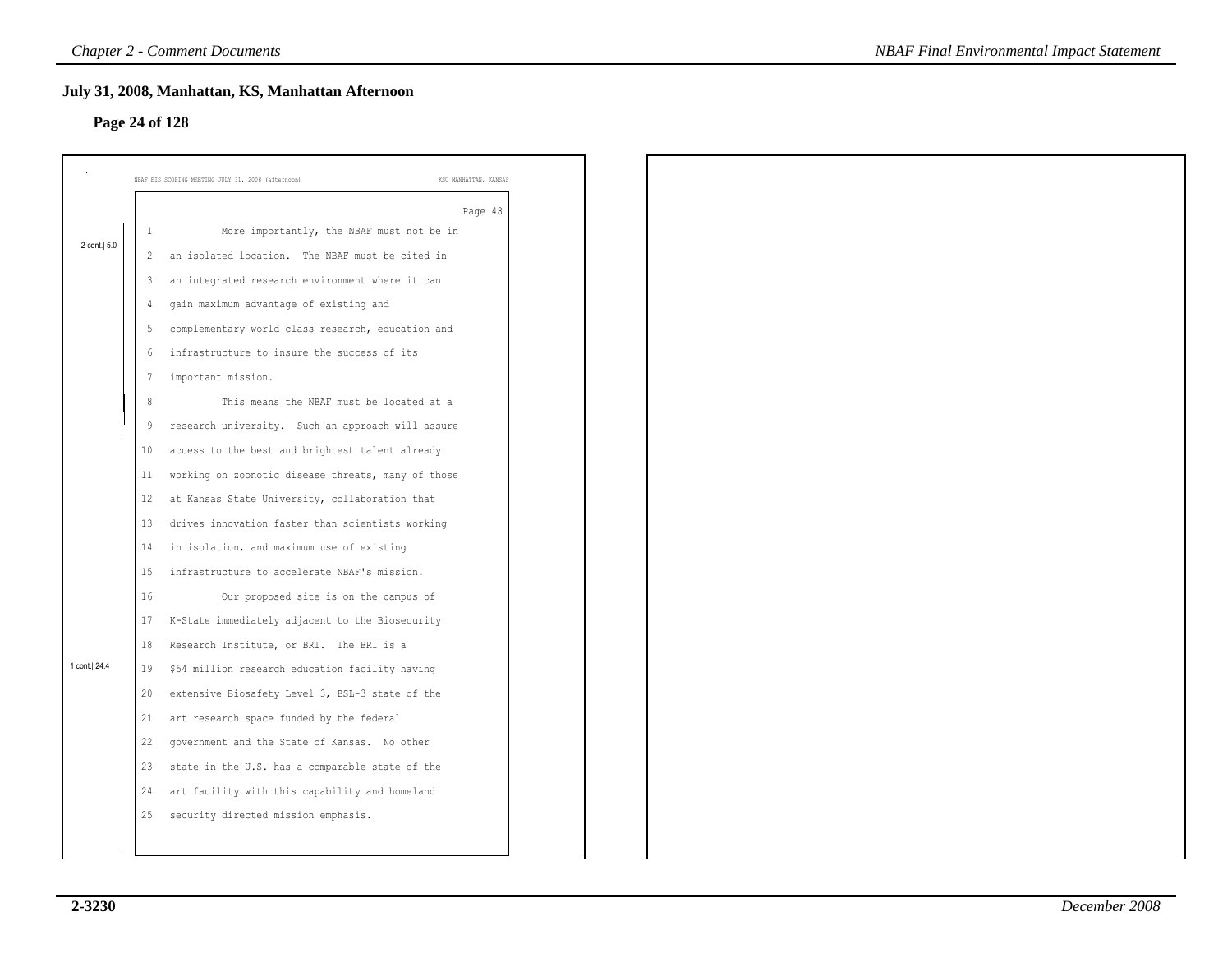### **Page 25 of 128**

|                |                | July 31, 2008, Manhattan, KS, Manhattan Afternoon  |                       |
|----------------|----------------|----------------------------------------------------|-----------------------|
| Page 25 of 128 |                |                                                    |                       |
|                |                |                                                    |                       |
|                |                | NBAF EIS SCOPING MEETING JULY 31, 2008 (afternoon) | KSU MANHATTAN, KANSAS |
|                |                |                                                    | Page 49               |
|                | $\mathbf{1}$   | The Kansas culture and experience in               |                       |
|                | $\overline{2}$ | successfully gaining community and other           |                       |
|                | $\mathbf{3}$   | referenced support and in designing and building   |                       |
|                | 4              | an agricultural biological defense facility, is    |                       |
| 1 cont.   24.4 | -5             | unequaled elsewhere. The proposed site borders on  |                       |
|                | -6             | the research laboratories and teaching hospital of |                       |
|                | 7              | college of veterinary medicine and the research    |                       |
|                | 8              | department.                                        |                       |
|                | 9              | Coincidentally, I'm chairman of the                |                       |
|                | 10             | Nanoscale Appropriation which is a technology spin |                       |
|                | 11             | out from K-State which will be a backyard          |                       |
|                | 12             | neighbor, and we're very pleased at that           |                       |
|                | 13             | possibility.                                       |                       |
|                | $14\,$         | Third, NBAF must be cited in a region              |                       |
| 2 cont.   5.0  | 15             | that understands its mission and is committed to   |                       |
|                | 16             | invest in its important mission.                   |                       |
|                | 17             | But finally, I've had the good fortune as          |                       |
|                | 18             | a member of the Kansas Bioscience Authority to     |                       |
|                | 19             | directly observe and participate in the            |                       |
| 1 cont.  24.4  | 20             | development and the proposal that's led you to     |                       |
|                | 21             | being here today. In my entire career, I've never  |                       |
|                | 22             | before witnessed the collaboration and support for |                       |
|                | 23             | a project as has occurred here in Kansas. Leaders  |                       |
|                | 24             | from the federal, state, county and municipal      |                       |
|                | 25             | governments from both parties, the academic        |                       |
|                |                |                                                    |                       |
|                |                |                                                    |                       |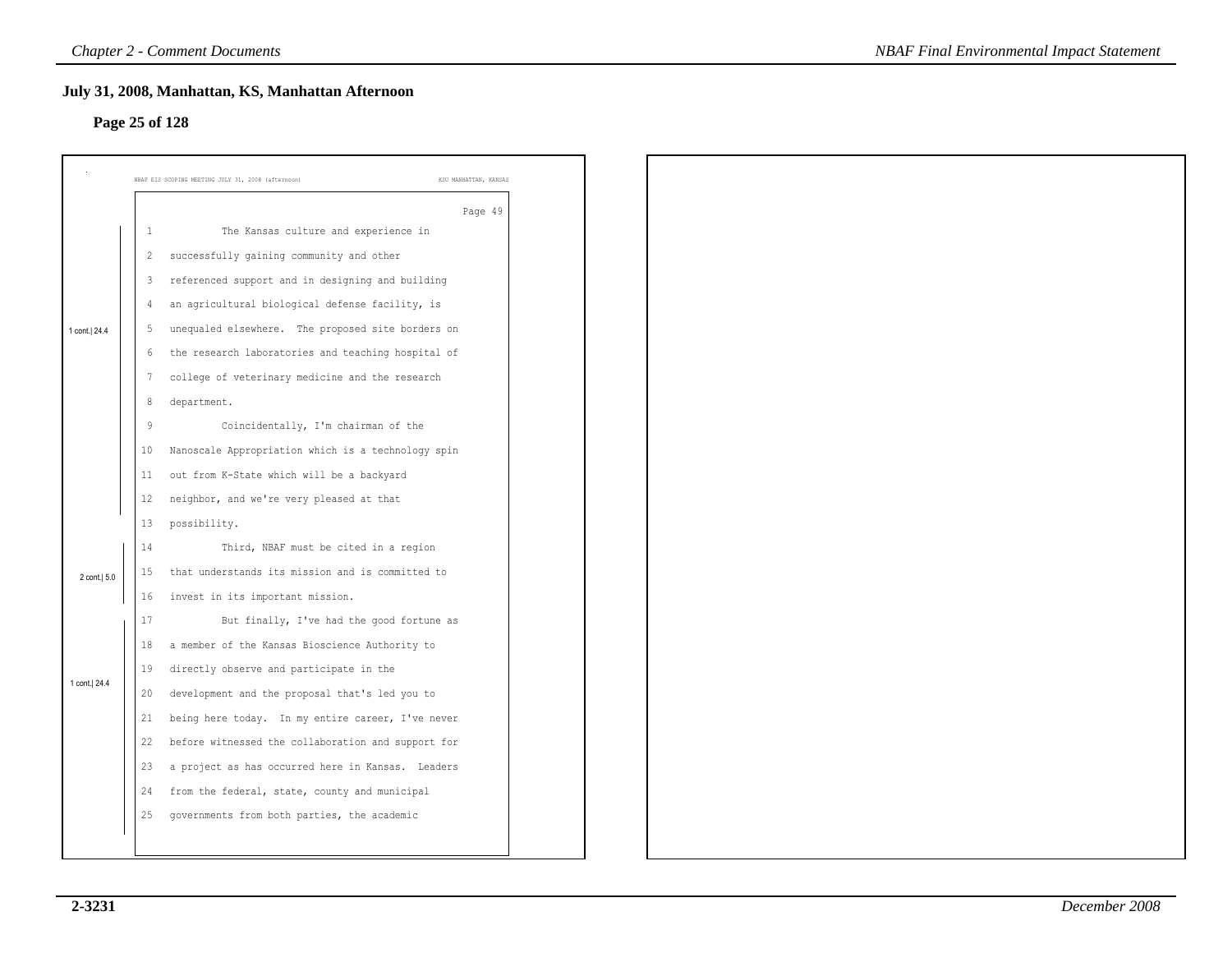# **Page 26 of 128**

|                |                         | July 31, 2008, Manhattan, KS, Manhattan Afternoon  |                       |
|----------------|-------------------------|----------------------------------------------------|-----------------------|
| Page 26 of 128 |                         |                                                    |                       |
|                |                         |                                                    |                       |
|                |                         | NBAF EIS SCOPING MEETING JULY 31, 2008 (afternoon) | KSU MANHATTAN, KANSAS |
|                |                         |                                                    | Page 50               |
|                | 1                       | community, the business community, and the general |                       |
| 1 cont. 24.4   | $\overline{c}$          | public have come together for the common purpose   |                       |
|                | $\overline{\mathbf{3}}$ | to establish NBAF.                                 |                       |
|                | 4                       | I appreciate your interest and the                 |                       |
|                | 5                       | opportunity to speak today. Thank you.             |                       |
|                | 6                       | MODERATOR COGHILL: Thank you.                      |                       |
|                | $\overline{7}$          | George Teagarden.                                  |                       |
|                | 8                       | MR. TEAGARDEN: Good afternoon, and                 |                       |
|                | 9                       | greetings from Kansas. I'm George Teagarden, I     |                       |
|                | 10                      | come to you from the Kansas Animal Health          |                       |
|                | 11                      | Department. Thank you for the opportunity to       |                       |
|                | 12                      | comment on the proposal of the National Bio and    |                       |
|                | 13                      | Agro-Defense Facility and the environmental impact |                       |
|                | 14                      | study as it pertains to locating the facility at   |                       |
|                | 15                      | Kansas State University in Manhattan, Kansas.      |                       |
|                | 16                      | As I have looked at the risk analysis of           |                       |
|                | 17                      | causing disease in domestic livestock and wildlife |                       |
|                | 18                      | due to an accidental release of any viral          |                       |
|                | 19                      | pathogens, I noted in Table ES-3, comparison of    |                       |
|                | 20                      | environmental effects, Page ES-11 of the draft     |                       |
|                | 21                      | document, that both the biology and health and     |                       |
|                | 22                      | safety resources, the effects of an accidental     |                       |
|                | 23                      | escape were negligible. Accumulative effects of    |                       |
|                | 24                      | all resources, on all resources was determined to  |                       |
|                |                         |                                                    |                       |
|                | 25                      | be minor. I think you spoke earlier of that, that  |                       |
|                |                         |                                                    |                       |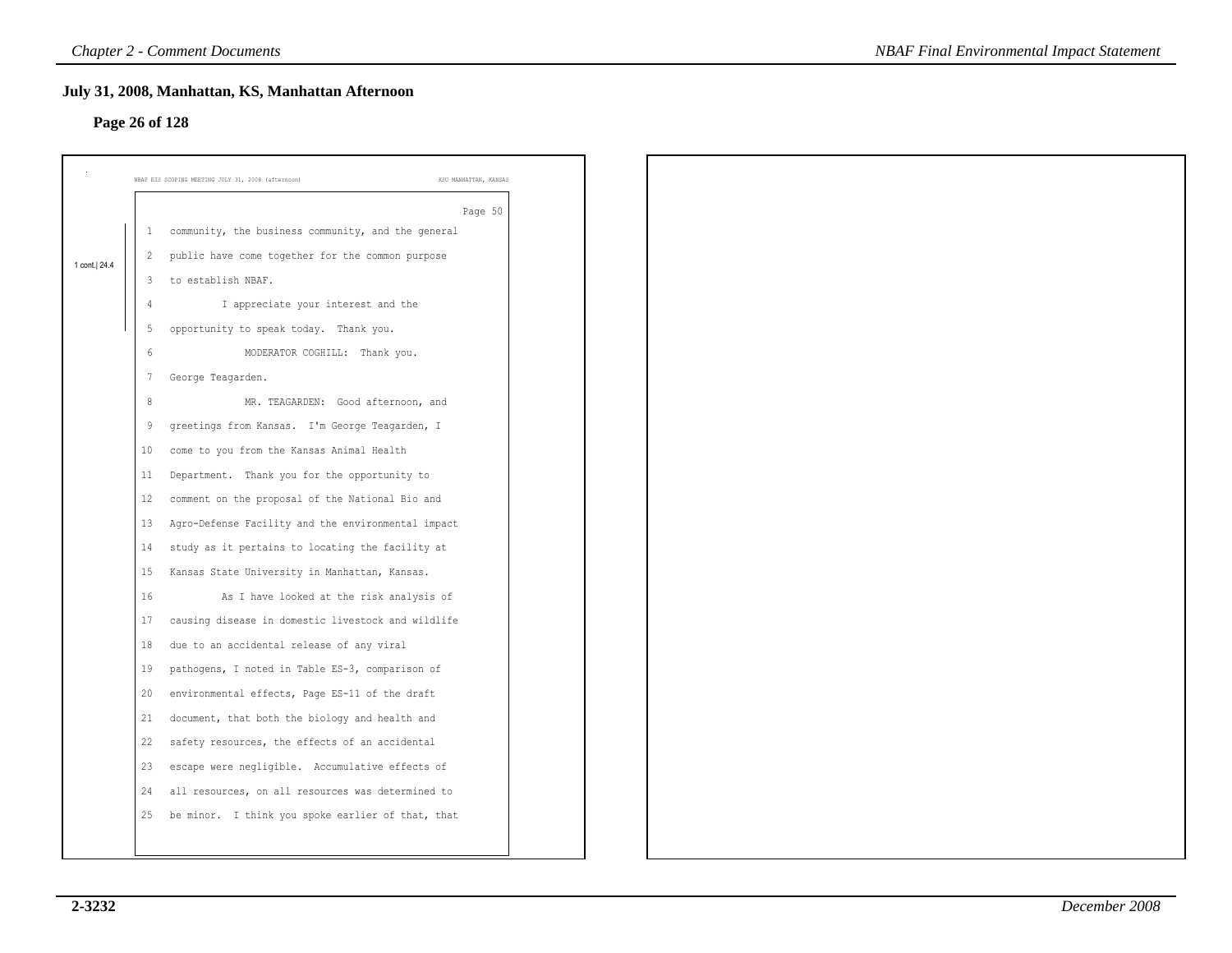### **Page 27 of 128**

|        |                | <b>Chapter 2 - Comment Documents</b>                                        | <b>NBAF Final Environmental Impact Statement</b>     |
|--------|----------------|-----------------------------------------------------------------------------|------------------------------------------------------|
|        |                | July 31, 2008, Manhattan, KS, Manhattan Afternoon<br>Page 27 of 128         |                                                      |
|        |                | KSU MANHATTAN, KANSAS<br>NBAF EIS SCOPING MEETING JULY 31, 2008 (afternoon) | Comment No: 1<br>Issue Code: 15.4                    |
|        |                | Page 51                                                                     | DHS notes the information provided by the commentor. |
|        | $\mathbf{1}$   | the sites are equal and in a very low risk                                  |                                                      |
|        | $\overline{2}$ | situation at all sites.                                                     |                                                      |
|        | $\overline{3}$ | Section 3.14.4.2 points out that there                                      |                                                      |
|        | 4              | are some risks associated with an accidental                                |                                                      |
|        | -5             | release of pathogens that are to be studied in the                          |                                                      |
|        | 6              | proposed laboratory. On Page 3-458, the draft                               |                                                      |
|        | 7              | document indicates that the viral pathogens will                            |                                                      |
|        | 8              | not be transported in significant quantities far                            |                                                      |
|        | 9              | from the site. It also says, and I quote,                                   |                                                      |
|        | 10             | emergency planning and rapid response to a                                  |                                                      |
|        | 11             | possible release will afford an opportunity to                              |                                                      |
|        | 12             | mitigate the consequences of the postulated                                 |                                                      |
|        | 13             | accidents.                                                                  |                                                      |
|        | 14             | Kansas has an emergency animal disease                                      |                                                      |
| 1 15.4 | 15             | plan in place. This plan was formulated in 1998                             |                                                      |
|        | 16             | and since has been modified and proved and                                  |                                                      |
|        | 17             | exercised. This plan has been designed to control                           |                                                      |
|        | 18             | and eradicate the most contagious animal disease                            |                                                      |
|        | 19             | known, Foot and Mouth Disease. All other diseases                           |                                                      |
|        | 20             | would require less time, less resources, and less                           |                                                      |
|        | 21             | effort to control and eradicate.                                            |                                                      |
|        | 22             | Each of the 105 counties in Kansas has an                                   |                                                      |
|        | 23             | emergency animal disease plan that is designed to                           |                                                      |
|        | 24             | supplement and augment the State plan. The county                           |                                                      |
|        | 25             | plans are designed to be the first line of defense                          |                                                      |
|        |                |                                                                             |                                                      |
|        |                |                                                                             |                                                      |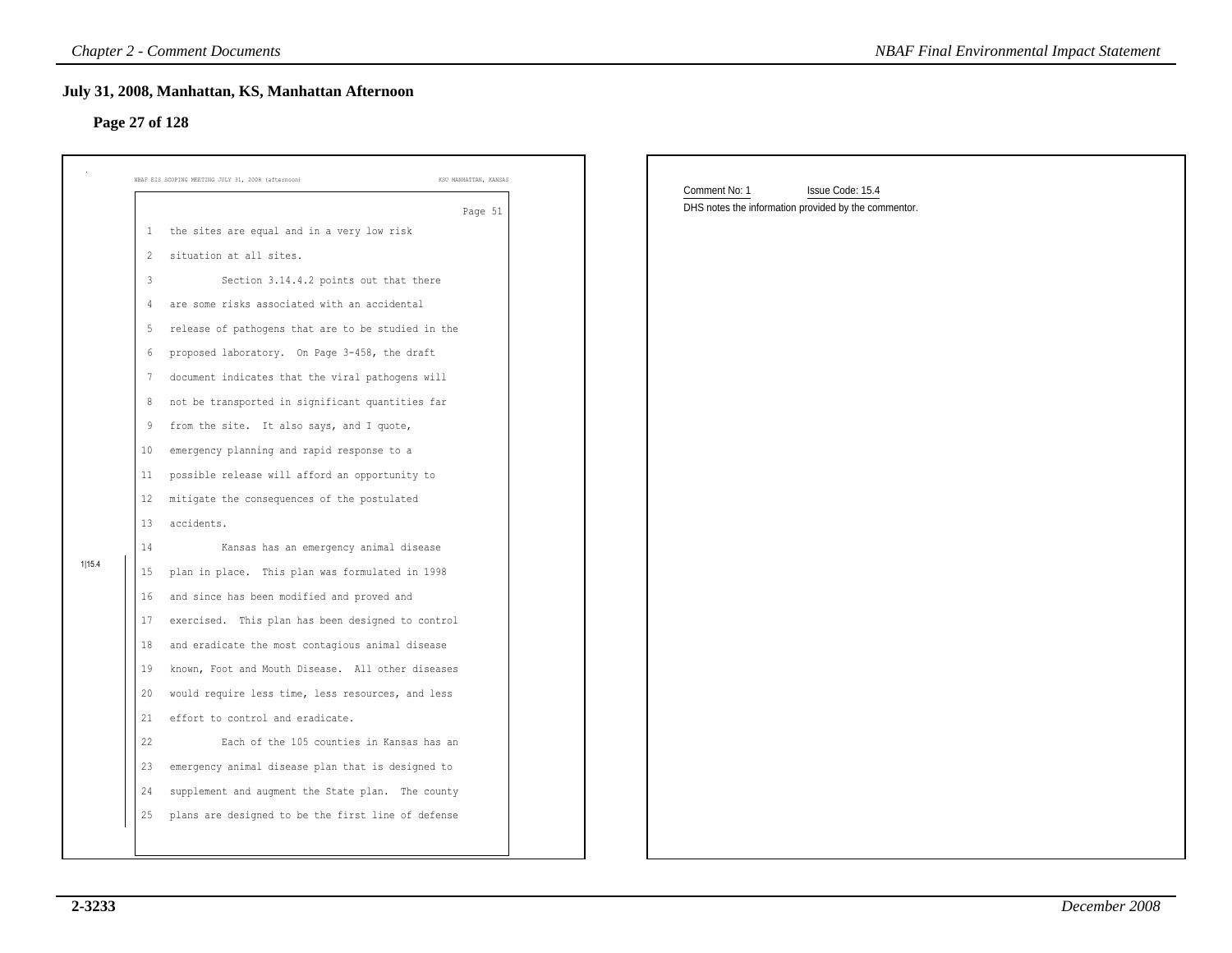### **Page 28 of 128**

|                |                | July 31, 2008, Manhattan, KS, Manhattan Afternoon                           |  |
|----------------|----------------|-----------------------------------------------------------------------------|--|
| Page 28 of 128 |                |                                                                             |  |
|                |                |                                                                             |  |
|                |                | NBAF EIS SCOPING MEETING JULY 31, 2008 (afternoon)<br>KSU MANHATTAN, KANSAS |  |
|                |                | Page 52                                                                     |  |
|                | 1              | for any emergency animal disease until State and                            |  |
|                | $\overline{2}$ | federal resources are in place. We anticipate the                           |  |
|                | 3              | county plans will be the primary tools for the                              |  |
|                | $\overline{4}$ | first 24 to 48 hours of disease outbreak.                                   |  |
|                | 5              | The plan is activated when we suspect a                                     |  |
| 1 cont.   15.4 | 6              | foreign animal disease. In the case of this                                 |  |
|                | 7              | laboratory, if there's a leak, we will know about                           |  |
|                | 8              | it immediately, we'll know exactly what the                                 |  |
|                | 9              | disease, what the pathogens are, and we will                                |  |
|                | 10             | respond accordingly.                                                        |  |
|                | 11             | Our plan incorporates a number, over 20,                                    |  |
|                | 12             | state agencies and private groups that will                                 |  |
|                | 13             | support our plan.                                                           |  |
|                | 14             | I will hand in my copy of my remarks.                                       |  |
|                | 15             | Thank you.                                                                  |  |
|                | 16             | MODERATOR COGHILL: Thank you very                                           |  |
|                | 17             | much, appreciate it.                                                        |  |
|                | 18             | Jennifer Brandt is next, followed by Eric                                   |  |
|                | 19             | Alsup and then Bob Walker.                                                  |  |
|                | 20             | MS. BRANDT: Good afternoon. My name                                         |  |
|                | 21             | is Jennifer Brandt, and I'm the Industry and                                |  |
|                | 22             | Relations Policy Director for Kansas Bio.                                   |  |
|                | 23             | Kansas Bio is an industry trade                                             |  |
|                | 24             | association representing over 100 private,                                  |  |
|                | 25             | academic, and public sector members dedicated to                            |  |
|                |                |                                                                             |  |
|                |                |                                                                             |  |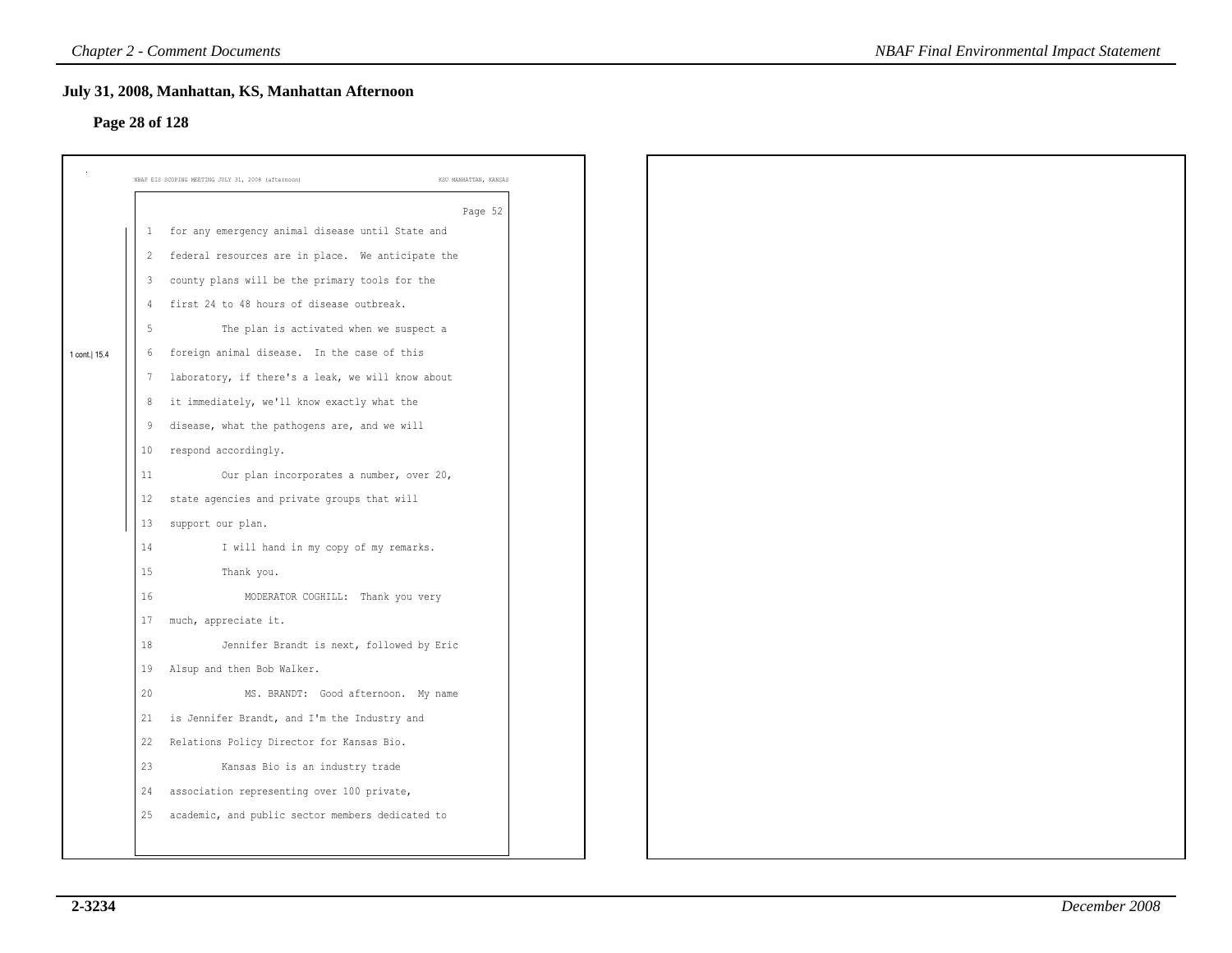| NBAF EIS SCOPING MEETING JULY 31, 2008 (afternoon)<br>KSU MANHATTAN, KANSAS   | Comment No: 1<br>Issue Code: 24.4<br>DHS notes the commentor's support for the Manhattan Campus Site Alternative. |
|-------------------------------------------------------------------------------|-------------------------------------------------------------------------------------------------------------------|
| Page 53<br>strengthening the leadership position of Kansas as<br>$\mathbf{1}$ |                                                                                                                   |
| a globally recognized bioscience hub and as a<br>$\overline{2}$               |                                                                                                                   |
| preferred place to do business and to start<br>3                              |                                                                                                                   |
| businesses involving advance technologies.<br>4                               |                                                                                                                   |
| 5<br>In an effort to achieve our mission,                                     |                                                                                                                   |
| Kansas Bio recently instituted a legislative and<br>6                         |                                                                                                                   |
| regulatory advocacy program to support and impose<br>7                        |                                                                                                                   |
| specific federal and state measures that are<br>8                             |                                                                                                                   |
| relevant to the bioscience industry in Kansas.<br>9                           |                                                                                                                   |
| We surveyed our entire membership in<br>10                                    |                                                                                                                   |
| March of this year so that we could hear from the<br>11                       |                                                                                                                   |
| 12<br>mouths of actual bioscience companies as to what                        |                                                                                                                   |
| emerging state and federal initiatives were of<br>13                          |                                                                                                                   |
| most importance to them and their future growth.<br>14                        |                                                                                                                   |
| We had a very statistically significant response<br>15                        |                                                                                                                   |
| to the survey, and it was not surprising to us<br>16                          |                                                                                                                   |
| that support for federal initiatives to expand<br>17                          |                                                                                                                   |
| research was one of the top initiatives that<br>18                            |                                                                                                                   |
| Kansas Bio members wanted us to spend our time and<br>19                      |                                                                                                                   |
| 20<br>resources on.                                                           |                                                                                                                   |
| More specifically, the survey stated that<br>21                               |                                                                                                                   |
| 22<br>Kansas Bio, as a member of the NBAF task force,                         |                                                                                                                   |
| 23 supports Governor Sebelius, the Kansas Bioscience                          |                                                                                                                   |
| 24 Authority, and the other partners in our                                   |                                                                                                                   |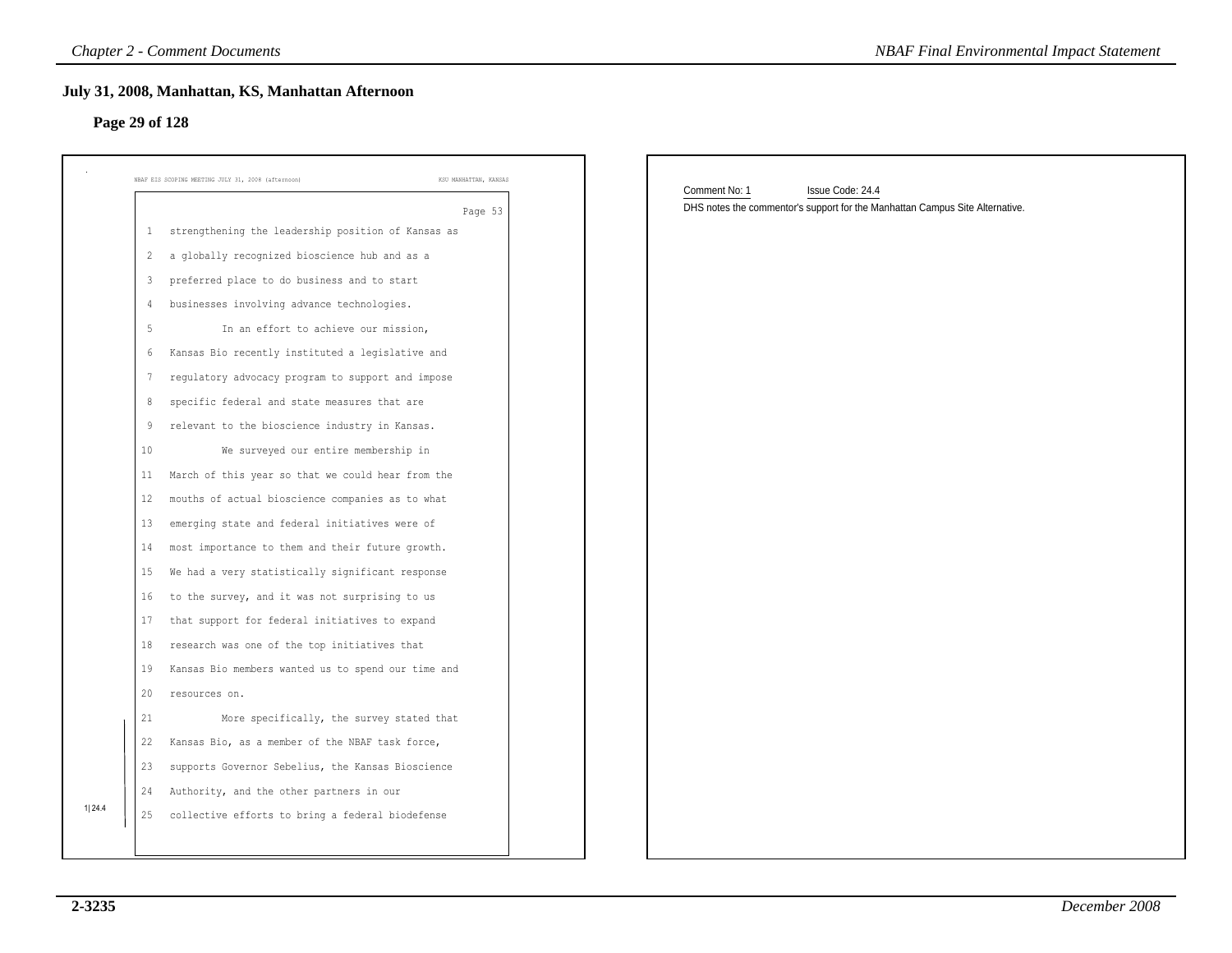# **Page 30 of 128**

| Page 30 of 128 |                | July 31, 2008, Manhattan, KS, Manhattan Afternoon  |                       |
|----------------|----------------|----------------------------------------------------|-----------------------|
|                |                |                                                    |                       |
|                |                | NBAF EIS SCOPING MEETING JULY 31, 2008 (afternoon) | KSU MANHATTAN, KANSAS |
|                |                |                                                    | Page 54               |
| 1 cont.   24.4 | -1             | lab complex, NBAF, to Kansas State University in   |                       |
|                | 2              | Manhattan. In reaction in the survey results, the  |                       |
|                | 3              | Kansas Bio Board of Directors passed a resolution  |                       |
|                | 4              | on behalf of the entire membership, once again,    |                       |
|                | -5             | 100 plus members, which read in part: Whereas the  |                       |
|                | 6              | Department of Homeland Security is proposing to    |                       |
|                | 7              | build a new \$1 million national lab, NBAF,        |                       |
|                | 8              | somewhere in the continental United States to help |                       |
|                | $\overline{9}$ | protect America's agriculture infrastructure,      |                       |
|                | 10             | economy and citizens from biological threats, and  |                       |
|                | 11             | whereas one locale in Kansas, Manhattan, is among  |                       |
|                | 12             | the five sites still under consideration for the   |                       |
|                | 13             | proposed NBAF project.                             |                       |
|                | 14             | Because NBAF will serve as a magnet for            |                       |
|                | 15             | attracting biotechnology companies, scientists,    |                       |
|                | 16             | professionals and support infrastructure and       |                       |
|                | 17             | because NBAF will help anchor Kansas' existing     |                       |
|                | 18             | strength in animal health, human health and plant  |                       |
|                | 19             | sciences, and because NBAF research activities     |                       |
|                | 20             | will help safeguard Kansas' broad based            |                       |
|                | 21             | agricultural and food industries, as well as       |                       |
|                | 22             | general public, and because NBAF will bring        |                       |
|                | 23             | international recognition to the State and its     |                       |
|                | 24             | citizens of Kansas if selected for this facility,  |                       |
|                | 25             | and whereas security of NBAF in Manhattan will     |                       |
|                |                |                                                    |                       |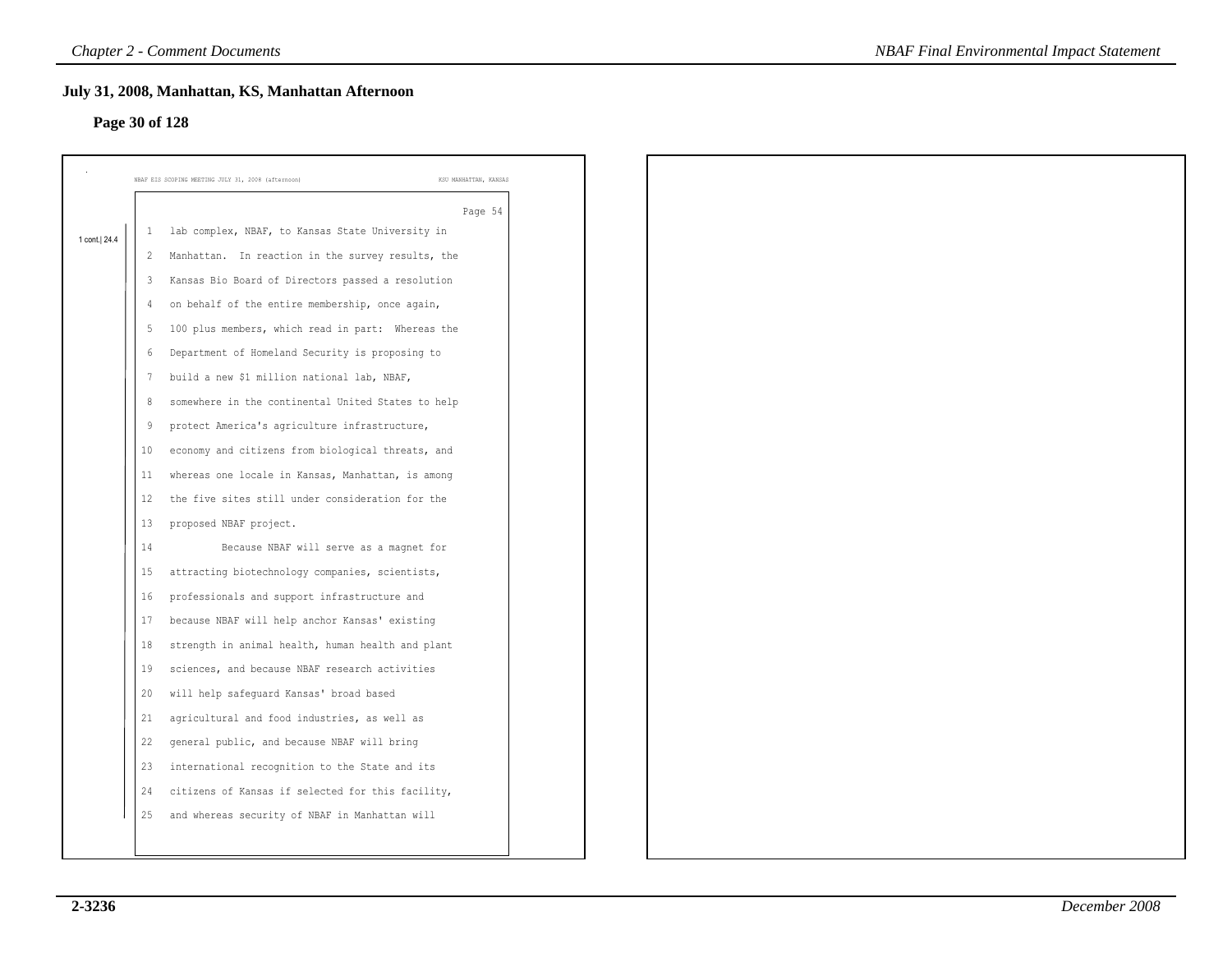### **Page 31 of 128**

|                         | July 31, 2008, Manhattan, KS, Manhattan Afternoon                           |
|-------------------------|-----------------------------------------------------------------------------|
|                         |                                                                             |
|                         | NBAF EIS SCOPING MEETING JULY 31, 2008 (afternoon)<br>KSU MANHATTAN, KANSAS |
|                         | Page 55                                                                     |
| 1                       | help establish a research base for developing                               |
| $\overline{2}$          | talent and ideas that support the growth of the                             |
| $\overline{\mathbf{3}}$ | bioscience industry.                                                        |
| $\overline{4}$          | Finally, whereas the 100 plus members of                                    |
| -5                      | Kansas Bio have pledged to participate on and                               |
| 6                       | support Governor Kathleen Sebelius' NBAF task                               |
| 7                       | force established to advocate for locating NBAF in                          |
| 8                       | Kansas, therefore be it resolved that the Board of                          |
| 9                       | Directors of Kansas Bio supports and endorses the                           |
| 10                      | construction of NBAF in Manhattan, Kansas.                                  |
| 11                      | Once again, I want to take the                                              |
| 12                      | opportunity to state the support of the 100 plus                            |
| 13                      | members throughout the State of Kansas wanting to                           |
| 14                      | locate this NBAF facility in Kansas.                                        |
| 15                      | Thank you.                                                                  |
| 16                      | MODERATOR COGHILL: Thank you,                                               |
| 17                      | Jennifer.                                                                   |
| 18                      | I understand the Governor of Kansas is                                      |
| 19                      | here and would like to give her the opportunity to                          |
| 20                      | present her comments.                                                       |
| 21                      | Please come to the microphone. Thank you                                    |
| 22                      | very much.                                                                  |
| 23                      | GOVERNOR SEBELIUS: Thank you very                                           |
| 24                      | much. I am Kathleen Sebelius, Governor of Kansas,                           |
| 25                      | and I want to start by welcoming the Department of                          |
|                         |                                                                             |
|                         | Page 31 of 128                                                              |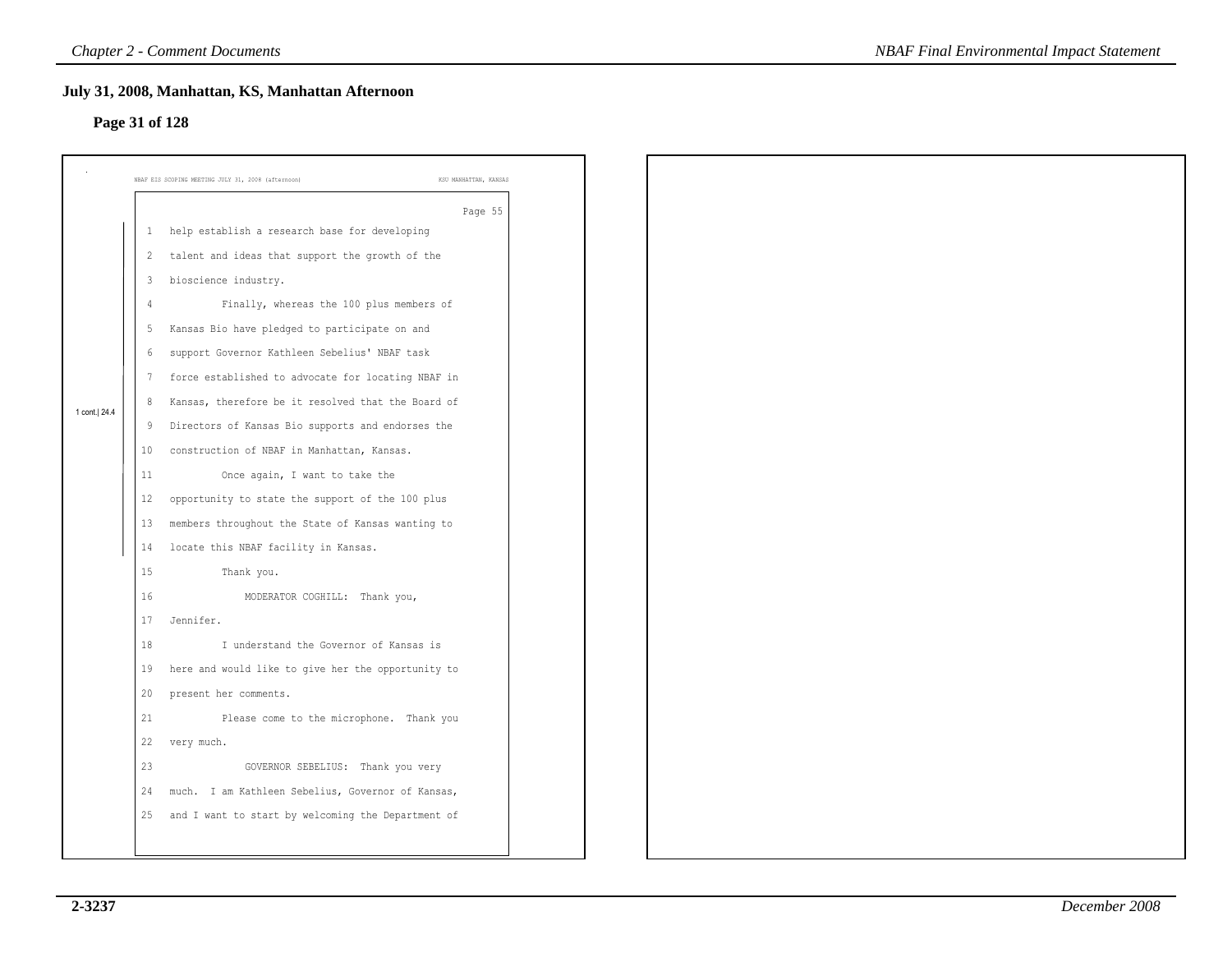# **Page 32 of 128**

|        |                 | <b>Chapter 2 - Comment Documents</b>                                        | <b>NBAF Final Environmental Impact Statement</b>                                           |
|--------|-----------------|-----------------------------------------------------------------------------|--------------------------------------------------------------------------------------------|
|        | Page 32 of 128  | July 31, 2008, Manhattan, KS, Manhattan Afternoon                           |                                                                                            |
|        |                 | KSU MANHATTAN, KANSAS<br>NBAF EIS SCOPING MEETING JULY 31, 2008 (afternoon) | Comment No: 1                                                                              |
|        |                 | Page 56                                                                     | Issue Code: 1.0<br>DHS notes the Governor's support for the NBAF and its research mission. |
|        | $\mathbf{1}$    | Homeland Security back to Manhattan and back to                             |                                                                                            |
|        | $\overline{2}$  | K-State.                                                                    |                                                                                            |
|        | $\mathbf{3}$    | We appreciate the department's                                              |                                                                                            |
|        | $\overline{4}$  | recognition of Kansas as a national leader in                               |                                                                                            |
|        | 5               | animal health research and industry. We've always                           |                                                                                            |
|        | 6               | taken the role very seriously. America's food                               |                                                                                            |
|        | $7\phantom{.0}$ | supply and agricultural economy is one that we are                          |                                                                                            |
|        | 8               | very familiar with, and it's long past time for                             |                                                                                            |
|        | 9               | our nation to address animal disease threats in a                           |                                                                                            |
|        | 10 <sub>1</sub> | more serious and concentrated way.                                          |                                                                                            |
|        | 11              | We feel NBAF is a critical national                                         |                                                                                            |
|        | 12              | priority, and feel that it must move forward                                |                                                                                            |
| 1  1.0 | 13              | without delay because we need new vaccines and                              |                                                                                            |
|        | 14              | treatments to ensure that families across the                               |                                                                                            |
|        | 15              | country can continue to enjoy the safest food                               |                                                                                            |
|        | 16              | supply in the world.                                                        |                                                                                            |
|        | 17              | We know that diseases of such Foot and                                      |                                                                                            |
|        | 18              | Mouth and Avian Flu already occur in other parts                            |                                                                                            |
|        | 19              | of the world, and those diseases could                                      |                                                                                            |
|        | 20              | accidentally or intentionally cause an outbreak in                          |                                                                                            |
|        | 21              | the U.S., and that's exactly the reason we need to                          |                                                                                            |
|        | 22              | ramp up our efforts to prevent and treat such                               |                                                                                            |
|        | 23              | diseases.                                                                   |                                                                                            |
|        | 24              | We don't shy away from big challenges in                                    |                                                                                            |
|        | 25              | America, we address them directly and                                       |                                                                                            |
|        |                 |                                                                             |                                                                                            |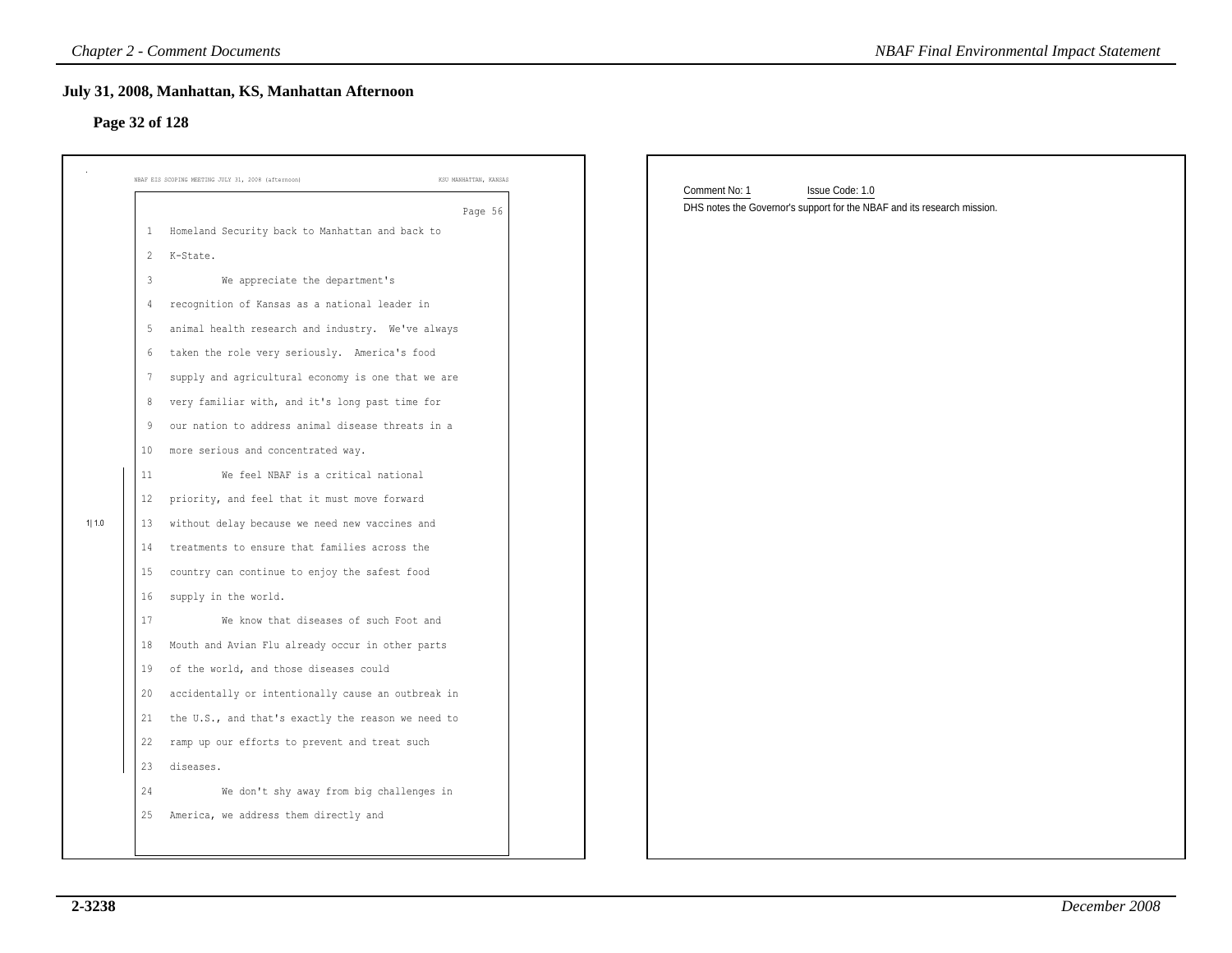# **Page 33 of 128**

|        | July 31, 2008, Manhattan, KS, Manhattan Afternoon<br>Page 33 of 128         |                                                                                                                   |
|--------|-----------------------------------------------------------------------------|-------------------------------------------------------------------------------------------------------------------|
|        | NBAF EIS SCOPING MEETING JULY 31, 2008 (afternoon)<br>KSU MANHATTAN, KANSAS |                                                                                                                   |
|        | Page 57                                                                     | Comment No: 1<br>Issue Code: 24.4<br>DHS notes the commentor's support for the Manhattan Campus Site Alternative. |
|        | successfully, so I'm confident that a push to<br>$\mathbf{1}$               |                                                                                                                   |
|        | protect our farms will yield tremendous results.<br>$\overline{2}$          |                                                                                                                   |
|        | $\mathbf{3}$<br>I want to highlight just a few areas in                     |                                                                                                                   |
|        | my three, short minutes. Kansas is uniquely                                 |                                                                                                                   |
| 2 24.4 | qualified to achieve the NBAF mission. We've been<br>5                      |                                                                                                                   |
|        | guardians of America's dinner table for decades,                            |                                                                                                                   |
|        | providing high quality food essential to our                                |                                                                                                                   |
|        | economy and our livelihood's and we're motivated<br>8                       |                                                                                                                   |
|        | to do the best job we can, and we're pretty good<br>9                       |                                                                                                                   |
|        | at it.<br>10                                                                |                                                                                                                   |
|        | We're innovative and forward thinking in<br>11                              |                                                                                                                   |
|        | Kansas. Right here at Kansas State University we<br>12                      |                                                                                                                   |
|        | have the Bioscience Research Institute, a state of<br>13                    |                                                                                                                   |
|        | the art facility. That's as a result of the<br>14                           |                                                                                                                   |
|        | state's identification of potential disease<br>15                           |                                                                                                                   |
|        | threats long before September 11th occurred. We<br>16                       |                                                                                                                   |
|        | knew the country needed to step up efforts to<br>17                         |                                                                                                                   |
|        | prevent and treat animal diseases and we knew we<br>18                      |                                                                                                                   |
|        | had something special to offer because of our<br>19                         |                                                                                                                   |
|        | longstanding expertise.<br>20                                               |                                                                                                                   |
|        | 21<br>Finally, we know how to collaborate and                               |                                                                                                                   |
|        | 22<br>work together to get important work done. On                          |                                                                                                                   |
|        | NBAF, we have a couple of things going on by way<br>23                      |                                                                                                                   |
|        | of examples of that. We have an interagency task<br>24                      |                                                                                                                   |
|        | force group meeting regularly to ensure that<br>25                          |                                                                                                                   |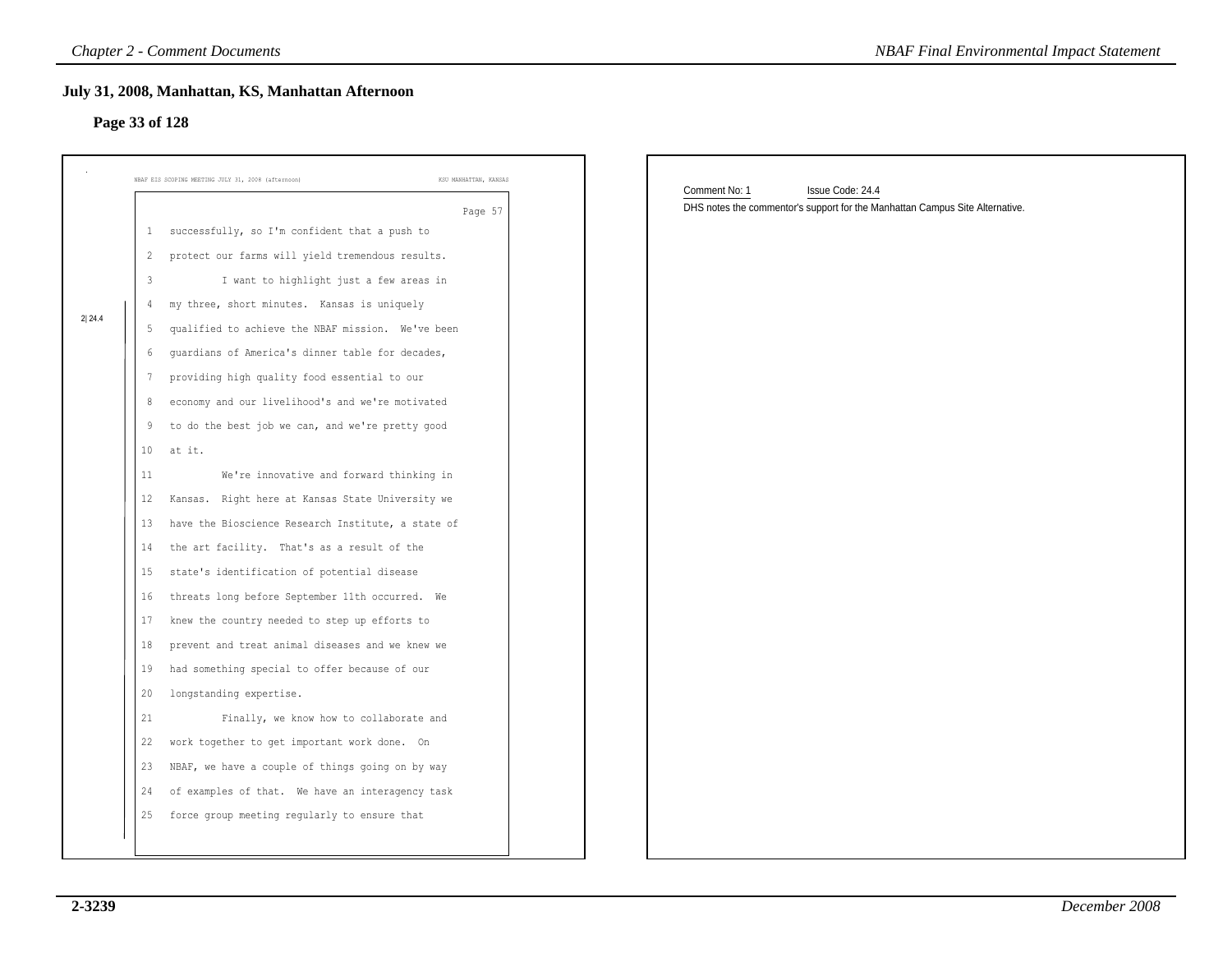### **Page 34 of 128**

|              | NBAF EIS SCOPING MEETING JULY 31, 2008 (afternoon)      | KSU MANHATTAN, KANSAS |
|--------------|---------------------------------------------------------|-----------------------|
|              |                                                         | Page 58               |
|              | 1 Kansans provide information during the                |                       |
|              | 2 Environmental Impact Statement process in a timely    |                       |
|              | 3 and efficient manner. We've got state agencies        |                       |
|              | and offices working together to interface with DHS<br>4 |                       |
|              | without the bureaucratic red tape and competing<br>5    |                       |
| 2 cont. 24.4 | 6<br>agendas found elsewhere.                           |                       |
|              | We have an NBAF Kansas task force that I<br>7           |                       |
|              | 8 created, and it's galvanized leaders from             |                       |
|              | academia, federal and state and local government,<br>9  |                       |
|              | and private industry in support of NBAF, and<br>10      |                       |
|              | 11 you'll hear from many of them today. The task        |                       |
|              | force has also built a national consortium of 17<br>12  |                       |
|              | states who all favor bringing NBAF to Kansas,<br>13     |                       |
|              | 14 while keeping Kansans closely informed of the        |                       |
|              | project's progress.<br>15                               |                       |
|              | 16<br>The bottom line is that we're unified, we         |                       |
|              | want to be a true partner to the federal<br>17          |                       |
|              | government in making the National Bio and<br>18         |                       |
|              | Agro-Defense Facility a success.<br>19                  |                       |
|              | 20<br>We have a longstanding commitment to this         |                       |
|              | work and unparalleled expertise that we believe<br>21   |                       |
|              | can put people and resources together and make<br>22    |                       |
|              | 23<br>things happen.                                    |                       |
|              | 24<br>We also would finally urge you to look at         |                       |
|              | the merits. We've been assured from the outset by<br>25 |                       |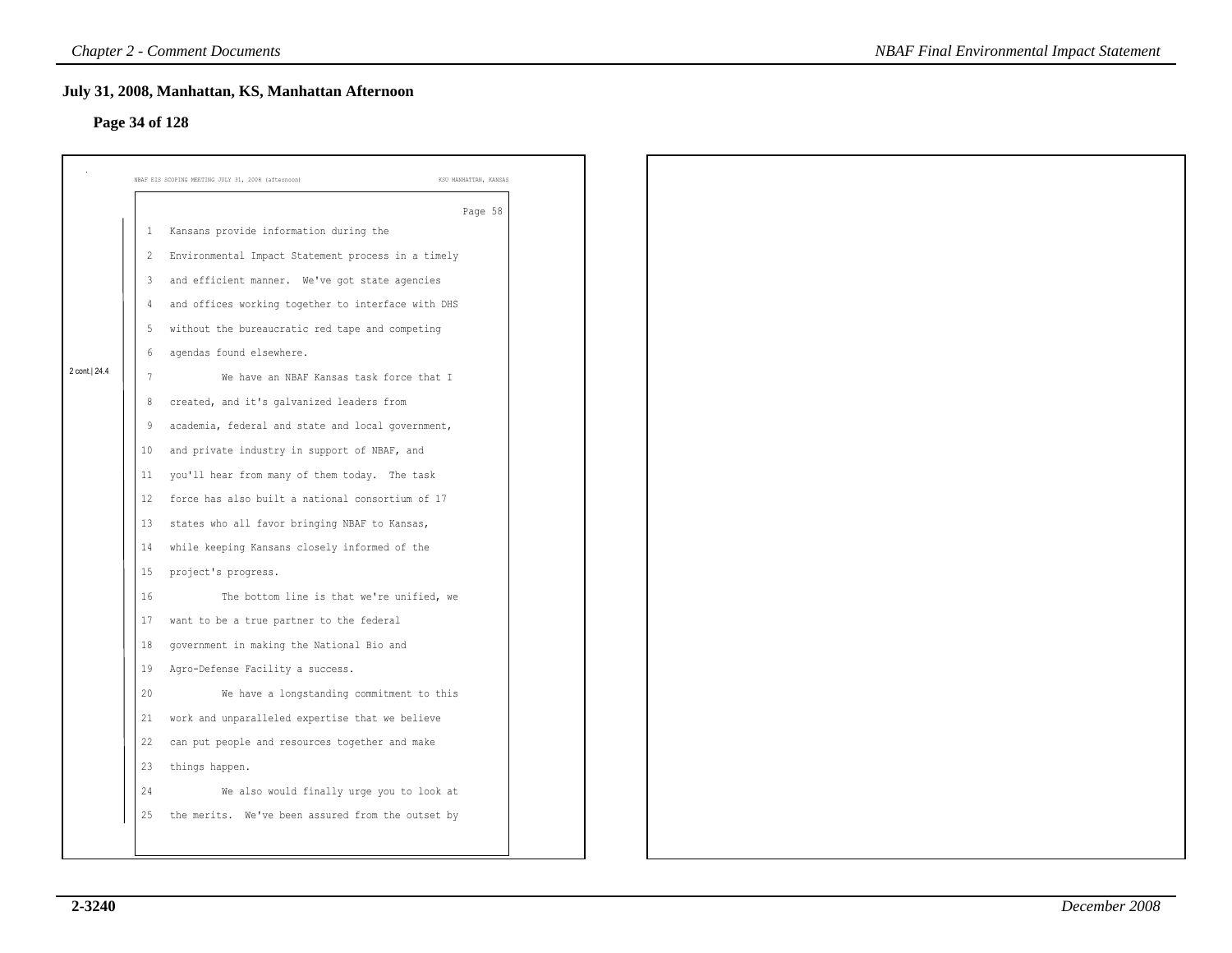### **Page 35 of 128**

|                |                         | July 31, 2008, Manhattan, KS, Manhattan Afternoon                           |  |
|----------------|-------------------------|-----------------------------------------------------------------------------|--|
| Page 35 of 128 |                         |                                                                             |  |
|                |                         |                                                                             |  |
|                |                         | NBAF EIS SCOPING MEETING JULY 31, 2008 (afternoon)<br>KSU MANHATTAN, KANSAS |  |
|                |                         | Page 59                                                                     |  |
|                | $\mathbf{1}$            | Admiral Cohen and others that this project will be                          |  |
|                | $\overline{c}$          | chosen on the merits. We feel that this site has                            |  |
|                | $\overline{\mathbf{3}}$ | the combined advantages that have the very                                  |  |
|                | 4                       | criteria that DHS articulated at the outset:                                |  |
|                | 5                       | Close proximity to relevant research and existing                           |  |
|                | $6\,$                   | infrastructure; a work force with relevant                                  |  |
|                | 7                       | national expertise; strong public/private support;                          |  |
|                | 8                       | and a significant cost share proposal that                                  |  |
|                | 9                       | demonstrates our deep commitment.                                           |  |
|                | 10                      | We have no doubt that Kansas provides DHS                                   |  |
|                | 11                      | and the nation the most flexible, cost effective                            |  |
| 2 cont. 24.4   | 12                      | and sensible pathway to getting NBAF's important                            |  |
|                | 13                      | work underway, and we look forward to producing                             |  |
|                | 14                      | great results.                                                              |  |
|                | 15                      | Again, welcome to Kansas.                                                   |  |
|                | 16                      | MODERATOR COGHILL: Thank you very                                           |  |
|                | 17                      | much, Governor.                                                             |  |
|                | 18                      | Eric Alsup is next, please.                                                 |  |
|                | 19                      | MR. ALSUP: Thank you. I am Eric                                             |  |
|                | 20                      | Alsup. I'm the head of the cattle business in the                           |  |
|                | 21                      | U.S. for Intervet/Schering-Plough Animal Health.                            |  |
|                | 22                      | I grew up here in Kansas.                                                   |  |
|                | 23                      | I graduated from veterinary school here                                     |  |
|                | 24                      | in 1984 and just left my kids at the Douglas                                |  |
|                | 25                      | County fair with their calves, so I've been a part                          |  |
|                |                         |                                                                             |  |
|                |                         |                                                                             |  |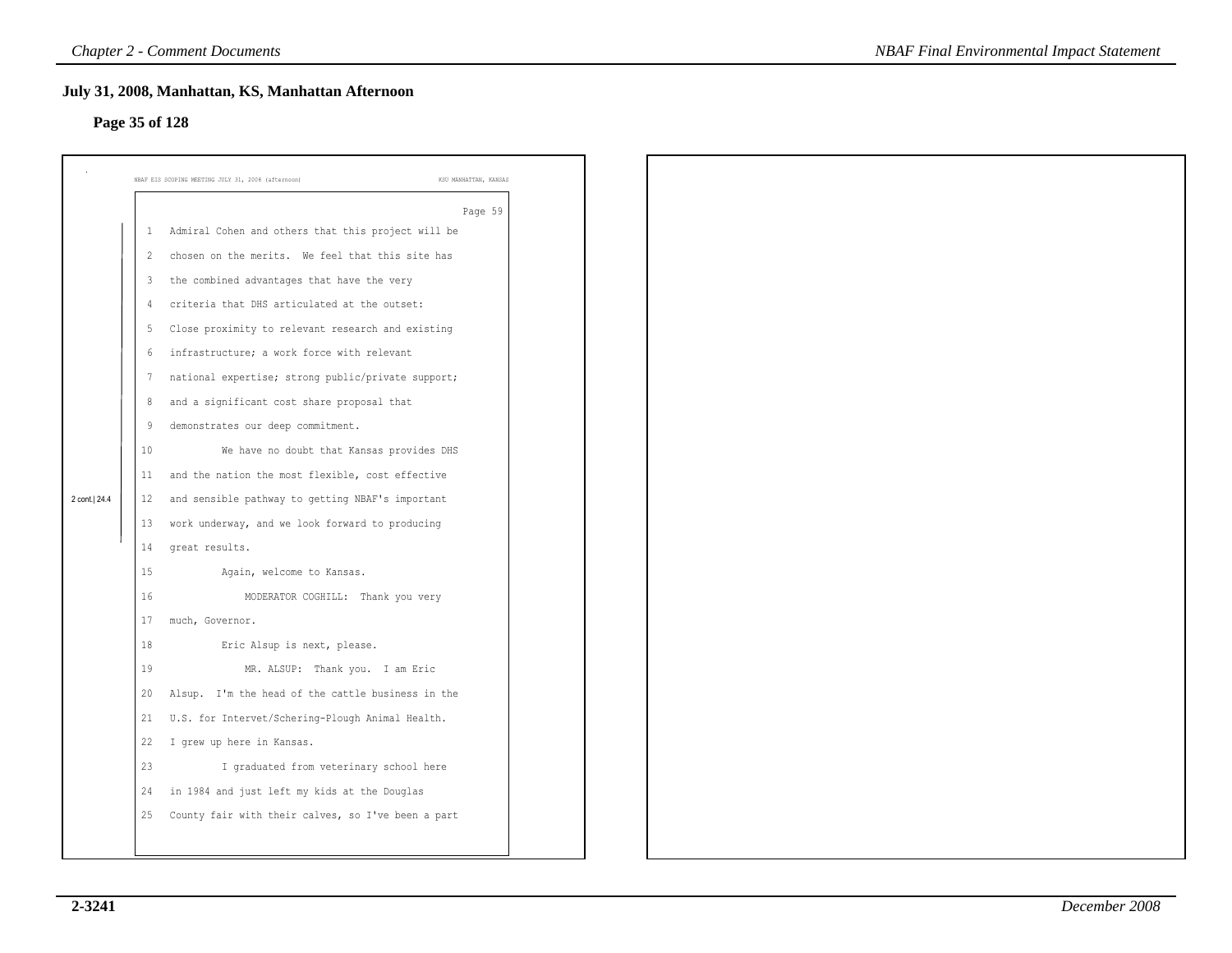### **Page 36 of 128**

| July 31, 2008, Manhattan, KS, Manhattan Afternoon<br>Page 36 of 128 |                |                                                                             |                                                                              |  |  |
|---------------------------------------------------------------------|----------------|-----------------------------------------------------------------------------|------------------------------------------------------------------------------|--|--|
|                                                                     |                | NBAF EIS SCOPING MEETING JULY 31, 2008 (afternoon)<br>KSU MANHATTAN, KANSAS | Comment No: 1<br>Issue Code: 24.4                                            |  |  |
|                                                                     |                | Page 60                                                                     | DHS notes the commentor's support for the Manhattan Campus Site Alternative. |  |  |
|                                                                     | $\mathbf{1}$   | of the Kansas' regional and national animal                                 |                                                                              |  |  |
|                                                                     | 2              | agriculture all my life.                                                    |                                                                              |  |  |
|                                                                     | $\overline{3}$ | Satchel Paige famously said a few decades                                   |                                                                              |  |  |
|                                                                     | 4              | ago, his quote was, "None of us is as smart as all                          |                                                                              |  |  |
|                                                                     | 5              | of us," and I think that wisdom's been at the                               |                                                                              |  |  |
|                                                                     | 6              | heart of government sponsored successful ventures                           |                                                                              |  |  |
|                                                                     | 7              | before and since. It's helped us especially in                              |                                                                              |  |  |
|                                                                     | 8              | the confluence of government, industry, and                                 |                                                                              |  |  |
|                                                                     | 9              | academic cooperators, has helped us with ventures                           |                                                                              |  |  |
|                                                                     | 10             | from disease eradication to space exploration, and                          |                                                                              |  |  |
|                                                                     | 11             | I believe this site in Manhattan brings a unique                            |                                                                              |  |  |
| 1 24.4                                                              | 12             | opportunity to bring that wisdom to bear for the                            |                                                                              |  |  |
|                                                                     | 13             | mission of the NBAF.                                                        |                                                                              |  |  |
|                                                                     | 14             | Starting with Kansas State as one of the                                    |                                                                              |  |  |
|                                                                     | 15             | leading agriculture specialty animal health                                 |                                                                              |  |  |
|                                                                     | 16             | research institutions in the world. Adding to                               |                                                                              |  |  |
|                                                                     | 17             | that the Animal Health Corridor, the unique                                 |                                                                              |  |  |
|                                                                     | 18             | grouping of animal health companies that has moved                          |                                                                              |  |  |
|                                                                     | 19             | over the past couple of decades from the New                                |                                                                              |  |  |
|                                                                     | 20             | Jersey region out to this greater Kansas City                               |                                                                              |  |  |
|                                                                     | 21             | regional area, especially with focus on livestock                           |                                                                              |  |  |
|                                                                     | 22             | animal health, and bringing that and the regional                           |                                                                              |  |  |
|                                                                     | 23             | biosciences group, provides a really unique                                 |                                                                              |  |  |
|                                                                     | 24             | opportunity to reach out, to capture resources,                             |                                                                              |  |  |
|                                                                     | 25             | intellectual, specialized laboratory resources and                          |                                                                              |  |  |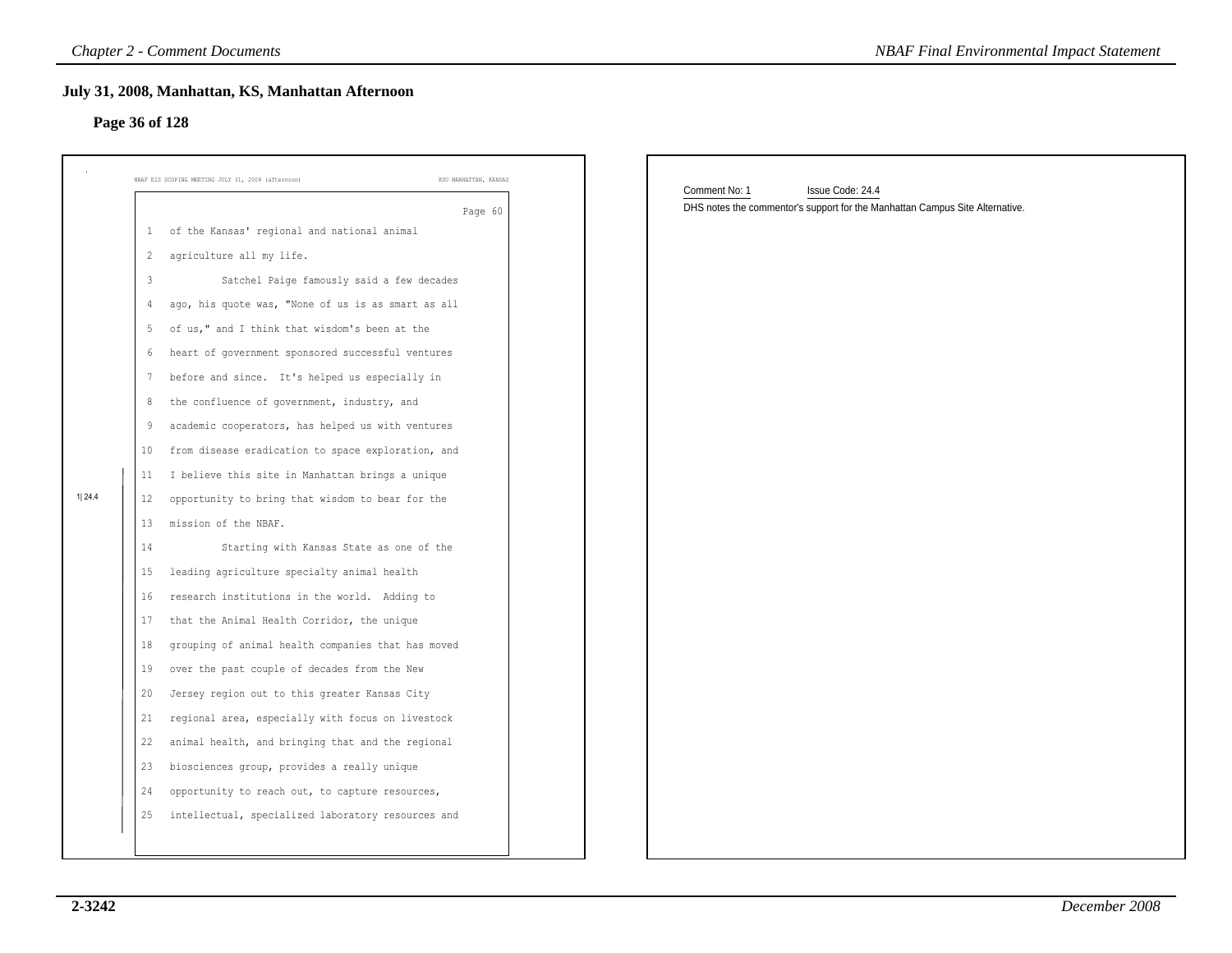# **Page 37 of 128**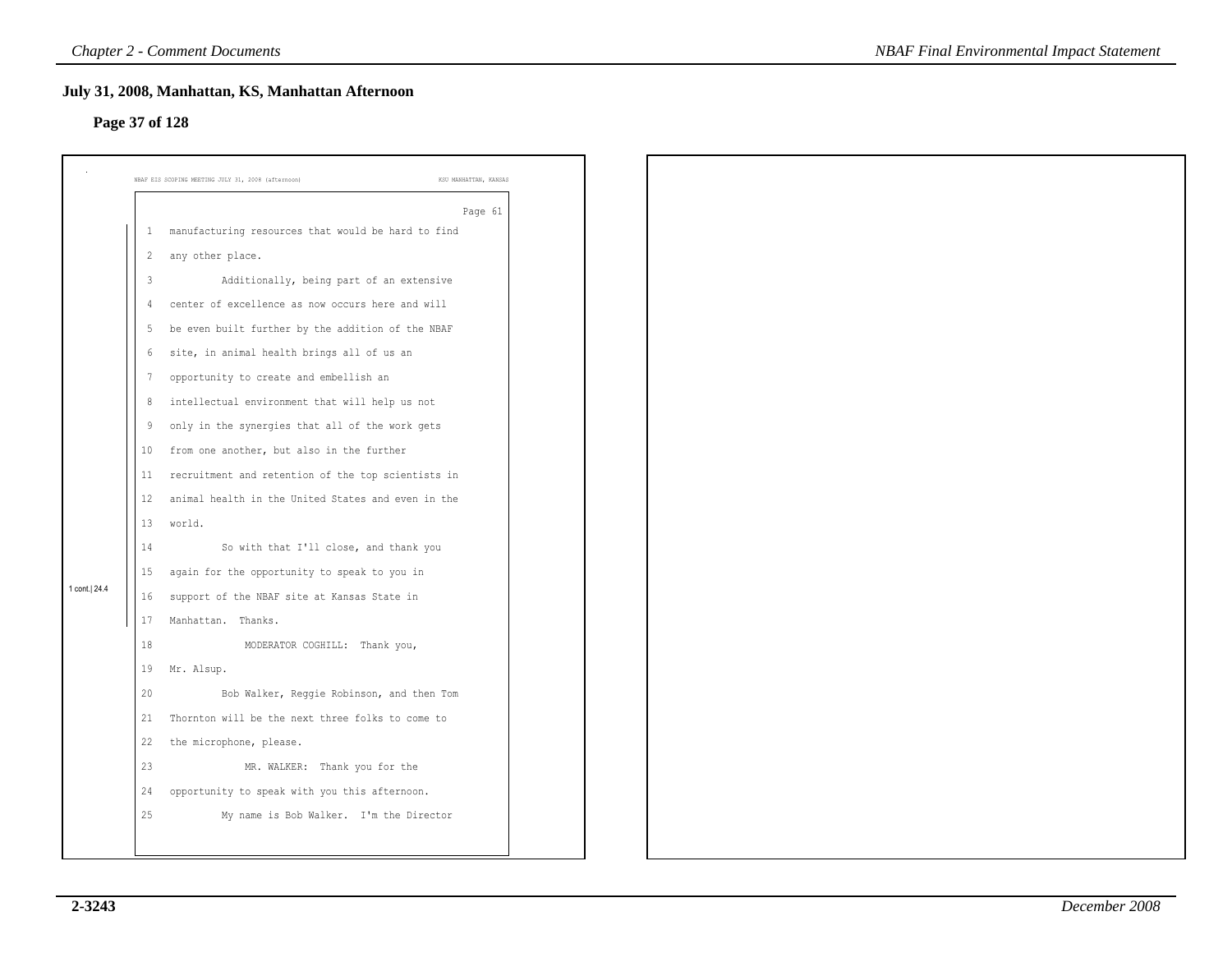# **Page 38 of 128**

| Page 38 of 128                                                                                                            | July 31, 2008, Manhattan, KS, Manhattan Afternoon                                                                                                                                                                                                                                                                                                                                                                                                                                                                                                                                                                                                                                                                                                                                                                                                        |                                                                                                                   |
|---------------------------------------------------------------------------------------------------------------------------|----------------------------------------------------------------------------------------------------------------------------------------------------------------------------------------------------------------------------------------------------------------------------------------------------------------------------------------------------------------------------------------------------------------------------------------------------------------------------------------------------------------------------------------------------------------------------------------------------------------------------------------------------------------------------------------------------------------------------------------------------------------------------------------------------------------------------------------------------------|-------------------------------------------------------------------------------------------------------------------|
|                                                                                                                           | NBAF EIS SCOPING MEETING JULY 31, 2008 (afternoon)<br>KSU MANHATTAN, KANSAS                                                                                                                                                                                                                                                                                                                                                                                                                                                                                                                                                                                                                                                                                                                                                                              |                                                                                                                   |
| $\mathbf{1}$<br>$\mathbf{2}$<br>3<br>4<br>5<br>6<br>7<br>8<br>9<br>1 24.4<br>10<br>11<br>12<br>13<br>14<br>15<br>16<br>17 | Page 62<br>of Communications for Bayer HealthCare's North<br>American Animal Health Business. Additionally, I<br>am a member of the working group of the Animal<br>Health Corridor, the coalition of animal health<br>companies in the region that spans from Manhattan,<br>Kansas, to Columbia, Missouri.<br>I'm here today on behalf of both<br>organizations, Bayer Animal Health and the Animal<br>Health Corridor, to strongly endorse Manhattan and<br>Kansas State University as the future site of the<br>National Bio and Agro-Defense Facility.<br>The greater Kansas City region is the hub<br>of the global animal health industry. Without<br>question, there is no other place in the world<br>that can claim the level of animal health<br>expertise and experience that matches the current<br>assets within the Animal Health Corridor. | Comment No: 1<br>Issue Code: 24.4<br>DHS notes the commentor's support for the Manhattan Campus Site Alternative. |
| 18<br>19<br>20<br>21<br>22<br>23<br>24<br>25                                                                              | With over 120 animal health companies, 37<br>U.S. or global headquarters, and 13,000 employees,<br>the corridor represents more than 30 percent of<br>the \$16 billion dollar global industry. Within<br>those companies are housed more than 5,000<br>researchers in the animal health field<br>representing a significant base of scientific<br>talent and its significant source of collaboration                                                                                                                                                                                                                                                                                                                                                                                                                                                     |                                                                                                                   |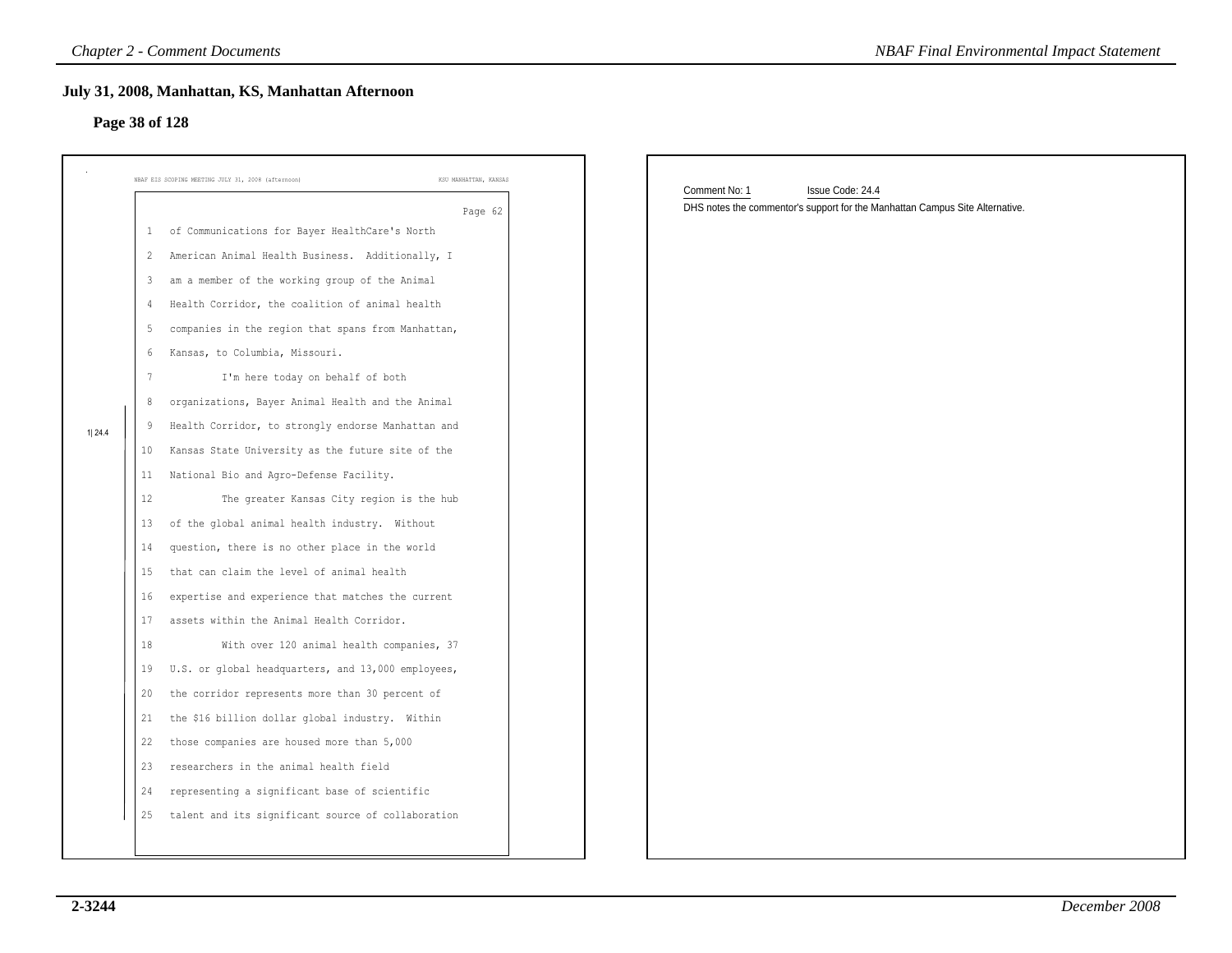# **Page 39 of 128**

|                |                | July 31, 2008, Manhattan, KS, Manhattan Afternoon                           |         |
|----------------|----------------|-----------------------------------------------------------------------------|---------|
| Page 39 of 128 |                |                                                                             |         |
|                |                |                                                                             |         |
|                |                | NBAF EIS SCOPING MEETING JULY 31, 2008 (afternoon)<br>KSU MANHATTAN, KANSAS |         |
|                |                |                                                                             | Page 63 |
|                | 1              | for the NBAF facility.                                                      |         |
|                | $\overline{2}$ | The Animal Health Corridor Initiative is                                    |         |
|                | $\mathsf 3$    | a unique partnership between public, private, and                           |         |
|                | 4              | academic institutions established to further drive                          |         |
|                | 5              | the growth and economic development of both the                             |         |
|                | 6              | industry and the region.                                                    |         |
|                | 7              | In addition to our expressed target to                                      |         |
|                | 8              | build the existing scientific network of industry                           |         |
|                | 9              | and academia far beyond its current status, in the                          |         |
|                | 10             | last two years, the Animal Health Corridor                                  |         |
|                | 11             | Initiative has brought five new animal health                               |         |
|                | 12             | companies and two trade associations to the                                 |         |
|                | 13             | region, and there are currently 25 new projects of                          |         |
| 1 cont.   24.4 | 14             | varying magnitudes in the pipeline.                                         |         |
|                | 15             | Additionally, success in attracting new                                     |         |
|                | 16             | research dollars signify the collective strength                            |         |
|                | 17             | of the local industry in setting a course of                                |         |
|                | 18             | continued momentum, all of significant benefit to                           |         |
|                | 19             | NBAF.                                                                       |         |
|                | 20             | Kansas State University's expertise in                                      |         |
|                | 21             | zoonotic disease and livestock medicines make them                          |         |
|                | 22             | an invaluable partner to the private sector as we                           |         |
|                | 23             | look to new ways to secure and protect the                                  |         |
|                | 24             | nation's food supply. The cooperation between the                           |         |
|                | 25             | veterinary colleges at Kansas State University and                          |         |
|                |                |                                                                             |         |
|                |                |                                                                             |         |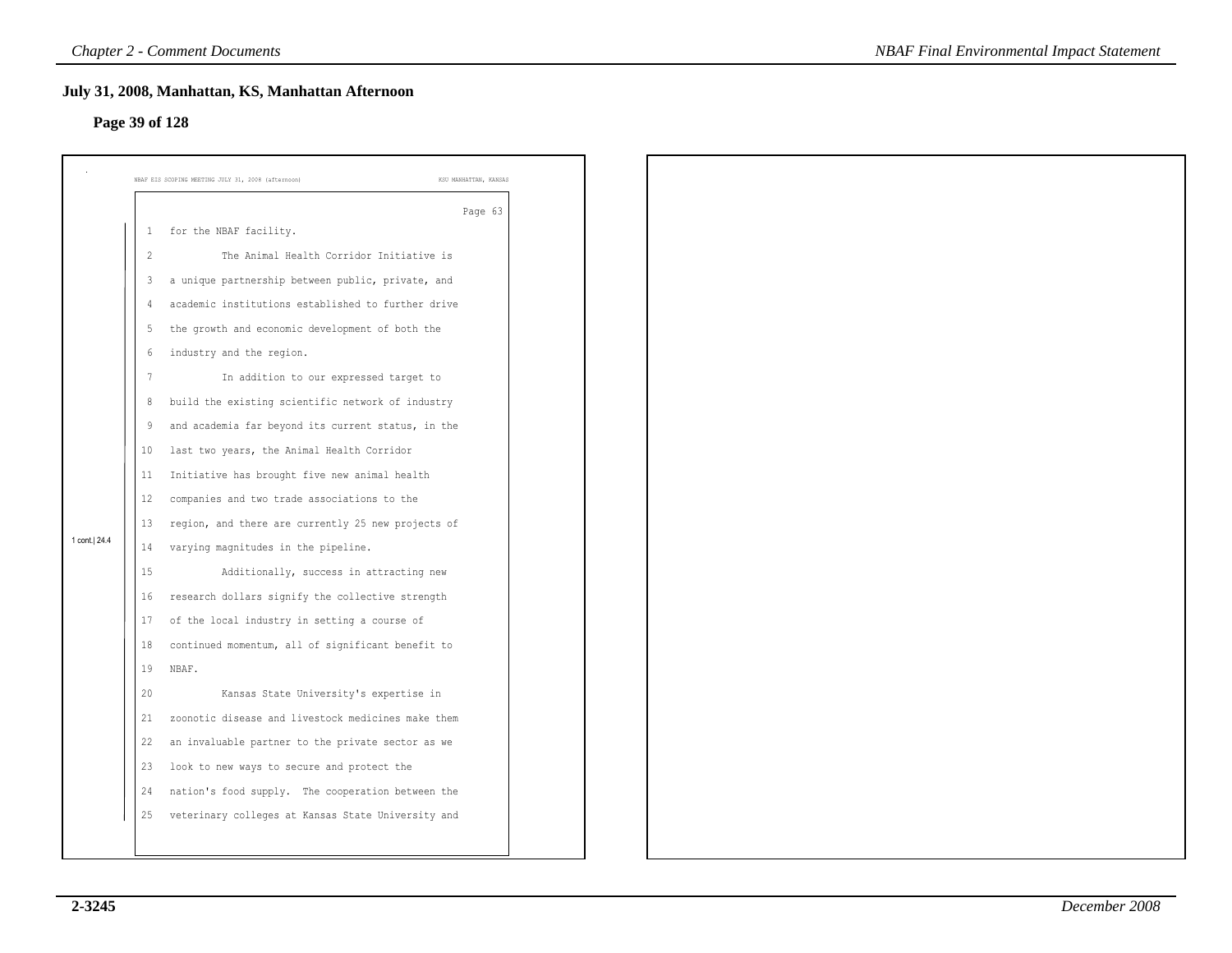# **Page 40 of 128**

|                                         |                                                                                                                      | NBAF EIS SCOPING MEETING JULY 31, 2008 (afternoon)<br>KSU MANHATTAN, KANSAS                                                                                                                                                                                                                                                                                                                                                                                                                                                                                                                                                                                                                                                                                                                                                               |                                                                                                                                                                                                                                                                                                                                                                                                                                                                                                                                                                                                                                                                                                                                                                                                                                |
|-----------------------------------------|----------------------------------------------------------------------------------------------------------------------|-------------------------------------------------------------------------------------------------------------------------------------------------------------------------------------------------------------------------------------------------------------------------------------------------------------------------------------------------------------------------------------------------------------------------------------------------------------------------------------------------------------------------------------------------------------------------------------------------------------------------------------------------------------------------------------------------------------------------------------------------------------------------------------------------------------------------------------------|--------------------------------------------------------------------------------------------------------------------------------------------------------------------------------------------------------------------------------------------------------------------------------------------------------------------------------------------------------------------------------------------------------------------------------------------------------------------------------------------------------------------------------------------------------------------------------------------------------------------------------------------------------------------------------------------------------------------------------------------------------------------------------------------------------------------------------|
| 1 cont. 24.4<br>2 5.4<br>1 cont.   24.4 | -1<br>$\overline{2}$<br>3<br>4<br>5<br>6<br>7<br>8<br>-9<br>10<br>11<br>12<br>13<br>14<br>15<br>16<br>17<br>18<br>19 | Page 64<br>University of Missouri further demonstrates the<br>unique alliances that thrive within the corridor,<br>allowing us to include the University of<br>Missouri's expertise in food animal science and<br>swine research.<br>And the academic resources don't stop<br>there. Three other universities with strong<br>animal science and veterinary medical programs:<br>Iowa State, Oklahoma State and University of<br>Nebraska, are all located within 300 miles of the<br>corridor.<br>Simply put, the Department of Homeland<br>Security must site NBAF in close proximity to the<br>very animal health companies that are so critical<br>to its research agenda, collaboration, and<br>success, and that site is right here at Kansas<br>State University.<br>Thank you for your time.<br>MODERATOR COGHILL: Thank you, sir. | Comment No: 2<br>Issue Code: 5.4<br>DHS held a competitive process to select potential sites for the proposed NBAF as described in EIS<br>Section 2.3.1. A multi-disciplinary team of engineers, scientists, lawyers, academics and<br>communicators from the departments of Homeland Security, Agriculture, Health and Human Services<br>reviewed the submissions based primarily on environmental suitability and proximity to research<br>capabilities, proximity to workforce, acquisition/construction/operations, and community acceptance.<br>Ultimately, DHS identified five site alternatives that surpassed others in meeting the evaluation criteria<br>and DHS preferences, and determined that they, in addition to the Plum Island Site, would be<br>evaluated in the EIS as alternatives for the proposed NBAF. |
|                                         | 20<br>21                                                                                                             | Reggie Robinson, please come to the<br>microphone.                                                                                                                                                                                                                                                                                                                                                                                                                                                                                                                                                                                                                                                                                                                                                                                        |                                                                                                                                                                                                                                                                                                                                                                                                                                                                                                                                                                                                                                                                                                                                                                                                                                |
|                                         | 22<br>23<br>24<br>25                                                                                                 | MR. ROBINSON: Good afternoon. My<br>name is Reggie Robinson. I'm president and CEO of<br>the Kansas Board of Regents, and pleased to be<br>here on behalf of the Kansas Board of Regents,                                                                                                                                                                                                                                                                                                                                                                                                                                                                                                                                                                                                                                                 |                                                                                                                                                                                                                                                                                                                                                                                                                                                                                                                                                                                                                                                                                                                                                                                                                                |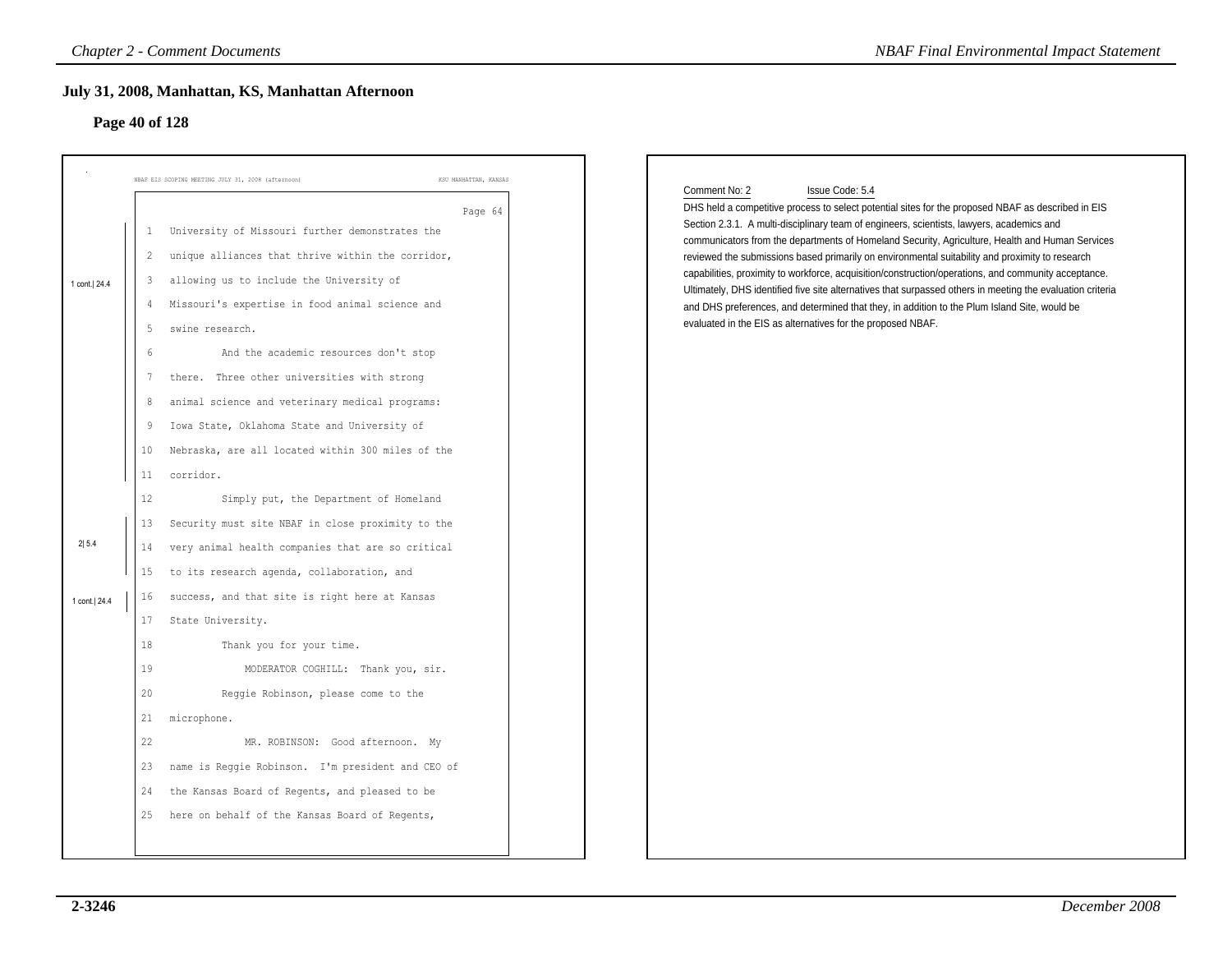# **Page 41 of 128**

| July 31, 2008, Manhattan, KS, Manhattan Afternoon<br>Page 41 of 128                                                                                                                                                                                                                                                                                                                                                                                                                                                                                                                                                                                                                                                                                                                                                                                                                                                                                                                                                                                                                                                                                                                                                                                                                                                                                                                                                       |                       |                                                                                                                   |
|---------------------------------------------------------------------------------------------------------------------------------------------------------------------------------------------------------------------------------------------------------------------------------------------------------------------------------------------------------------------------------------------------------------------------------------------------------------------------------------------------------------------------------------------------------------------------------------------------------------------------------------------------------------------------------------------------------------------------------------------------------------------------------------------------------------------------------------------------------------------------------------------------------------------------------------------------------------------------------------------------------------------------------------------------------------------------------------------------------------------------------------------------------------------------------------------------------------------------------------------------------------------------------------------------------------------------------------------------------------------------------------------------------------------------|-----------------------|-------------------------------------------------------------------------------------------------------------------|
|                                                                                                                                                                                                                                                                                                                                                                                                                                                                                                                                                                                                                                                                                                                                                                                                                                                                                                                                                                                                                                                                                                                                                                                                                                                                                                                                                                                                                           |                       |                                                                                                                   |
| NBAF EIS SCOPING MEETING JULY 31, 2008 (afternoon)                                                                                                                                                                                                                                                                                                                                                                                                                                                                                                                                                                                                                                                                                                                                                                                                                                                                                                                                                                                                                                                                                                                                                                                                                                                                                                                                                                        | KSU MANHATTAN, KANSAS |                                                                                                                   |
| which is the governing board for Kansas State<br>$\mathbf{1}$<br>University, but in addition, also coordinates a<br>$\overline{c}$<br>comprehensive system of higher education in<br>3<br>Kansas.<br>4<br>Unlike a number of states which have a<br>-5<br>fractured higher education management system at<br>6<br>the state level with a number of governing boards<br>-7<br>for a number of different institutions, separate<br>8<br>boards that look to coordinate two year<br>9<br>institutions, here in Kansas, we have one Board<br>10<br>that has the capacity to strategically set the<br>11<br>1   24.4<br>direction for the entire state higher education<br>12<br>enterprise. And in that vein, the Kansas Board of<br>13<br>Regents is focused on the advancement of science<br>14<br>and is clearly a top priority for the Board and<br>15<br>for its higher education system, with particular<br>16<br>17<br>emphasis on bioscience, food safety and security<br>and Homeland Security.<br>18<br>19<br>In written comments that I'll submit, we<br>will have examples of the work undertaken not just<br>20<br>here at Kansas State University and not just<br>21<br>22<br>within our other four year institutions, but an<br>important range of work across our postsecondary<br>23<br>education system that demonstrates that this State<br>24<br>is committed supplying the range of scientists and<br>25 | Page 65               | Comment No: 1<br>Issue Code: 24.4<br>DHS notes the commentor's support for the Manhattan Campus Site Alternative. |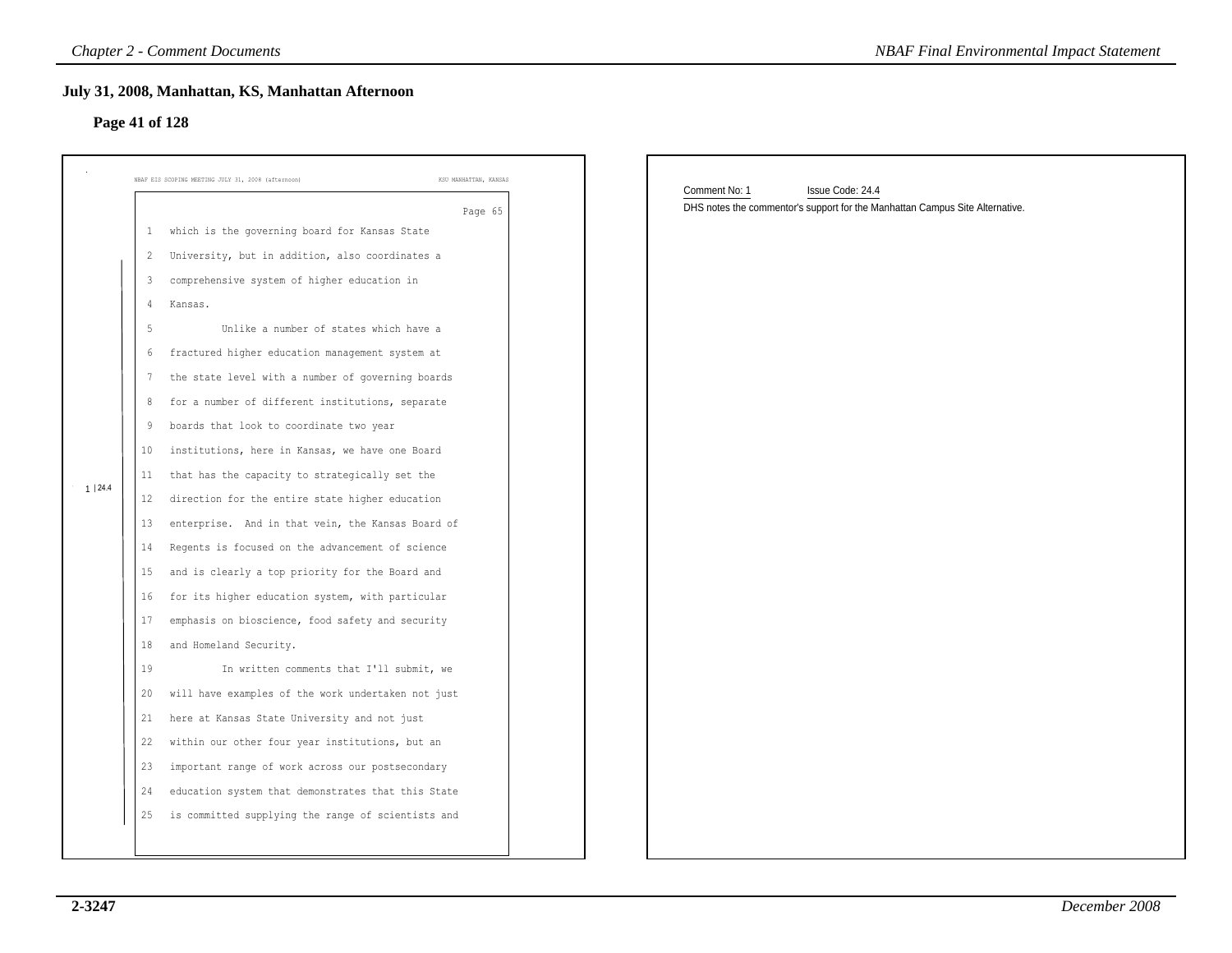# **Page 42 of 128**

|        |                   | NBAF EIS SCOPING MEETING JULY 31, 2008 (afternoon)<br>KSU MANHATTAN, KANSAS |
|--------|-------------------|-----------------------------------------------------------------------------|
|        |                   | Page 66                                                                     |
|        | 1                 | researchers and other workers that will enable                              |
|        | -2                | NBAF to fulfill its important mission in our                                |
|        | 3                 | state.                                                                      |
|        | 4                 | This afternoon, because we're so focused                                    |
| 1 24.4 | -5                | on how critically important it is for Kansas State                          |
|        | 6                 | University to be the site for this facility, I'd                            |
|        | 7                 | like to provide some specific information about                             |
|        | 8                 | how this internationally renowned State University                          |
|        | -9                | and its long and impressive heritage of bioscience                          |
|        | 10                | and security, food security leadership,                                     |
|        | 11                | demonstrates that this ought to be the appropriate                          |
|        | $12 \overline{ }$ | site.                                                                       |
|        | 13                | In 1989, K-State joined with the                                            |
|        | 14                | University of Arkansas and Iowa State University                            |
|        | 15                | to form the food safety consortium, a group                                 |
|        | 16                | charged with extensively investigating all areas                            |
|        | 17                | of poultry, beef and pork meat production from the                          |
|        | 18                | farm to the consumer's table.                                               |
|        | 19                | In 1999, well before the terrorists                                         |
|        | 20                | attacks of 9-11 focused our nation's attention on                           |
|        | 21                | homeland security, this University launched a                               |
|        | 22                | comprehensive homeland defense food safety,                                 |
|        | 23                | security and emergency preparedness program. This                           |
|        | 24                | food safety and security program is broadly and                             |
|        | 25                | deeply engaged in leading efforts to solve food                             |
|        |                   |                                                                             |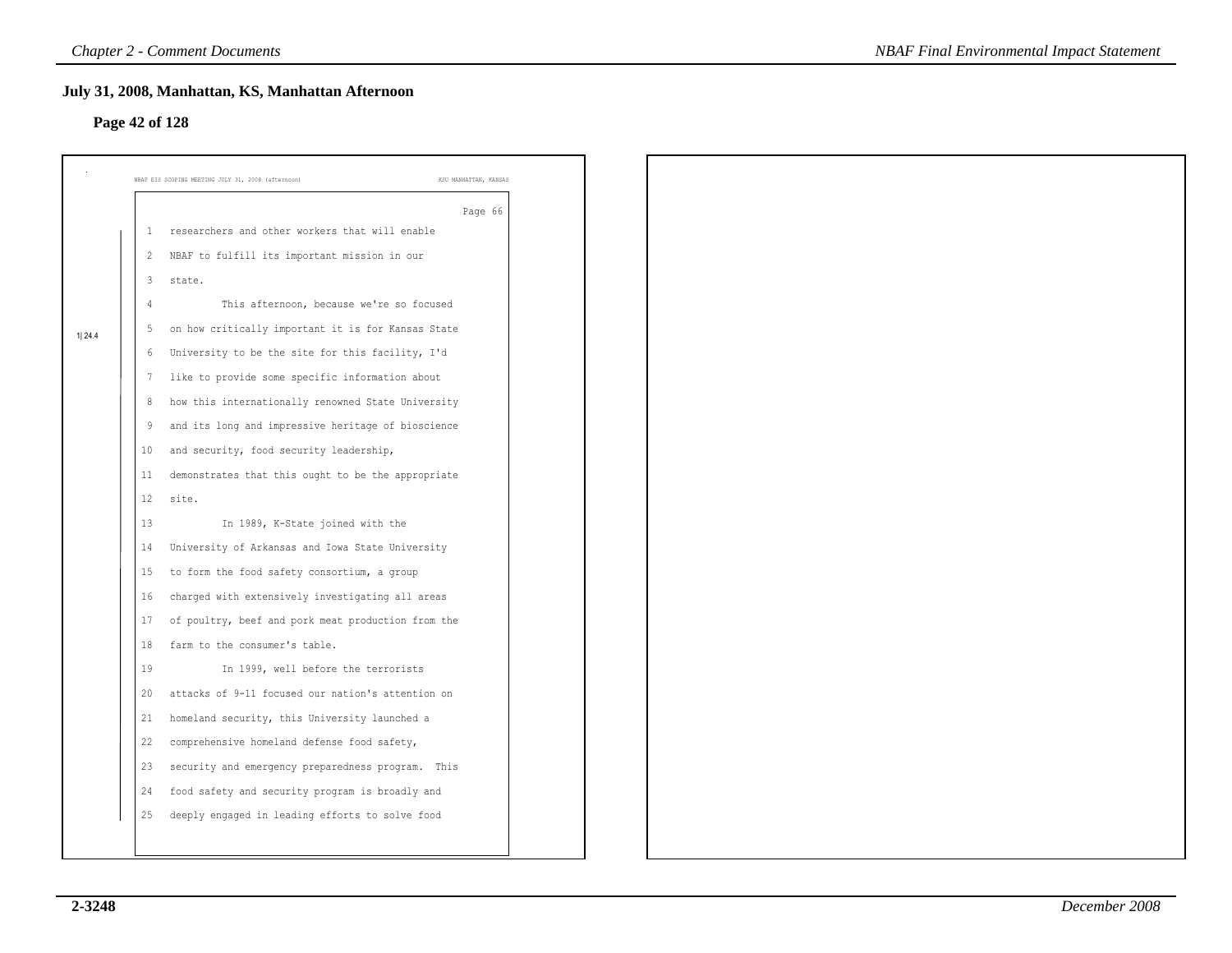# **Page 43 of 128**

|                         |                                                                                                                         | <b>Chapter 2 - Comment Documents</b>                                                                                                                                                                                                                                                                                                                                                                                                                                                                                                                                                                                                                                                                                                                                                                                                                                                           |
|-------------------------|-------------------------------------------------------------------------------------------------------------------------|------------------------------------------------------------------------------------------------------------------------------------------------------------------------------------------------------------------------------------------------------------------------------------------------------------------------------------------------------------------------------------------------------------------------------------------------------------------------------------------------------------------------------------------------------------------------------------------------------------------------------------------------------------------------------------------------------------------------------------------------------------------------------------------------------------------------------------------------------------------------------------------------|
| Page 43 of 128          |                                                                                                                         | July 31, 2008, Manhattan, KS, Manhattan Afternoon                                                                                                                                                                                                                                                                                                                                                                                                                                                                                                                                                                                                                                                                                                                                                                                                                                              |
|                         |                                                                                                                         | NBAF EIS SCOPING MEETING JULY 31, 2008 (afternoon)<br>KSU MANHATTAN, KANSAS                                                                                                                                                                                                                                                                                                                                                                                                                                                                                                                                                                                                                                                                                                                                                                                                                    |
| 1 cont.   24.4<br>2 5.0 | $\mathbf{1}$<br>$\overline{c}$<br>3<br>4<br>5<br>6<br>7<br>8<br>9<br>10<br>11<br>12<br>13<br>14<br>15<br>16<br>17<br>18 | Page 67<br>crop, food animal and food safety problems while<br>preparing to meet and defeat emerging threats in<br>the future.<br>In 2002, the Kansas Legislature convened<br>in special session to discuss the need to add to<br>the state's bioscience research assets. The<br>legislature went on to authorize the support for<br>the resources that produced the Bioresearch<br>Institute that you've heard about.<br>I would just like to leave you with four<br>important points as the Department of Homeland<br>Security prepares to move to the final EIS and a<br>final Record of Decision. NBAF must be located in<br>a research environment, point number one. Point<br>number two, NBAF must be located in an educational<br>environment. It must be located in an environment<br>that emphasizes collaboration, and it must take<br>advantage of existing facilities such as the |
|                         | 19<br>20<br>21<br>22<br>23                                                                                              | Biosecurity Research Institute and other important<br>infrastructure as it seeks to advance this<br>critically important mission.<br>Thank you for your time this afternoon.<br>MODERATOR COGHILL: Thank you,                                                                                                                                                                                                                                                                                                                                                                                                                                                                                                                                                                                                                                                                                  |
|                         | 25                                                                                                                      | 24 Mr. Robinson.<br>Tom Thornton.                                                                                                                                                                                                                                                                                                                                                                                                                                                                                                                                                                                                                                                                                                                                                                                                                                                              |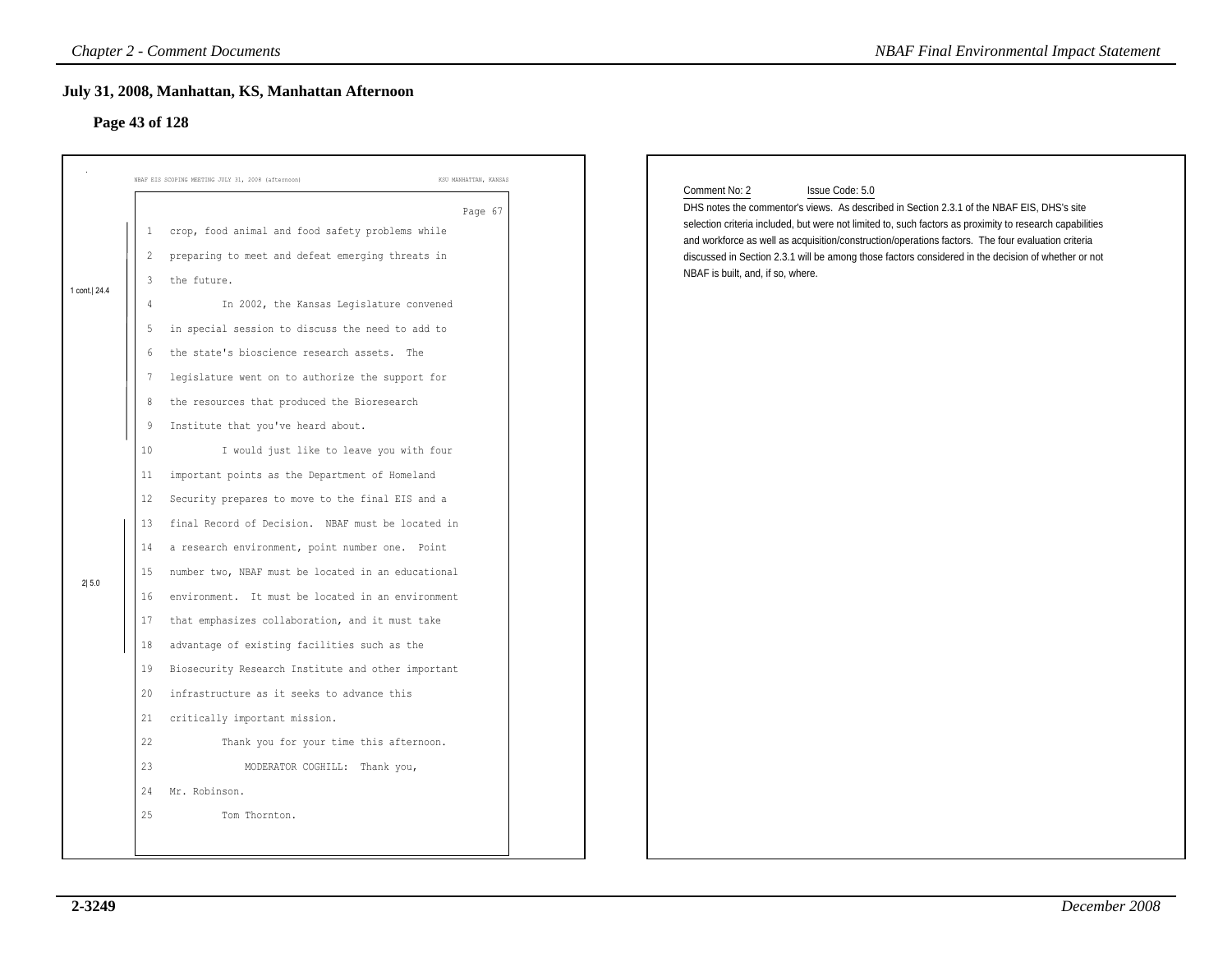# **Page 44 of 128**

| Page 44 of 128                                                                                                                                             | July 31, 2008, Manhattan, KS, Manhattan Afternoon                                                                                                                                                                                                                                                                                                                                                                                                                                                                                                                                                                                                                                                                                                                                                                                                                                                                                                                                                                                                                                                                                                                    |                       |                                                                                                                   |
|------------------------------------------------------------------------------------------------------------------------------------------------------------|----------------------------------------------------------------------------------------------------------------------------------------------------------------------------------------------------------------------------------------------------------------------------------------------------------------------------------------------------------------------------------------------------------------------------------------------------------------------------------------------------------------------------------------------------------------------------------------------------------------------------------------------------------------------------------------------------------------------------------------------------------------------------------------------------------------------------------------------------------------------------------------------------------------------------------------------------------------------------------------------------------------------------------------------------------------------------------------------------------------------------------------------------------------------|-----------------------|-------------------------------------------------------------------------------------------------------------------|
|                                                                                                                                                            | NBAF EIS SCOPING MEETING JULY 31, 2008 (afternoon)                                                                                                                                                                                                                                                                                                                                                                                                                                                                                                                                                                                                                                                                                                                                                                                                                                                                                                                                                                                                                                                                                                                   | KSU MANHATTAN, KANSAS |                                                                                                                   |
| 1<br>$2^{\circ}$<br>3<br>4<br>5<br>7<br>1  24.4<br>8<br>9<br>10 <sub>1</sub><br>11<br>12<br>13<br>14<br>15<br>16<br>17<br>18<br>19<br>20<br>21<br>22<br>25 | MR. THORNTON: I'm Tom Thornton, I'm<br>President and CEO of the Kansas Bioscience<br>Authority. Welcome to Kansas.<br>Kansas considers the NBAF a critical<br>national investment and raises the facility as our<br>6 State's highest bioscience priority. With a<br>strong agricultural heritage, Kansans embrace the<br>NBAF as part of an urgently needed effort to<br>modernize homeland security facilities and<br>research to ensure public health and safety and<br>security of our nation's food supply.<br>Kansas will partner with DHS and USDA<br>investing over 105 million to advance NBAF's<br>critical mission. Subject to a Record of<br>Decision, Kansas will do the following: First,<br>convey, improve and provide utility access to a<br>site up to 60 acres; provide site related<br>infrastructure investment to support the<br>construction and operations of the facility.<br>We also understand that national security<br>must be earned. Kansas is working hard to win the<br>NBAF and as Senator Roberts has often said, on the<br>23 merits, Kansas is the right place for the<br>24 facility.<br>First we have the domain expertise to | Page 68               | Comment No: 1<br>Issue Code: 24.4<br>DHS notes the commentor's support for the Manhattan Campus Site Alternative. |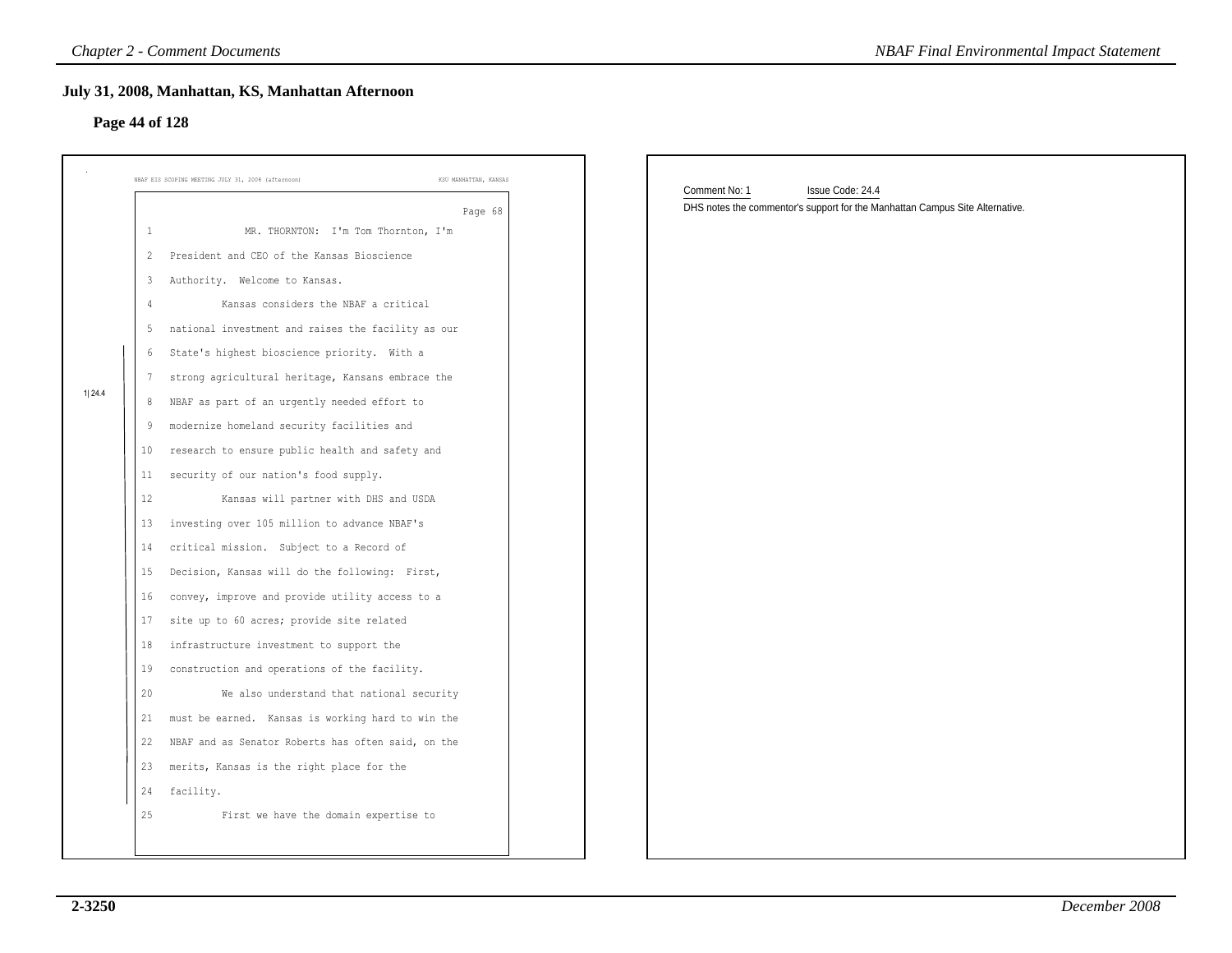# **Page 45 of 128**

|                |                | July 31, 2008, Manhattan, KS, Manhattan Afternoon  |                       |
|----------------|----------------|----------------------------------------------------|-----------------------|
| Page 45 of 128 |                |                                                    |                       |
|                |                | NBAF EIS SCOPING MEETING JULY 31, 2008 (afternoon) | KSU MANHATTAN, KANSAS |
|                |                |                                                    | Page 69               |
|                | -1             | ensure the success of the NBAF's mission. From     |                       |
|                | 2              | our research excellence in foreign animal          |                       |
|                | 3              | diseases, cutting edge research infrastructure     |                       |
|                | $\overline{4}$ | like the BRI, access to world class talent,        |                       |
|                | -5             | commercialization partnership with the largest     |                       |
|                | 6              | animal health companies in the world, and strong   |                       |
|                | 7              | public support, Kansas can walk the walk.          |                       |
|                | 8              | And the vitality of our animal health              |                       |
|                | 9              | industry is gaining national attention. Recently   |                       |
| 1 cont. 24.4   | 10             | Business Facility Magazine and Battelle Memorial   |                       |
|                | 11             | Institute ranked Kansas in the top 10 of all       |                       |
|                | 12             | states in terms of our bioscience strength.        |                       |
|                | 13             | Importantly, as part of our state's                |                       |
|                | 14             | \$581 million dollar bioscience initiative, the    |                       |
|                | 15             | Kansas Bioscience Authority is making substantial  |                       |
|                | 16             | investments right now to advance this important    |                       |
|                | 17             | mission associated with the NBAF. Just last year   |                       |
|                | 18             | alone, the KBA invested \$10 million dollars in    |                       |
|                | 19             | NBAF related research and expansion efforts, more  |                       |
|                | 20             | than any other state in the union. The first of    |                       |
|                | 21             | these is the collaborative biosecurity initiative. |                       |
|                | 22             | It's a program to foster collaboration between     |                       |
|                | 23             | researchers nationwide to conduct foreign animal   |                       |
|                | 24             | disease research and the commercialize             |                       |
|                | 25             | countermeasures right here in Kansas. It's the     |                       |
|                |                |                                                    |                       |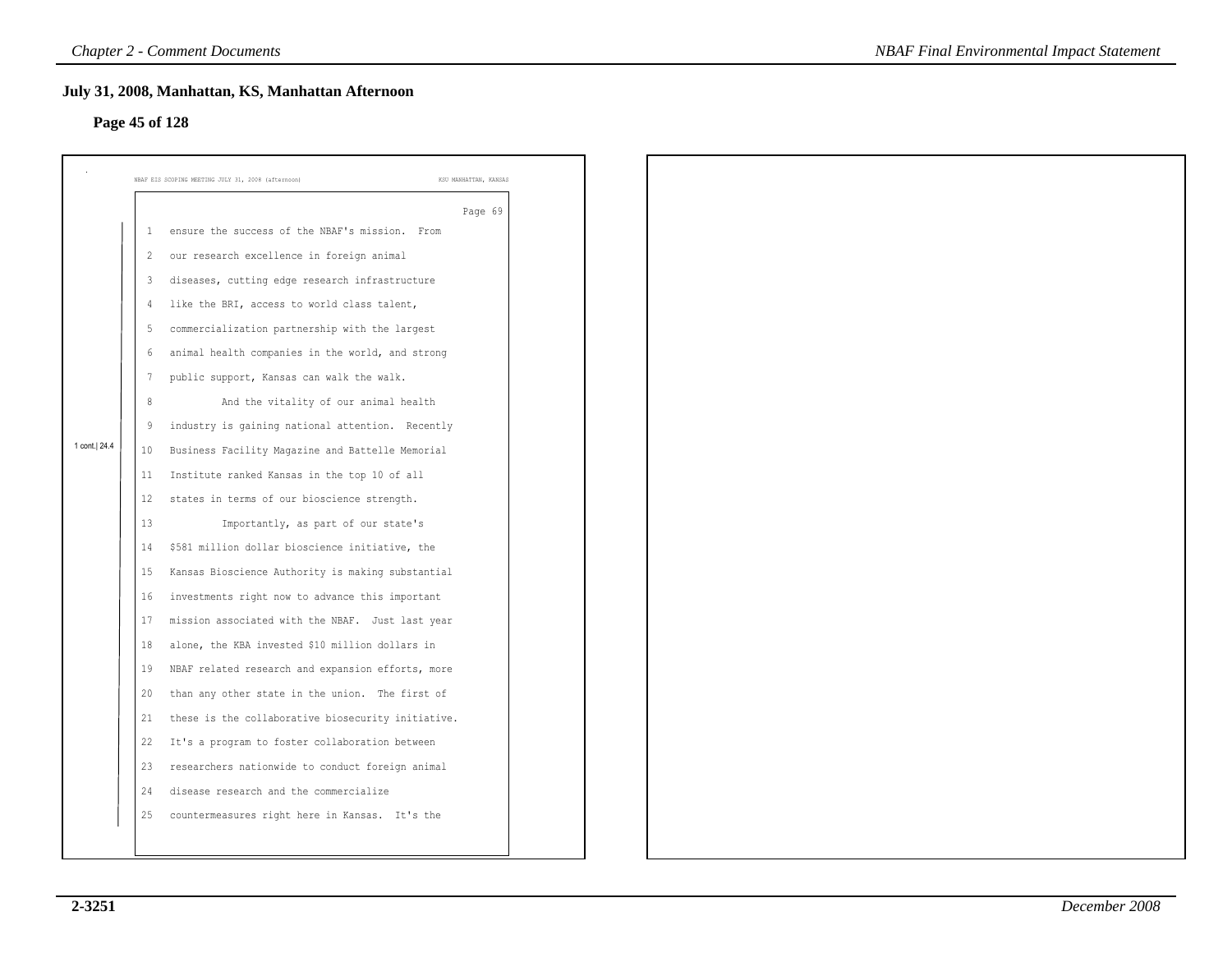# **Page 46 of 128**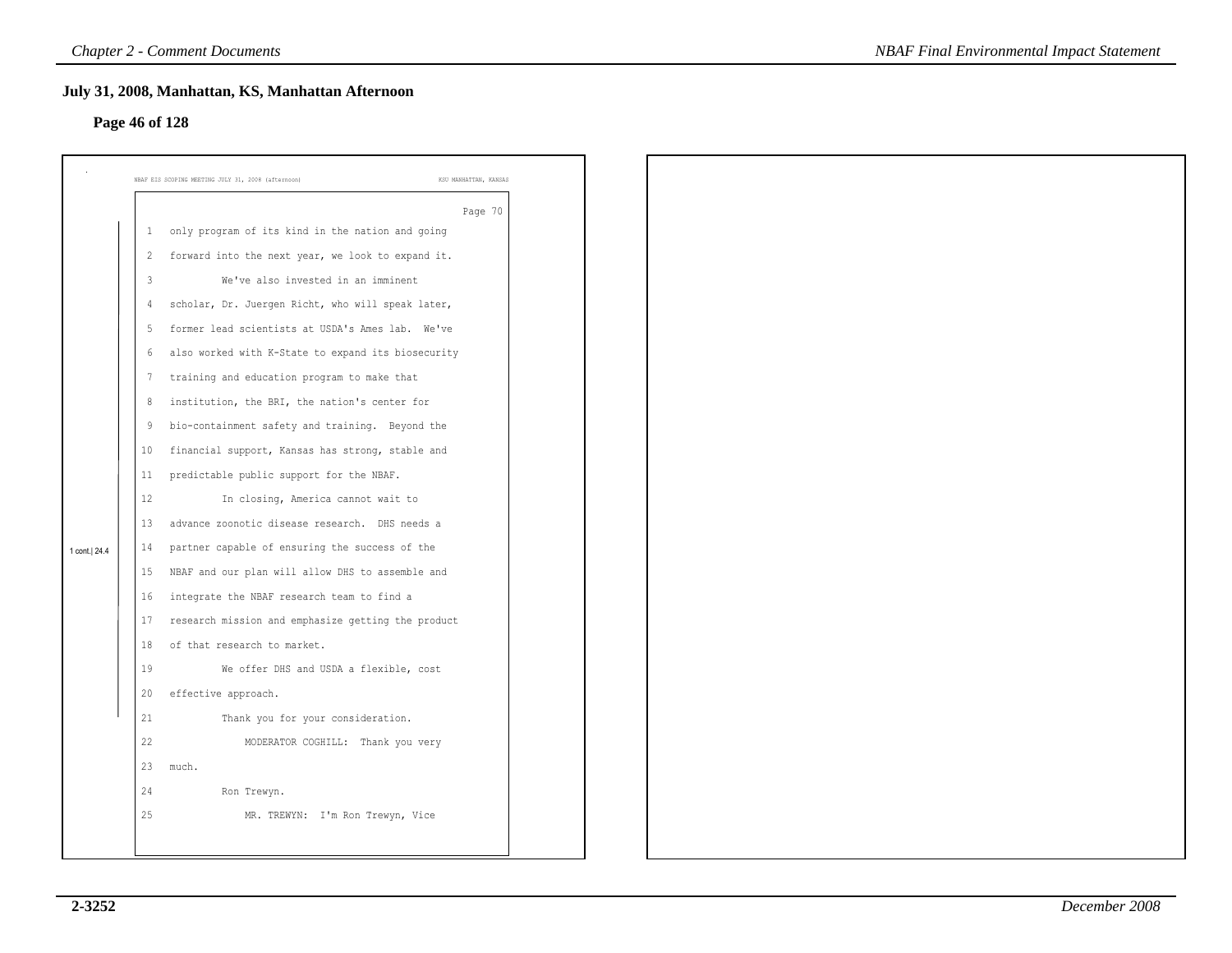# **Page 47 of 128**

|       | Page 47 of 128 | July 31, 2008, Manhattan, KS, Manhattan Afternoon                           |                                                                                                              |  |
|-------|----------------|-----------------------------------------------------------------------------|--------------------------------------------------------------------------------------------------------------|--|
|       |                | KSU MANHATTAN, KANSAS<br>NBAF EIS SCOPING MEETING JULY 31, 2008 (afternoon) |                                                                                                              |  |
|       |                | Page 71                                                                     | Comment No: 1<br>Issue Code: 1.0<br>DHS notes the commentor's support for the NBAF and its research mission. |  |
|       | 1              | President for Research at Kansas State University.                          | Comment No: 2<br>Issue Code: 24.4                                                                            |  |
|       | 2              | First as you've already heard, NBAF is a                                    | DHS notes the commentor's support for the Manhattan Campus Site Alternative.                                 |  |
| 1 1.0 | 3              | critical national priority. It must be built.                               |                                                                                                              |  |
|       | 4              | Second, it should not be built on an                                        |                                                                                                              |  |
|       | 5              | island, Plum Island or any other. For NBAF                                  |                                                                                                              |  |
|       | 6              | scientists to confront the animal infectious                                |                                                                                                              |  |
|       | 7              | diseases that threaten America's agricultural                               |                                                                                                              |  |
|       | 8              | infrastructure and economy, and to do so in a                               |                                                                                                              |  |
|       | 9              | timely and effective manner, NBAF must be part of                           |                                                                                                              |  |
|       | 10             | a dynamic research community focused on mitigating                          |                                                                                                              |  |
|       | 11             | such threats.                                                               |                                                                                                              |  |
|       | 12             | Rapid scientific innovation does not                                        |                                                                                                              |  |
|       | 13             | occur in a vacuum or in isolation. Breakthroughs                            |                                                                                                              |  |
|       | 14             | occur much more frequently when the synergies of                            |                                                                                                              |  |
|       | 15             | collaboration are exploited, and with today's                               |                                                                                                              |  |
|       | 16             | global threats, every multiplier possible is                                |                                                                                                              |  |
|       | 17             | required.                                                                   |                                                                                                              |  |
|       | 18             | In the world of technology based economic                                   |                                                                                                              |  |
|       | 19             | development, innovation clusters are proven                                 |                                                                                                              |  |
|       | 20             | commodities. They work. Innovation begets                                   |                                                                                                              |  |
|       | 21             | innovation. Silicon Valley is one everyone                                  |                                                                                                              |  |
|       | 22             | recognizes. There are other examples.                                       |                                                                                                              |  |
|       | 23             | So how can NBAF best accomplish its                                         |                                                                                                              |  |
|       | 24             | mission? That's easy. NBAF should become part of                            |                                                                                                              |  |
|       | 25             | the world's leading animal health innovation                                |                                                                                                              |  |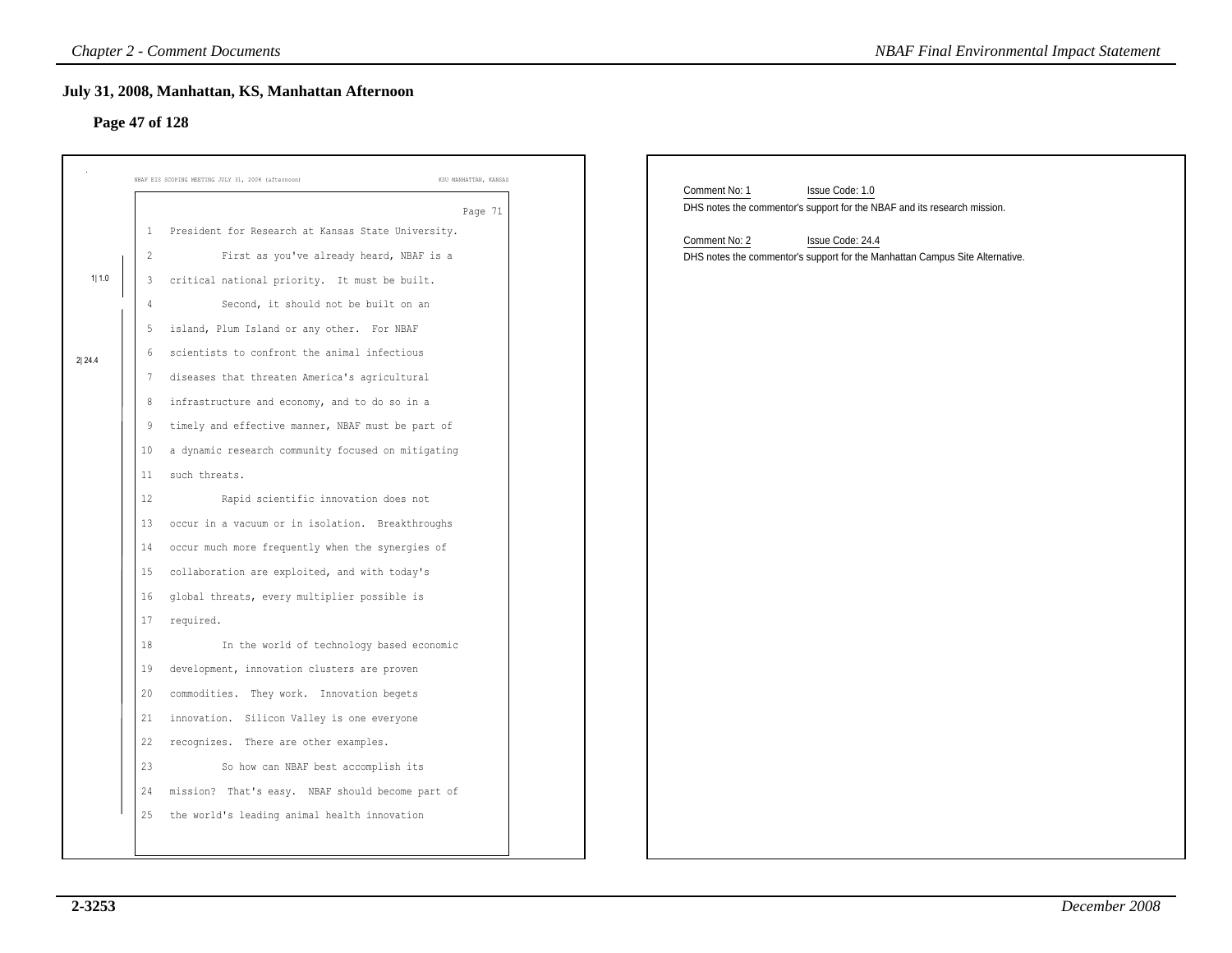# **Page 48 of 128**

|                |                | July 31, 2008, Manhattan, KS, Manhattan Afternoon  |                       |
|----------------|----------------|----------------------------------------------------|-----------------------|
| Page 48 of 128 |                |                                                    |                       |
|                |                |                                                    |                       |
|                |                | NBAF EIS SCOPING MEETING JULY 31, 2008 (afternoon) | KSU MANHATTAN, KANSAS |
|                |                |                                                    | Page 72               |
|                | 1              | cluster, the Animal Health Corridor, encompassing  |                       |
|                | 2              | one-third of the global market in animal health.   |                       |
|                | $\overline{3}$ | The synergies from collaboration and innovation    |                       |
|                | 4              | will grow and prosper here. Solutions to animal    |                       |
|                | -5             | and zoonotic disease threats will be found.        |                       |
|                | 6              | K-State proposed the need for a NBAF like          |                       |
|                | $\overline{7}$ | facility to help protect American agriculture from |                       |
|                | 8              | bioterrorist attacks back in 1999, well in         |                       |
|                | 9              | advances of 9-11. Definitive proof of the          |                       |
|                | 10             | agro-terrorism threat was uncovered in the caves   |                       |
|                | 11             | of Afghanistan post 9-11. The threat to American   |                       |
|                | 12             | agriculture is real. The threats to the Kansas     |                       |
| 2 cont.  24.4  | 13             | economy cannot be ignored.                         |                       |
|                | 14             | Fortunately, K-State now has the BRI and           |                       |
|                | 15             | Pat Roberts Hall, a state of the art               |                       |
|                | 16             | bio-containment facility where research can be     |                       |
|                | 17             | launched on at least five of the eight proposed    |                       |
|                | 18             | NBAF pathogens.                                    |                       |
|                | 19             | With a Record of Decision to locate the            |                       |
|                | 20             | facility in Manhattan, NBAF research programs can  |                       |
|                | 21             | be undertaken here in 2009. They don't have to     |                       |
|                | 22             | wait until NBAF is built. K-State, the KBA, MRI    |                       |
|                | 23             | and our other consortium partners stand ready to   |                       |
|                | 24             | serve American's homeland defense needs.           |                       |
|                | 25             | It's clear that the Draft EIS has raised           |                       |
|                |                |                                                    |                       |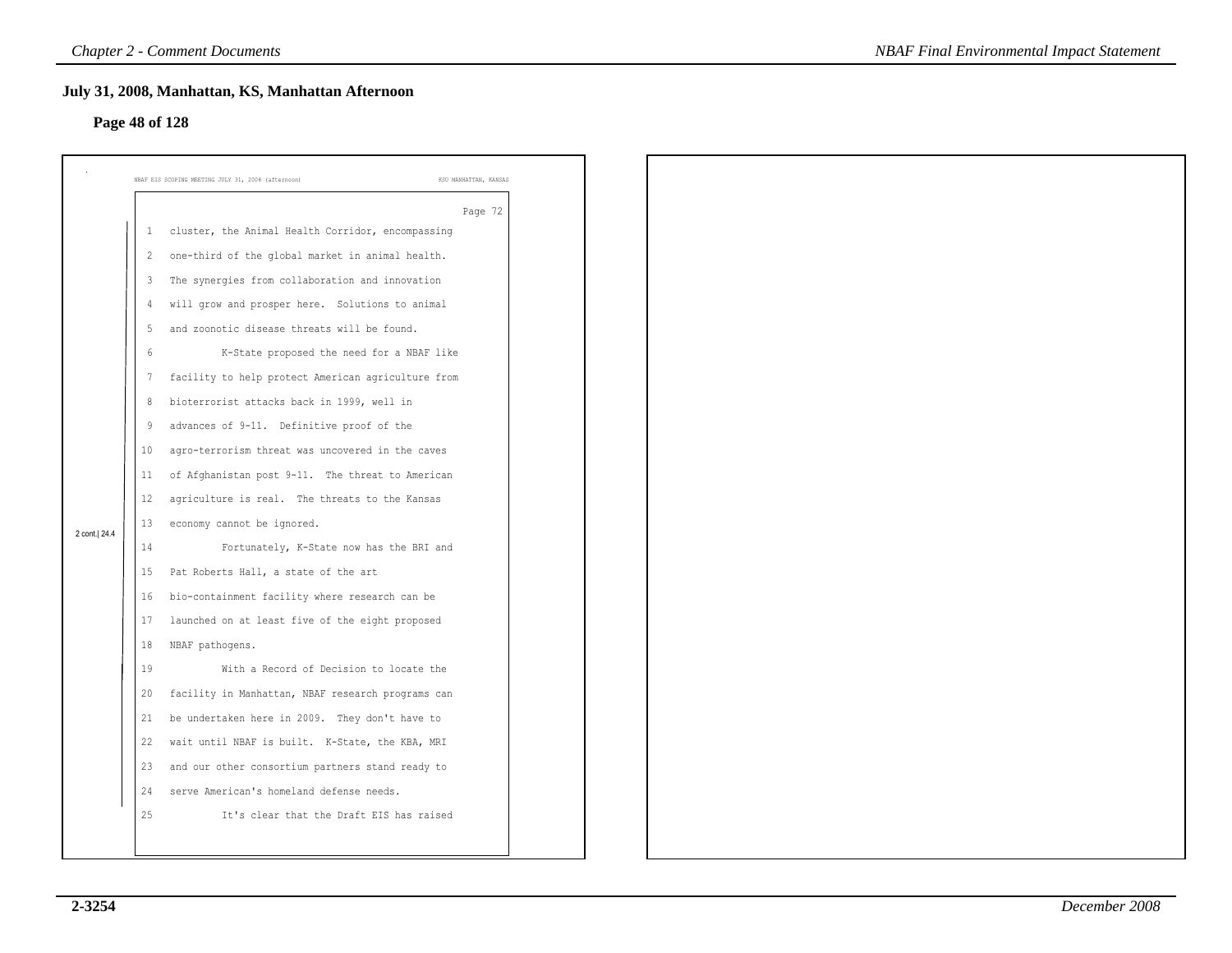# **Page 49 of 128**

|                |                | July 31, 2008, Manhattan, KS, Manhattan Afternoon                           |
|----------------|----------------|-----------------------------------------------------------------------------|
| Page 49 of 128 |                |                                                                             |
|                |                |                                                                             |
|                |                | NBAF EIS SCOPING MEETING JULY 31, 2008 (afternoon)<br>KSU MANHATTAN, KANSAS |
|                |                | Page 73                                                                     |
|                | $\mathbf{1}$   | the level of anxiety for some Kansas livestock                              |
|                | 2              | producers due to the unrealistic modeling of                                |
|                | $\mathbf{3}$   | potential pathogen releases from the facility.                              |
|                | $\overline{4}$ | Regardless, NBAF will not be a threat to the                                |
|                | -5             | community, just as the CDC isn't a threat to                                |
|                | 6              | Atlanta nor is USAMRIID to Frederick, Maryland.                             |
|                | 7              | Are there occupational risks working in                                     |
|                | 8              | these facilities? Yes, but occupational risks                               |
| 2 cont. 24.4   | 9              | don't translate to local community risk or                                  |
|                | 10             | production community risk. The threat to Kansas                             |
|                | 11             | livestock producer is not NBAF being built in                               |
|                | 12             | Manhattan, the threat to Kansas livestock                                   |
|                | 13             | producers is NBAF not being built in Manhattan.                             |
|                | 14             | Their bottom line will improve if NBAF locates                              |
|                | 15             | here. The solutions to diseases will be found                               |
|                | 16             | much more quickly, and with that, thank you.                                |
|                | 17             | MODERATOR COGHILL: Thank you very                                           |
|                | 18             | much.                                                                       |
|                | 19             | Kathleen Huttmann, Bob Marcusse and Tracy                                   |
|                | 20             | Taylor will be the next three folks to come to the                          |
|                | 21             | microphone, please.                                                         |
|                | 22             | MS. HUTTMANN: On behalf of the 3,000                                        |
|                | 23             | professionals at Burns and McDonnell, I'm Kathleen                          |
|                | 24             | Huttmann, representing the Health Care and                                  |
|                | 25             | Research Facilities Architecture and Engineering                            |
|                |                |                                                                             |
|                |                |                                                                             |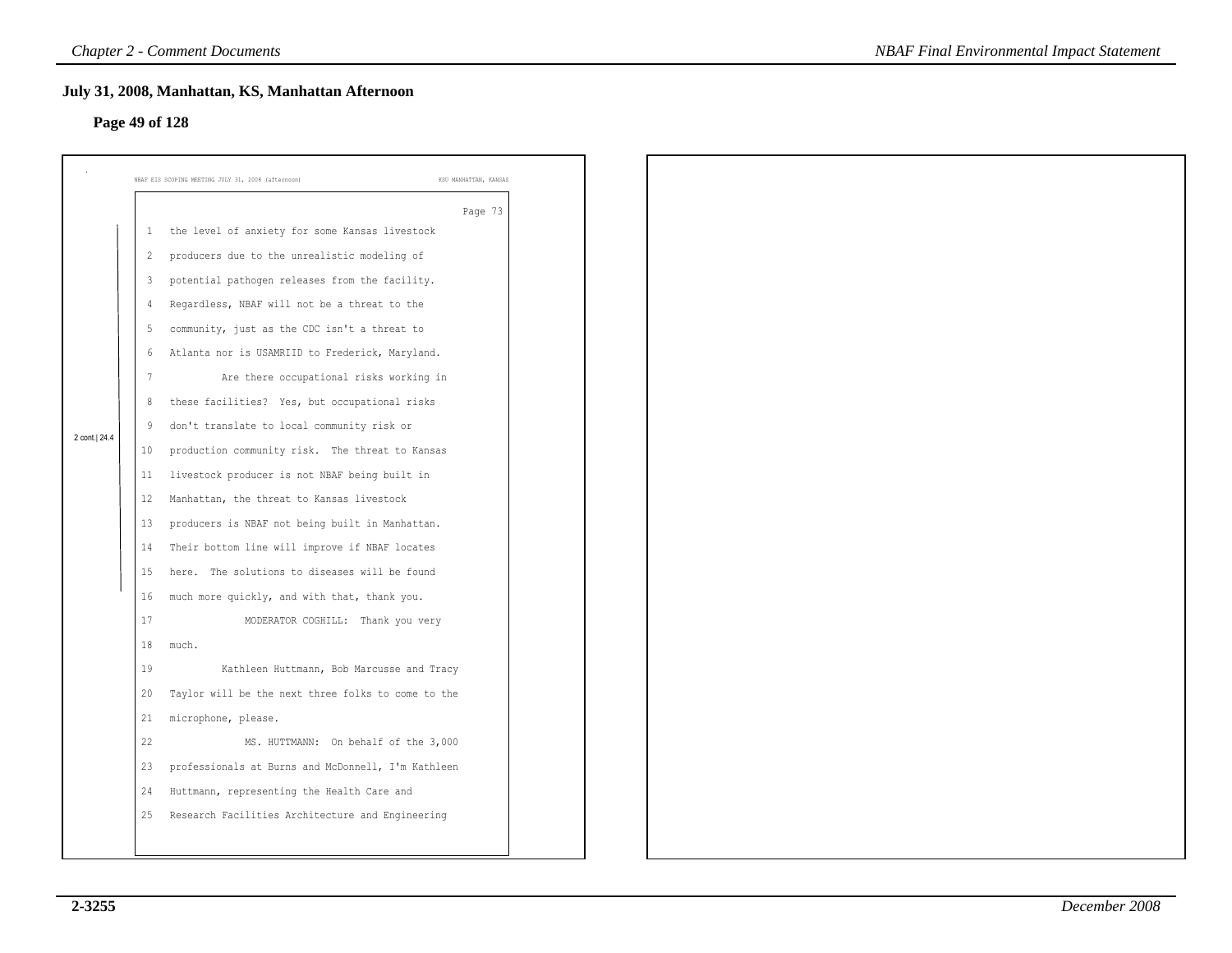# **Page 50 of 128**

|        | Page 50 of 128                                                                                                                                                                                                                                                                                                                                                                                                                                                                                                                                                                                                                                                                                                                                                                                                                                                                                                                                                                                                                                                                                                                           |                                  |                                                                                                                                                                                                                                                                                                                                                                                                                                                                                                                                                                                                                                                                                                                                                                                                                                                                                                                                                   |
|--------|------------------------------------------------------------------------------------------------------------------------------------------------------------------------------------------------------------------------------------------------------------------------------------------------------------------------------------------------------------------------------------------------------------------------------------------------------------------------------------------------------------------------------------------------------------------------------------------------------------------------------------------------------------------------------------------------------------------------------------------------------------------------------------------------------------------------------------------------------------------------------------------------------------------------------------------------------------------------------------------------------------------------------------------------------------------------------------------------------------------------------------------|----------------------------------|---------------------------------------------------------------------------------------------------------------------------------------------------------------------------------------------------------------------------------------------------------------------------------------------------------------------------------------------------------------------------------------------------------------------------------------------------------------------------------------------------------------------------------------------------------------------------------------------------------------------------------------------------------------------------------------------------------------------------------------------------------------------------------------------------------------------------------------------------------------------------------------------------------------------------------------------------|
| 1 27.0 | NBAF EIS SCOPING MEETING JULY 31, 2008 (afternoon)<br>Practice. I'm here today to present facts about<br>$\mathbf{1}$<br>three things: Building layout, construction and<br>$\overline{2}$<br>maintenance costs, and site development costs.<br>3<br>I'd like to provide a brief but imperative<br>4<br>discussion about the building layout. You have<br>5<br>copies before you.<br>6<br>The Draft EIS indicates that a radial<br>-7<br>floor plan was appropriate for five of the sites.<br>8<br>The sixth of which, the Manhattan site, showed the<br>9<br>linear configuration. We've done the work, you<br>10<br>can see by the -- we overlaid the site plan with<br>11<br>the radial configuration. Our professionals would<br>12<br>like to submit respectfully that by going to a<br>13<br>radial configuration on this particular site,<br>14<br>we'll accomplish three things: It will make more<br>15<br>efficient use of this particular site; it will<br>16<br>substantially reduce the site preparation costs;<br>17<br>and as importantly, it will bring our costs in<br>18<br>line with our competition. So again,<br>19 | KSU MANHATTAN, KANSAS<br>Page 74 | Issue Code: 27.0<br>Comment No: 1<br>DHS notes the information provided by the commentor and the commentor's concern with the design<br>criteria and the information used in deriving the cost analysis for the design, construction, installation<br>and maintenance of the NBAF operations at the different site alternatives. DHS prepared the NBAF<br>EIS in accordance with the provisions of NEPA (42 U.S.C. 4321 et seq.) and CEQ's regulations for<br>implementing NEPA (40 CFR 1500 et seq.). As such, the conceptual criteria for the NBAF design<br>specifications and cost analysis for site alternatives is outside the scope of the NBAF EIS. The<br>conceptual design plans, available from the NBAF website, include the NBAF Conceptual Design and<br>Feasibility Study, Site Characterization Study, and Site Cost Analysis. More detailed design plans<br>would be developed as the project moves into the final design phase. |
|        | respectfully, we'd like to submit that information<br>20<br>21<br>to you.<br>22<br>The next topic I'd like to talk about is<br>briefly again construction cost and the area<br>23<br>adjustment factors. We contend that the use of<br>24<br>area cost adjustment factors from major<br>25                                                                                                                                                                                                                                                                                                                                                                                                                                                                                                                                                                                                                                                                                                                                                                                                                                               |                                  |                                                                                                                                                                                                                                                                                                                                                                                                                                                                                                                                                                                                                                                                                                                                                                                                                                                                                                                                                   |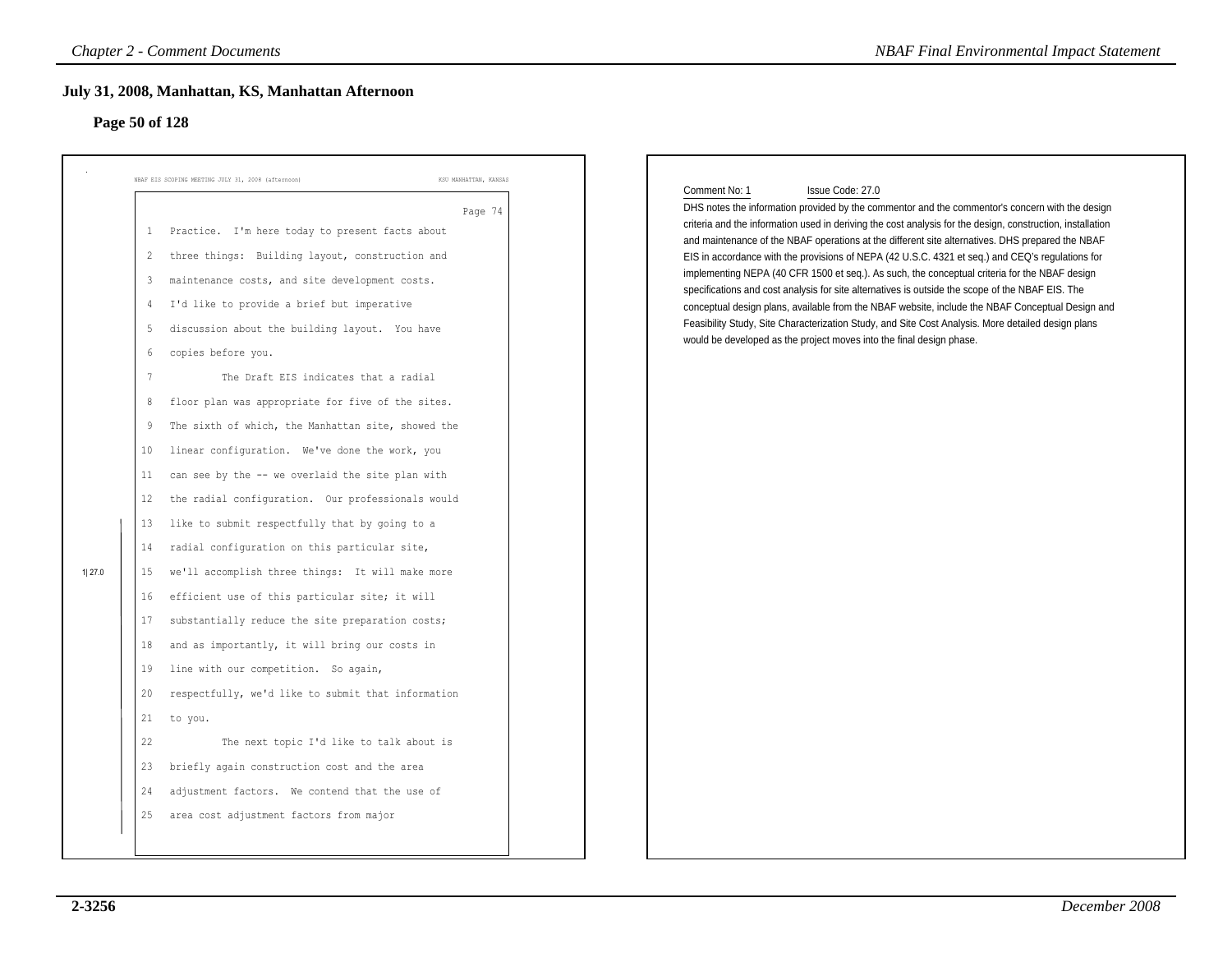# **Page 51 of 128**

|        | NBAF EIS SCOPING MEETING JULY 31, 2008 (afternoon)                   | KSU MANHATTAN, KANSAS |                                                                                                                                                                                                                                                    |
|--------|----------------------------------------------------------------------|-----------------------|----------------------------------------------------------------------------------------------------------------------------------------------------------------------------------------------------------------------------------------------------|
|        |                                                                      | Page 75               | Comment No: 2<br>Issue Code: 23.0<br>DHS notes the information provided by the commentor and the commentor's concern with the design<br>criteria and the information used in deriving the cost analysis for the design, construction, installation |
|        | metropolitan areas far away from Manhattan are not<br>$\mathbf{1}$   |                       | and maintenance of the NBAF operations at the different site alternatives.                                                                                                                                                                         |
|        | an accurate way -- accurate method of calculation.<br>$\overline{2}$ |                       |                                                                                                                                                                                                                                                    |
|        | 3<br>On two recent projects, and one you've                          |                       |                                                                                                                                                                                                                                                    |
|        | heard about several times, the BRI locally,<br>4                     |                       |                                                                                                                                                                                                                                                    |
|        | \$54 million dollar project, the second at Fort<br>5                 |                       |                                                                                                                                                                                                                                                    |
|        | Riley which I'm personally knowledgeable about my<br>6               |                       |                                                                                                                                                                                                                                                    |
| 2 23.0 | firm's participation as program managers at Fort<br>7                |                       |                                                                                                                                                                                                                                                    |
|        | Riley which is an ongoing BRAC's Program, just shy<br>8              |                       |                                                                                                                                                                                                                                                    |
|        | of \$150 million dollars, gives us good indication<br>9              |                       |                                                                                                                                                                                                                                                    |
|        | that a large portion of the contract volume in<br>10                 |                       |                                                                                                                                                                                                                                                    |
|        | terms of subcontractors has actually been from<br>11                 |                       |                                                                                                                                                                                                                                                    |
|        | smaller, local, nearby communities, which<br>12 <sub>2</sub>         |                       |                                                                                                                                                                                                                                                    |
|        | substantiates the fact that the adjustment factors<br>13             |                       |                                                                                                                                                                                                                                                    |
|        | are important to use for local nearby communities.<br>14             |                       |                                                                                                                                                                                                                                                    |
|        | 15<br>The next -- construction cost and                              |                       |                                                                                                                                                                                                                                                    |
|        | maintenance costs, and the escalation related to<br>16               |                       |                                                                                                                                                                                                                                                    |
|        | that, the percentages used by DHS are, in our<br>17                  |                       |                                                                                                                                                                                                                                                    |
|        | opinion, not a good method of comparing<br>18                        |                       |                                                                                                                                                                                                                                                    |
|        | escalations between cities. Using data from the<br>19                |                       |                                                                                                                                                                                                                                                    |
|        | previous five years to predict the escalation for<br>20              |                       |                                                                                                                                                                                                                                                    |
|        | the next five years we believe is flawed. Only an<br>21              |                       |                                                                                                                                                                                                                                                    |
|        | 22 in-depth city-by-city comparison is valid for this                |                       |                                                                                                                                                                                                                                                    |
|        | kind of forecasting. In the absence of a detailed<br>23              |                       |                                                                                                                                                                                                                                                    |
|        | study such as this, a national -- single,<br>24                      |                       |                                                                                                                                                                                                                                                    |
|        | national, escalation should be applied to every<br>25                |                       |                                                                                                                                                                                                                                                    |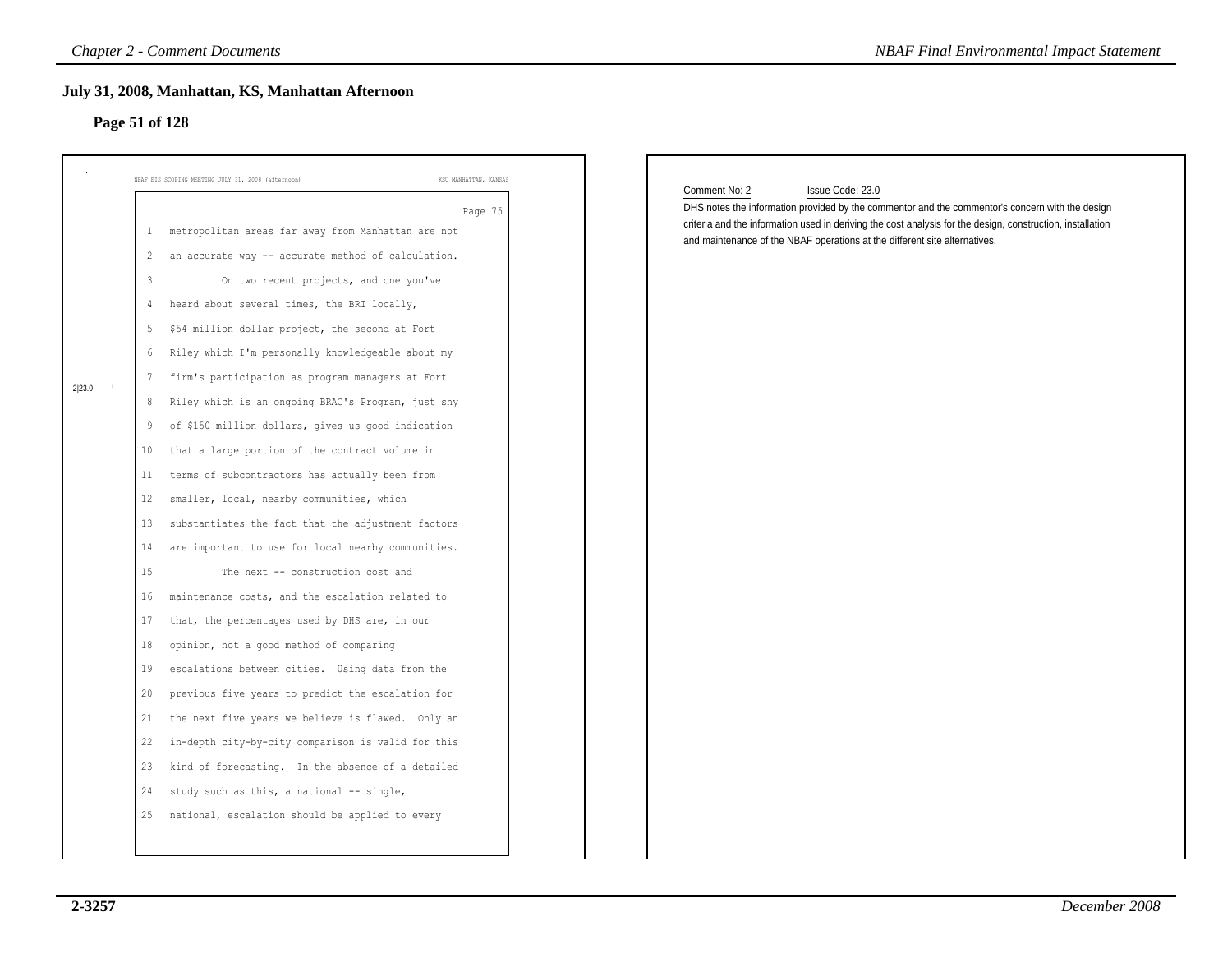# **Page 52 of 128**

|        |                | <b>Chapter 2 - Comment Documents</b>                                        | <b>NBAF Final Environmental Impact Statement</b>                                                                                                                                                                                                                                                                                                                     |
|--------|----------------|-----------------------------------------------------------------------------|----------------------------------------------------------------------------------------------------------------------------------------------------------------------------------------------------------------------------------------------------------------------------------------------------------------------------------------------------------------------|
|        | Page 52 of 128 | July 31, 2008, Manhattan, KS, Manhattan Afternoon                           |                                                                                                                                                                                                                                                                                                                                                                      |
|        |                |                                                                             |                                                                                                                                                                                                                                                                                                                                                                      |
|        |                | NBAF EIS SCOPING MEETING JULY 31, 2008 (afternoon)<br>KSU MANHATTAN, KANSAS |                                                                                                                                                                                                                                                                                                                                                                      |
|        | $\mathbf{1}$   | Page 76<br>site equally.                                                    | Comment No: 3<br>Issue Code: 23.0<br>DHS notes the commentor's questions regarding the criteria for final site selection. Several factors will<br>affect the decision on whether or not the NBAF is built, and, if so, where. The EIS itself will not be the<br>sole deciding factor. The decision will be made based on the following factors: 1) analyses from the |
|        | 2              | I think the same discussion could be made                                   | EIS and support documents; 2) the four evaluation criteria discussed in Section 2.3.1; 3) applicable                                                                                                                                                                                                                                                                 |
|        | 3              | with maintenance costs. That we believe a uniform                           | Federal, state, and local laws and regulatory requirements; 4) consultation requirements among the<br>Federal, state, and local agencies, as well as federally recognized American Indian Nations; 5) policy                                                                                                                                                         |
|        | 4              | escalation factor should be used for maintenance                            | considerations; and 6) public comment. A Record of Decision that explains the final decisions will be                                                                                                                                                                                                                                                                |
|        | 5              | costs as well.                                                              | made available no sooner than 30 days after the NBAF Final EIS is published.                                                                                                                                                                                                                                                                                         |
|        | $6\,$          | And lastly, site development costs, the                                     |                                                                                                                                                                                                                                                                                                                                                                      |
|        | 7              | true cost of the facility indicates the --                                  |                                                                                                                                                                                                                                                                                                                                                                      |
| 3 23.0 | 8              | includes, excuse me, includes the in kind                                   |                                                                                                                                                                                                                                                                                                                                                                      |
|        | 9              | contributions and site specific contributions.                              |                                                                                                                                                                                                                                                                                                                                                                      |
|        | 10             | The final cost decision should take these things                            |                                                                                                                                                                                                                                                                                                                                                                      |
|        | 11             | into consideration.                                                         |                                                                                                                                                                                                                                                                                                                                                                      |
|        | 12             | So in summary, we recommend using the                                       |                                                                                                                                                                                                                                                                                                                                                                      |
|        | 13             | radial floor plan for all sites, use area                                   |                                                                                                                                                                                                                                                                                                                                                                      |
|        | 14             | adjustment factors from nearby smaller cities,                              |                                                                                                                                                                                                                                                                                                                                                                      |
|        | 15             | using a single escalation factor for all sites                              |                                                                                                                                                                                                                                                                                                                                                                      |
|        | 16             | and, lastly, consider the value added significance                          |                                                                                                                                                                                                                                                                                                                                                                      |
|        | 17             | of the Manhattan site.                                                      |                                                                                                                                                                                                                                                                                                                                                                      |
|        | 18             | Thank you so much.                                                          |                                                                                                                                                                                                                                                                                                                                                                      |
|        | 19             | MODERATOR COGHILL: Mr. Marcusse, Bob                                        |                                                                                                                                                                                                                                                                                                                                                                      |
|        | 20             | Marcusse, please come to the microphone.                                    |                                                                                                                                                                                                                                                                                                                                                                      |
|        | 21             | MR. MARCUSSE: Good afternoon, ladies                                        |                                                                                                                                                                                                                                                                                                                                                                      |
|        | 22             | and gentlemen, I want to thank you for being here                           |                                                                                                                                                                                                                                                                                                                                                                      |
|        |                | 23 with us here in Kansas, and thank you for the work                       |                                                                                                                                                                                                                                                                                                                                                                      |
|        | 24             | that you are doing.                                                         |                                                                                                                                                                                                                                                                                                                                                                      |
|        | 25             | Unlike some, I find it comforting that                                      |                                                                                                                                                                                                                                                                                                                                                                      |
|        |                |                                                                             |                                                                                                                                                                                                                                                                                                                                                                      |
|        |                |                                                                             |                                                                                                                                                                                                                                                                                                                                                                      |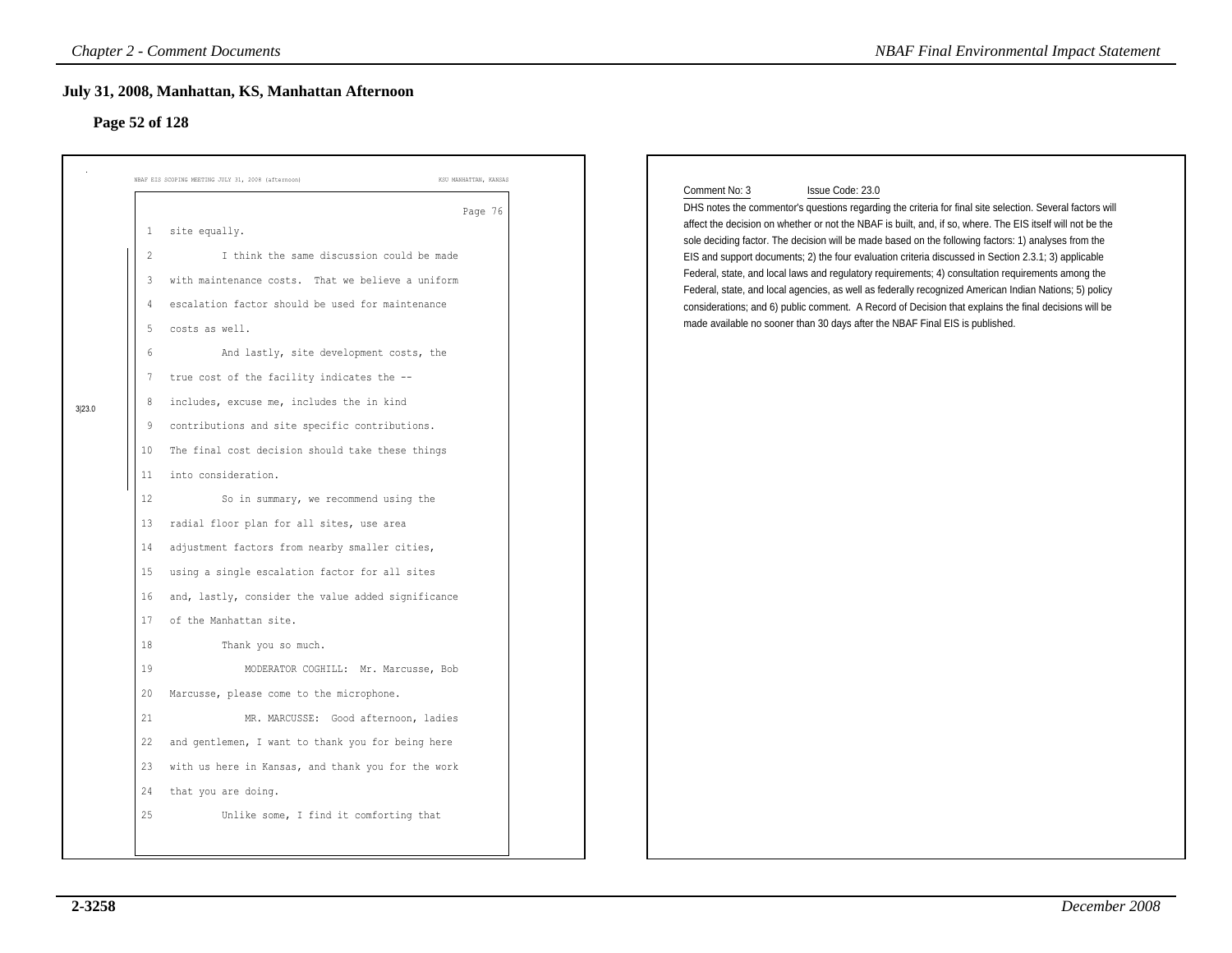# **Page 53 of 128**

|                 | Page 77                                           |
|-----------------|---------------------------------------------------|
| 1               | we're going through this process at a time when   |
| 2               | our nation is facing some questions about our     |
| 3               | economy, about our security, about our future.    |
| 4               | I'm personally glad that we're going through this |
| 5               | process and that we're working to protect the     |
| 6               | American food supply.                             |
| $7\phantom{.0}$ | I'm president of the Kansas City Area             |
| 8               | Development Council. This is a regional bi-state  |
| 9               | economic development organization based primarily |
| 10              | in the Kansas City area, but stretching from      |
| 11              | Columbia, Missouri, to here in Manhattan, Kansas. |
| 12              | You've heard comments before about why            |
| 13              | this area makes so much sense. You've heard about |
| 14              | the term, the Animal Health Corridor. You have    |
| 15              | some very complex decisions to make. You have a   |
| 16              | lot of facts to evaluate, and yet at another      |
| 17              | level, this is a very simple decision. We heard a |
| 18              | quote earlier from Satchel Paige. I want to add   |
| 19              | one from perhaps the greatest American            |
| 20              | intellectual to ever live, and that was Albert    |
| 21              | Einstein. Albert Einstein said, let's make things |
| 22              | as simple as possible, but no simpler. You have   |
| 23              | some complex decisions to make, but at another    |
| 24              | level, it is a very simple decision. The simple   |
| 25              | decision is where is the best possible place in   |
|                 |                                                   |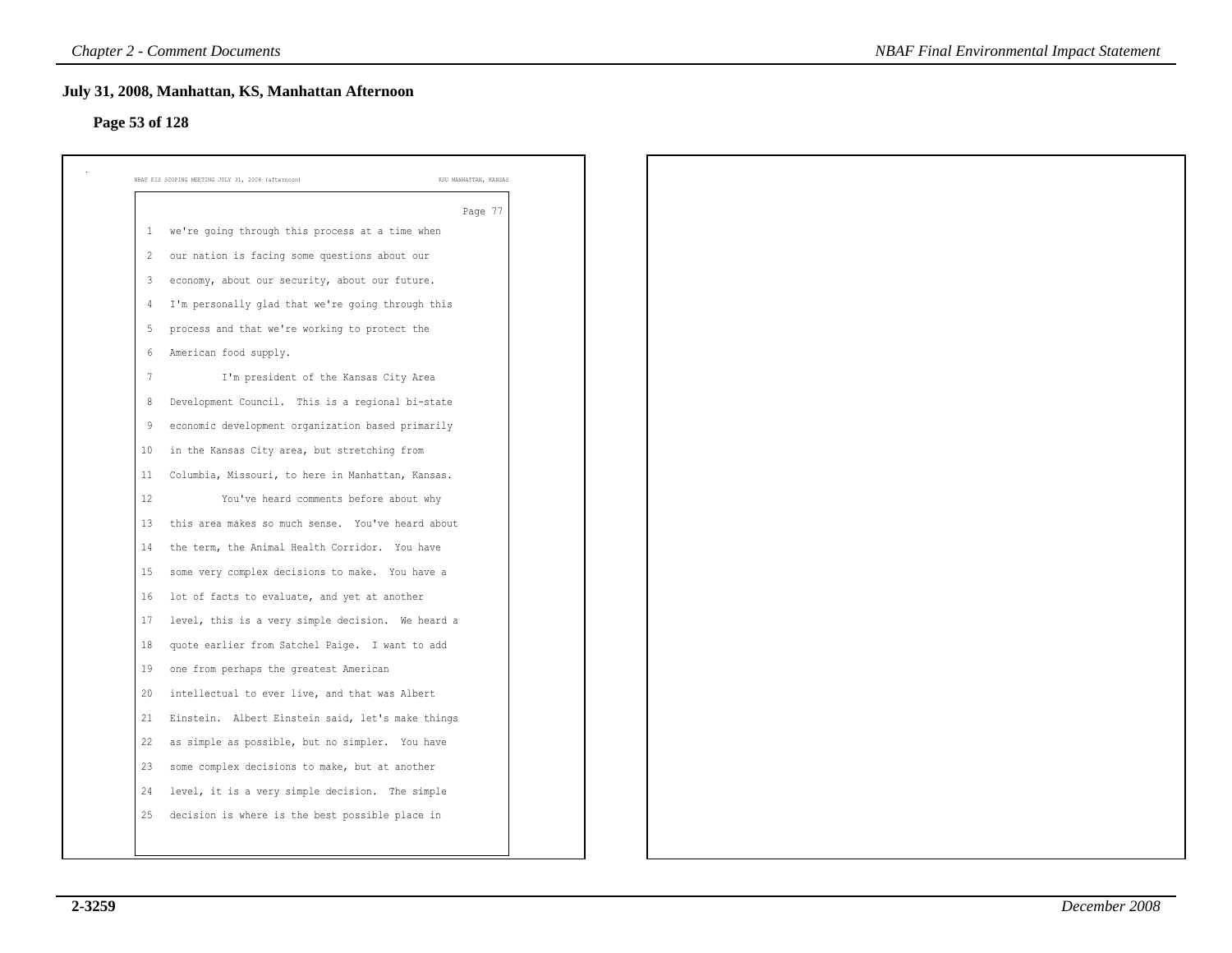# **Page 54 of 128**

|        | <b>Chapter 2 - Comment Documents</b>                                        | <b>NBAF Final Environmental Impact Statement</b>                             |
|--------|-----------------------------------------------------------------------------|------------------------------------------------------------------------------|
|        | July 31, 2008, Manhattan, KS, Manhattan Afternoon<br>Page 54 of 128         |                                                                              |
|        |                                                                             |                                                                              |
|        | KSU MANHATTAN, KANSAS<br>NBAF EIS SCOPING MEETING JULY 31, 2008 (afternoon) | Comment No: 1<br>Issue Code: 24.4                                            |
|        | Page 78                                                                     | DHS notes the commentor's support for the Manhattan Campus Site Alternative. |
|        | America to site this facility for all of the many<br>$\mathbf{1}$           |                                                                              |
|        | 2 reasons that you must evaluate, and for all those                         |                                                                              |
| 1 24.4 | reasons that do not have to be restated here, the<br>3                      |                                                                              |
|        | answer is: Here in Manhattan, Kansas.<br>4                                  |                                                                              |
|        | Let me just add a couple of specific                                        |                                                                              |
|        | details to some of the things that have been said<br>6                      |                                                                              |
|        | earlier. You've heard about the fact that this is                           |                                                                              |
|        | America's center of animal science research                                 |                                                                              |
|        | production, and other aspects related to the<br>9                           |                                                                              |
|        | industry. That is true. You heard that there are<br>10                      |                                                                              |
|        | 120 companies here in the animal health space.<br>11                        |                                                                              |
|        | Since that number was gathered, I'm happy to tell<br>12                     |                                                                              |
|        | you that we are now at about 130. You've heard<br>13                        |                                                                              |
|        | that five companies have moved here from outside<br>14                      |                                                                              |
|        | this area. That number is about to increase and<br>15                       |                                                                              |
|        | it'll increase by quite a bit before this year is<br>16                     |                                                                              |
|        | 17<br>over.                                                                 |                                                                              |
|        | The reason this is all happening is<br>18                                   |                                                                              |
|        | because of the breadth and depth of the<br>19                               |                                                                              |
|        | intellectual capacity, the production capacity,<br>20                       |                                                                              |
|        | the research capacity, that is here where we are<br>21                      |                                                                              |
|        | 22<br>sitting today in the Animal Health Corridor.                          |                                                                              |
|        | 23 There could be no better place for the premier                           |                                                                              |
|        | center of research in this country to be than to<br>24                      |                                                                              |
|        | be in this area where we already have an existing<br>25                     |                                                                              |
|        |                                                                             |                                                                              |
|        |                                                                             |                                                                              |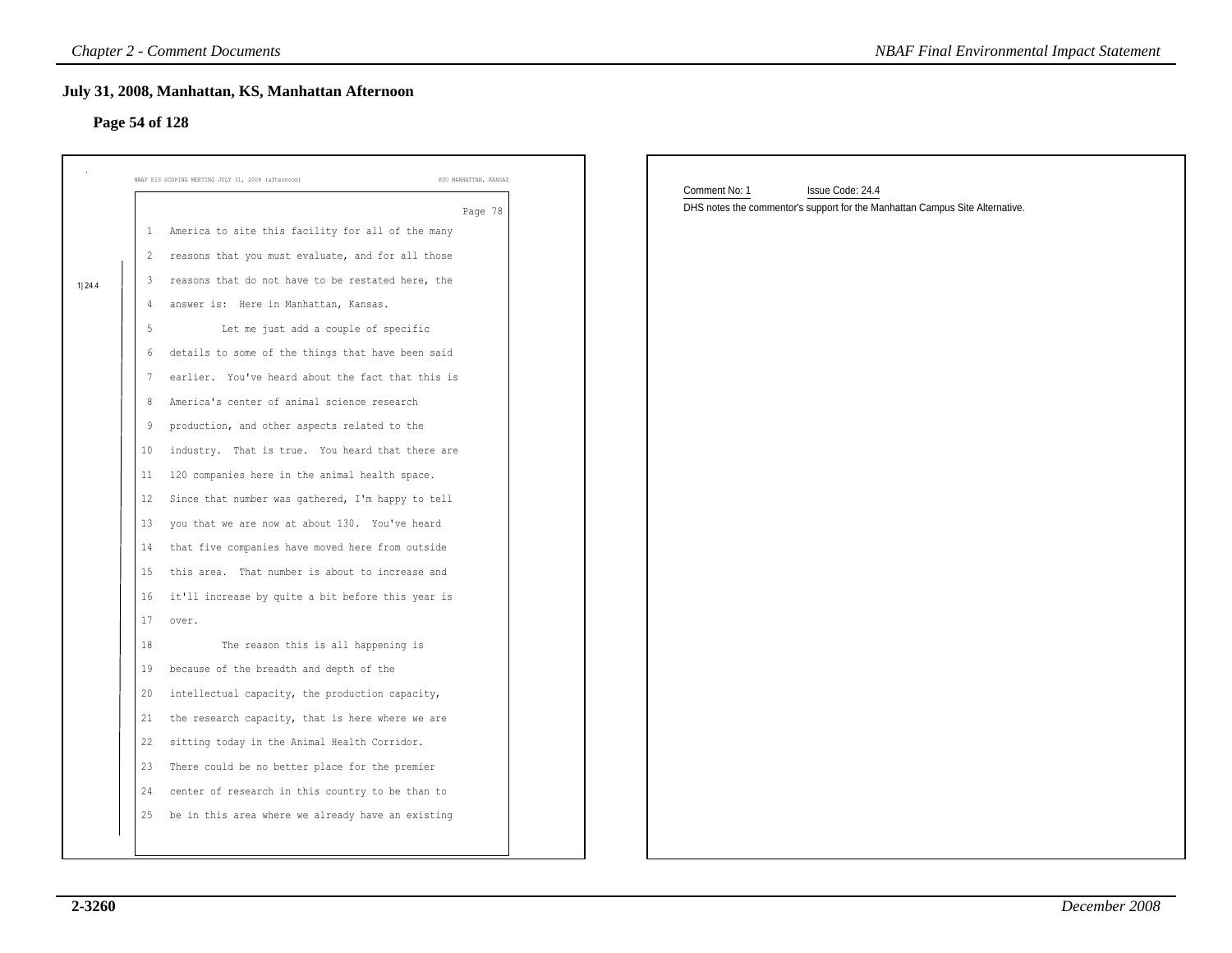# **Page 55 of 128**

|                |                | <b>Chapter 2 - Comment Documents</b>                                        | <b>NBAF Final Environmental Impact Statement</b>                                                                  |
|----------------|----------------|-----------------------------------------------------------------------------|-------------------------------------------------------------------------------------------------------------------|
| Page 55 of 128 |                | July 31, 2008, Manhattan, KS, Manhattan Afternoon                           |                                                                                                                   |
|                |                | NBAF EIS SCOPING MEETING JULY 31, 2008 (afternoon)<br>KSU MANHATTAN, KANSAS |                                                                                                                   |
|                |                | Page 79                                                                     | Comment No: 1<br>Issue Code: 24.4<br>DHS notes the commentor's support for the Manhattan Campus Site Alternative. |
|                | 1              | critical mass.                                                              |                                                                                                                   |
|                | $\overline{2}$ | If you had to find the best place in                                        |                                                                                                                   |
|                | 3              | America, it would be here, but gentlemen, if you                            |                                                                                                                   |
|                | 4              | had to find the best place in the world, it would                           |                                                                                                                   |
|                | -5             | also be here, so we ask you, on behalf of the                               |                                                                                                                   |
|                | 6              | business leadership of Kansas City, the companies                           |                                                                                                                   |
|                | 7              | that make up the Animal Health Corridor, to site                            |                                                                                                                   |
| 1 cont. 24.4   | 8              | this facility here. Now is the time, and Kansas                             |                                                                                                                   |
|                | 9              | is the place. Thank you.                                                    |                                                                                                                   |
|                | 10             | MODERATOR COGHILL: Thank you.                                               |                                                                                                                   |
|                | 11             | Tracy Taylor.                                                               |                                                                                                                   |
|                | 12             | MR. TAYLOR: I'm Tracy Taylor,                                               |                                                                                                                   |
|                | 13             | President and CEO of the Kansas Technology                                  |                                                                                                                   |
|                | 14             | Enterprise Corporation. It is our belief that                               |                                                                                                                   |
| 1 24.4         | 15             | Kansas is exceptionally well suited to be the new                           |                                                                                                                   |
|                | 16             | home for the National Bio and Agro-Defense                                  |                                                                                                                   |
|                | 17             | Facility.                                                                   |                                                                                                                   |
|                | 18             | More than 20 years ago, the State of                                        |                                                                                                                   |
|                | 19             | Kansas statutorily created KTEC to lead technology                          |                                                                                                                   |
|                | 20             | based economic efforts. KTEC's primary goal is                              |                                                                                                                   |
|                | 21             | the creation of a wealth of higher paying jobs                              |                                                                                                                   |
|                | 22             | through the support of strategic research and                               |                                                                                                                   |
|                | 23             | development, business assistance incubators,                                |                                                                                                                   |
|                | 24             | capital formation, and entrepreneur's support                               |                                                                                                                   |
|                | 25             | efforts such as the KTEC Pipeline Program and                               |                                                                                                                   |
|                |                |                                                                             |                                                                                                                   |
|                |                |                                                                             |                                                                                                                   |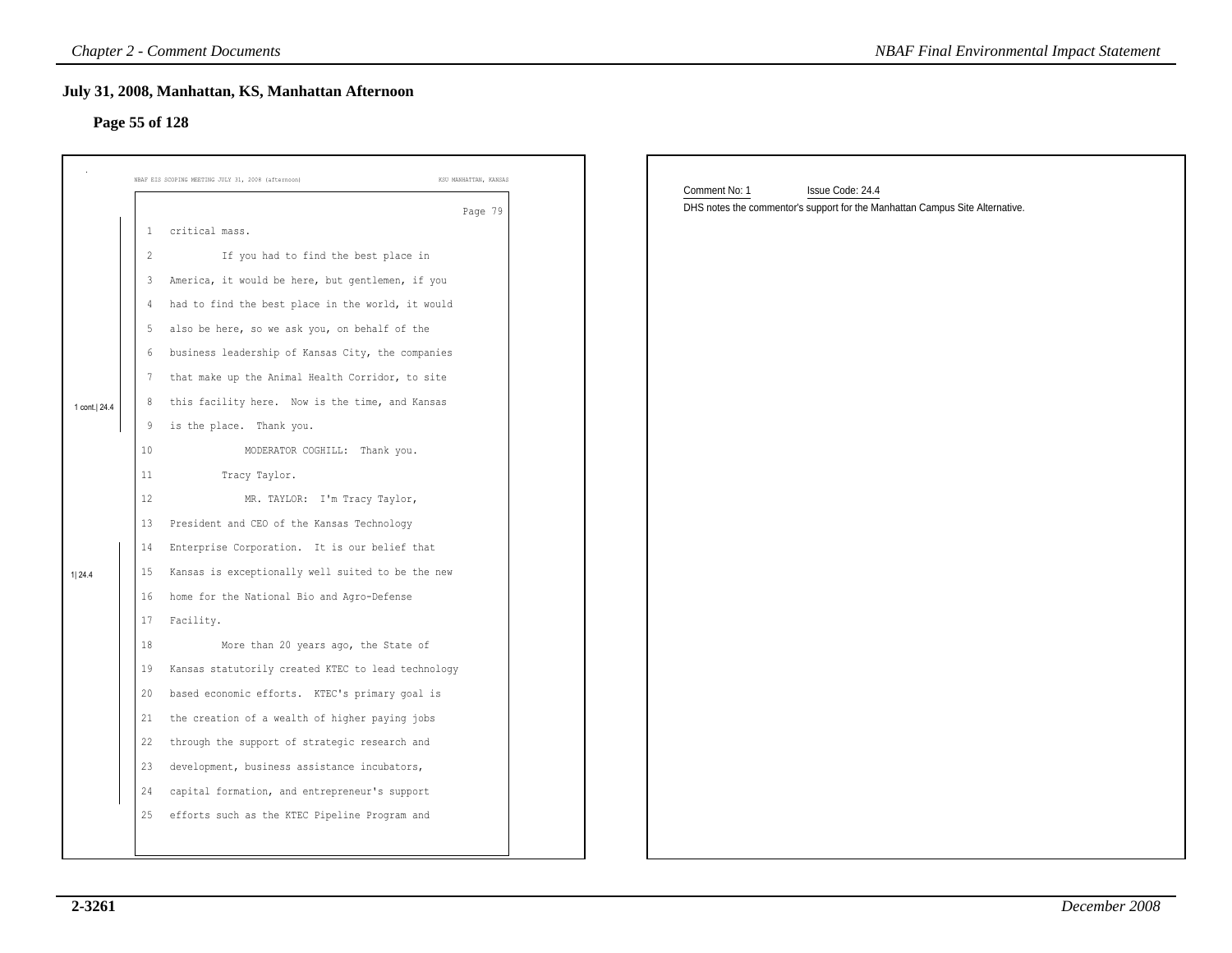# **Page 56 of 128**

|                |                | July 31, 2008, Manhattan, KS, Manhattan Afternoon                           |  |
|----------------|----------------|-----------------------------------------------------------------------------|--|
| Page 56 of 128 |                |                                                                             |  |
|                |                |                                                                             |  |
|                |                | NBAF EIS SCOPING MEETING JULY 31, 2008 (afternoon)<br>KSU MANHATTAN, KANSAS |  |
|                |                | Page 80                                                                     |  |
|                | 1              | Entrepreneurial Fellowship.                                                 |  |
|                | $\overline{c}$ | In 2003, KTEC began work on research,                                       |  |
|                | 3              | creation and writing of the Kansas Economic Growth                          |  |
|                | 4              | Act that embodied the Kansas Bioscience Authority                           |  |
|                | 5              | and the Kansas Bioscience Initiative which will                             |  |
|                | 6              | create more than \$580 million dollars for                                  |  |
|                | -7             | bioscience infrastructure without a tax increase.                           |  |
|                | $\,8\,$        | KTEC collaborated with the legislature, the                                 |  |
|                | 9              | administration, and private sector leaders to see                           |  |
|                | 10             | the legislation to fruition.                                                |  |
|                | 11             | In addition to our work with the                                            |  |
|                | 12             | bioscience initiative, KTEC was also responsible                            |  |
|                | 13             | for the founding and continued support of Kansas                            |  |
|                | 14             | Bio, the trade association, and a voice of the                              |  |
|                | 15             | biosciences in Kansas. You heard from Jennifer                              |  |
|                | 16             | Brandt earlier. Given our role, we cannot be more                           |  |
| 1 cont. 24.4   | 17             | supportive of the recruitment of NBAF to Manhattan,                         |  |
|                | 18             | Kansas. As a direct supporter of Kansas State                               |  |
|                | 19             | University recruitment of NBAF and the Advanced                             |  |
|                | 20             | Manufacturing Institute, KTEC works closely with                            |  |
|                | 21             | the University in focusing on commercialization                             |  |
|                | 22             | and intellectual property. In that role, we have                            |  |
|                | 23             | significant respect for K-State's abilities in the                          |  |
|                | 24             | field of technology commercialization.                                      |  |
|                | 25             | To give insight to Kansas' technology                                       |  |
|                |                |                                                                             |  |
|                |                |                                                                             |  |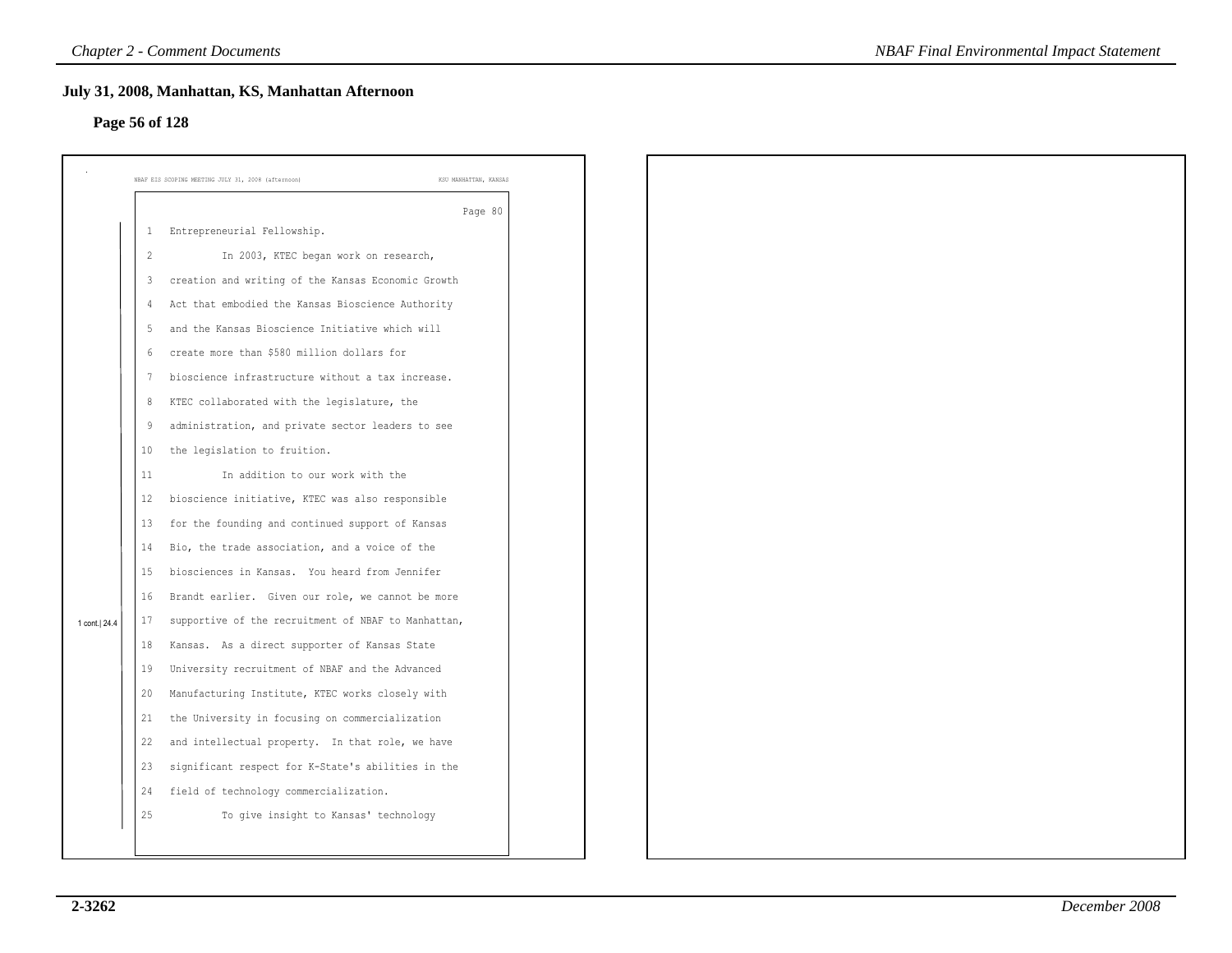# **Page 57 of 128**

|                |                         | July 31, 2008, Manhattan, KS, Manhattan Afternoon  |                       |
|----------------|-------------------------|----------------------------------------------------|-----------------------|
| Page 57 of 128 |                         |                                                    |                       |
|                |                         | NBAF EIS SCOPING MEETING JULY 31, 2008 (afternoon) | KSU MANHATTAN, KANSAS |
|                |                         |                                                    | Page 81               |
|                | 1                       | economy, Kansas recently received a third in the   |                       |
|                | $\overline{2}$          | nation ranking in high tech wage growth from 2001  |                       |
|                | $\overline{\mathbf{3}}$ | to 2006, by ADA, the largest U.S. high tech trade  |                       |
|                | $\overline{4}$          | association. Kansas' tech wages have grown 15 and  |                       |
|                | 5                       | a half percent the past five years through focused |                       |
|                | 6                       | efforts by KTEC and the Kansas Bioscience          |                       |
|                | $7\phantom{.0}$         | Authority.                                         |                       |
|                | 8                       | In 2007, Lending Tree reported Kansas              |                       |
|                | 9                       | ranked 19th in the nation in terms of at-risk      |                       |
|                | 10                      | venture capital dollars which were obviously       |                       |
|                | 11                      | following commercialization. Again, this is as a   |                       |
|                | 12                      | result of collaborative efforts by KTEC and the    |                       |
| 1 cont. 24.4   | 13                      | Kansas Bioscience Authority and shows significant  |                       |
|                | 14                      | progress of Kansas technology and bioscience       |                       |
|                | $15\,$                  | economy.                                           |                       |
|                | 16                      | KTEC is an advocate of the NBAF efforts            |                       |
|                | 17                      | and we look forward to supporting and working with |                       |
|                | 18                      | the Kansas Bioscience Authority and its            |                       |
|                | 19                      | leadership, Tom Thornton. I have no doubt that     |                       |
|                | 20                      | Tom Thornton's leadership would provide -- would   |                       |
|                | 21                      | be very -- would add a great deal of value as      |                       |
|                | 22                      | Manhattan, Kansas, if it is selected as the site   |                       |
|                | 23                      | for NBAF.                                          |                       |
|                | 24                      | Thank you for your time.                           |                       |
|                | 25                      | MODERATOR COGHILL: Thank you,                      |                       |
|                |                         |                                                    |                       |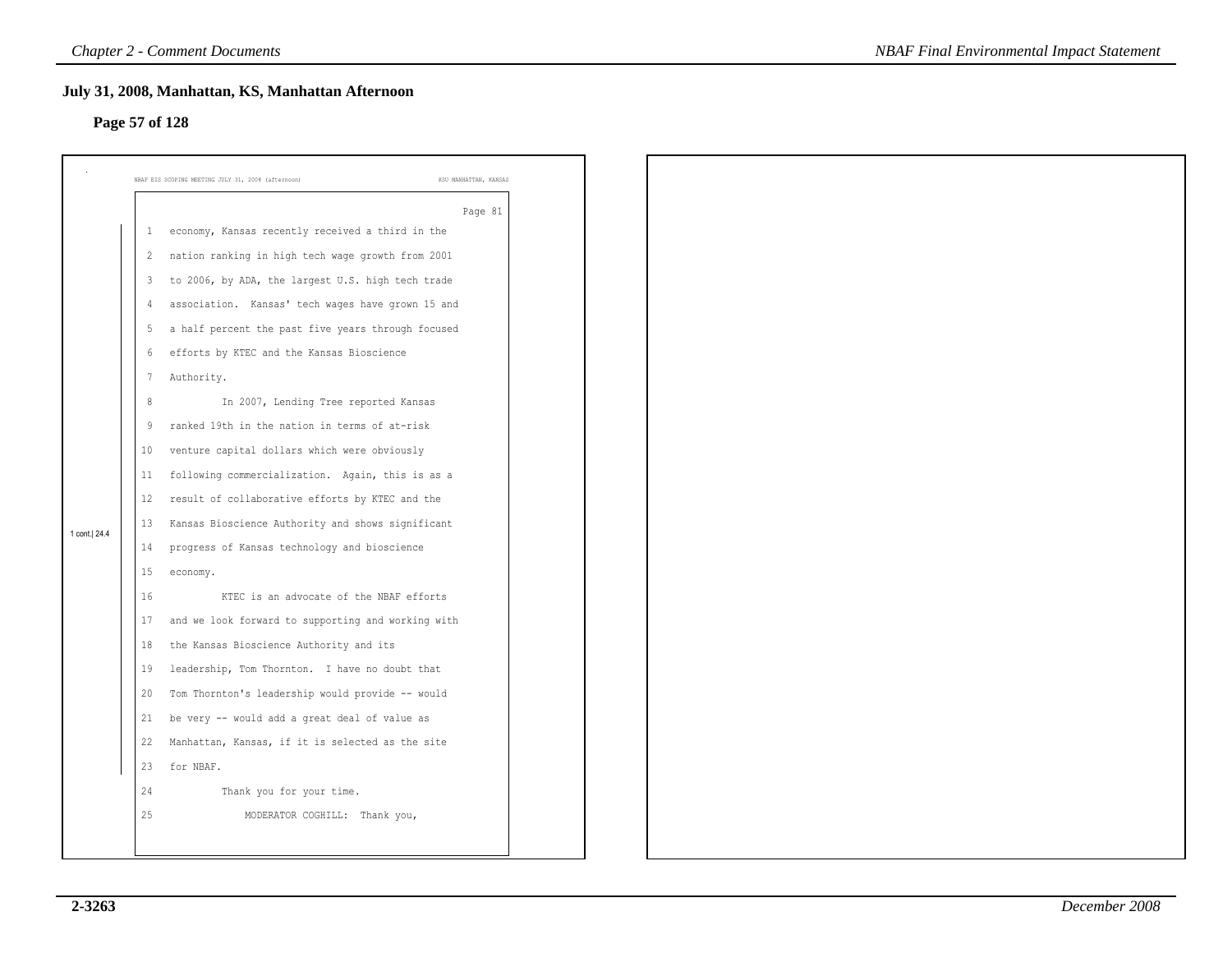# **Page 58 of 128**

|                |                | <b>Chapter 2 - Comment Documents</b>                                        | <b>NBAF Final Environmental Impact Statement</b>                             |
|----------------|----------------|-----------------------------------------------------------------------------|------------------------------------------------------------------------------|
| Page 58 of 128 |                | July 31, 2008, Manhattan, KS, Manhattan Afternoon                           |                                                                              |
|                |                | KSU MANHATTAN, KANSAS<br>NBAF EIS SCOPING MEETING JULY 31, 2008 (afternoon) | Comment No: 1<br>Issue Code: 24.4                                            |
|                |                | Page 82                                                                     | DHS notes the commentor's support for the Manhattan Campus Site Alternative. |
|                | $\mathbf{1}$   | Mr. Taylor.                                                                 |                                                                              |
|                | $\overline{c}$ | Melvin Neufeld, Myron Calhoun, and Judy                                     |                                                                              |
|                | 3              | Wagner are the next three folks to speak.                                   |                                                                              |
|                | $\overline{4}$ | MR. NEUFELD: Good afternoon. I'm                                            |                                                                              |
|                | -5             | Melvin Neufeld, Speaker of the Kansas House of                              |                                                                              |
|                | 6              | Representatives. It is my honor to be here today                            |                                                                              |
|                | 7              | to represent the Kansas House of Representatives,                           |                                                                              |
|                | 8              | and also my legislative district, the 115th, where                          |                                                                              |
|                | 9              | I live and I'm a farmer stockman in southwest                               |                                                                              |
|                | 10             | Kansas.                                                                     |                                                                              |
|                | 11             | The Kansas legislature unanimously                                          |                                                                              |
|                | 12             | supports the building of the National Bio and                               |                                                                              |
| 1 24.4         | 13             | Agro-Defense Facility here in Manhattan and on the                          |                                                                              |
|                | 14             | Kansas State University campus because we strongly                          |                                                                              |
|                | 15             | believe it is the best location choice to meet the                          |                                                                              |
|                | 16             | needs of our country and the facilities' needs,                             |                                                                              |
|                | 17             | and it is critically needed to protect the                                  |                                                                              |
|                | 18             | nation's food supply.                                                       |                                                                              |
|                | 19             | I am proud of the legislation that the                                      |                                                                              |
|                | 20             | Kansas legislature has approved during the last                             |                                                                              |
|                | 21             | two years in support of NBAF, including more than                           |                                                                              |
|                | 22             | \$100 million dollars in infrastructure                                     |                                                                              |
|                | 23             | improvements if the facility is awarded to                                  |                                                                              |
|                | 24             | Manhattan and to Kansas State.                                              |                                                                              |
|                | 25             | As a third generation Kansas farmer, I                                      |                                                                              |
|                |                |                                                                             |                                                                              |
|                |                |                                                                             |                                                                              |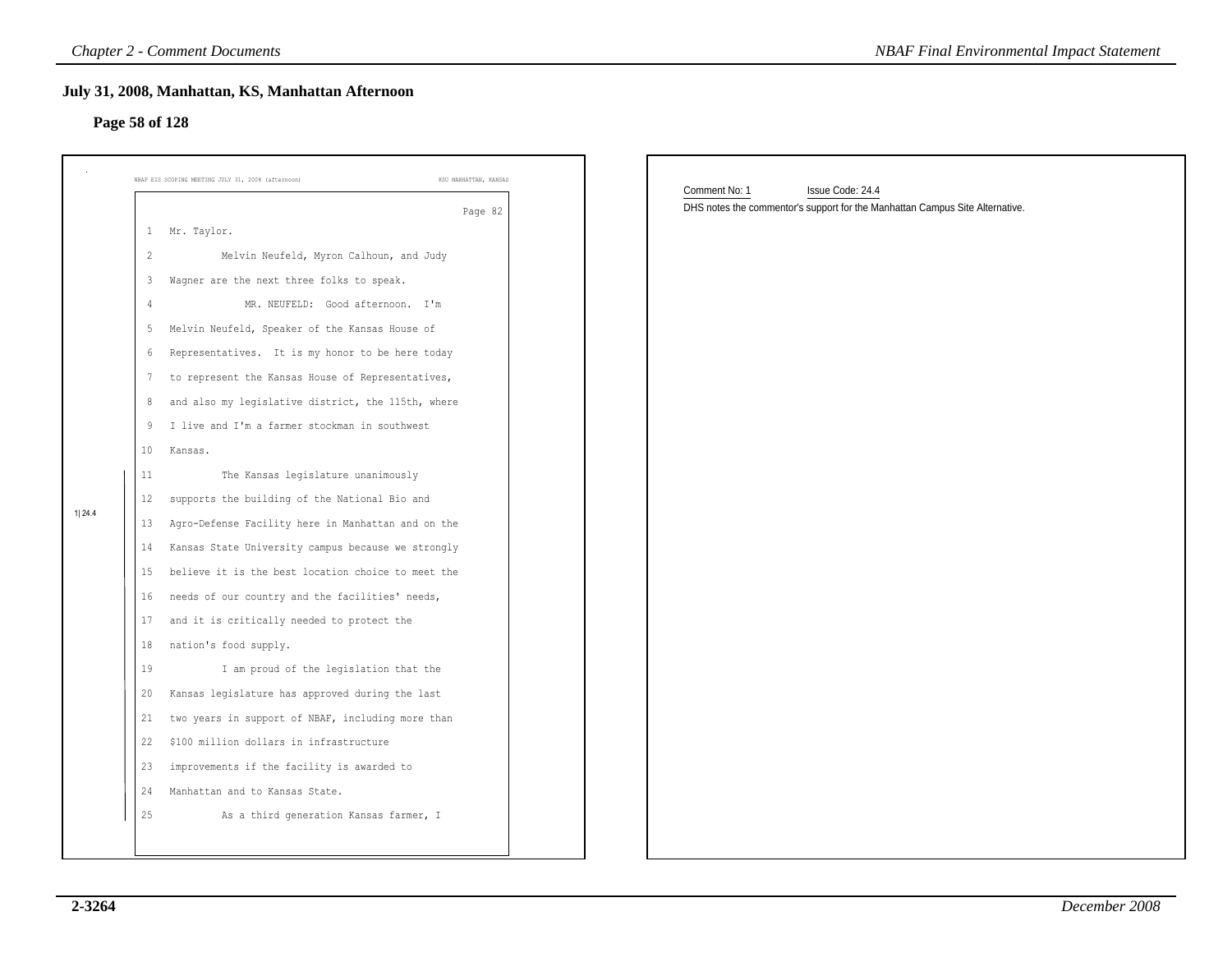# **Page 59 of 128**

| Page 59 of 128 |                         | July 31, 2008, Manhattan, KS, Manhattan Afternoon  |                       |
|----------------|-------------------------|----------------------------------------------------|-----------------------|
|                |                         |                                                    |                       |
|                |                         | NBAF EIS SCOPING MEETING JULY 31, 2008 (afternoon) | KSU MANHATTAN, KANSAS |
|                |                         |                                                    | Page 83               |
|                | -1                      | have a long history with Kansas State University   |                       |
|                | $\overline{c}$          | in cooperative agriculture research, and I'm very  |                       |
|                | $\overline{\mathbf{3}}$ | familiar with the University's longstanding        |                       |
|                | $\sqrt{4}$              | expertise in animal health and food safety, solid  |                       |
|                | 5                       | research background, and agricultural roots. It    |                       |
| 1 cont.   24.4 | 6                       | is this background that I draw upon when I say     |                       |
|                | 7                       | that Kansas, Manhattan, Kansas State University    |                       |
|                | 8                       | and the National Bio and Agro-Defense Facility are |                       |
|                | 9                       | a perfect fit.                                     |                       |
|                | 10                      | Kansas State University has a proven               |                       |
|                | 11                      | track record of solid agriculture related research |                       |
|                | 12                      | that has been done safely and securely. From the   |                       |
|                | 13                      | beginning of its establishment, Kansas State       |                       |
|                | 14                      | University has been the home to nationally         |                       |
|                | 15                      | recognized expertise in livestock medicine,        |                       |
|                | 16                      | infectious disease, and zoonotic diseases.         |                       |
|                | 17                      | At the turn of the 20th century, Kansas            |                       |
|                | 18                      | State scientists had already advanced vaccines to  |                       |
|                | 19                      | halt the spread of animal diseases. That laid the  |                       |
|                | 20                      | foundation for Kansas State College of Veterinary  |                       |
|                | 21                      | Medicine.                                          |                       |
|                | 22                      | A century later, and years before the              |                       |
|                | 23                      | terrorists' attacks on September 11th, K-State's   |                       |
|                | 24                      | attention was already focused on protecting the    |                       |
|                | 25                      | nation's food supply with the Homeland Defense     |                       |
|                |                         |                                                    |                       |
|                |                         |                                                    |                       |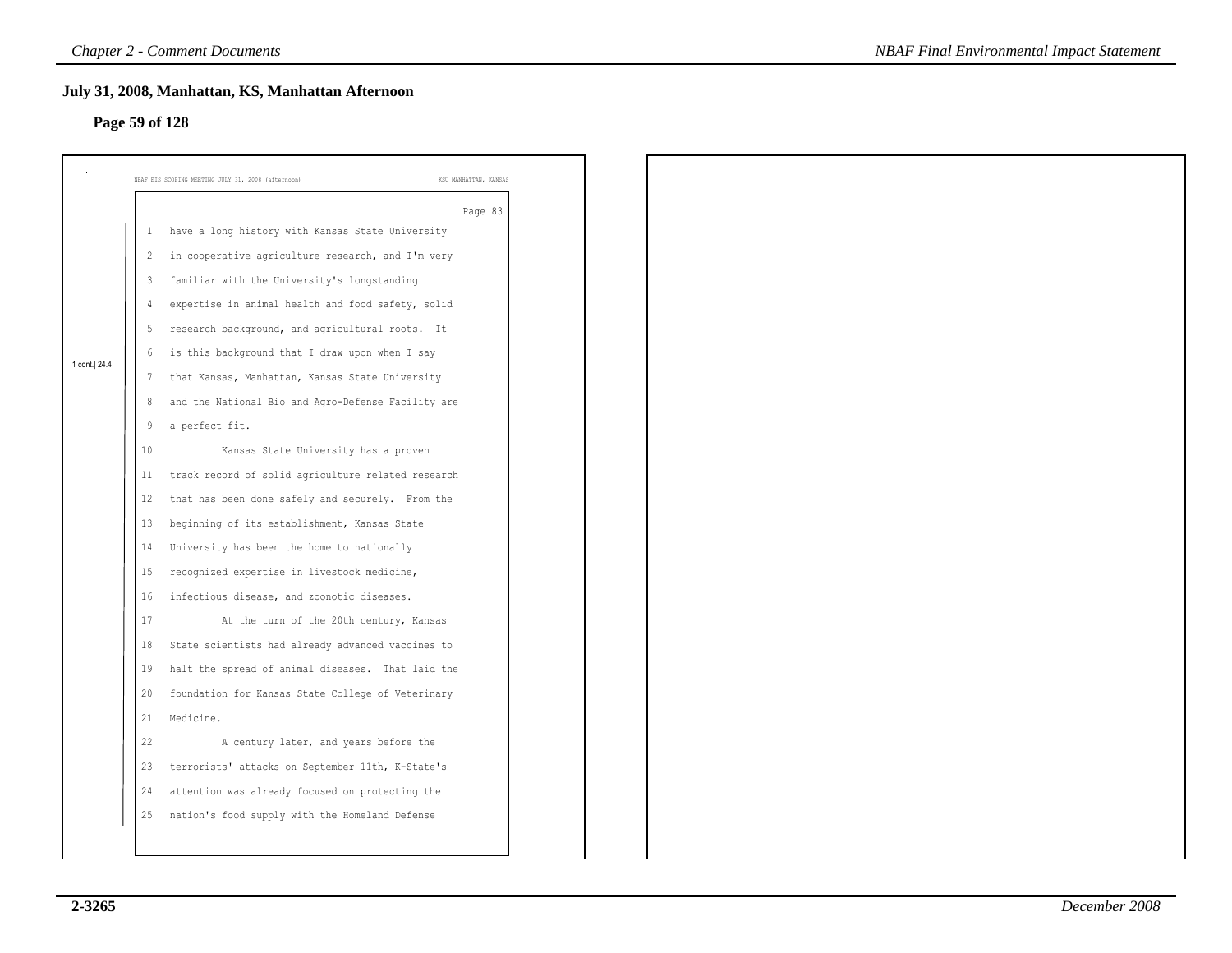# **Page 60 of 128**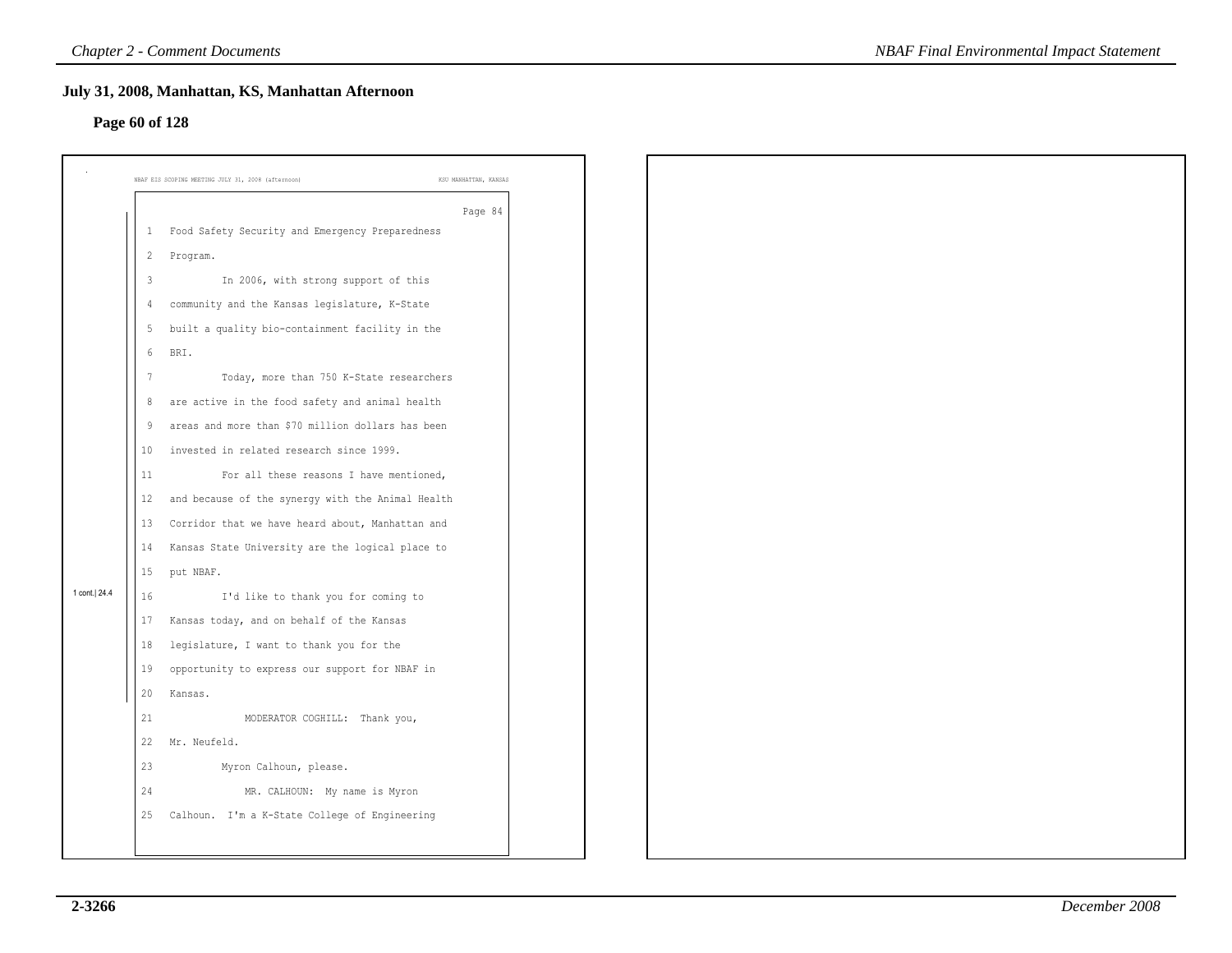# **Page 61 of 128**

|        | <b>Chapter 2 - Comment Documents</b>                                        | <b>NBAF Final Environmental Impact Statement</b>                                                                                                                                                       |
|--------|-----------------------------------------------------------------------------|--------------------------------------------------------------------------------------------------------------------------------------------------------------------------------------------------------|
|        | July 31, 2008, Manhattan, KS, Manhattan Afternoon<br>Page 61 of 128         |                                                                                                                                                                                                        |
|        | KSU MANHATTAN, KANSAS<br>NBAF EIS SCOPING MEETING JULY 31, 2008 (afternoon) |                                                                                                                                                                                                        |
|        | Page 85                                                                     | Comment No: 1<br>Issue Code: 25.4<br>DHS notes the commentor's opposition to the Manhattan Campus Site Alternative.                                                                                    |
|        | retiree some years ago, and while I think we need<br>1                      | Comment No: 2<br>Issue Code: 21.4                                                                                                                                                                      |
|        | an NBAF facility somewhere, I don't think we need<br>$\overline{2}$         | DHS notes the commentor's concerns regarding an accident. The NBAF would be designed,                                                                                                                  |
| 1 25.4 |                                                                             | constructed, and operated to ensure the maximum level of public safety and to fulfill all necessary                                                                                                    |
|        | 3<br>it here in Kansas, in Manhattan, and I want to                         | requirements to protect the environment. Section 3.14 investigates the chances of a variety of                                                                                                         |
|        | speak against it.<br>4                                                      | accidents that could occur with the proposed NBAF and consequences of potential accidents,                                                                                                             |
|        | 5<br>We've heard how good this facility will                                | Accidents could occur in the form of procedural violations (operational accidents), natural phenomena                                                                                                  |
|        |                                                                             | accidents, external events, and intentional acts. Although some accidents are more likely to occur                                                                                                     |
|        | 6<br>be for Manhattan and K-State. We've been assured                       | than others (e.g., safety protocol not being followed), the chances of an accidental release are low.                                                                                                  |
|        | that nothing can go wrong, and last August's<br>7                           | Should the NBAF Record of Decision call for the design, construction, and operations of the NBAF                                                                                                       |
|        | hearing, when anyone even suggested that something<br>8                     | then site specific protocols would be developed, in coordination with local emergency response<br>agencies. Appendix B to the EIS describes biocontainment lapses and laboratory acquired infections.  |
|        | 9                                                                           | Laboratory-acquired infections have not been shown to be a threat to the community at large. Should                                                                                                    |
|        | might go wrong, the response was always, no                                 | the NBAF Record of Decision call for the design, construction, and operations of the NBAF then site                                                                                                    |
|        | problem. If that happens, we have a procedure to<br>10                      | specific protocols would be developed, in coordination with local emergency response agencies, that                                                                                                    |
|        | cover it. We've even heard that once today. But<br>11                       | would consider the diversity and density of human, livestock, and wildlife populations residing within                                                                                                 |
| 2 21.4 | accidents do happen. Last year I named several of<br>12                     | the local area. DHS would have site-specific standard operating procedures and response plans in                                                                                                       |
|        |                                                                             | place prior to the initiation of research activities at the proposed NBAF.                                                                                                                             |
|        | them but I won't repeat them today for lack of<br>13                        |                                                                                                                                                                                                        |
|        | time, but it's fairly easy to find them in<br>14                            | Issue Code: 23.0<br>Comment No: 3                                                                                                                                                                      |
|        | 15<br>newspaper reports.                                                    | DHS notes the commentor's concern. The NBAF critical safety and biocontainment operational<br>systems would have 100% redundancy as described in Section 2.2.1.1 of the NBAF EIS. Additional           |
|        |                                                                             | information on the utility infrastructure specific to each site is located in Section 3.3 of the NBAF EIS.                                                                                             |
|        | 16<br>For example, when Hurricane Bob hit Plum                              |                                                                                                                                                                                                        |
|        | 17<br>Island in 1992, a backup electrical generator                         | DHS also notes the commentor's concern regarding potential hurricane impacts to the NBAF.                                                                                                              |
|        | failed and caused a failure of the negative air<br>18                       | Sections 3.4, 3.6, and 3.14.3.2 and Appendix E of the NBAF EIS, address NBAF design criteria and                                                                                                       |
|        |                                                                             | accident scenarios associated with weather-related events such as tornadoes, hurricanes, and                                                                                                           |
|        | 19<br>pressures systems which insured bio-containment,                      | flooding. DHS notes the commenter's concern regarding potential tornado impacts to the NBAF. The                                                                                                       |
|        | but we were assured last August that our facility,<br>20                    | NBAF would be designed and built to withstand the normal meteorological conditions that are present                                                                                                    |
|        | being much newer, would have backup systems that<br>21                      | within the geographic area of the selected site (hurricanes, tornados, etc.). Given the nature of the                                                                                                  |
| 3 23.0 |                                                                             | facility, more stringent building codes are applied to the NBAF than are used for homes and most<br>businesses, regardless of which NBAF site is chosen. The building would be built to withstand wind |
|        | wouldn't fail.<br>22                                                        | pressures up to 170% of the winds which are expected to occur locally within a period of 50 years.                                                                                                     |
|        | 23<br>However, just two weeks ago, the Atlanta                              | This means the building's structural system could resist a wind speed that is expected to occur, on                                                                                                    |
|        | Journal Constitution reported that the Atlanta CDC<br>24                    | the average, only once in a 500 year period. In the unlikely event that a 500-year wind storm strikes                                                                                                  |
|        |                                                                             | the facility, the interior BSL-3Ag and BSL-4 spaces would be expected to withstand a 200 mph wind                                                                                                      |
|        | 25<br>lab which experiments on smallpox, Ebola, anthrax,                    | load (commonly determined to be an F3 tornado). If the NBAF took a direct hit from an F3 tornado,                                                                                                      |
|        |                                                                             | the exterior walls and roofing of the building would likely fail first. This breach in the exterior skin                                                                                               |
|        |                                                                             |                                                                                                                                                                                                        |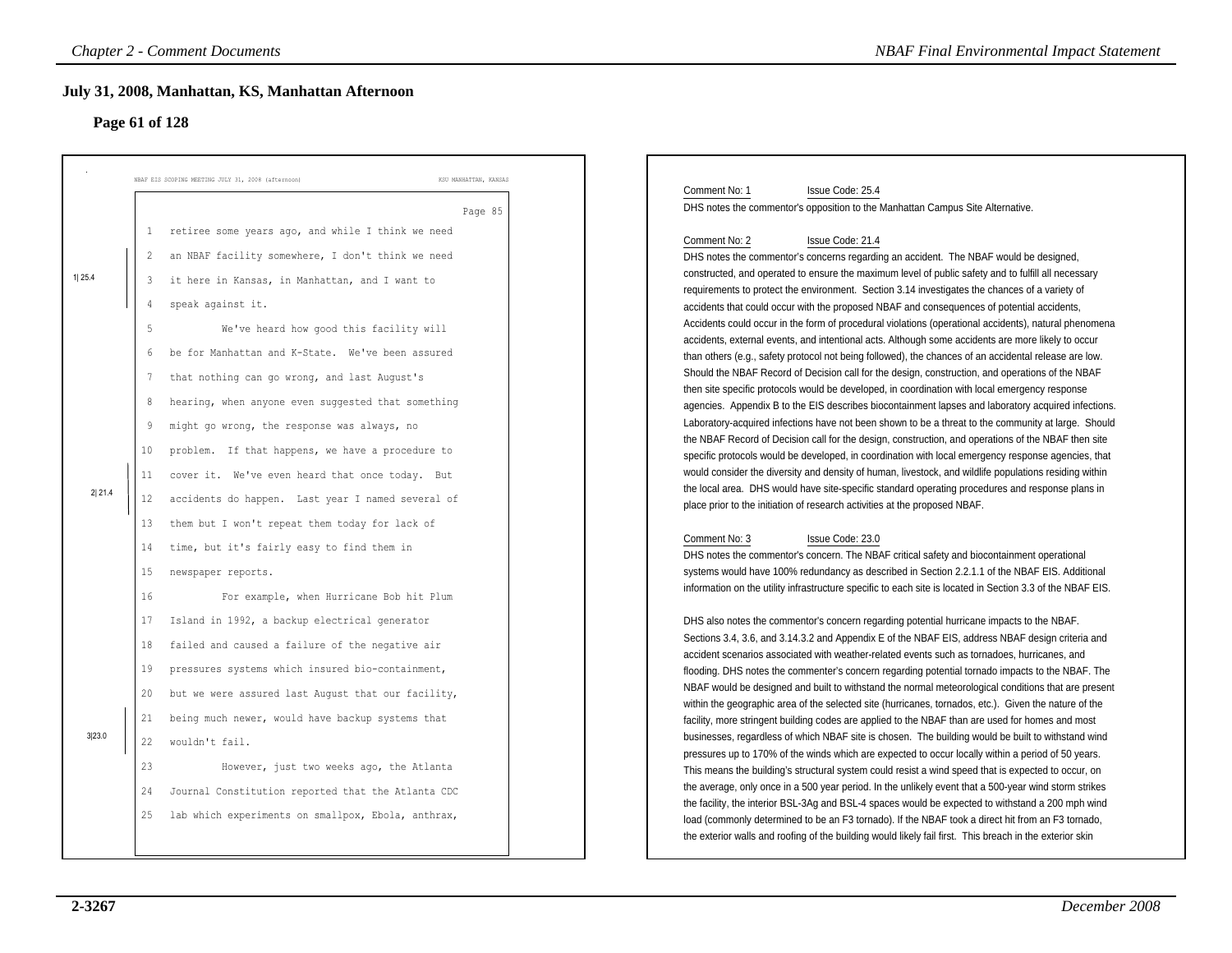would cause a dramatic increase in internal pressures leading to further failure of the building's interior and exterior walls. However, the loss of these architectural wall components should actually decrease the overall wind loading applied to the building, and diminish the possibility of damage to the building's primary structural system. Since the walls of the BSL-3Ag and BSL-4 spaces would bereinforced cast-in-place concrete, those inner walls would be expected to withstand the tornado.*NBAF Final Environmental Impact Statement*<br>
would cause a dramatic increase in internal pressures leading to further failure of the building's<br>
interior and exterior and exterior walls. However, the loss of these architec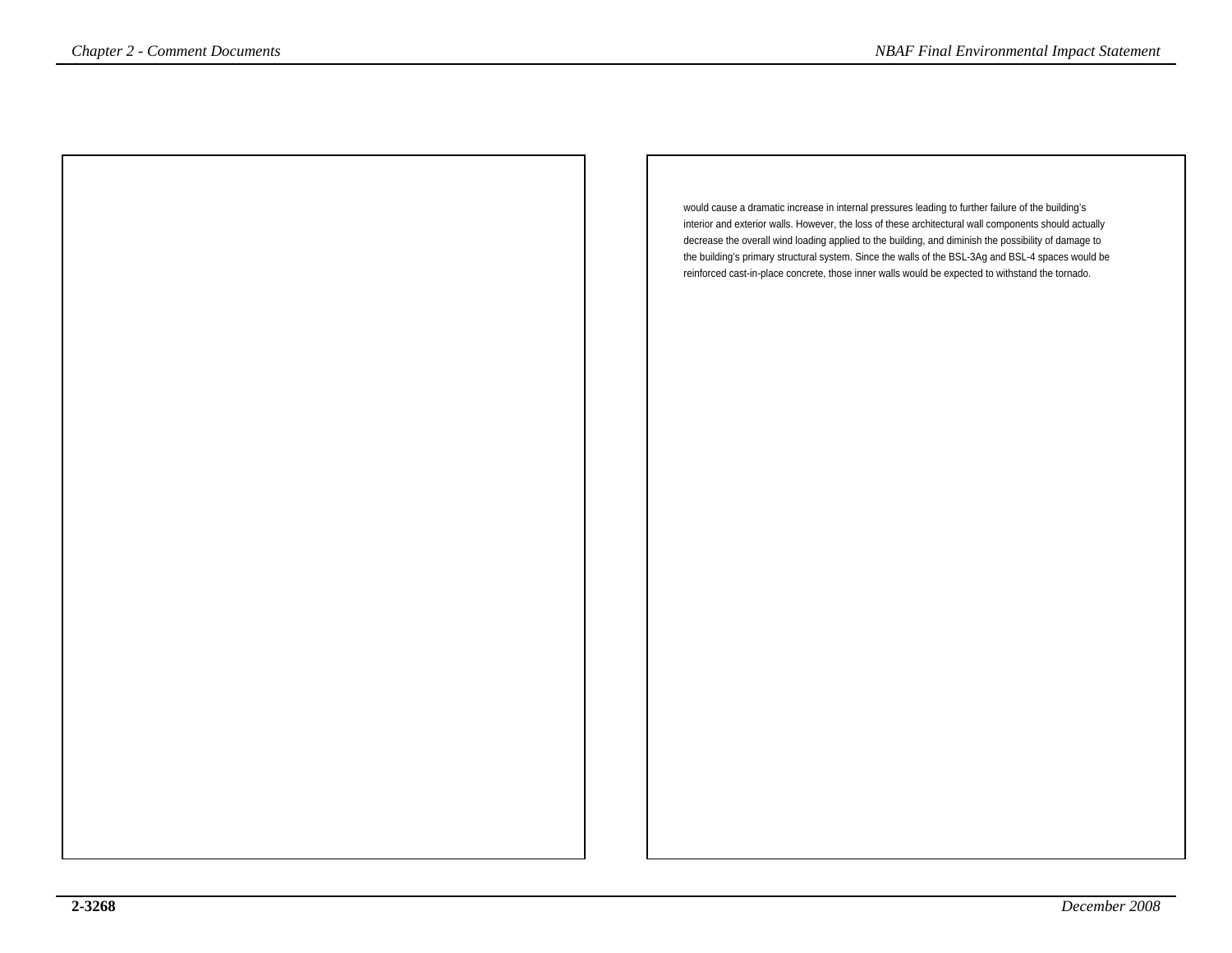# **Page 62 of 128**

|        | July 31, 2008, Manhattan, KS, Manhattan Afternoon<br>Page 62 of 128                                                                                                      |                       |                                                                                                                                                               |
|--------|--------------------------------------------------------------------------------------------------------------------------------------------------------------------------|-----------------------|---------------------------------------------------------------------------------------------------------------------------------------------------------------|
|        | NBAF EIS SCOPING MEETING JULY 31, 2008 (afternoon)                                                                                                                       | KSU MANHATTAN, KANSAS | Comment No: 4<br>Issue Code: 9.4                                                                                                                              |
|        | 1 and other bad stuff, lost power and their whole<br>backup generator system shut down for the second                                                                    | Page 86               | DHS notes the commentor's suggestion. Section 3.4.4.1.1 of the NBAF EIS has been updated to<br>include this information.                                      |
|        | $\mathbf{2}$<br>time in 13 months.<br>3<br>Along this line, I'd like to add another<br>4                                                                                 |                       | Issue Code: 26.0<br>Comment No: 5<br>DHS notes the commentor's suggestion. Section 3.4.4.1.1 of the NBAF EIS has been updated to<br>include this information. |
|        | 5 line to the Draft Environmental Impact Statement.<br>The table on Page 3-69 needs to list another Riley<br>6                                                           |                       |                                                                                                                                                               |
| 4 9.4  | County tornado, an EF4 that hit Manhattan on June<br>7<br>11th. Based on K-State's estimates and data from<br>8<br>the appraiser's office, the total cost may reach<br>9 |                       |                                                                                                                                                               |
|        | \$50 million.<br>10<br>Now something that scares the bejeebee's<br>11                                                                                                    |                       |                                                                                                                                                               |
|        | out of me. If the new facility will be designed<br>12<br>and built with the same quality of people who<br>13<br>produce this big book, we're in trouble. For<br>14       |                       |                                                                                                                                                               |
| 5 26.0 | example, the Manhattan campus site visual<br>15<br>receptors map on Page 3-15 shows, for example, the<br>16                                                              |                       |                                                                                                                                                               |
|        | Aggieville Shopping Center as part of K-State<br>17<br>campus, but maybe that's just wishful thinking.<br>18<br>It shows Bluemont Elementary School south<br>19          |                       |                                                                                                                                                               |
|        | of Bluemont Avenue, but when my daughter attended<br>20<br>Bluemont, the building was north of Bluemont and<br>21                                                        |                       |                                                                                                                                                               |
|        | 22 I'm sure that big stone building hasn't been<br>23<br>moved.                                                                                                          |                       |                                                                                                                                                               |
|        | It also shows Lee Elementary School south<br>24<br>25 of Anderson Avenue, but when I was a bus driver                                                                    |                       |                                                                                                                                                               |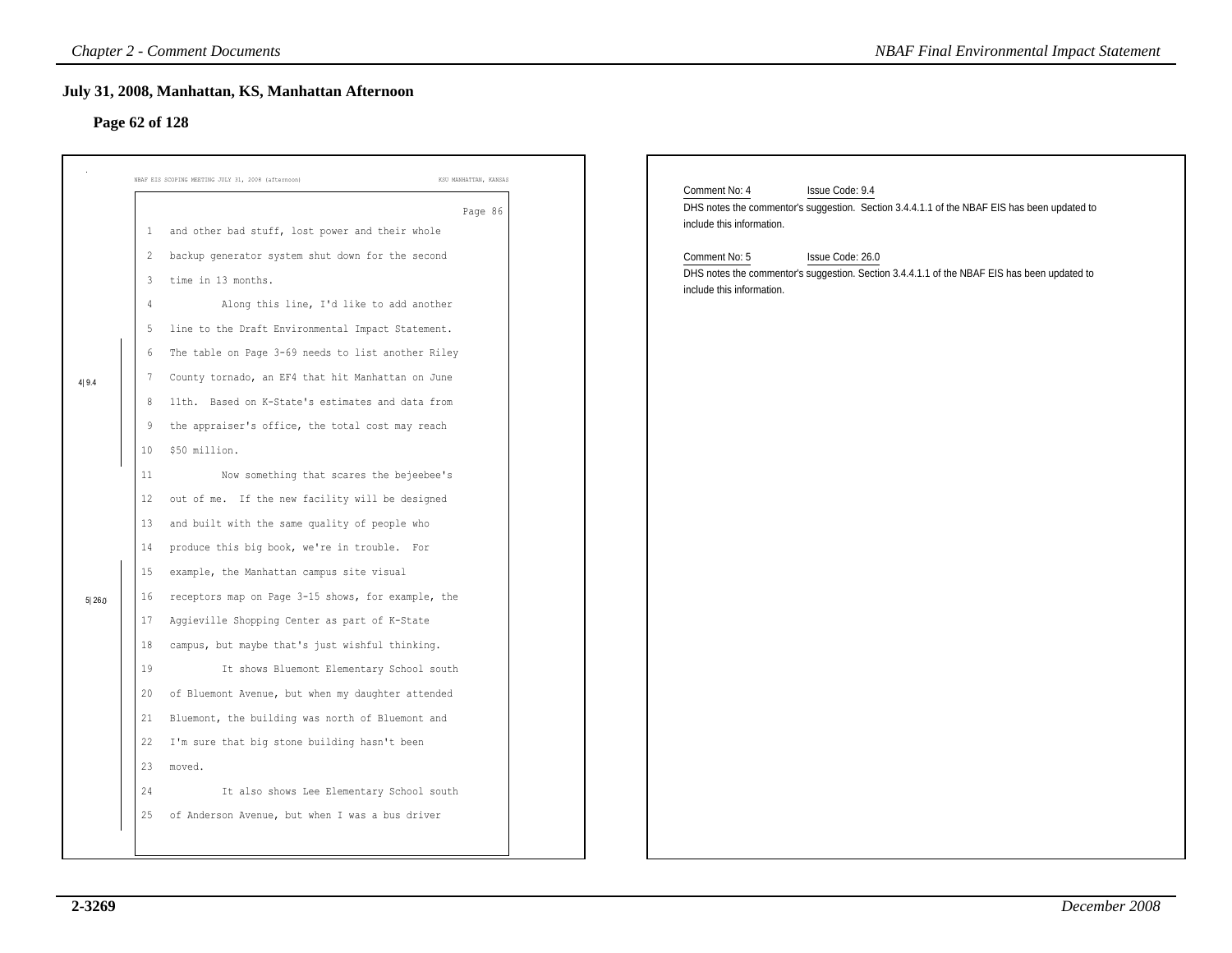# **Page 63 of 128**

|              |              | <b>Chapter 2 - Comment Documents</b>                                        | <b>NBAF Final Environmental Impact Statement</b>                                                                                        |
|--------------|--------------|-----------------------------------------------------------------------------|-----------------------------------------------------------------------------------------------------------------------------------------|
|              |              | July 31, 2008, Manhattan, KS, Manhattan Afternoon                           |                                                                                                                                         |
|              |              | Page 63 of 128                                                              |                                                                                                                                         |
|              |              |                                                                             |                                                                                                                                         |
|              |              | NBAF EIS SCOPING MEETING JULY 31, 2008 (afternoon)<br>KSU MANHATTAN, KANSAS |                                                                                                                                         |
|              |              | Page 87                                                                     | Comment No: 6<br>Issue Code: 2.0<br>DHS has corrected the typographic errors and incorrect information that were identified in the NBAF |
|              | $\mathbf{1}$ | delivering kids to this school it was north of                              | Draft EIS. Public and agency comments on the Draft EIS were important to ensure the NBAF Final                                          |
| 5 cont. 26.0 | $\mathbf{2}$ | Anderson and I'm also pretty sure that building                             | EIS presents an accurate assessment of human health and safety and environmental impacts.                                               |
|              | 3            | hasn't been moved, although it was damaged a                                |                                                                                                                                         |
|              | 4            | little by the tornado.                                                      |                                                                                                                                         |
|              | 5            | It shows Westloop Shopping Center where                                     |                                                                                                                                         |
|              | 6            | the old Farm Bureau building, now called The                                |                                                                                                                                         |
|              | 7            | Foundation Center is, instead of more than a mile                           |                                                                                                                                         |
|              | 8            | further west, near Seth Child Road.                                         |                                                                                                                                         |
|              | 9            | It shows Riley County Hospital but the                                      |                                                                                                                                         |
|              | 10           | last time we had a Riley County Hospital, which                             |                                                                                                                                         |
|              | 11           | was later called Memorial Hospital, was in 1996.                            |                                                                                                                                         |
|              | 12           | And then the big one, Finney State                                          |                                                                                                                                         |
|              | 13           | Fishing Lake and Wildlife area is on the K-State                            |                                                                                                                                         |
|              | 14           | campus, but it's actually about 245 miles                                   |                                                                                                                                         |
|              | 15           | west-southwest of Manhattan in Finney County,                               |                                                                                                                                         |
|              | 16           | about 30 minutes this side of Garden City.                                  |                                                                                                                                         |
|              | 17           | The last mistake I found is on Page 3-103                                   |                                                                                                                                         |
|              | 18           | where it says, and I quote, the Manhattan campus                            |                                                                                                                                         |
|              | 19           | site is approximately 604 miles west of Topeka.                             |                                                                                                                                         |
|              | 20           | If this is an example of the level of fail safe                             |                                                                                                                                         |
|              | 21           | rigger we can expect with an NBAF facility, then                            |                                                                                                                                         |
| 6 2.0        | 22           | when something does happen, apparently the                                  |                                                                                                                                         |
|              |              | 23 clean-up crew will be sent to the western slope of                       |                                                                                                                                         |
|              | 24           | the Rocky Mountains.                                                        |                                                                                                                                         |
|              | 25           | I once had security clearance and worked                                    |                                                                                                                                         |
|              |              |                                                                             |                                                                                                                                         |
|              |              |                                                                             |                                                                                                                                         |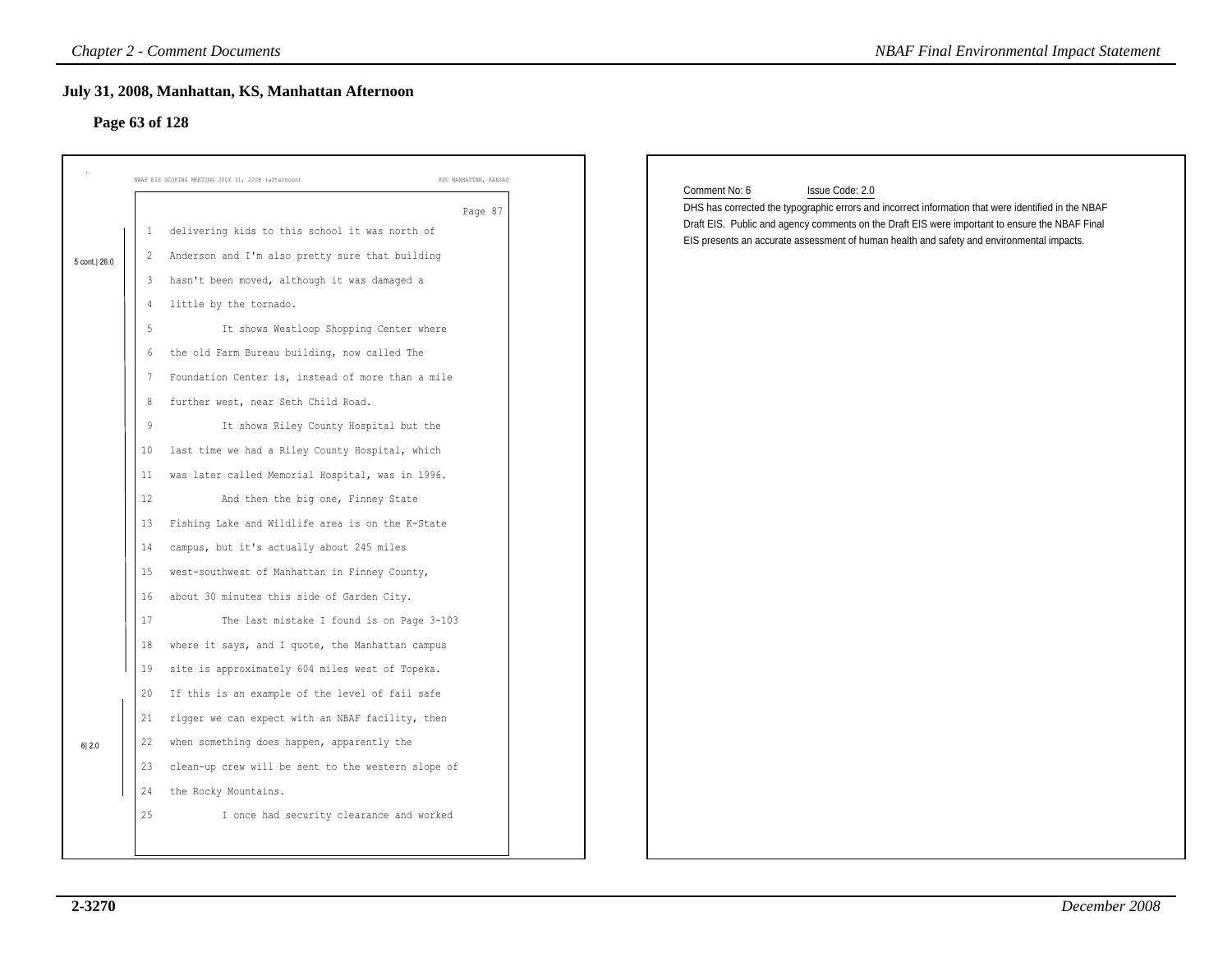# **Page 64 of 128**

|                       | July 31, 2008, Manhattan, KS, Manhattan Afternoon<br>Page 64 of 128                                                                                                                                                                                                                                                                                                                                                                                                                                                                                                                                                                                                                                                                                                                                                                               |                                  |                                                                                                                                                                                                                                                                                                                                                                                                                                                                                                                                                                                                                                                                                                                                                                                                                                                                                                                                           |
|-----------------------|---------------------------------------------------------------------------------------------------------------------------------------------------------------------------------------------------------------------------------------------------------------------------------------------------------------------------------------------------------------------------------------------------------------------------------------------------------------------------------------------------------------------------------------------------------------------------------------------------------------------------------------------------------------------------------------------------------------------------------------------------------------------------------------------------------------------------------------------------|----------------------------------|-------------------------------------------------------------------------------------------------------------------------------------------------------------------------------------------------------------------------------------------------------------------------------------------------------------------------------------------------------------------------------------------------------------------------------------------------------------------------------------------------------------------------------------------------------------------------------------------------------------------------------------------------------------------------------------------------------------------------------------------------------------------------------------------------------------------------------------------------------------------------------------------------------------------------------------------|
| 7 5.0<br>1 cont. 25.4 | NBAF EIS SCOPING MEETING JULY 31, 2008 (afternoon)<br>on atomic bomb testing at the Jackass test site<br>$\mathbf{1}$<br>about 70 miles west of Las Vegas, and I believe<br>$\overline{2}$<br>they put the test site that far away for a very<br>3<br>good reason. If something had gone wrong, there<br>4<br>wouldn't have been many people around to be hurt.<br>5<br>Likewise, I believe that NBAF facilities should be<br>6<br>built a long way from population and animal<br>7<br>centers, and we definitely don't need one right<br>8<br>here in Manhattan.<br>9                                                                                                                                                                                                                                                                            | KSU MANHATTAN, KANSAS<br>Page 88 | Comment No: 1<br>Issue Code: 15.4<br>DHS notes the commentor's opposition to the Manhattan Campus Site Alternative.<br>Issue Code: 5.0<br>Comment No: 7<br>As described in Section 2.3.1 of the NBAF EIS, DHS's site selection process including site selection<br>criteria that included, but were not limited to, such factors as proximity to research capabilities and<br>workforce. As such, some but not all of the sites selected for analysis as reasonable alternatives in<br>the NBAF EIS are located in subburban or sem-urban areas. Nevertheless, it has been shown that<br>modern biosafety laboratories can be safely operated in populated areas. An example is the Centers<br>for Disease Control and Prevention in downtown Atlanta, Georgia, where such facilities employ<br>modern biocontainment technologies and safety protocols, such as would be employed in the design,<br>construction, and operation of NBAF. |
| 1  15.4               | 10 <sup>°</sup><br>MODERATOR COGHILL: Thank you, sir.<br>11<br>MS. WAGNER: Good afternoon. My name<br>is Judy Wagner, vice president at Mercy Regional<br>12<br>Health Center, and a Manhattan resident.<br>13<br>Mercy Regional Health Center is a fully<br>14<br>accredited acute care hospital located in<br>15<br>Manhattan. Mercy Regional's leadership is<br>16<br>prepared to work with the NBAF team to ensure<br>17<br>appropriate capabilities are in place to support<br>18<br>the facility.<br>19<br>Specifically, Mercy Regional, in<br>20<br>anticipation of NBAF, as well as to support<br>21<br>22<br>community needs, recently recruited a full time<br>23 infectious disease physician. Dr. Moman (sp) has<br>already been in contact with the leadership at the<br>24<br>existing K-State Biosecurity Research Institute<br>25 |                                  |                                                                                                                                                                                                                                                                                                                                                                                                                                                                                                                                                                                                                                                                                                                                                                                                                                                                                                                                           |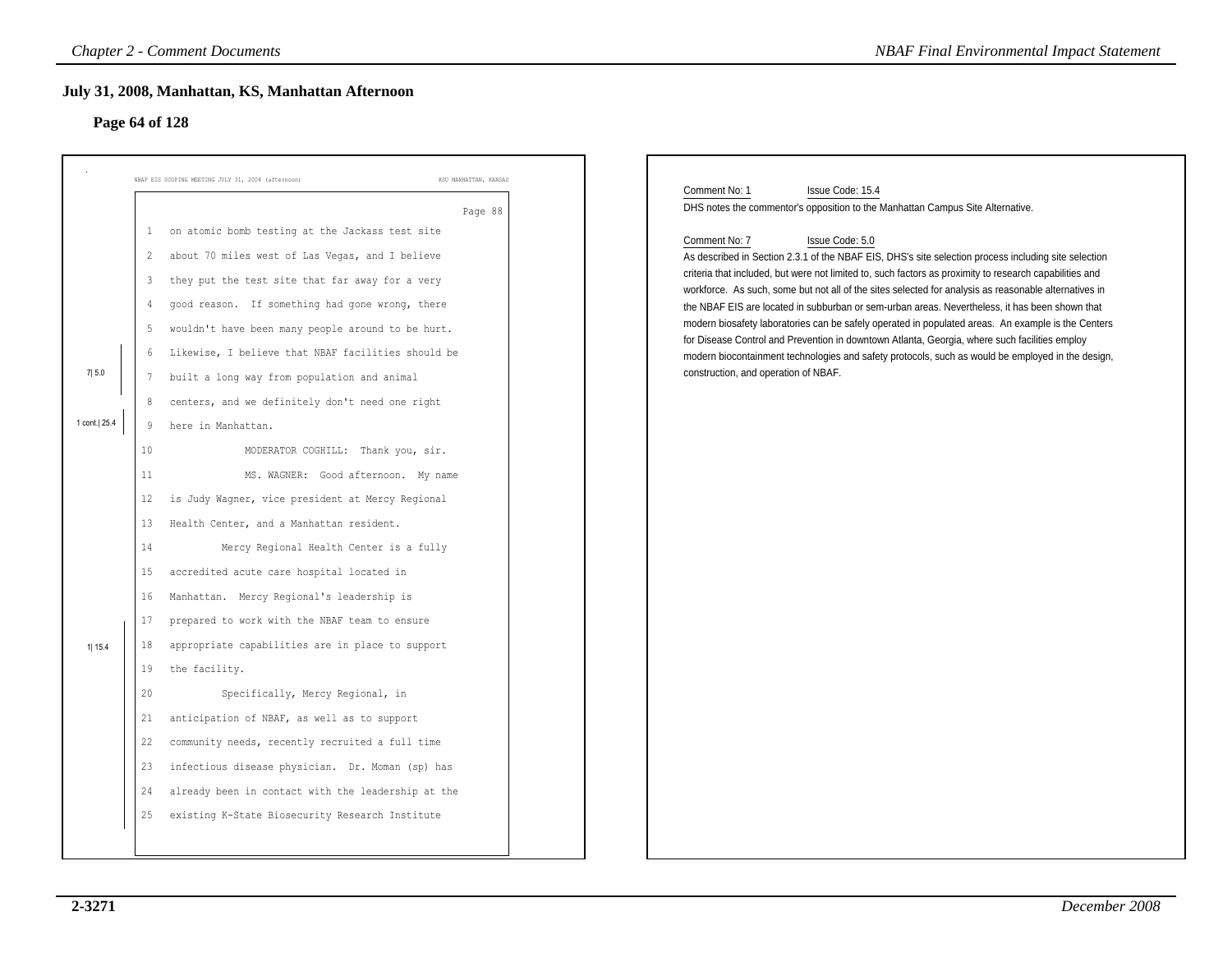# **Page 65 of 128**

|                | July 31, 2008, Manhattan, KS, Manhattan Afternoon  |                                                                                 |
|----------------|----------------------------------------------------|---------------------------------------------------------------------------------|
|                |                                                    |                                                                                 |
|                |                                                    |                                                                                 |
|                | KSU MANHATTAN, KANSAS                              |                                                                                 |
|                |                                                    |                                                                                 |
| -1             | known as BRI in order to design appropriate        |                                                                                 |
| 2              | support programs and will do the same if Manhattan |                                                                                 |
| $\overline{3}$ | is chosen as the new site for NBAF.                |                                                                                 |
| 4              | In addition, Mercy is an active                    |                                                                                 |
| 5              | participant in the statewide emergency response    |                                                                                 |
| 6              | program and works closely with appropriate         |                                                                                 |
| 7              | emergency response assets throughout the State to  |                                                                                 |
| 8              | ensure capabilities are in place to effectively    |                                                                                 |
| 9              | address a broad range of disasters, either natural |                                                                                 |
| 10             | or manmade.                                        |                                                                                 |
| 11             | The regional team, through participation           |                                                                                 |
| 12             | in the Kansas Hospital Association's Emergency     |                                                                                 |
| 13             | Preparedness Subcommittee, and the Kansas          |                                                                                 |
| 14             | Association Hospital Emergency Preparedness        |                                                                                 |
| 15             | Subcommittee, and the Northeast Kansas Regional    |                                                                                 |
| 16             | Hospital Preparedness Committee would work closely |                                                                                 |
| 17             | with State and federal officials to design an      |                                                                                 |
| 18             | appropriate plan of intervention in the likelihood |                                                                                 |
| 19             | of an unplanned incident involving this facility.  |                                                                                 |
| 20             | This effort would be further bolstered by          |                                                                                 |
| 21             | Mercy's existing and ongoing collaborative efforts |                                                                                 |
| 22             | with Fort Riley and the Irwin Army Community       |                                                                                 |
| 23             | Hospital.                                          |                                                                                 |
| 24             | Thank you for this opportunity to                  |                                                                                 |
| 25             | respond. As you can see, we do not believe our     |                                                                                 |
|                |                                                    |                                                                                 |
|                |                                                    | Page 65 of 128<br>NBAF EIS SCOPING MEETING JULY 31, 2008 (afternoon)<br>Page 89 |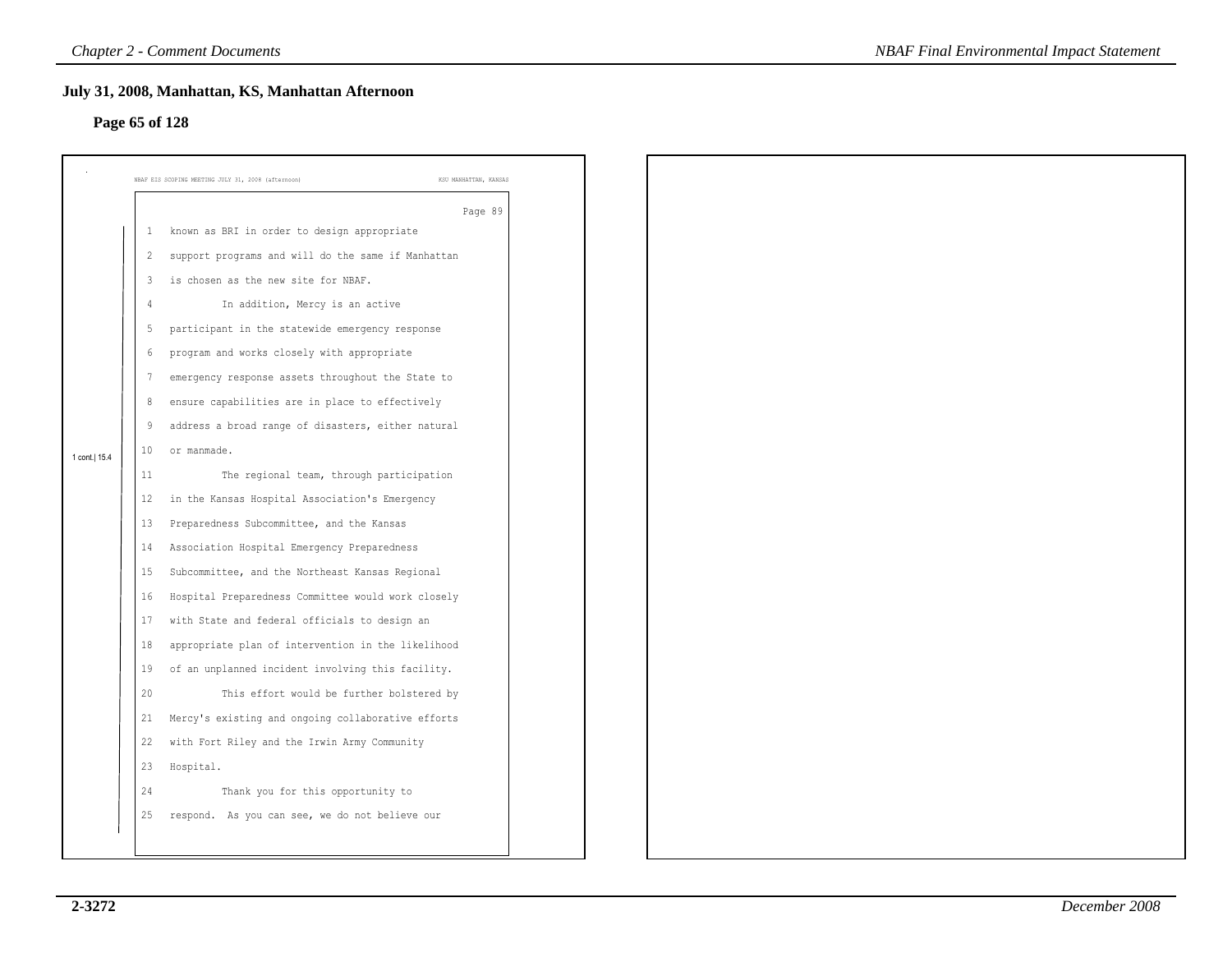# **Page 66 of 128**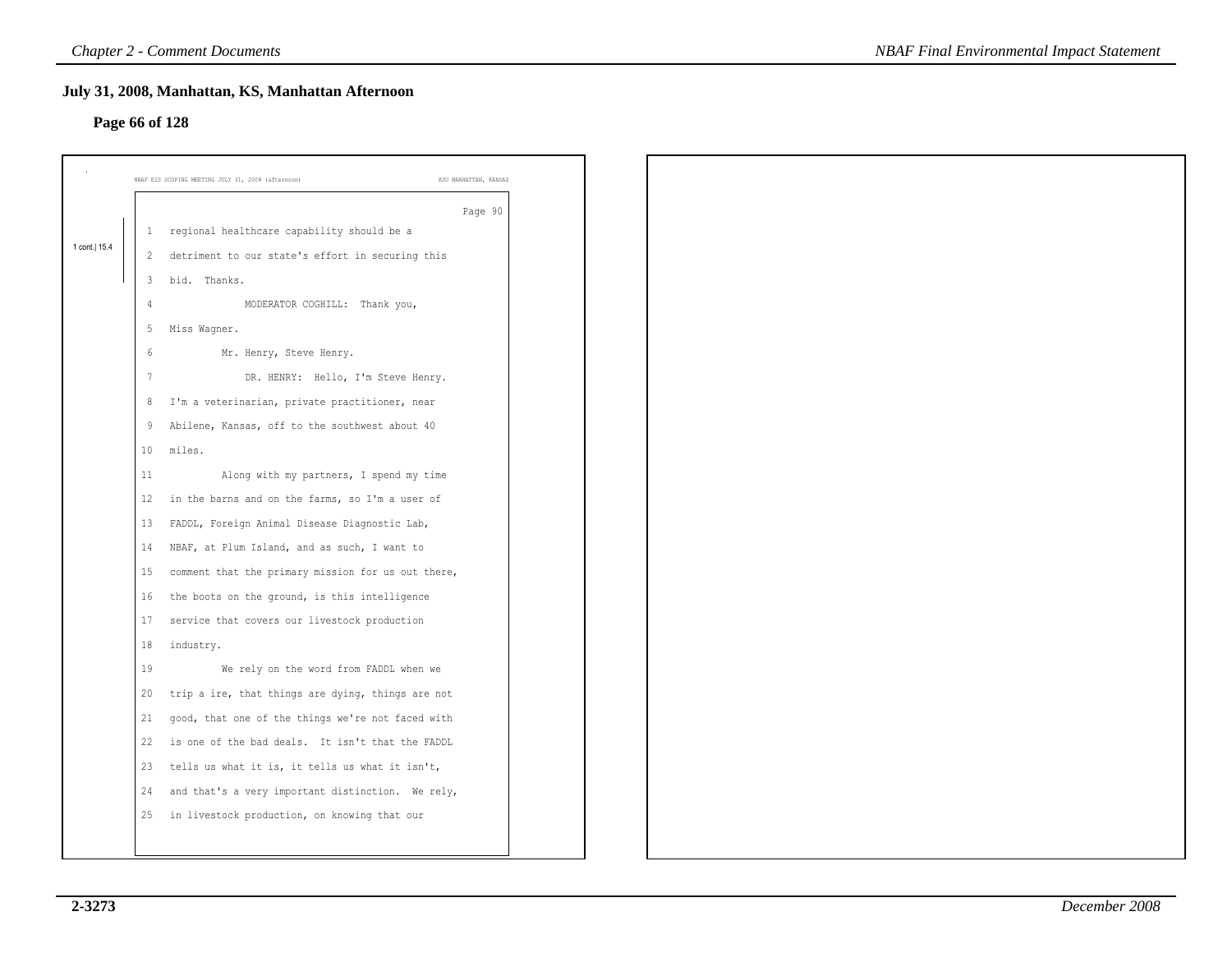# **Page 67 of 128**

|        |             | <b>Chapter 2 - Comment Documents</b>                                        | <b>NBAF Final Environmental Impact Statement</b>                             |
|--------|-------------|-----------------------------------------------------------------------------|------------------------------------------------------------------------------|
|        |             | July 31, 2008, Manhattan, KS, Manhattan Afternoon<br>Page 67 of 128         |                                                                              |
|        |             | KSU MANHATTAN, KANSAS<br>NBAF EIS SCOPING MEETING JULY 31, 2008 (afternoon) | Comment No: 1<br>Issue Code: 25.1                                            |
|        |             | Page 91                                                                     | DHS notes the commentor's opposition to the Plum Island Site Alternative.    |
|        |             | 1 intelligence is good, that we've received that                            | Comment No: 2<br>Issue Code: 24.4                                            |
|        | $2^{\circ}$ | intelligence in a very rapid and efficient                                  | DHS notes the commentor's support for the Manhattan Campus Site Alternative. |
|        | 3           | fashion, and that we can proceed forward without                            |                                                                              |
|        | 4           | disruption to production flow, animal movement,                             |                                                                              |
|        | 5           | and danger to our operations.                                               |                                                                              |
|        | 6           | I'm fortunate or unfortunate to have had                                    |                                                                              |
|        | 7           | four experiences where we had to trip that wire,                            |                                                                              |
|        | 8           | two in Kansas, two outside of Kansas. I work in                             |                                                                              |
|        | 9           | the State of Kansas as well as Nebraska, Colorado,                          |                                                                              |
|        | 10          | Oklahoma, and in foreign countries as well, within                          |                                                                              |
|        | 11          | the last few years.                                                         |                                                                              |
|        | 12          | It's a comfort when the system works                                        |                                                                              |
|        | 13          | well. Today, the system doesn't because as you                              |                                                                              |
|        | 14          | have recognized, Plum is not mission capable to                             |                                                                              |
| 1 25.1 | 15          | meet the demands of contemporary livestock                                  |                                                                              |
|        | 16          | production. It does a good job. It doesn't do it                            |                                                                              |
|        | 17          | well enough, fast enough, or efficiently enough to                          |                                                                              |
|        | 18          | really protect the livestock industry. So I'm                               |                                                                              |
|        | 19          | really happy that DHS and USDA are looking at                               |                                                                              |
|        | 20          | updating, not just bricks and mortar, but the                               |                                                                              |
|        | 21          | criticality of the mission of FADDL to take us                              |                                                                              |
|        |             | 22 forward.                                                                 |                                                                              |
|        | 23          | Hopefully, this will be built in                                            |                                                                              |
| 2 24.4 | 24          | Manhattan, Kansas, and I say that because of where                          |                                                                              |
|        | 25          | I work. Where did these hundreds of samples a                               |                                                                              |
|        |             |                                                                             |                                                                              |
|        |             |                                                                             |                                                                              |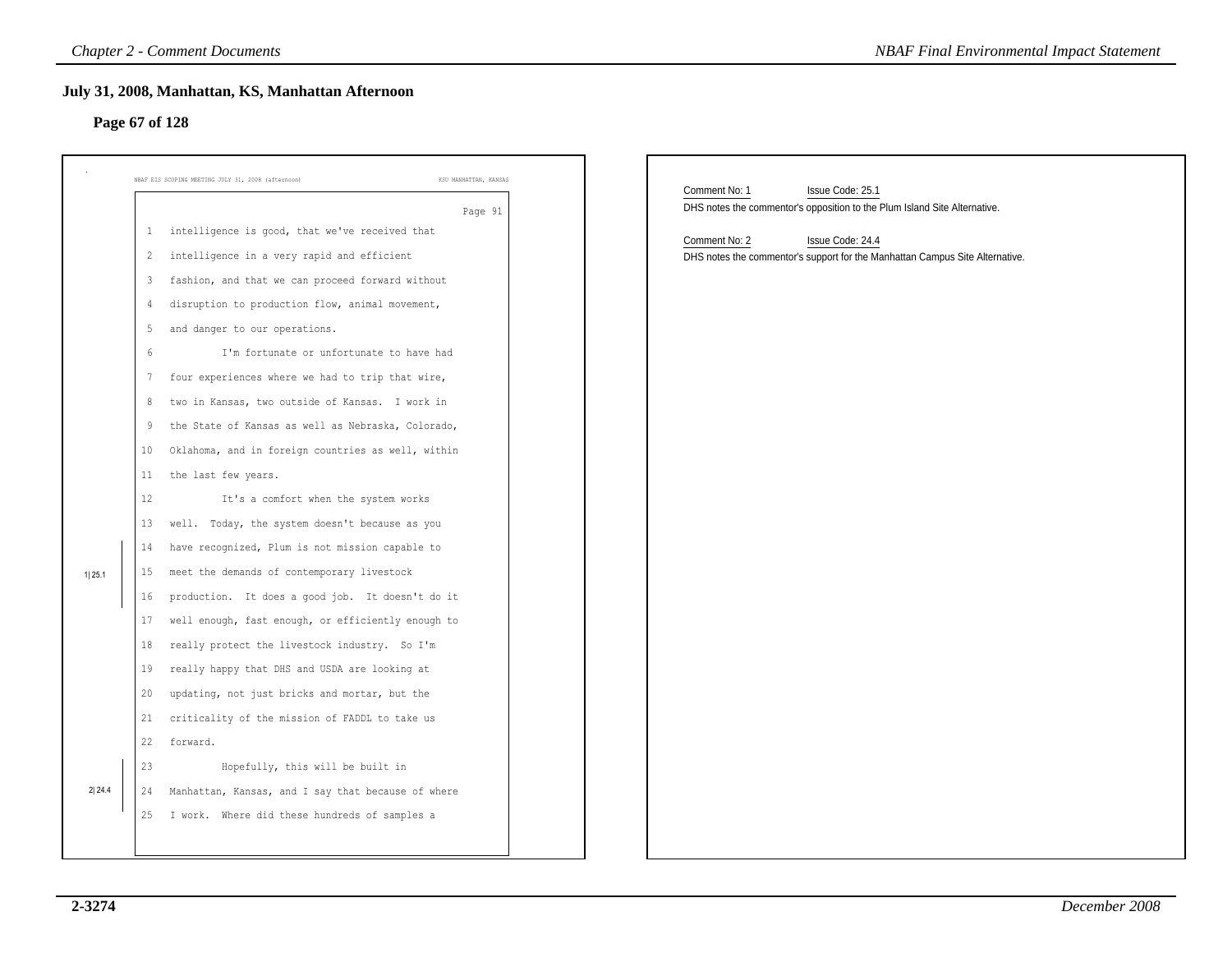# **Page 68 of 128**

|                |                | July 31, 2008, Manhattan, KS, Manhattan Afternoon                           |  |
|----------------|----------------|-----------------------------------------------------------------------------|--|
| Page 68 of 128 |                |                                                                             |  |
|                |                |                                                                             |  |
|                |                | NBAF EIS SCOPING MEETING JULY 31, 2008 (afternoon)<br>KSU MANHATTAN, KANSAS |  |
|                |                | Page 92                                                                     |  |
|                | 1              | year come from that go to FADDL? Most of them                               |  |
|                | 2              | come from a 300 mile circle around Manhattan. We                            |  |
|                | $\mathbf{3}$   | aren't sending them from some exotic location.                              |  |
|                | 4              | The disease problems and the questions we have                              |  |
|                | 5              | come from where you'd expect them to be, where the                          |  |
|                | 6              | animals are.                                                                |  |
|                | $\overline{7}$ | We're not moving something out, we're                                       |  |
|                | 8              | in -- we are trying to very efficiently determine                           |  |
|                | 9              | that the bad guys aren't here, that we can proceed                          |  |
|                | 10             | forward and mitigate the problems, and take                                 |  |
|                | 11             | appropriate action. Locating NBAF in Manhattan                              |  |
| 2 cont. 24.4   | 12             | serves the purpose of efficiency, I believe it                              |  |
|                | 13             | will allow critical intelligence mission of the                             |  |
|                | 14             | organization to go forward, and really support the                          |  |
|                | 15             | U.S. livestock production industry.                                         |  |
|                | 16             | Thank you for the attention here, and I                                     |  |
|                | 17             | hope it goes forward and hope to see it here very                           |  |
|                | 18             | soon.                                                                       |  |
|                | 19             | MODERATOR COGHILL: Thank you,                                               |  |
|                | 20             | Mr. Henry.                                                                  |  |
|                | 21             | Sandy Cravens.                                                              |  |
|                | 22             | MS. CRAVENS: Well, I've had to cut                                          |  |
|                | 23             | my wording in half due to the three minute time.                            |  |
|                | 24             | I really don't understand how you can't afford to                           |  |
|                | 25             | put another lab on Plum Island and you can put one                          |  |
|                |                |                                                                             |  |
|                |                |                                                                             |  |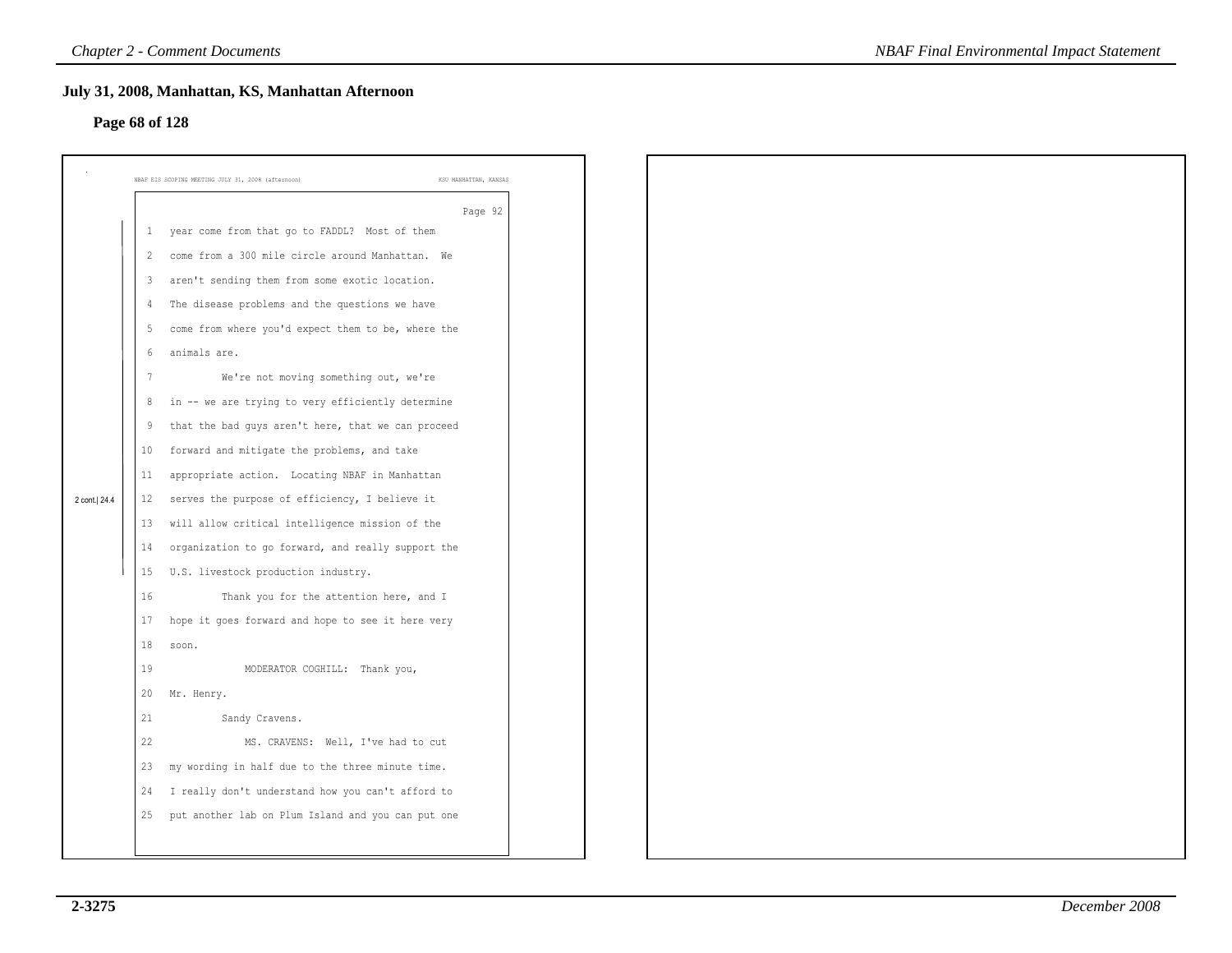# **Page 69 of 128**

| July 31, 2008, Manhattan, KS, Manhattan Afternoon<br>Page 69 of 128                                                                                                                                                                                                 |                                                                                                                                                                                                                                                                                                                                                                                                                                                                                                                                                                                                                                                                                                                                                                                                                                                                                                                                                                                                                                                            |                                                                                                                                                                                                                                                                                                                                                                                                                                                                                                                                                                                                                                                                                                                                                                                                                                                                                                                                                                                                                                                                                                                                                                                                                                                                                                                                                                                                                                                                                                                                                                                                                                                                                                                                                                                                                                                                                                                                                                                                                                                                                                                                                                                                                                                                                                                                                                                                                                                                                                                                                                                                                                                                                                                                                                                                                                                                                                                                                                                                                                                                                                                                                                                                                                                                                                                                                    |
|---------------------------------------------------------------------------------------------------------------------------------------------------------------------------------------------------------------------------------------------------------------------|------------------------------------------------------------------------------------------------------------------------------------------------------------------------------------------------------------------------------------------------------------------------------------------------------------------------------------------------------------------------------------------------------------------------------------------------------------------------------------------------------------------------------------------------------------------------------------------------------------------------------------------------------------------------------------------------------------------------------------------------------------------------------------------------------------------------------------------------------------------------------------------------------------------------------------------------------------------------------------------------------------------------------------------------------------|----------------------------------------------------------------------------------------------------------------------------------------------------------------------------------------------------------------------------------------------------------------------------------------------------------------------------------------------------------------------------------------------------------------------------------------------------------------------------------------------------------------------------------------------------------------------------------------------------------------------------------------------------------------------------------------------------------------------------------------------------------------------------------------------------------------------------------------------------------------------------------------------------------------------------------------------------------------------------------------------------------------------------------------------------------------------------------------------------------------------------------------------------------------------------------------------------------------------------------------------------------------------------------------------------------------------------------------------------------------------------------------------------------------------------------------------------------------------------------------------------------------------------------------------------------------------------------------------------------------------------------------------------------------------------------------------------------------------------------------------------------------------------------------------------------------------------------------------------------------------------------------------------------------------------------------------------------------------------------------------------------------------------------------------------------------------------------------------------------------------------------------------------------------------------------------------------------------------------------------------------------------------------------------------------------------------------------------------------------------------------------------------------------------------------------------------------------------------------------------------------------------------------------------------------------------------------------------------------------------------------------------------------------------------------------------------------------------------------------------------------------------------------------------------------------------------------------------------------------------------------------------------------------------------------------------------------------------------------------------------------------------------------------------------------------------------------------------------------------------------------------------------------------------------------------------------------------------------------------------------------------------------------------------------------------------------------------------------------|
| NBAF EIS SCOPING MEETING JULY 31, 2008 (afternoon)                                                                                                                                                                                                                  | KSU MANHATTAN, KANSAS                                                                                                                                                                                                                                                                                                                                                                                                                                                                                                                                                                                                                                                                                                                                                                                                                                                                                                                                                                                                                                      |                                                                                                                                                                                                                                                                                                                                                                                                                                                                                                                                                                                                                                                                                                                                                                                                                                                                                                                                                                                                                                                                                                                                                                                                                                                                                                                                                                                                                                                                                                                                                                                                                                                                                                                                                                                                                                                                                                                                                                                                                                                                                                                                                                                                                                                                                                                                                                                                                                                                                                                                                                                                                                                                                                                                                                                                                                                                                                                                                                                                                                                                                                                                                                                                                                                                                                                                                    |
| 2<br>two, and costs the same.<br>3<br>$\overline{4}$<br>5<br>6<br>7<br>8<br>9<br>1 21.4<br>10<br>11<br>12<br>13<br>14<br>15<br>16<br>17<br>18<br>19<br>2 19.0<br>20<br>21<br>be especially to humans.<br>22<br>23<br>cow disease cannot be destroyed by fire,<br>24 | Page 93<br>out here in the midwest, yet continue to carry on<br>at Plum Island. That, to me, one and one equals<br>The DHS assertions that a Level 4 NBAF<br>lab poses little measurable threat to our local<br>environment and industry scares me. It must scare<br>them, too, because they have countermeasures in<br>the event of a pathogenic release from this type<br>of lab, yet they still will not guarantee<br>100 percent safety to our families and community<br>from this proposed NBAF laboratory.<br>There is only one solution. If a Level 4<br>NBAF lab is not placed here, there will be<br>100 percent certainty that no pandemic animal to<br>human pathogen release will occur from it. If it<br>is not here, it cannot release anything dangerous.<br>Let's thoroughly consider the<br>consequences of microorganisms that cause<br>devastating illnesses that jump from animals to<br>humans. Rift Valley Fever Virus, prion related<br>diseases, and their cross-species transmits, will<br>It has been stated that prions and mad | Comment No: 1<br>Issue Code: 21.4<br>DHS notes the commentor's concern regarding the potential consequences from a NBAF accident or<br>pathogen release as the result of human error and acknowledges commentor's statement that safety<br>at the NBAF is not guaranteed. DHS also notes that the risk of an accidental release of a pathogen<br>from the NBAF is extremely low. Section 3.14 and Appendix E of the NBAF EIS, investigates the<br>chances of a variety of accidents that could occur with the proposed NBAF and consequences of<br>potential accidents, Accidents could occur in the form of procedural violations (operational<br>accidents), natural phenomena accidents, external events, and intentional acts. Although some<br>accidents are more likely to occur than others (e.g., safety protocol not being followed), the chances<br>of an accidental release based on human error are low in large part due to the design and<br>implementation of biocontainment safeguards in conjunction with rigorous personnel training. The<br>specific objective of the hazard identification, accident analysis, and risk assessment is to identify the<br>likelihood and consequences from accidents or intentional subversive acts. In addition to identifying<br>the potential for or likelihood of the scenarios leading to adverse consequences, this analysis<br>provides support for the identification of specific engineering and administrative controls to either<br>prevent a pathogen release or mitigate the consequences of such a release. For example, as<br>described in Section 2.2.2.1 of the NBAF EIS, all laboratory staff would receive thorough pre-<br>operational training, as well as ongoing training, in the handling of hazardous infectious agents,<br>understanding biocontainment functions of standard and special practices for each biosafety level,<br>and understanding biocontainment equipment and laboratory characteristics. While human errors are<br>inevitable, training and inherent biocontainment safeguards reduce the likelihood of a release.<br>Oversite of NBAF operations, as described in Section 2.2.2.6 of the NBAF EIS, will be conducted in<br>part by the Institutional Biosafety Committee (IBC), which includes community representative<br>participation, and the APHIS Animal Research Policy and Institutional Animal Care and Use<br>Committee. Should the NBAF Record of Decision call for the design, construction, and operations of<br>the NBAF, site specific protocols would then be developed in coordination with local emergency<br>response agencies and would consider the diversity and density of populations residing within the<br>local area. The need for an evacuation under an accident conditions is considered to be a very low<br>probability event. DHS would have site-specific standard operating procedures and emergency<br>response plans in place prior to the initiation of research activities at the proposed NBAF.<br>Comment No: 2<br>Issue Code: 19.0<br>DHS notes the commentor's concern that human health effects from exposure to NBAF pathogens<br>are not provided in the NBAF EIS. Section 3.14.1 and Appendix E of the NBAF EIS provide<br>information on the human health effects from exposure to NBAF pathogens. |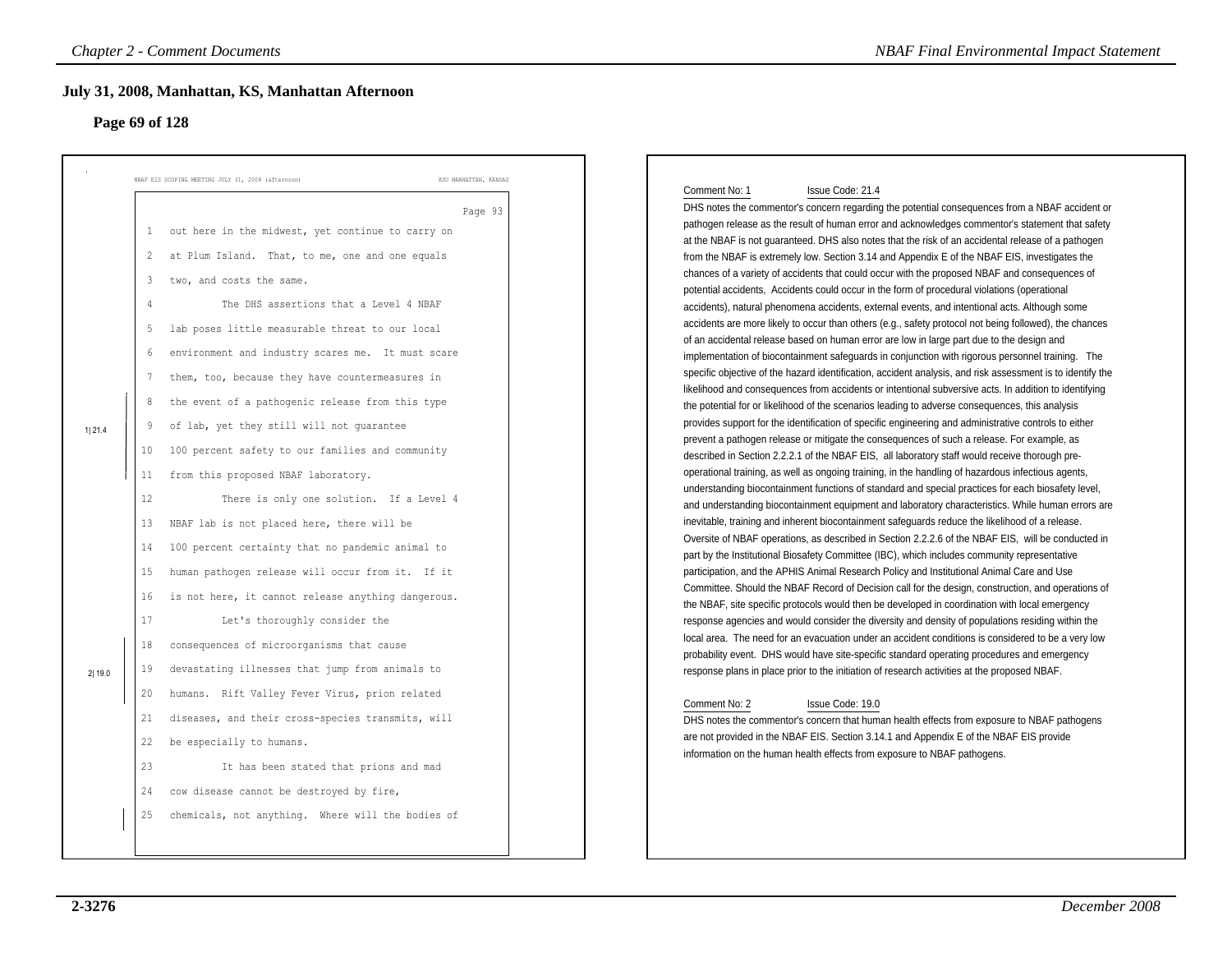# **Page 70 of 128**

|                                 |                                                                                                                          | <b>Chapter 2 - Comment Documents</b>                                                                                                                                                                                                                                                                                                                                                                                                                                                                                                                                                                                                                                                                                                                                                                                                                                                                                                                                                             | <b>NBAF Final Environmental Impact Statement</b>                                                                                                                                                                                                                                                                                                                                                                                                                                                                                                                                                                                                                                                                                  |
|---------------------------------|--------------------------------------------------------------------------------------------------------------------------|--------------------------------------------------------------------------------------------------------------------------------------------------------------------------------------------------------------------------------------------------------------------------------------------------------------------------------------------------------------------------------------------------------------------------------------------------------------------------------------------------------------------------------------------------------------------------------------------------------------------------------------------------------------------------------------------------------------------------------------------------------------------------------------------------------------------------------------------------------------------------------------------------------------------------------------------------------------------------------------------------|-----------------------------------------------------------------------------------------------------------------------------------------------------------------------------------------------------------------------------------------------------------------------------------------------------------------------------------------------------------------------------------------------------------------------------------------------------------------------------------------------------------------------------------------------------------------------------------------------------------------------------------------------------------------------------------------------------------------------------------|
| Page 70 of 128                  |                                                                                                                          | July 31, 2008, Manhattan, KS, Manhattan Afternoon                                                                                                                                                                                                                                                                                                                                                                                                                                                                                                                                                                                                                                                                                                                                                                                                                                                                                                                                                |                                                                                                                                                                                                                                                                                                                                                                                                                                                                                                                                                                                                                                                                                                                                   |
| 3 18.4<br>1 cont. 21.4<br>4 6.4 | $\overline{2}$<br>3<br>4<br>5<br>6<br>7<br>8<br>9<br>10<br>11<br>$12 \,$<br>13<br>14<br>15<br>16<br>17<br>18<br>19<br>20 | NBAF EIS SCOPING MEETING JULY 31, 2008 (afternoon<br>KSU MANHATTAN, KANSAS<br>Page 94<br>these animals -- where will these experimented<br>prions be disposed of? Maybe cooked a little and<br>ground up and put down the sewer as KSU's<br>Biosecurity Research Institute does now with its<br>disease and infected remnants of their<br>experimental tissue.<br>Has anyone ever had a sewage backup in<br>their home before it reaches the wastewater<br>treatment plant?<br>Now let's do a "what if" there is an<br>accidental escape of some terrible, contagious,<br>pandemic animal to human virus. It will certainly<br>put KSU and Manhattan on the world's map forever.<br>How can you all put a dollar and price<br>amount in exchange for our safety, as a cost of<br>our community and the state's industry and lives?<br>How many elementary schools are within<br>five miles of this proposed facility? May God<br>help our children.<br>Please keep this NBAF monster isolated at | Comment No: 3<br>Issue Code: 18.4<br>Chapter 1, Section 1.1 of the NBAF EIS lists the pathogens encompassed by the NBAF research<br>mission. None of these pathogens, including the the pathogen that causes Foot and Mouth Disease<br>(FMD), is transmitted by prion infection. Consequently, unless the NBAF mission changes, it would<br>not generate prion-infected animal carcasses or pathological waste needing disposal.<br>Issue Code: 6.4<br>Comment No: 4<br>DHS notes the commentor's statement. Chapter 3, Section 3.2.4 of the NBAF EIS identifies schools<br>in the area of the proposed facility.<br>Comment No: 5<br>Issue Code: 24.1<br>DHS notes the commentor's support for the Plum Island Site Alternative. |
| 5 24.1<br>1 cont. 21.4          | 21<br>22<br>25                                                                                                           | the Plum Island location, one with a 15 mile no<br>fly zone and surrounded by water to help diffuse<br>23 some of the mistakes and accidents that are sure<br>24 to come. Anywhere there's humans, there will be<br>human mistakes made.                                                                                                                                                                                                                                                                                                                                                                                                                                                                                                                                                                                                                                                                                                                                                         |                                                                                                                                                                                                                                                                                                                                                                                                                                                                                                                                                                                                                                                                                                                                   |
|                                 |                                                                                                                          |                                                                                                                                                                                                                                                                                                                                                                                                                                                                                                                                                                                                                                                                                                                                                                                                                                                                                                                                                                                                  |                                                                                                                                                                                                                                                                                                                                                                                                                                                                                                                                                                                                                                                                                                                                   |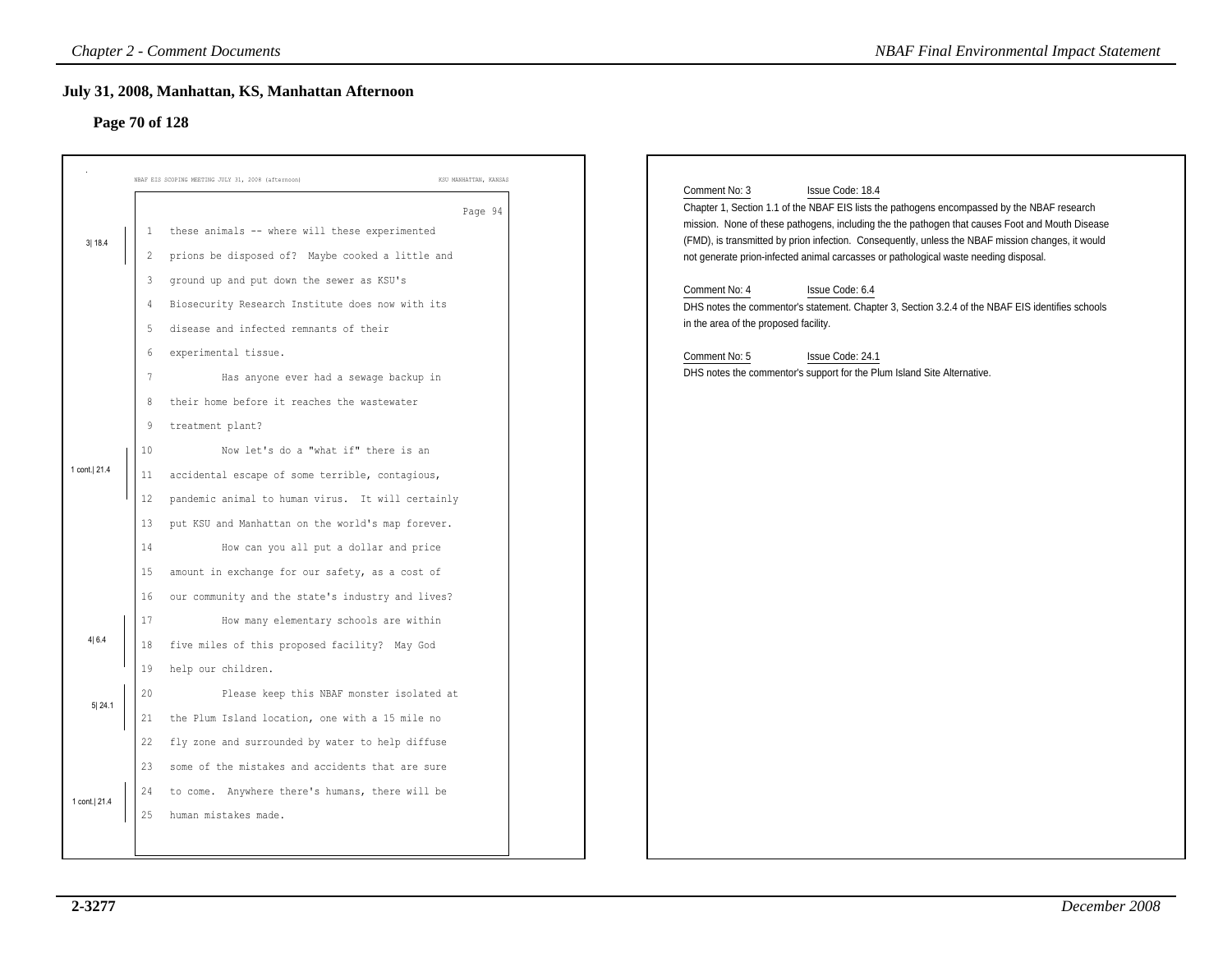### **Page 71 of 128**

| Page 71 of 128 |                | July 31, 2008, Manhattan, KS, Manhattan Afternoon                           |                                                                                                                                                                                                               |
|----------------|----------------|-----------------------------------------------------------------------------|---------------------------------------------------------------------------------------------------------------------------------------------------------------------------------------------------------------|
|                |                | KSU MANHATTAN, KANSAS<br>NBAF EIS SCOPING MEETING JULY 31, 2008 (afternoon) |                                                                                                                                                                                                               |
|                |                | Page 95                                                                     | Comment No: 6<br>Issue Code: 21.4<br>DHS notes the commentor's concerns regarding the risk of a potential accident or terrorist event. The                                                                    |
|                | $\mathbf{1}$   | What of some danger of a lazy or                                            | NBAF would be designed, constructed, and operated to ensure the maximum level of public safety                                                                                                                |
| 6 21.4         | $\overline{2}$ | disgruntled scientist or worker, as well as a                               | and to fulfill all necessary requirements to protect the environment. As described in Chapter 3 and<br>summarized in Section 2.5 of the NBAF EIS, the impacts of activities during normal operations at any   |
|                |                |                                                                             | of the six site alternatives would likely be minor. Sections 3.8.9, 3.10.9, and 3.14 (Health and Safety),                                                                                                     |
|                | 3              | planted terrorist is involved. It is said that                              | and Appendices B, D, and E of the NBAF EIS, provide a detailed analysis of the consequences from                                                                                                              |
|                | 4              | there's only minute amount of pathogenic material                           | a accidental or deliberate pathogen release. Should the NBAF Record of Decision call for the design,                                                                                                          |
|                | 5              | that will come here. I stated before that I've                              | construction, and operations of the NBAF then site specific protocols would be developed, in                                                                                                                  |
|                | 6              | been informed that 30,000 cold germ viruses can                             | coordination with local emergency response agencies that would consider the diversity and density of<br>populations residing within the local area. DHS would have site-specific standard operating           |
|                |                |                                                                             | procedures and response plans in place prior to the initiation of research activities at the proposed                                                                                                         |
|                | 7              | live on the head of a pin. What is minute?                                  | NBAF. Section 3.14 of the NBAF EIS, addresses accident scenarios, including external events such                                                                                                              |
|                | 8              | I don't think any place can be terrorist                                    | as a terrorist attack. A separate Threat and Risk Assessment (designated as For Official Use                                                                                                                  |
|                | 9              | proof or nature proofed. Right now, the bio                                 | Only)(TRA) was developed outside of the EIS process in accordance with the requirements stipulated                                                                                                            |
|                | 10             | center that's here is only able to withstand 175                            | in federal regulations. The TRA is "For Official Use Only" and is not available for public review. The                                                                                                        |
| 7 21.4         |                | mile an hour winds. An F4 or F5 tornado is over                             | purpose of the TRA was to identify potential vulnerabilities and weaknesses associated with the<br>NBAF and are used to recommend the most prudent measures to establish a reasonable level of risk           |
|                | 11             |                                                                             | for the security of operations of the NBAF and public safety. Because of the importance of the NBAF                                                                                                           |
|                | 12             | 200. Nature will take back their own.                                       | mission and the associated work with potential high-consequence biological pathogens, critical                                                                                                                |
|                | 13             | Everyone on the mainland of the United                                      | information related to the potential for adverse consequences as a result of intentional acts has been                                                                                                        |
| 8 5.0          | 14             | States should be making a stand of no NBAF in our                           | incorporated into the NEPA process. Security would be provided by a series of fencing, security                                                                                                               |
| 5 cont.  24.1  | 15             |                                                                             | cameras, and protocols. In addition, a dedicated security force would be present on-site. Additional                                                                                                          |
|                |                | backyard. I am for the research, I just want it                             | security could be provided via cooperation with local law enforcement agencies.                                                                                                                               |
|                | 16             | at Plum Island and not on the mainland.                                     | Comment No: 7<br>Issue Code: 21.4                                                                                                                                                                             |
|                | 17             | God help us all if there is an outbreak.                                    | DHS notes the commenter's concern regarding potential tornado impacts to the NBAF. The NBAF                                                                                                                   |
|                | 18             | MODERATOR COGHILL: Thank you, ma'am.                                        | would be designed and built to withstand the normal meteorological conditions that are present within                                                                                                         |
|                | 19             | Bob Rowland, followed by Dennis McKinney.                                   | the geographic area of the selected site (hurricanes, tornados, etc.). Given the nature of the facility,                                                                                                      |
|                |                |                                                                             | more stringent building codes are applied to the NBAF than are used for homes and most<br>businesses, regardless of which NBAF site is chosen. The building would be built to withstand wind                  |
|                | 20             | MR. ROWLAND: Hi, my name is Bob                                             | pressures up to 170% of the winds which are expected to occur locally within a period of 50 years.                                                                                                            |
|                | 21             | Rowland. I come to you as a Professor of                                    | This means the building's structural system could resist a wind speed that is expected to occur, on                                                                                                           |
|                | 22             | Diagnostic Medicine with 14 years experience in                             | the average, only once in a 500 year period. In the unlikely event that a 500-year wind storm strikes                                                                                                         |
|                | 23             | the study of emerging diseases in swine. I'm also                           | the facility, the interior BSL-3Ag and BSL-4 spaces would be expected to withstand a 200 mph wind                                                                                                             |
|                |                |                                                                             | load (commonly determined to be an F3 tornado). If the NBAF took a direct hit from an F3 tornado,<br>the exterior walls and roofing of the building would likely fail first. This breach in the exterior skin |
|                | 24             | a resident of the community with my house located                           | would cause a dramatic increase in internal pressures leading to further failure of the building's                                                                                                            |
|                | 25             | about two miles away.                                                       | interior and exterior walls. However, the loss of these architectural wall components should actually                                                                                                         |
|                |                |                                                                             | decrease the overall wind loading applied to the building, and diminish the possibility of damage to                                                                                                          |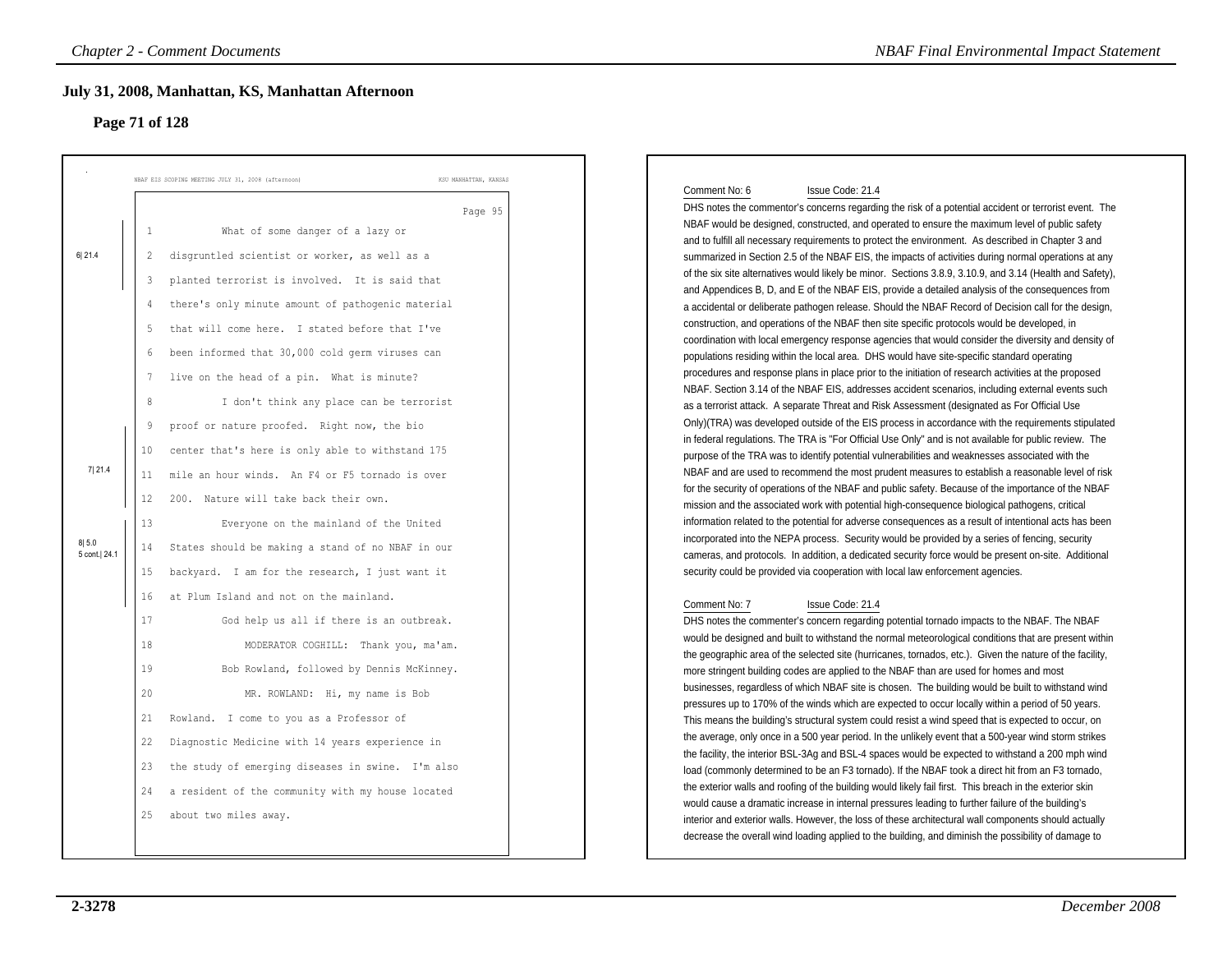| Chapter 2 - Comment Documents | <b>NBAF Final Environmental Impact Statement</b>                                                   |
|-------------------------------|----------------------------------------------------------------------------------------------------|
|                               |                                                                                                    |
|                               |                                                                                                    |
|                               |                                                                                                    |
|                               |                                                                                                    |
|                               |                                                                                                    |
|                               | the building's primary structural system. Since the walls of the BSL-3Ag and BSL-4 spaces would be |
|                               | reinforced cast-in-place concrete, those inner walls would be expected to withstand the tornado.   |
|                               | Comment No: 8<br>Issue Code: 5.0                                                                   |
|                               | DHS notes the commentor's opposition to the five mainland site alternatives.                       |
|                               |                                                                                                    |
|                               |                                                                                                    |
|                               |                                                                                                    |
|                               |                                                                                                    |
|                               |                                                                                                    |
|                               |                                                                                                    |
|                               |                                                                                                    |
|                               |                                                                                                    |
|                               |                                                                                                    |
|                               |                                                                                                    |
|                               |                                                                                                    |
|                               |                                                                                                    |
|                               |                                                                                                    |
|                               |                                                                                                    |
|                               |                                                                                                    |
|                               |                                                                                                    |
|                               |                                                                                                    |
|                               |                                                                                                    |
|                               |                                                                                                    |
|                               |                                                                                                    |
|                               |                                                                                                    |
|                               |                                                                                                    |
|                               |                                                                                                    |
|                               |                                                                                                    |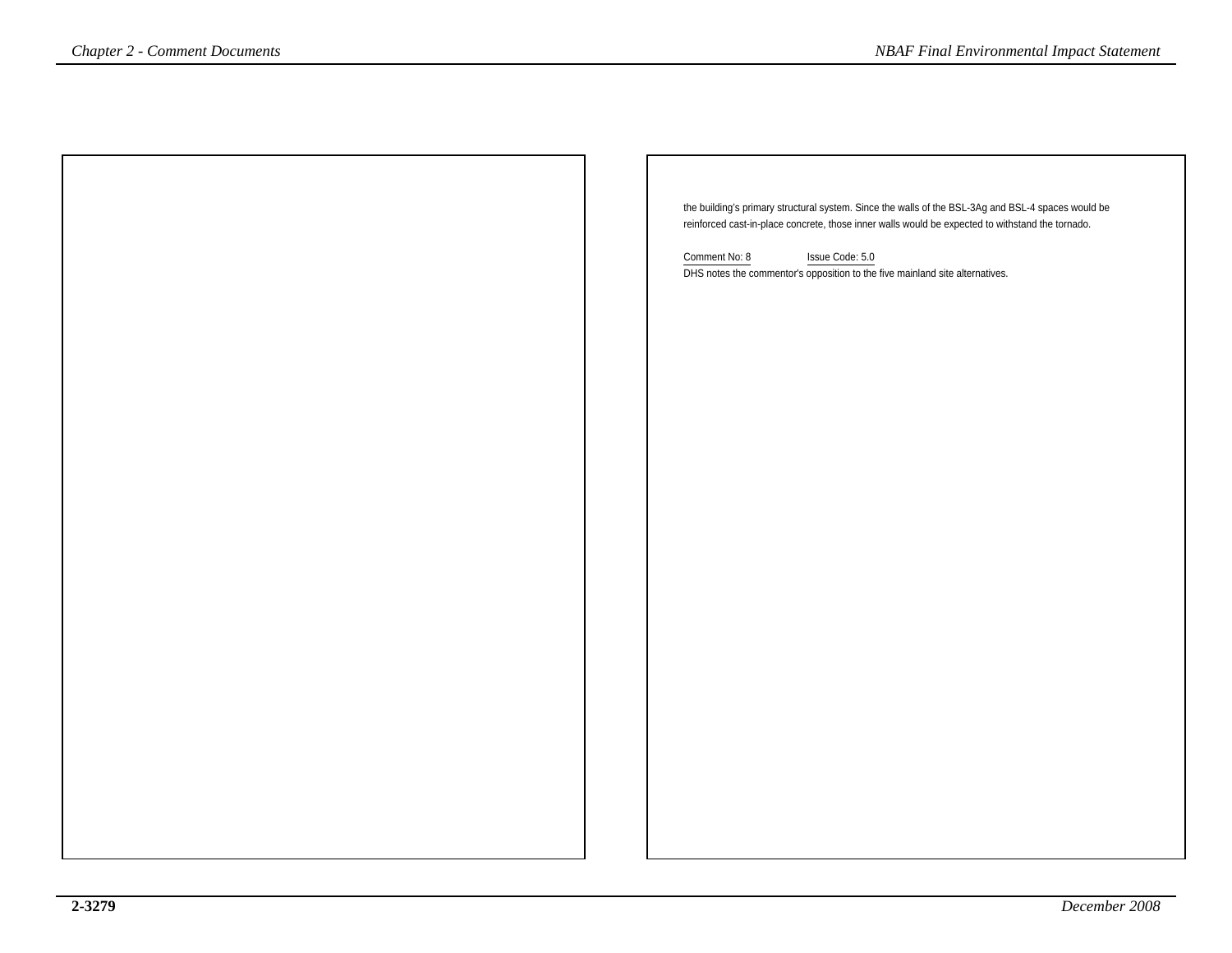### **Page 72 of 128**

|                |                | <b>Chapter 2 - Comment Documents</b>                                        | <b>NBAF Final Environmental Impact Statement</b>                             |
|----------------|----------------|-----------------------------------------------------------------------------|------------------------------------------------------------------------------|
| Page 72 of 128 |                | July 31, 2008, Manhattan, KS, Manhattan Afternoon                           |                                                                              |
|                |                | NBAF EIS SCOPING MEETING JULY 31, 2008 (afternoon)<br>KSU MANHATTAN, KANSAS | Comment No: 1<br>Issue Code: 24.4                                            |
|                |                | Page 96                                                                     | DHS notes the commentor's support for the Manhattan Campus Site Alternative. |
|                | 1              | Currently I'm the Project Director for                                      |                                                                              |
|                | $\overline{2}$ | the USDA funded Coordinated Agricultural Project                            |                                                                              |
|                | 3              | on Porcine Reproductive and Respiratory Syndrome                            |                                                                              |
|                | 4              | Virus. This is a \$4.8 million dollar program that                          |                                                                              |
|                | 5              | puts Kansas State at the forefront of battling one                          |                                                                              |
|                | 6              | of the most severe diseases ever to face the swine                          |                                                                              |
|                | $\overline{7}$ | industry.                                                                   |                                                                              |
|                | 8              | In 2005, we were contacted by Steve                                         |                                                                              |
|                | 9              | Henry, who spoke previously, to address a unique                            |                                                                              |
|                | 10             | disease problem on swine farms. We were the first                           |                                                                              |
|                | 11             | to identify the unique Circovirus as the                                    |                                                                              |
|                | 12             | etiological agent; the first to develop diagnostic                          |                                                                              |
|                | 13             | tests to track this virus; and the first to test                            |                                                                              |
|                | 14             | vaccines to show effectiveness of this -- of these                          |                                                                              |
|                | 15             | vaccines in the field.                                                      |                                                                              |
|                | 16             | These types of activities have                                              |                                                                              |
|                | 17             | demonstrated that K-State is one of the premier                             |                                                                              |
|                | 18             | food and animal infectious disease programs in the                          |                                                                              |
|                | 19             | United States. Much of the work that we perform                             |                                                                              |
|                | 20             | on the domestic side is the same type of work                               |                                                                              |
|                | 21             | that's performed on the foreign animal disease                              |                                                                              |
|                | 22             | side, and I think for us, this is an opportunity                            |                                                                              |
| 1  24.4        | 23             | for us to develop some synergy between both                                 |                                                                              |
|                | 24             | research programs.                                                          |                                                                              |
|                | 25             | Thank you very much.                                                        |                                                                              |
|                |                |                                                                             |                                                                              |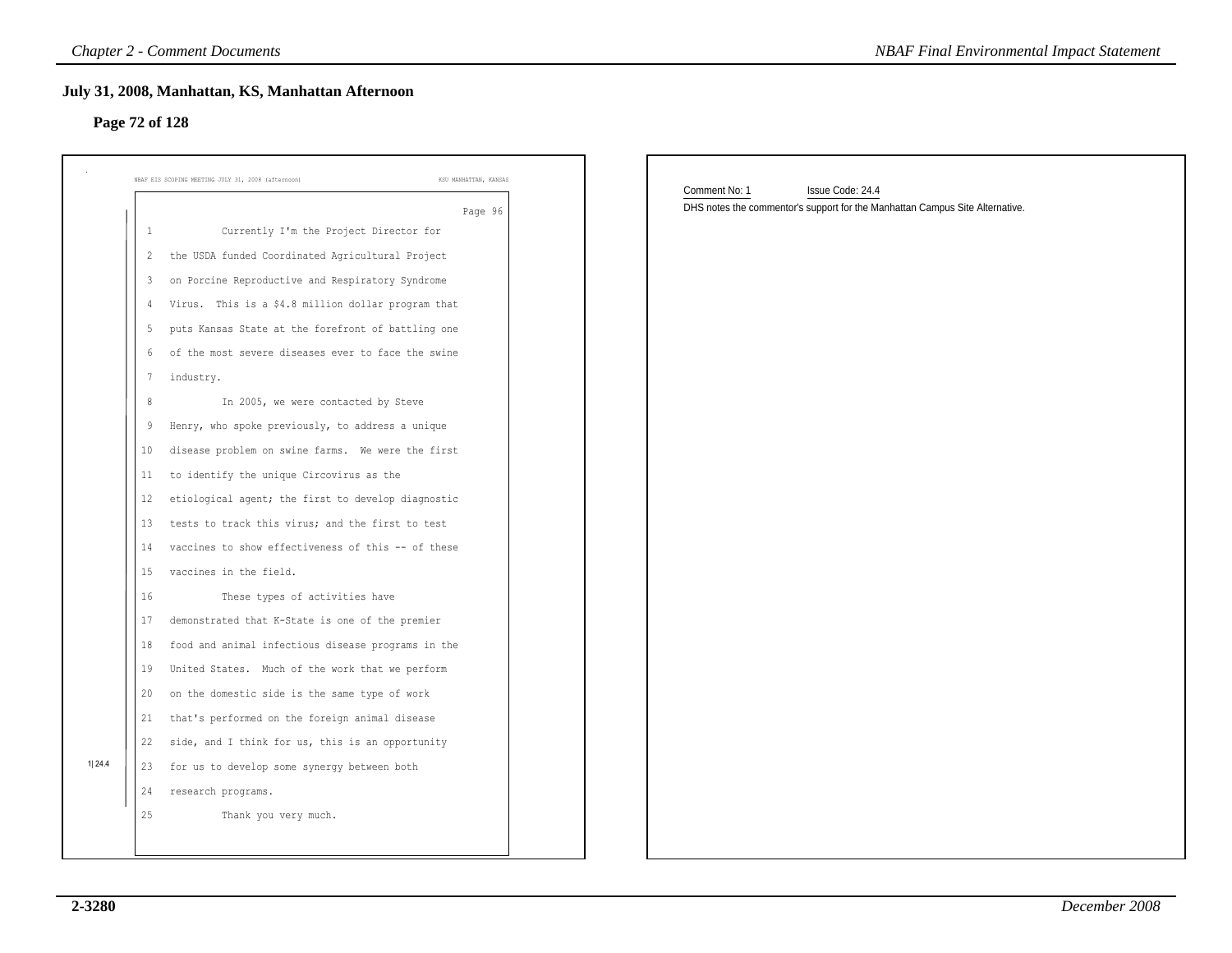### **Page 73 of 128**

|                                                                                                                                                                                      | <b>Chapter 2 - Comment Documents</b>                                                                                                                                                                                                                                                                                                                                                                                                                                                                                                                                                                                                                                                                                                                                                                                                                                                                                                                                                                                                                                                                                                                 | <b>NBAF Final Environmental Impact Statement</b>                                                                  |
|--------------------------------------------------------------------------------------------------------------------------------------------------------------------------------------|------------------------------------------------------------------------------------------------------------------------------------------------------------------------------------------------------------------------------------------------------------------------------------------------------------------------------------------------------------------------------------------------------------------------------------------------------------------------------------------------------------------------------------------------------------------------------------------------------------------------------------------------------------------------------------------------------------------------------------------------------------------------------------------------------------------------------------------------------------------------------------------------------------------------------------------------------------------------------------------------------------------------------------------------------------------------------------------------------------------------------------------------------|-------------------------------------------------------------------------------------------------------------------|
| Page 73 of 128                                                                                                                                                                       | July 31, 2008, Manhattan, KS, Manhattan Afternoon                                                                                                                                                                                                                                                                                                                                                                                                                                                                                                                                                                                                                                                                                                                                                                                                                                                                                                                                                                                                                                                                                                    |                                                                                                                   |
|                                                                                                                                                                                      | NBAF EIS SCOPING MEETING JULY 31, 2008 (afternoon)<br>KSU MANHATTAN, KANSAS                                                                                                                                                                                                                                                                                                                                                                                                                                                                                                                                                                                                                                                                                                                                                                                                                                                                                                                                                                                                                                                                          |                                                                                                                   |
| 1<br>$\overline{c}$<br>$\mathbf{3}$<br>4<br>5<br>6<br>7<br>8<br>1 24.4<br>-9<br>10<br>11<br>12<br>13<br>14<br>15<br>16<br>17<br>18<br>19<br>20<br>21<br>22<br>25<br>potential enemy. | Page 97<br>MODERATOR COGHILL: Thank you.<br>Dennis McKinney.<br>MR. MCKINNEY: Thank you. I'm Dennis<br>McKinney, I'm the House Minority Leader in the<br>Kansas House of Representatives and both in my<br>role as a legislative leader and as a farmer and<br>beef producer from southwest Kansas, I support the<br>proposal to locate the NBAF research facility at<br>Kansas State University.<br>Kansas farmers have long been committed<br>for many generations to producing the safest and<br>most abundant food supply in the world and now we<br>see that role is expanding to help meet our<br>nation's energy requirements with renewable<br>sources of energy.<br>The nation aims to protect our food and<br>energy supply from major threats, whether man made<br>or natural, is essential to protect this vital<br>engine in our nation's economy. The role -- risk<br>created by our own research we believe are far<br>outweighed by the risk created when we fail to<br>prepare to meet the threats to our food supply.<br>23 The risks in our laboratories are outweighed by<br>24 the risks being created in the laboratories of a | Comment No: 1<br>Issue Code: 24.4<br>DHS notes the commentor's support for the Manhattan Campus Site Alternative. |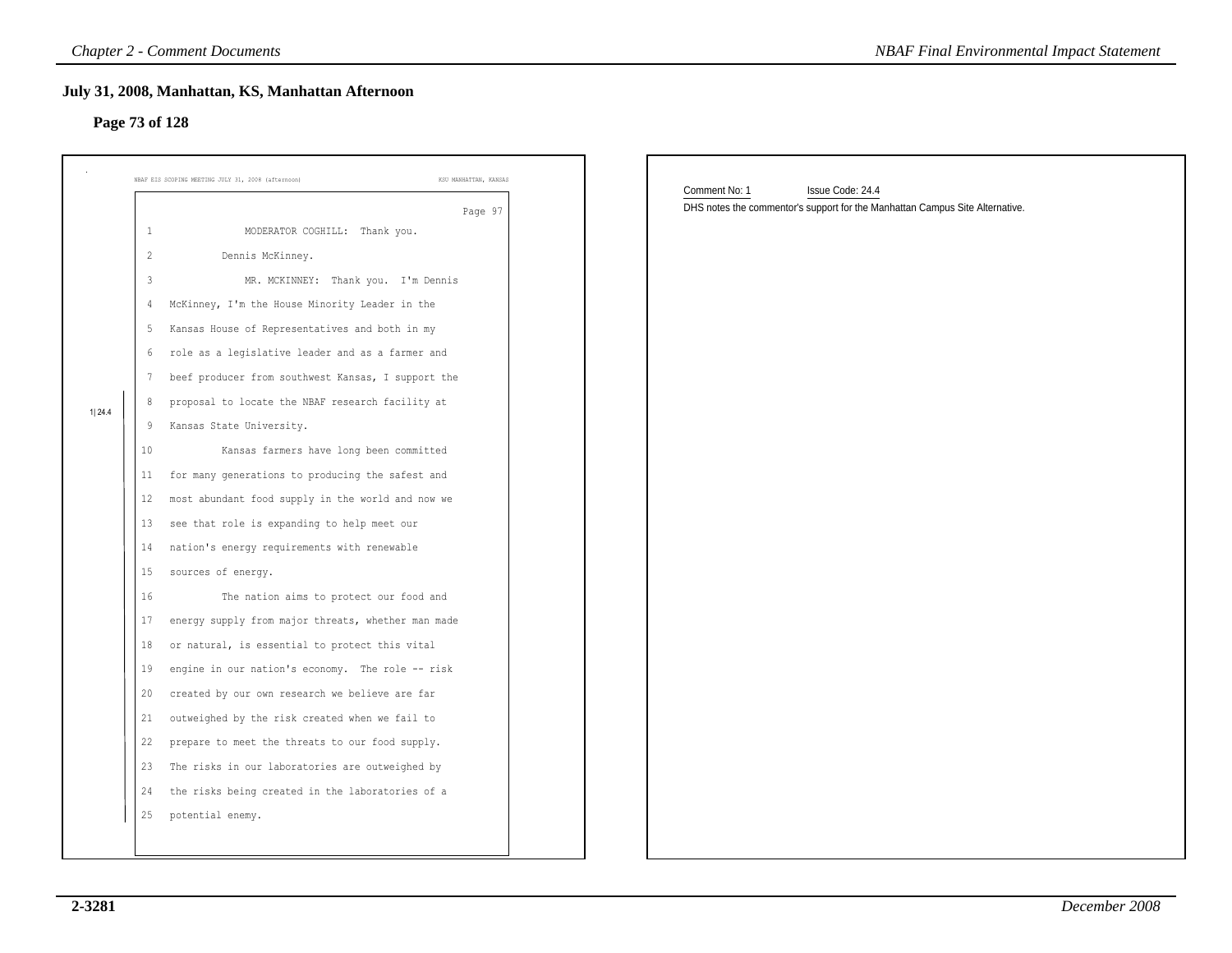### **Page 74 of 128**

|                | July 31, 2008, Manhattan, KS, Manhattan Afternoon  |                                                                      |
|----------------|----------------------------------------------------|----------------------------------------------------------------------|
|                |                                                    |                                                                      |
|                |                                                    |                                                                      |
|                |                                                    | KSU MANHATTAN, KANSAS                                                |
|                |                                                    | Page 98                                                              |
| -1             | Locating the new research facility in              |                                                                      |
| 2              | Kansas makes sense for several reasons. First,     |                                                                      |
| $\overline{3}$ | the proposed facility enjoys bipartisan support    |                                                                      |
| 4              | from state and local leaders in this State.        |                                                                      |
| -5             | Second, the concentration of crop production,      |                                                                      |
| 6              | livestock feeding, and animal health industries    |                                                                      |
| 7              | create major economies to facilitate our           |                                                                      |
| 8              | agro-defense research. The large number of people  |                                                                      |
| 9              | with specialized knowledge in these fields         |                                                                      |
| 10             | facilitates the flow of good information into the  |                                                                      |
| 11             | design and research and multiplies the             |                                                                      |
| 12             | opportunities to employer beneficial applications  |                                                                      |
| 13             | of the research.                                   |                                                                      |
| 14             | This should especially be true in the              |                                                                      |
| 15             | animal health fields. The concentration of         |                                                                      |
| 16             | scientists, both public and private, offer a       |                                                                      |
| 17             | wealth of views and information to help design the |                                                                      |
| 18             | research model and critique reports. The large     |                                                                      |
| 19             | presence of research and development monies, both  |                                                                      |
| 20             | public and private, offer sources to compliment    |                                                                      |
| 21             | federal research outlays, and the massive presence |                                                                      |
| 22             | of the industry in this region offers the best     |                                                                      |
| 23             | opportunities in the world for field trials for    |                                                                      |
| 24             | the later stages of project development.           |                                                                      |
| 25             | The example I thought of was over 20               |                                                                      |
|                |                                                    |                                                                      |
|                |                                                    | Page 74 of 128<br>NBAF EIS SCOPING MEETING JULY 31, 2008 (afternoon) |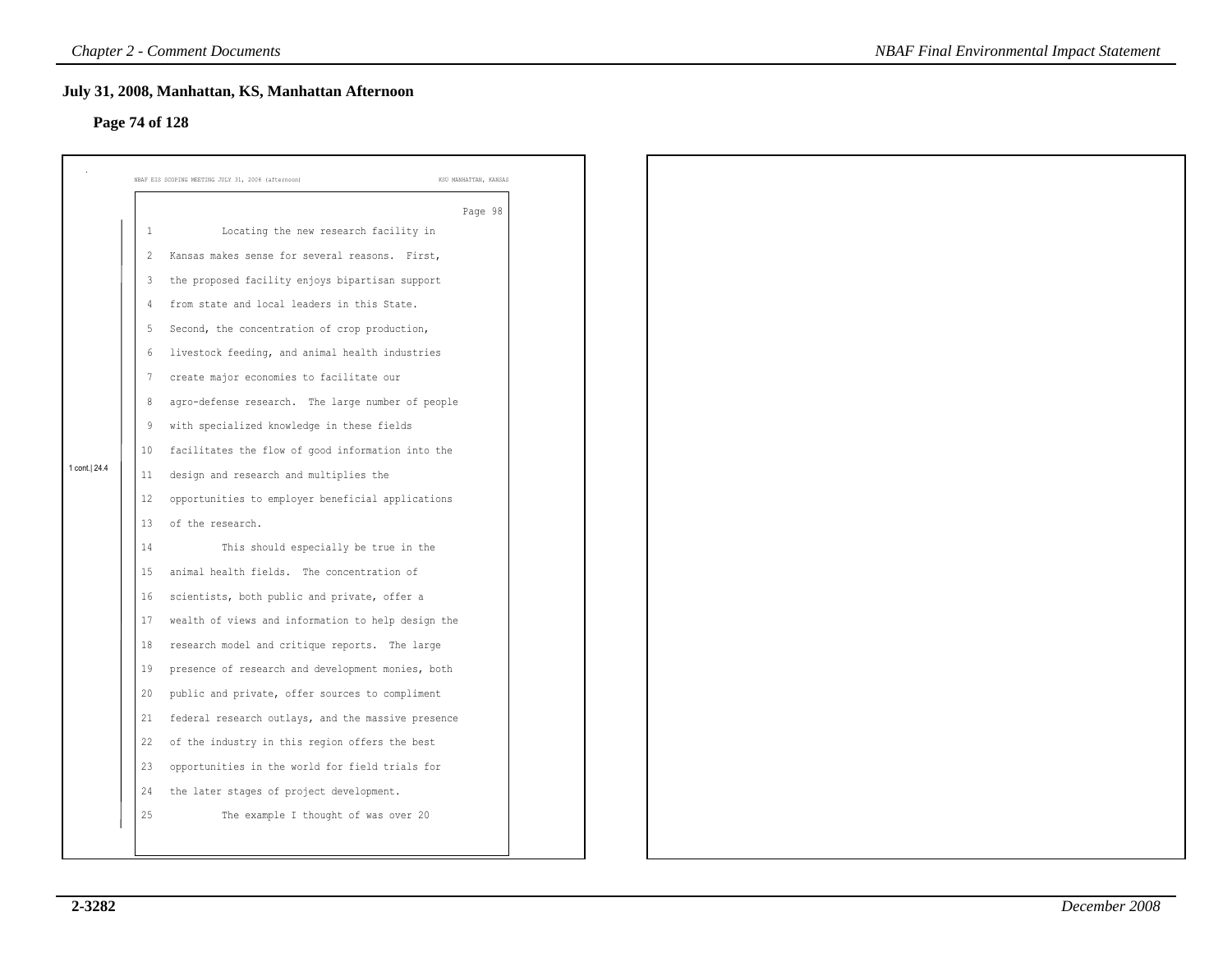### **Page 75 of 128**

|                |                         | July 31, 2008, Manhattan, KS, Manhattan Afternoon                                                     |
|----------------|-------------------------|-------------------------------------------------------------------------------------------------------|
| Page 75 of 128 |                         |                                                                                                       |
|                |                         |                                                                                                       |
|                |                         | NBAF EIS SCOPING MEETING JULY 31, 2008 (afternoon)<br>KSU MANHATTAN, KANSAS                           |
|                |                         | Page 99<br>years ago when Adams-Forrester developed feed                                              |
|                | 1                       |                                                                                                       |
|                | $\overline{2}$          | additives to increase efficiency -- feed                                                              |
|                | $\overline{\mathbf{3}}$ | efficiency in ruminant animals. Because those                                                         |
|                | $\overline{4}$          | were first employed in our livestock industry                                                         |
| 1 cont. 24.4   | 5                       | which regularly -- which documents -- measures and                                                    |
|                | 6                       | documents animal performance and health, we found                                                     |
|                | $7\phantom{.0}$<br>8    | out very quickly that there was a 85 to 90 percent<br>decline in incidents of feedlot oxidosis, which |
|                | 9                       | gave us many ideas for new applications of that                                                       |
|                | 10                      |                                                                                                       |
|                | 11                      | product. The same applies for other research in<br>the animal field.                                  |
|                | 12                      | There's an existing research facility at                                                              |
|                |                         | Kansas State University that would give                                                               |
|                | 13                      |                                                                                                       |
|                | 14                      | agro-defense research a head start while the new                                                      |
|                | 15                      | building's under construction. We understand that                                                     |
|                | 16                      | agricultural defense research is imperative to                                                        |
|                | 17                      | protect our State's number one industry. We also                                                      |
|                | 18                      | understand that federal and state efforts located                                                     |
|                | 19                      | together in the setting that we offer here                                                            |
|                | 20<br>21                | provides a long-term synergy beneficial to our                                                        |
|                | 22                      | economy and our security, to our nation as well as                                                    |
|                | 23                      | our state. Thank you.                                                                                 |
|                | 24                      | MODERATOR COGHILL: Thank you.<br>Steve Warren is next, followed by Dusti                              |
|                | 25                      | Fritz and Senator Stephen Morris.                                                                     |
|                |                         |                                                                                                       |
|                |                         |                                                                                                       |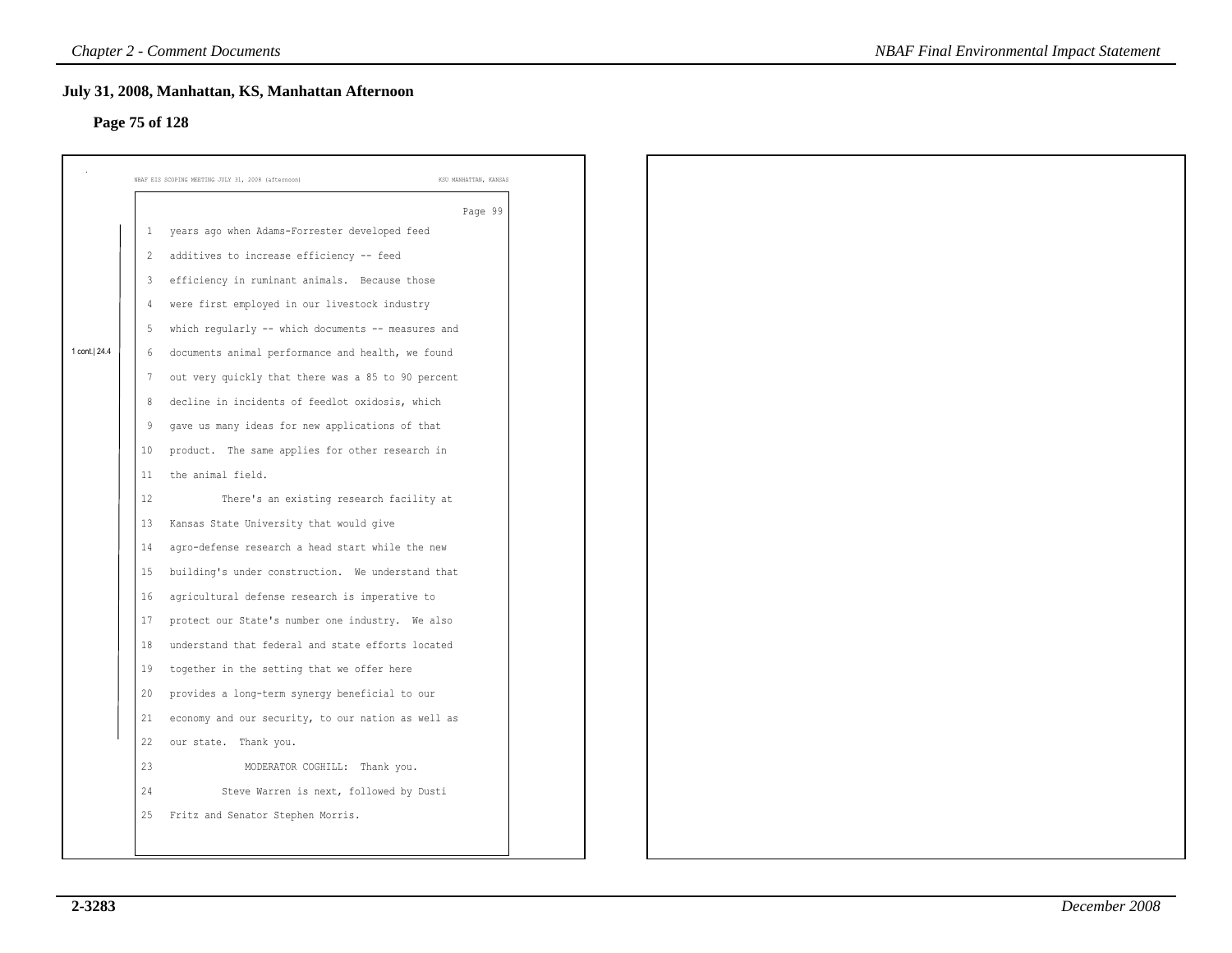### **Page 76 of 128**

| Page 76 of 128 |               | July 31, 2008, Manhattan, KS, Manhattan Afternoon                           |                                                                              |
|----------------|---------------|-----------------------------------------------------------------------------|------------------------------------------------------------------------------|
|                |               | KSU MANHATTAN, KANSAS<br>NBAF EIS SCOPING MEETING JULY 31, 2008 (afternoon) | Comment No: 1<br>Issue Code: 24.4                                            |
|                |               | Page 100                                                                    | DHS notes the commentor's support for the Manhattan Campus Site Alternative. |
|                | 1             | MR. WARREN: Thank you. I'm Steve                                            |                                                                              |
|                | 2             | Warren. I'm the Vice Provost for Research and                               |                                                                              |
|                | 3             | Graduate Studies for the University of Kansas,                              |                                                                              |
|                | $\frac{4}{3}$ | Lawrence, about 90 minutes to the east.                                     |                                                                              |
|                | -5            | I'm here on behalf of the KU Chancellor,                                    |                                                                              |
|                | 6             | Robert Hemenway, who could not be present today.                            |                                                                              |
|                | 7             | He is a member of the state NBAF task force, and                            |                                                                              |
|                | 8             | I'm here also representing the entire bioscience                            |                                                                              |
|                | 9             | community and the Lawrence campus and the KU                                |                                                                              |
|                | 10            | Medical Center campus in Kansas City.                                       |                                                                              |
|                | 11            | We are strongly in support of this                                          |                                                                              |
| 1 24.4         | 12            | initiative, has our unqualified support, and we                             |                                                                              |
|                | 13            | look forward to being a partner with Kansas State                           |                                                                              |
|                | 14            | and scientists in this region in any way we can to                          |                                                                              |
|                | 15            | support this initiative.                                                    |                                                                              |
|                | 16            | It's been noted by others that it's                                         |                                                                              |
|                | 17            | essential to site a facility like this in the                               |                                                                              |
|                | 18            | university community because of the opportunities                           |                                                                              |
|                | 19            | it provides for collaboration, and in the case of                           |                                                                              |
|                | 20            | our State, it's not just in Manhattan, it's the                             |                                                                              |
|                | 21            | research corridor as people have pointed out that                           |                                                                              |
|                | 22            | goes all the way to Columbia and includes the                               |                                                                              |
|                | 23            | Lawrence and Kansas City community also where                               |                                                                              |
|                | 24            | there's a great deal of collaboration.                                      |                                                                              |
|                |               | I think the other point that should be                                      |                                                                              |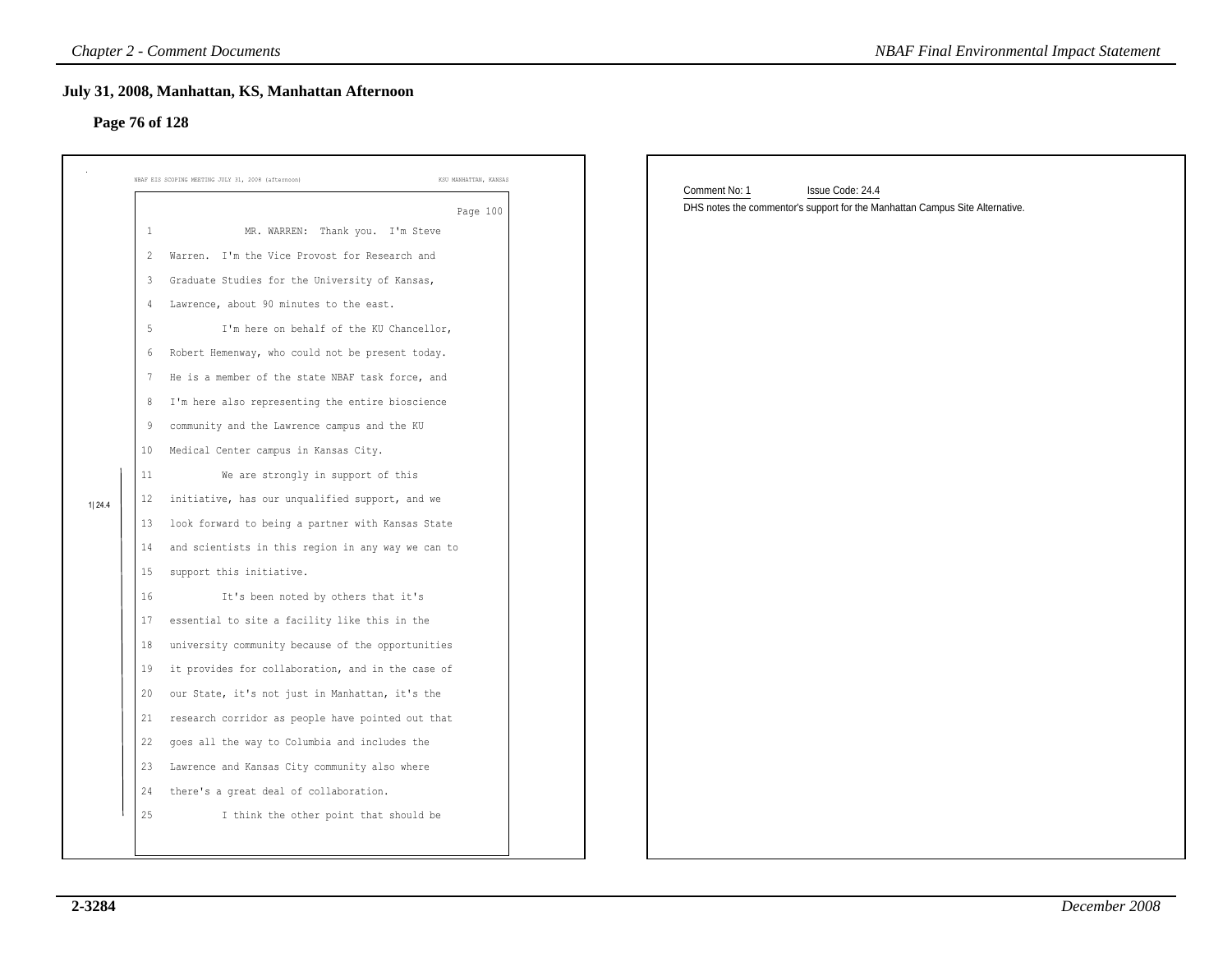### **Page 77 of 128**

|                |                | July 31, 2008, Manhattan, KS, Manhattan Afternoon  |                       |
|----------------|----------------|----------------------------------------------------|-----------------------|
| Page 77 of 128 |                |                                                    |                       |
|                |                | NBAF EIS SCOPING MEETING JULY 31, 2008 (afternoon) | KSU MANHATTAN, KANSAS |
|                |                |                                                    |                       |
|                | -1             | made about that is, as other researchers generally | Page 101              |
|                | 2              | know, is they like to hang around with other       |                       |
|                | $\overline{3}$ | researchers and they're attracted to communities   |                       |
|                | 4              | that have a strong research infrastructure in      |                       |
|                | -5             | terms of graduate training, undergraduate training |                       |
|                | 6              | and so forth. I think that is one of the primary   |                       |
|                | -7             | reasons that this really should be sited in        |                       |
|                | 8              | Manhattan. It's the availability of the work       |                       |
|                | 9              | force, but also in terms of recruiting the top     |                       |
|                | 10             | scientists into a USDA facility, the availability  |                       |
| 1 cont. 24.4   | 11             | of the community that's going to be attracted to   |                       |
|                | 12             | them in terms of other colleagues and the other    |                       |
|                | 13             | amenities that go with that.                       |                       |
|                | 14             | We also, on the Lawrence campus, have --           |                       |
|                | 15             | and at the medical center campus, have some        |                       |
|                | 16             | additional assets that could potentially be        |                       |
|                | 17             | valuable to this. For example, we have the number  |                       |
|                | 18             | one ranked school of pharmacy in the United States |                       |
|                | 19             | in terms of NIH funding per faculty member.        |                       |
|                | 20             | We also have at our medical center quite           |                       |
|                | 21             | a large ability to conduct clinical trials of      |                       |
|                | 22             | drugs, and drug discovery and development, in      |                       |
|                | 23             | fact, is probably one of the -- I think it's fair  |                       |
|                | 24             | to say one of the research priority right now at   |                       |
|                | 25             | the University of Kansas, and that, of course, is  |                       |
|                |                |                                                    |                       |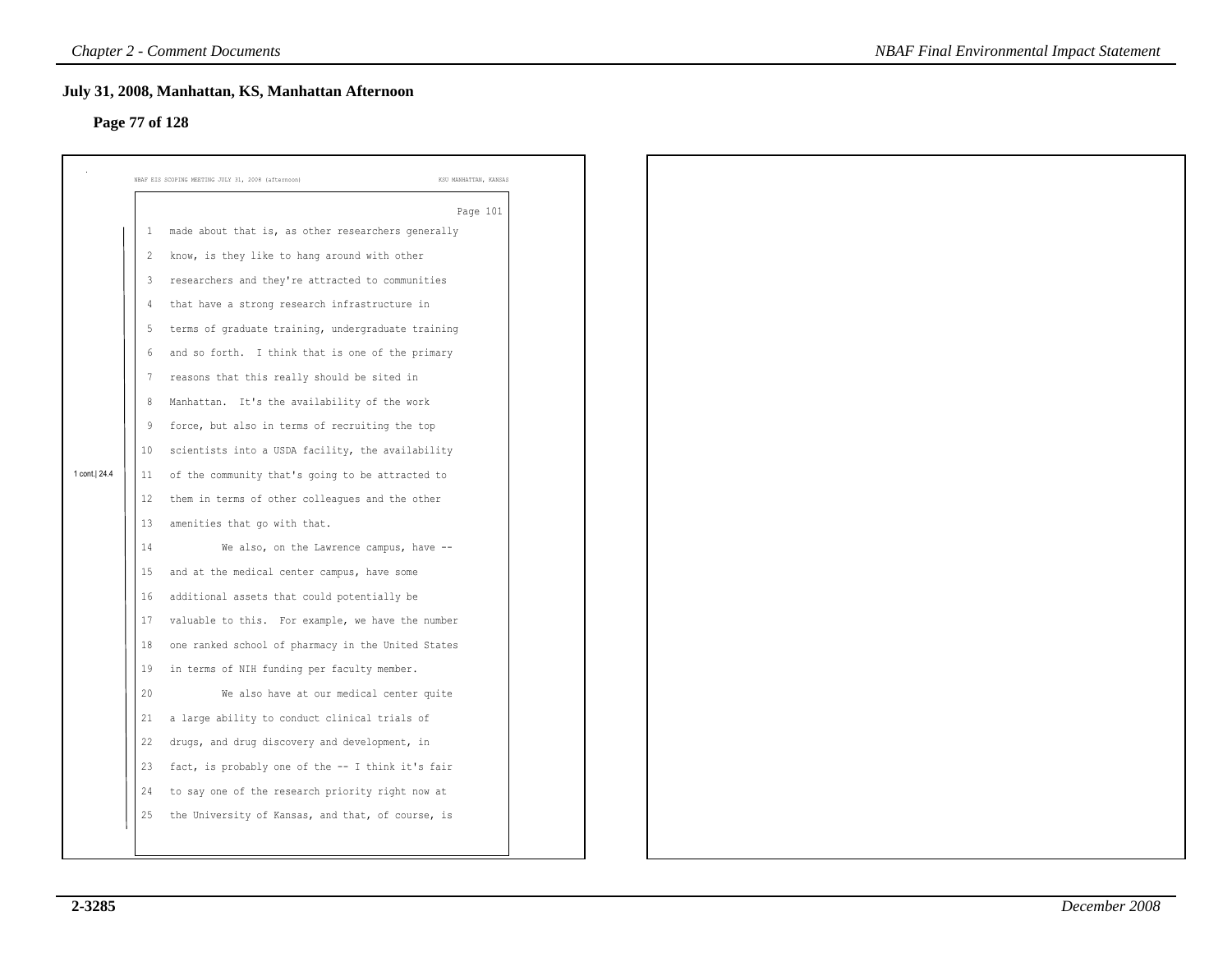# **Page 78 of 128**

| Page 78 of 128 |                | July 31, 2008, Manhattan, KS, Manhattan Afternoon                           |
|----------------|----------------|-----------------------------------------------------------------------------|
|                |                |                                                                             |
|                |                | NBAF EIS SCOPING MEETING JULY 31, 2008 (afternoon)<br>KSU MANHATTAN, KANSAS |
|                |                | Page 102                                                                    |
|                | 1              | highly relevant in the long run to the work of                              |
|                | $\overline{2}$ | this endeavor.                                                              |
|                | $\mathbf{3}$   | We also, ourselves, enjoy a very close                                      |
|                | 4              | working relationship with Fort Leavenworth and a                            |
|                | 5              | standing relationship with them.                                            |
|                | 6              | We have individual researchers also who,                                    |
|                | 7              | I think, would be assets, particularly in the area                          |
|                | 8              | of vaccine development, Professor Russ Midoff, for                          |
|                | 9              | example, and in the area of predicting the spread                           |
|                | 10             | of pathogen, Chris Cristock and his colleagues,                             |
|                | 11             | and others.                                                                 |
| 1 cont.   24.4 | 12             | I think -- the point I'm trying to make                                     |
|                | 13             | is that we add to the resources in this area,                               |
|                | 14             | we're completely supportive of the K-State                                  |
|                | 15             | initiative in this area and in any way we possibly                          |
|                | 16             | can. I think it'd be a great thing for the                                  |
|                | 17             | region, but most importantly, I think this is                               |
|                | 18             | exactly the kind of environment that would support                          |
|                | 19             | a really generative, successful, long-term impact                           |
|                | 20             | for a program like this for the State and nation,                           |
|                | 21             | and frankly, for the world. Thank you.                                      |
|                | 22             | MODERATOR COGHILL: Thank you very                                           |
|                | 23             | much.                                                                       |
|                | 24             | Dusti Fritz.                                                                |
|                | 25             | MS. FRITZ: Good afternoon, thank you                                        |
|                |                |                                                                             |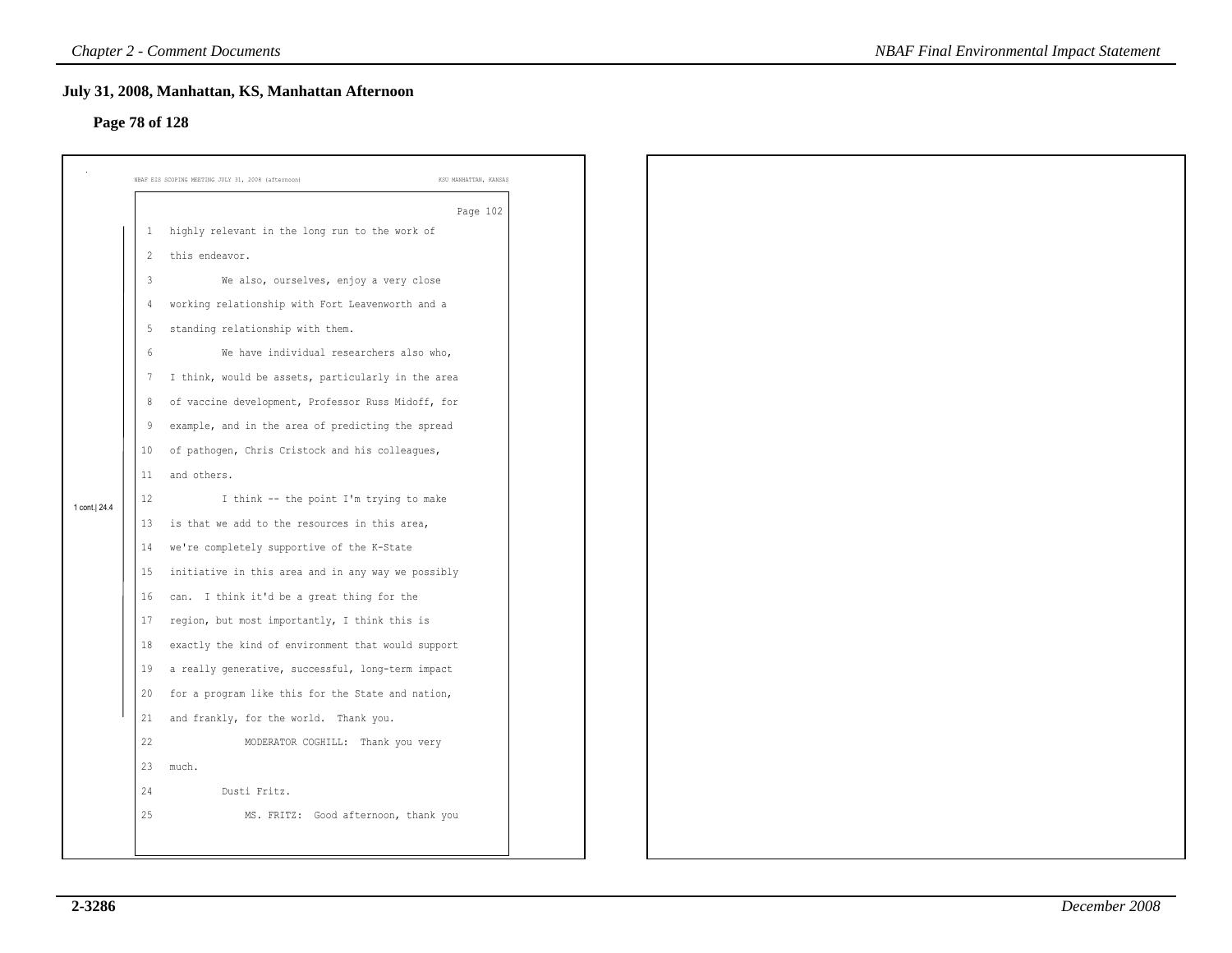## **Page 79 of 128**

|        |    | <b>Chapter 2 - Comment Documents</b>                                        | <b>NBAF Final Environmental Impact Statement</b>                             |
|--------|----|-----------------------------------------------------------------------------|------------------------------------------------------------------------------|
|        |    | July 31, 2008, Manhattan, KS, Manhattan Afternoon                           |                                                                              |
|        |    | Page 79 of 128                                                              |                                                                              |
|        |    |                                                                             |                                                                              |
|        |    | KSU MANHATTAN, KANSAS<br>NBAF EIS SCOPING MEETING JULY 31, 2008 (afternoon) | Comment No: 1<br>Issue Code: 24.4                                            |
|        |    | Page 103                                                                    | DHS notes the commentor's support for the Manhattan Campus Site Alternative. |
|        |    | 1 for this opportunity. My name is Dusti Fritz.                             |                                                                              |
|        |    | 2 I'm the CEO of the Kansas Wheat Commission and the                        |                                                                              |
|        |    | 3 Kansas Association of Wheat Growers, and we                               |                                                                              |
| 1 24.4 | 4  | support the NBAF facility located here in Kansas                            |                                                                              |
|        | 5  | on the campus of Kansas State University.                                   |                                                                              |
|        | 6  | Wheat and other cultivated and native                                       |                                                                              |
|        | 7  | plants and grasses are the foundation for our                               |                                                                              |
|        | 8  | state and our country. As a source of food, feed,                           |                                                                              |
|        | 9  | fiber and fuel.                                                             |                                                                              |
|        | 10 | While the NBAF facility will focus on                                       |                                                                              |
|        | 11 | foreign animal diseases, we feel that there are                             |                                                                              |
|        | 12 | tremendous opportunities for that benefit to                                |                                                                              |
|        | 13 | expand into plant science research.                                         |                                                                              |
|        | 14 | You've heard about BRI and the potential                                    |                                                                              |
|        | 15 | collaboration between the two facilities. Let me                            |                                                                              |
|        | 16 | offer just one example. In the heart of Africa, a                           |                                                                              |
|        | 17 | strain of wheat rust called Ug99 quickly destroys                           |                                                                              |
|        | 18 | any wheat field in its wake. It's one of the most                           |                                                                              |
|        | 19 | destructive diseases in wheat history. It is on                             |                                                                              |
|        | 20 | the move and expected to arrive in North America                            |                                                                              |
|        | 21 | at any time. This pathogen could destroy the                                |                                                                              |
|        |    | 22 entire United States wheat crop, currently valued                        |                                                                              |
|        |    | 23 at about \$20 billion dollars.                                           |                                                                              |
|        | 24 | At a time when our world feed and food                                      |                                                                              |
|        |    | 25 stocks are at all time lows, we cannot afford to                         |                                                                              |
|        |    |                                                                             |                                                                              |
|        |    |                                                                             |                                                                              |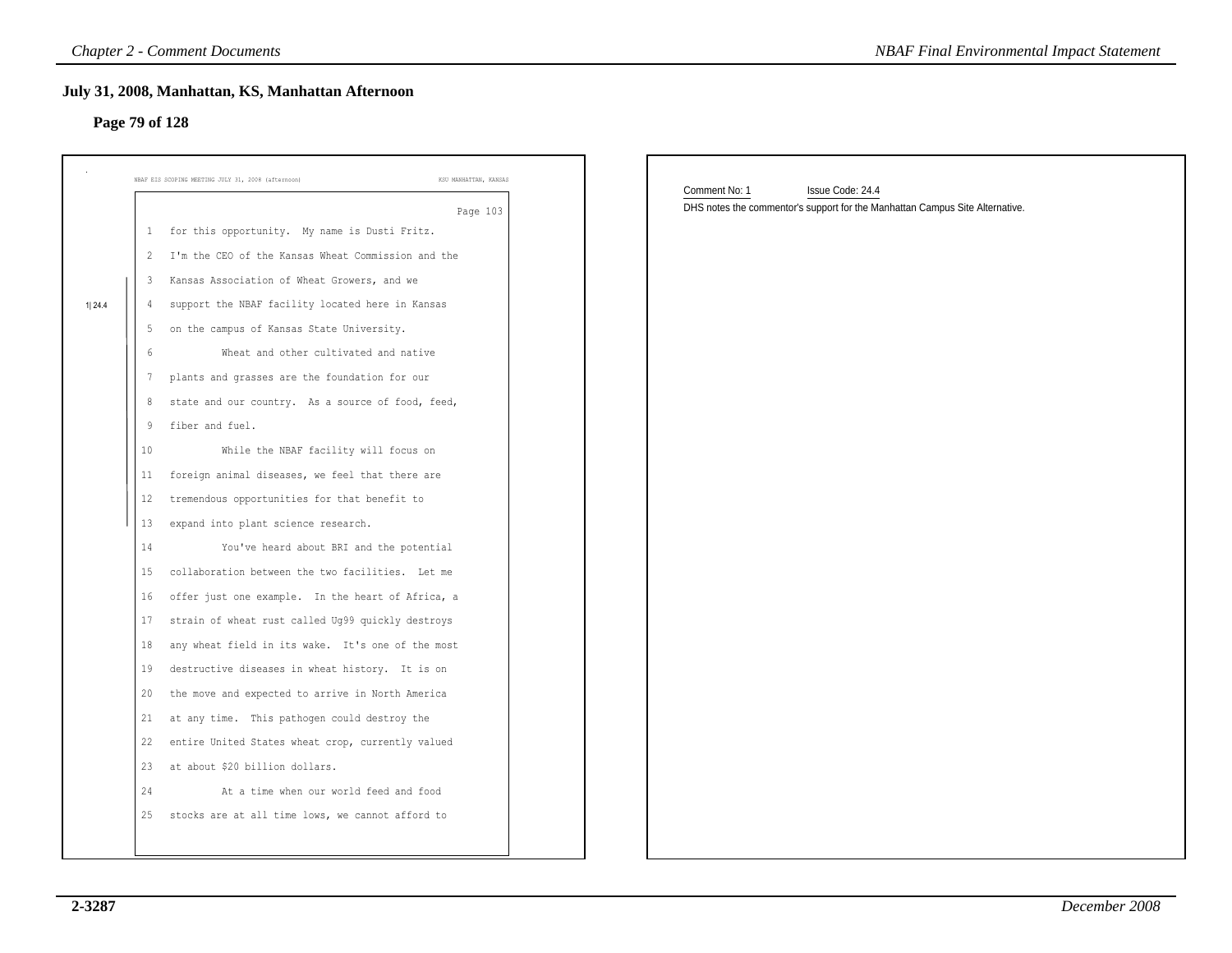### **Page 80 of 128**

|                |                | July 31, 2008, Manhattan, KS, Manhattan Afternoon                           |
|----------------|----------------|-----------------------------------------------------------------------------|
| Page 80 of 128 |                |                                                                             |
|                |                |                                                                             |
|                |                | NBAF EIS SCOPING MEETING JULY 31, 2008 (afternoon)<br>KSU MANHATTAN, KANSAS |
|                |                | Page 104                                                                    |
|                | 1              | let this disease progress into the United States                            |
|                | $\overline{2}$ | and continually impact our animal health and                                |
|                | 3              | nutrition and crop production in our country.                               |
|                | $\overline{4}$ | Consumers in this country and around the                                    |
|                | 5              | globe depend on the United States to -- for a safe                          |
|                | 6              | and affordable food and feed supply. Kansas is                              |
|                | -7             | very uniquely positioned to supply this. We've                              |
|                | 8              | already heard today about all of the                                        |
|                | 9              | internationally renowned scientists in the area of                          |
|                | 10             | plant science and animal science. We've also                                |
|                | 11             | heard about the collaboration that occurs among                             |
|                | 12             | those scientists, but one additional unique                                 |
|                | 13             | position in the community of Manhattan is our                               |
|                | 14             | longstanding history of agricultural leadership.                            |
| 1 cont.   24.4 | 15             | And while we may have facilities located in                                 |
|                | 16             | Kansas, it's this agricultural leadership that                              |
|                | 17             | provides the resources and the support to make                              |
|                | 18             | these facilities sustainable.                                               |
|                | 19             | Some in this room may choose to                                             |
|                | 20             | concentrate on the small risks associated with a                            |
|                | 21             | facility of this type. However, we choose to                                |
|                | 22             | focus on the potential reward for our industry,                             |
|                | 23             | our state and our nation. The rewards clearly                               |
|                | 24             | outweigh the small risks, particularly in the case                          |
|                | 25             | of Ug99, and this is merely one example of many                             |
|                |                |                                                                             |
|                |                |                                                                             |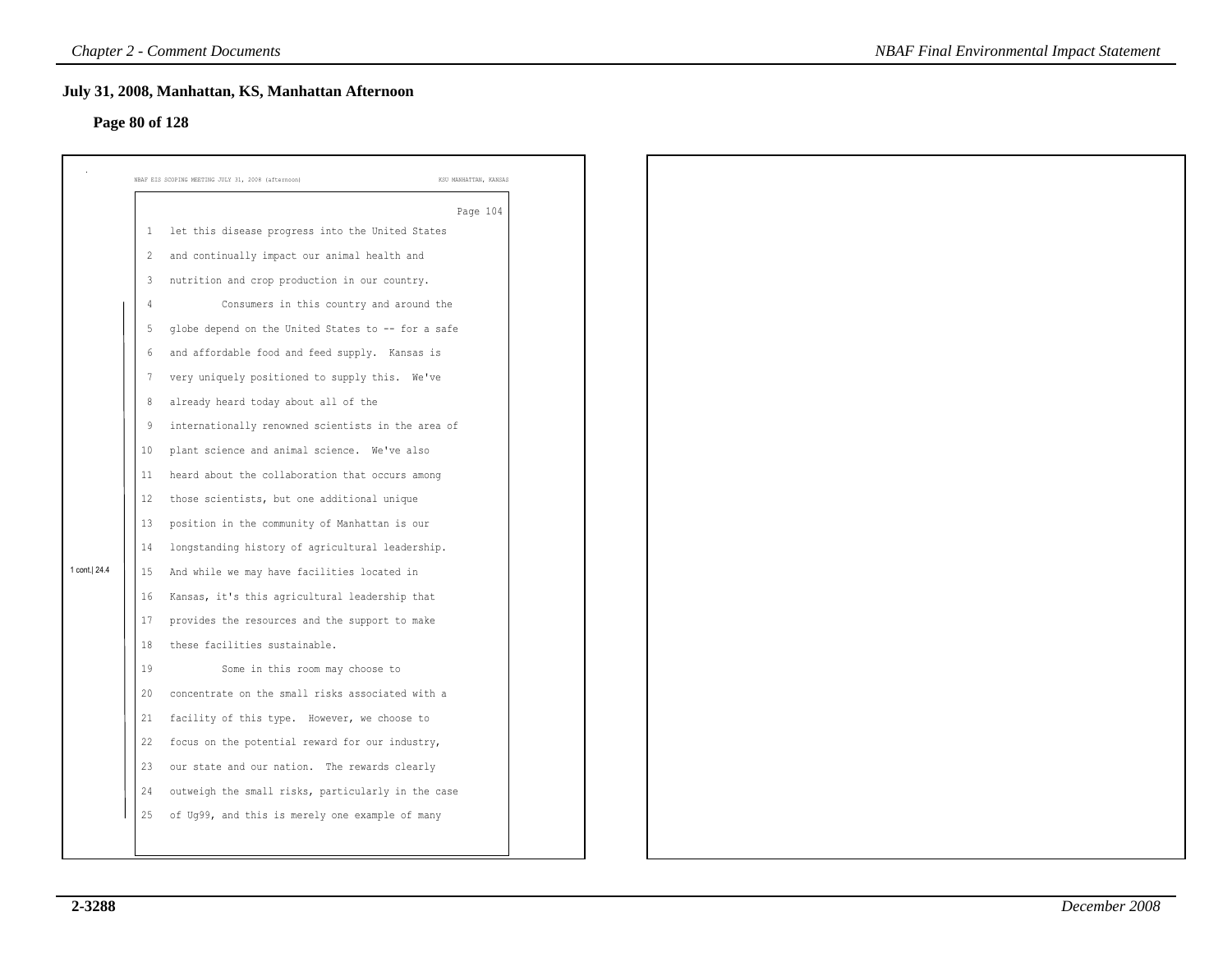### **July 31, 2008, Manhattan, KS, Manhattan Afternoon**

## **Page 81 of 128**

| Page 81 of 128 |                | July 31, 2008, Manhattan, KS, Manhattan Afternoon                           |                                                                              |
|----------------|----------------|-----------------------------------------------------------------------------|------------------------------------------------------------------------------|
|                |                |                                                                             |                                                                              |
|                |                | NBAF EIS SCOPING MEETING JULY 31, 2008 (afternoon)<br>KSU MANHATTAN, KANSAS | Comment No: 1<br>Issue Code: 24.4                                            |
|                |                | Page 105                                                                    | DHS notes the commentor's support for the Manhattan Campus Site Alternative. |
| 1 cont. 24.4   | 1              | that Kansas is the right place for NBAF.                                    |                                                                              |
|                | $\overline{2}$ | Thank you.                                                                  |                                                                              |
|                | $\mathbf{3}$   | MODERATOR COGHILL: Thank you,                                               |                                                                              |
|                | 4              | Miss Fritz.                                                                 |                                                                              |
|                | -5             | Senator Stephen Morris, followed by Jeff                                    |                                                                              |
|                | 6              | Levin, and Don Gudenkauf.                                                   |                                                                              |
|                |                | SENATOR MORRIS: Good afternoon, and                                         |                                                                              |
|                | 8              | thank you for being here. I'm State Senator                                 |                                                                              |
|                | 9              | Stephen Morris from Hugoton, Kansas. Have the                               |                                                                              |
|                | 10             | pleasure of being President of the Kansas Senate.                           |                                                                              |
|                | 11             | Kansas State University has decades of                                      |                                                                              |
|                | 12             | commitment to food safety and security, animal                              |                                                                              |
|                | 13             | disease prevention, and cures, as well as plant                             |                                                                              |
|                | 14             | disease diagnostics.                                                        |                                                                              |
|                | 15             | Early 1999, K-State officials launched                                      |                                                                              |
|                | 16             | the Homeland Defense Food Safety Security and                               |                                                                              |
|                | 17             | Emergency Preparedness Program. That plan                                   |                                                                              |
|                | 18             | demonstrated the university's historical                                    |                                                                              |
|                | 19             | commitment to the best in animal and agricultural                           |                                                                              |
|                | 20             | health and then took K-State's vision to the next                           |                                                                              |
|                | 21             | level.                                                                      |                                                                              |
|                | 22             | The plan called for several things,                                         |                                                                              |
|                |                | 23 including the construction of a new                                      |                                                                              |
|                | 24             | bio-containment research facility. Today,                                   |                                                                              |
|                | 25             | K-State's BRI is the only Biosafety Level 3                                 |                                                                              |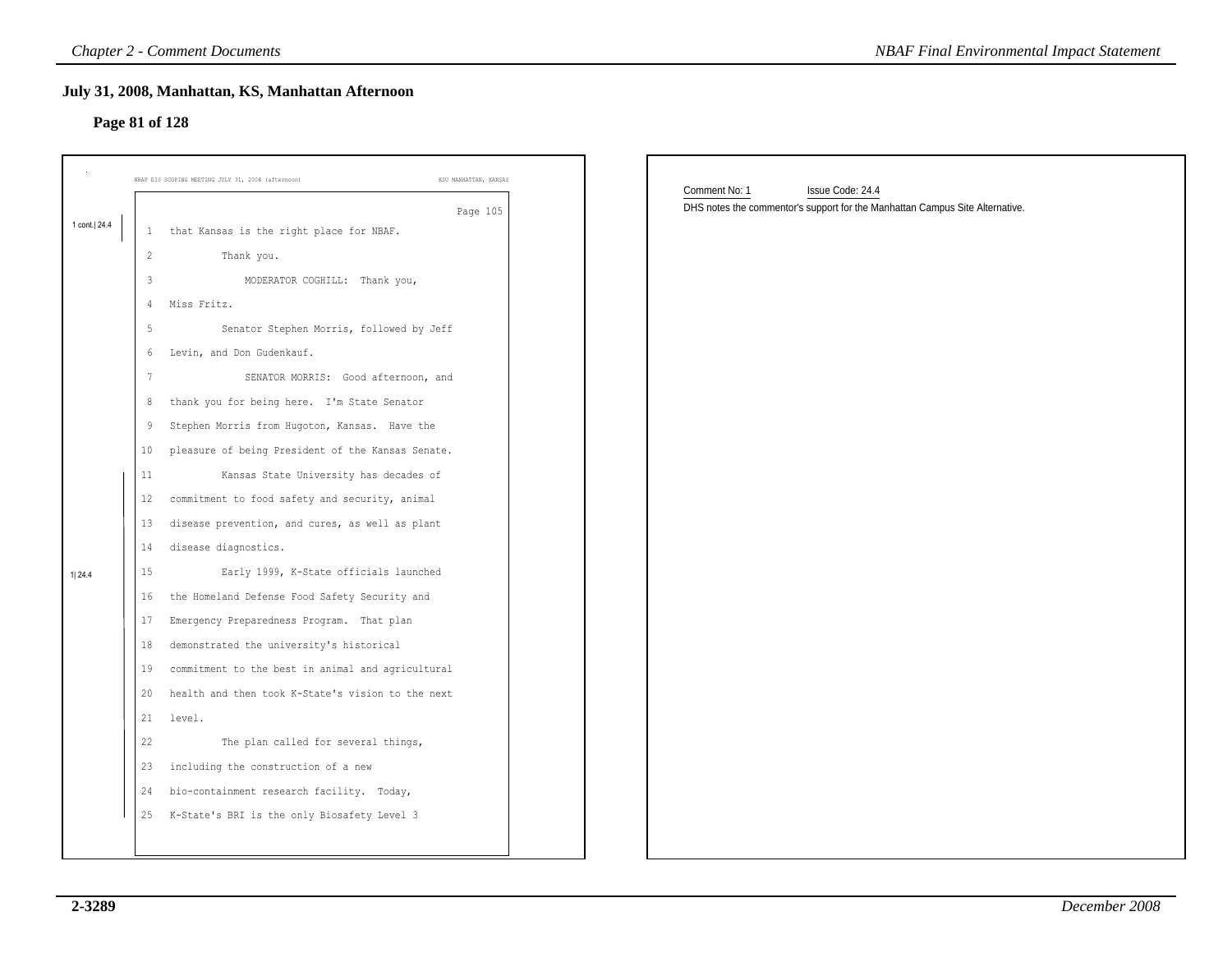### **Page 82 of 128**

|              | July 31, 2008, Manhattan, KS, Manhattan Afternoon                           |
|--------------|-----------------------------------------------------------------------------|
|              |                                                                             |
|              | NBAF EIS SCOPING MEETING JULY 31, 2008 (afternoon)<br>KSU MANHATTAN, KANSAS |
|              | Page 106                                                                    |
| 1            | bio-containment research and training facility in                           |
| 2            | the U.S. that can accommodate high consequence                              |
| $\mathbf{3}$ | pathogen research on food animals, food crops and                           |
|              | food processing under one roof.                                             |
| 5            | The entire Kansas legislature met at                                        |
| 6            | K-State in January of 2000 to review plans for a                            |
|              | one of a kind in this nation research and training                          |
| 8            | facility, and I might note that's the only time in                          |
| 9            | our history that the legislature's met outside of                           |
| 10           | our capitol in Topeka.                                                      |
| 11           | Kansas legislature enacted the University                                   |
| 12           | Research and Development Act later that year to                             |
| 13           | fund the construction of Pat Roberts Hall on                                |
| 14           | K-State campus. This significant piece of                                   |
| 15           | infrastructure is a testament to Kansas and                                 |
| 16           | K-State's expertise and vision, and serves as a                             |
| 17           | resounding reminder of the State and University's                           |
| 18           | commitment to addressing high consequence                                   |
| 19           | agriculture disease.                                                        |
| 20           | The State of Kansas and Kansas State                                        |
| 21           | University are known worldwide for its                                      |
| 22           | University's faculty expertise in food safety and                           |
| 23           | security and have attracted millions of dollars in                          |
| 24           | government and private support to continue this                             |
| 25           | important work.                                                             |
|              |                                                                             |
|              | Page 82 of 128                                                              |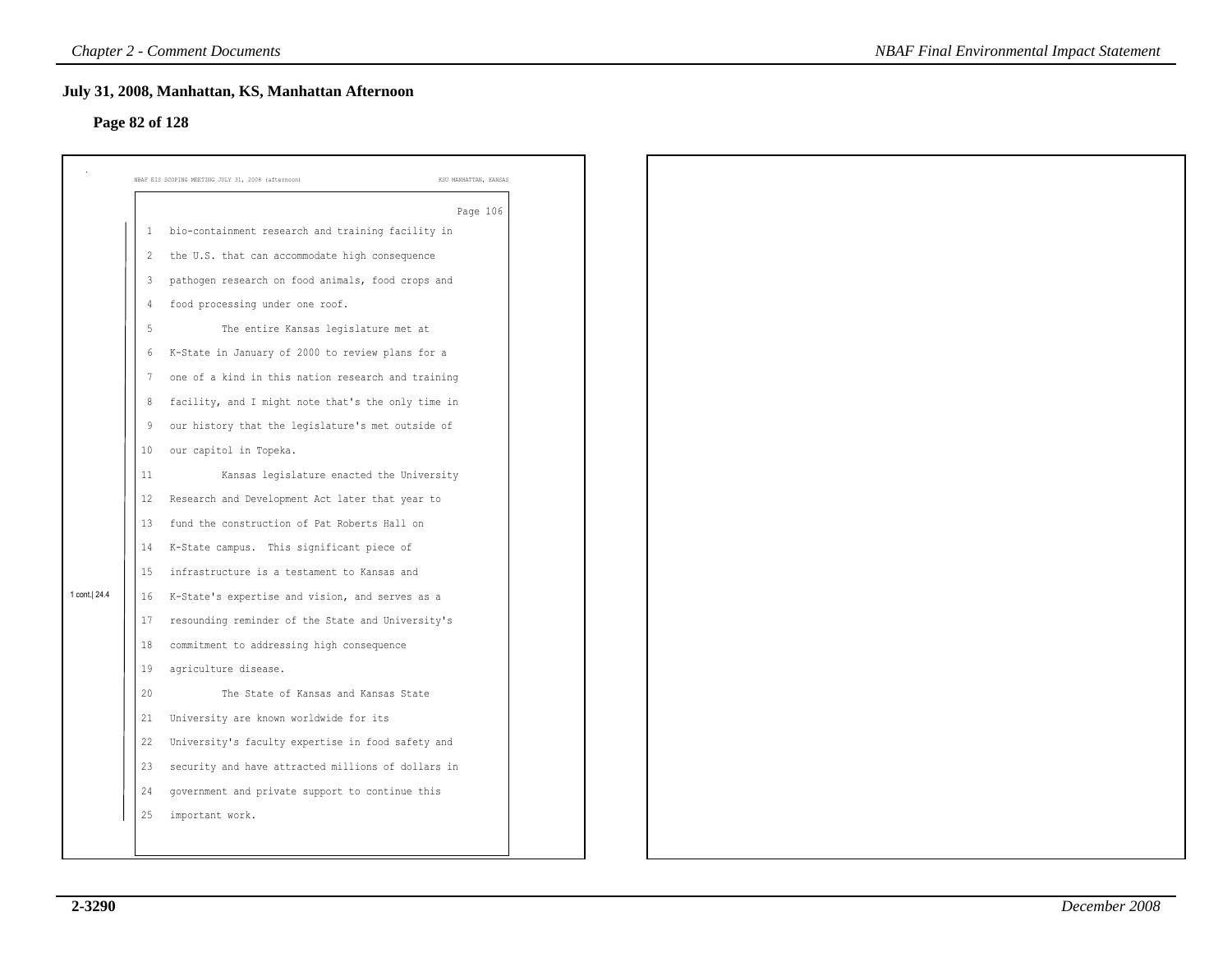### **Page 83 of 128**

|                | NBAF EIS SCOPING MEETING JULY 31, 2008 (afternoon) | KSU MANHATTAN, KANSAS |
|----------------|----------------------------------------------------|-----------------------|
|                |                                                    |                       |
| 1              | University faculty representing Kansas             | Page 107              |
| $\overline{2}$ | and Kansas State advised the European unit on      |                       |
| $\overline{3}$ | plant diseases and the diagnosis of these          |                       |
| 4              | diseases. Back in this country, the Great Plains   |                       |
| -5             | Diagnostic Network is one of five regional         |                       |
| 6              | networks that feed into the national plant         |                       |
| 7              | diagnostic network created by the USDA. The        |                       |
| 8              | national network has labs in all 50 states and     |                       |
| 9              | U.S. territories in the Pacific and Caribbean. It  |                       |
| 10             | ensures that if plant diseases or petulance hits,  |                       |
| 11             | the nation has the ability to quickly diagnose the |                       |
| 12             | problem and take action.                           |                       |
| 13             | Team of Kansas State faculty was recently          |                       |
| 14             | awarded and \$375,000 grant from USDA to help      |                       |
| 15             | eradicate bovine respiratory disease, a disease    |                       |
| 16             | that costs the beef industry more than             |                       |
| 17             | \$600 million dollars every year.                  |                       |
| 18             | Finally as I stated, the University is             |                       |
| 19             | focused on food safety and security. K-State has   |                       |
| 20             | more than 150 scientists dedicated to the food     |                       |
| 21             | safety and animal health arenas and has invested   |                       |
| 22             | more than \$70 million dollars in related research |                       |
| 23             | since 1999.                                        |                       |
| 24             | I'm very proud to support K-State's bid            |                       |
| 25             | to host NBAF. Thank you.                           |                       |
|                |                                                    |                       |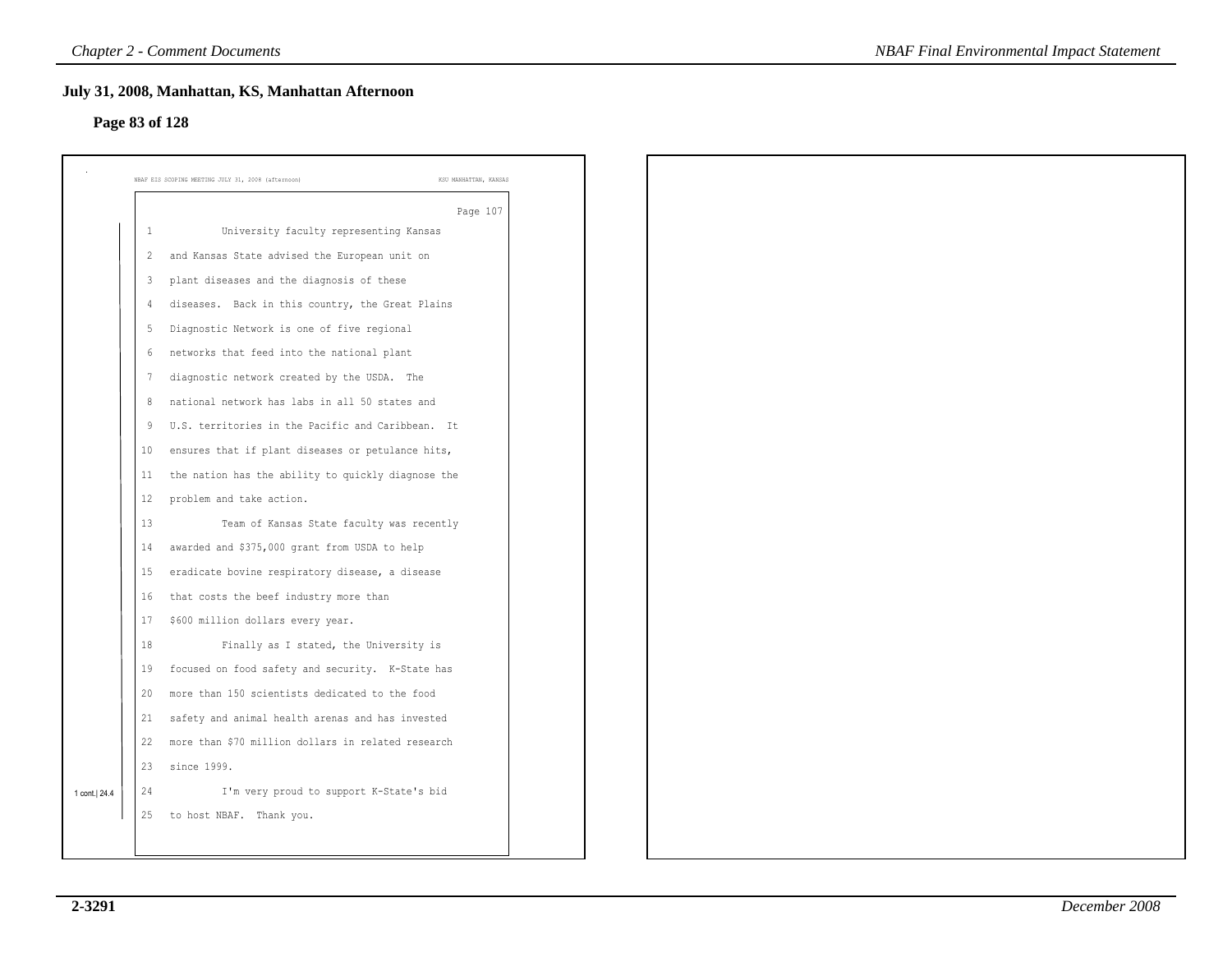| Page 84 of 128                                                                             | July 31, 2008, Manhattan, KS, Manhattan Afternoon                                                                                                                                                                                                                                                                                                                                                                                                                                                                                                                                                   |                                                                                                                   |
|--------------------------------------------------------------------------------------------|-----------------------------------------------------------------------------------------------------------------------------------------------------------------------------------------------------------------------------------------------------------------------------------------------------------------------------------------------------------------------------------------------------------------------------------------------------------------------------------------------------------------------------------------------------------------------------------------------------|-------------------------------------------------------------------------------------------------------------------|
|                                                                                            | NBAF EIS SCOPING MEETING JULY 31, 2008 (afternoon)<br>KSU MANHATTAN, KANSAS                                                                                                                                                                                                                                                                                                                                                                                                                                                                                                                         |                                                                                                                   |
| $\mathbf{1}$<br>$\overline{c}$<br>3<br>5<br>6<br>7<br>8<br>9<br>10<br>11<br>12<br>13<br>14 | Page 108<br>MODERATOR COGHILL: Thank you,<br>Senator.<br>Jeff Levin.<br>MR. LEVIN: Hi, my name is Jeff<br>Levin. I'm a local business owner, resident,<br>family here, and also Chairman of the Manhattan<br>Chamber of Commerce. My background, I have<br>degrees in chemistry and grain science and did<br>graduate work for the cereal industry and worked<br>for a while with Nestle Foods.<br>I was personally responsible for such<br>things as aflatoxin testing with live cultures and<br>others, worked with a group that did work around<br>the nation, Canada, Puerto Rico, Mexico, with | Comment No: 1<br>Issue Code: 24.4<br>DHS notes the commentor's support for the Manhattan Campus Site Alternative. |
| 15<br>16<br>17<br>18<br>19<br>20<br>21<br>22<br>23<br>24<br>1 24.4                         | listeria, E. Coli, et cetera. I was also trained<br>in HACCPS, Hazardous Analysis and Critical Control<br>Point Studies and looking at risks factors.<br>Taking that in mind and the fact that I<br>was given the privilege of going to the BRI and<br>look at it, I went in with a jaded eye and a<br>critical eye to look at what we have here and what<br>we could be having with this new lab, the NBAF<br>lab.<br>I'm giving my whole hearted support for<br>25 it. What I've seen, compared to 20 years ago when                                                                              |                                                                                                                   |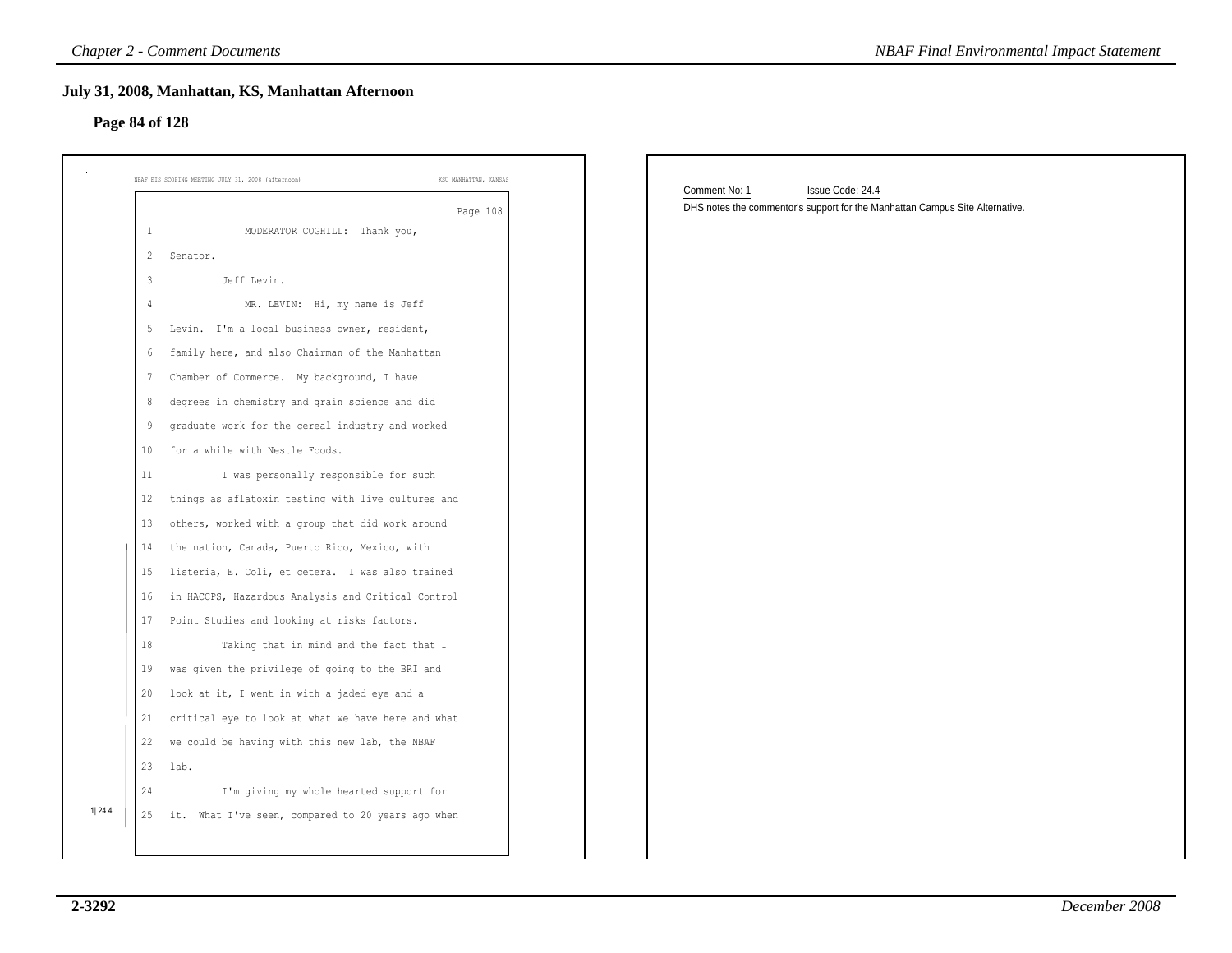### **Page 85 of 128**

|                |                | July 31, 2008, Manhattan, KS, Manhattan Afternoon                                                      |
|----------------|----------------|--------------------------------------------------------------------------------------------------------|
| Page 85 of 128 |                |                                                                                                        |
|                |                | NBAF EIS SCOPING MEETING JULY 31, 2008 (afternoon)<br>KSU MANHATTAN, KANSAS                            |
|                |                | Page 109                                                                                               |
|                | 1              | I was doing this type of work, it's a phenomenal                                                       |
|                | $\overline{c}$ | type of laboratory.                                                                                    |
|                | $\overline{3}$ | I know there are concerns in the                                                                       |
|                | $\overline{4}$ | community. I'm a community member with children                                                        |
|                | -5             | here, and I can definitely say that what they've                                                       |
|                | 6              | done and what you are planning and what I've seen                                                      |
|                | -7             | within the EIS study, impact study, it's the right                                                     |
|                | 8              | thing. Of course, there's always the minimal                                                           |
|                | 9              | risk, but I think that's far outweighed by the                                                         |
|                | 10             | things that are going in terms of mitigation and                                                       |
|                | 11<br>12       | the fact that there are plans at both the federal<br>level, state level, local level, everyone working |
|                | 13             | together.                                                                                              |
|                | 14             | I think you've seen already quite a bit                                                                |
|                | 15             | of support at the different levels within this                                                         |
|                | 16             | state, so I'm simply saying that I'm here to help                                                      |
|                | 17             | support and stand as a business owner, as someone                                                      |
| 1 cont. 24.4   | 18             | who sees this as a great way to leverage what we                                                       |
|                | 19             | do well at K-State and in Kansas, and I'm here to                                                      |
|                | 20             | support it. Thank you.                                                                                 |
|                | 21             | MODERATOR COGHILL: Thank you.                                                                          |
|                | 22             | Don Gudenkauf.                                                                                         |
|                | 23             | MR. GUDENKAUF: My name is Don                                                                          |
|                | 24             | Gudenkauf. I managed a business here in Manhattan                                                      |
|                | 25             | for 20 years, and it was a cooperative here in                                                         |
|                |                |                                                                                                        |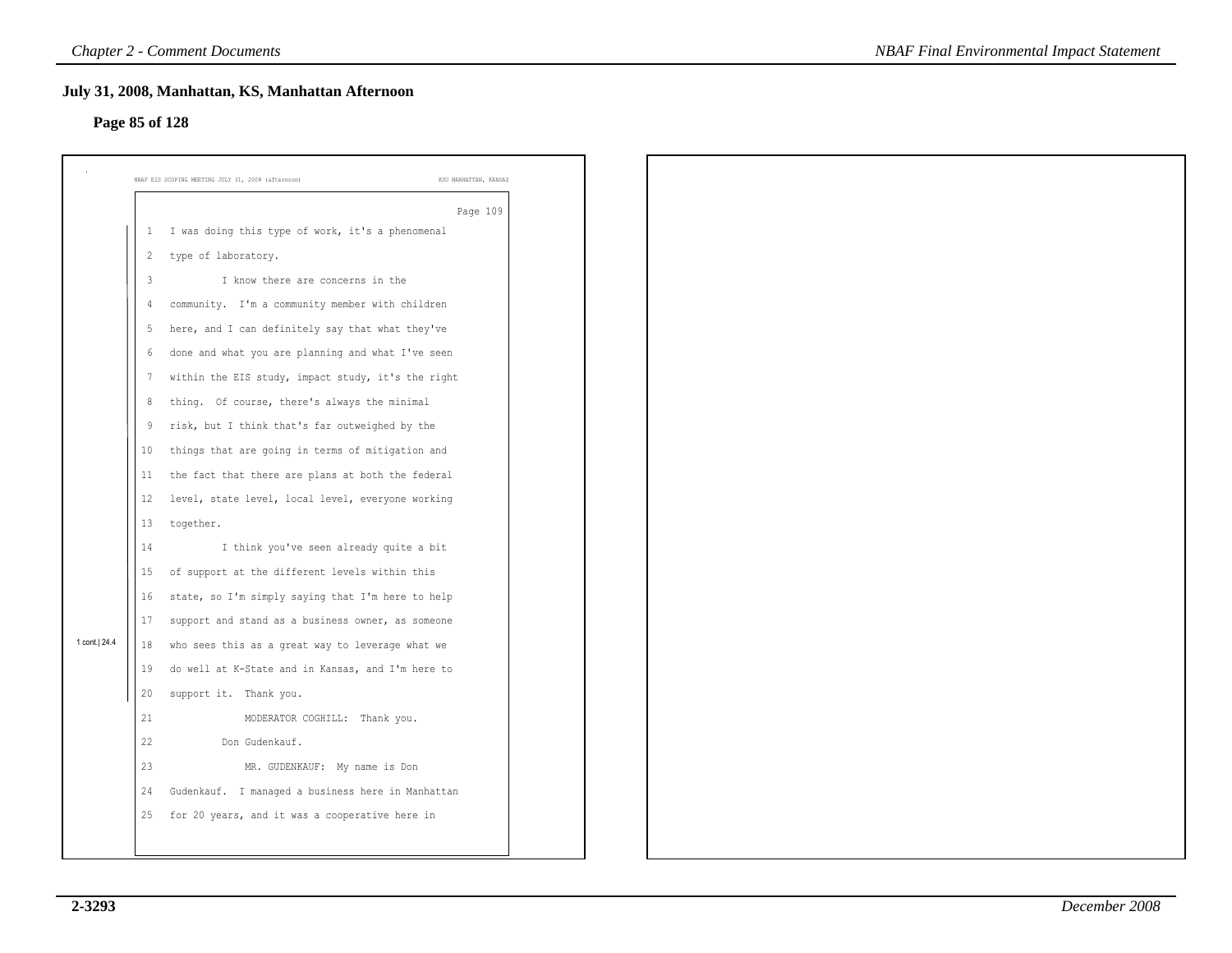### **Page 86 of 128**

| KSU MANHATTAN, KANSAS<br>NBAF EIS SCOPING MEETING JULY 31, 2008 (afternoon)<br>Comment No: 1<br>Issue Code: 21.4<br>DHS acknowledges commentor's statement that safety at the NBAF is not guaranteed. DHS also<br>Page 110<br>notes that the risk of an accidental release of a pathogen from the NBAF is extremely low. Section<br>Manhattan. I worked close with the University all<br>1<br>3.14 and Appendix E of the NBAF EIS, investigates the chances of a variety of accidents that could<br>the time, and Manhattan's a great place, the<br>$\overline{2}$<br>occur with the proposed NBAF and consequences of potential accidents, Accidents could occur in<br>the form of procedural violations (operational accidents), natural phenomena accidents, external<br>University's a great place, and I would hate to<br>3<br>events, and intentional acts. Although some accidents are more likely to occur than others (e.g.,<br>see this place come in here unless it was<br>4<br>safety protocol not being followed), the chances of an accidental release based on human error are<br>low in large part due to the design and implementation of biocontainment safeguards in conjunction<br>100 percent guaranteed that this thing is not<br>1 21.4<br>with rigorous personnel training. The specific objective of the hazard identification, accident analysis,<br>going to get out. We know it escaped Plum Island<br>6<br>and risk assessment is to identify the likelihood and consequences from accidents or intentional<br>subversive acts. In addition to identifying the potential for or likelihood of the scenarios leading to<br>and we definitely don't want it to escape some<br>7<br>adverse consequences, this analysis provides support for the identification of specific engineering<br>place on the mainland.<br>8<br>and administrative controls to either prevent a pathogen release or mitigate the consequences of<br>such a release. For example, as described in Section 2.2.2.1 of the NBAF EIS, all laboratory staff<br>9<br>And I also heard today from you up here<br>would receive thorough pre-operational training, as well as ongoing training, in the handling of<br>that it was going to cost more to build a new<br>10<br>hazardous infectious agents, understanding biocontainment functions of standard and special<br>practices for each biosafety level, and understanding biocontainment equipment and laboratory<br>facility -- I mean less to build a new facility<br>11<br>characteristics. Oversite of NBAF operations, as described in Section 2.2.2.6 of the NBAF EIS, will<br>than to repair the facility on Plum Island and I<br>12<br>be conducted in part by the Institutional Biosafety Committee (IBC), which includes community<br>representative participation, and the APHIS Animal Research Policy and Institutional Animal Care<br>quess I can't -- being where I've been, I can't<br>13<br>and Use Committee.<br>believe that can be true. I think that there's<br>14<br>got to be something that could be used on Plum<br>Comment No: 2<br>Issue Code: 24.1<br>15<br>DHS notes the commentor's support for the Plum Island Site Alternative.<br>Island that would make it cheaper with the<br>16<br>2 24.1<br>building expense that we have today, so I guess I<br>17<br>support to keep the thing on the island and put<br>18<br>some money on the island and keep it there, even<br>19<br>20<br>though I like the facilities in Manhattan. Thank<br>21<br>you.<br>22<br>MODERATOR COGHILL: Thank you, sir.<br>23 |
|-------------------------------------------------------------------------------------------------------------------------------------------------------------------------------------------------------------------------------------------------------------------------------------------------------------------------------------------------------------------------------------------------------------------------------------------------------------------------------------------------------------------------------------------------------------------------------------------------------------------------------------------------------------------------------------------------------------------------------------------------------------------------------------------------------------------------------------------------------------------------------------------------------------------------------------------------------------------------------------------------------------------------------------------------------------------------------------------------------------------------------------------------------------------------------------------------------------------------------------------------------------------------------------------------------------------------------------------------------------------------------------------------------------------------------------------------------------------------------------------------------------------------------------------------------------------------------------------------------------------------------------------------------------------------------------------------------------------------------------------------------------------------------------------------------------------------------------------------------------------------------------------------------------------------------------------------------------------------------------------------------------------------------------------------------------------------------------------------------------------------------------------------------------------------------------------------------------------------------------------------------------------------------------------------------------------------------------------------------------------------------------------------------------------------------------------------------------------------------------------------------------------------------------------------------------------------------------------------------------------------------------------------------------------------------------------------------------------------------------------------------------------------------------------------------------------------------------------------------------------------------------------------------------------------------------------------------------------------------------------------------------------------------------------------------------------------------------------------------------------------------------------------------------------------------------------------------------------------------------------------------------------------------------------------------------------------------------------------------------------------------------------------------------------------------------------------------------------------------------------------------------------------------------------------------------------------------------------|
| Donn Teske is next, followed by Paul                                                                                                                                                                                                                                                                                                                                                                                                                                                                                                                                                                                                                                                                                                                                                                                                                                                                                                                                                                                                                                                                                                                                                                                                                                                                                                                                                                                                                                                                                                                                                                                                                                                                                                                                                                                                                                                                                                                                                                                                                                                                                                                                                                                                                                                                                                                                                                                                                                                                                                                                                                                                                                                                                                                                                                                                                                                                                                                                                                                                                                                                                                                                                                                                                                                                                                                                                                                                                                                                                                                                                      |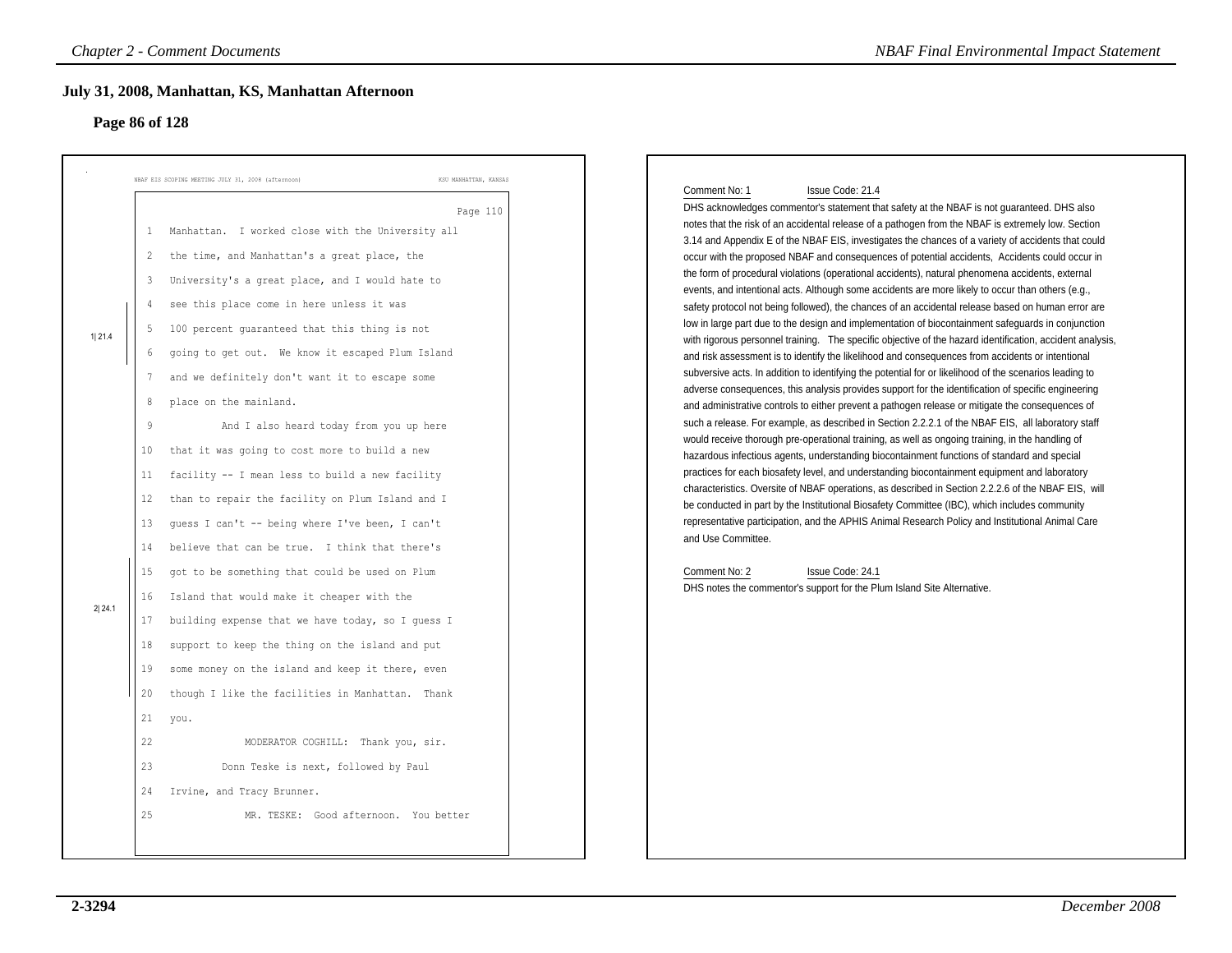### **Page 87 of 128**

|                  |                                                 | <b>Chapter 2 - Comment Documents</b><br>July 31, 2008, Manhattan, KS, Manhattan Afternoon                                                                                                                                            | <b>NBAF Final Environmental Impact Statement</b>                                                                                                                                                                                                                                                                                                                                                                                                                                                                      |
|------------------|-------------------------------------------------|--------------------------------------------------------------------------------------------------------------------------------------------------------------------------------------------------------------------------------------|-----------------------------------------------------------------------------------------------------------------------------------------------------------------------------------------------------------------------------------------------------------------------------------------------------------------------------------------------------------------------------------------------------------------------------------------------------------------------------------------------------------------------|
| Page 87 of 128   |                                                 |                                                                                                                                                                                                                                      |                                                                                                                                                                                                                                                                                                                                                                                                                                                                                                                       |
|                  |                                                 | NBAF EIS SCOPING MEETING JULY 31, 2008 (afternoon)<br>KSU MANHATTAN, KANSAS<br>Page 111                                                                                                                                              | Comment No: 1<br>Issue Code: 25.4<br>DHS notes the commentor's opposition to the Manhattan Campus Site Alternative.                                                                                                                                                                                                                                                                                                                                                                                                   |
|                  | 1<br>$\overline{2}$<br>3<br>$\overline{4}$<br>5 | point that yellow thing out here (indicating).<br>MODERATOR COGHILL: I'll be out, sir.<br>MR. TESKE: My name's Donn Teske, and<br>our operation is about 35 miles northeast here,<br>and I currently have the pleasure of serving as | Comment No: 2<br>Issue Code: 19.4<br>DHS notes the commentor's concern. The NBAF would provide state-of-the-art operating procedures<br>and biocontainment features to minimize the potential for laboratory-acquired infections and<br>accidental releases. As examined in Section 3.14 and Appendix E of the NBAF EIS, the risk of an<br>accidental release of a pathogen from the NBAF is extremely low.<br>Comment No: 3<br>Issue Code: 15.4                                                                      |
| 1 25.4           | 6<br>7<br>8<br>9                                | the President of Kansas Farmers' Union. I'm here<br>speaking today in opposition to it in Kansas, and<br>that's going to offend many, and I apologize for<br>that, but I'm concerned for the safety of my                            | DHS notes the commentor's concern. The risk of an accidental release of a pathogen is extremely<br>low, but DHS acknowledges that the possible economic effect would be significant for all sites.<br>Section 3.10.9 presents estimates of the possible economic effect of an accidental release.<br>Comment No: 4<br>Issue Code: 21.4<br>DHS notes the commentor's concern regarding the siting, construction and operation of the NBAF at                                                                           |
| 2 19.4<br>3 15.4 | 10<br>11<br>12<br>13                            | family and I'm concerned for the safety of my<br>farm.<br>Modern technology is wonderful, it's done<br>marvelous things, but to think that there will                                                                                | the Manhattan Campus Site. Section 3.14 and Appendix E of the NBAF EIS investigate the chances<br>of a variety of accidents that could occur and consequences of those accidents Accidents could occur<br>in the form of procedural violations (operational accidents), natural phenomena accidents, external<br>events, and intentional acts. Although some accidents are more likely to occur than others (e.g.,<br>safety protocol not being followed), the chances of an accidental release are low. The specific |
| 4 21.4           | 14<br>15<br>16<br>17                            | never, ever, be an act of human error, natural<br>disaster, or intentional sabotage is in the words<br>of Spock, illogical.<br>I understand very much that we need this                                                              | objective of the hazard identification, accident analysis, and risk assessment is to identify the<br>likelihood and consequences from accidents or intentional subversive acts. In addition to identifying<br>the potential for or likelihood of the scenarios leading to adverse consequences, this analysis<br>provides support for the identification of specific engineering and administrative controls to either<br>prevent a pathogen release or mitigate the consequences of such a release. The risk of an   |
|                  | 18<br>19<br>20                                  | research facility and it needs to be somewhere,<br>and I very much understand the economic impact it<br>could have for the State of Kansas, and the                                                                                  | accidental release of a pathogen is extremely low.                                                                                                                                                                                                                                                                                                                                                                                                                                                                    |
|                  | 21<br>22<br>23                                  | prestige it could bring to Kansas State<br>University, but it's just not worth the risk in my<br>opinion.                                                                                                                            |                                                                                                                                                                                                                                                                                                                                                                                                                                                                                                                       |
| 1 cont.  25.4    | 24<br>25                                        | You're welcome to call me an NIMBY, Not<br>in My Back Yard, I think the site should be in a                                                                                                                                          |                                                                                                                                                                                                                                                                                                                                                                                                                                                                                                                       |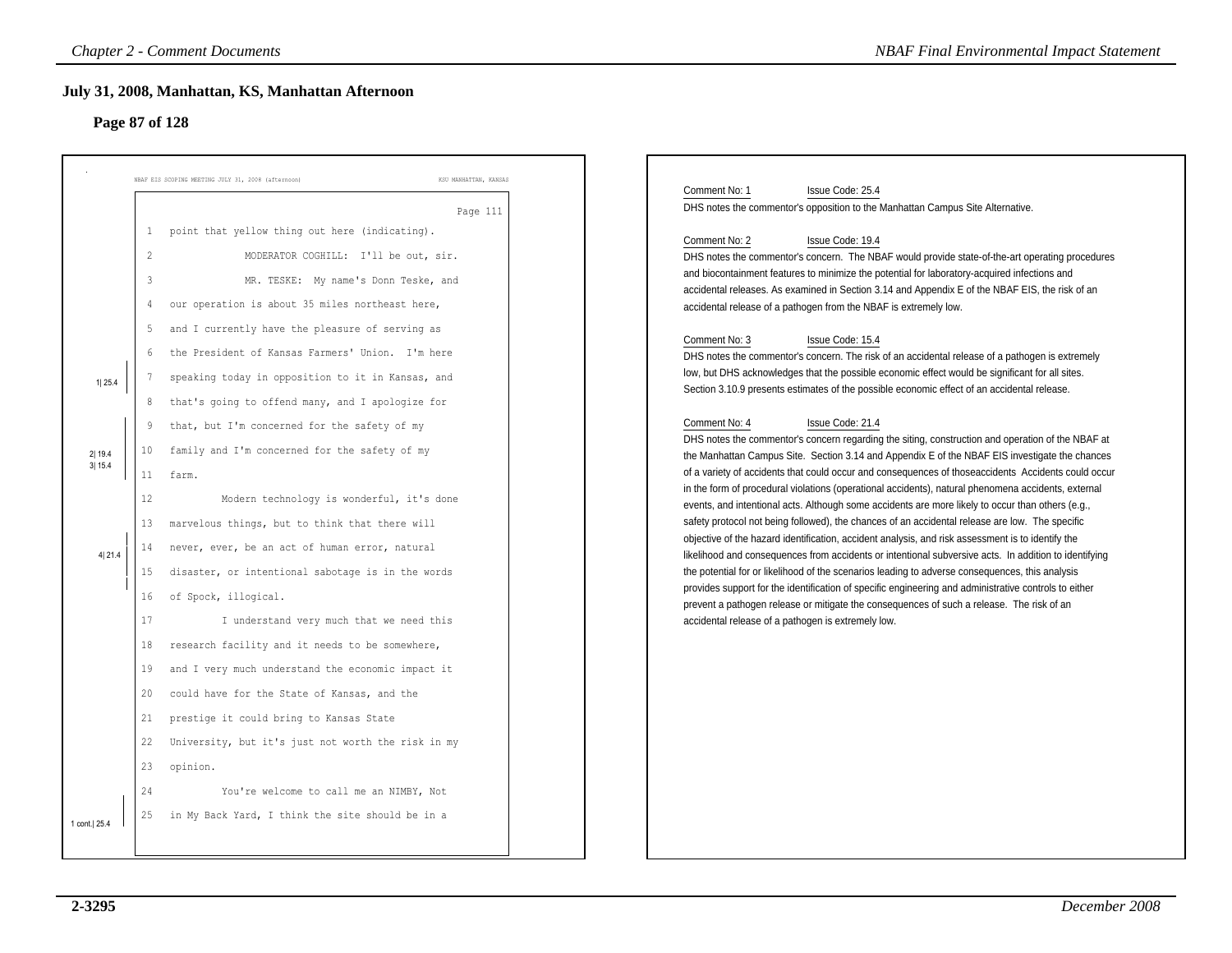### **July 31, 2008, Manhattan, KS, Manhattan Afternoon**

### **Page 88 of 128**

|                | <b>Chapter 2 - Comment Documents</b>                                                                                                                                                              |                                                                                                                                                                                                                                                                                                                                                                                                                                                                                                                                                                                                                                                                                                                                                                                                                                                                                                                                                                                                                                                                                                                                                      | <b>NBAF Final Environmental Impact Statement</b>                                                                                                                                                                                                                                                                                                                                                                                                                                                                                                                                                                                                                                                                                                                                                                                                                                                                                                                                                                                                                                                                                                                                                                                                                                                                                            |
|----------------|---------------------------------------------------------------------------------------------------------------------------------------------------------------------------------------------------|------------------------------------------------------------------------------------------------------------------------------------------------------------------------------------------------------------------------------------------------------------------------------------------------------------------------------------------------------------------------------------------------------------------------------------------------------------------------------------------------------------------------------------------------------------------------------------------------------------------------------------------------------------------------------------------------------------------------------------------------------------------------------------------------------------------------------------------------------------------------------------------------------------------------------------------------------------------------------------------------------------------------------------------------------------------------------------------------------------------------------------------------------|---------------------------------------------------------------------------------------------------------------------------------------------------------------------------------------------------------------------------------------------------------------------------------------------------------------------------------------------------------------------------------------------------------------------------------------------------------------------------------------------------------------------------------------------------------------------------------------------------------------------------------------------------------------------------------------------------------------------------------------------------------------------------------------------------------------------------------------------------------------------------------------------------------------------------------------------------------------------------------------------------------------------------------------------------------------------------------------------------------------------------------------------------------------------------------------------------------------------------------------------------------------------------------------------------------------------------------------------|
|                | July 31, 2008, Manhattan, KS, Manhattan Afternoon                                                                                                                                                 |                                                                                                                                                                                                                                                                                                                                                                                                                                                                                                                                                                                                                                                                                                                                                                                                                                                                                                                                                                                                                                                                                                                                                      |                                                                                                                                                                                                                                                                                                                                                                                                                                                                                                                                                                                                                                                                                                                                                                                                                                                                                                                                                                                                                                                                                                                                                                                                                                                                                                                                             |
|                | Page 88 of 128                                                                                                                                                                                    |                                                                                                                                                                                                                                                                                                                                                                                                                                                                                                                                                                                                                                                                                                                                                                                                                                                                                                                                                                                                                                                                                                                                                      |                                                                                                                                                                                                                                                                                                                                                                                                                                                                                                                                                                                                                                                                                                                                                                                                                                                                                                                                                                                                                                                                                                                                                                                                                                                                                                                                             |
|                | NBAF EIS SCOPING MEETING JULY 31, 2008 (afternoon)                                                                                                                                                | KSU MANHATTAN, KANSAS                                                                                                                                                                                                                                                                                                                                                                                                                                                                                                                                                                                                                                                                                                                                                                                                                                                                                                                                                                                                                                                                                                                                |                                                                                                                                                                                                                                                                                                                                                                                                                                                                                                                                                                                                                                                                                                                                                                                                                                                                                                                                                                                                                                                                                                                                                                                                                                                                                                                                             |
| 7 5.0<br>8 5.0 | 3<br>20,000 students.<br>4<br>5<br>6<br>7<br>8<br>9<br>10<br>11<br>$12 \,$<br>13<br>safely on the U.S. mainland.<br>14<br>15<br>16<br>17<br>satisfy me.<br>18<br>19<br>20<br>21<br>23<br>24<br>25 | Page 112<br>remote spot, preferably an island and with the<br>parameters and barriers, rather than in the heart<br>of the campus of a major university with over<br>So I would like to bring to the attention<br>of those in attendance today testimony by our own<br>government's general accounting office that was<br>given in May of 2008 in regards to this, and their<br>concerns about the safety of doing it on the<br>mainland. In it they said, and I quote, the<br>Department of Homeland Security has neither<br>conducted nor commissioned any study to determine<br>whether work on Foot and Mouth Disease can be done<br>I would assume that what we got today<br>earlier would be an answer to this testimony, but<br>I still am sorry that low risk just doesn't<br>What it also states is that faced with<br>the decision today of whether to replace aging<br>infrastructure on the island versus building a new<br>22 facility on the mainland, Denmark and Germany have<br>both decided to keep Foot and Mouth Disease work<br>on their islands, given the non zero risk of<br>release and the serious economic consequences of | Comment No: 7<br>Issue Code: 5.0<br>DHS notes the commentor's concern. As described in Section 2.4.3 of the NBAF EIS, other potential<br>locations to construct the NBAF were considered during the site selection process but were<br>eliminated based on evaluation by the selection committee. It was suggested during the scoping<br>process that the NBAF be constructed in a remote location such as an island distant from populated<br>areas or in a location that would be inhospitable (e.g., desert or arctic habitat) to escaped animal<br>hosts/vectors; however, the evaluation criteria called for proximity to research programs that could be<br>linked to the NBAF mission and proximity to a technical workforce. The Plum Island Site is an<br>isolated location as was suggested while still meeting the requirements listed in the expressions of<br>interest.<br>Comment No: 8<br>Issue Code: 5.0<br>DHS notes the commentor's opposition to the five mainland site alternatives. The conclusions<br>expressed in Section 3.14 show that even though Plum Island has a lower potential impact in case of<br>a release, the probability of a release is low at all sites. The lower potential effect is due both to the<br>water barrier around the island and the lack of livestock and suseptible wildlife species. |
|                |                                                                                                                                                                                                   |                                                                                                                                                                                                                                                                                                                                                                                                                                                                                                                                                                                                                                                                                                                                                                                                                                                                                                                                                                                                                                                                                                                                                      |                                                                                                                                                                                                                                                                                                                                                                                                                                                                                                                                                                                                                                                                                                                                                                                                                                                                                                                                                                                                                                                                                                                                                                                                                                                                                                                                             |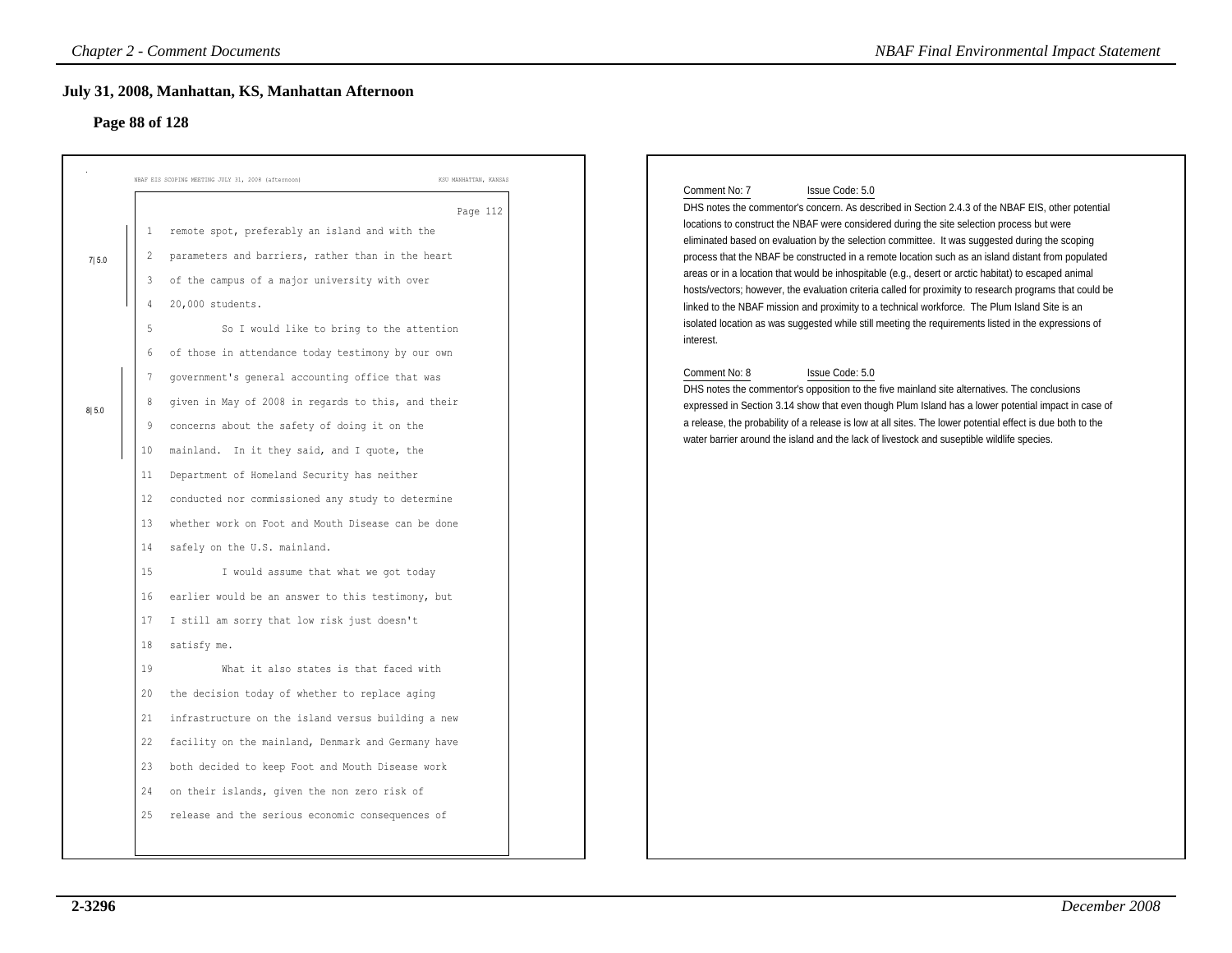### **Page 89 of 128**

|        |                | <b>Chapter 2 - Comment Documents</b>                                        | <b>NBAF Final Environmental Impact Statement</b>                                                                                                                                                           |
|--------|----------------|-----------------------------------------------------------------------------|------------------------------------------------------------------------------------------------------------------------------------------------------------------------------------------------------------|
|        |                | July 31, 2008, Manhattan, KS, Manhattan Afternoon                           |                                                                                                                                                                                                            |
|        | Page 89 of 128 |                                                                             |                                                                                                                                                                                                            |
|        |                |                                                                             |                                                                                                                                                                                                            |
|        |                | NBAF EIS SCOPING MEETING JULY 31, 2008 (afternoon)<br>KSU MANHATTAN, KANSAS | Issue Code: 25.4<br>Comment No: 1                                                                                                                                                                          |
|        |                | Page 113                                                                    | DHS notes the commentor's opposition to the Manhattan Campus Site Alternative.                                                                                                                             |
|        |                | an outbreak on the mainland.                                                | Comment No: 9<br>Issue Code: 5.0                                                                                                                                                                           |
|        | $\overline{c}$ | Finally, the argument that the facility                                     | DHS notes the commentor's statement. DHS believes that experience shows that facilities utilizing                                                                                                          |
| 9 5.0  | 3              | needs to be here in the heartland and the heart of                          | modern biocontainment technologies and safety protocols, such as would be employed in the design,<br>construction, and operation of NBAF, would enable NBAF to be safely operated anywhere on the          |
|        |                | the cattle industry just doesn't hold any water in                          | mainland. As described in Section 2.3.1, DHS's site selection process including site selection criteria                                                                                                    |
|        | 5              | my mind. In today's modern jet age, the coast is                            | that included, but were not limited to, such factors as proximity to research capabilities and workforce.                                                                                                  |
|        | 6              | three hours away.                                                           | As such, some but not all of the sites selected for analysis as reasonable alternatives in the NBAF<br>EIS are located in livestock producing areas. Nevertheless, it has been shown that modern biosafety |
|        | $\overline{7}$ | Thank you for your time.                                                    | laboratories can be safely operated in populated areas. An example is the Centers for Disease                                                                                                              |
|        | 8              | MODERATOR COGHILL: Thank you very                                           | Control and Prevention in downtown Atlanta, Georgia, where such facilities employ modern<br>biocontainment technologies and safety protocols, such as would be employed in the design,                     |
|        | 9              | much. Appreciate it.                                                        | construction, and operation of NBAF.                                                                                                                                                                       |
|        | 10             | Paul Irvine.                                                                |                                                                                                                                                                                                            |
|        | 11             | MR. IRVINE: Thank you for the                                               |                                                                                                                                                                                                            |
|        | 12             | opportunity to speak to you today. I'm Paul                                 |                                                                                                                                                                                                            |
|        | 13             | Irvine. We have a family cattle operation about                             |                                                                                                                                                                                                            |
|        | 14             | two miles northeast of the proposed site.                                   |                                                                                                                                                                                                            |
|        | 15             | We agree that it is important to do                                         |                                                                                                                                                                                                            |
|        | 16             | research and develop countermeasures against                                |                                                                                                                                                                                                            |
|        | 17             | foreign animal diseases affecting agriculture and                           |                                                                                                                                                                                                            |
|        | 18             | the general population. This is the greatest                                |                                                                                                                                                                                                            |
|        | 19             | country in the world and we need to do everything                           |                                                                                                                                                                                                            |
|        | 20             | we can to protect and secure it.                                            |                                                                                                                                                                                                            |
|        | 21             | However, we think it is absolutely absurd                                   |                                                                                                                                                                                                            |
|        | 22             | to bring one of the most dangerous pathogens in                             |                                                                                                                                                                                                            |
| 1 25.4 | 23             | the world here into our town, near livestock, and                           |                                                                                                                                                                                                            |
|        | 24             | in close proximity to residential areas. Foot and                           |                                                                                                                                                                                                            |
|        | 25             | Mouth Disease is very transmittable and it can be                           |                                                                                                                                                                                                            |
|        |                |                                                                             |                                                                                                                                                                                                            |
|        |                |                                                                             |                                                                                                                                                                                                            |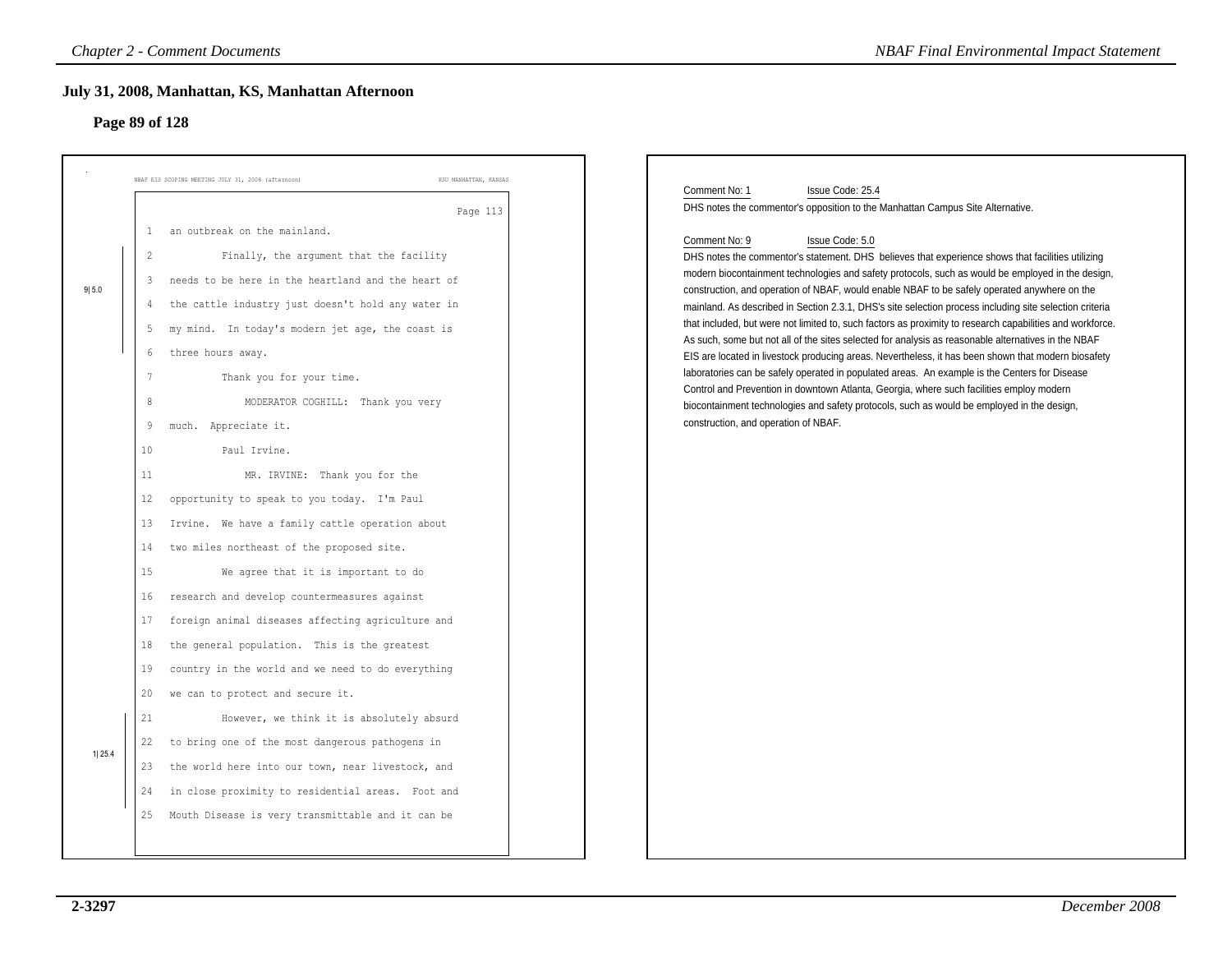### **Page 90 of 128**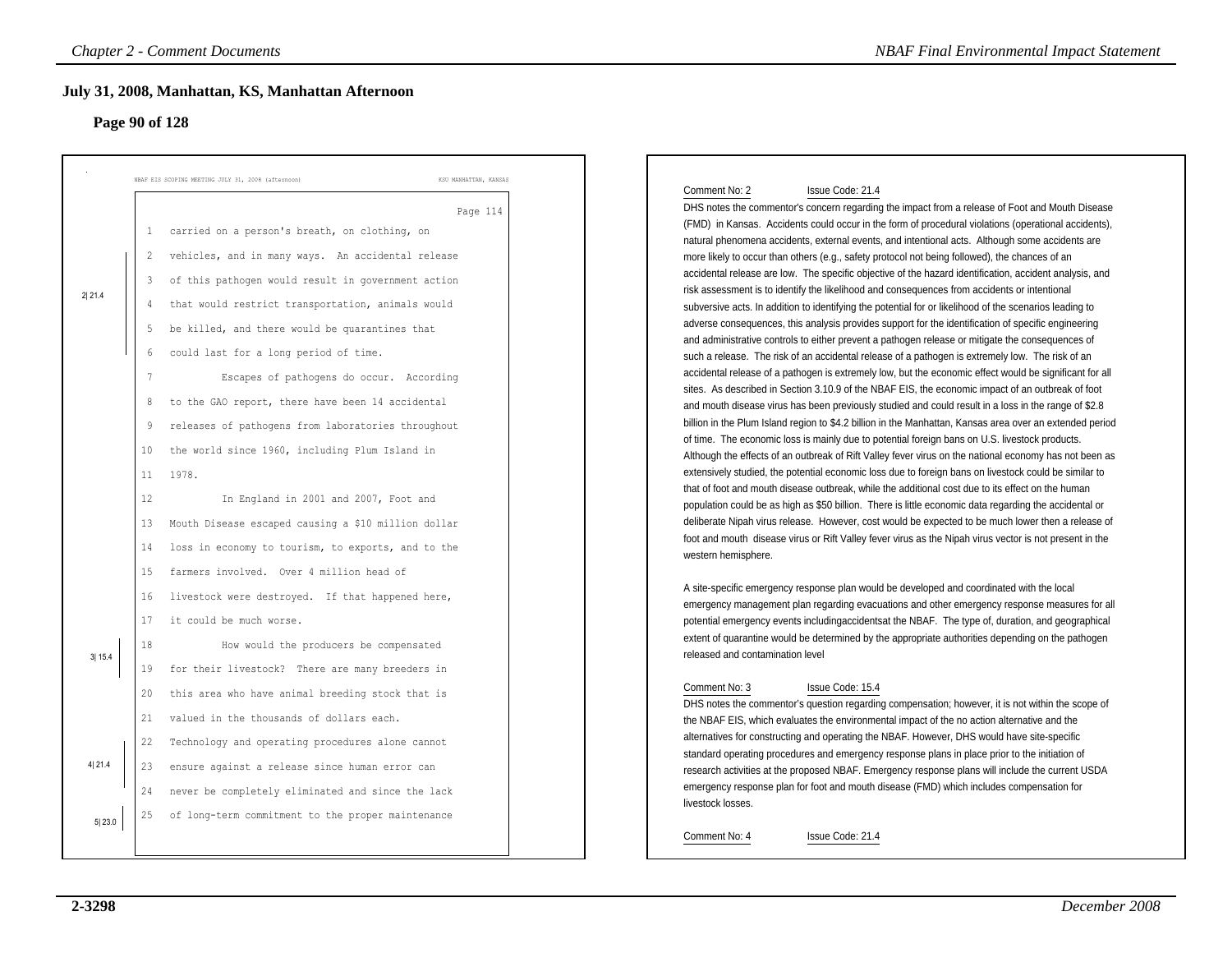DHS notes the commentor's concern regarding the potential consequences from a NBAF accident orpathogen release as the result of human error. The NBAF would be designed, constructed, and operated to ensure the maximum level of public safety and to fulfill all necessary requirements to protect the environment. Section 3.14 and Appendix E of the NBAF EIS, investigates the chances ofa variety of accidents that could occur with the proposed NBAF and consequences of potentialaccidents, including releases due to weather events. The chances of an accidental release are low.Although some accidents are more likely to occur than others (e.g., safety protocol not being followed), the chances of an accidental release based on human error are low in large part due to thedesign and implementation of biocontainment safeguards in conjunction with rigorous personneltraining. For example, as described in Section 2.2.2.1 of the NBAF EIS, all laboratory staff would receive thorough pre-operational training, as well as ongoing training, in the handling of hazardous infectious agents, understanding biocontainment functions of standard and special practices for eachbiosafety level, and understanding biocontainment equipment and laboratory characteristics.Appendix B to the EIS describes biocontainment lapses and laboratory acquired infections. Laboratory-acquired infections have not been shown to be a threat to the community at large. As setout in Section 3.14.3.4 of the NBAF EIS, employees and contractors will be screened prior to employment or engagement and monitored while working, among other security measures. In addition, oversight of NBAF operations, as described in Section 2.2.2.6 of the NBAF EIS, will beconducted in part by the Institutional Biosafety Committee (IBC), which includes community representative participation, and the APHIS Animal Research Policy and Institutional Animal Careand Use Committee. Should the NBAF Record of Decision call for the design, construction, and operations of the NBAF, site specific protocols would then be developed in coordination with localemergency response agencies and would consider the diversity and density of populations, includinginstitutionalized populations, residing within the local area. The need for an evacuation under an accident conditions is considered to be a very low probability event. DHS would have site-specificstandard operating procedures and emergency response plans in place prior to the initiation ofresearch activities at the proposed NBAF. *Chapter 2 - Comments Documents* <br>
Chapter 3 - Comments and the commental Impact Statemental International International International International International International International International International Int

### Comment No: 5 Issue Code: 23.0

 DHS notes the commentor's statement regarding the importance of long term maintenance to the safety of the NBAF operation. DHS would maintain the NBAF and ancillary facilities in compliance with applicable environmental, safety, and health requirements and provide adequate funding for safeoperation and long-term maintenance.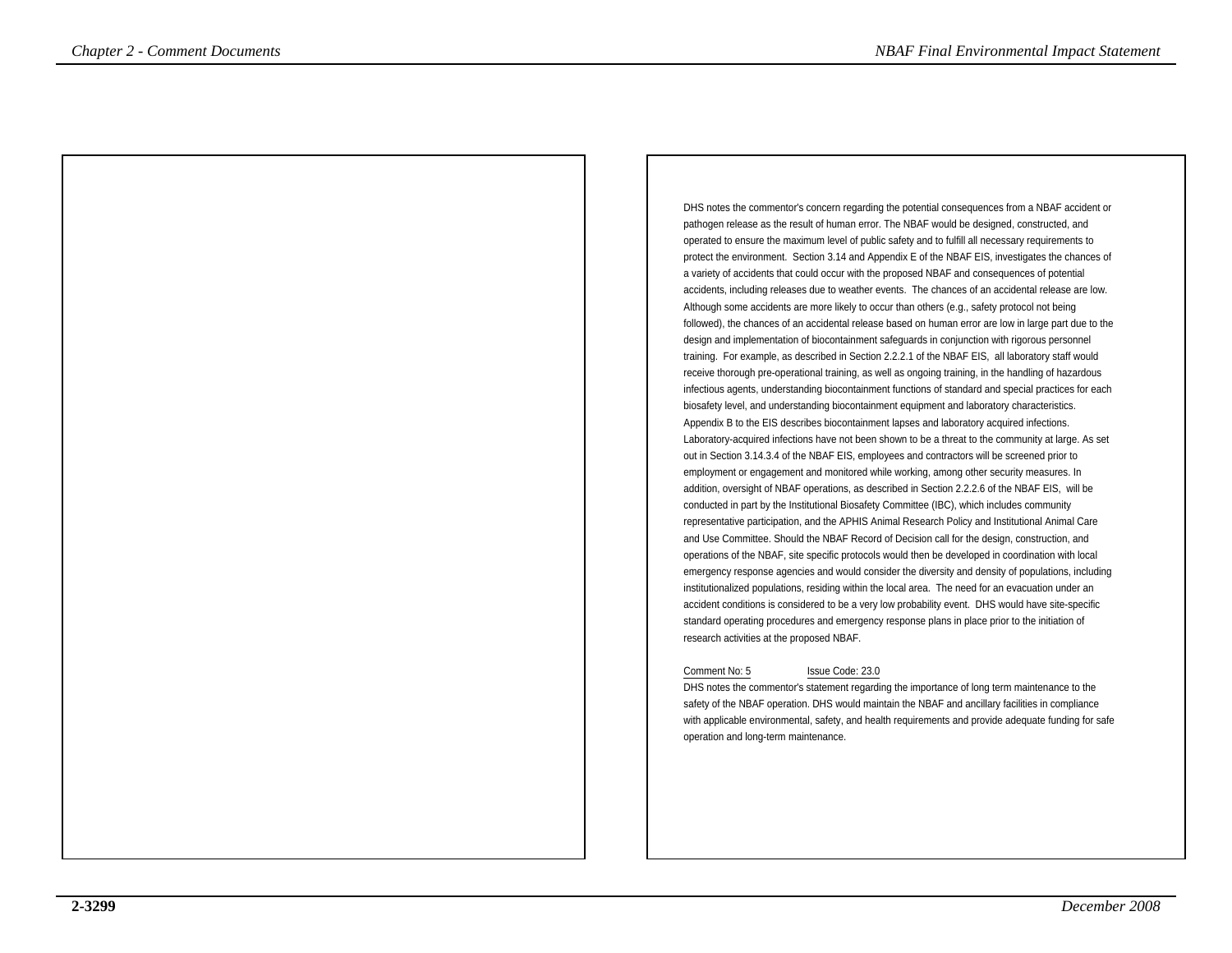### **Page 91 of 128**

|                |                | July 31, 2008, Manhattan, KS, Manhattan Afternoon  |                       |  |
|----------------|----------------|----------------------------------------------------|-----------------------|--|
| Page 91 of 128 |                |                                                    |                       |  |
|                |                | NBAF EIS SCOPING MEETING JULY 31, 2008 (afternoon) | KSU MANHATTAN, KANSAS |  |
|                |                |                                                    | Page 115              |  |
|                | $\,$ $\,$ $\,$ | of bio-containment facilities and their technology |                       |  |
|                | 2              | can cause releases as in Pirbright, England.       |                       |  |
|                | $\overline{3}$ | The majority of the local people                   |                       |  |
|                | 4              | supporting this are intoxicated with the allure of |                       |  |
|                | 5              | jobs, economic development and prestige. Most      |                       |  |
|                | 6              | have limited vested interest in the livestock      |                       |  |
|                | 7              | industry. The effort to get this facility in       |                       |  |
|                | 8              | Manhattan is motivated by politics, greed and      |                       |  |
|                | 9              | short-term gain with no regard for the possible    |                       |  |
|                | 10             | consequences of a potential economic disaster.     |                       |  |
|                | 11             | Many producers I have visited with have            |                       |  |
|                | 12             | little knowledge concerning this issue, and many   |                       |  |
|                | 13             | are concerned when they learn more about it and    |                       |  |
|                | 14             | back my position 100 percent.                      |                       |  |
|                | 15             | My family has been in this area since the          |                       |  |
|                | 16             | 1850's. My great grandfather was an Irish          |                       |  |
|                | 17             | stonemason and helped build Fort Riley. Many       |                       |  |
|                | 18             | people in this area have been here an equally long |                       |  |
|                | 19             | time. When things go wrong, we have ties to the    |                       |  |
|                | 20             | land and are left to deal with the consequences.   |                       |  |
|                | 21             | The people in Butner, North Carolina, had it       |                       |  |
|                | 22             | right. We don't want the NBAF located in           |                       |  |
| 1 cont.   25.4 | 23             | Manhattan here in the heartland, in the middle of  |                       |  |
|                | 24             | livestock country, with cattle, swine and sheep.   |                       |  |
|                | 25             | We need to join forces with those people and stop  |                       |  |
|                |                |                                                    |                       |  |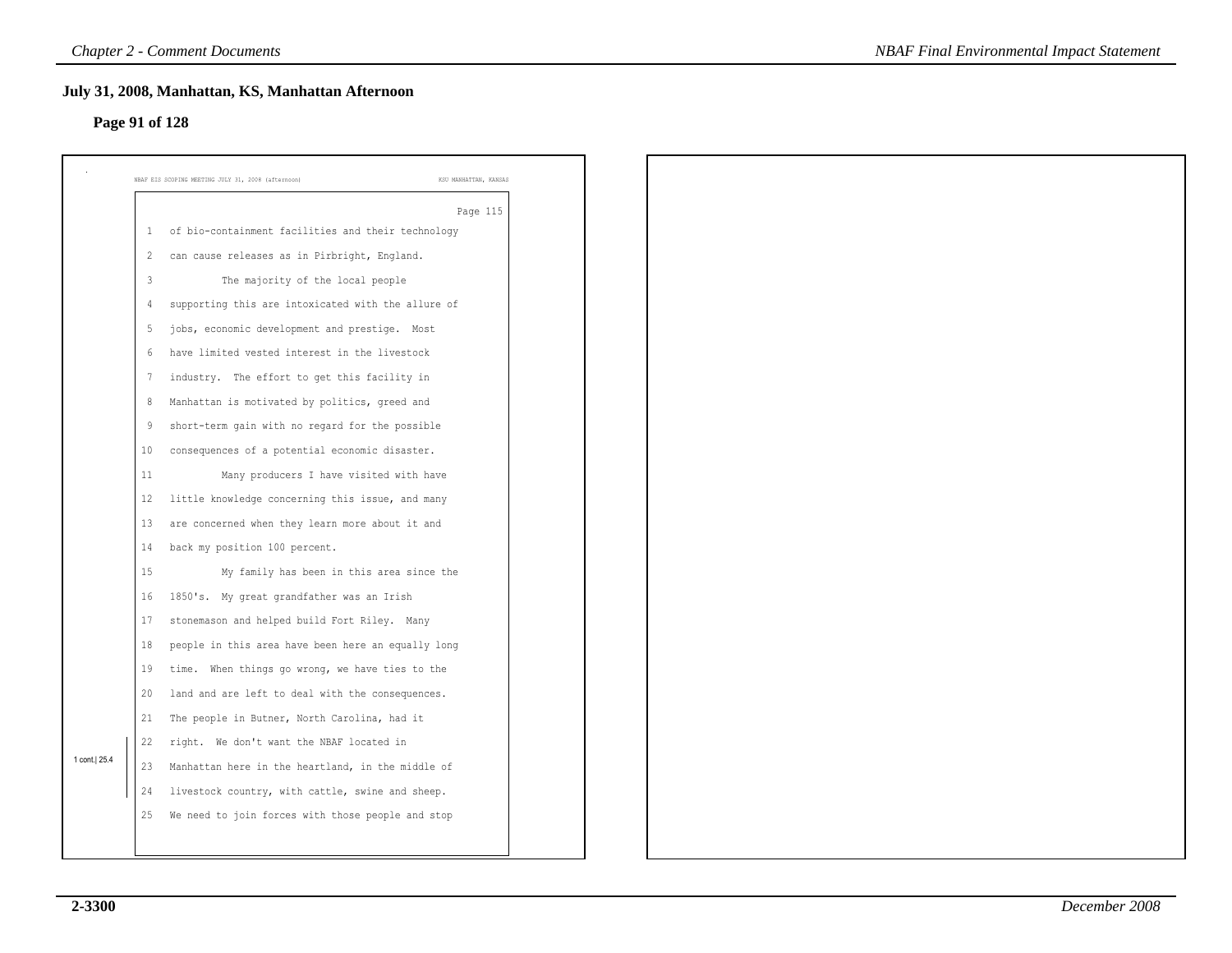| Page 92 of 128                                     |                                                    |                       |                                                                                                                                                                                                                    |
|----------------------------------------------------|----------------------------------------------------|-----------------------|--------------------------------------------------------------------------------------------------------------------------------------------------------------------------------------------------------------------|
| NBAF EIS SCOPING MEETING JULY 31, 2008 (afternoon) |                                                    | KSU MANHATTAN, KANSAS |                                                                                                                                                                                                                    |
|                                                    |                                                    | Page 116              | Issue Code: 21.0<br>Comment No: 1<br>DHS notes the commentor's concern regarding safety protocols. Text in Section 3.14, states that the                                                                           |
| $\mathbf{1}$                                       | this attempt to stick a dagger in the heart of the |                       | specific objective of the hazard identification is to identify the likelihood and consequences from<br>accidents or intentional subversive acts. In addition to identifying the potential for or likelihood of the |
| 2                                                  | United States. Thank you very much.                |                       | scenarios leading to adverse consequences, this analysis provides support for the identification of                                                                                                                |
| 3                                                  | MODERATOR COGHILL: Thank you,                      |                       | specific engineering and administrative controls to either prevent a pathogen release or mitigate the                                                                                                              |
| Mr. Irvine.<br>4                                   |                                                    |                       | consequences of such a release. The NBAF would provide state-of-the-art operating procedures and<br>biocontainment features to minimize the potential for laboratory-acquired infections and accidental            |
| 5                                                  | Tracy Brunner, followed by John Hook and           |                       | releases. The risk of an accidental release of a pathogen is extremely low. Should the NBAF Record<br>of Decision call for the design, construction, and operations of the NBAF then site specific protocols       |
| Franklin Spikes.<br>6                              |                                                    |                       | would be developed, in coordination with local emergency response agencies, that would consider                                                                                                                    |
| $7\phantom{.0}$                                    | MR. BRUNNER: My name is Tracy                      |                       | the diversity and density of human, livestock, and wildlife populations residing within the local area.                                                                                                            |
| 8                                                  | Brunner, I'm a cattleman and here today as         |                       | DHS would have site-specific standard operating procedures and response plans in place prior to the<br>initiation of research activities at the proposed NBAF.                                                     |
| 9                                                  | president of the Kansas Livestock Association.     |                       |                                                                                                                                                                                                                    |
| 10 <sub>1</sub>                                    | I'd like to thank you for the opportunity to       |                       |                                                                                                                                                                                                                    |
| 11                                                 | provide comments today.                            |                       |                                                                                                                                                                                                                    |
| 12                                                 | In general, we have three points for your          |                       |                                                                                                                                                                                                                    |
| 13                                                 | consideration. Number one, we feel it is           |                       |                                                                                                                                                                                                                    |
| 14                                                 | imperative as a nation we conduct the research     |                       |                                                                                                                                                                                                                    |
| 15                                                 | necessary to protect agriculture and public health |                       |                                                                                                                                                                                                                    |
| 16                                                 | from high consequence biological threats involving |                       |                                                                                                                                                                                                                    |
| 17                                                 | human, zoonotic, and foreign animal diseases.      |                       |                                                                                                                                                                                                                    |
| 18                                                 | Our national security, from the                    |                       |                                                                                                                                                                                                                    |
| 19                                                 | perspective of human health and food security,     |                       |                                                                                                                                                                                                                    |
| 20                                                 | depend on this type of research. We must have the  |                       |                                                                                                                                                                                                                    |
| 21                                                 | proper facilities to conduct this field of         |                       |                                                                                                                                                                                                                    |
| 22<br>research.                                    |                                                    |                       |                                                                                                                                                                                                                    |
| 23                                                 | Secondly, regardless of where the NBAF is          |                       |                                                                                                                                                                                                                    |
| 24                                                 | located, the Department of Homeland Security must  |                       |                                                                                                                                                                                                                    |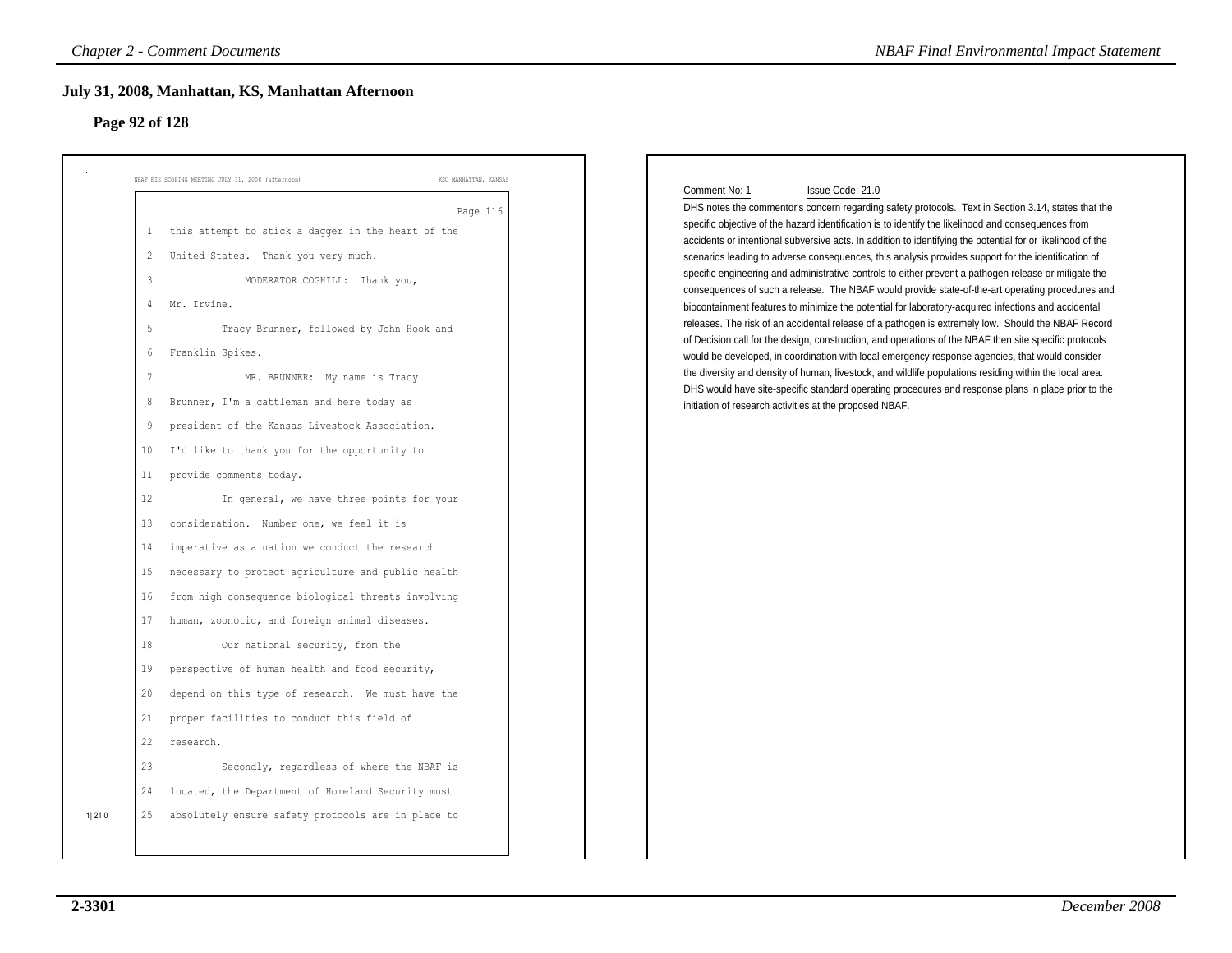### **July 31, 2008, Manhattan, KS, Manhattan Afternoon**

## **Page 93 of 128**

|              | <b>Chapter 2 - Comment Documents</b>                                        | <b>NBAF Final Environmental Impact Statement</b>                                                                  |
|--------------|-----------------------------------------------------------------------------|-------------------------------------------------------------------------------------------------------------------|
|              | July 31, 2008, Manhattan, KS, Manhattan Afternoon                           |                                                                                                                   |
|              | Page 93 of 128                                                              |                                                                                                                   |
|              | NBAF EIS SCOPING MEETING JULY 31, 2008 (afternoon)<br>KSU MANHATTAN, KANSAS |                                                                                                                   |
|              | Page 117                                                                    | Comment No: 2<br>Issue Code: 24.4<br>DHS notes the commentor's support for the Manhattan Campus Site Alternative. |
|              | prevent the introduction of the very diseases<br>$\mathbf{1}$               |                                                                                                                   |
| 1 cont. 21.0 | 2 being researched. The safety protocols must                               |                                                                                                                   |
|              | address measures to prevent both unintentional or<br>3                      |                                                                                                                   |
|              | intentional, such as bioterrorism, release of<br>4                          |                                                                                                                   |
|              | 5<br>diseases. It is safe to say that none of the six                       |                                                                                                                   |
|              | proposed sites would want NBAF if this assurance<br>6                       |                                                                                                                   |
|              | cannot be obtained.<br>7                                                    |                                                                                                                   |
|              | Number three, the proposed site in<br>8                                     |                                                                                                                   |
|              | Manhattan, Kansas, does have several unique<br>9                            |                                                                                                                   |
|              | aspects that make the Kansas site distinctively<br>10                       |                                                                                                                   |
|              | qualified. First, the Biosecurity Research<br>11                            |                                                                                                                   |
|              | 12<br>Institute already located at Kansas State                             |                                                                                                                   |
|              | University would complement the research to be<br>13                        |                                                                                                                   |
|              | conducted at NBAF.<br>14                                                    |                                                                                                                   |
|              | 15<br>Second, locating NBAF in Manhattan,                                   |                                                                                                                   |
|              | Kansas, would place it within the existing Animal<br>16                     |                                                                                                                   |
|              | Health Corridor that includes the headquarters of<br>17                     |                                                                                                                   |
|              | more than 100 animal health companies, other major<br>18                    |                                                                                                                   |
| 2 24.4       | research facilities, and related institutions.<br>19                        |                                                                                                                   |
|              | Third, broad coalition of public and<br>20                                  |                                                                                                                   |
|              | private organizations supports Manhattan, Kansas,<br>21                     |                                                                                                                   |
|              | 22 as the NBAF site. One of the key members of this                         |                                                                                                                   |
|              | 23 coalition is Kansas State University. University                         |                                                                                                                   |
|              | 24 administration and scientists have earned a great                        |                                                                                                                   |
|              | deal of respect and trust from the agricultural<br>25                       |                                                                                                                   |
|              |                                                                             |                                                                                                                   |
|              |                                                                             |                                                                                                                   |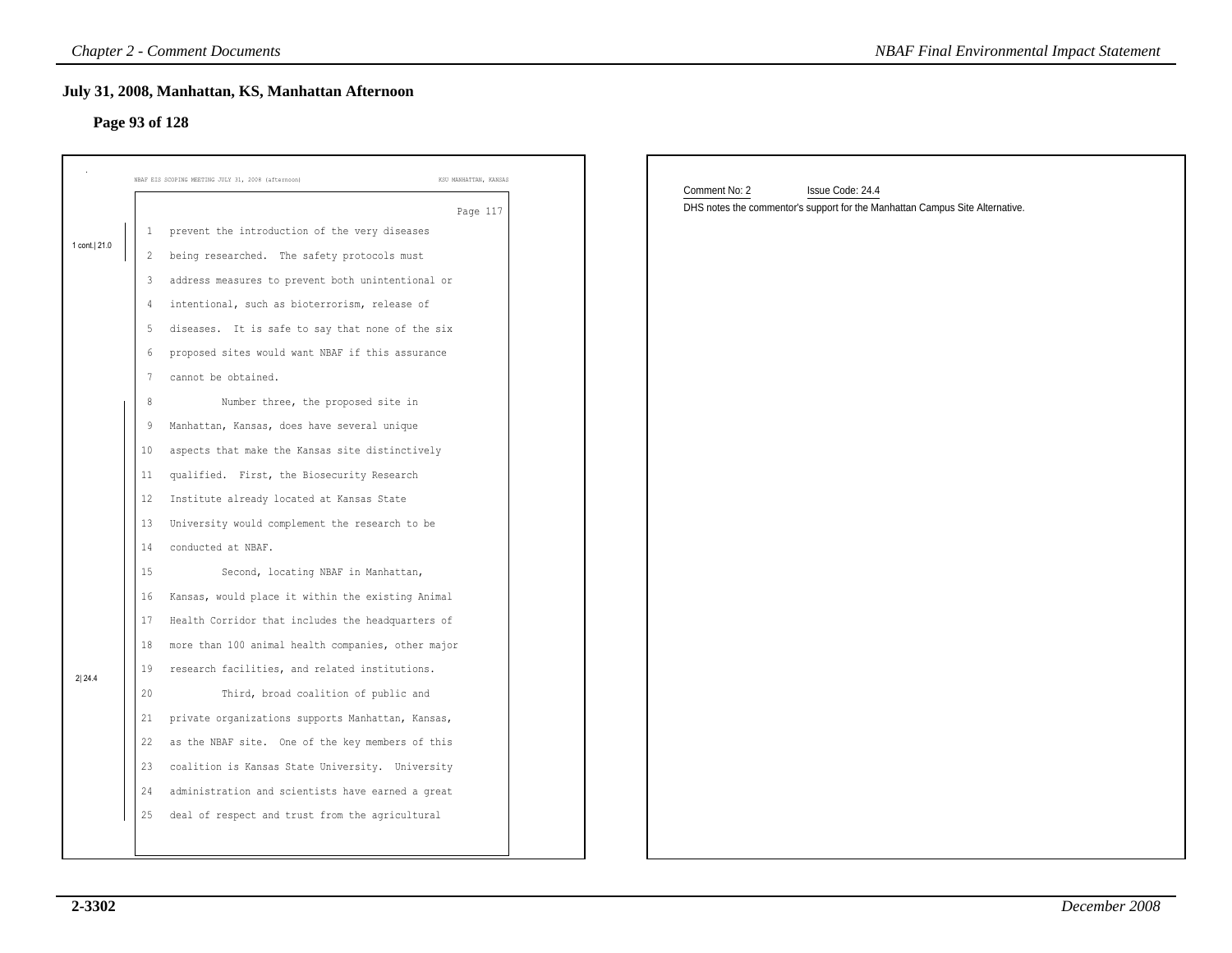### **Page 94 of 128**

|                |                 | July 31, 2008, Manhattan, KS, Manhattan Afternoon                           |  |
|----------------|-----------------|-----------------------------------------------------------------------------|--|
| Page 94 of 128 |                 |                                                                             |  |
|                |                 |                                                                             |  |
|                |                 | NBAF EIS SCOPING MEETING JULY 31, 2008 (afternoon)<br>KSU MANHATTAN, KANSAS |  |
|                |                 | Page 118                                                                    |  |
|                | $\perp$         | community internationally for staying on the                                |  |
|                | $\overline{2}$  | cutting edge of research.                                                   |  |
|                | $\overline{3}$  | In closing, Kansas livestock producers                                      |  |
|                | $\overline{4}$  | live and work and provide wholesome food using                              |  |
|                | 5               | state of the art techniques and technologies of                             |  |
|                | 6               | animal science. We understand the risk and                                  |  |
|                | $7\phantom{.0}$ | benefit.                                                                    |  |
|                | 8               | Our perspective, however, could be a                                        |  |
|                | 9               | little more unique than some. You look a little                             |  |
|                | 10              | closer when you own the cows. Local livestock                               |  |
| 2 cont. 24.4   | 11              | producer concerns on NBAF may be answered by                                |  |
|                | 12              | clearer communication of the interlocking                                   |  |
|                | 13              | safeguards that a Level 4 facility would have.                              |  |
|                | 14              | Paramount to our position is that no plan should                            |  |
|                | 15              | proceed without adequate protection of the very                             |  |
|                | 16              | industry and public that it seeks to serve.                                 |  |
|                | 17              | The 6,000 members of the Kansas Livestock                                   |  |
|                | 18              | Association gives strong, confident, but                                    |  |
|                | 19              | conditional support to NBAF.                                                |  |
|                | 20              | We appreciate the opportunity to provide                                    |  |
|                | 21              | these comments.                                                             |  |
|                | 22              | MODERATOR COGHILL: Thank you very                                           |  |
|                | 23              | much.                                                                       |  |
|                | 24              | John Hook.                                                                  |  |
|                | 25              | MR. HOOK: My name is John Hook, I'm                                         |  |
|                |                 |                                                                             |  |
|                |                 |                                                                             |  |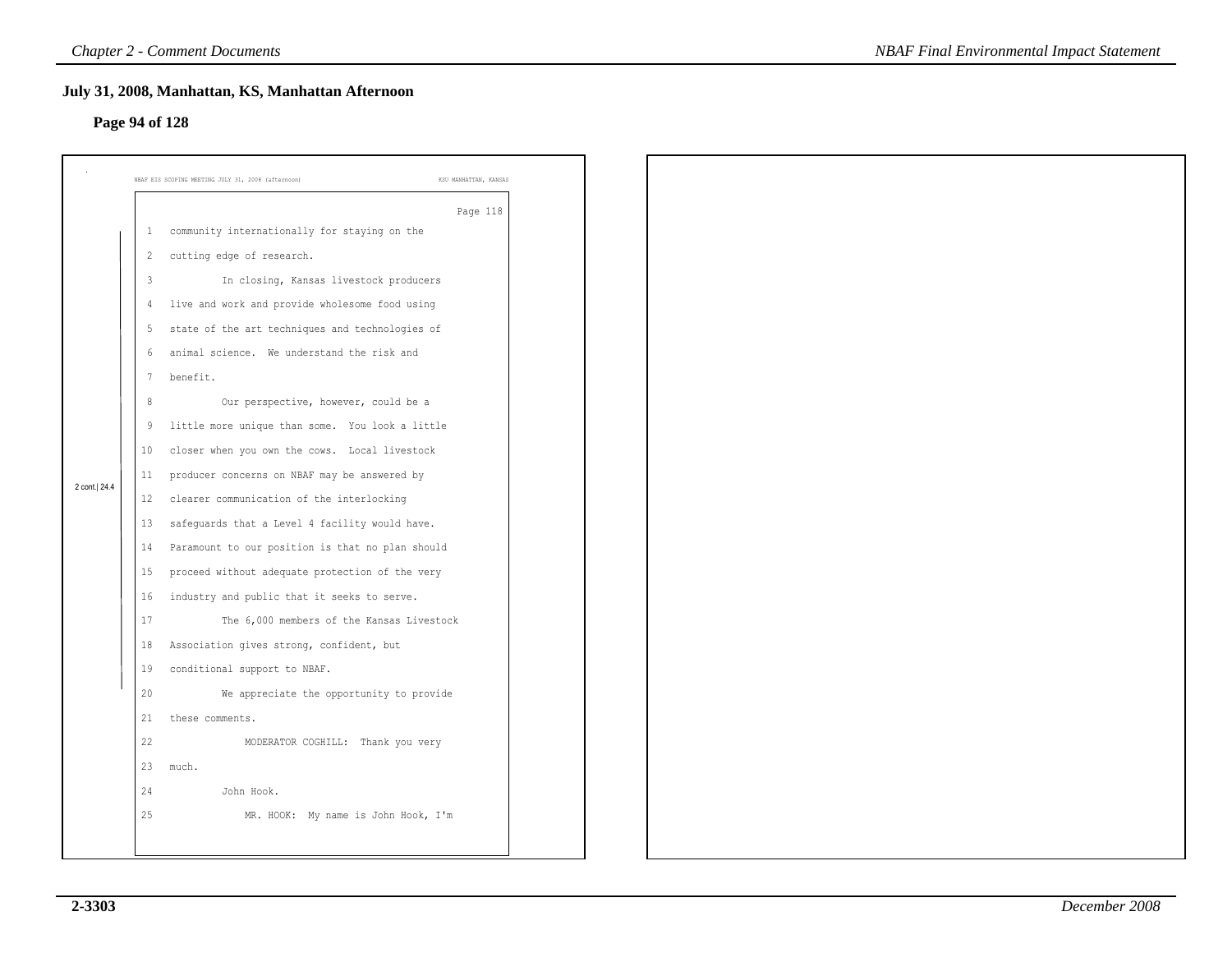### **Page 95 of 128**

|                |                | <b>Chapter 2 - Comment Documents</b>                                        | <b>NBAF Final Environmental Impact Statement</b>                               |  |
|----------------|----------------|-----------------------------------------------------------------------------|--------------------------------------------------------------------------------|--|
| Page 95 of 128 |                | July 31, 2008, Manhattan, KS, Manhattan Afternoon                           |                                                                                |  |
|                |                | NBAF EIS SCOPING MEETING JULY 31, 2008 (afternoon)<br>KSU MANHATTAN, KANSAS | Comment No: 1<br>Issue Code: 25.4                                              |  |
|                |                | Page 119                                                                    | DHS notes the commentor's opposition to the Manhattan Campus Site Alternative. |  |
|                |                | 1 a local Kansas cattleman, third generation                                |                                                                                |  |
|                |                | 2 cattleman, and a Kansas State graduate. My                                |                                                                                |  |
|                | $\mathbf{3}$   | comments will be brief.                                                     |                                                                                |  |
|                | $\overline{4}$ | First of all, I would like to compliment                                    |                                                                                |  |
|                | -5             | Paul Irvine on his thoughts. I think it sums up                             |                                                                                |  |
|                | 6              | what a lot of people like myself would like to say                          |                                                                                |  |
|                | 7              | but can't say it, but I will say this to you:                               |                                                                                |  |
|                | 8              | Where has your common sense gone?                                           |                                                                                |  |
| 1 25.4         | 9              | Anybody in their right mind would not                                       |                                                                                |  |
|                | 10             | introduce hoof and mouth disease in cattle                                  |                                                                                |  |
|                | $11\,$         | country.                                                                    |                                                                                |  |
|                | 12             | Thank you for your time.                                                    |                                                                                |  |
|                | 13             | MODERATOR COGHILL: Thank you,                                               |                                                                                |  |
|                | 14             | Mr. Hook.                                                                   |                                                                                |  |
|                | 15             | Franklin Spikes.                                                            |                                                                                |  |
|                | 16             | MR. SPIKES: Good afternoon, welcome                                         |                                                                                |  |
|                | 17             | to Manhattan again. Seems like you come in                                  |                                                                                |  |
|                | 18             | August, along with the summer and the beginning of                          |                                                                                |  |
|                | 19             | school, and we welcome you.                                                 |                                                                                |  |
|                | 20             | My name is Frank Spikes. I am the                                           |                                                                                |  |
|                | 21             | Immediate Past President of the Kansas State                                |                                                                                |  |
|                | 22             | University Faculty Senate, and I've been a                                  |                                                                                |  |
|                |                | 23 Professor of Educational Leadership here since                           |                                                                                |  |
|                | 24             | 1990.                                                                       |                                                                                |  |
|                | 25             | I'm offering comments today because I                                       |                                                                                |  |
|                |                |                                                                             |                                                                                |  |
|                |                |                                                                             |                                                                                |  |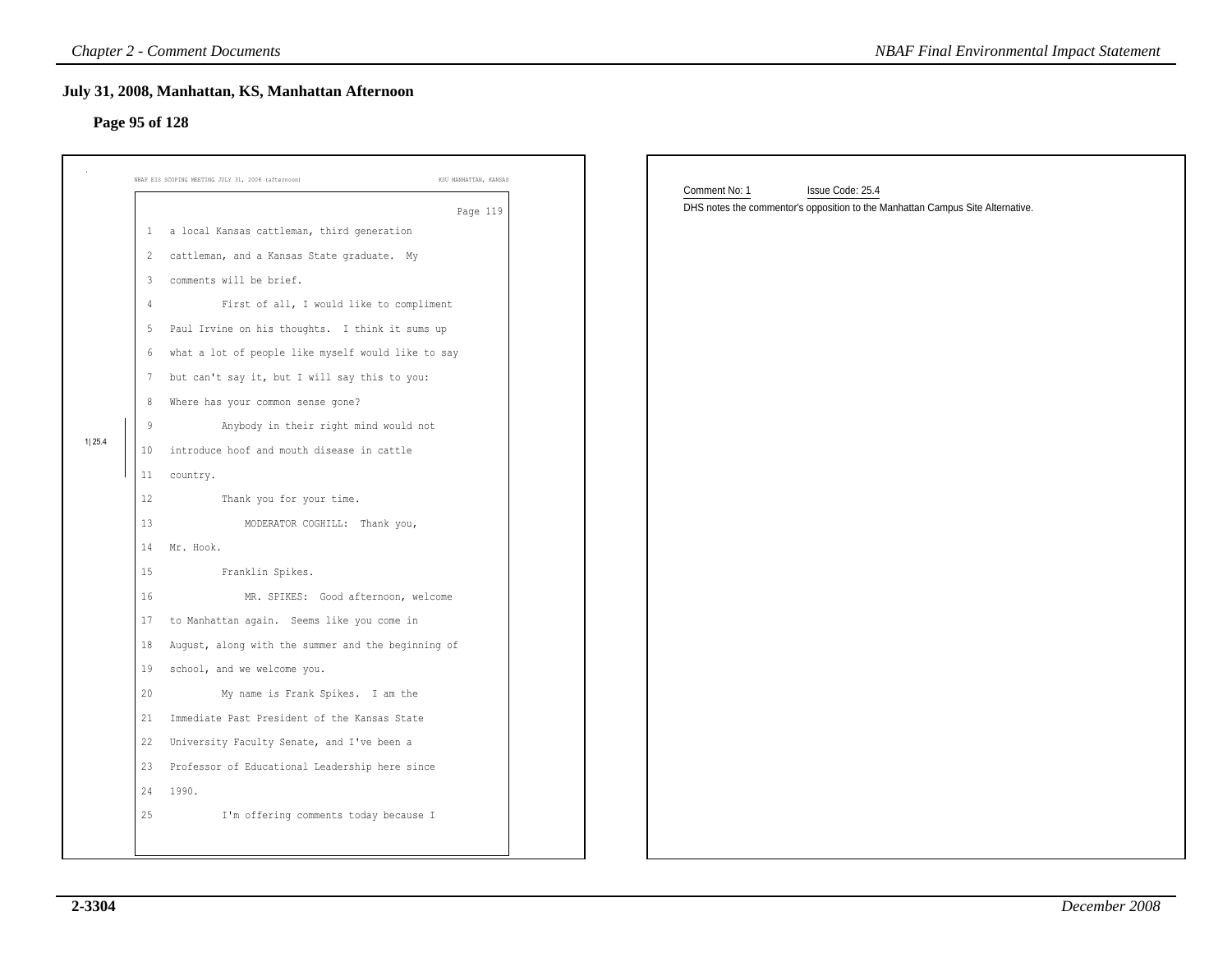### **July 31, 2008, Manhattan, KS, Manhattan Afternoon**

# **Page 96 of 128**

|                |                                                                                                                                                               | <b>Chapter 2 - Comment Documents</b>                                                                                                                                                                                                                                                                                                                                                                                                                                                                                                                                                                                                                                                                                                                                                                                                                                                                                                                                                                                                                                                                                                                                                                            | <b>NBAF Final Environmental Impact Statement</b>                                                                  |
|----------------|---------------------------------------------------------------------------------------------------------------------------------------------------------------|-----------------------------------------------------------------------------------------------------------------------------------------------------------------------------------------------------------------------------------------------------------------------------------------------------------------------------------------------------------------------------------------------------------------------------------------------------------------------------------------------------------------------------------------------------------------------------------------------------------------------------------------------------------------------------------------------------------------------------------------------------------------------------------------------------------------------------------------------------------------------------------------------------------------------------------------------------------------------------------------------------------------------------------------------------------------------------------------------------------------------------------------------------------------------------------------------------------------|-------------------------------------------------------------------------------------------------------------------|
| Page 96 of 128 |                                                                                                                                                               | July 31, 2008, Manhattan, KS, Manhattan Afternoon                                                                                                                                                                                                                                                                                                                                                                                                                                                                                                                                                                                                                                                                                                                                                                                                                                                                                                                                                                                                                                                                                                                                                               |                                                                                                                   |
|                |                                                                                                                                                               | KSU MANHATTAN, KANSAS<br>NBAF EIS SCOPING MEETING JULY 31, 2008 (afternoon)                                                                                                                                                                                                                                                                                                                                                                                                                                                                                                                                                                                                                                                                                                                                                                                                                                                                                                                                                                                                                                                                                                                                     |                                                                                                                   |
| 1 24.4         | $\mathbf{1}$<br>2<br>3<br>4<br>-5<br>6<br>$7\phantom{.0}$<br>8<br>9<br>10<br>11<br>12<br>13<br>14<br>15<br>16<br>17<br>18<br>19<br>20<br>21<br>22<br>23<br>24 | Page 120<br>spoke to you last August, and at the request of<br>our current Senate President, Professor Fred<br>Fairchild who's here in the audience, and I'm<br>appearing before you again today.<br>Our Senate is an organization that<br>represents about 2,500 employees here at Kansas<br>State University, our faculty members, and our --<br>what we call unclassified professional employees.<br>About this time last year I spoke<br>strongly to you about my support of having NBAF<br>located on our campus at the scoping meeting that<br>was held here in Manhattan. It is still clear, as<br>it was then, that the establishment of NBAF<br>addresses a critical national security priority:<br>The protection of animal and public health through<br>the development of sustainable integrated research<br>initiatives.<br>Here at Kansas State we too have a broad<br>based and continuing interest in, and a historical<br>commitment to ensuring animal health and safety in<br>the United States and abroad. Over the years this<br>commitment has grown. It has grown since we saw<br>you last and now results in more than 160 of our<br>faculty scientists being actively engaged in basic | Comment No: 1<br>Issue Code: 24.4<br>DHS notes the commentor's support for the Manhattan Campus Site Alternative. |
|                | 25                                                                                                                                                            | and applied research programs which are directly                                                                                                                                                                                                                                                                                                                                                                                                                                                                                                                                                                                                                                                                                                                                                                                                                                                                                                                                                                                                                                                                                                                                                                |                                                                                                                   |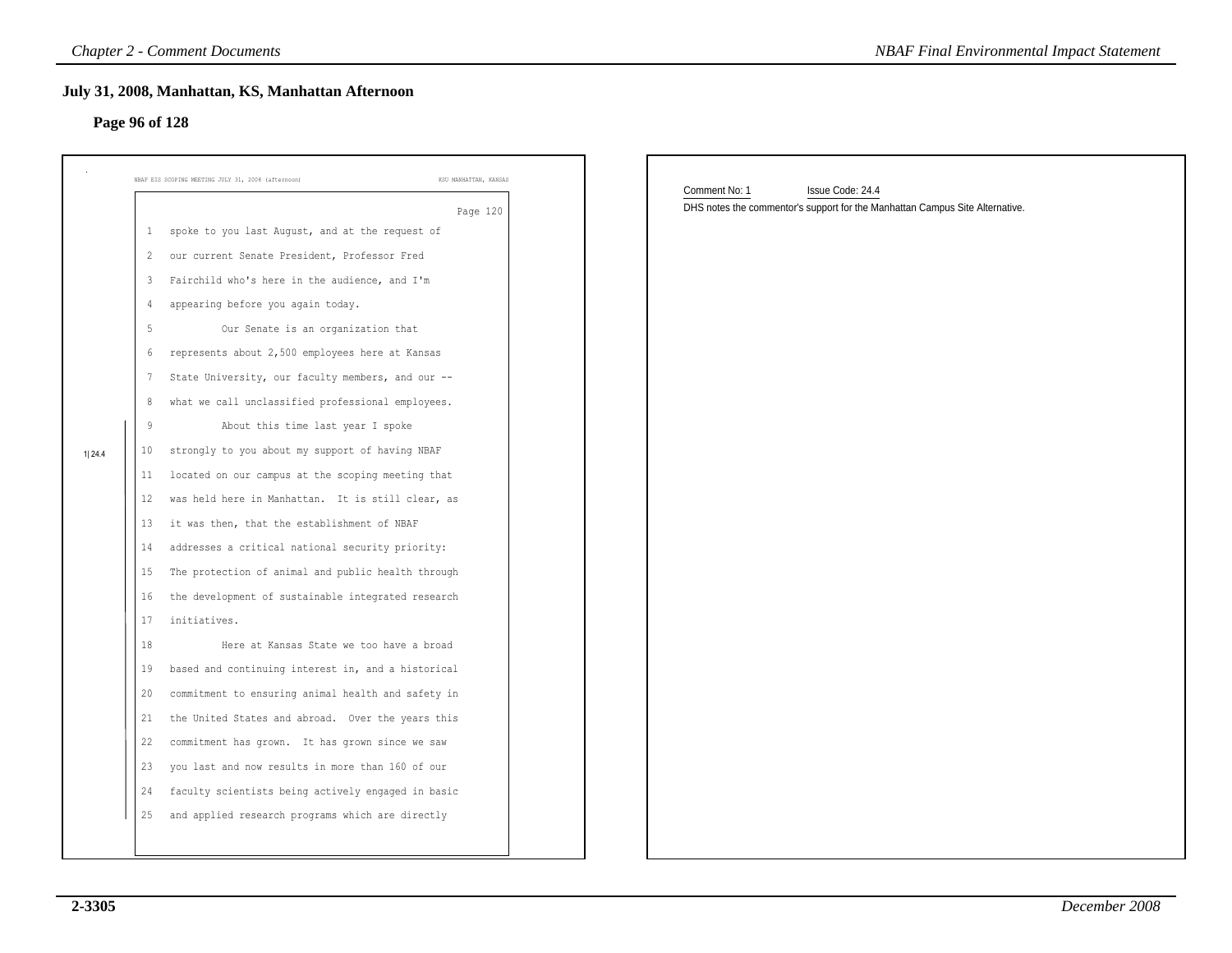### **Page 97 of 128**

|                |                | July 31, 2008, Manhattan, KS, Manhattan Afternoon                           |
|----------------|----------------|-----------------------------------------------------------------------------|
| Page 97 of 128 |                |                                                                             |
|                |                | NBAF EIS SCOPING MEETING JULY 31, 2008 (afternoon)<br>KSU MANHATTAN, KANSAS |
|                |                | Page 121                                                                    |
|                | $\mathbf{1}$   | related to the mission of NBAF.                                             |
|                | $\overline{c}$ | Scientific exploration of emerging and                                      |
|                | 3              | reemerging infectious diseases in animals,                                  |
|                | $\overline{4}$ | livestock medicine, zoonotic disease research form                          |
|                | 5              | the basis for many of our high priority research                            |
|                | 6              | endeavors on our campus.                                                    |
|                | 7              | In addition, this continuing commitment                                     |
|                | 8              | has resulted in the development of the BRI, much                            |
|                | 9              | of what you've heard about today and read about in                          |
|                | 10             | our submissions, the nation's most modern BL3 lab                           |
|                | 11             | for agricultural research, as well as the national                          |
|                | 12             | agricultural bio-security center.                                           |
|                | 13             | Obviously, it seems to me there are many                                    |
|                | 14             | environmental issues under consideration. You                               |
|                | 15             | produced a thousand page report and spoke about                             |
|                | 16             | them well today. I would like to argue, however,                            |
|                | 17             | that one of the most important of these matters                             |
|                | 18             | relates to examining and understanding the                                  |
|                | 19             | intellectual and research related capacity of the                           |
| 1 cont.  24.4  | 20             | proposed NBAF partners. We here at Kansas State                             |
|                | 21             | have a long-term commitment to being engaged in                             |
|                | 22             | the process of understanding the issues and                                 |
|                | 23             | problems facing the nation around these matters,                            |
|                | 24             | and will continue to do so in the future.                                   |
|                | 25             | As I close, I'm absolutely sure that I                                      |
|                |                |                                                                             |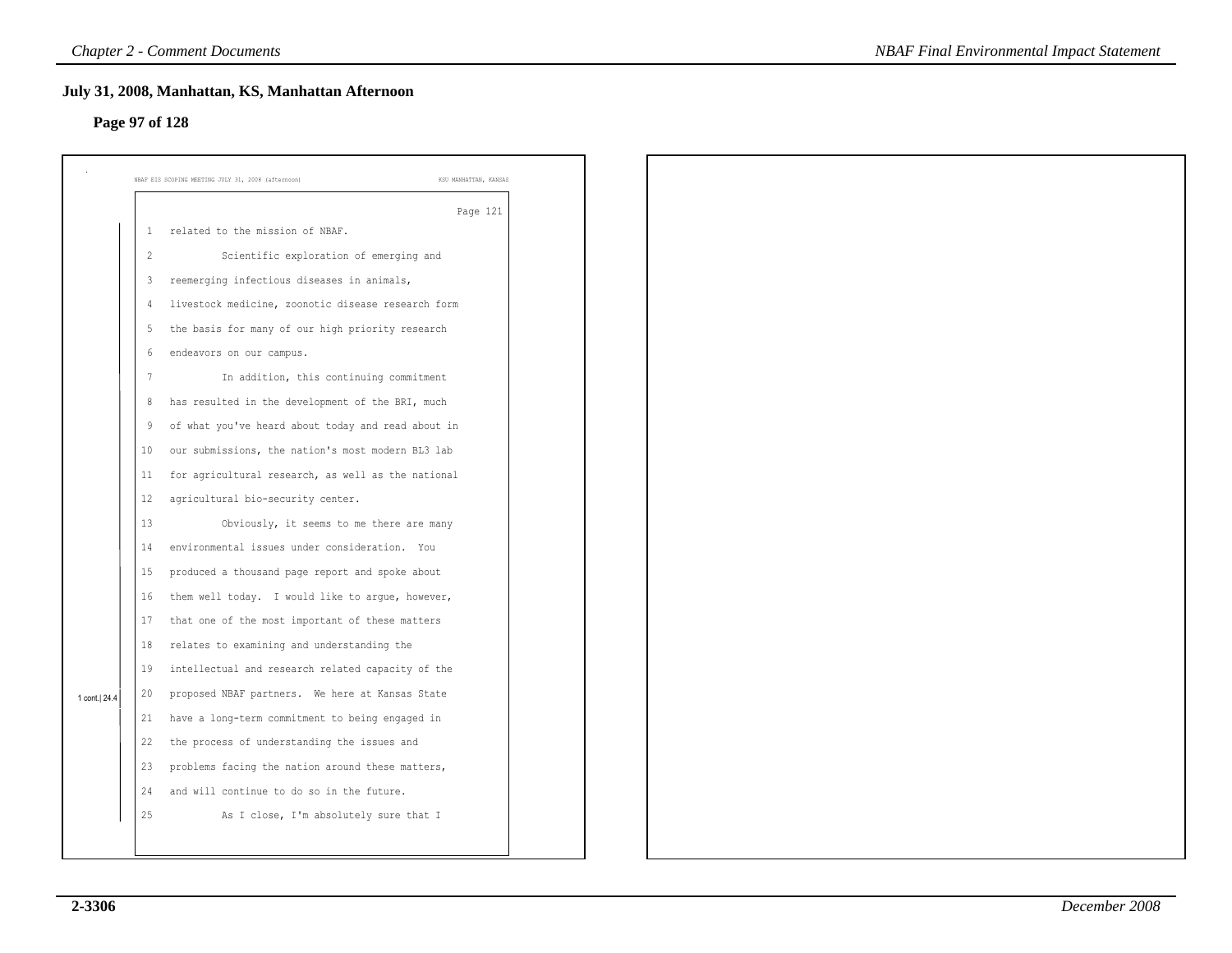### **Page 98 of 128**

|                |    | <b>Chapter 2 - Comment Documents</b>                                        | <b>NBAF Final Environmental Impact Statement</b>                             |
|----------------|----|-----------------------------------------------------------------------------|------------------------------------------------------------------------------|
|                |    | July 31, 2008, Manhattan, KS, Manhattan Afternoon                           |                                                                              |
| Page 98 of 128 |    |                                                                             |                                                                              |
|                |    |                                                                             |                                                                              |
|                |    |                                                                             |                                                                              |
|                |    | NBAF EIS SCOPING MEETING JULY 31, 2008 (afternoon)<br>KSU MANHATTAN, KANSAS | Comment No: 1<br>Issue Code: 24.4                                            |
|                |    | Page 122                                                                    | DHS notes the commentor's support for the Manhattan Campus Site Alternative. |
|                | 1  | never -- I learned my political lesson well, never                          |                                                                              |
|                |    | 2 will I speak for the 1,200 or 1,300 faculty                               |                                                                              |
|                | 3  | colleagues that I have about any one matter, but                            |                                                                              |
|                | 4  | what I can say is this: Many, many of us will be                            |                                                                              |
|                | -5 | delighted to be involved in meaningful and                                  |                                                                              |
| 1 cont.   24.4 | 6  | important research projects and partnerships that                           |                                                                              |
|                |    | NBAF will bring us, and we thank you for your                               |                                                                              |
|                | 8  | consideration of our application, and welcome you                           |                                                                              |
|                | 9  | again to Manhattan.                                                         |                                                                              |
|                | 10 | MODERATOR COGHILL: Thank you, sir.                                          |                                                                              |
|                | 11 | Carroll Lange is our next speaker,                                          |                                                                              |
|                | 12 | followed by Lydia Peele, and then Scott Rusk.                               |                                                                              |
|                | 13 | MR. LANGE: Yes, thank you. I'm a                                            |                                                                              |
|                | 14 | certified wildlife biologist, and I've been                                 |                                                                              |
|                | 15 | thinking about this in a different depth. Do any                            |                                                                              |
|                | 16 | of you remember a little thing like the AIDS                                |                                                                              |
|                | 17 | virus, spread by the Rhesus monkeys? Probably                               |                                                                              |
|                | 18 | through the vaccine, one bottle of impure vaccine                           |                                                                              |
|                | 19 | probably touched off the AIDS virus in three other                          |                                                                              |
|                | 20 | continents. I'd rather have the medicine here,                              |                                                                              |
| 1 24.4         | 21 | than over there. Sorry. But let's do the work.                              |                                                                              |
|                | 22 | Thank you.                                                                  |                                                                              |
|                | 23 | MODERATOR COGHILL: Thank you, sir.                                          |                                                                              |
|                | 24 | Lydia Peele.                                                                |                                                                              |
|                | 25 | MS. PEELE: Good afternoon, my name                                          |                                                                              |
|                |    |                                                                             |                                                                              |
|                |    |                                                                             |                                                                              |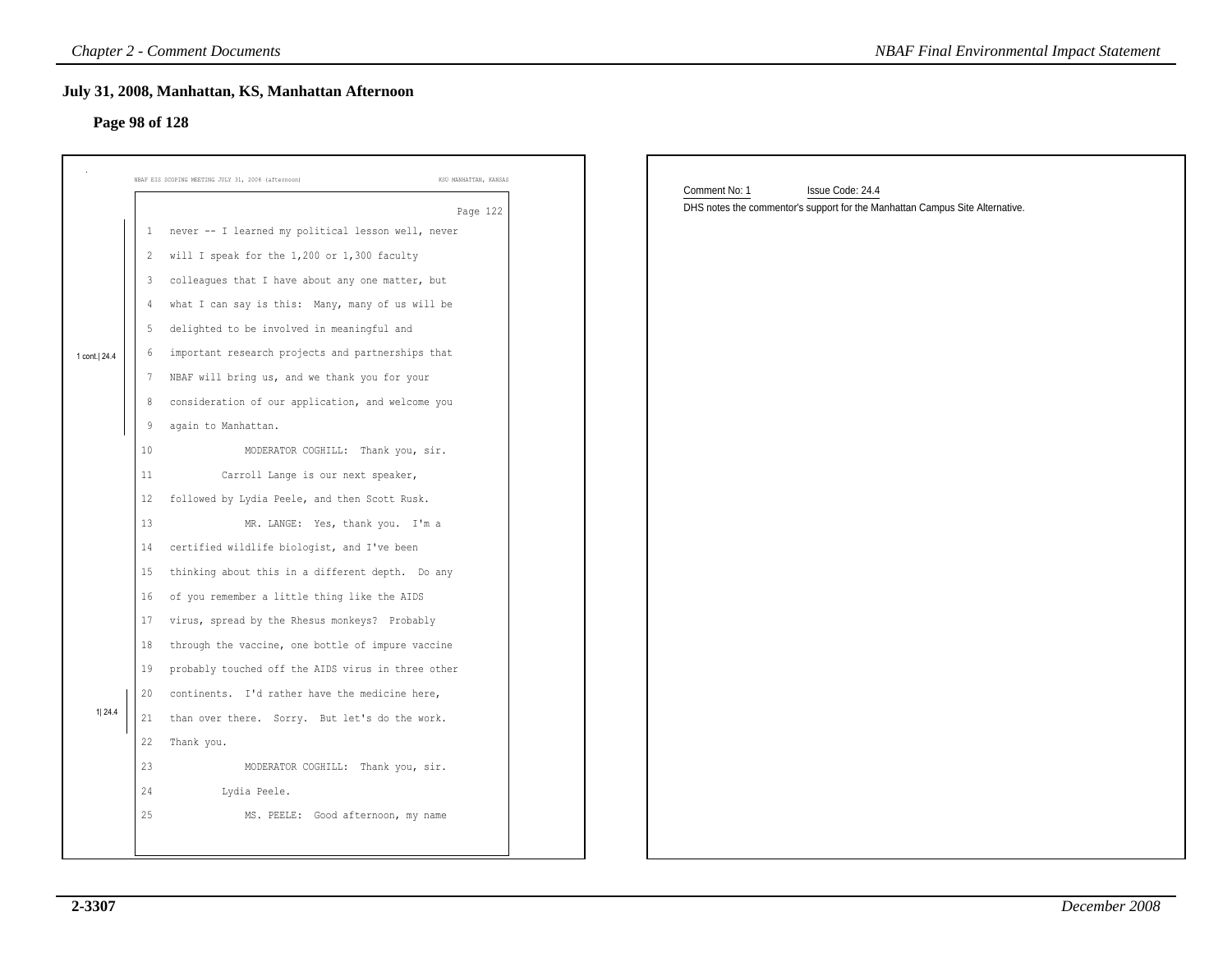### **Page 99 of 128**

| Page 99 of 128                                                                                                                        | July 31, 2008, Manhattan, KS, Manhattan Afternoon                                                                                                                                                                                                                                                                                                                                                                                                                                                                                                                                                                                                                                                                                                                                                                                                                                                                                                                                                                                                                       |                                                                                                                   |
|---------------------------------------------------------------------------------------------------------------------------------------|-------------------------------------------------------------------------------------------------------------------------------------------------------------------------------------------------------------------------------------------------------------------------------------------------------------------------------------------------------------------------------------------------------------------------------------------------------------------------------------------------------------------------------------------------------------------------------------------------------------------------------------------------------------------------------------------------------------------------------------------------------------------------------------------------------------------------------------------------------------------------------------------------------------------------------------------------------------------------------------------------------------------------------------------------------------------------|-------------------------------------------------------------------------------------------------------------------|
|                                                                                                                                       | NBAF EIS SCOPING MEETING JULY 31, 2008 (afternoon)<br>KSU MANHATTAN, KANSAS                                                                                                                                                                                                                                                                                                                                                                                                                                                                                                                                                                                                                                                                                                                                                                                                                                                                                                                                                                                             |                                                                                                                   |
| 3<br>4<br>5<br>6<br>$7\phantom{.0}$<br>8<br>1 24.4<br>9<br>10<br>11<br>12<br>13<br>14<br>15<br>16<br>17<br>18<br>19<br>20<br>21<br>22 | Page 123<br>1 is Lydia Peele. I'm a senior in mathematics<br>2 education and I'm from Olathe, Kansas. I<br>currently serve as the student body president.<br>Thank you for the opportunity to speak to you<br>today.<br>It is my privilege to be the voice of<br>K-State students, and as such, express our ongoing<br>support for Kansas State University and the State<br>of Kansas in their bid to secure the National Bio<br>and Agro-Defense Facility.<br>On March 8th, 2007, our Student Senate<br>passed Resolution 060743 expressing the support by<br>unanimous consent.<br>Similar to what has been said about the<br>unprecedented cooperation between our State's top<br>political leaders, it is also not often that every<br>member of our Student Senate with a representative<br>from every college come together to support cause.<br>Quoting the resolution, it is clear that<br>housing the NBAF at K-State would provide students<br>the opportunity for world class internships and<br>part time jobs in cutting edge agricultural<br>23 research. | Comment No: 1<br>Issue Code: 24.4<br>DHS notes the commentor's support for the Manhattan Campus Site Alternative. |
| 24<br>25                                                                                                                              | The unique relationship that exists<br>between our community and K-State students can                                                                                                                                                                                                                                                                                                                                                                                                                                                                                                                                                                                                                                                                                                                                                                                                                                                                                                                                                                                   |                                                                                                                   |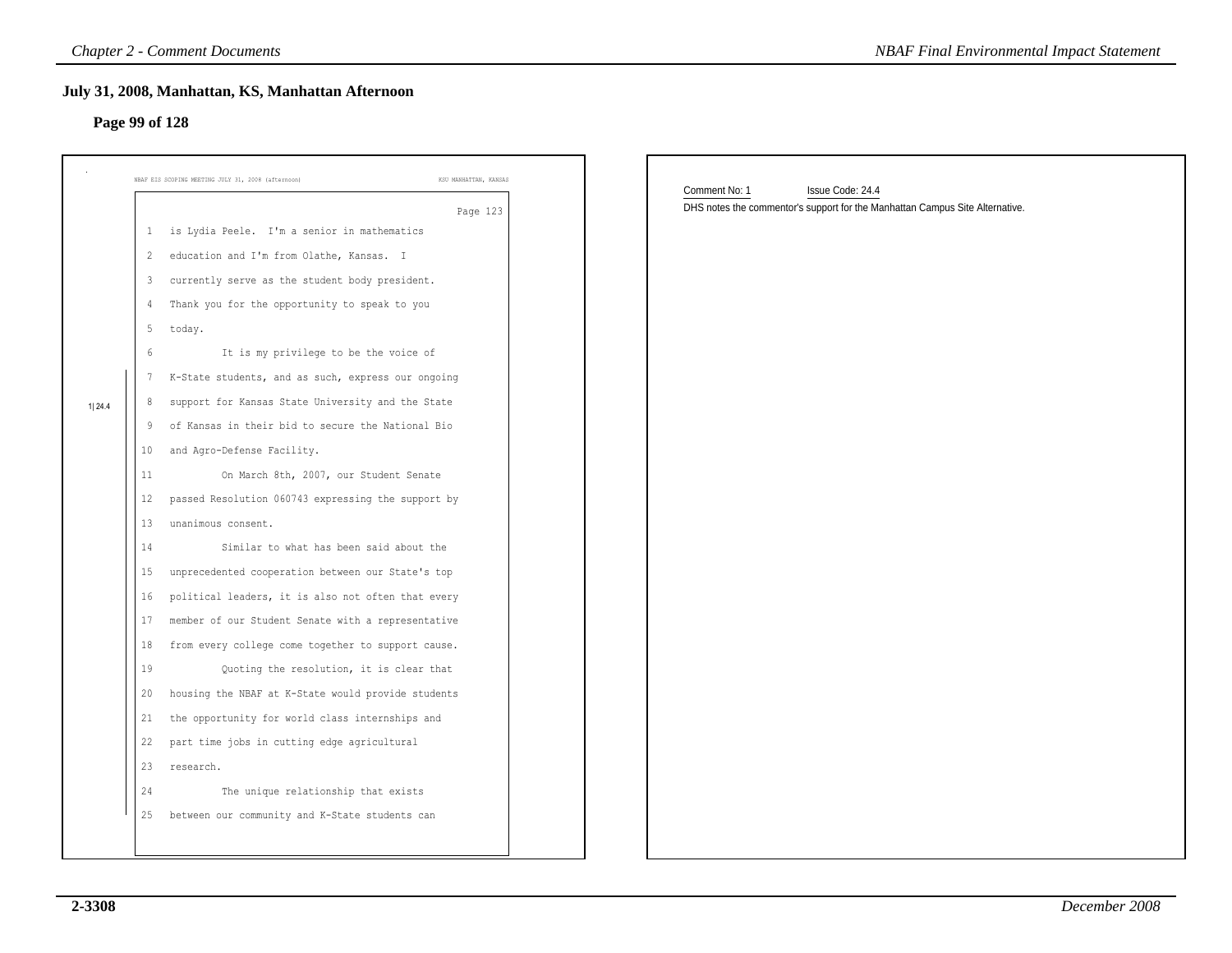### **Page 100 of 128**

|              |    | <b>Chapter 2 - Comment Documents</b>                                        | <b>NBAF Final Environmental Impact Statement</b> |
|--------------|----|-----------------------------------------------------------------------------|--------------------------------------------------|
|              |    | July 31, 2008, Manhattan, KS, Manhattan Afternoon<br>Page 100 of 128        |                                                  |
|              |    | NBAF EIS SCOPING MEETING JULY 31, 2008 (afternoon)<br>KSU MANHATTAN, KANSAS | Comment No: 2<br>Issue Code: 15.4                |
|              |    | Page 124                                                                    | DHS notes the commentor's statement.             |
|              |    | only be made stronger by our partnership with a                             |                                                  |
|              |    | 2 facility such as this. Our University already has                         |                                                  |
|              | 3  | a history of providing the best and brightest                               |                                                  |
|              | 4  | agricultural research, including the Biosecurity                            |                                                  |
|              | 5  | Research Institute, and our highly respected                                |                                                  |
|              | 6  | school of veterinary medicine. Our students set                             |                                                  |
|              | -7 | high academic goals and are extremely motivated to                          |                                                  |
|              | 8  | reach them. It only makes sense to continue this                            |                                                  |
| 1 cont. 24.4 | 9  | history of excellence by housing NBAF right here                            |                                                  |
|              | 10 | in Manhattan.                                                               |                                                  |
|              | 11 | Students would benefit enormously, as                                       |                                                  |
|              | 12 | well as the world class scientists and researchers                          |                                                  |
|              | 13 | that will become part of our opportunity.                                   |                                                  |
|              | 14 | Students are excited about the opportunity to work                          |                                                  |
|              | 15 | hand in hand with such esteemed professionals and                           |                                                  |
|              | 16 | welcome the unquestioned impact such work would                             |                                                  |
|              | 17 | have on our undergraduates, graduates or doctoral                           |                                                  |
|              | 18 | education.                                                                  |                                                  |
|              | 19 | As an integral part of the Manhattan                                        |                                                  |
|              | 20 | community, we also appreciate the positive                                  |                                                  |
|              | 21 | economic impact that will result in the influx of                           |                                                  |
| 2 15.4       | 22 | new scientists, engineers, technology specialists                           |                                                  |
|              | 23 | and construction jobs.                                                      |                                                  |
|              | 24 | K-State students are ready. We see no                                       |                                                  |
|              |    | 25 better place in America to house NBAF than Kansas                        |                                                  |
| 1 cont. 24.4 |    |                                                                             |                                                  |
|              |    |                                                                             |                                                  |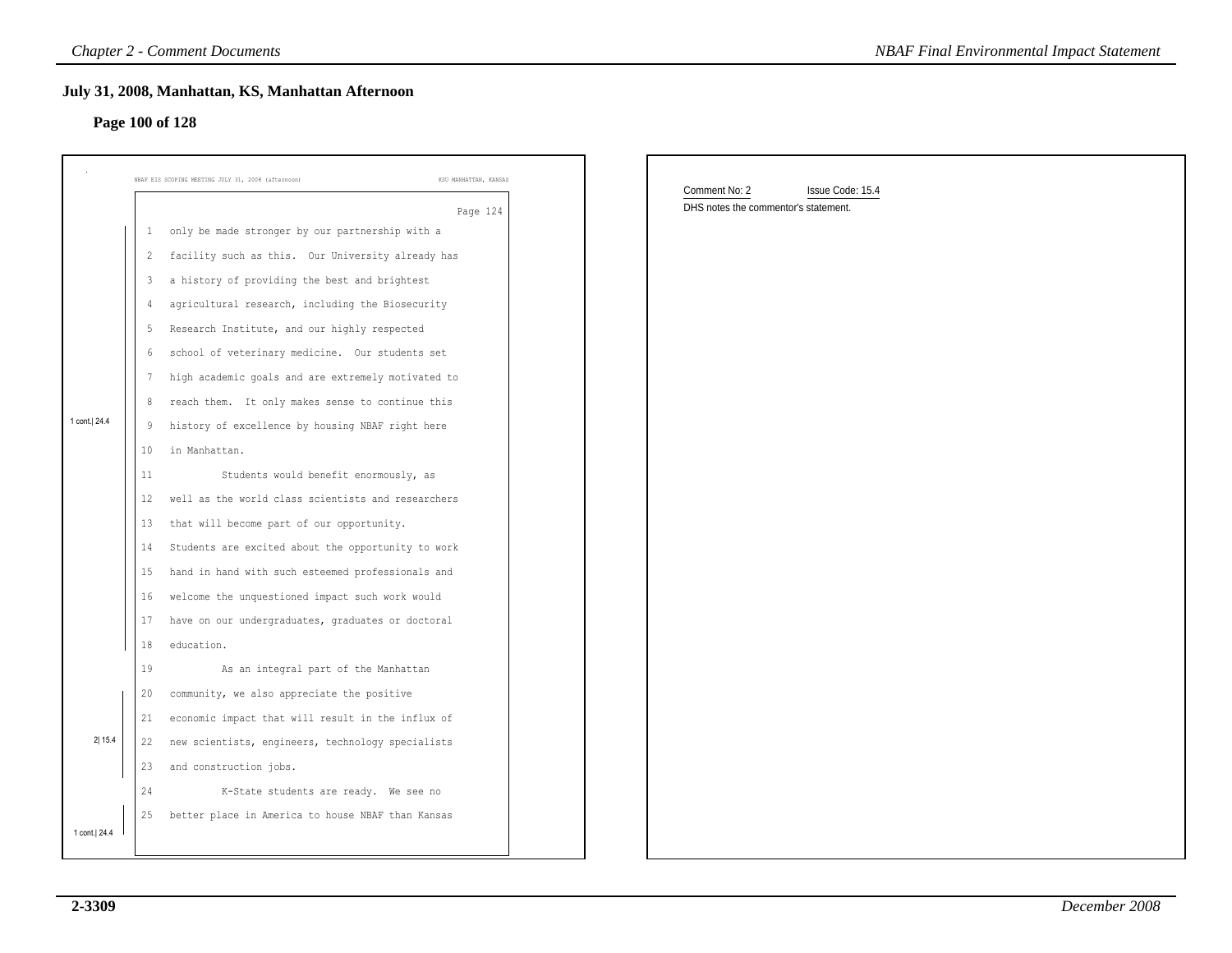# **Page 101 of 128**

|               |                 | July 31, 2008, Manhattan, KS, Manhattan Afternoon<br>Page 101 of 128        |  |
|---------------|-----------------|-----------------------------------------------------------------------------|--|
|               |                 | NBAF EIS SCOPING MEETING JULY 31, 2008 (afternoon)<br>KSU MANHATTAN, KANSAS |  |
|               |                 | Page 125<br>1 State University, and will be proud to respond to             |  |
| 1 cont.  24.4 |                 | 2 some of our nation's most pertinent security                              |  |
|               |                 | 3 challenges. Thank you.                                                    |  |
|               | 4               | MODERATOR COGHILL: Thank you,                                               |  |
|               | 5               | Miss Peele.                                                                 |  |
|               | 6               | Scott Rusk. Sydney Carlin will follow                                       |  |
|               | $7\phantom{.0}$ | Mr. Rusk.                                                                   |  |
|               | $\,8\,$         | MR. RUSK: Hi, my name is Scott Rusk,                                        |  |
|               |                 | 9 and I'm the Director of Pat Roberts Hall, home of                         |  |
|               | 10              | the Biosecurity Research Institute you've heard so                          |  |
|               | 11              | much about today in several other comments.                                 |  |
|               | 12              | My background is 25 years of operational                                    |  |
|               | 13              | experience in, on and around bio-containment                                |  |
|               | 14              | facilities, handling and managing high consequence                          |  |
|               | 15              | pathogens. That background has provided me with                             |  |
|               | 16              | an extremely in-depth, in the weeds, if you would,                          |  |
|               | 17              | understanding of how these facilities work. How                             |  |
|               | 18              | they need to work, the technology, the equipment,                           |  |
|               | 19              | procedures that go along with it.                                           |  |
|               | 20              | I understand how safe they are. I                                           |  |
|               | 21              | understand how safe they are through the training                           |  |
|               | 22              | and the policies and procedures that we implement                           |  |
|               | 23              | in those facilities. Just like the staff that we                            |  |
|               | 24              | have at the BRI, we have buy-in, we have                                    |  |
|               | 25              | ownership, we have understanding and pride in what                          |  |
|               |                 |                                                                             |  |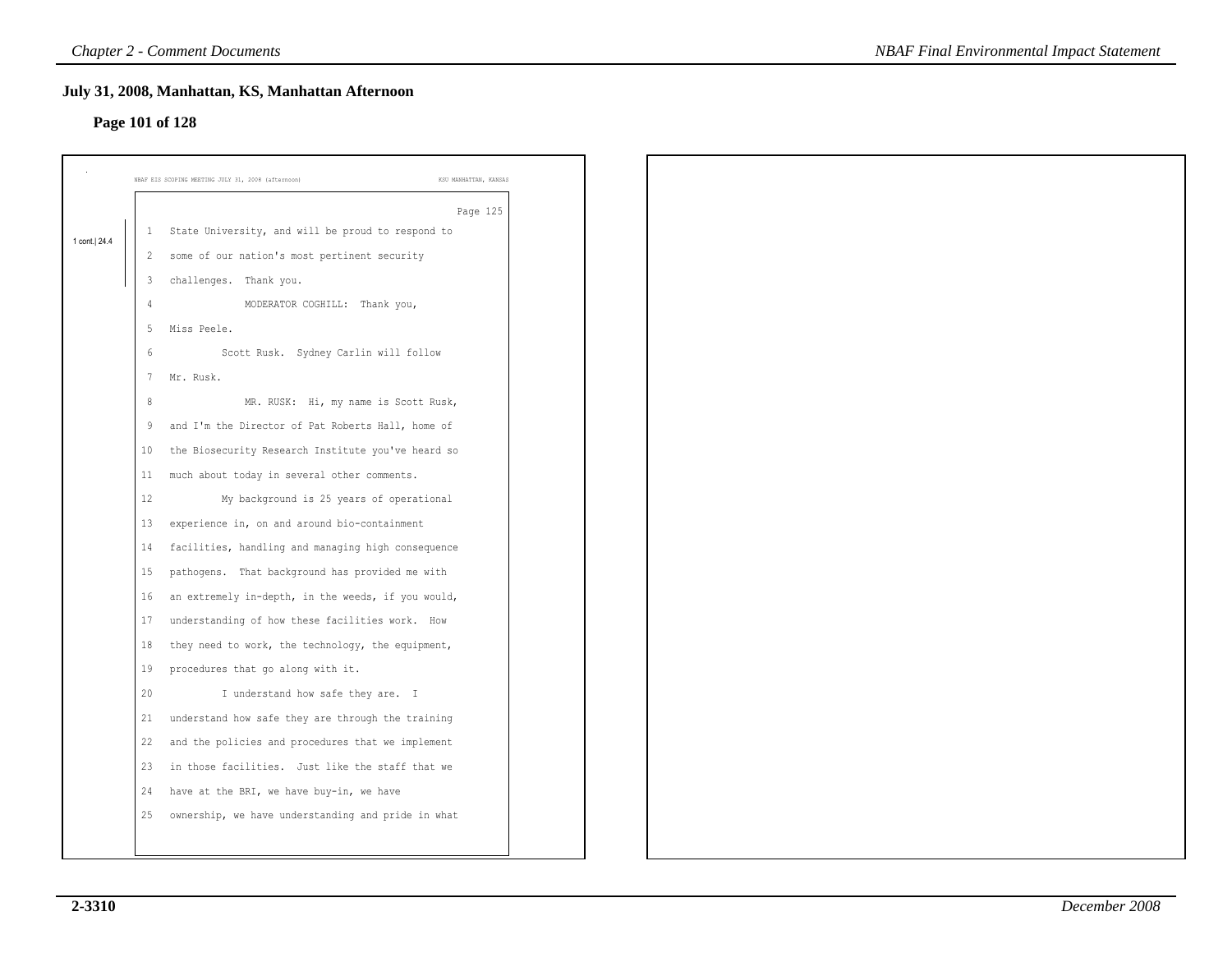### **Page 102 of 128**

| NBAF EIS SCOPING MEETING JULY 31, 2008 (afternoon)      | KSU MANHATTAN, KANSAS | Comment No: 1<br>Issue Code: 24.4                                            |  |
|---------------------------------------------------------|-----------------------|------------------------------------------------------------------------------|--|
|                                                         | Page 126              | DHS notes the commentor's support for the Manhattan Campus Site Alternative. |  |
| we're doing, and the efforts to assure safety and<br>1  |                       |                                                                              |  |
| 2 security of the work that goes on in there.           |                       |                                                                              |  |
| I support the NBAF. I support that it is<br>3           |                       |                                                                              |  |
| actually sited here, and I think Manhattan makes a<br>4 |                       |                                                                              |  |
| lot of sense. Past experience, having been in<br>5      |                       |                                                                              |  |
| Ames, Iowa for 20 years, I can see and understand<br>6  |                       |                                                                              |  |
| and clearly understand the benefits of an<br>7          |                       |                                                                              |  |
| institution, infectious disease research<br>8           |                       |                                                                              |  |
| community, that it actually improves the quality<br>-9  |                       |                                                                              |  |
| of the University, quality of the research that's<br>10 |                       |                                                                              |  |
| 11<br>going on, and so on.                              |                       |                                                                              |  |
| 12<br>I'm a community member here in Manhattan,         |                       |                                                                              |  |
| been here for two years, and I have a child, 10<br>13   |                       |                                                                              |  |
| year old child. I go to work every day. I live<br>14    |                       |                                                                              |  |
| in the BRI the vast majority of my day. I'm<br>15       |                       |                                                                              |  |
| confident of the facilities. I'm confident of the<br>16 |                       |                                                                              |  |
| 17<br>technologies, and the safety of the NBAF and how  |                       |                                                                              |  |
| it will be constructed. Thank you very much.<br>18      |                       |                                                                              |  |
| 19<br>MODERATOR COGHILL: Thank you.                     |                       |                                                                              |  |
| 20<br>Sydney Carlin.                                    |                       |                                                                              |  |
| 21<br>MS. CARLIN: Good afternoon. I am                  |                       |                                                                              |  |
| 22<br>Sydney Carlin, and I welcome you to Manhattan on  |                       |                                                                              |  |
| 23 behalf of myself. I'm State representative for       |                       |                                                                              |  |
| 24 this district, and also on behalf of the Kansas      |                       |                                                                              |  |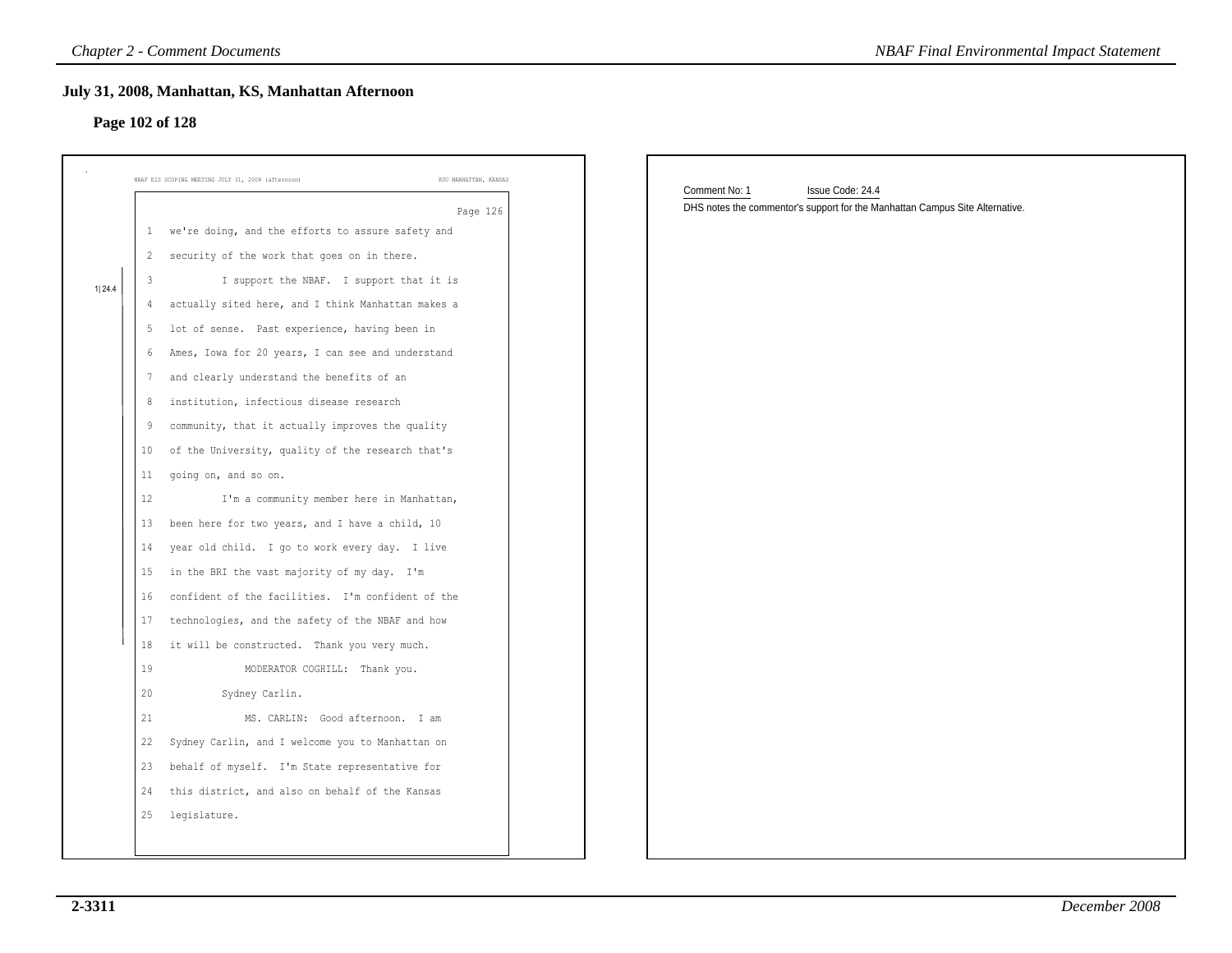### **July 31, 2008, Manhattan, KS, Manhattan Afternoon**

### **Page 103 of 128**

| NBAF EIS SCOPING MEETING JULY 31, 2008 (afternoon) | KSU MANHATTAN, KANSAS<br>Page 127                  | Comment No: 1<br>Issue Code: 24.4<br>DHS notes the commentor's support for the Manhattan Campus Site Alternative. |
|----------------------------------------------------|----------------------------------------------------|-------------------------------------------------------------------------------------------------------------------|
| -1                                                 | I want to represent the entire State of            |                                                                                                                   |
| $\overline{2}$                                     | Kansas when I say that we want to be recognized    |                                                                                                                   |
| -3                                                 | for leadership in scientific research, and we want |                                                                                                                   |
| 4                                                  | to remind our citizens of the -- we want to remind |                                                                                                                   |
| -5                                                 | you of our well known work ethic of Kansans.       |                                                                                                                   |
| 6                                                  | Kansas people always give more than a full day for |                                                                                                                   |
| every day of their work.<br>$\overline{7}$         |                                                    |                                                                                                                   |
| 8                                                  | We understand the importance of bio and            |                                                                                                                   |
| 9                                                  | agro-security. Kansas State University has been    |                                                                                                                   |
| 10                                                 | seen as a national leader in large animal research |                                                                                                                   |
| 11                                                 | since the cattle drives of the 1860's that brought |                                                                                                                   |
| 12                                                 | Texas Fever into our herds. Kansas State was       |                                                                                                                   |
| 13                                                 | asked to help farmers control and deal with the    |                                                                                                                   |
| 14                                                 | disease and the influx of Texas cattle was stopped |                                                                                                                   |
| 15                                                 | and the Kansas cattle industry was saved.          |                                                                                                                   |
| 16                                                 | Five universities with strong animal               |                                                                                                                   |
| 17                                                 | science or veterinary medicine research are        |                                                                                                                   |
| 18                                                 | located within a 300 mile radius.                  |                                                                                                                   |
| 19                                                 | With its agricultural heritage and                 |                                                                                                                   |
| 20                                                 | expertise, Kansans fully understands why NBAF is a |                                                                                                                   |
| 21                                                 | top priority for the nation. We need to identify   |                                                                                                                   |
| 22                                                 | ways to prevent and treat diseases that affect     |                                                                                                                   |
| 23                                                 | public health, animal health, and our food supply. |                                                                                                                   |
| 24                                                 | Kansas has demonstrated unprecedented              |                                                                                                                   |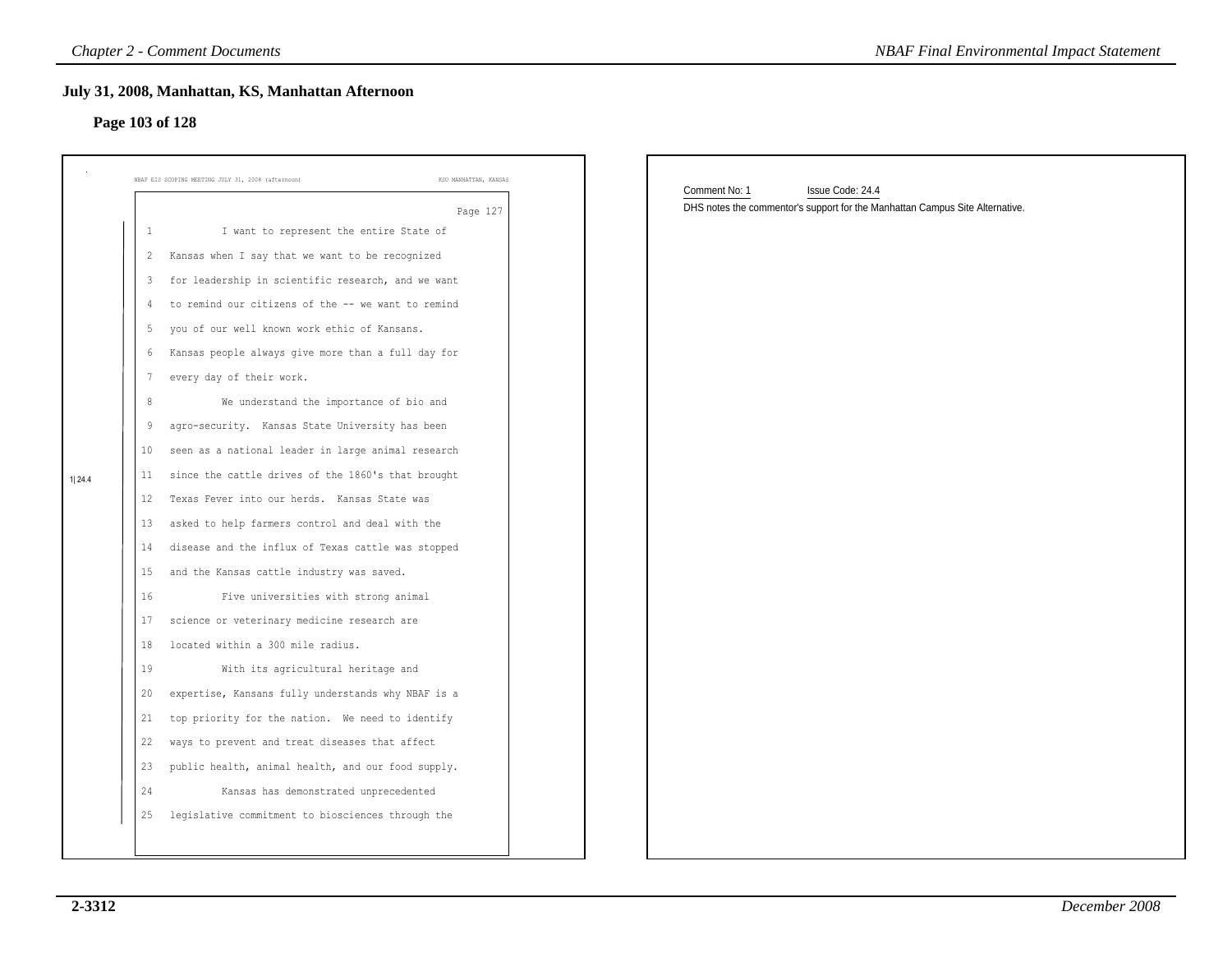### **Page 104 of 128**

|                 |                      | <b>Chapter 2 - Comment Documents</b>                                                                                                                        | <b>NBAF Final Environmental Impact Statement</b>    |
|-----------------|----------------------|-------------------------------------------------------------------------------------------------------------------------------------------------------------|-----------------------------------------------------|
|                 |                      | July 31, 2008, Manhattan, KS, Manhattan Afternoon<br>Page 104 of 128                                                                                        |                                                     |
|                 |                      | KSU MANHATTAN, KANSAS<br>NBAF EIS SCOPING MEETING JULY 31, 2008 (afternoon)                                                                                 | Comment No: 2<br>Issue Code: 8.4                    |
|                 | -1<br>$\overline{2}$ | Page 128<br>creation of the Bioscience Authority in 2004,<br>which is investing heavily in animal health                                                    | DHS notes the information provided by the commentor |
|                 | 3<br>$\overline{4}$  | research and commercialization.<br>The Kansas legislature also established a                                                                                |                                                     |
|                 | 5<br>6<br>7          | new math and science academy that will accept<br>students each year, the brightest and best<br>students, for advance studies at Fort Hays State             |                                                     |
|                 | 8<br>9               | University. It is our intention to provide these<br>bright young people with the highest level of                                                           |                                                     |
|                 | 10<br>11<br>12       | scientific education possible, and following that,<br>career opportunities in the scientific community.<br>I see NBAF as an exceptional career              |                                                     |
| 1 24.4<br>cont. | 13<br>14<br>15       | opportunity for our future scientists. A career<br>where they can achieve great things, become highly<br>respected and renowned, while enjoying the quality |                                                     |
|                 | 16<br>17             | of life that we know in Kansas. With NBAF as a<br>Kansas facility creating job opportunities for                                                            |                                                     |
|                 | 18<br>19<br>20       | them and keeping our young scientists in Kansas<br>can become a reality.<br>The Kansas legislature has made other                                           |                                                     |
|                 | 21<br>22             | commitments to NBAF as well, such as the bonding<br>authority for \$100 million dollars for capital                                                         |                                                     |
| 2 8.4           | 24<br>25             | 23 improvement projects and for infrastructure<br>related projects, and we sent a resolution to<br>President Bush, members of his cabinets, and the         |                                                     |
|                 |                      |                                                                                                                                                             |                                                     |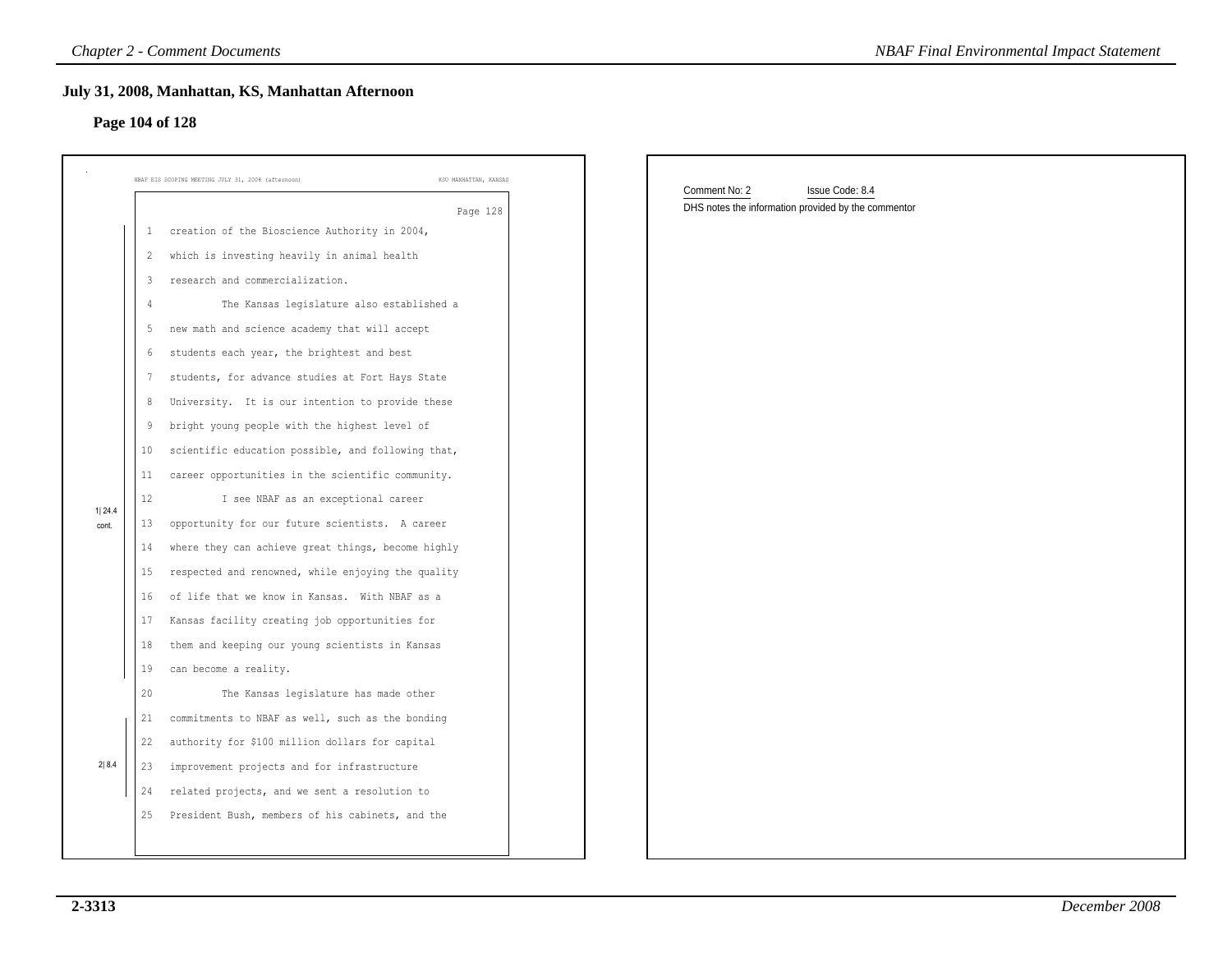### **Page 105 of 128**

|                |                | July 31, 2008, Manhattan, KS, Manhattan Afternoon<br>Page 105 of 128 |                       |  |
|----------------|----------------|----------------------------------------------------------------------|-----------------------|--|
|                |                |                                                                      |                       |  |
|                |                | NBAF EIS SCOPING MEETING JULY 31, 2008 (afternoon)                   | KSU MANHATTAN, KANSAS |  |
|                |                |                                                                      | Page 129              |  |
|                |                | 1 Kansas congressional delegation.                                   |                       |  |
|                | $\overline{2}$ | The State of Kansas and the community of                             |                       |  |
|                |                | 3 Manhattan offer a strong agricultural heritage of                  |                       |  |
| 1 cont.   24.4 |                | 4 a dedicated and well trained work force, and                       |                       |  |
|                |                | 5 leadership that is united and unprecedented for                    |                       |  |
|                |                | 6 this project. We have the State, the                               |                       |  |
|                | 7              | technological resources and the central location                     |                       |  |
|                |                | 8 for the new NBAF. Thank you very much.                             |                       |  |
|                | 9              | MODERATOR COGHILL: Thank you.                                        |                       |  |
|                | 10             | Wayne Bailie, to be followed by Brandy                               |                       |  |
|                |                | 11 Carter and then Tom Hawk.                                         |                       |  |
|                | 12             | Is Wayne here?                                                       |                       |  |
|                | 13             | What we'd like to do then is I'll keep an                            |                       |  |
|                |                | 14 eye out if a gentleman comes back in the room.                    |                       |  |
|                | 15             | At this point in time, we'll proceed with                            |                       |  |
|                | 16             | Miss Carter.                                                         |                       |  |
|                | 17             | MS. CARTER: Thank you, my name is                                    |                       |  |
|                | 18             | Brandy Carter. I have the privilege of serving as                    |                       |  |
|                | 19             | the CEO of the Kansas Cattlemen's Association.                       |                       |  |
|                |                | 20 You've heard many people here today, many                         |                       |  |
|                | 21             | professionals, many from the academia departments,                   |                       |  |
|                | 22             | but the Kansas Cattlemen's Association is a                          |                       |  |
|                | 23             | producer's group. We try to keep the producers                       |                       |  |
|                | 24             | sustainable, we keep the rural communities alive                     |                       |  |
|                | 25             | here in Kansas.                                                      |                       |  |
|                |                |                                                                      |                       |  |
|                |                |                                                                      |                       |  |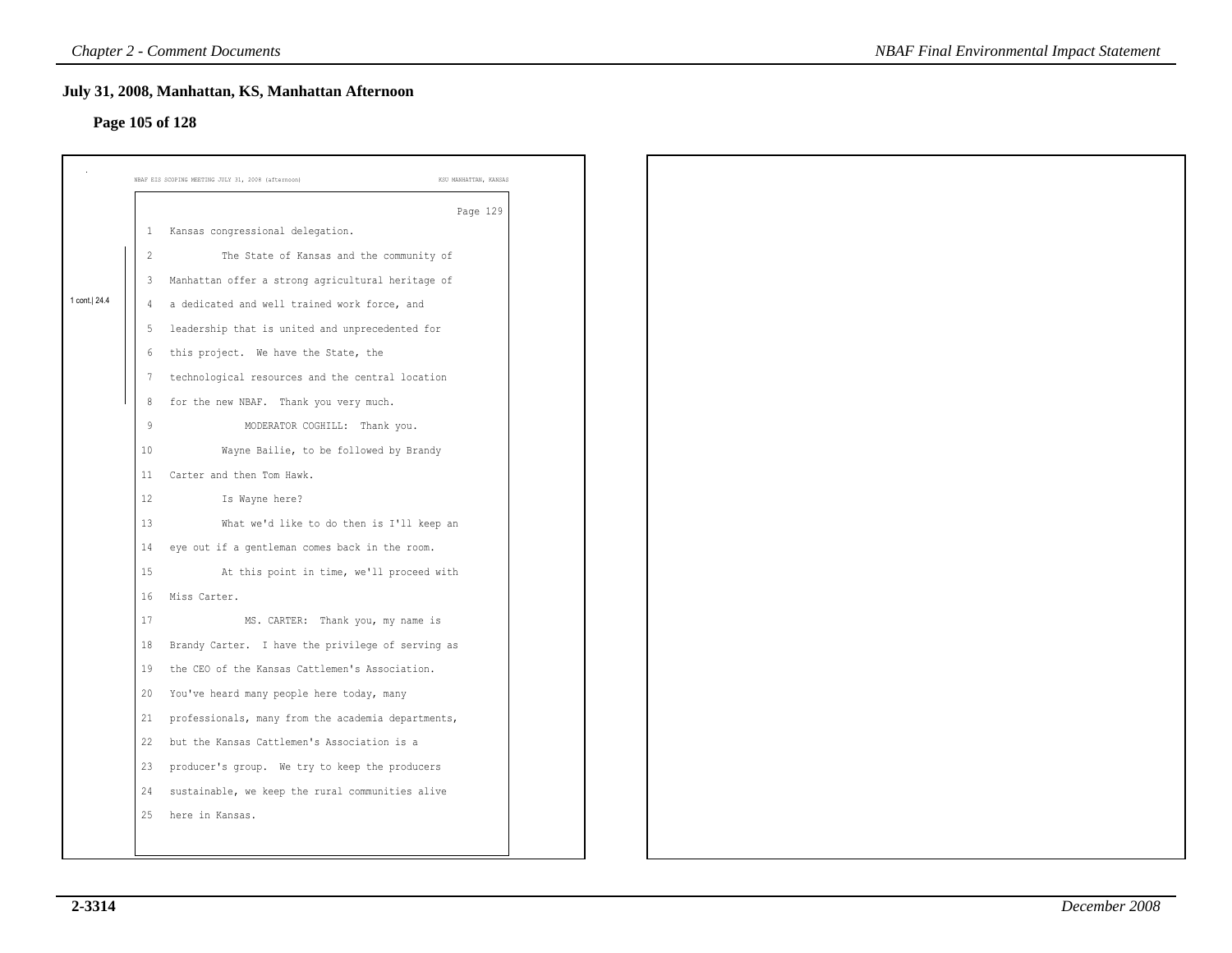### **Page 106 of 128**

|                  | <b>Chapter 2 - Comment Documents</b>                                                                                                                                                                                                                                                                                                                                                                                                                                                                                                                                                                                                                                                                                                                                                                                                                                                                                                                                                                                                                                                                                                                                                                                                                                                                                                                                                                                | <b>NBAF Final Environmental Impact Statement</b>                                                                                                                                                                                                                                                                                                                                                                                                                                                                                                                                                                                                                                                                                                                                                                                                                                                                                                                                                                                                                                                                                                                                                                                                                                                                                                                                                                                                                                                                                                                                                                                                                                                                                                                                                                                                                                                                                                                                                                                                                                                                                                                                                                                                                                                                                                                                                                                                                                                                                                                                                                                                                                                                                                                                                                                                                                                                                                                                                                                                                                                                                                                                                                                                                                    |
|------------------|---------------------------------------------------------------------------------------------------------------------------------------------------------------------------------------------------------------------------------------------------------------------------------------------------------------------------------------------------------------------------------------------------------------------------------------------------------------------------------------------------------------------------------------------------------------------------------------------------------------------------------------------------------------------------------------------------------------------------------------------------------------------------------------------------------------------------------------------------------------------------------------------------------------------------------------------------------------------------------------------------------------------------------------------------------------------------------------------------------------------------------------------------------------------------------------------------------------------------------------------------------------------------------------------------------------------------------------------------------------------------------------------------------------------|-------------------------------------------------------------------------------------------------------------------------------------------------------------------------------------------------------------------------------------------------------------------------------------------------------------------------------------------------------------------------------------------------------------------------------------------------------------------------------------------------------------------------------------------------------------------------------------------------------------------------------------------------------------------------------------------------------------------------------------------------------------------------------------------------------------------------------------------------------------------------------------------------------------------------------------------------------------------------------------------------------------------------------------------------------------------------------------------------------------------------------------------------------------------------------------------------------------------------------------------------------------------------------------------------------------------------------------------------------------------------------------------------------------------------------------------------------------------------------------------------------------------------------------------------------------------------------------------------------------------------------------------------------------------------------------------------------------------------------------------------------------------------------------------------------------------------------------------------------------------------------------------------------------------------------------------------------------------------------------------------------------------------------------------------------------------------------------------------------------------------------------------------------------------------------------------------------------------------------------------------------------------------------------------------------------------------------------------------------------------------------------------------------------------------------------------------------------------------------------------------------------------------------------------------------------------------------------------------------------------------------------------------------------------------------------------------------------------------------------------------------------------------------------------------------------------------------------------------------------------------------------------------------------------------------------------------------------------------------------------------------------------------------------------------------------------------------------------------------------------------------------------------------------------------------------------------------------------------------------------------------------------------------------|
|                  | July 31, 2008, Manhattan, KS, Manhattan Afternoon<br>Page 106 of 128                                                                                                                                                                                                                                                                                                                                                                                                                                                                                                                                                                                                                                                                                                                                                                                                                                                                                                                                                                                                                                                                                                                                                                                                                                                                                                                                                |                                                                                                                                                                                                                                                                                                                                                                                                                                                                                                                                                                                                                                                                                                                                                                                                                                                                                                                                                                                                                                                                                                                                                                                                                                                                                                                                                                                                                                                                                                                                                                                                                                                                                                                                                                                                                                                                                                                                                                                                                                                                                                                                                                                                                                                                                                                                                                                                                                                                                                                                                                                                                                                                                                                                                                                                                                                                                                                                                                                                                                                                                                                                                                                                                                                                                     |
| 1125.4<br>2 21.4 | NBAF EIS SCOPING MEETING JULY 31, 2008 (afternoon)<br>KSU MANHATTAN, KANSAS<br>Page 130<br>$\mathbf{1}$<br>The Kansas Cattlemen's Association does<br>support a National Bio and Agro-Defense Facility,<br>2<br>3<br>and the organization strongly promotes insular<br>biosecurity measures to prevent the release of<br>$\overline{4}$<br>5<br>animal disease agents in the environment. We do<br>understand that no matter where this facility will<br>6<br>be built, it would be built with the most secure<br>$7\phantom{.0}$<br>facility possible, as current technology allows.<br>8<br>$\overline{9}$<br>However, as heard here today, we<br>10<br>understand that producers have concerns, and we<br>11<br>share those concerns regarding the proposed<br>Manhattan site. The proximity to the livestock<br>12<br>industry is critical, and unfortunately, it can be<br>13<br>14<br>critical in a negative impact.<br>15<br>Evaluating three different scenarios,<br>researchers here at the Kansas State University<br>16<br>have found that a greater number of animals<br>17<br>infected in the operation with Foot and Mouth<br>18<br>19<br>Disease had longer outbreaks and would last longer<br>and would spread more likely.<br>20<br>21<br>Kansas has consistently been a top three<br>22<br>cattle producing, cattle holding state, in the<br>23<br>country. We have 1.5 million calves; we market | Comment No: 1<br>Issue Code: 25.4<br>DHS notes the commentor's opposition to the Manhattan Campus Site Alternative.<br>Comment No: 2<br>Issue Code: 21.4<br>DHS notes the commentor's concern that the impact from a release of Foot and Mouth Disease<br>(FMD) is underestimated in the NBAF EIS. Specifically, it is the commentor's contention that the<br>duration of a FMD outbreak would last longer than reported in the EIS cited study thereby significantly<br>increasing the impacts associated with the release. Section 3.14 and Appendix E of the NBAF EIS,<br>investigates the chances of a variety of accidents that could occur with the proposed NBAF and<br>consequences of potential accidents, Accidents could occur in the form of procedural violations<br>(operational accidents), natural phenomena accidents, external events, and intentional acts. Although<br>some accidents are more likely to occur than others (e.g., safety protocol not being followed), the<br>chances of an accidental release are low. The specific objective of the hazard identification, accident<br>analysis, and risk assessment is to identify the likelihood and consequences from accidents or<br>intentional subversive acts. In addition to identifying the potential for or likelihood of the scenarios<br>leading to adverse consequences, this analysis provides support for the identification of specific<br>engineering and administrative controls to either prevent a pathogen release or mitigate the<br>consequences of such a release. As set out in Section 3.14.3.4 of the NBAF EIS, employees and<br>contractors will be screened prior to employment or engagement and monitored while working,<br>among other security measures. In addition, oversight of NBAF operations, as described in Section<br>2.2.2.6 of the NBAF EIS, will be conducted in part by the Institutional Biosafety Committee (IBC),<br>which includes community representative participation, and the APHIS Animal Research Policy and<br>Institutional Animal Care and Use Committee. While the risk of an accidental release of a pathogen is<br>extremely low, the economic effect would be significant for all sites. As described in Section 3.10.9 of<br>the NBAF EIS, the economic impact of an outbreak of foot and mouth disease virus has been<br>previously studied and could result in a loss in the range of \$2.8 in the Plum Island region to \$4.2<br>billion in the Manhattan, Kansas area over an extended period of time. The economic loss is mainly<br>due to foreign bans on U.S. livestock products. Should the NBAF Record of Decision call for the<br>design, construction, and operations of the NBAF at the Manhattan Campus Site, site specific<br>protocols would then be developed in coordination with local emergency response agencies and<br>would consider the diversity and density of populations residing within the local area, to include<br>agricultural livestock. DHS would have site-specific standard operating procedures and emergency<br>response plans in place prior to the initiation of research activities at the proposed NBAF. DHS's site<br>selection process is described in detail in Section 2.3.1 of the NBAF EIS. |
|                  | 5.5 million head of fed cattle; and we slaughter<br>24<br>25<br>7.5 million head every year.                                                                                                                                                                                                                                                                                                                                                                                                                                                                                                                                                                                                                                                                                                                                                                                                                                                                                                                                                                                                                                                                                                                                                                                                                                                                                                                        |                                                                                                                                                                                                                                                                                                                                                                                                                                                                                                                                                                                                                                                                                                                                                                                                                                                                                                                                                                                                                                                                                                                                                                                                                                                                                                                                                                                                                                                                                                                                                                                                                                                                                                                                                                                                                                                                                                                                                                                                                                                                                                                                                                                                                                                                                                                                                                                                                                                                                                                                                                                                                                                                                                                                                                                                                                                                                                                                                                                                                                                                                                                                                                                                                                                                                     |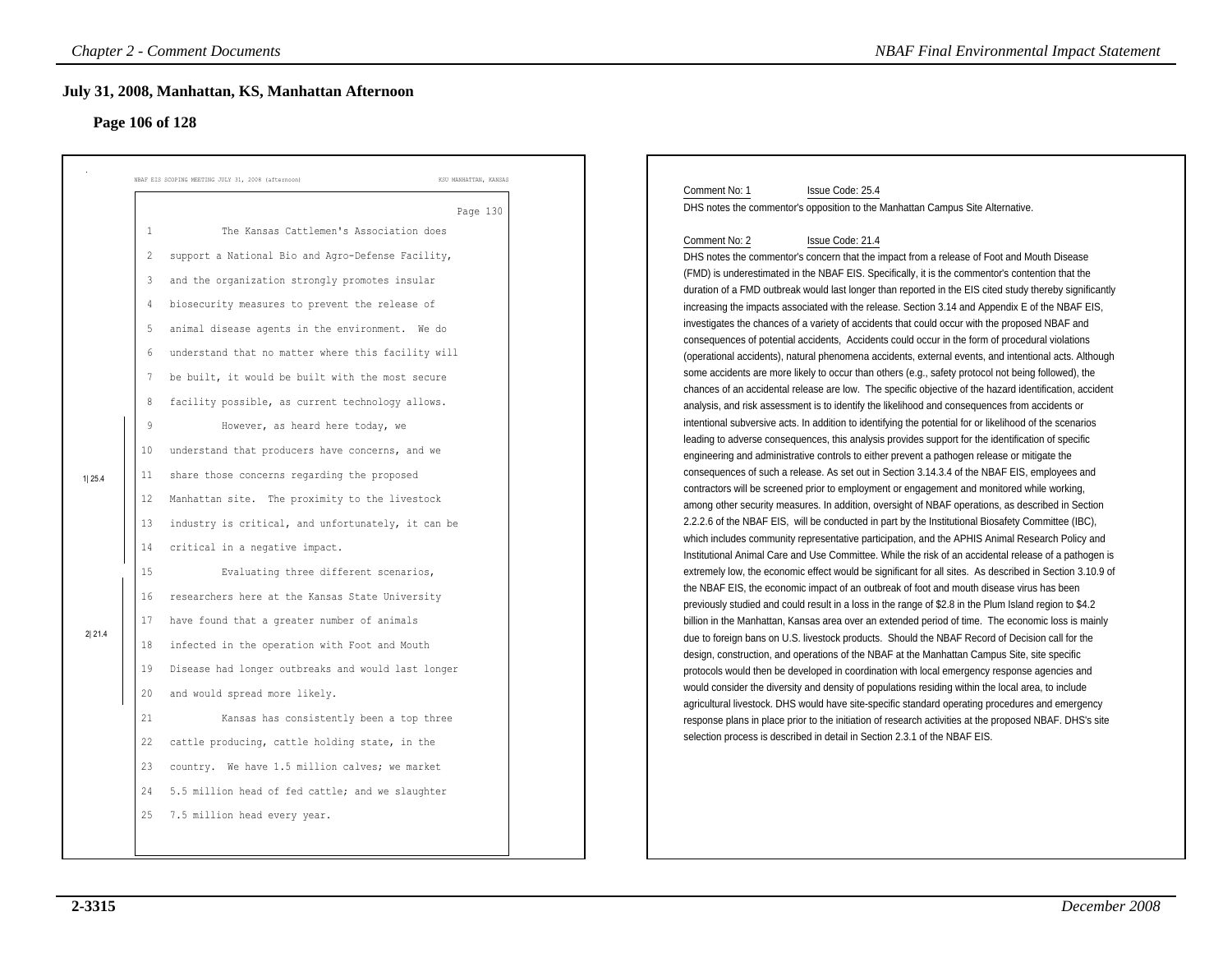### **Page 107 of 128**

|                 | <b>Chapter 2 - Comment Documents</b>                                                                                                                                                                                                                                                                                                                                                                                                                                                                                                                                                                                                                                                                                                                                                                                                                                                                                                                                                                                                                                                                                                                                                                                                                                        | <b>NBAF Final Environmental Impact Statement</b>                                                                                                                                                                                                                                                                                                                                                                                                                                                                                                                                                                                                        |
|-----------------|-----------------------------------------------------------------------------------------------------------------------------------------------------------------------------------------------------------------------------------------------------------------------------------------------------------------------------------------------------------------------------------------------------------------------------------------------------------------------------------------------------------------------------------------------------------------------------------------------------------------------------------------------------------------------------------------------------------------------------------------------------------------------------------------------------------------------------------------------------------------------------------------------------------------------------------------------------------------------------------------------------------------------------------------------------------------------------------------------------------------------------------------------------------------------------------------------------------------------------------------------------------------------------|---------------------------------------------------------------------------------------------------------------------------------------------------------------------------------------------------------------------------------------------------------------------------------------------------------------------------------------------------------------------------------------------------------------------------------------------------------------------------------------------------------------------------------------------------------------------------------------------------------------------------------------------------------|
|                 | July 31, 2008, Manhattan, KS, Manhattan Afternoon<br>Page 107 of 128                                                                                                                                                                                                                                                                                                                                                                                                                                                                                                                                                                                                                                                                                                                                                                                                                                                                                                                                                                                                                                                                                                                                                                                                        |                                                                                                                                                                                                                                                                                                                                                                                                                                                                                                                                                                                                                                                         |
| 3 15.4<br>4 5.0 | NBAF EIS SCOPING MEETING JULY 31, 2008 (afternoon<br>KSU MANHATTAN, KANSAS<br>Page 131<br>When we talk about the economic impact,<br>1<br>we're talking about dollars, but we are not<br>2<br>looking at consumer confidence as it relates to<br>3<br>hitting the heart of cattle country. We need to<br>4<br>look at food safety, again, in the heart of cattle<br>5<br>country.<br>6<br>The emotional impact that this will have,<br>7<br>and not just the economic impact that this is<br>8<br>going to have, on the producers in the area. And<br>9<br>we also have to look about how this is going to be<br>10<br>sustainable for those producers. Just because you<br>11<br>reimburse them for money does not mean they do not<br>12<br>13<br>have another impact and losing their livelihood as<br>producers, as well as in the cattle industry.<br>14<br>15<br>The Kansas Cattlemen's Association<br>believes that the building of a new facility in<br>16<br>17<br>the area with natural barriers has more of an<br>advantage than that in proximity of farms and<br>18<br>ranches on the mainland. We hope you will take<br>19<br>that into consideration when you evaluate this<br>20<br>proposal for the National Bio and Agro-Defense<br>21<br>22<br>Facility. | Comment No: 3<br>Issue Code: 15.4<br>DHS notes the commentor's concern. The potential effects to livestock-related industries is discussed<br>in Section 3.10.9 and Appendix D of the NBAF EIS. The major economic effect from an accidental<br>release of a pathogen would be a ban on all U.S. livestock products until the country was determined<br>to be disease-free. Other economic impacts were considered negligible in comparison to the foreign<br>trade ban impacts.<br>Comment No: 4<br>Issue Code: 5.0<br>DHS notes the commentor's opposition to the five mainland site alternatives and preference for a site<br>with natural barriers. |
|                 | 23<br>We appreciate you hearing our voices, and<br>24<br>as producers, we hope you take our concerns<br>genuinely. Thank you.<br>25                                                                                                                                                                                                                                                                                                                                                                                                                                                                                                                                                                                                                                                                                                                                                                                                                                                                                                                                                                                                                                                                                                                                         |                                                                                                                                                                                                                                                                                                                                                                                                                                                                                                                                                                                                                                                         |
|                 |                                                                                                                                                                                                                                                                                                                                                                                                                                                                                                                                                                                                                                                                                                                                                                                                                                                                                                                                                                                                                                                                                                                                                                                                                                                                             |                                                                                                                                                                                                                                                                                                                                                                                                                                                                                                                                                                                                                                                         |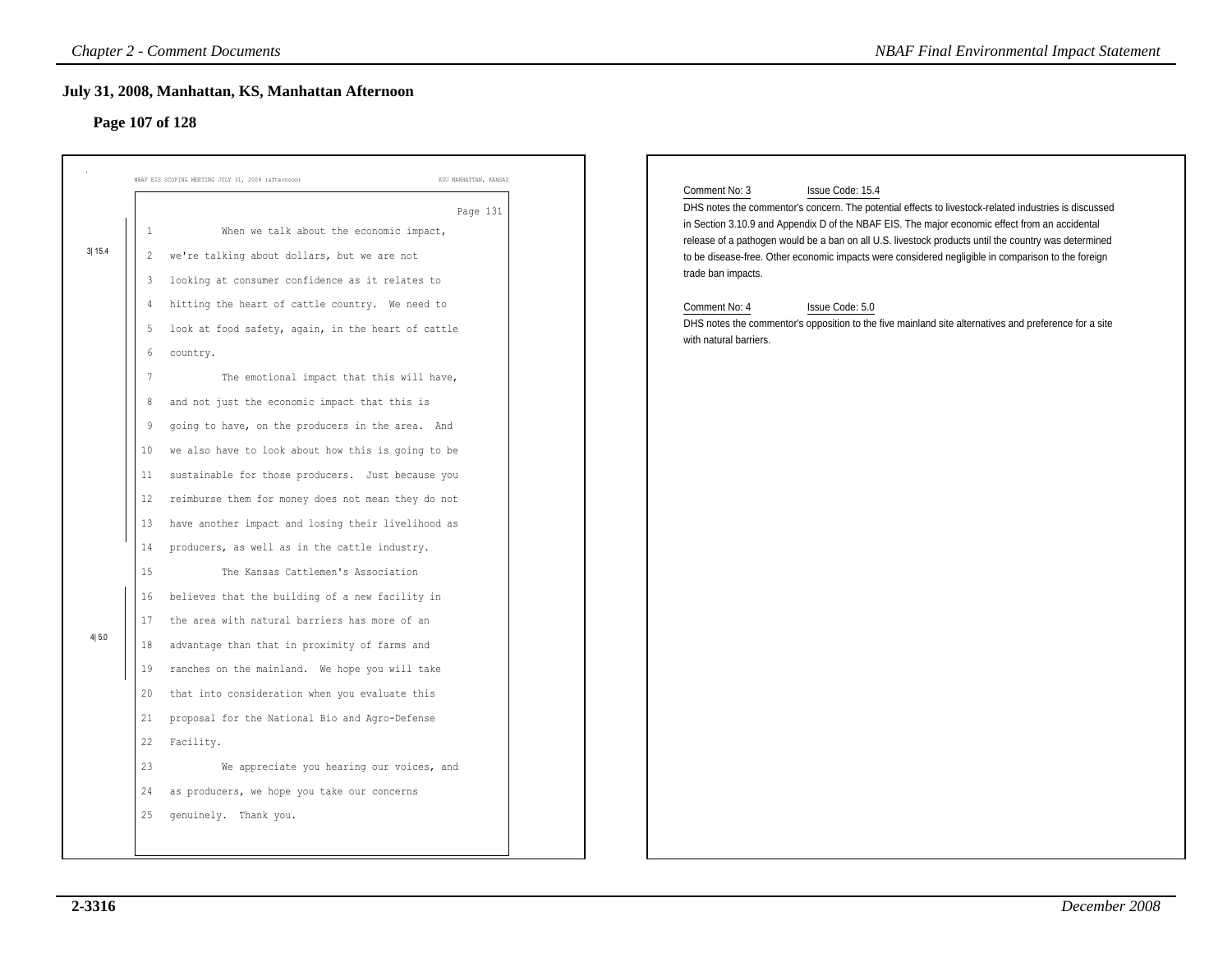# **Page 108 of 128**

|                |                                                                             | <b>NBAF Final Environmental Impact Statement</b>                                                                  |
|----------------|-----------------------------------------------------------------------------|-------------------------------------------------------------------------------------------------------------------|
|                | July 31, 2008, Manhattan, KS, Manhattan Afternoon<br>Page 108 of 128        |                                                                                                                   |
|                | NBAF EIS SCOPING MEETING JULY 31, 2008 (afternoon)<br>KSU MANHATTAN, KANSAS |                                                                                                                   |
|                | Page 132                                                                    | Comment No: 1<br>Issue Code: 24.4<br>DHS notes the commentor's support for the Manhattan Campus Site Alternative. |
| $\mathbf{1}$   | MODERATOR COGHILL: Thank you,                                               |                                                                                                                   |
| $\overline{2}$ | Miss Carter.                                                                |                                                                                                                   |
| $\overline{3}$ | Tom Hawk.                                                                   |                                                                                                                   |
| 4              | MR. HAWK: Thank you. I am a State                                           |                                                                                                                   |
| 5              | Representative from Manhattan, Tom Hawk. I                                  |                                                                                                                   |
| 6              | represent west Manhattan and the rural parts of                             |                                                                                                                   |
| 7              | Riley County, and I would like to welcome you as                            |                                                                                                                   |
| 8              | many have before, to our town, which I think is                             |                                                                                                                   |
| 9              | the friendliest, hardest working city in America,                           |                                                                                                                   |
| 10             | and I think we have that based for many of the                              |                                                                                                                   |
| 11             | things you heard here today from all the speakers.                          |                                                                                                                   |
| 12             | I want to speak particularly from my role                                   |                                                                                                                   |
| 13             | as a legislator and the legislature's support for                           |                                                                                                                   |
| 14             | this proposal. I also want to talk about my                                 |                                                                                                                   |
| 15             | personal experience in touring the BRI facility,                            |                                                                                                                   |
| 16             | and also our response to the community to the                               |                                                                                                                   |
| 17             | tornado that was in June.                                                   |                                                                                                                   |
| 18             | Our legislature has a very strong,                                          |                                                                                                                   |
| 19             | bipartisan effort made by passing five total                                |                                                                                                                   |
| 20             | pieces of legislature, three in 2007 and two in                             |                                                                                                                   |
| 21             | 2008, that cover the range that other speakers                              |                                                                                                                   |
| 22             | have talked about. But I think it shows a                                   |                                                                                                                   |
| 23             | unanimous support on three of those bills --                                |                                                                                                                   |
| 24             | actually, four of them. One of them an                                      |                                                                                                                   |
| 25             | overwhelming majority of 114 votes on certainly                             |                                                                                                                   |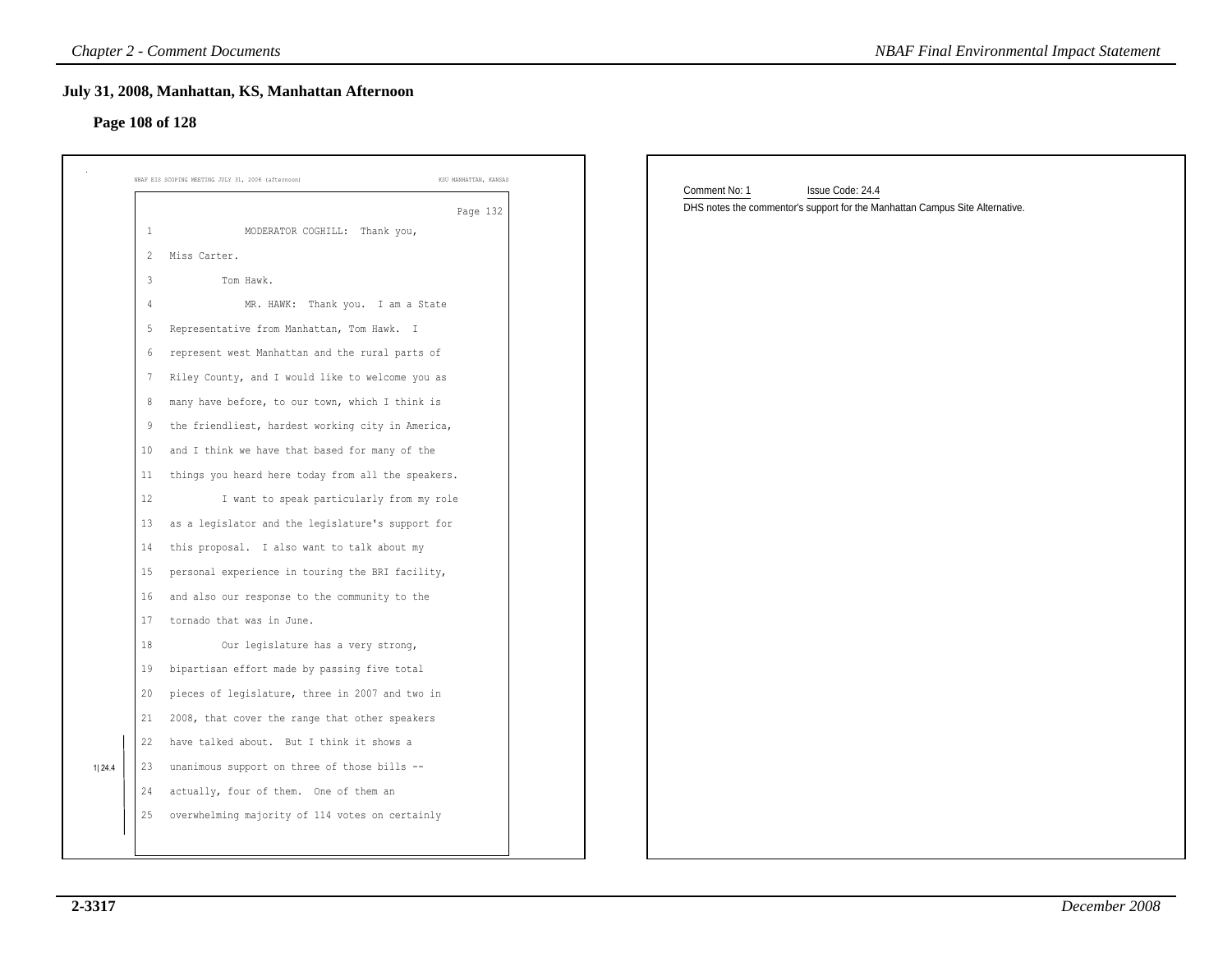### **Page 109 of 128**

|                 |                | July 31, 2008, Manhattan, KS, Manhattan Afternoon  |                       |
|-----------------|----------------|----------------------------------------------------|-----------------------|
| Page 109 of 128 |                |                                                    |                       |
|                 |                |                                                    |                       |
|                 |                | NBAF EIS SCOPING MEETING JULY 31, 2008 (afternoon) | KSU MANHATTAN, KANSAS |
|                 |                |                                                    | Page 133              |
|                 | 1              | the money part of it, which we're always a little  |                       |
|                 | $\overline{2}$ | more split when it comes to the money issues. But  |                       |
|                 | $\overline{3}$ | the interest of our State, which has been said by  |                       |
|                 | $\overline{4}$ | many speakers before, has been in this area.       |                       |
|                 | 5              | President Wefald made testimony to                 |                       |
|                 | 6              | Congress in 1999 on the biological threat to one   |                       |
|                 | -7             | of those congressional committees on emerging      |                       |
|                 | 8              | threats, and subcommittee there. It showed that    |                       |
|                 | 9              | we had an advanced start, and other speakers have  |                       |
|                 | $10$           | spoken about the history of all of the research    |                       |
|                 | 11             | things that have been done.                        |                       |
|                 | 12             | I'm a K-State graduate and I'm proud of            |                       |
|                 | 13             | my University's work and foresight in this         |                       |
|                 | 14             | particular area and particularly in protecting our |                       |
|                 | 15             | food supply.                                       |                       |
| 1 cont.  24.4   | 16             | We have, also, strong commitments as a             |                       |
|                 | 17             | State when we have other major things that we need |                       |
|                 | 18             | to address. We have the BRAC' situation with Fort  |                       |
|                 | 19             | Riley particularly in our area. Lieutenant         |                       |
|                 | 20             | Governor Moore and Governor Sebelius formed a task |                       |
|                 | 21             | force and we had a very strong, again, bipartisan  |                       |
|                 | 22             | effort, in making sure that this community was     |                       |
|                 | 23             | friendly, that we were prepared to keep Fort Riley |                       |
|                 | 24             | here, and handle the growth that we have had since |                       |
|                 | 25             | then.                                              |                       |
|                 |                |                                                    |                       |
|                 |                |                                                    |                       |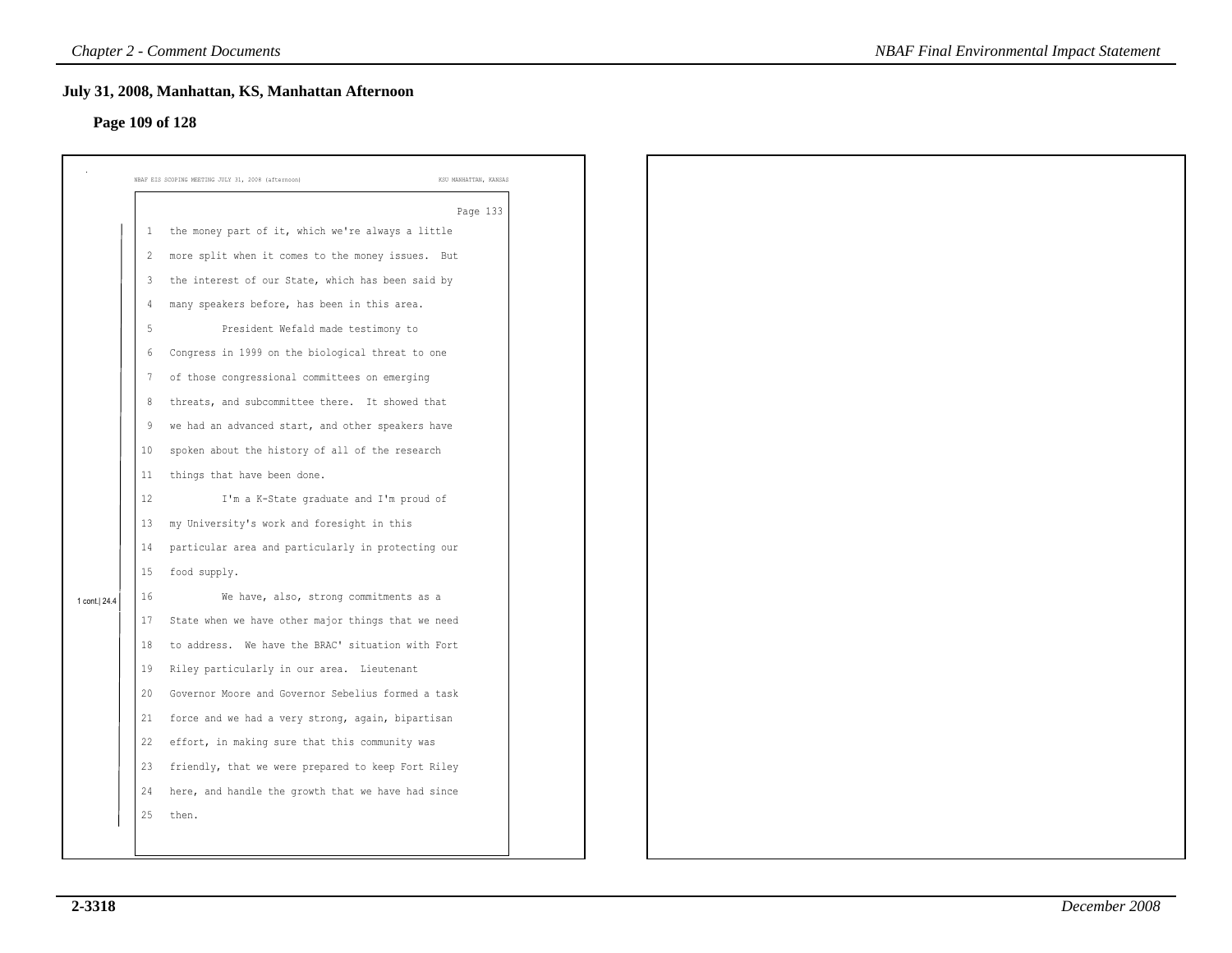### **Page 110 of 128**

|               | July 31, 2008, Manhattan, KS, Manhattan Afternoon<br>Page 110 of 128 |                       |
|---------------|----------------------------------------------------------------------|-----------------------|
|               |                                                                      |                       |
|               | NBAF EIS SCOPING MEETING JULY 31, 2008 (afternoon)                   | KSU MANHATTAN, KANSAS |
|               |                                                                      | Page 134              |
|               | I also think getting the BRI facility<br>$\mathbf{1}$                |                       |
|               | here was a major coup and a major thoughtful<br>$\overline{2}$       |                       |
|               | initiative on our part. I had a chance to make<br>$\mathbf{3}$       |                       |
|               | two extensive tours of the facility. Have been in<br>$\overline{4}$  |                       |
|               | the facility four times. Most recently in May we<br>5                |                       |
|               | had a tour with the Secretary of Health and<br>6                     |                       |
|               | Environment, Rod Bremby, showing him what the<br>7                   |                       |
|               | facility was, and that was great.<br>8                               |                       |
|               | 9<br>The other big thing that I think we did,                        |                       |
|               | and it shows the character of our community, when<br>10              |                       |
|               | we had that June 11th tornado, it passed a quarter<br>11             |                       |
|               | mile from the facility, but I think you can see<br>12                |                       |
|               | the effort of both this community and the K-State<br>13              |                       |
|               | faculty, we didn't miss a beat. People were on<br>14                 |                       |
|               | the job as soon as the tornado passed.<br>15                         |                       |
|               | 16<br>It turned out the BRI facility worked                          |                       |
|               | with the power supply just as it was supposed to.<br>17              |                       |
|               | We had a freshman orientation coming up. They got<br>18              |                       |
|               | in, we got that clean up going, and we had that<br>19                |                       |
|               | occurring on schedule. That's the kind of work<br>20                 |                       |
|               | ethic that we have in Manhattan and the kind of<br>21                |                       |
|               | 22<br>commitment that we have.                                       |                       |
|               | 23<br>I appreciate your consideration for us as                      |                       |
|               | a site. I can't imagine a better place that would<br>24              |                       |
| 1 cont.  24.4 | work harder to make this facility successful in<br>25                |                       |
|               |                                                                      |                       |
|               |                                                                      |                       |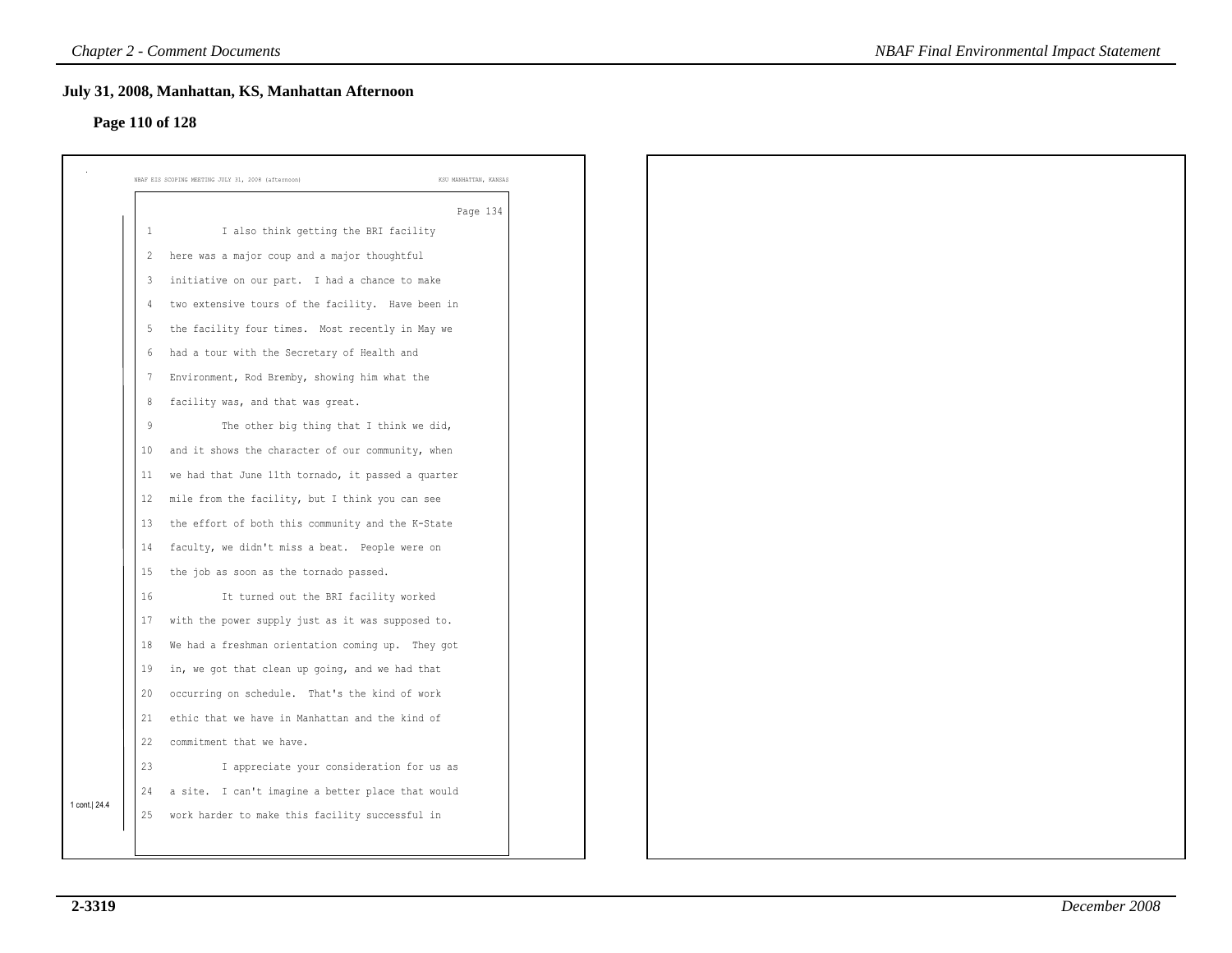# **Page 111 of 128**

|                | July 31, 2008, Manhattan, KS, Manhattan Afternoon<br>Page 111 of 128        |                                                                                |
|----------------|-----------------------------------------------------------------------------|--------------------------------------------------------------------------------|
|                | NBAF EIS SCOPING MEETING JULY 31, 2008 (afternoon)<br>KSU MANHATTAN, KANSAS | Comment No: 1<br>Issue Code: 25.4                                              |
|                | Page 135                                                                    | DHS notes the commentor's opposition to the Manhattan Campus Site Alternative. |
|                | 1 our country. Thank you.                                                   | Comment No: 2<br>Issue Code: 5.0                                               |
| $\overline{c}$ | MODERATOR COGHILL: Thank you,                                               | DHS notes the commentor's opposition to the five mainland site alternatives.   |
| 3 <sup>7</sup> | Mr. Hawk.                                                                   |                                                                                |
| 4              | Steven Anderson is our next speaker,                                        |                                                                                |
| 5              | followed by Gary Anderson, and then followed by                             |                                                                                |
| 6              | Marty Vanier.                                                               |                                                                                |
|                | MR. ANDERSON: I'm Steven Anderson.                                          |                                                                                |
| 8              | I'm just an old farmer and rancher from over by                             |                                                                                |
| 9              | Alma, Kansas, and I lack the big tongue and the                             |                                                                                |
| 10             | fat paycheck that most of the proponents of this                            |                                                                                |
| 11             | proposition have, but I do have seven generations                           |                                                                                |
| 12             | of family roots that are buried in beautiful,                               |                                                                                |
| 13             | scenic Flint Hills of Wabaunsee County, Kansas,                             |                                                                                |
| 14             | and I'm here today to oppose this proposition                               |                                                                                |
| 15             | because I don't think that intelligence is                                  |                                                                                |
| 16             | measured by the length of your tongue or the                                |                                                                                |
| 17             | breath of your mouth.                                                       |                                                                                |
| 18             | I think that human brains are capable of                                    |                                                                                |
| 19             | reason, and plain old common sense should tell us                           |                                                                                |
| 20             | that none of the five locations, none of them are                           |                                                                                |
| 21             | safe for this horrifically dangerous research                               |                                                                                |
| 22             | being conducted at a Level 4 facility.                                      |                                                                                |
| 23             | This is not K-State versus four or five                                     |                                                                                |
| 24             | other locations, winner take all. This is safety                            |                                                                                |
|                | 25 versus insanity. Plum Island has over 800 acres                          |                                                                                |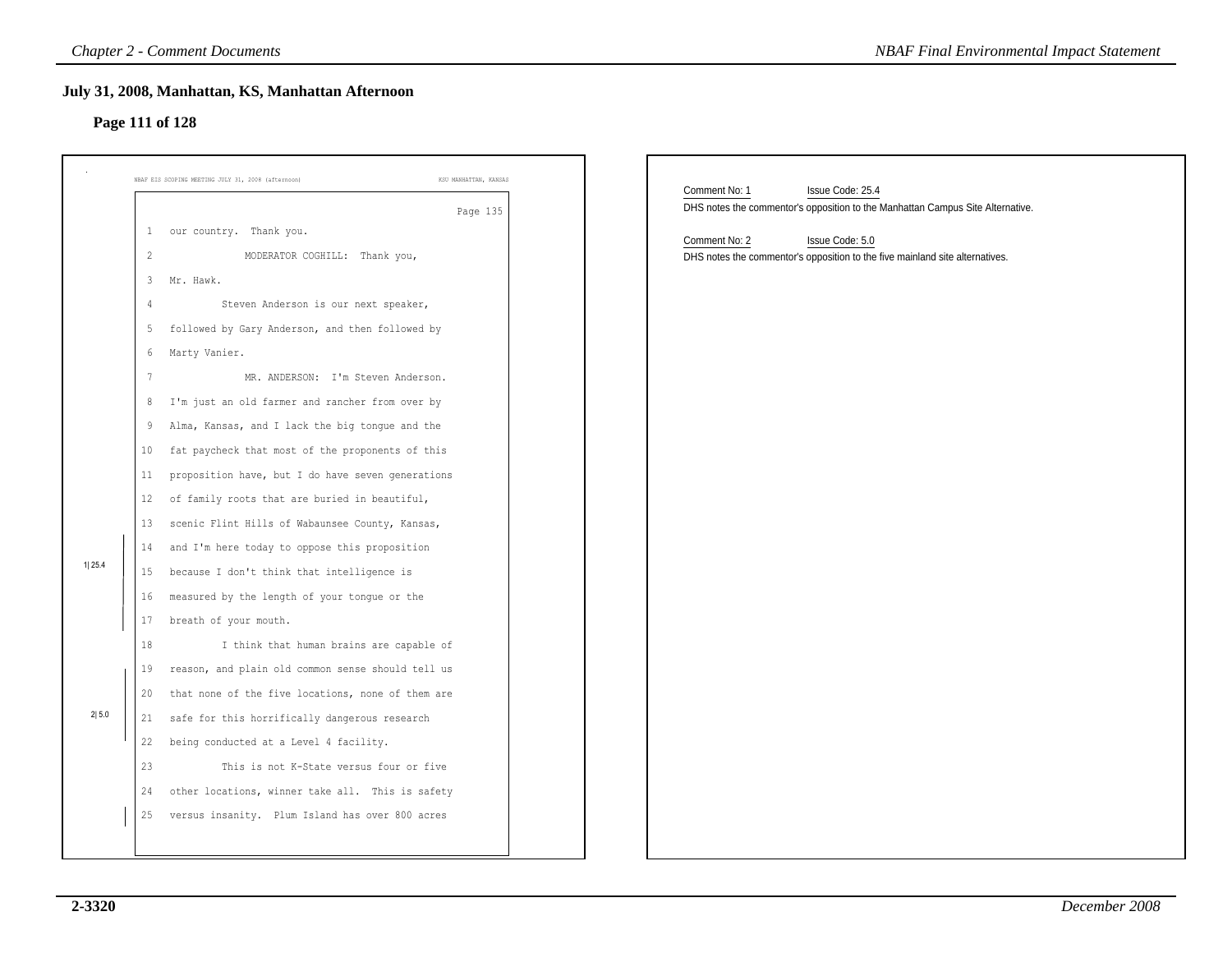# **Page 112 of 128**

| 1<br>3 24.1<br>2<br>$\mathsf 3$<br>4<br>5<br>6<br>7<br>8<br>9<br>10            | NBAF EIS SCOPING MEETING JULY 31, 2008 (afternoon)<br>KSU MANHATTAN, KANSAS<br>Page 136<br>and new facilities, if necessary and needed,<br>should be constructed at that safe location.<br>You know, I'm just incredulous that a<br>community that ostensibly takes pride in providing<br>sound science would so nonchalantly ignore the<br>most sound of all sound science, and that's<br>safety.<br>To further compound the intellectual<br>dishonesty, Kansas elected representation in                                                                                                                                                              |
|--------------------------------------------------------------------------------|---------------------------------------------------------------------------------------------------------------------------------------------------------------------------------------------------------------------------------------------------------------------------------------------------------------------------------------------------------------------------------------------------------------------------------------------------------------------------------------------------------------------------------------------------------------------------------------------------------------------------------------------------------|
|                                                                                |                                                                                                                                                                                                                                                                                                                                                                                                                                                                                                                                                                                                                                                         |
| 11<br>12<br>13<br>14<br>15<br>16<br>4 21.4<br>17<br>18<br>19<br>20<br>21<br>22 | Washington, D.C. has consistently voted in favor<br>of every job exported free trade agreement and now<br>they hypocritically tout this bio lab as necessary<br>to provide Kansas jobs and protect consumers.<br>Does it make sense to fight a trillion<br>dollar war on terror thousands of miles from the<br>United States, and then plant a prime terrorist<br>target in the center of our heartland?<br>You know, a former world bank president<br>once suggested that we move all of our most toxic<br>industries to third world nations. You know, if<br>we can outsource most of our manufactured<br>necessities of life, why not outsource this |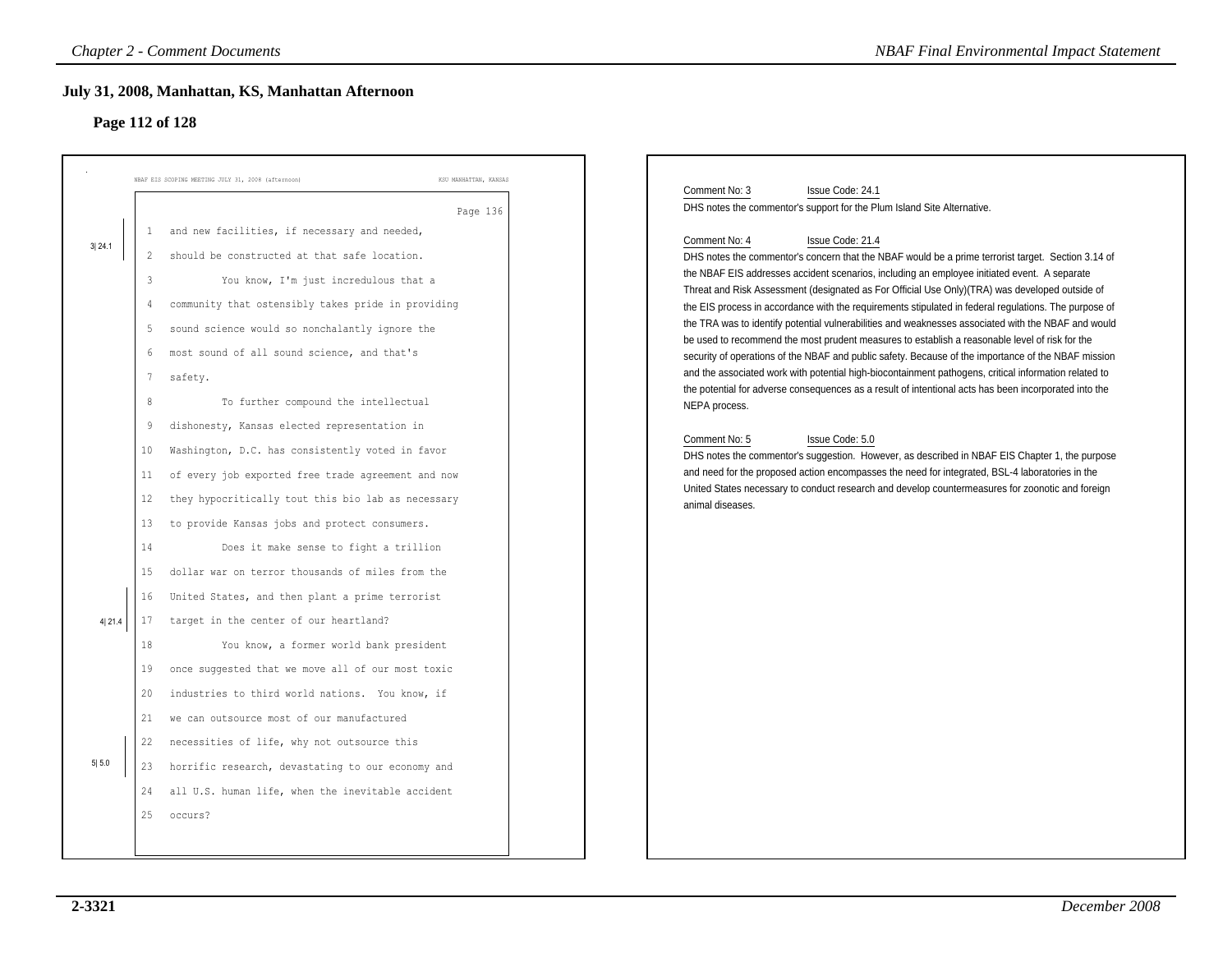# **Page 113 of 128**

|               | <b>Chapter 2 - Comment Documents</b>                                                                                                                                                                                                                                  |                       | <b>NBAF Final Environmental Impact Statement</b>                                                                                                                                                                         |
|---------------|-----------------------------------------------------------------------------------------------------------------------------------------------------------------------------------------------------------------------------------------------------------------------|-----------------------|--------------------------------------------------------------------------------------------------------------------------------------------------------------------------------------------------------------------------|
|               | July 31, 2008, Manhattan, KS, Manhattan Afternoon<br>Page 113 of 128                                                                                                                                                                                                  |                       |                                                                                                                                                                                                                          |
|               | NBAF EIS SCOPING MEETING JULY 31, 2008 (afternoon)                                                                                                                                                                                                                    | KSU MANHATTAN, KANSAS | Comment No: 1<br>Issue Code: 24.4                                                                                                                                                                                        |
|               | How can I -- finally, how can I trust a<br>1<br>government that can't correctly identify<br>$\overline{2}$                                                                                                                                                            | Page 137              | DHS notes the commentor's support for the Manhattan Campus Site Alternative.<br>Comment No: 6<br>Issue Code: 2.0<br>DHS notes the commentor's lack of trust in the US government.                                        |
| 6 2.0         | salmonella infected food?<br>3<br>How can I trust a government that<br>provides unsafe, contaminated housing for<br>5<br>hurricane victims?<br>6                                                                                                                      |                       | Comment No: 7<br>Issue Code: 26.0<br>DHS acknowledges the typographical error in Section 3.6.4.1 identified by the commentor. The<br>statement has been corrected and now reads " Manhattan is 64 miles west of Topeka." |
| 7 26.0        | And I'm going to redirect your attention<br>to this book, where on Page 3-103, and I quote:<br>8<br>Manhattan, Kansas is 604 miles west of Topeka. If<br>9<br>they can't correctly -- our government and<br>10                                                        |                       |                                                                                                                                                                                                                          |
|               | Homeland Security can't correctly identify the<br>11<br>site of this facility, how in the hell can I<br>12<br>believe the other 950 pages in this book to be<br>13<br>14<br>accurate?                                                                                 |                       |                                                                                                                                                                                                                          |
| 2 cont.   5.0 | 15<br>We know the inevitable accident happens<br>and common sense should tell us, put it in a safe<br>16<br>location. Thank you for this opportunity.<br>17<br>18<br>MODERATOR COGHILL: Gary Anderson.                                                                |                       |                                                                                                                                                                                                                          |
|               | 19<br>MR. ANDERSON: Good afternoon, I'm<br>Gary Anderson, and I'm a veterinarian, Professor<br>20<br>in the Department of Diagnostic Medicine and<br>21<br>22 Pathobiology. I'm also the Director of the Kansas<br>23 State Veterinary Diagnostic Laboratory, and I'm |                       |                                                                                                                                                                                                                          |
| 1 24.4        | here to speak to you about value added aspects of<br>24<br>25 locating an NBAF at K-State, particularly in                                                                                                                                                            |                       |                                                                                                                                                                                                                          |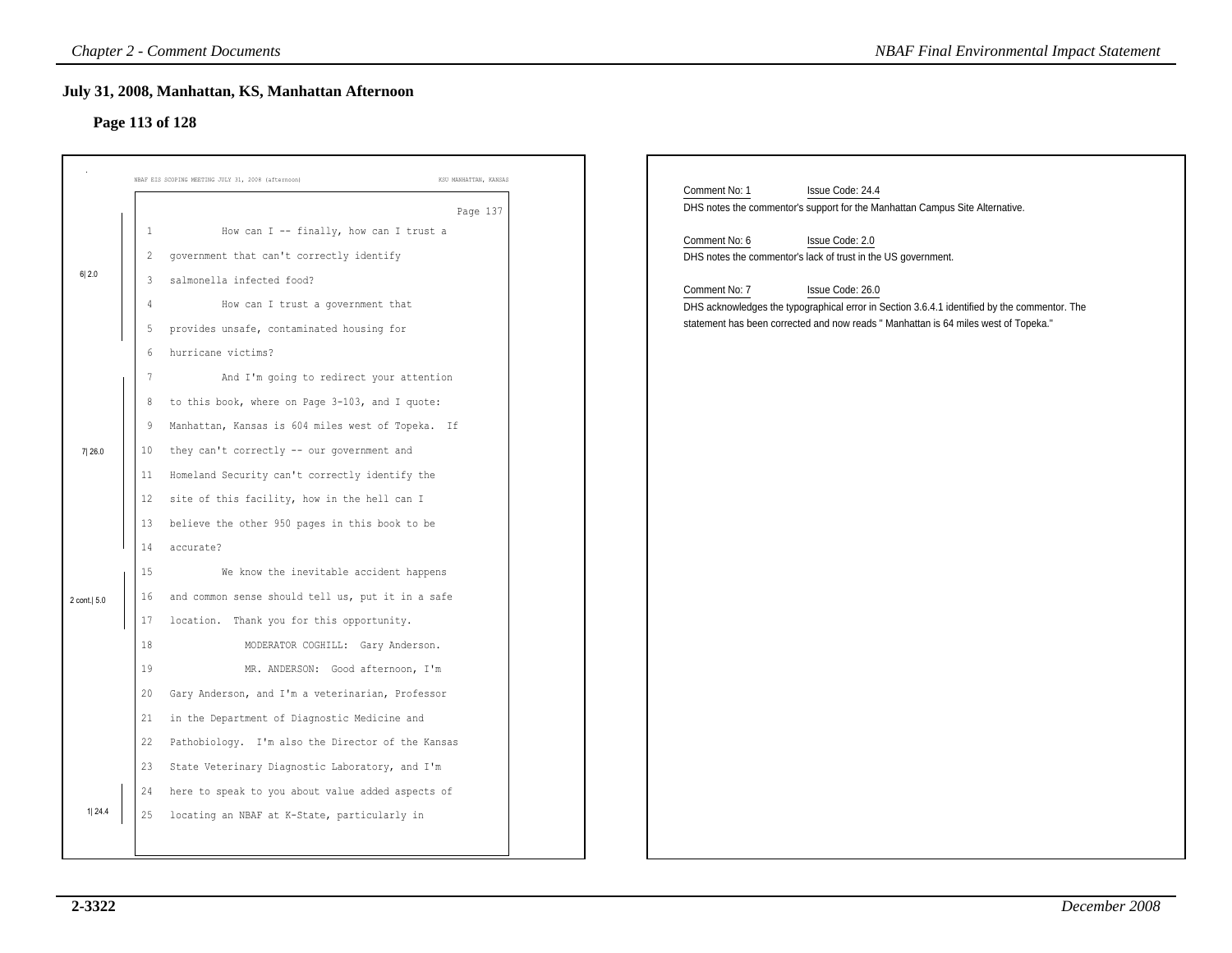# **Page 114 of 128**

|                |                | July 31, 2008, Manhattan, KS, Manhattan Afternoon<br>Page 114 of 128        |  |
|----------------|----------------|-----------------------------------------------------------------------------|--|
|                |                |                                                                             |  |
|                |                | NBAF EIS SCOPING MEETING JULY 31, 2008 (afternoon)<br>KSU MANHATTAN, KANSAS |  |
|                |                | Page 138                                                                    |  |
|                | 1              | regard to research, animal diagnostics, and                                 |  |
|                | $\overline{c}$ | training capabilities.                                                      |  |
|                | $\mathbf{3}$   | Research, diagnostic test development,                                      |  |
|                | 4              | and training that will take place in the NBAF                               |  |
|                | 5              | would be substantially enhanced by having the                               |  |
|                | 6              | facility associated with K-State. I am confident                            |  |
|                | 7              | that we would not only be a better University by                            |  |
|                | 8              | partnering with our federal scientists assigned to                          |  |
|                | 9              | the NBAF, but that K-State scientists would                                 |  |
|                | 10             | greatly assist NBAF colleagues and enhance their                            |  |
|                | 11             | productivity as well.                                                       |  |
|                | 12             | An example of the partnering that would                                     |  |
|                | 13             | occur might be demonstrated by a very recent                                |  |
|                | 14             | cooperative project undertaken by Kansas State,                             |  |
|                | 15             | the USDA Veterinary Services Laboratory, and the                            |  |
|                | 16             | Plum Island Animal Disease Center. The project                              |  |
| 1 cont.   24.4 | 17             | was just completed last week and it included                                |  |
|                | 18             | scientists from the three entities who together                             |  |
|                | 19             | developed and validated high input diagnostic                               |  |
|                | 20             | technology and then deployed that technology and                            |  |
|                | 21             | capability to 39 other diagnostic labs across the                           |  |
|                | 22             | nation over the past three months. All                                      |  |
|                | 23             | laboratories now trained are in the National                                |  |
|                | 24             | Animal Health Laboratory Network and are capable                            |  |
|                | 25             | of detecting foreign animal diseases.                                       |  |
|                |                |                                                                             |  |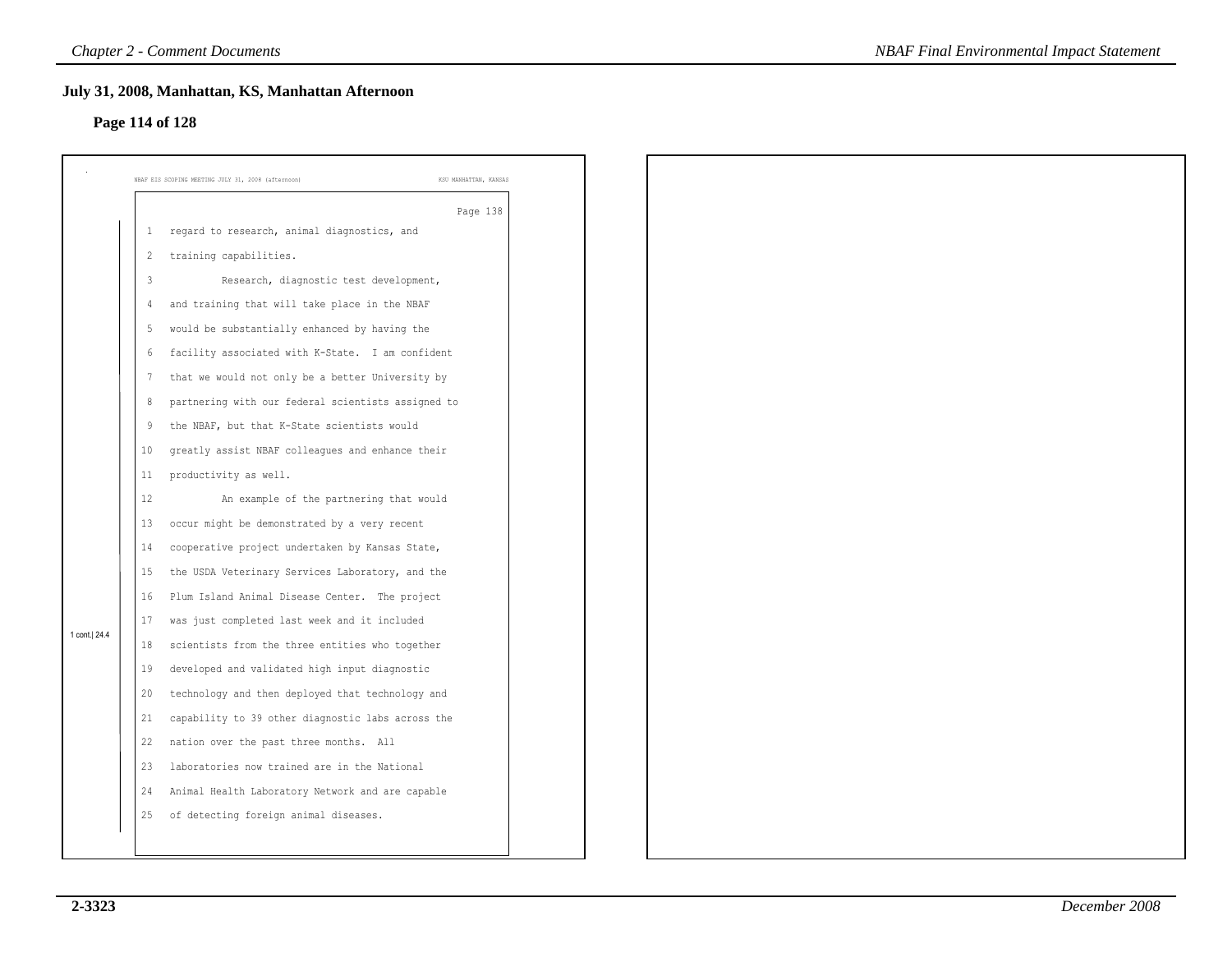### **Page 115 of 128**

|               |                | July 31, 2008, Manhattan, KS, Manhattan Afternoon<br>Page 115 of 128 |                       |
|---------------|----------------|----------------------------------------------------------------------|-----------------------|
|               |                |                                                                      |                       |
|               |                | NBAF EIS SCOPING MEETING JULY 31, 2008 (afternoon)                   | KSU MANHATTAN, KANSAS |
|               |                |                                                                      | Page 139              |
|               | $\mathbf{1}$   | Specifically, Foot and Mouth Disease, "high path"                    |                       |
|               | $\overline{c}$ | Avian Influenza and Classical Swine Fever.                           |                       |
|               | 3              | The deployment and training actually took                            |                       |
|               | 4              | place at Kansas State in our BRI. This project                       |                       |
|               | 5              | has been integral to increasing the capabilities                     |                       |
|               | 6              | of the NAHLN, or the National Animal Health                          |                       |
|               | 7              | Laboratory Network, as well as expanding our                         |                       |
|               | 8              | surveillance and diagnostic capacity as a nation.                    |                       |
|               | 9              | This is just one example of the type of partnering                   |                       |
|               | 10             | and program expansion that would be facilitated by                   |                       |
|               | 11             | having the NBAF located in Manhattan.                                |                       |
|               | 12             | It would be a tremendous advantage to                                |                       |
|               | 13             | leverage resources that will enhance research and                    |                       |
|               | 14             | training programs, addressing food safety,                           |                       |
| 1 cont.  24.4 | 15             | infectious disease research, and diagnostics, as                     |                       |
|               | 16             | well as national security.                                           |                       |
|               | 17             | Tremendous value will be added to NBAF                               |                       |
|               | 18             | through co-location at K-State and access to our                     |                       |
|               | 19             | educational pipeline and workforce development                       |                       |
|               | 20             | initiatives. The BRI and NABC are unique                             |                       |
|               | 21             | educational aspects capable of offering targeted                     |                       |
|               | 22             | biosafety and bio-containment training programs                      |                       |
|               | 23             | that not only veterinarians, scientists, lab                         |                       |
|               | 24             | workers, and biosafety officers will use, but also                   |                       |
|               | 25             | for facility support personnel, first responders                     |                       |
|               |                |                                                                      |                       |
|               |                |                                                                      |                       |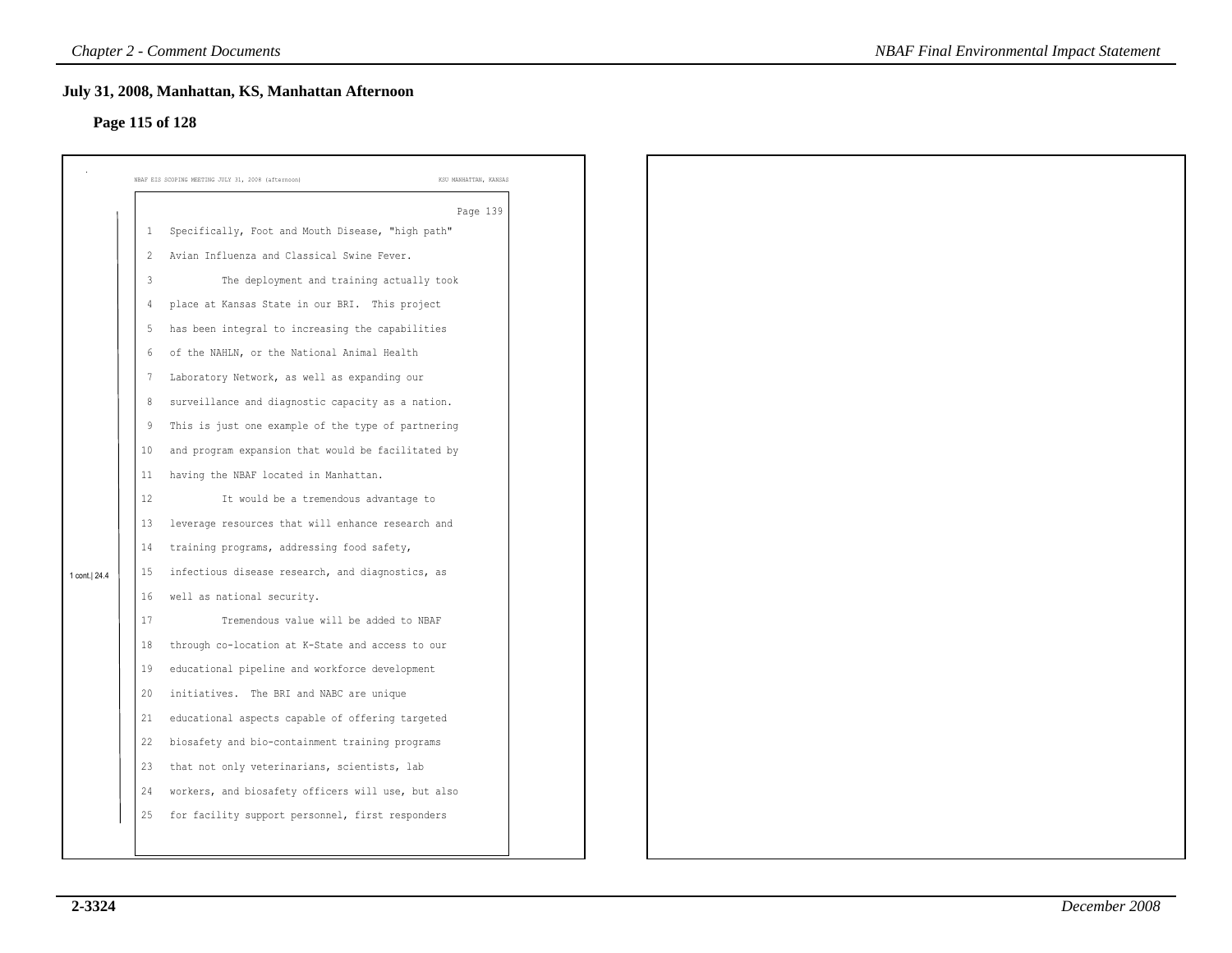# **Page 116 of 128**

|       |                                                                      | <b>Chapter 2 - Comment Documents</b>                                        |  | <b>NBAF Final Environmental Impact Statement</b>                                    |  |
|-------|----------------------------------------------------------------------|-----------------------------------------------------------------------------|--|-------------------------------------------------------------------------------------|--|
|       | July 31, 2008, Manhattan, KS, Manhattan Afternoon<br>Page 116 of 128 |                                                                             |  |                                                                                     |  |
|       |                                                                      | KSU MANHATTAN, KANSAS<br>NBAF EIS SCOPING MEETING JULY 31, 2008 (afternoon) |  |                                                                                     |  |
|       |                                                                      | Page 140                                                                    |  | Comment No: 1<br>Issue Code: 1.0<br>DHS notes the commentor's support for the NBAF. |  |
|       | 1                                                                    | and law enforcement.                                                        |  |                                                                                     |  |
|       | $\overline{2}$                                                       | I will hand in the rest of my remarks,                                      |  |                                                                                     |  |
|       | 3                                                                    | but I thank you for the opportunity and your time                           |  |                                                                                     |  |
|       | 4                                                                    | to speak today. Thanks.                                                     |  |                                                                                     |  |
|       | $\sqrt{5}$                                                           | MODERATOR COGHILL: Thank you very                                           |  |                                                                                     |  |
|       | 6                                                                    | much.                                                                       |  |                                                                                     |  |
|       | $\overline{7}$                                                       | Marty Vanier.                                                               |  |                                                                                     |  |
|       | $\,8\,$                                                              | MS. VANIER: Good afternoon, and                                             |  |                                                                                     |  |
|       | 9                                                                    | thank you for the opportunity to present at this                            |  |                                                                                     |  |
|       | 10                                                                   | meeting. I'm Marty Vanier. I'm the Director of                              |  |                                                                                     |  |
|       | 11                                                                   | Operations for the National Agricultural                                    |  |                                                                                     |  |
|       | 12                                                                   | Biosecurity Center here at K-State.                                         |  |                                                                                     |  |
|       | 13                                                                   | NABC was created in 1999 as an extension                                    |  |                                                                                     |  |
|       | 14                                                                   | of K-State's significant history and expertise in                           |  |                                                                                     |  |
|       | 15                                                                   | food safety, high consequence infectious animal                             |  |                                                                                     |  |
|       | 16                                                                   | and zoonotic diseases, and security research,                               |  |                                                                                     |  |
|       | 17                                                                   | education, and outreach. Our mission is to                                  |  |                                                                                     |  |
|       | 18                                                                   | coordinate academic, agricultural biosecurity                               |  |                                                                                     |  |
|       | 19                                                                   | activities with federal, state and local agencies                           |  |                                                                                     |  |
|       | 20                                                                   | and the public health community. We facilitate                              |  |                                                                                     |  |
|       | 21                                                                   | strategies for prevention and rapid response to                             |  |                                                                                     |  |
|       | 22                                                                   | agricultural and food threats.                                              |  |                                                                                     |  |
|       | 23                                                                   | We strongly support the need for the                                        |  |                                                                                     |  |
| 1 1.0 | 24                                                                   | National Bio and Agro-Defense Facility given the                            |  |                                                                                     |  |
|       | 25                                                                   | potentially devastating political, social and                               |  |                                                                                     |  |
|       |                                                                      |                                                                             |  |                                                                                     |  |
|       |                                                                      |                                                                             |  |                                                                                     |  |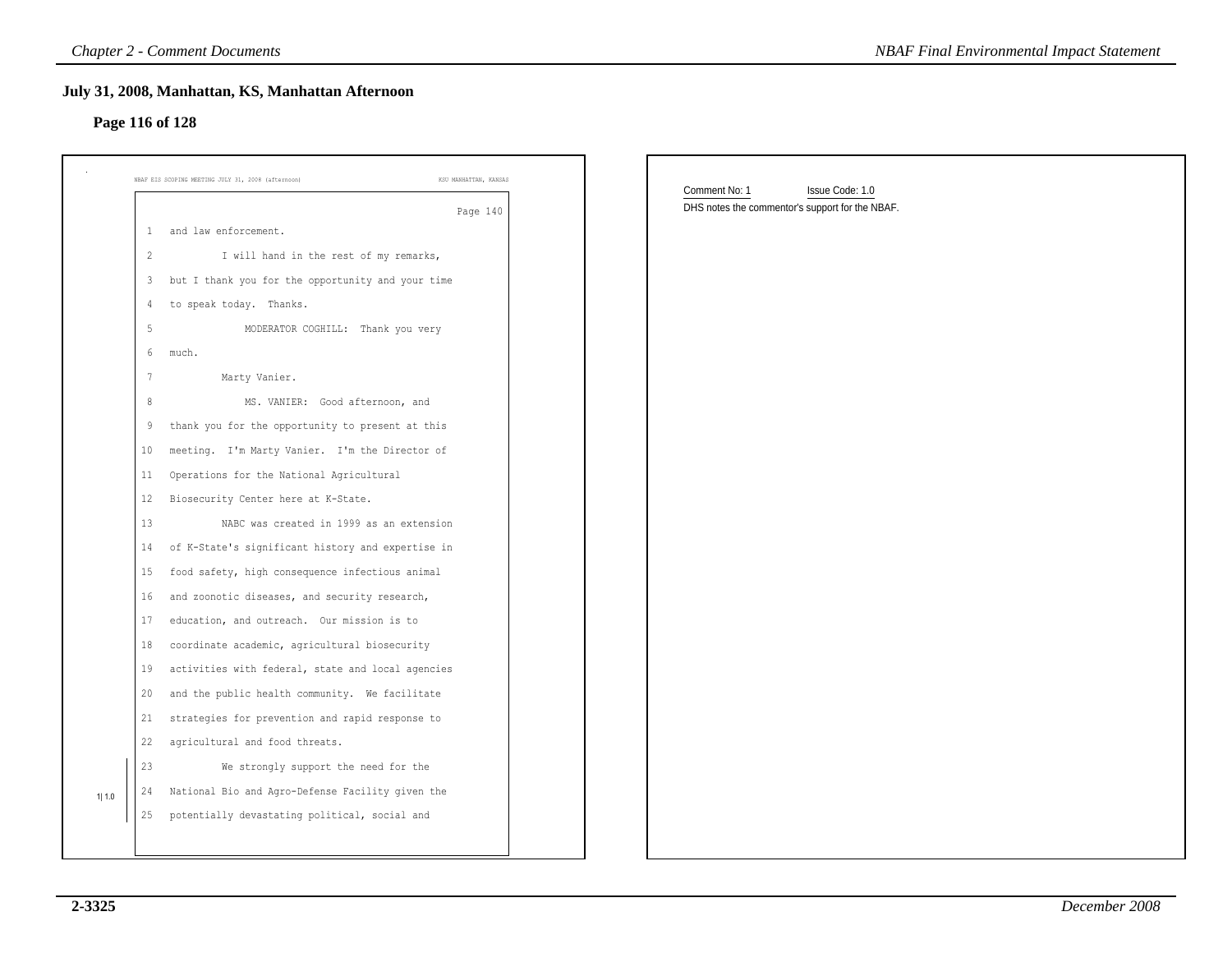### **Page 117 of 128**

|        | <b>Chapter 2 - Comment Documents</b>                                                                                                                                                                                                                                                                                                                                                                                                                                                                                                                                                                                                                                                                                                                          | <b>NBAF Final Environmental Impact Statement</b>                                                                                |
|--------|---------------------------------------------------------------------------------------------------------------------------------------------------------------------------------------------------------------------------------------------------------------------------------------------------------------------------------------------------------------------------------------------------------------------------------------------------------------------------------------------------------------------------------------------------------------------------------------------------------------------------------------------------------------------------------------------------------------------------------------------------------------|---------------------------------------------------------------------------------------------------------------------------------|
|        | July 31, 2008, Manhattan, KS, Manhattan Afternoon<br>Page 117 of 128                                                                                                                                                                                                                                                                                                                                                                                                                                                                                                                                                                                                                                                                                          |                                                                                                                                 |
|        | NBAF EIS SCOPING MEETING JULY 31, 2008 (afternoon)<br>KSU MANHATTAN, KANSAS                                                                                                                                                                                                                                                                                                                                                                                                                                                                                                                                                                                                                                                                                   |                                                                                                                                 |
| 2 15.4 | Page 141<br>economic affects of exotic animal or zoonotic<br>-1<br>2 diseases. The U.S. must build and operate a<br>modern, secure, high containment laboratory, with<br>3<br>the capabilities to address these threats.<br>4<br>5<br>The background of the Draft EIS clearly<br>lays out the importance of agriculture and the<br>6<br>impact to the nation of the introduction of any of<br>7<br>a number of high consequence foreign animal<br>8<br>9<br>diseases.<br>Now while it may not be within the<br>10<br>purview or the scope of this EIS, it is important<br>11<br>to recognize the threat risk mitigating effect of<br>12<br>foreign animal disease response plans developed by<br>13<br>local, state and federal officials. The State of<br>14 | Comment No: 2<br>Issue Code: 15.4<br>DHS notes commentor's opinioin. Risk mitigation is discussed Section 3.15 of the NBAF EIS. |
|        | Kansas has invested considerable time and effort<br>15<br>in developing a very detailed, active and robust<br>16<br>animal disease response plan.<br>17<br>18<br>As you heard a little earlier from George<br>Teagarden, in the event of any potential or<br>19<br>documented release, the Kansas Livestock<br>20<br>Commissioner and Kansas Emergency Management would<br>21<br>22<br>take the steps deemed appropriate for the<br>situation. NABC has worked with all levels of<br>23<br>government to develop, exercise and assess<br>24<br>response plans. In the last six years, we've been<br>25                                                                                                                                                        |                                                                                                                                 |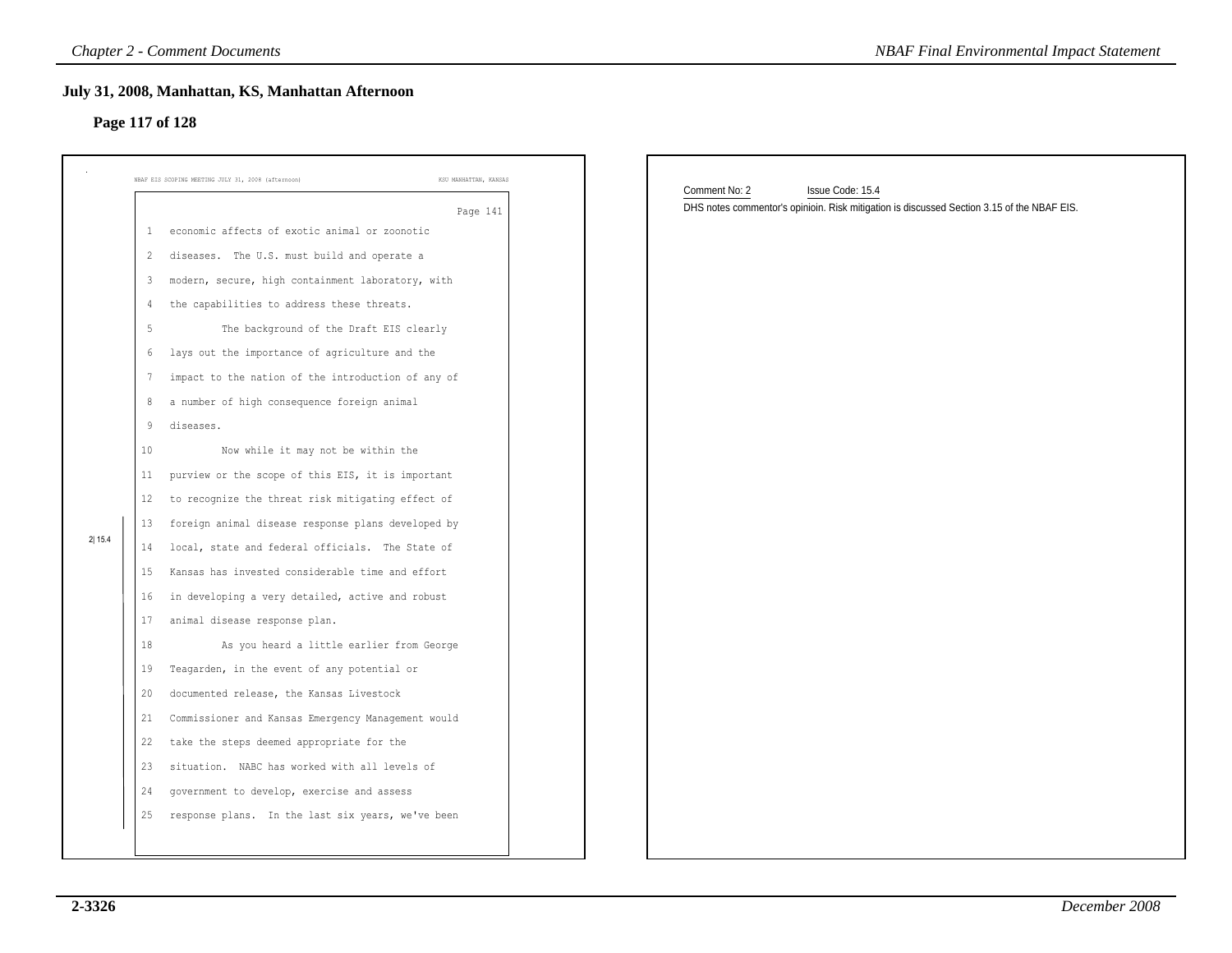### **Page 118 of 128**

|               |                | NBAF EIS SCOPING MEETING JULY 31, 2008 (afternoon)<br>KSU MANHATTAN, KANSAS |
|---------------|----------------|-----------------------------------------------------------------------------|
|               |                |                                                                             |
|               |                | Page 142<br>1 involved in 13 exercises ranging in topics from               |
|               |                |                                                                             |
|               | $\overline{c}$ | radiological contamination of the water supply, to                          |
|               | 3              | a national outbreak of Foot and Mouth Disease, and                          |
|               | 4              | a description of all of these exercises is                                  |
|               | 5              | attached to my written comments.                                            |
|               | -6             | NABC personnel have also served on the                                      |
|               | 7              | National Academy of Science, Transportation,                                |
|               | 8              | Research Board Project Panel that directed the                              |
|               | 9              | creation of "A Guide to Emergency Quarantine and                            |
|               | 10             | Isolation Control of the Roads in Rural Areas,"                             |
|               | 11             | and we participated in the FEMA steering committee                          |
| 2 cont.  15.4 | 12             | for the target capability list, implementation                              |
|               | 13             | project, for animal disease emergencies.                                    |
|               | 14             | The possibility that agricultural or                                        |
|               | 15             | public resources will be impacted by the                                    |
|               | 16             | introduction of a foreign animal disease is a                               |
|               | 17             | reality that K-State's NABC has been facing head                            |
|               | 18             | on for years. We've been sought out and are                                 |
|               | 19             | considered by many to be a valuable resource.                               |
|               | 20             | This resource provides a significant mitigation                             |
|               | 21             | step against the impact of a release at the NBAF.                           |
|               | 22             | Thanks for your attention.                                                  |
|               | 23             | MODERATOR COGHILL: Thank you.                                               |
|               | 24             | Dale Askey is next.                                                         |
|               | 25             | MR. ASKEY: My name is Dale Askey.                                           |
|               |                |                                                                             |
|               |                |                                                                             |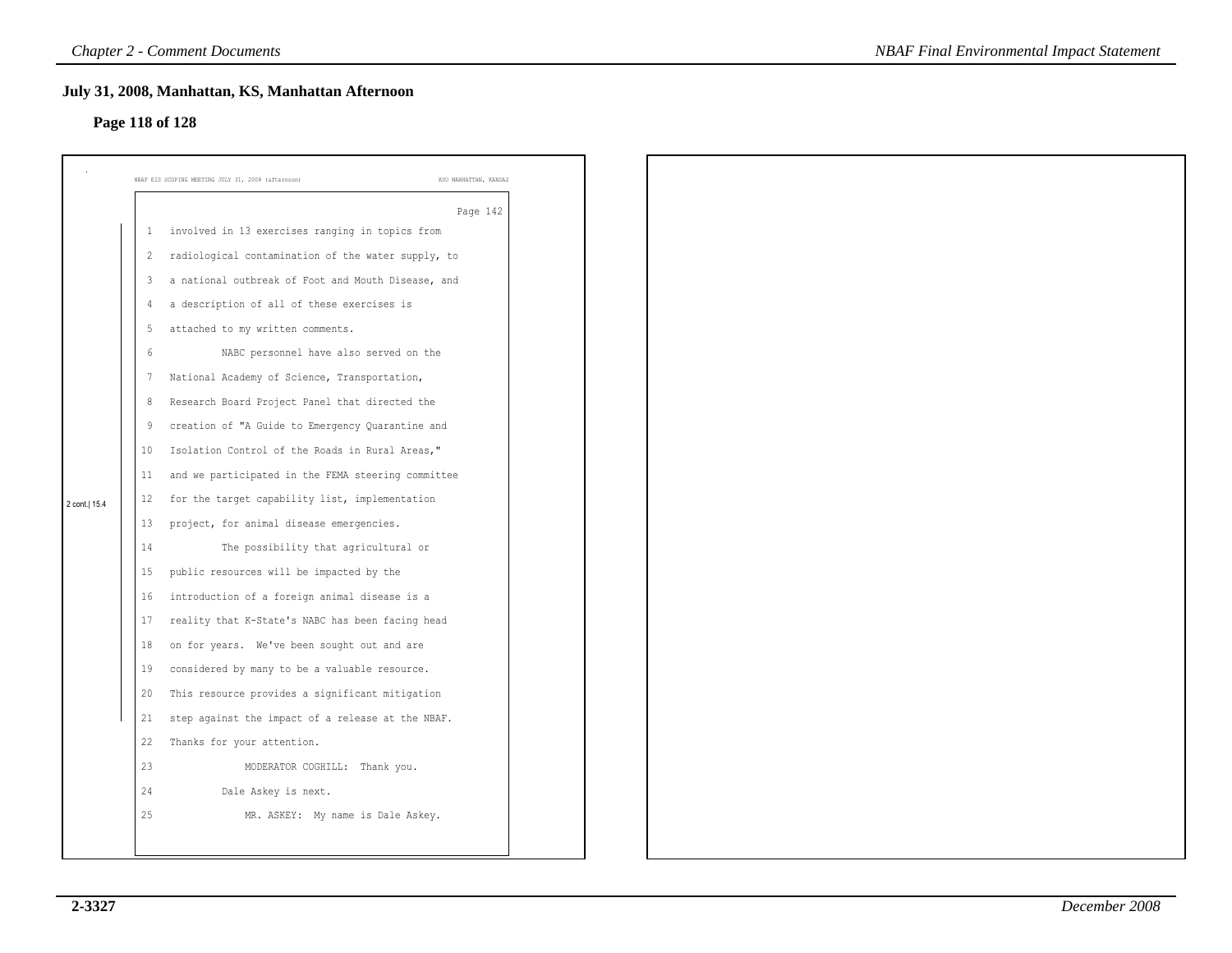### **Page 119 of 128**

|        | July 31, 2008, Manhattan, KS, Manhattan Afternoon<br>Page 119 of 128                                                                                                                                                                                                                                                                                                                                                                                                                                                                                                                   |                       |                                                                                                                                                                                                                                                                                                                                                                                                                                                                                                                                                                                                                                                                                                                                                                                                                                                                                                                                                                                                                                                                                                                                                                                                                                                                                                                                                                                                                                                                                                                                                                                                                                                                                                                                                                                          |
|--------|----------------------------------------------------------------------------------------------------------------------------------------------------------------------------------------------------------------------------------------------------------------------------------------------------------------------------------------------------------------------------------------------------------------------------------------------------------------------------------------------------------------------------------------------------------------------------------------|-----------------------|------------------------------------------------------------------------------------------------------------------------------------------------------------------------------------------------------------------------------------------------------------------------------------------------------------------------------------------------------------------------------------------------------------------------------------------------------------------------------------------------------------------------------------------------------------------------------------------------------------------------------------------------------------------------------------------------------------------------------------------------------------------------------------------------------------------------------------------------------------------------------------------------------------------------------------------------------------------------------------------------------------------------------------------------------------------------------------------------------------------------------------------------------------------------------------------------------------------------------------------------------------------------------------------------------------------------------------------------------------------------------------------------------------------------------------------------------------------------------------------------------------------------------------------------------------------------------------------------------------------------------------------------------------------------------------------------------------------------------------------------------------------------------------------|
|        | NBAF EIS SCOPING MEETING JULY 31, 2008 (afternoon)                                                                                                                                                                                                                                                                                                                                                                                                                                                                                                                                     | KSU MANHATTAN, KANSAS | Comment No: 1<br>Issue Code: 21.4                                                                                                                                                                                                                                                                                                                                                                                                                                                                                                                                                                                                                                                                                                                                                                                                                                                                                                                                                                                                                                                                                                                                                                                                                                                                                                                                                                                                                                                                                                                                                                                                                                                                                                                                                        |
| 1 21.4 | I'm a faculty member here at Kansas State.<br>1<br>Government has a history of underestimating or<br>2<br>trivializing risks. For example, the Rocky<br>3<br>Mountain Arsenal and Yucca Flats as a prime<br>4<br>example, and I would ask the EIS not perpetrate<br>5<br>that trend. Reading the EIS, it's clear that the<br>6<br>University is downplaying the tornado that passed<br>7<br>by the BRI that was just mentioned was a weak F1<br>8<br>that had lifted off the ground. It's a question<br>9<br>of whether any facility can withstand an F4 or F5<br>10<br>11<br>tornado. | Page 143              | DHS notes the commenter's concern regarding potential tornado impacts to the NBAF. The NBAF<br>would not be designed to withstand an direct hit from an F4 or an F5 tornado. The NBAF would be<br>designed and built to withstand the normal meteorological conditions that are present within the<br>geographic area of the selected site (hurricanes, tornados, etc.). Given the nature of the facility, more<br>stringent building codes are applied to the NBAF than are used for homes and most businesses,<br>regardless of which NBAF site is chosen. The building would be built to withstand wind pressures up<br>to 170% of the winds which are expected to occur locally within a period of 50 years. This means<br>the building's structural system could resist a wind speed that is expected to occur, on the average,<br>only once in a 500 year period. In the unlikely event that a 500-year wind storm strikes the facility, the<br>interior BSL-3Ag and BSL-4 spaces would be expected to withstand a 200 mph wind load (commonly<br>determined to be an F3 tornado). If the NBAF took a direct hit from an F3 tornado, the exterior walls<br>and roofing of the building would likely fail first. This breach in the exterior skin would cause a<br>dramatic increase in internal pressures leading to further failure of the building's interior and exterior<br>walls. However, the loss of these architectural wall components should actually decrease the overall<br>wind loading applied to the building, and diminish the possibility of damage to the building's primary<br>structural system. Since the walls of the BSL-3Aq and BSL-4 spaces would be reinforced cast-in-<br>place concrete, those inner walls would be expected to withstand the tornado. |
| 2 21.4 | 12<br>People make mistakes, corners get cut,<br>13<br>accidents happened. NBAF is a new type of<br>facility for BSL for large animals and it will be<br>14<br>a learning by doing experience. When things go<br>15<br>16<br>wrong with this facility, as they will, who will<br>17<br>deal with it?                                                                                                                                                                                                                                                                                    |                       | Comment No: 2<br>Issue Code: 21.4<br>DHS notes the commentor's concern regarding the potential consequences from a NBAF accident as<br>the result of human error. As described in Section 2.2.2.1 of the NBAF EIS, all laboratory staff would<br>receive thorough pre-operational training, as well as ongoing training, in the handling of hazardous<br>infectious agents, understanding biocontainment functions of standard and special practices for each<br>biosafety level, and understanding biocontainment equipment and laboratory characteristics. Training<br>and inherent biocontainment safeguards reduce the likelihood of a release. Section 3.14 and<br>Appendix E of the NBAF EIS, investigates the chances of a variety of accidents that could occur with                                                                                                                                                                                                                                                                                                                                                                                                                                                                                                                                                                                                                                                                                                                                                                                                                                                                                                                                                                                                             |
| 3 15.4 | 18<br>The Manhattan fire department?<br>19<br>FEMA?<br>20<br>It would take hours, if not days for<br>sophisticated systems to arrive. Our local<br>21<br>hospital, due to its size and scope, is incapable<br>22<br>of dealing with complex medical issues and people<br>23<br>will have no choice but to go else for treatment.<br>24<br>I have limited confidence in the ability to cope<br>25                                                                                                                                                                                       |                       | the proposed NBAF and consequences of potential accidents, including external events such as a<br>terrorist attack. Accidents could occur in the form of procedural violations (operational accidents),<br>natural phenomena accidents, external events, and intentional acts. Although some accidents are<br>more likely to occur than others (e.g., safety protocol not being followed), the chances of an<br>accidental release are low. The specific objective of the hazard identification, accident analysis, and<br>risk assessment is to identify the likelihood and consequences from accidents or intentional<br>subversive acts. In addition to identifying the potential for or likelihood of the scenarios leading to<br>adverse consequences, this analysis provides support for the identification of specific engineering<br>and administrative controls to either prevent a pathogen release or mitigate the consequences of<br>such a release. The risk of an accidental release of a pathogen is extremely low. Oversite of NBAF<br>operations, as described in Section 2.2.2.6 of the NBAF EIS, will be conducted in part by the<br>Institutional Biosafety Committee (IBC), which includes community representative participation, and                                                                                                                                                                                                                                                                                                                                                                                                                                                                                                                              |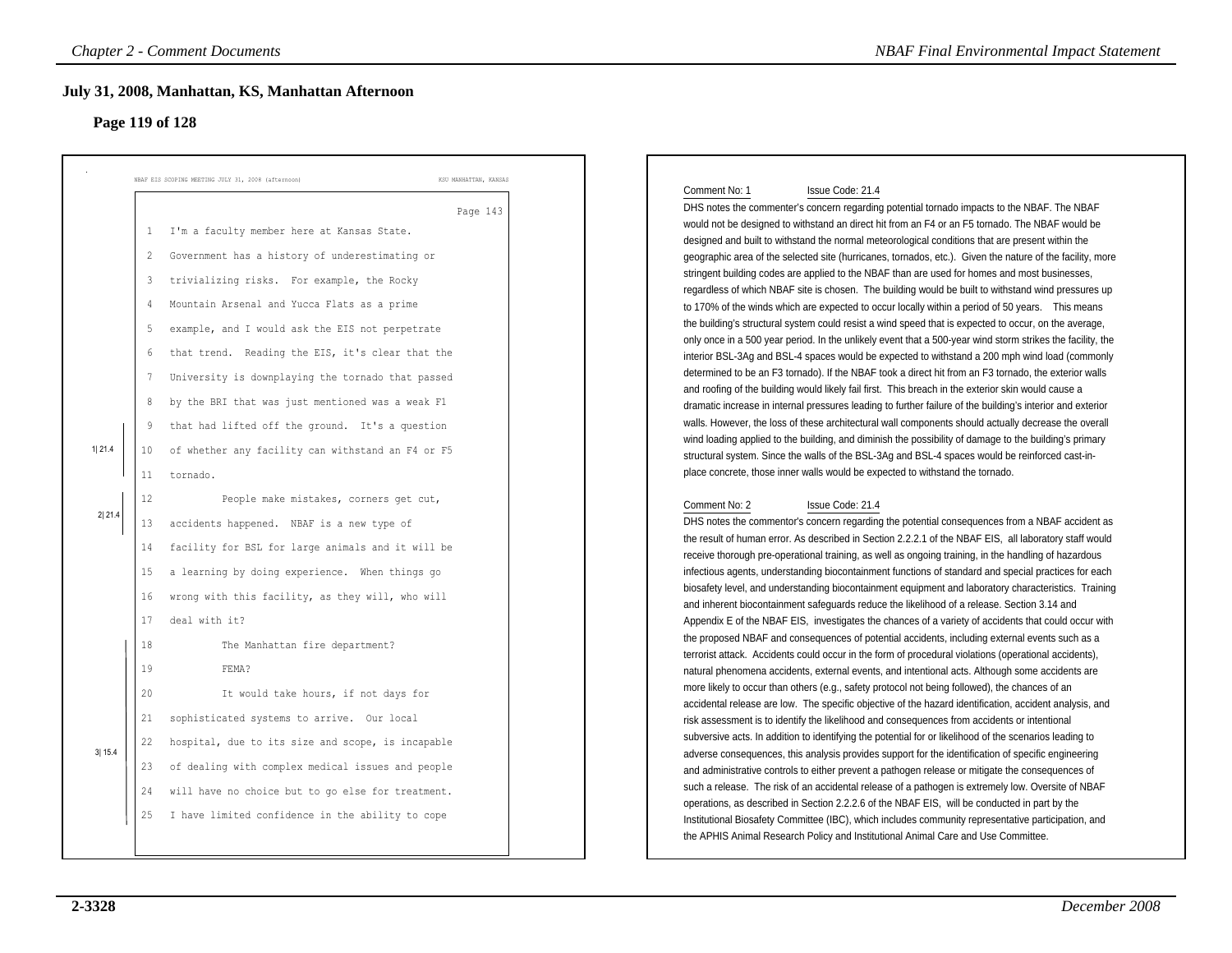| <i>Chapter 2 - Comment Documents</i> | <b>NBAF Final Environmental Impact Statement</b>                                                                                                                                             |
|--------------------------------------|----------------------------------------------------------------------------------------------------------------------------------------------------------------------------------------------|
|                                      |                                                                                                                                                                                              |
|                                      |                                                                                                                                                                                              |
|                                      |                                                                                                                                                                                              |
|                                      |                                                                                                                                                                                              |
|                                      |                                                                                                                                                                                              |
|                                      | Comment No: 3<br>Issue Code: 15.4                                                                                                                                                            |
|                                      | DHS notes the commentor's concern. DHS will offer coordination and training to local medical<br>personnel regarding the effects of pathogens to be studied at the NBAF. Emergency management |
|                                      | plans will also include training for local law enfocement, health care, and fire and rescue personnel.                                                                                       |
|                                      |                                                                                                                                                                                              |
|                                      |                                                                                                                                                                                              |
|                                      |                                                                                                                                                                                              |
|                                      |                                                                                                                                                                                              |
|                                      |                                                                                                                                                                                              |
|                                      |                                                                                                                                                                                              |
|                                      |                                                                                                                                                                                              |
|                                      |                                                                                                                                                                                              |
|                                      |                                                                                                                                                                                              |
|                                      |                                                                                                                                                                                              |
|                                      |                                                                                                                                                                                              |
|                                      |                                                                                                                                                                                              |
|                                      |                                                                                                                                                                                              |
|                                      |                                                                                                                                                                                              |
|                                      |                                                                                                                                                                                              |
|                                      |                                                                                                                                                                                              |
|                                      |                                                                                                                                                                                              |
|                                      |                                                                                                                                                                                              |
|                                      |                                                                                                                                                                                              |
|                                      |                                                                                                                                                                                              |
|                                      |                                                                                                                                                                                              |
|                                      |                                                                                                                                                                                              |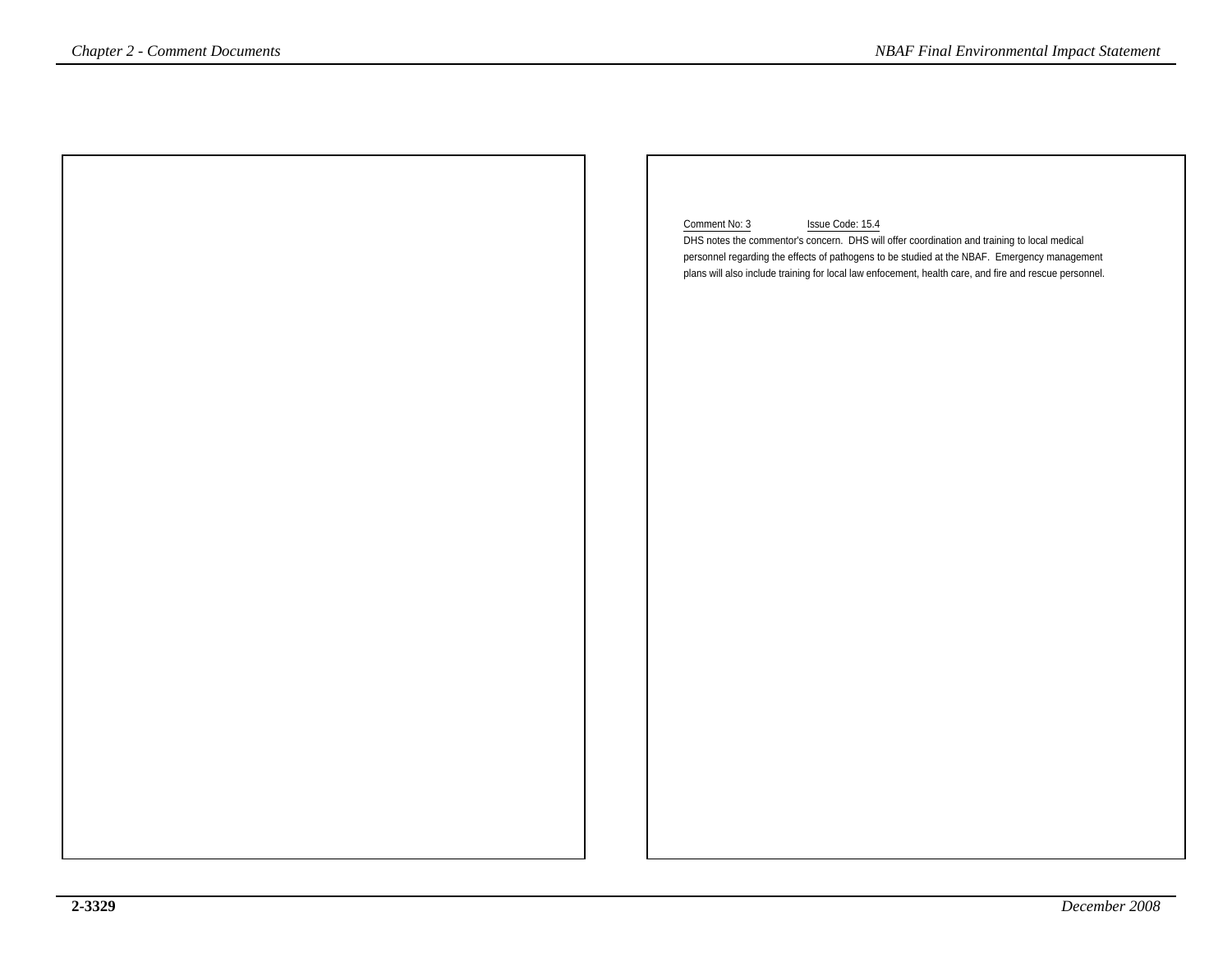# **Page 120 of 128**

|                | <b>Chapter 2 - Comment Documents</b>                                        | <b>NBAF Final Environmental Impact Statement</b>                               |
|----------------|-----------------------------------------------------------------------------|--------------------------------------------------------------------------------|
|                | July 31, 2008, Manhattan, KS, Manhattan Afternoon                           |                                                                                |
|                | Page 120 of 128                                                             |                                                                                |
|                |                                                                             |                                                                                |
|                | NBAF EIS SCOPING MEETING JULY 31, 2008 (afternoon)<br>KSU MANHATTAN, KANSAS | Comment No: 4<br>Issue Code: 25.4                                              |
|                | Page 144                                                                    | DHS notes the commentor's opposition to the Manhattan Campus Site Alternative. |
| 3 cont.   15.4 | with the issues that will arise with NBAF. This<br>$\mathbf{1}$             |                                                                                |
|                | 2 aspect should definitely be addressed in the EIS.                         |                                                                                |
|                | 3<br>For many of these reasons and for others,                              |                                                                                |
| 4 25.4         | I'm opposed to the location of the NBAF in<br>4                             |                                                                                |
|                | 5<br>Manhattan.                                                             |                                                                                |
|                | Thank you for your patience and fortitude<br>6                              |                                                                                |
|                | for sitting through these six sessions.<br>7                                |                                                                                |
|                | 8<br>MODERATOR COGHILL: Thank you, Dale.                                    |                                                                                |
|                | 9<br>Bruce Snead.                                                           |                                                                                |
|                | 10<br>MR. SNEAD: I'm Bruce Snead,                                           |                                                                                |
|                | Manhattan City Commissioner, former mayor, and<br>11                        |                                                                                |
|                | also member of the Kansas NBAF task force. I've<br>12                       |                                                                                |
|                | been involved in this issue since its public<br>13                          |                                                                                |
|                | conception in our community. My primary<br>14                               |                                                                                |
|                | responsibility is to serve and represent the<br>15                          |                                                                                |
|                | entire 50,000 plus citizens of Manhattan as a four<br>16                    |                                                                                |
|                | term city commissioner and consider what is in the<br>17                    |                                                                                |
|                | best long-term interest of our people and this<br>18                        |                                                                                |
|                | place we call home.<br>19                                                   |                                                                                |
|                | 20<br>The impacts and prospects of NBAF and all                             |                                                                                |
|                | the dimensions addressed by the Draft EIS are<br>21                         |                                                                                |
|                | 22 issues which are of highest importance for me and                        |                                                                                |
|                | 23 our community. I spoke a year ago at the scoping                         |                                                                                |
|                | 24 meeting and raised questions and issues that I                           |                                                                                |
|                | 25 wanted addressed in the EIS. I have reviewed the                         |                                                                                |
|                |                                                                             |                                                                                |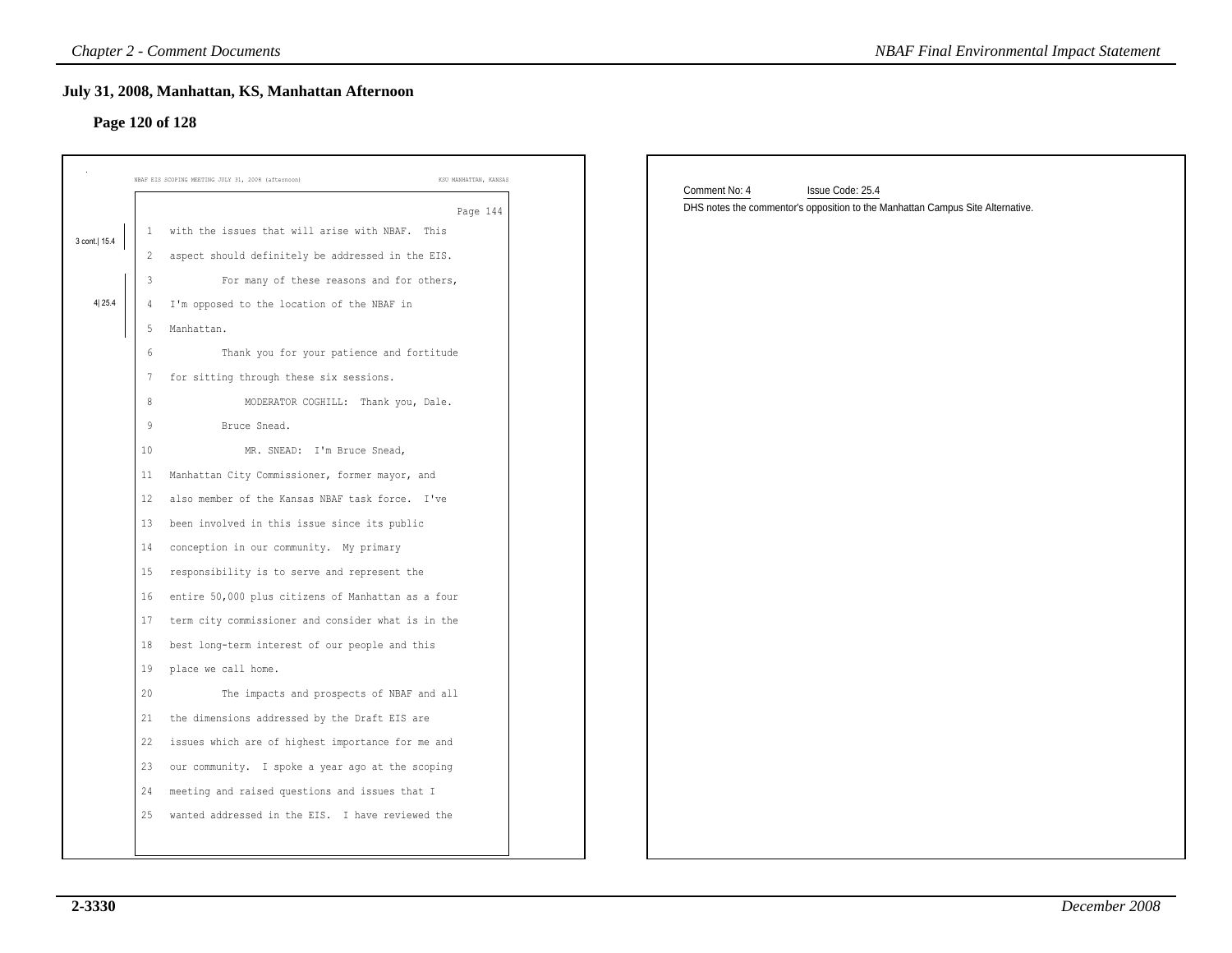| NBAF EIS SCOPING MEETING JULY 31, 2008 (afternoon)<br>KSU MANHATTAN, KANSAS | Comment No: 1<br>Issue Code: 24.4                                            |
|-----------------------------------------------------------------------------|------------------------------------------------------------------------------|
| Page 145                                                                    | DHS notes the commentor's support for the Manhattan Campus Site Alternative. |
| Draft EIS in its entirety for the Manhattan areas<br>$\mathbf{1}$           |                                                                              |
| and the answers to the issues and questions I<br>$\overline{c}$             |                                                                              |
| raised I found reasonable and comprehensive<br>3                            |                                                                              |
| responses addressing my concerns.<br>$\overline{4}$                         |                                                                              |
| $5\,$<br>I've monitored public comment and opinion                          |                                                                              |
| from all available resources throughout the NBAF<br>6                       |                                                                              |
| $7\phantom{.0}$<br>project process, including the city wide election        |                                                                              |
| in 2007, public meetings last year, and media<br>8                          |                                                                              |
| coverage here and across the State.<br>9                                    |                                                                              |
| I have colleagues and friends here at the<br>10                             |                                                                              |
| University who I've spoken with about this issue,<br>11                     |                                                                              |
| those who are concerned are opposed to NBAF and<br>12                       |                                                                              |
| those who are in support of NBAF being located<br>13                        |                                                                              |
| 14<br>here.                                                                 |                                                                              |
| I've listened carefully to local<br>15                                      |                                                                              |
| expertise and those who would be on the front<br>16                         |                                                                              |
| 17<br>lines for our community in their knowledge and                        |                                                                              |
| 18<br>responsibility of NBAF related issues and                             |                                                                              |
| operations. I have heard from those who believe<br>19                       |                                                                              |
| the risks for NBAF here are too great. I've heard<br>20                     |                                                                              |
| from those who believe this is the best place for<br>21                     |                                                                              |
| many different reasons and who find the risks<br>22                         |                                                                              |
| acceptable.<br>23                                                           |                                                                              |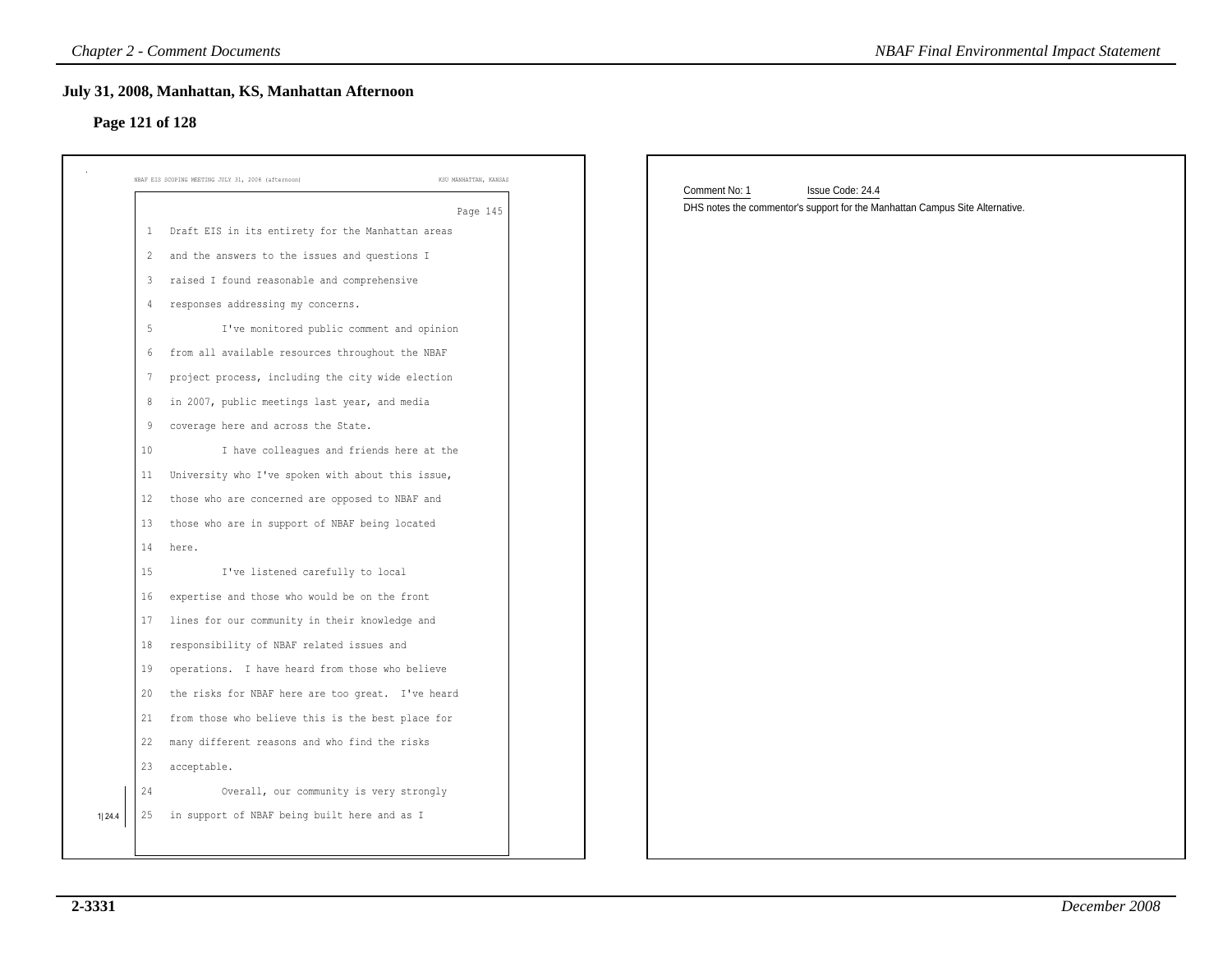### **Page 122 of 128**

|              | <b>Chapter 2 - Comment Documents</b>                                        | <b>NBAF Final Environmental Impact Statement</b>                                                   |
|--------------|-----------------------------------------------------------------------------|----------------------------------------------------------------------------------------------------|
|              | July 31, 2008, Manhattan, KS, Manhattan Afternoon<br>Page 122 of 128        |                                                                                                    |
|              | NBAF EIS SCOPING MEETING JULY 31, 2008 (afternoon)<br>KSU MANHATTAN, KANSAS | Comment No: 1<br>Issue Code: 26.0                                                                  |
|              | Page 146                                                                    | DHS notes the information and errors cited in the DEIS. Errors will be corrected in the Final EIS. |
|              | 1 consider all the aspects associated with this                             |                                                                                                    |
|              | 2 decision, it is my personal belief that the                               |                                                                                                    |
| 1 cont. 24.4 | 3 national priority for addressing threats to our                           |                                                                                                    |
|              | animal agriculture and public health that NBAF is<br>4                      |                                                                                                    |
|              | 5 intended to serve, will best be accomplished by                           |                                                                                                    |
|              | 6 setting the facility here in Manhattan, Kansas, at                        |                                                                                                    |
|              | Kansas State University. This position is<br>7                              |                                                                                                    |
|              | reinforced by the unprecedented level of local,<br>8                        |                                                                                                    |
|              | regional and statewide collaboration and<br>9                               |                                                                                                    |
|              | initiative that has been demonstrated throughout<br>10 <sub>1</sub>         |                                                                                                    |
|              | this process. Thank you.<br>11                                              |                                                                                                    |
|              | 12<br>MS. COGHILL: Thank you, Mr. Snead.                                    |                                                                                                    |
|              | 13<br>Our next three speakers, Dave MacFarland,                             |                                                                                                    |
|              | Bill Chornyak, and Colonel Eric Peck.<br>14                                 |                                                                                                    |
|              | 15<br>MR. MACFARLAND: There are two                                         |                                                                                                    |
|              | 16<br>important errors in Table 2.5.1-2, comparison of                      |                                                                                                    |
|              | environmental effects in Chapter 2, Page 39. This<br>17                     |                                                                                                    |
|              | is the summary comparison and it does not match<br>18                       |                                                                                                    |
|              | the facts that are elsewhere in the document, and<br>19                     |                                                                                                    |
| 1 26.0       | 20<br>because summaries are often what get used for                         |                                                                                                    |
|              | final decision making, these errors must be<br>21                           |                                                                                                    |
|              | 22<br>corrected.                                                            |                                                                                                    |
|              | 23<br>In the next to the last paragraph, about                              |                                                                                                    |
|              | 24<br>the risk of an accidental release of a pathogen,                      |                                                                                                    |
|              | the second sentence declares that the cattle and<br>25                      |                                                                                                    |
|              |                                                                             |                                                                                                    |
|              |                                                                             |                                                                                                    |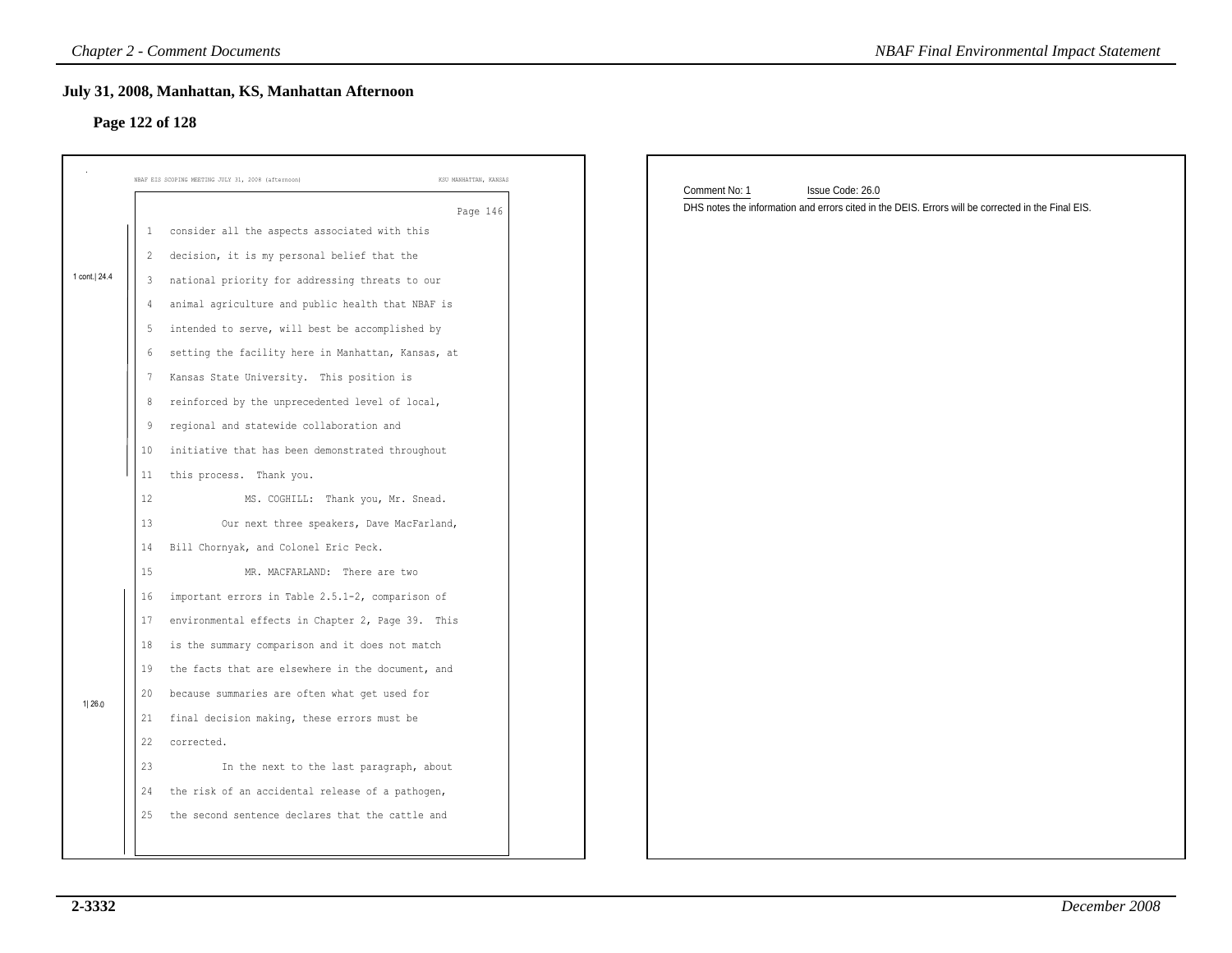# **Page 123 of 128**

|                | <b>Chapter 2 - Comment Documents</b>                         |                                                                                                                                   | <b>NBAF Final Environmental Impact Statement</b> |
|----------------|--------------------------------------------------------------|-----------------------------------------------------------------------------------------------------------------------------------|--------------------------------------------------|
|                | July 31, 2008, Manhattan, KS, Manhattan Afternoon            |                                                                                                                                   |                                                  |
|                | Page 123 of 128                                              |                                                                                                                                   |                                                  |
|                |                                                              |                                                                                                                                   |                                                  |
|                |                                                              |                                                                                                                                   |                                                  |
|                | NBAF EIS SCOPING MEETING JULY 31, 2008 (afternoon)           | KSU MANHATTAN, KANSAS                                                                                                             |                                                  |
|                |                                                              | Comment No: 2<br>Issue Code: 21.4<br>DHS notes the commentor's concern regarding the impact from a release of a pathogen, such as |                                                  |
|                |                                                              | Page 147<br>Foot and Mouth Disease (FMD), from the NBAF operation at the Manhattan Campus site. Section                           |                                                  |
|                | pork industries in southwestern Kansas and the<br>-1         | 3.14 and Appendix E of the NBAF EIS, investigates the chances of a variety of accidents that could                                |                                                  |
|                | area around the site are relatively small,<br>$\overline{2}$ | occur with the proposed NBAF and consequences of potential accidents, Accidents could occur in                                    |                                                  |
|                |                                                              | the form of procedural violations (operational accidents), natural phenomena accidents, external                                  |                                                  |
|                | 3<br>resulting in less potential economic loss from an       | events, and intentional acts. Although some accidents are more likely to occur than others (e.g.,                                 |                                                  |
| 1 cont.   26.0 | extreme Foot and Mouth Disease related event than<br>4       | safety protocol not being followed), the chances of an accidental release are low. The specific                                   |                                                  |
|                | 5<br>had been previously described, unquote.                 | objective of the hazard identification, accident analysis, and risk assessment is to identify the                                 |                                                  |
|                |                                                              | likelihood and consequences from accidents or intentional subversive acts. In addition to identifying                             |                                                  |
|                | This rosy summary is in direct contrast<br>$\epsilon$        | the potential for or likelihood of the scenarios leading to adverse consequences, this analysis                                   |                                                  |
|                | to the text in Appendix D, Page 15, which states<br>7        | provides support for the identification of specific engineering and administrative controls to either                             |                                                  |
|                |                                                              | prevent a pathogen release or mitigate the consequences of such a release. As set out in Section                                  |                                                  |
|                | that there's a livestock population of 542,547 in<br>8       | 3.14.3.4 of the NBAF EIS, employees and contractors will be screened prior to employment or                                       |                                                  |
|                | the counties surrounding Manhattan, Kansas, which<br>9       | engagement and monitored while working, among other security measures. In addition, oversight of                                  |                                                  |
|                |                                                              | NBAF operations, as described in Section 2.2.2.6 of the NBAF EIS, will be conducted in part by the                                |                                                  |
|                | 10<br>is by far the highest of any of the proposed           | Institutional Biosafety Committee (IBC), which includes community representative participation, and                               |                                                  |
|                | 11<br>sites.                                                 | the APHIS Animal Research Policy and Institutional Animal Care and Use Committee. While the risk                                  |                                                  |
|                | 12<br>With nuclear waste, the government has                 | of an accidental release of a pathogen is extremely low, the economic effect would be significant for                             |                                                  |
|                |                                                              | all sites. Section 3.14 and Appendix E of the NBAF EIS investigate the chances of a variety of                                    |                                                  |
|                | 13<br>identified a storage site like Yucca Mountain in       | accidents that could occur with the proposed NBAF and consequences of potential accidents, DHS                                    |                                                  |
|                | 14<br>Nevada which provides some measure of safety           | cannot guarantee that the NBAF would never experience an accident. However, the risk of an                                        |                                                  |
|                |                                                              | accidental release of a pathogen from the NBAF is extremely low. The economic impact of an                                        |                                                  |
|                | because it's many miles from a major population<br>15        | accidental release, including the impact on the livestock-related industries, is presented in Section                             |                                                  |
|                | 16<br>center. But if the NBAF is cited in Manhattan,         | 3.10.9 and Appendix D of the NBAF EIS. The major economic effect from an accidental release of a                                  |                                                  |
|                |                                                              | pathogen would be a potential ban on all U.S. livestock products until the country was determined to                              |                                                  |
|                | 17<br>you'll be doing just the opposite. You'll be           | be disease-free. Should the NBAF Record of Decision call for the design, construction, and                                        |                                                  |
|                | 18<br>putting a facility in, by far, the highest             | operations of the NBAF at the Manhattan Campus Site, site specific protocols would then be                                        |                                                  |
|                | 19<br>concentration of livestock animals of any of the       | developed in coordination with local emergency response agencies and would consider the diversity                                 |                                                  |
| 2 21.4         |                                                              | and density of populations residing within the local area, to include agricultural livestock. DHS would                           |                                                  |
|                | 20<br>proposed sites. Any release of pathogens into the      | have site-specific standard operating procedures and emergency response plans in place prior to the                               |                                                  |
|                | 21<br>environment here is likely to have a much greater      | initiation of research activities at the proposed NBAF. Emergency response plans will include the                                 |                                                  |
|                |                                                              | current USDA emergency response plan for foot and mouth disease (FMD) which includes                                              |                                                  |
|                | 22<br>multiplying effect than at any of the other sites.     | compensation for livestock losses.                                                                                                |                                                  |
|                | 23<br>For the safety of the livestock industry,              | Comment No: 3<br>Issue Code: 5.0                                                                                                  |                                                  |
|                |                                                              | DHS notes the commentor's concern. DHS can not garuntee that the NBAF would never experience                                      |                                                  |
| 3 5.0          | the NBAF should be located in a site that's not in<br>24     | an accident. However, as discussed in Section 2.2.1.1, modern biosafety design substantially                                      |                                                  |
| 4 24.1         | 25<br>the middle of a site, like Plum Island.                | diminishes the chances of a release as the primary design goal is to provide an adequate level of                                 |                                                  |
|                |                                                              | redundant safety and biocontainment that would be integrated into every component of the building. A                              |                                                  |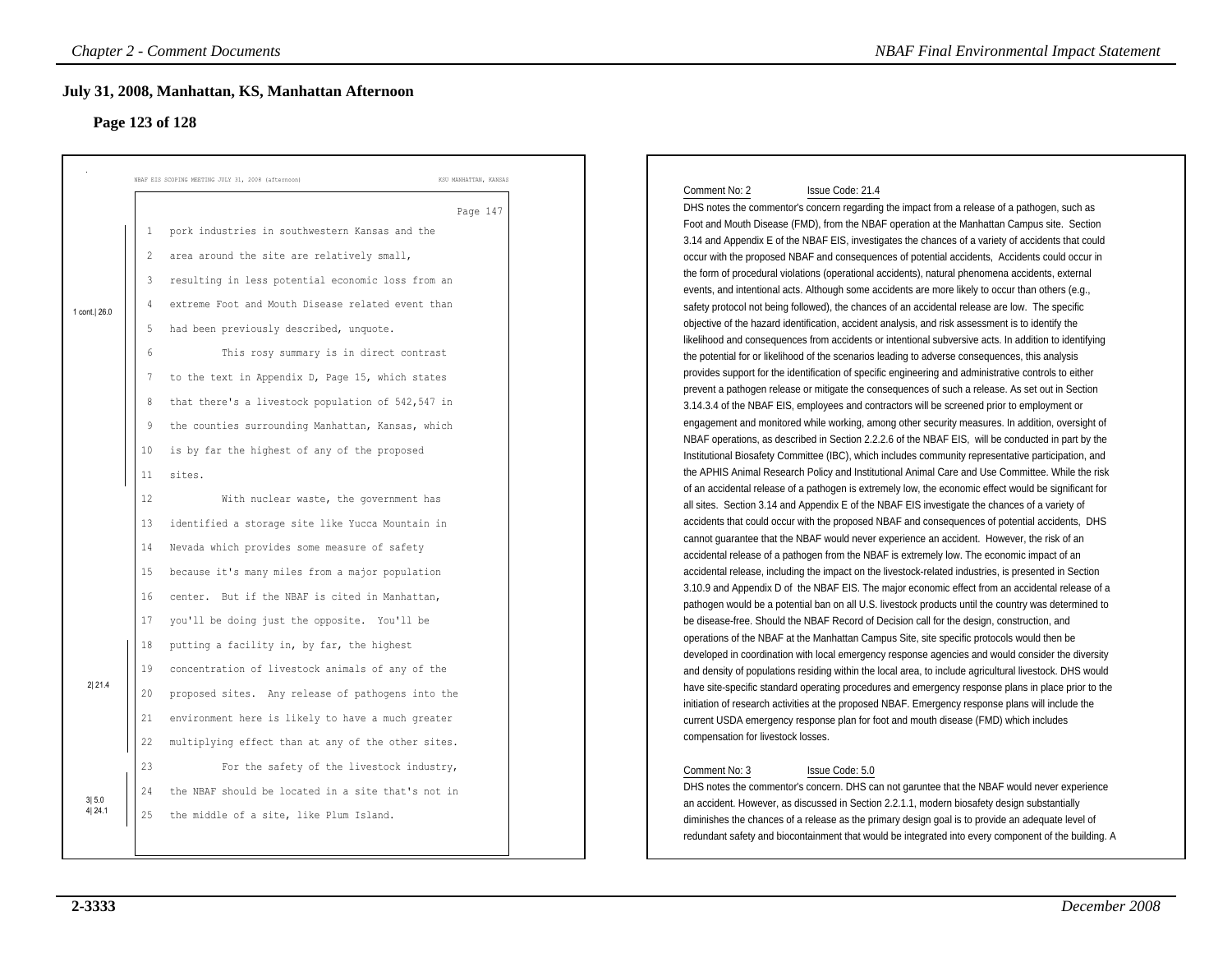discussion of potential accidents, and mitigative measures to prevent potential foreign animal diseaseoutbreaks is included in Section 3.14. The conclusions expressed in Section 3.14 show that even though Plum Island has a lower potential impact in case of a release, the probability of a release islow at all sites.Comment No: 4 Issue Code: 24.1 DHS notes the commentor's opposition to the Manhattan Campus Site Alternative in favor of the PlumIsland Site Alternative.*NBAF Final Environmental Impact Statement*<br> *Chapter 2 - Comment Documents*<br> *Comment Mac Happy animal disease<br>
outbetels is included in Section 3.14. The conclusions expressed in Section 3.14 show that even<br>
though Plu*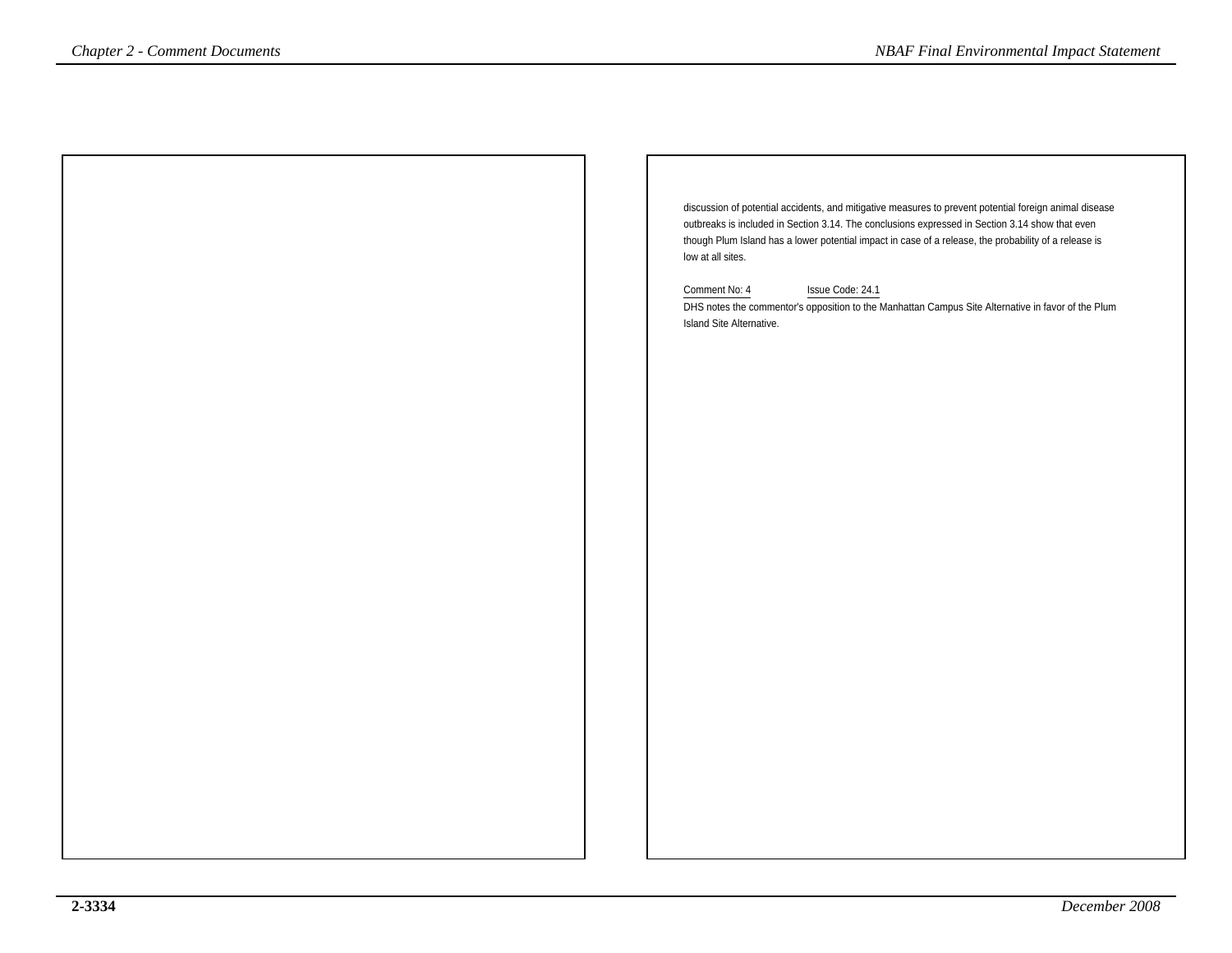## **Page 124 of 128**

|        | NBAF EIS SCOPING MEETING JULY 31, 2008 (afternoon)                                                                                                                                                                                                                                                                                                                                                                                                                                                                                | KSU MANHATTAN, KANSAS<br>Page 148 | Comment No: 5<br>Issue Code: 26.0<br>DHS notes the information and errors cited in the DEIS. Errors will be corrected in the Final EIS.                                                                                                                                                                                                                                                                                                                                                                                                                                                                                                                                                                                                                                                                                                                                                                                                                                                                                                                                                                                                                                                                                                                                                                                                                                                                                                                                                    |
|--------|-----------------------------------------------------------------------------------------------------------------------------------------------------------------------------------------------------------------------------------------------------------------------------------------------------------------------------------------------------------------------------------------------------------------------------------------------------------------------------------------------------------------------------------|-----------------------------------|--------------------------------------------------------------------------------------------------------------------------------------------------------------------------------------------------------------------------------------------------------------------------------------------------------------------------------------------------------------------------------------------------------------------------------------------------------------------------------------------------------------------------------------------------------------------------------------------------------------------------------------------------------------------------------------------------------------------------------------------------------------------------------------------------------------------------------------------------------------------------------------------------------------------------------------------------------------------------------------------------------------------------------------------------------------------------------------------------------------------------------------------------------------------------------------------------------------------------------------------------------------------------------------------------------------------------------------------------------------------------------------------------------------------------------------------------------------------------------------------|
|        | The other error is in the next to the<br>1<br>last sentence in the paragraph. It says, the<br>2                                                                                                                                                                                                                                                                                                                                                                                                                                   |                                   | Comment No: 6<br>Issue Code: 21.4<br>DHS notes the commenter's concern regarding potential tornado impacts to the NBAF. The NBAF                                                                                                                                                                                                                                                                                                                                                                                                                                                                                                                                                                                                                                                                                                                                                                                                                                                                                                                                                                                                                                                                                                                                                                                                                                                                                                                                                           |
| 5 26.0 | climate at the site would not be hospitable to<br>3<br>mosquitos species to breed, and the likelihood<br>4<br>that the Rift Valley Fever would establish a<br>5<br>sustainable reservoir is low.<br>6<br>7<br>The climate at my house is definitely<br>hospitable to breeding mosquitos species every<br>8<br>spring and summer. The statement is just plain<br>9<br>10 <sub>o</sub><br>false.<br>11<br>Throughout the document, there are                                                                                        |                                   | would be designed and built to withstand the normal meteorological conditions that are present within<br>the geographic area of the selected site (hurricanes, tornados, etc.). Given the nature of the facility,<br>more stringent building codes are applied to the NBAF than are used for homes and most<br>businesses, regardless of which NBAF site is chosen. The building would be built to withstand wind<br>pressures up to 170% of the winds which are expected to occur locally within a period of 50 years.<br>This means the building's structural system could resist a wind speed that is expected to occur, on<br>the average, only once in a 500 year period. In the unlikely event that a 500-year wind storm strikes<br>the facility, the interior BSL-3Ag and BSL-4 spaces would be expected to withstand a 200 mph wind<br>load (commonly determined to be an F3 tornado). If the NBAF took a direct hit from an F3 tornado,<br>the exterior walls and roofing of the building would likely fail first. This breach in the exterior skin<br>would cause a dramatic increase in internal pressures leading to further failure of the building's<br>interior and exterior walls. However, the loss of these architectural wall components should actually<br>decrease the overall wind loading applied to the building, and diminish the possibility of damage to<br>the building's primary structural system. Since the walls of the BSL-3Ag and BSL-4 spaces would be |
| 6 21.4 | 12<br>assurances that the accidental release of<br>pathogens would be extremely low. The containment<br>13<br>systems are built with fail safe redundancies,<br>14<br>fine, but to take those severe climatic risks in<br>15<br>Riley County that's in Chapter 3, Page 69, does<br>16<br>not list the F4 tornado that's been mentioned here<br>17<br>because this document was submitted prior to that<br>18<br>19<br>event.<br>20<br>In Chapter 3, on Page 426, in the<br>paragraph about Natural Phenomena Accidents, the<br>21 |                                   | reinforced cast-in-place concrete, those inner walls would be expected to withstand the tornado.                                                                                                                                                                                                                                                                                                                                                                                                                                                                                                                                                                                                                                                                                                                                                                                                                                                                                                                                                                                                                                                                                                                                                                                                                                                                                                                                                                                           |
|        | 22<br>recommendation is to increase the design basis so<br>NBAF can withstand winds from 90 miles per hour to<br>23<br>119-miles per hour. The tornado that passed<br>24<br>through here last month had wind speeds between<br>25                                                                                                                                                                                                                                                                                                 |                                   |                                                                                                                                                                                                                                                                                                                                                                                                                                                                                                                                                                                                                                                                                                                                                                                                                                                                                                                                                                                                                                                                                                                                                                                                                                                                                                                                                                                                                                                                                            |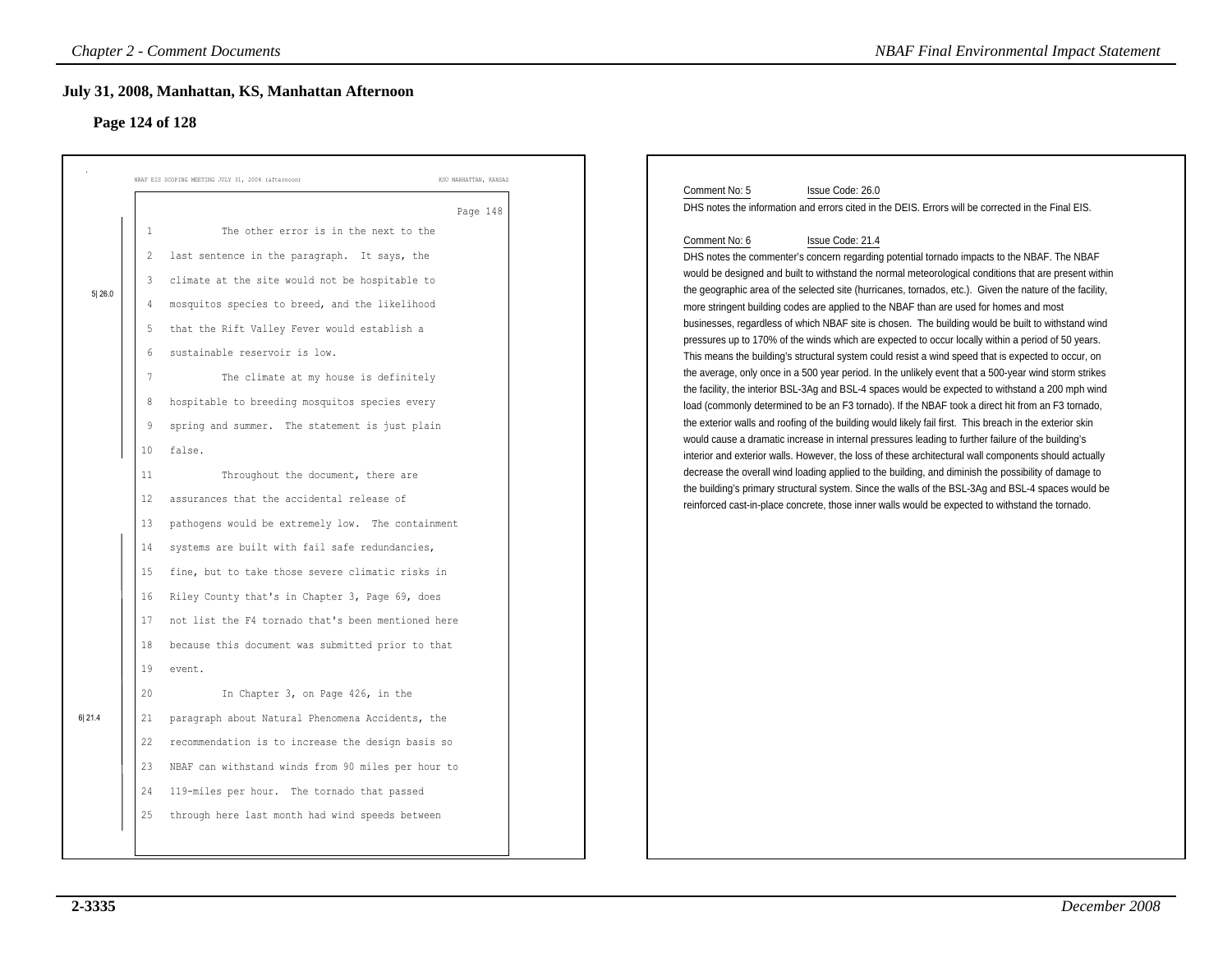## **Page 125 of 128**

|         | <b>Chapter 2 - Comment Documents</b>                                                                                                                                                                                                                                                                                                                                                                                                                                                                                                                                                                                                                                                                | <b>NBAF Final Environmental Impact Statement</b>                                                                                                                                                                                                                                                                                                                                                                                                                                                                                                                                                                 |
|---------|-----------------------------------------------------------------------------------------------------------------------------------------------------------------------------------------------------------------------------------------------------------------------------------------------------------------------------------------------------------------------------------------------------------------------------------------------------------------------------------------------------------------------------------------------------------------------------------------------------------------------------------------------------------------------------------------------------|------------------------------------------------------------------------------------------------------------------------------------------------------------------------------------------------------------------------------------------------------------------------------------------------------------------------------------------------------------------------------------------------------------------------------------------------------------------------------------------------------------------------------------------------------------------------------------------------------------------|
|         | July 31, 2008, Manhattan, KS, Manhattan Afternoon<br>Page 125 of 128                                                                                                                                                                                                                                                                                                                                                                                                                                                                                                                                                                                                                                |                                                                                                                                                                                                                                                                                                                                                                                                                                                                                                                                                                                                                  |
|         | NBAF EIS SCOPING MEETING JULY 31, 2008 (afternoon)<br>KSU MANHATTAN, KANSAS                                                                                                                                                                                                                                                                                                                                                                                                                                                                                                                                                                                                                         |                                                                                                                                                                                                                                                                                                                                                                                                                                                                                                                                                                                                                  |
| 7 5.4   | Page 149<br>166 and 200-miles per hour.<br>1<br>$\overline{2}$<br>Even at those speeds, we have no local<br>human fatalities because people went to their<br>3<br>basements. When quite a few came back up, there<br>4<br>was nothing left on the ground floor. To me, that<br>5<br>says the only safe way to build an NBAF in<br>6<br>Manhattan is to put all of it under ground.<br>7<br>8<br>The June 11 tornado smashed hundreds of<br>roofs and walls and blew tens of thousands of<br>9<br>pieces of yellow fiber insulation like this all<br>10<br>over our town. Suppose these were pathogens?<br>11<br>12<br>I say if you aren't going to put NBAF                                         | Comment No: 1<br>Issue Code: 24.4<br>DHS notes the commentor's support for the Manhattan Campus Site Alternative.<br>Issue Code: 5.4<br>Comment No: 7<br>As stated in Section 2.4.3, one of the alternatives that was considered was constructing the NBAF<br>under a mountain, which would be similar in concept to putting the facility under ground. This<br>alternative was considered impractical and cost prohibitive, although some of the NBAF structure<br>could be constructed under ground. The determination of specific construction requirements would be<br>determined in the final design phase. |
| 1  24.4 | entirely underground, you shouldn't build it here.<br>13<br>14<br>Thank you.<br>15<br>MODERATOR COGHILL: Bill Chornyak.<br>16<br>COLONEL PECK: I'm going to speak on<br>behalf of Mr. Chornyak. Actually, I'm Colonel<br>17<br>Eric Peck, I'm here speaking on behalf of Major<br>18<br>General Todd Bunting, who is the commander of the<br>19<br>Army and Air National Guard, and the Director of<br>20<br>Kansas Emergency Management, and the Director of<br>21<br>22<br>Kansas Homeland Security who supports the NBAF<br>location here in Kansas, and the capabilities it<br>23<br>presents for us to collaborate on planning,<br>24<br>preparing, mitigating and responding to foreign<br>25 |                                                                                                                                                                                                                                                                                                                                                                                                                                                                                                                                                                                                                  |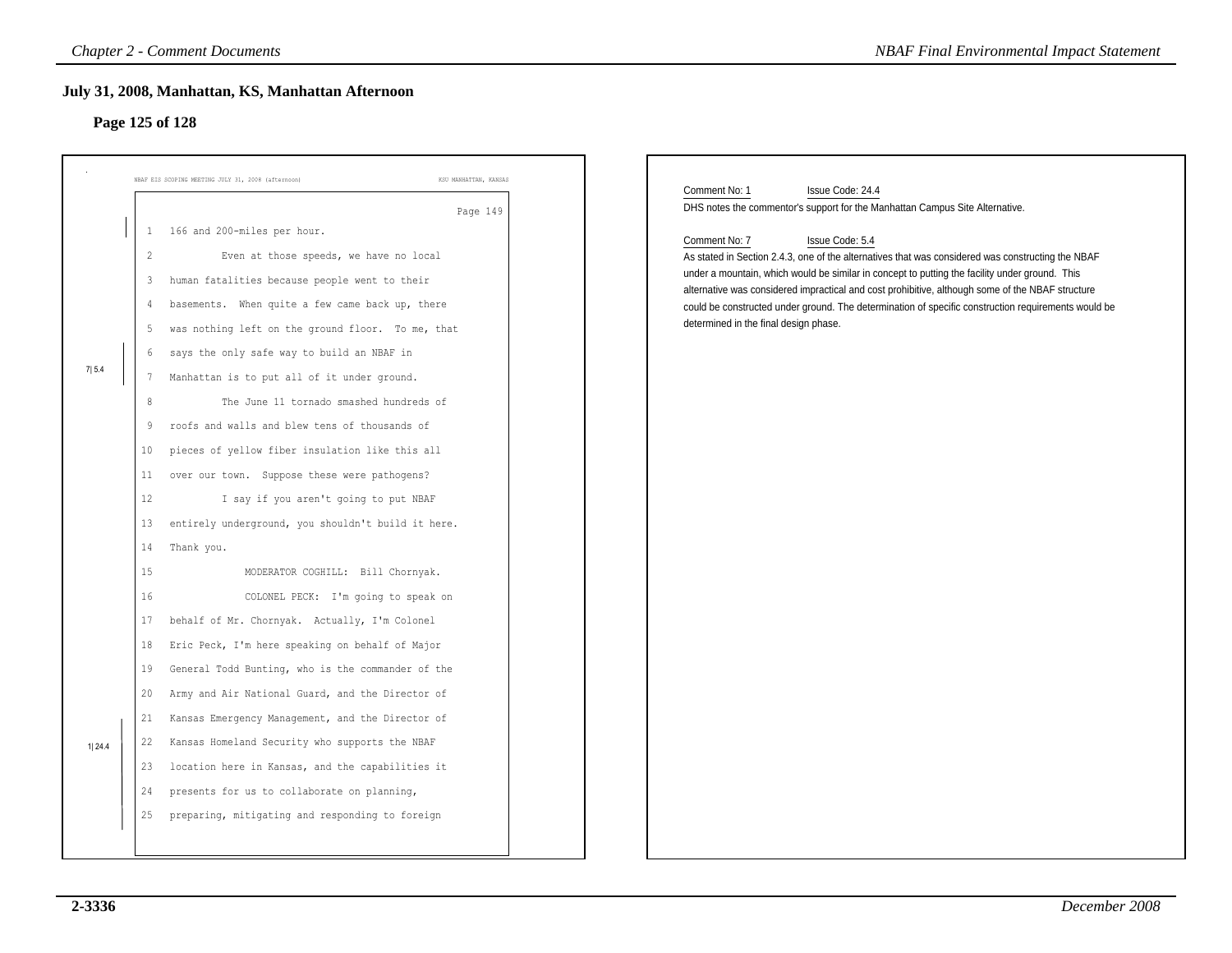# **Page 126 of 128**

|                | NBAF EIS SCOPING MEETING JULY 31, 2008 (afternoon)<br>KSU MANHATTAN, KANSAS |
|----------------|-----------------------------------------------------------------------------|
|                | Page 150                                                                    |
| $\mathbf{1}$   | animal disease and zoonotical type incidents.                               |
| $\overline{2}$ | Thank you.                                                                  |
| $\overline{3}$ | MODERATOR COGHILL: Thank you, sir.                                          |
| $\overline{4}$ | I'd like to double check, there was a                                       |
| 5              | gentleman that we called earlier, wanted to see if                          |
| 6              | he was here and would still like to speak, and                              |
| 7              | that's Mr. Wayne Bailie, I believe is the last                              |
| 8              | name. Is the gentleman here?                                                |
| 9              | At this point in time, this concludes the                                   |
| 10             | formal comment process of this evening -- this                              |
| 11             | afternoon. I'd like to personally thank everyone                            |
| 12             | for the level of respect that was shown to one                              |
| 13             | another so everyone had a chance to speak.                                  |
| 14             | At this point in time, I'd like to turn                                     |
| 15             | it back over to Jamie.                                                      |
| 16             | MR. JOHNSON: Thank you, Catherine.                                          |
| 17             | I want to thank you again for your                                          |
| 18             | comments, taking time out of your busy schedule to                          |
| 19             | attend this meeting, providing input to us to help                          |
| 20             | us ensure the EIS factors are addressed, and                                |
| 21             | helping us make the final decision whether or not                           |
| 22             | to build the NBAF, and if so, where.                                        |
| 23             | If you think of a comment later, you can                                    |
| 24             | again submit it by August 25th, 2008, for it to be                          |
| 25             | addressed to and responded to in the final EIS, so                          |
|                |                                                                             |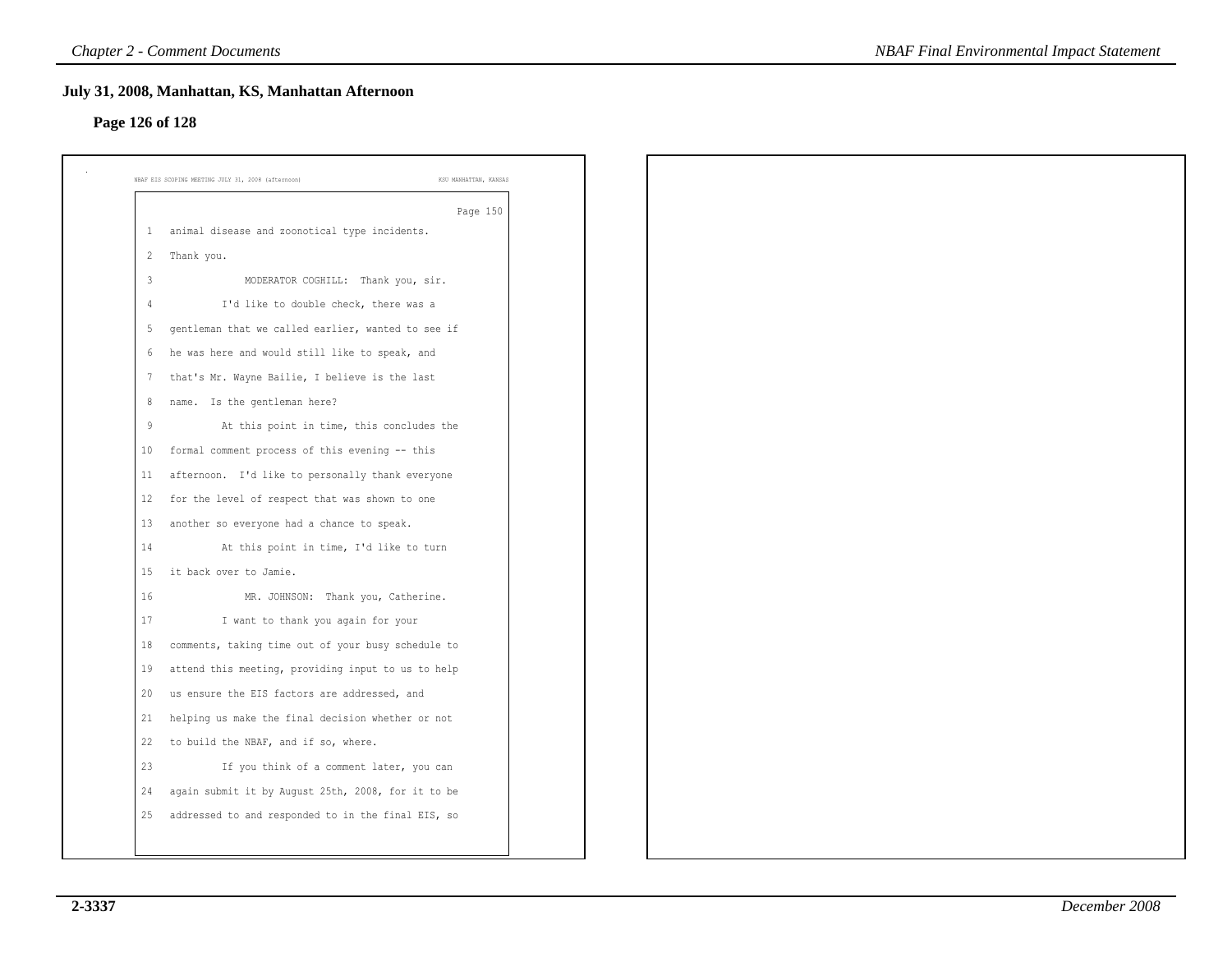### **Page 127 of 128**

| Page 151                                            |
|-----------------------------------------------------|
| 1 thank you again so much for your time. Appreciate |
| 2 everyone's participation, and with that, we'll    |
| 3 adjourn the meeting. Thank you.                   |
| $\overline{4}$                                      |
| $\mathsf S$                                         |
| $\epsilon$                                          |
| $7\phantom{.0}$                                     |
| $\,8\,$                                             |
| $\,9$                                               |
| $10\,$                                              |
| $11\,$                                              |
| $12\,$                                              |
| 13                                                  |
| 14                                                  |
| 15                                                  |
| $16$                                                |
| 17                                                  |
| $1\,8$                                              |
| 19                                                  |
| 20                                                  |
| 21                                                  |
| 22                                                  |
| 23                                                  |
| 24                                                  |
| 25                                                  |
|                                                     |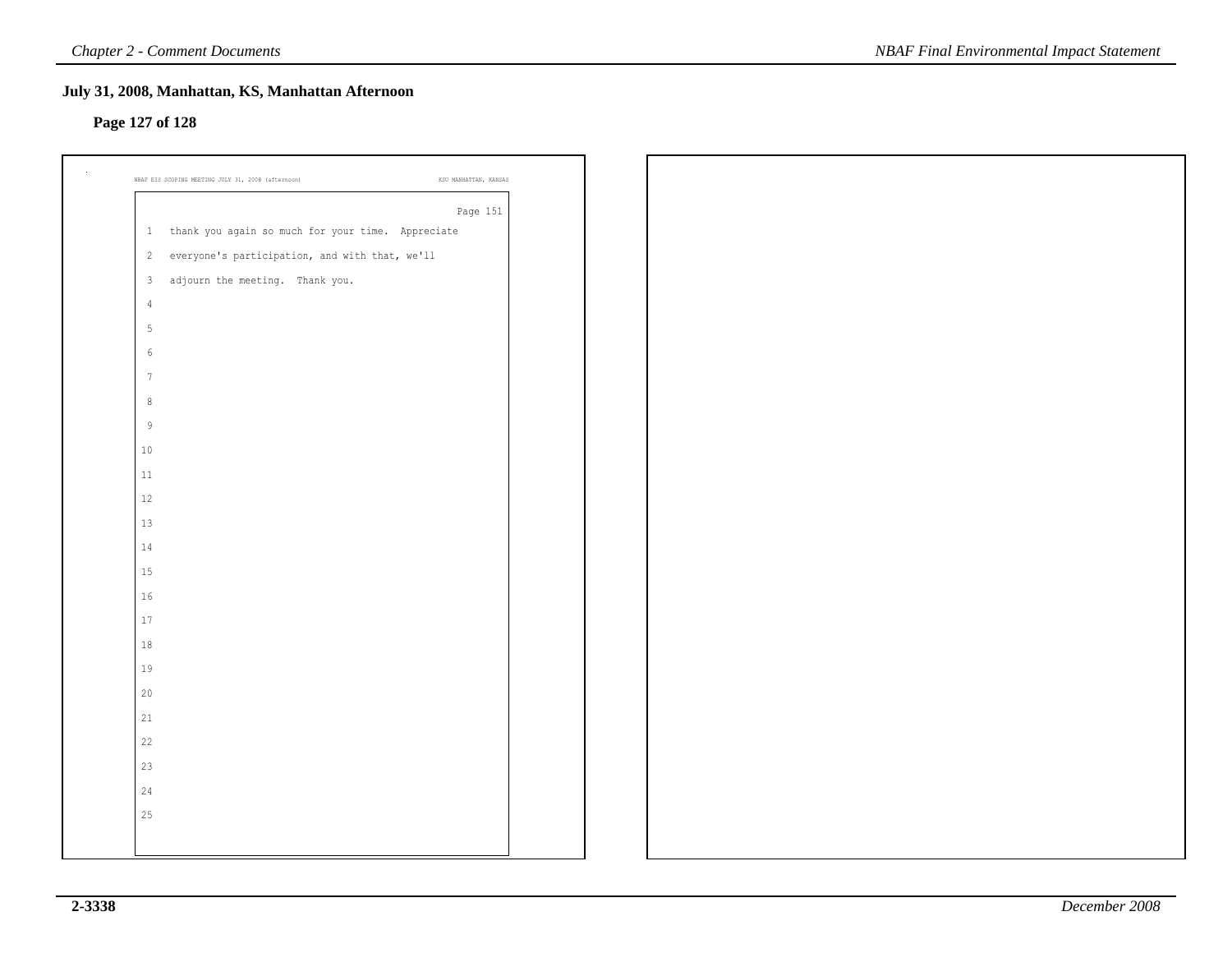### **Page 128 of 128**

|                 | Page 152                                                       |
|-----------------|----------------------------------------------------------------|
| 1               | CERTIFICATE                                                    |
| $\overline{2}$  |                                                                |
| 3               |                                                                |
| 4               | STATE OF KANSAS<br>$\left( \right)$<br>$\left( \right)$<br>SS: |
| 5               | SALINE COUNTY<br>$\lambda$                                     |
| 6               |                                                                |
| $7\phantom{.0}$ |                                                                |
| 8               | I, Donna M. Lytle, a Certified                                 |
| 9               | Shorthand Reporter within and for the State of                 |
| 10              | Kansas, certify that the foregoing is a full and               |
| 11              | correct transcript of all of the oral evidence and             |
| 12              | oral proceedings had in this matter at the                     |
| 13              | aforementioned time and place.                                 |
| 14              | IN WITNESS WHEREOF, I have hereunto                            |
| 15              | set my hand and official seal at Salina, Saline                |
| 16              | County, Kansas this day of _____________,                      |
| 17              | 2008.                                                          |
| 18              |                                                                |
| 19              |                                                                |
| 20              |                                                                |
| 21              | Donna M. Lytle, CSR, RPR, CRR                                  |
| 22              | OWENS, BRAKE & ASSOCIATES<br>234 N. 7th Street, Suite E        |
| 23              | Salina, Kansas 67401                                           |
| 24              |                                                                |
| 25              |                                                                |
|                 |                                                                |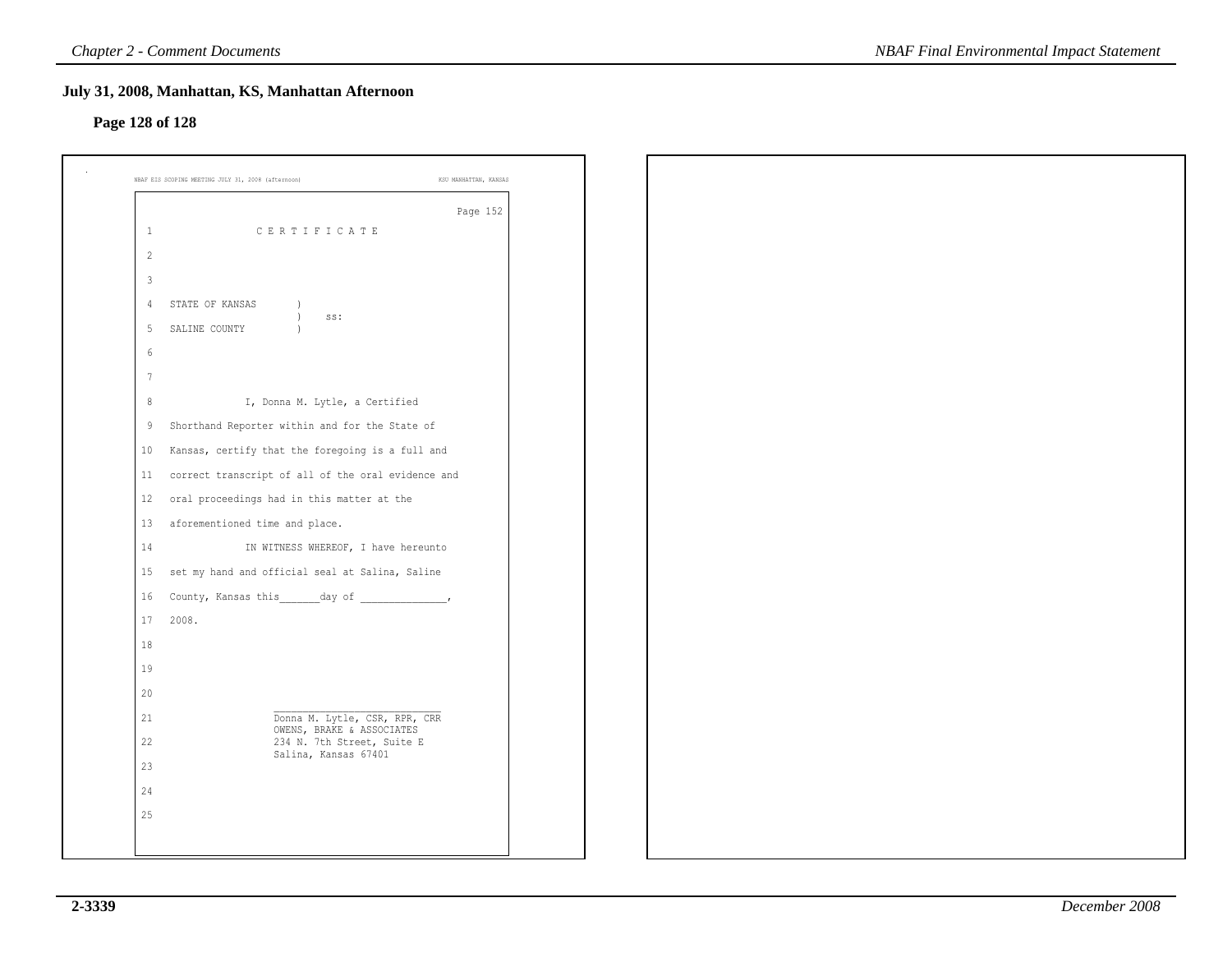### **Page 1 of 37**

| $\mathbf{1}$    | U. S. DEPARTMENT OF HOMELAND SECURITY                                                                        |  |
|-----------------|--------------------------------------------------------------------------------------------------------------|--|
| $\overline{2}$  |                                                                                                              |  |
| 3               |                                                                                                              |  |
| 4               | NATIONAL BIO AND AGRO-DEFENSE FACILITY                                                                       |  |
| 5               | DRAFT ENVIRONMENTAL IMPACT STATEMENT                                                                         |  |
| 6               | (NBAF DRAFT EIS)                                                                                             |  |
| $7\phantom{.0}$ |                                                                                                              |  |
| 8               | PUBLIC MEETING                                                                                               |  |
| 9               |                                                                                                              |  |
| 10              | DATE: AUGUST 5, 2008                                                                                         |  |
| 11              | 1:30 p.m.                                                                                                    |  |
| 12              |                                                                                                              |  |
| 13              | FIRST BAPTIST CHURCH<br>121 CENTER STREET                                                                    |  |
| 14              | CHRISTIAN LIFE CENTER<br>FLORA, MISSISSIPPI 39071                                                            |  |
| 15              |                                                                                                              |  |
| 16              | Catherine Coghill, Moderator                                                                                 |  |
| 17              | PANEL MEMBERS:                                                                                               |  |
| 18              | Mr. James Johnson, U. S. Department of Homeland Security<br>Dr. Steve Kappes, U.S. Department of Agriculture |  |
| 19              | Mr. Chuck Pergler, Tetra Tech, Inc.                                                                          |  |
| 20              |                                                                                                              |  |
| 21              | ATKINSON-BAKER, INC.                                                                                         |  |
| 22              | COURT REPORTERS<br>$(800)$ 288-3376                                                                          |  |
| 23              | www.depo.com                                                                                                 |  |
| 24              | REPORTED BY: ANGELA DAWN DILLARD, CSR                                                                        |  |
| 2.5             | FILE NO.: A2054A9                                                                                            |  |
|                 |                                                                                                              |  |
|                 | $\mathbf{1}$                                                                                                 |  |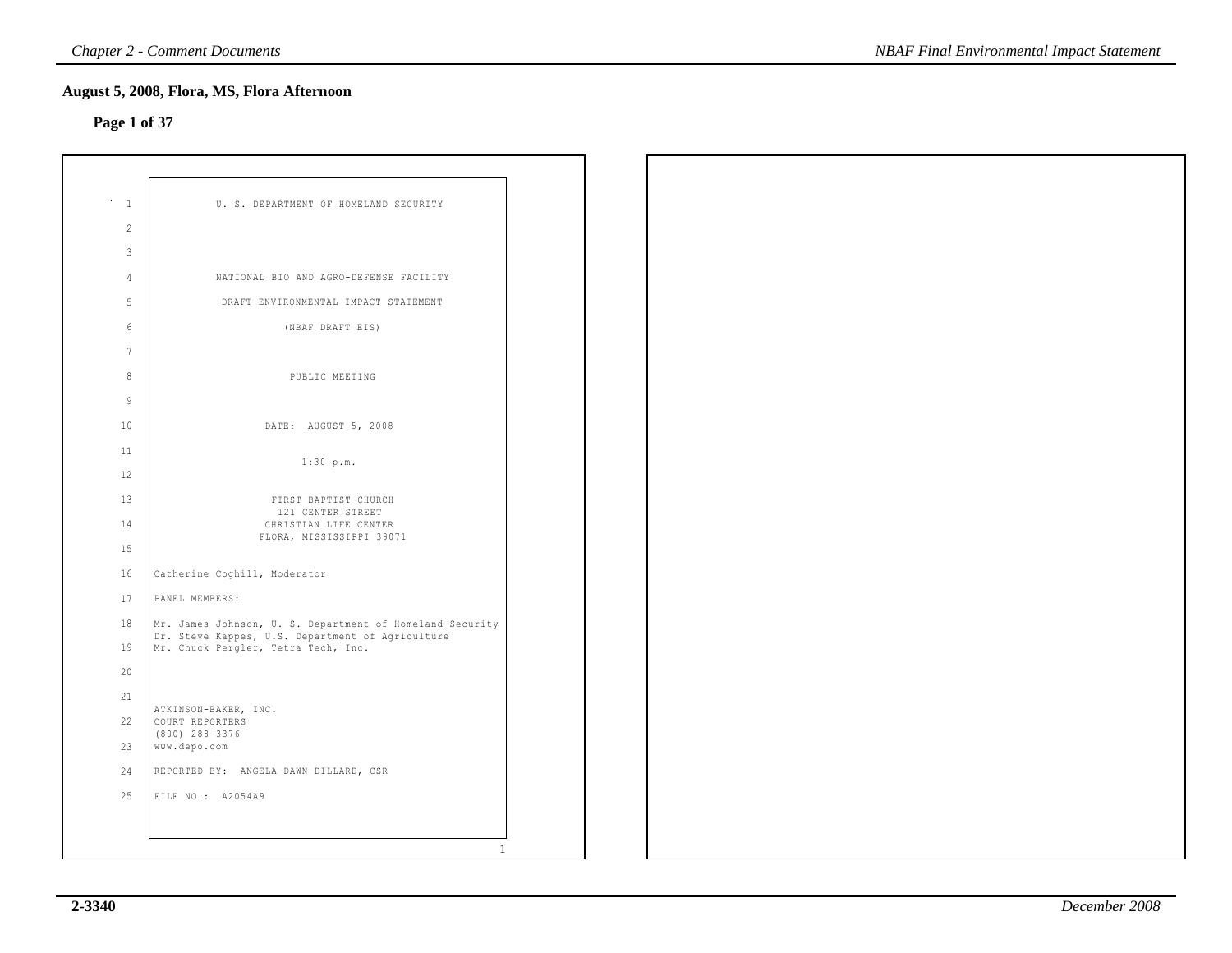### **Page 2 of 37**

|                                                                                     | U.S. DEPARTMENT OF HOMELAND SECURITY |                      |
|-------------------------------------------------------------------------------------|--------------------------------------|----------------------|
| 2<br>NATIONAL BIO AND AGRO-DEFENSE FACILITY<br>DRAFT ENVIRONMENTAL IMPACT STATEMENT |                                      |                      |
| 3<br>(NBAF DRAFT EIS)                                                               |                                      |                      |
| 4                                                                                   |                                      |                      |
| 5                                                                                   | PAGE                                 | LINE                 |
| 6                                                                                   |                                      |                      |
| WELCOME<br>$7\phantom{.0}$                                                          | $\mathbf{1}$                         | $\mathbf{1}$         |
| PRESENTATION<br>8                                                                   | 4                                    | 17                   |
| QUESTION AND ANSWER SESSION                                                         |                                      |                      |
| $\mathbf{Q}$<br>MICHAEL KELLY                                                       | 30                                   | 8                    |
| 10<br>HOWARD FLAG                                                                   | 31                                   | 9                    |
| 11<br>FORMAL COMMENT SESSION                                                        |                                      |                      |
| 12<br>GOVERNOR HALEY BARBOUR                                                        | 30                                   | $\overline{9}$       |
| CONGRESSMAN CHIP PICKERING<br>13<br>SENATOR THAD COCHRAN                            | - 34<br>36                           | 8<br>22              |
| SENATOR ROGER WICKER                                                                | 39                                   | 21                   |
| 14<br>HUGH LONG                                                                     | 42                                   | 17                   |
| E. DAVID COX<br>15<br>DR. ED THOMPSON                                               | 44<br>45                             | 7<br>- 8             |
| GREG HARPER                                                                         | 46                                   | 20                   |
| 16<br>BRAD GRIFFIN                                                                  | 47                                   | - 8                  |
| HEATHER JONES                                                                       | 47                                   | 17                   |
| 17<br>S. A. WILLIAMSON                                                              | 48                                   | 18                   |
| BARBARA GRAY                                                                        | 49                                   | $\overline{2}$<br>-9 |
| 18<br>DAVID J. DZIELAK<br>WEBB BOZEMAN                                              | 50<br>50                             | 22                   |
| 19<br>STAN JOHNSON                                                                  | 51                                   | 13                   |
| GRAY SWOOPE                                                                         | 52                                   | - 5                  |
| 20<br>DUANE O'NEILL                                                                 | 53                                   | 13                   |
| MICHAEL KELLY                                                                       | 54                                   | 25                   |
| 21<br>LEIGH ANN ROSS                                                                | 56<br>57                             | 8<br>12              |
| LYNDA HAYS<br>22<br>PAUL PANELLI                                                    | 58                                   | 21                   |
| KERMIT HARVEY                                                                       | 59                                   | 13                   |
| 23                                                                                  |                                      |                      |
| 2.4                                                                                 |                                      |                      |
| 25                                                                                  |                                      |                      |
|                                                                                     |                                      |                      |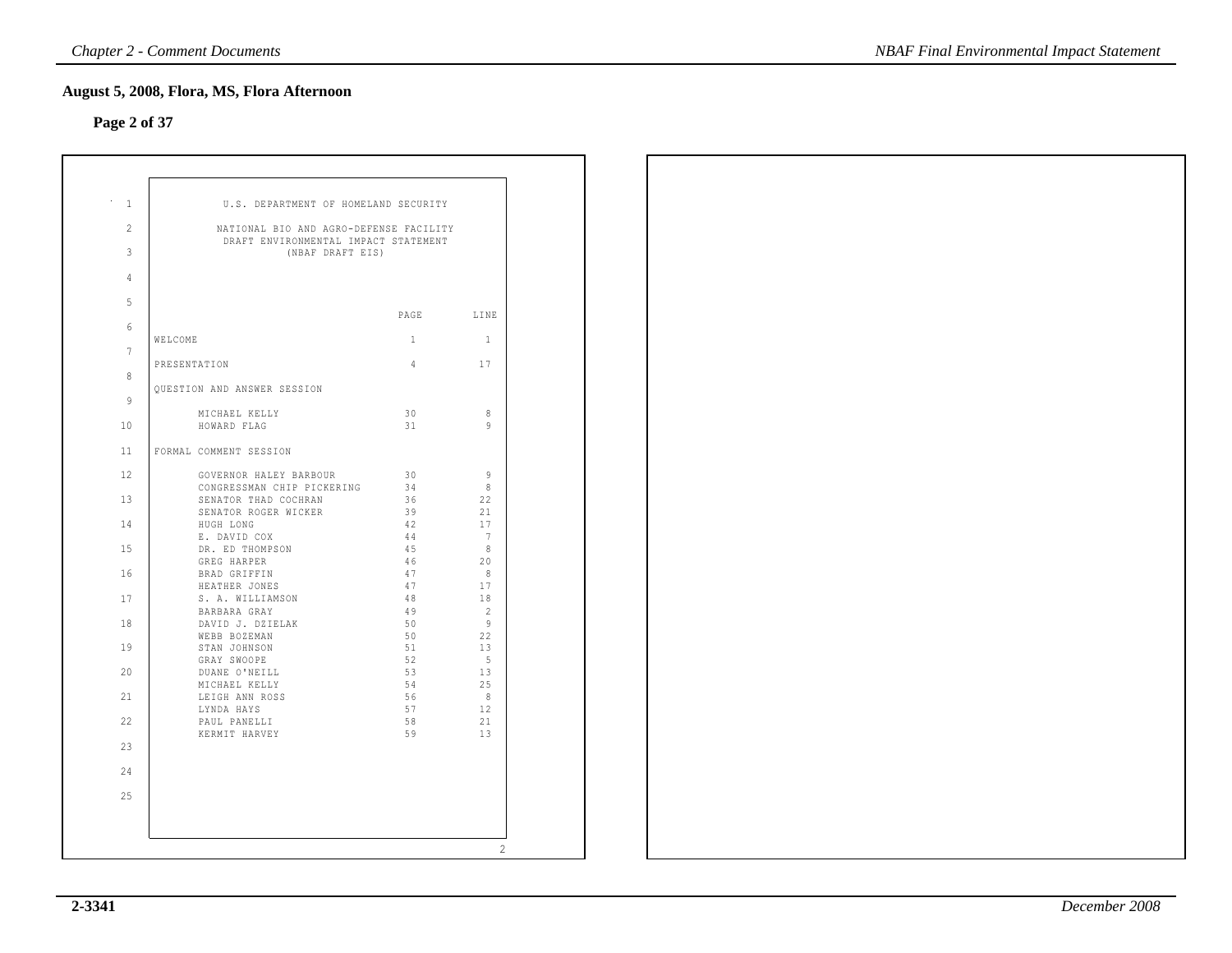### **Page 3 of 37**

| Page 3 of 37                                                                                                                                                                                                                | ugust 5, 2008, Flora, MS, Flora Afternoon                                                                                                                                                                                                                                                                                                                                                                                                                                                                                                                                                                                                                                                                                                                                                                                                                                                                                                                                                                                                                                                                                                                                                                                                                                                                                                                                                               |
|-----------------------------------------------------------------------------------------------------------------------------------------------------------------------------------------------------------------------------|---------------------------------------------------------------------------------------------------------------------------------------------------------------------------------------------------------------------------------------------------------------------------------------------------------------------------------------------------------------------------------------------------------------------------------------------------------------------------------------------------------------------------------------------------------------------------------------------------------------------------------------------------------------------------------------------------------------------------------------------------------------------------------------------------------------------------------------------------------------------------------------------------------------------------------------------------------------------------------------------------------------------------------------------------------------------------------------------------------------------------------------------------------------------------------------------------------------------------------------------------------------------------------------------------------------------------------------------------------------------------------------------------------|
| $\overline{1}$<br>2<br>$\mathbf{3}$<br>4<br>$\overline{5}$<br>$\epsilon$<br>$7\phantom{.0}$<br>$\mathcal{R}$<br>9<br>10<br>11<br>12<br>13<br>14<br>15<br>16<br>17<br>18<br>19<br>,20<br>21<br>1 5.0<br>22<br>23<br>24<br>25 | mechanisms you see here on the screen. Thank you.<br>MS. CATHERINE COGHILL: Okay, that concludes<br>the presentation portion of the agenda. At this point in<br>time we'd like to turn it over to the question and answer<br>period. And again, I'd just like to reiterate that's just<br>if you have a question pertaining to the presentation that<br>was just given, if you need any information to be<br>clarified. For that process, so we all can hear you we're<br>asking that if you have a question to please come to one<br>of the two microphones at the front of the room, state<br>your name and organization if you'd like, for the record,<br>and pose your one question. We are looking for your<br>assistance here to keep it to one question, so we can get<br>through what everybody else needs to address this<br>afternoon.<br>In the event that there aren't any questions<br>we would then go ahead and open it up to the comment<br>process, but I'd just like to ask is there anyone here who<br>would like to ask a question? Yes, sir.<br>MR. MICHAEL KELLY: Yes. My name is Michael<br>Kelly, I'm with the Kelly Group. So point of<br>clarification, I understood the final EIS would have a<br>preferred location based on the EIS, and then there would<br>a follow up process to determine in fact what they<br>determined during that. Could you clarify that? Tell me |

### Comment No: 1 Issue Code: 5.0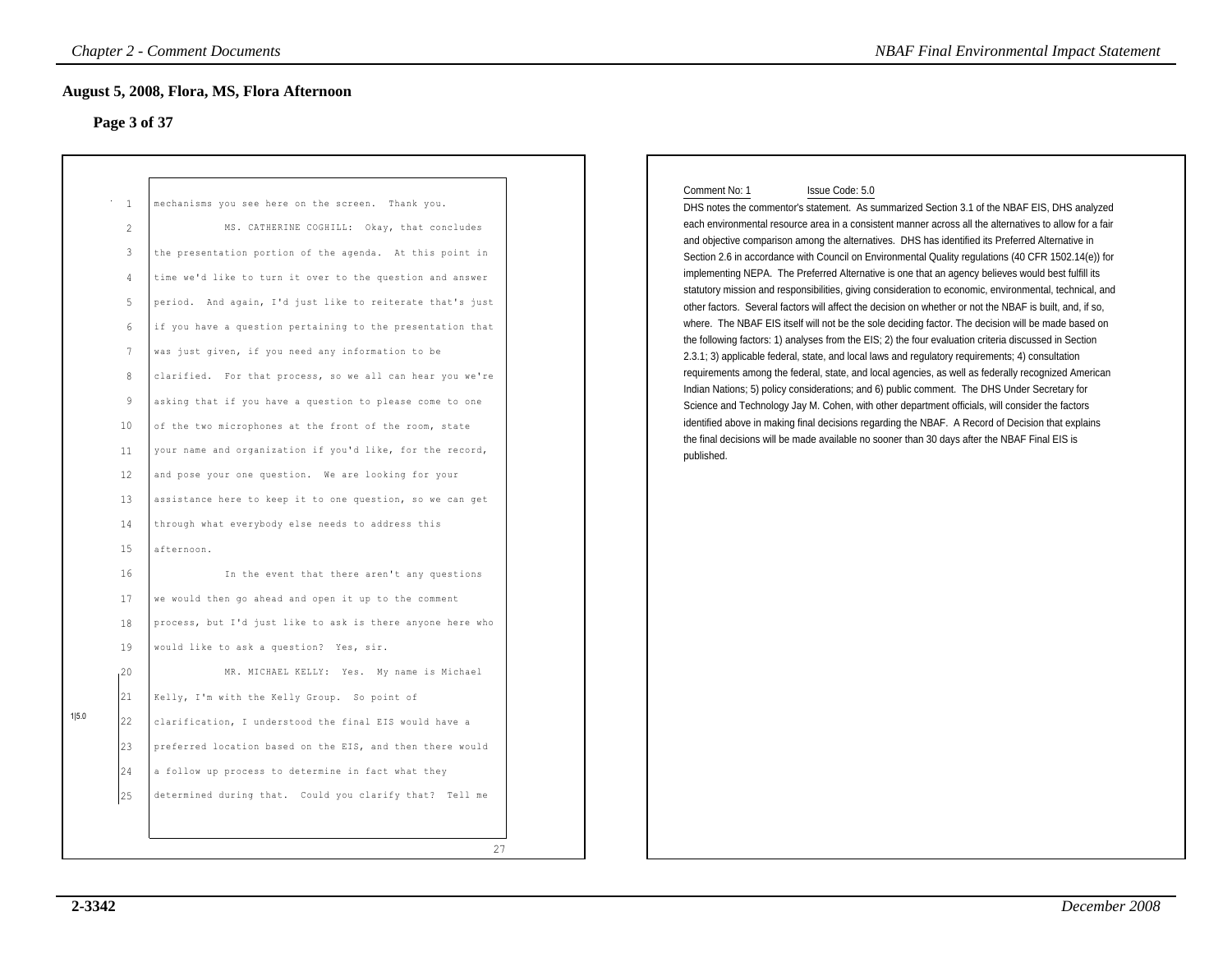### **Page 4 of 37**

| <sup>1</sup>      | that I'm either right or wrong.                            |
|-------------------|------------------------------------------------------------|
| 2                 | MR. JAMIE JOHNSON: Yeah, the -- the question               |
| $\mathbf{3}$      | was that the preferred alternative in the EIS, would that  |
| $\overline{4}$    | be a -- how that relates to the decision, and normally EIS |
| $5 -$             | states that they're the same, they don't have to be. And   |
| 6                 | so what we would do is we would issue a preferred          |
| 7                 | alternative in the final EIS out for 30 days of            |
| 8                 | notification and turn around and issue a record of         |
| 9                 | decision. It's very unlikely those would be different      |
| 10                | sites. It would be the same type. Does that answer your    |
| 11                | question?                                                  |
| $12 \overline{ }$ | MR. MICHAEL KELLY: Yes, it does. Thank you.                |
| 13                | MS. CATHERINE COGHILL: Anyone else have a                  |
| 14                | question?                                                  |
| 15                | MR. JAMIE JOHNSON: I want to say if                        |
| 16                | anybody's got -- I'm going to be here the afternoon and    |
| 17                | evening meeting, so if you want to come up to me or        |
| 18                | anything anybody might need I'll be happy to answer        |
| 19                | questions.                                                 |
| 20                | MR. HOWARD FLAG: I have one. My name is                    |
| 21                | Howard Flaq. I own farmhouses down the road and I just     |
| 22                | want to point out, to us, I've been out there since 1967,  |
| 23                | there's one nice subdivision just south of Pocahontas,     |
| 24                | that's all that's been developed since '67 that I know     |
| 25                | anything about it. This is an opportunity for this area    |
|                   |                                                            |
|                   | 28                                                         |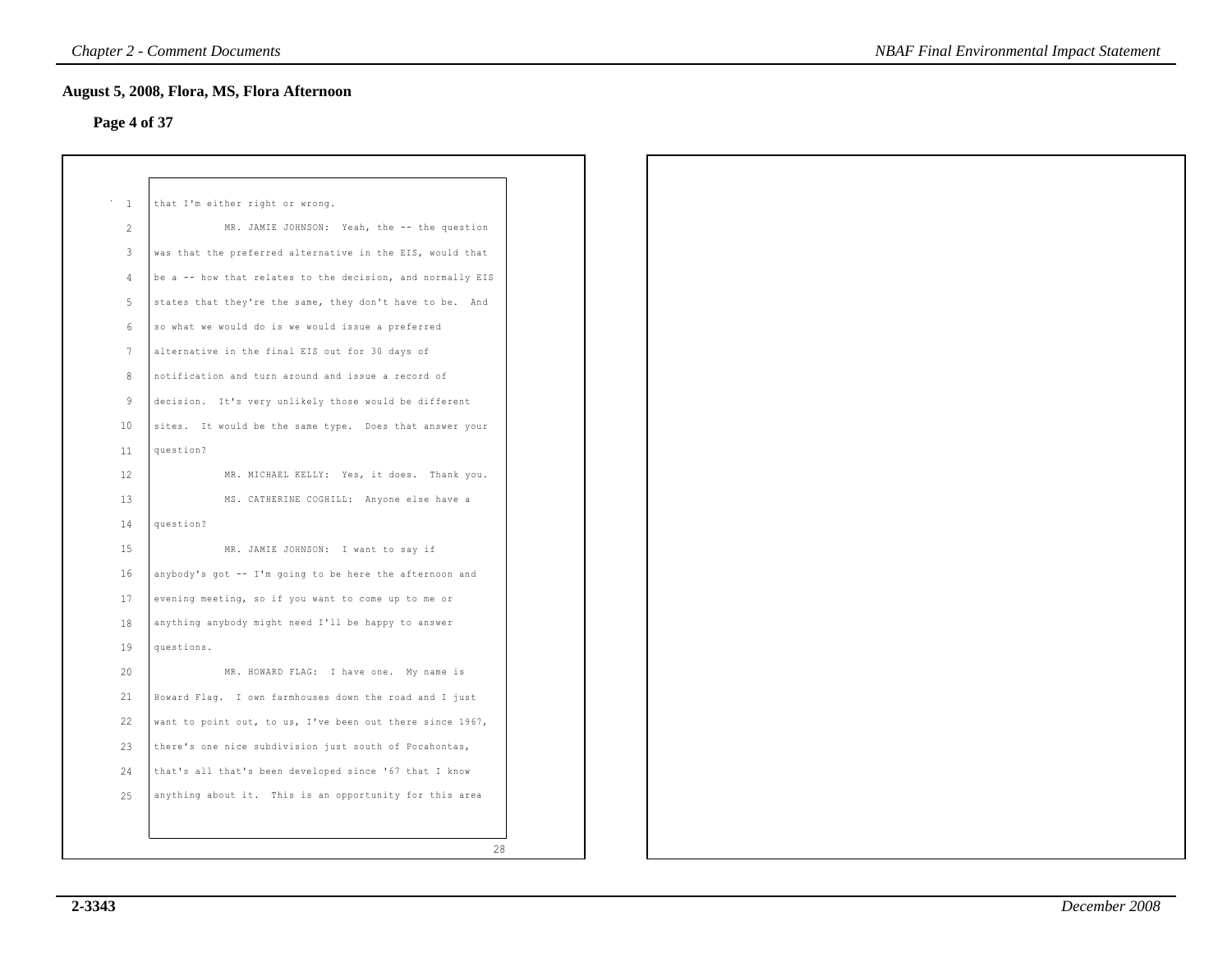### **Page 5 of 37**

|                   |                                                                                                                                                          | <b>Chapter 2 - Comment Documents</b>                                                                                                                                                                                                                                                                                                                                                                                                                                                                                                                                                                                                                                                                                                                                                                                                                                                                                                                                                                                                                                                                                                                                                                                                              | <b>NBAF Final Environmental Impact Statement</b>                                                                                                                                                                                                                                                                                                                       |
|-------------------|----------------------------------------------------------------------------------------------------------------------------------------------------------|---------------------------------------------------------------------------------------------------------------------------------------------------------------------------------------------------------------------------------------------------------------------------------------------------------------------------------------------------------------------------------------------------------------------------------------------------------------------------------------------------------------------------------------------------------------------------------------------------------------------------------------------------------------------------------------------------------------------------------------------------------------------------------------------------------------------------------------------------------------------------------------------------------------------------------------------------------------------------------------------------------------------------------------------------------------------------------------------------------------------------------------------------------------------------------------------------------------------------------------------------|------------------------------------------------------------------------------------------------------------------------------------------------------------------------------------------------------------------------------------------------------------------------------------------------------------------------------------------------------------------------|
|                   | Page 5 of 37                                                                                                                                             | August 5, 2008, Flora, MS, Flora Afternoon                                                                                                                                                                                                                                                                                                                                                                                                                                                                                                                                                                                                                                                                                                                                                                                                                                                                                                                                                                                                                                                                                                                                                                                                        |                                                                                                                                                                                                                                                                                                                                                                        |
| 1 24.5;<br>2 15.5 | 1<br>$\vert$ <sub>2</sub><br>l3<br>14<br>5<br>6<br>7<br>8<br>9<br>10<br>11<br>12<br>13<br>14<br>15<br>16<br>17<br>18<br>19<br>20<br>21<br>22<br>23<br>24 | including a lot of other places to grow economically in<br>status.<br>Are you going to call for a vote? If y'all<br>want to know how you stand, call for a vote, stand up or<br>whatever.<br>MS. CATHERINE COGHILL: Okay, at this point<br>in time what we are going to do is turn it over to formal<br>comments. Am I being heard here? Is this working? I<br>guess that's a yes.<br>Okay, this is the formal comment period of<br>the meeting. I'd like to clarify that during this period<br>under the National Environmental Policy Act, we are here<br>to hear what you have to say. If you have a question that<br>you pose we are not going to answer it now because legally<br>we have to answer it and go back and do all the analysis<br>that is appropriate and answer it. That question may be<br>posed in the comment response document, so please don't<br>think that we're being disrespectful if you pose a<br>question at this time.<br>So having said that, each commenter will be<br>limited to three minutes. I'll help you with the time and<br>give you an indication of where you are in your three<br>minutes. And as a follow up person please be respectful<br>that each person has an opinion, regardless of what that | Comment No: 1<br>Issue Code: 24.5<br>DHS notes the commentor's support for the Flora Industrial Park Site Alternative.<br>Comment No: 2<br>Issue Code: 15.5<br>DHS notes the commentor's support for the Flora Industrial Park Site Alternative. The economic<br>effects of the NBAF at the Flora Industrial Park Site are included in Section 3.10.5 of the NBAF EIS. |
|                   | 25                                                                                                                                                       | is you need to respect what that person has to say and be                                                                                                                                                                                                                                                                                                                                                                                                                                                                                                                                                                                                                                                                                                                                                                                                                                                                                                                                                                                                                                                                                                                                                                                         |                                                                                                                                                                                                                                                                                                                                                                        |
|                   |                                                                                                                                                          | 29                                                                                                                                                                                                                                                                                                                                                                                                                                                                                                                                                                                                                                                                                                                                                                                                                                                                                                                                                                                                                                                                                                                                                                                                                                                |                                                                                                                                                                                                                                                                                                                                                                        |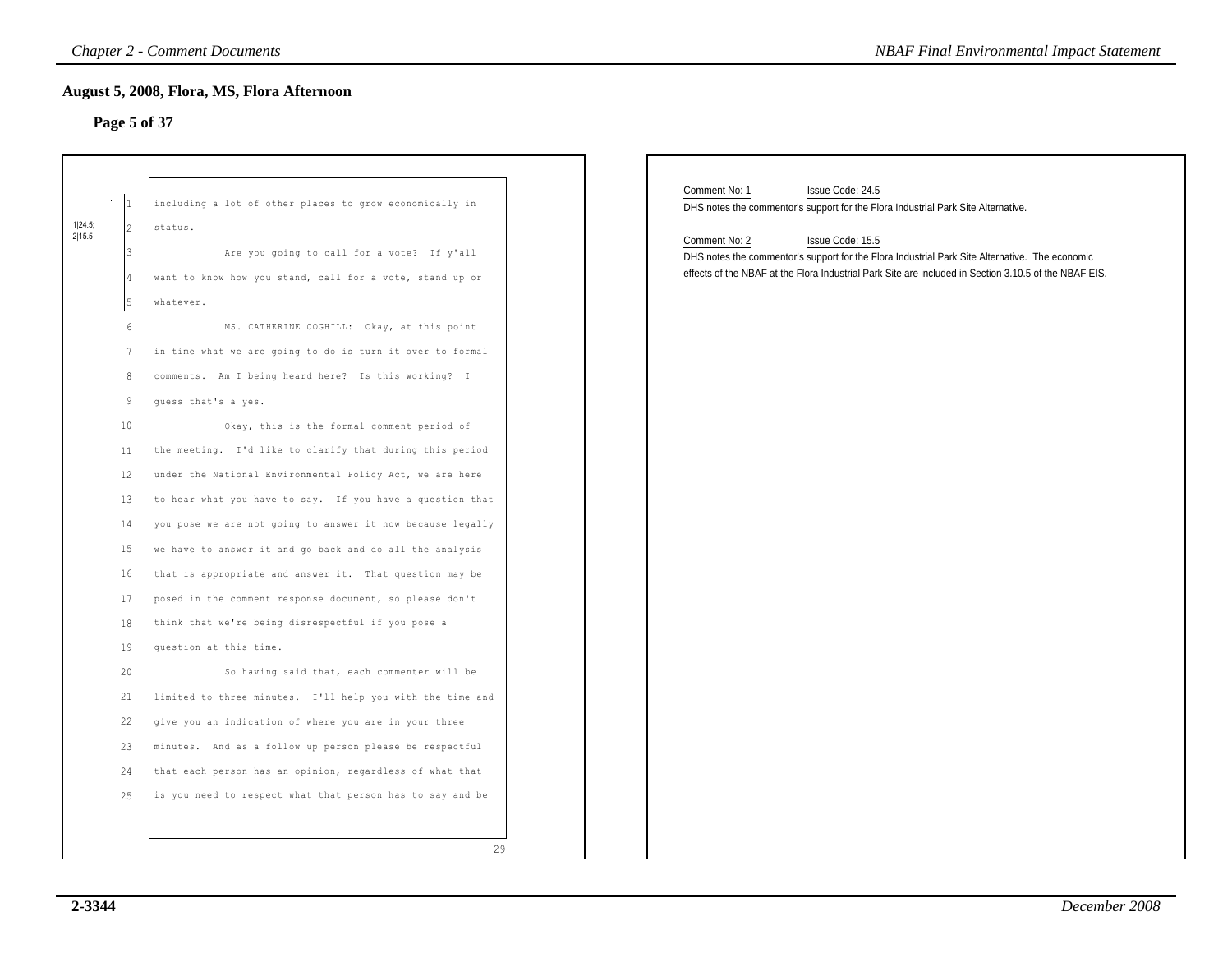### **Page 6 of 37**

| $\sim$ 1        | very respectful in that way.                               |
|-----------------|------------------------------------------------------------|
| 2               | And, again, speakers please keep your                      |
| $\overline{3}$  | presentation to three minutes. Again, be courteous of      |
| $\overline{4}$  | everyone here who would like to speak.                     |
| 5               | At this point in time I'll go ahead and start              |
| $6\phantom{.}6$ | with the first person that signed up and that's the        |
| 7               | Governor of Mississippi. Will you come to the microphone,  |
| 8               | sir? Yes, sir.                                             |
| 9               | GOVERNOR HALEY BARBOUR: Thank you. I liked                 |
| 10              | your question.                                             |
| 11              | Catherine, thank you very much. And James,                 |
| 12              | Steve, Chuck, welcome back. Also want to welcome our       |
| 13              | Senior United States Senator Thad Cochran, Senator Roger   |
| 14              | Wicker. Congressman Chip Pickering is not only             |
| 15              | congressman for this district but he lives right up the    |
| 16              | road from where this plant -- where this facility would    |
| 17              | be.                                                        |
| 18              | Mississippi's entry is called the Gulf Status              |
| 19              | consortium because it's not only the State of Mississippi, |
| 20              | Metropolitan Jackson, Flora, Madison County, seven of our  |
| 21              | institutions of higher learning of Mississippi, but also   |
| 22              | Tulane University, Tulane -- Iowa State University,        |
| 23              | University of Texas Medical Branch, and our partner        |
| 24              | Battelle Memorial Laboratories, which is the premier       |
| 25              | manager of high R & D laboratories, not just the United    |
|                 |                                                            |
|                 | 30                                                         |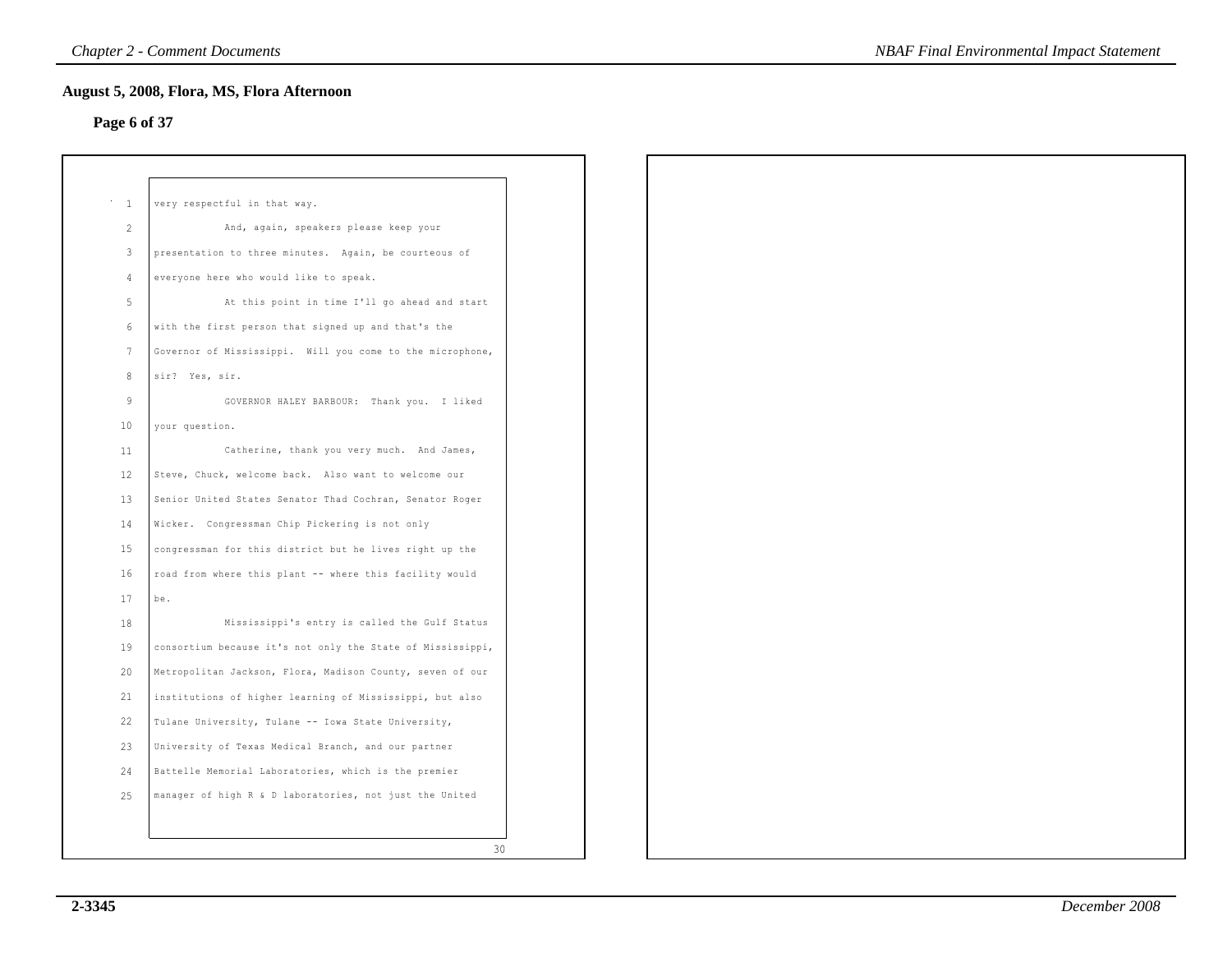### **Page 7 of 37**

| Comment No: 1<br>Issue Code: 24.5<br>$\mathbf{1}$<br>States but in the world. And we're very glad and people<br>DHS notes the Governor's support for the Flora Industrial Park Site Alternative.<br>here from Flora will be glad Battelle chose us. Battelle<br>2<br>$\mathbf{3}$<br>hasn't chosen any of the other applicants or contestants<br>$\overline{4}$<br>here, Battelle chose us and we think that's hugely<br>$5\phantom{.}$<br>important.<br>$6\,$<br>We're here to compete on merits and we<br>$7\phantom{.0}$<br>understand this is a competition just like it was a<br>$\,8\,$<br>competition when Mississippi won the Toyota project last<br>$\overline{9}$<br>year, and we're very proud and glad to compete on our<br>10<br>merits.<br>1 24.5<br>11<br>We have committed the state to this.<br>12<br>Normally, when we have a big economic development project<br>13<br>we do not pass bond issues and authorize the issue of<br>14<br>bonds until we've been selected. Normally, a Toyota or<br>15<br>Sarasol, they would prefer that. Y'all preferred that we<br>16<br>go ahead and authorize our bonds. Our legislature did it<br>17<br>in two hours with two votes against it out of 174. Two<br>18<br>guys that never vote for bond issues I might add. That<br>19<br>speaks volumes to the commitment of Mississippi and the<br>20<br>way that we want this project in our state.<br> 21 <br>We have committed 88 plus million dollars in<br>22<br>state bonds, but if you take a local contribution and<br>23<br>private contributions it would be more than 100 million<br>24<br>dollars that we've already committed for this project to<br>25<br>be in Flora. That is literally unprecedented for us to | Page 7 of 37 | <b>August 5, 2008, Flora, MS, Flora Afternoon</b> |  |
|-------------------------------------------------------------------------------------------------------------------------------------------------------------------------------------------------------------------------------------------------------------------------------------------------------------------------------------------------------------------------------------------------------------------------------------------------------------------------------------------------------------------------------------------------------------------------------------------------------------------------------------------------------------------------------------------------------------------------------------------------------------------------------------------------------------------------------------------------------------------------------------------------------------------------------------------------------------------------------------------------------------------------------------------------------------------------------------------------------------------------------------------------------------------------------------------------------------------------------------------------------------------------------------------------------------------------------------------------------------------------------------------------------------------------------------------------------------------------------------------------------------------------------------------------------------------------------------------------------------------------------------------------------------------------------------------------------------------------------------|--------------|---------------------------------------------------|--|
|                                                                                                                                                                                                                                                                                                                                                                                                                                                                                                                                                                                                                                                                                                                                                                                                                                                                                                                                                                                                                                                                                                                                                                                                                                                                                                                                                                                                                                                                                                                                                                                                                                                                                                                                     |              |                                                   |  |
|                                                                                                                                                                                                                                                                                                                                                                                                                                                                                                                                                                                                                                                                                                                                                                                                                                                                                                                                                                                                                                                                                                                                                                                                                                                                                                                                                                                                                                                                                                                                                                                                                                                                                                                                     |              |                                                   |  |
|                                                                                                                                                                                                                                                                                                                                                                                                                                                                                                                                                                                                                                                                                                                                                                                                                                                                                                                                                                                                                                                                                                                                                                                                                                                                                                                                                                                                                                                                                                                                                                                                                                                                                                                                     |              |                                                   |  |
|                                                                                                                                                                                                                                                                                                                                                                                                                                                                                                                                                                                                                                                                                                                                                                                                                                                                                                                                                                                                                                                                                                                                                                                                                                                                                                                                                                                                                                                                                                                                                                                                                                                                                                                                     |              |                                                   |  |
|                                                                                                                                                                                                                                                                                                                                                                                                                                                                                                                                                                                                                                                                                                                                                                                                                                                                                                                                                                                                                                                                                                                                                                                                                                                                                                                                                                                                                                                                                                                                                                                                                                                                                                                                     |              |                                                   |  |
|                                                                                                                                                                                                                                                                                                                                                                                                                                                                                                                                                                                                                                                                                                                                                                                                                                                                                                                                                                                                                                                                                                                                                                                                                                                                                                                                                                                                                                                                                                                                                                                                                                                                                                                                     |              |                                                   |  |
|                                                                                                                                                                                                                                                                                                                                                                                                                                                                                                                                                                                                                                                                                                                                                                                                                                                                                                                                                                                                                                                                                                                                                                                                                                                                                                                                                                                                                                                                                                                                                                                                                                                                                                                                     |              |                                                   |  |
|                                                                                                                                                                                                                                                                                                                                                                                                                                                                                                                                                                                                                                                                                                                                                                                                                                                                                                                                                                                                                                                                                                                                                                                                                                                                                                                                                                                                                                                                                                                                                                                                                                                                                                                                     |              |                                                   |  |
|                                                                                                                                                                                                                                                                                                                                                                                                                                                                                                                                                                                                                                                                                                                                                                                                                                                                                                                                                                                                                                                                                                                                                                                                                                                                                                                                                                                                                                                                                                                                                                                                                                                                                                                                     |              |                                                   |  |
|                                                                                                                                                                                                                                                                                                                                                                                                                                                                                                                                                                                                                                                                                                                                                                                                                                                                                                                                                                                                                                                                                                                                                                                                                                                                                                                                                                                                                                                                                                                                                                                                                                                                                                                                     |              |                                                   |  |
|                                                                                                                                                                                                                                                                                                                                                                                                                                                                                                                                                                                                                                                                                                                                                                                                                                                                                                                                                                                                                                                                                                                                                                                                                                                                                                                                                                                                                                                                                                                                                                                                                                                                                                                                     |              |                                                   |  |
|                                                                                                                                                                                                                                                                                                                                                                                                                                                                                                                                                                                                                                                                                                                                                                                                                                                                                                                                                                                                                                                                                                                                                                                                                                                                                                                                                                                                                                                                                                                                                                                                                                                                                                                                     |              |                                                   |  |
|                                                                                                                                                                                                                                                                                                                                                                                                                                                                                                                                                                                                                                                                                                                                                                                                                                                                                                                                                                                                                                                                                                                                                                                                                                                                                                                                                                                                                                                                                                                                                                                                                                                                                                                                     |              |                                                   |  |
|                                                                                                                                                                                                                                                                                                                                                                                                                                                                                                                                                                                                                                                                                                                                                                                                                                                                                                                                                                                                                                                                                                                                                                                                                                                                                                                                                                                                                                                                                                                                                                                                                                                                                                                                     |              |                                                   |  |
|                                                                                                                                                                                                                                                                                                                                                                                                                                                                                                                                                                                                                                                                                                                                                                                                                                                                                                                                                                                                                                                                                                                                                                                                                                                                                                                                                                                                                                                                                                                                                                                                                                                                                                                                     |              |                                                   |  |
|                                                                                                                                                                                                                                                                                                                                                                                                                                                                                                                                                                                                                                                                                                                                                                                                                                                                                                                                                                                                                                                                                                                                                                                                                                                                                                                                                                                                                                                                                                                                                                                                                                                                                                                                     |              |                                                   |  |
|                                                                                                                                                                                                                                                                                                                                                                                                                                                                                                                                                                                                                                                                                                                                                                                                                                                                                                                                                                                                                                                                                                                                                                                                                                                                                                                                                                                                                                                                                                                                                                                                                                                                                                                                     |              |                                                   |  |
|                                                                                                                                                                                                                                                                                                                                                                                                                                                                                                                                                                                                                                                                                                                                                                                                                                                                                                                                                                                                                                                                                                                                                                                                                                                                                                                                                                                                                                                                                                                                                                                                                                                                                                                                     |              |                                                   |  |
|                                                                                                                                                                                                                                                                                                                                                                                                                                                                                                                                                                                                                                                                                                                                                                                                                                                                                                                                                                                                                                                                                                                                                                                                                                                                                                                                                                                                                                                                                                                                                                                                                                                                                                                                     |              |                                                   |  |
|                                                                                                                                                                                                                                                                                                                                                                                                                                                                                                                                                                                                                                                                                                                                                                                                                                                                                                                                                                                                                                                                                                                                                                                                                                                                                                                                                                                                                                                                                                                                                                                                                                                                                                                                     |              |                                                   |  |
|                                                                                                                                                                                                                                                                                                                                                                                                                                                                                                                                                                                                                                                                                                                                                                                                                                                                                                                                                                                                                                                                                                                                                                                                                                                                                                                                                                                                                                                                                                                                                                                                                                                                                                                                     |              |                                                   |  |
|                                                                                                                                                                                                                                                                                                                                                                                                                                                                                                                                                                                                                                                                                                                                                                                                                                                                                                                                                                                                                                                                                                                                                                                                                                                                                                                                                                                                                                                                                                                                                                                                                                                                                                                                     |              |                                                   |  |
|                                                                                                                                                                                                                                                                                                                                                                                                                                                                                                                                                                                                                                                                                                                                                                                                                                                                                                                                                                                                                                                                                                                                                                                                                                                                                                                                                                                                                                                                                                                                                                                                                                                                                                                                     |              |                                                   |  |
|                                                                                                                                                                                                                                                                                                                                                                                                                                                                                                                                                                                                                                                                                                                                                                                                                                                                                                                                                                                                                                                                                                                                                                                                                                                                                                                                                                                                                                                                                                                                                                                                                                                                                                                                     |              |                                                   |  |
|                                                                                                                                                                                                                                                                                                                                                                                                                                                                                                                                                                                                                                                                                                                                                                                                                                                                                                                                                                                                                                                                                                                                                                                                                                                                                                                                                                                                                                                                                                                                                                                                                                                                                                                                     |              |                                                   |  |
|                                                                                                                                                                                                                                                                                                                                                                                                                                                                                                                                                                                                                                                                                                                                                                                                                                                                                                                                                                                                                                                                                                                                                                                                                                                                                                                                                                                                                                                                                                                                                                                                                                                                                                                                     |              | 31                                                |  |

| Comment No: 1 | Issue Code: 24.5<br>DHS notes the Governor's support for the Flora Industrial Park Site Alternative. |
|---------------|------------------------------------------------------------------------------------------------------|
|               |                                                                                                      |
|               |                                                                                                      |
|               |                                                                                                      |
|               |                                                                                                      |
|               |                                                                                                      |
|               |                                                                                                      |
|               |                                                                                                      |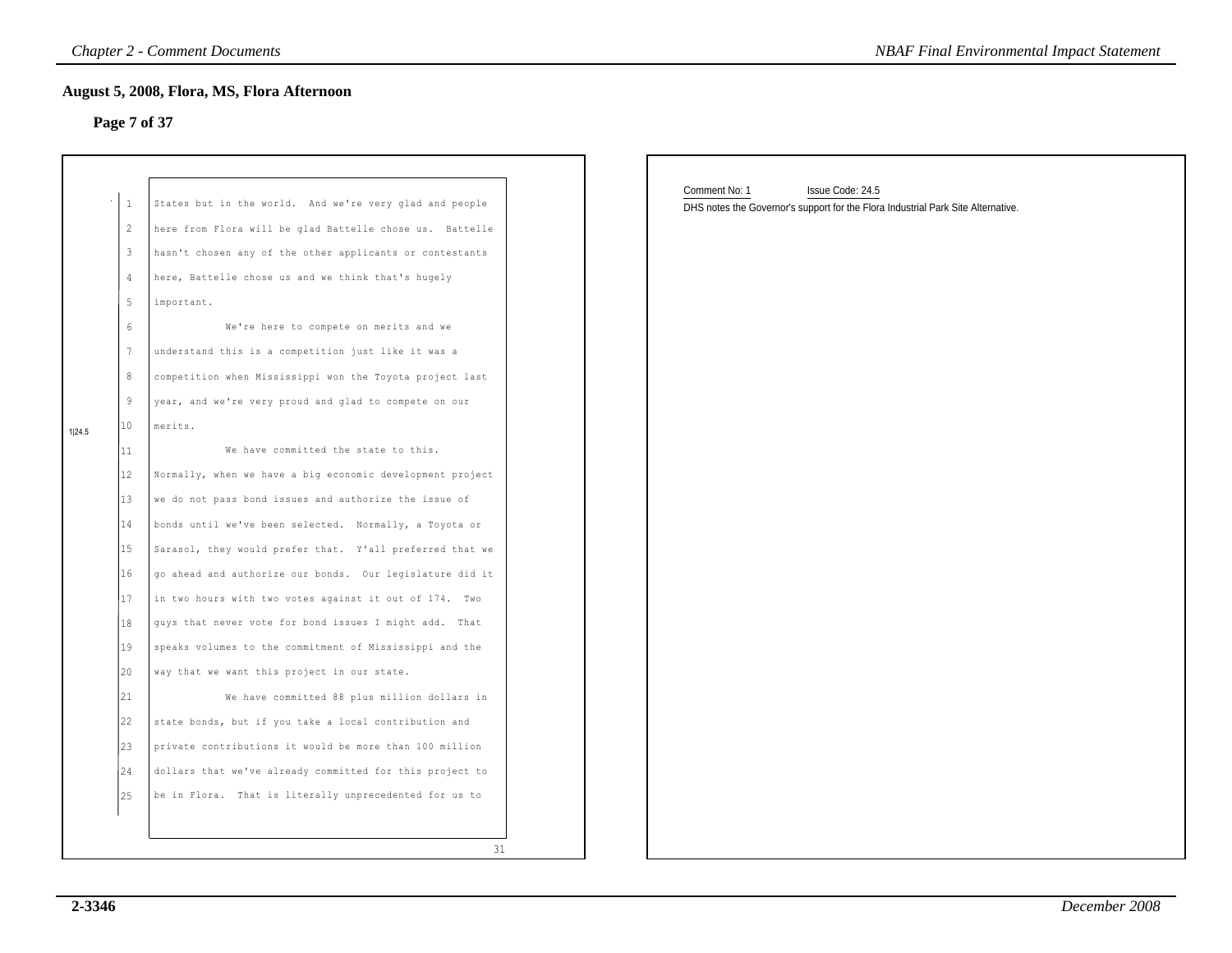### **Page 8 of 37**

|                   | 1  | have ever passed a bond issue to bring a project that we   |
|-------------------|----|------------------------------------------------------------|
|                   | 2  | haven't already -- haven't already won.                    |
|                   | 3  | Our universities, our doctoral programs, we                |
|                   | 4  | have Mississippi State Veterinary School, Pharmacist --    |
|                   | 5  | the pharmacy school at the University of Mississippi,      |
|                   | 6  | University Medical Center, Jackson State University        |
|                   | 7  | already does a service for DHS, Jamie, and also their east |
|                   | 8  | center there would be very involved with our computer      |
|                   | 9  | technology on what's going here. As you know Tulane has    |
|                   | 10 | the premier private center in the world. And Iowa State    |
| 1 24.5<br>(cont.) | 11 | is the oldest agricultural university in the United States |
|                   | 12 | and premier in studying animal diseases already.           |
|                   | 13 | I also should add, Steve, that I have to tell              |
|                   | 14 | you about ARS and your facility in Stoneville and          |
|                   | 15 | Starkville, Mississippi. We have professionals here,       |
|                   | 16 | literally 500 faculty members at our universities are      |
|                   | 17 | employed in teaching NBAF related subjects now, and we     |
|                   | 18 | have more than 700 graduates in NBAF related fields.       |
|                   | 19 | The US Department of Labor recently testified              |
|                   | 20 | that Mississippi has the best job placement program in the |
|                   | 21 | nation and we commit that to this project. Holmes          |
|                   | 22 | Community College, we'll be bringing in PhD's and          |
|                   | 23 | scientists, some of which will graduate from our           |
|                   | 24 | universities, but additionally with training of your       |
|                   | 25 | technical people, the people that will work with the       |
|                   |    |                                                            |
|                   |    | 32                                                         |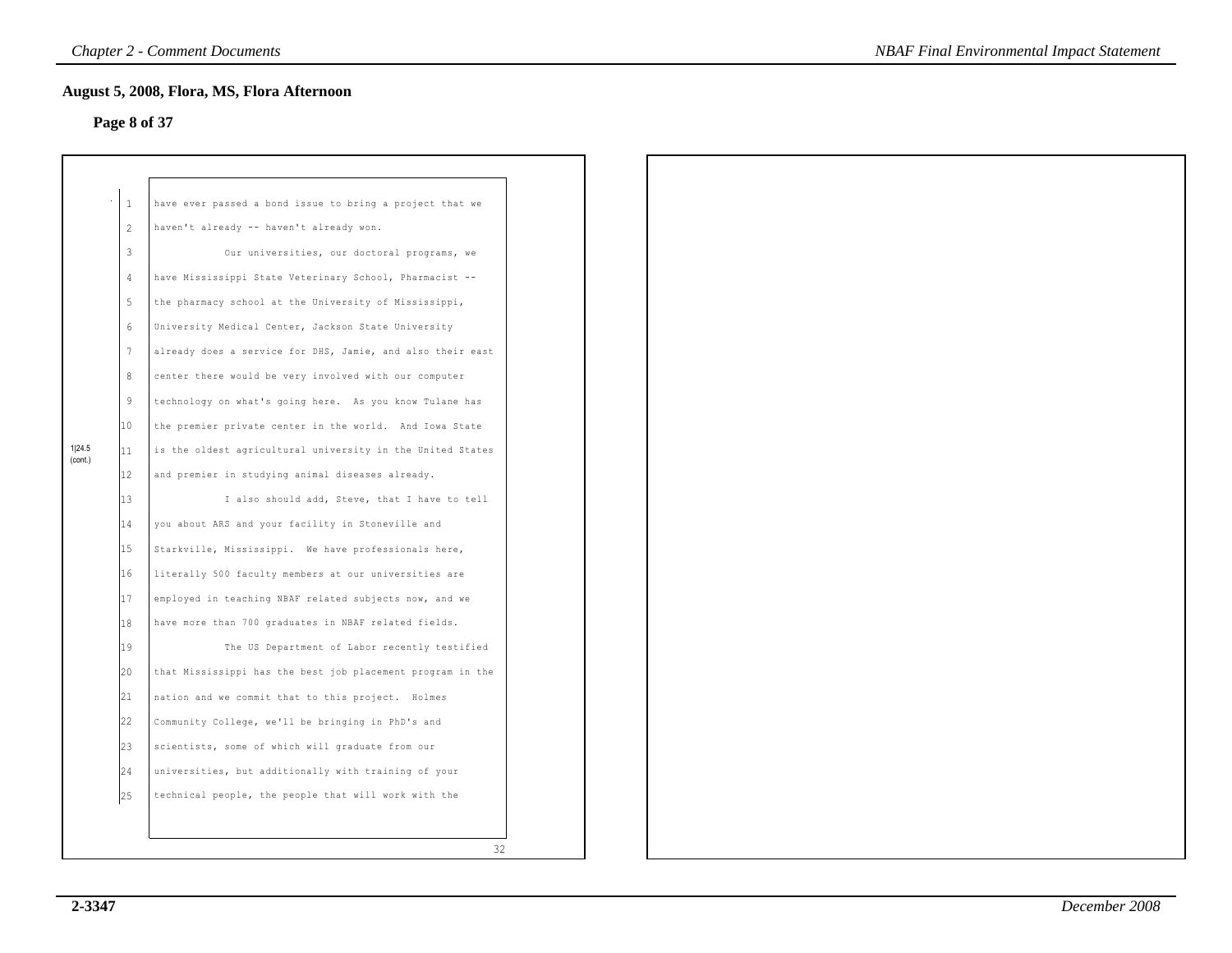# **Page 9 of 37**

|                   | 1                | professionals in the facilities, we're committed to that.  |  |
|-------------------|------------------|------------------------------------------------------------|--|
|                   | 2                | We are ready to invest our training programs. I should     |  |
|                   | $\overline{3}$   | add, Toyota is the premier manufacturer in the world, so   |  |
|                   | $\overline{4}$   | they chose to put their new best plant in Mississippi      |  |
|                   | 5                | because of the quality of our workforce. They said that    |  |
|                   | $6 \overline{6}$ | was what one for us, we commit that workforce and our      |  |
|                   | $7\phantom{.0}$  | training to you. We already have two BSL 3 laboratories    |  |
|                   | 8                | in Mississippi. One at the Medical Center, which is a      |  |
|                   | 9                | partner in this facility.                                  |  |
|                   | ħ٥               | I will remind you as you will see today, our               |  |
|                   | Lı               | poultry, our cattle and our swine producers in Mississippi |  |
| 1 24.5<br>(cont.) | 12               | have already endorsed this project. They understand that   |  |
|                   | İЗ               | they're not to be afraid of this project. They understand  |  |
|                   | 14               | that this project will benefit their industries in         |  |
|                   | 15               | Mississippi and around the world for that matter.          |  |
|                   | 16               | We understand that this will be the CDC, the               |  |
|                   | 17               | Center for Disease Control for animal diseases in the      |  |
|                   | 18               | world. The CDC for human diseases sits in downtown         |  |
|                   | 19               | Atlanta, Georgia, and that's why we're so comfortable,     |  |
|                   | 20               | Chuck, in the safety and the security of this operation.   |  |
|                   | 21               | If they can put CDC in downtown Atlanta, we believe that   |  |
|                   | 2                | you can put the CDC for animals in Flora, Mississippi.     |  |
|                   | b3               | And that's our commitment to you. Our EIS is               |  |
|                   | þ4               | very positive, our attitude is even more positive. We      |  |
|                   | k <sub>2</sub>   | want this, we want the R&D and the biotechnology that goes |  |
|                   |                  |                                                            |  |
|                   |                  | 33                                                         |  |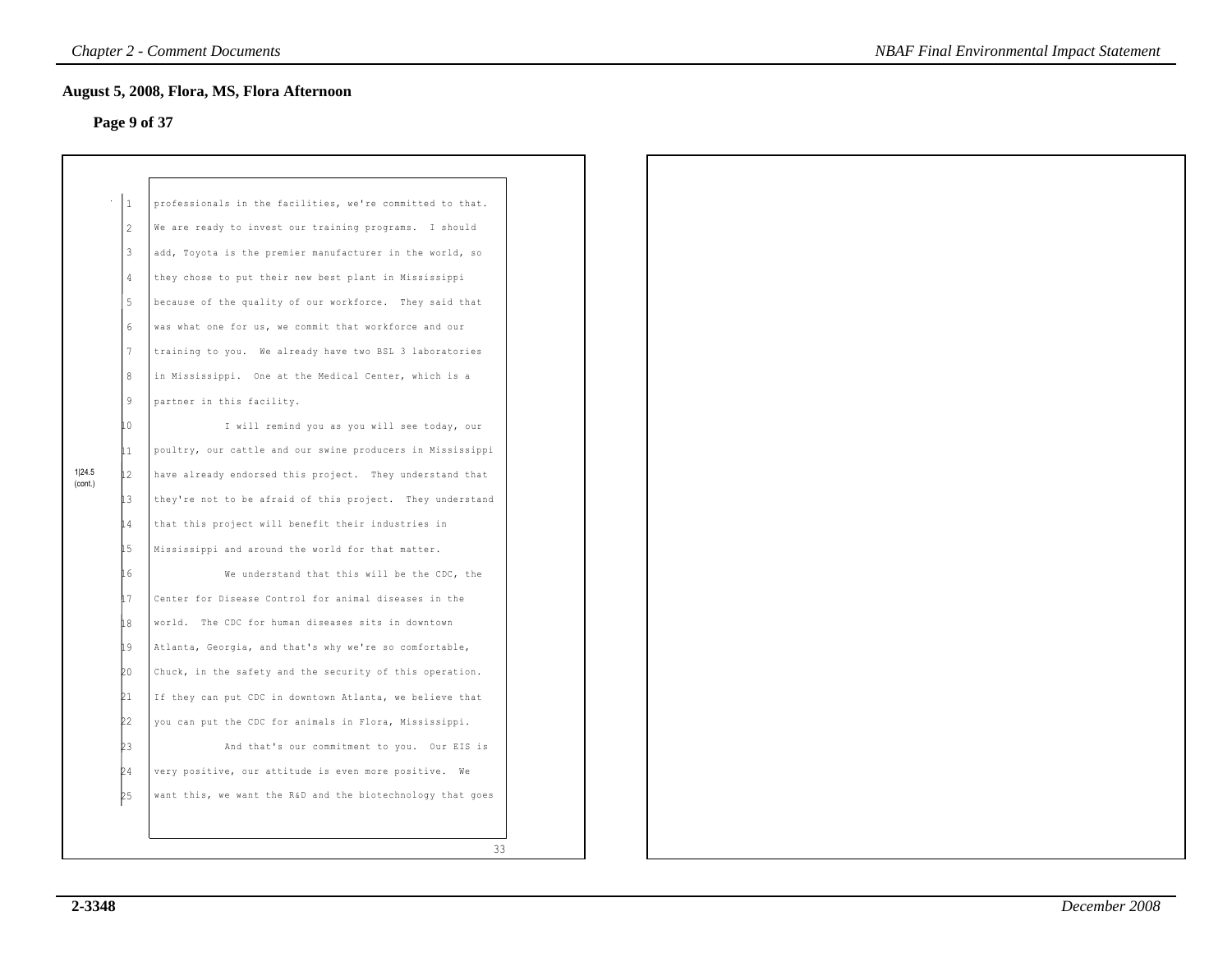### **Page 10 of 37**

|                |                                                                                  | <b>Chapter 2 - Comment Documents</b><br>August 5, 2008, Flora, MS, Flora Afternoon                                                                                                                                                                                                                                                                                                                                                                                                                                                                                                                                                                                                                                                                                                                                               | <b>NBAF Final Environmental Impact Statement</b>                                                                       |
|----------------|----------------------------------------------------------------------------------|----------------------------------------------------------------------------------------------------------------------------------------------------------------------------------------------------------------------------------------------------------------------------------------------------------------------------------------------------------------------------------------------------------------------------------------------------------------------------------------------------------------------------------------------------------------------------------------------------------------------------------------------------------------------------------------------------------------------------------------------------------------------------------------------------------------------------------|------------------------------------------------------------------------------------------------------------------------|
| 1 24.5 (cont.) | 3<br>$\sqrt{4}$<br>5<br>6<br>$7\phantom{.0}$<br>8<br>9<br>10<br>11               | Page 10 of 37<br>with it, and you're going to see that you have the<br>positive commitment of our state, of this community and of<br>our people. We're very glad to be able to tell you that<br>directly.<br>MS. CATHERINE COGHILL: Thank you, Governor.<br>US Representative Chip Pickering next,<br>please.<br>REPRESENTATIVE CHIP PICKERING: Thank you,<br>and it's good to be here. I do live about five minutes<br>down the road from here and for those of us who love<br>wildlife in Mississippi, which is most of us, I just live                                                                                                                                                                                                                                                                                        | Comment No: 1<br>Issue Code: 24.5<br>DHS notes the commentor's support for the Flora Industrial Park Site Alternative. |
| 1 24.5         | 12<br>13<br>14<br>15<br>16<br>17<br>18<br>19<br>20<br>21<br>22<br>23<br>24<br>25 | down the road about five miles and I trust you with the<br>white tail deer, and our cattle, and my boys, and the<br>safety and security of this is something that we believe<br>can be achieved in your environmental impact statement<br>that shows that. But as we look at the consortium that is<br>put together at the universities we have Mississippi State<br>University, which I'm privileged to represent, one of the<br>top veterinary entities in the country. Iowa State<br>University joining that, another top veterinary medicine<br>-- medical school. And then if you look at Tulane, one of<br>the top three merits in institutions in the development of<br>vaccines, which is really the objective and mission so we<br>can protect animal and human health.<br>The consortium that we have within the seven |                                                                                                                        |
|                |                                                                                  | 34                                                                                                                                                                                                                                                                                                                                                                                                                                                                                                                                                                                                                                                                                                                                                                                                                               |                                                                                                                        |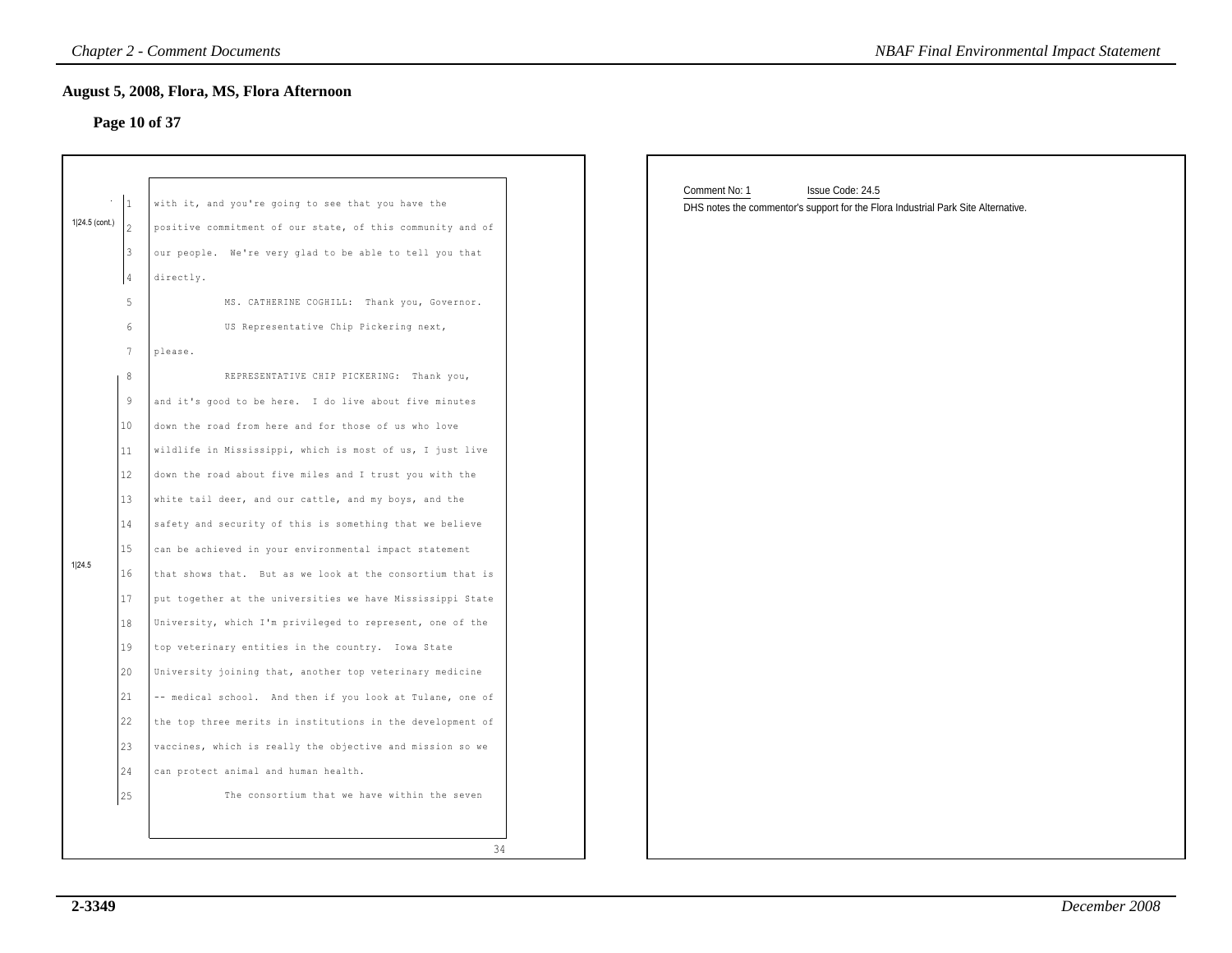### **Page 11 of 37**

|                |              | August 5, 2008, Flora, MS, Flora Afternoon<br>Page 11 of 37 |  |
|----------------|--------------|-------------------------------------------------------------|--|
|                |              |                                                             |  |
|                |              |                                                             |  |
|                | $\mathbf{1}$ | institutions here, I represent one of the best historical   |  |
|                | 2            | black colleges in the country, Tougaloo. And Congressman    |  |
|                | 3            | Benny Thompson, this is a bipartisan delegation support     |  |
|                | 4            | with Congressman Thompson, our two great Senators and       |  |
|                | 5            | Congressman Thompson and Congressman Childress from North   |  |
|                | 6            | Mississippi, we are united as a delegation. We're united    |  |
|                | 7            | as a community. We've got the overwhelming support at the   |  |
|                | 8            | state level. The local support for this is extremely        |  |
|                | 9            | important, and we think that our support is one of the      |  |
|                | 10           | advantages that we can provide you the political support    |  |
| 1 24.5 (cont.) | 11           | in Washington. We have -- the former chairman of the        |  |
|                | 12           | Appropriations Committee, the Chairman of Homeland          |  |
|                | İЗ           | Security, Senator Wicker in the Senate, Haley Barbour is    |  |
|                | 14           | one of the best governors.                                  |  |
|                | 15           | We've looked at all of our resources and                    |  |
|                | 16           | leadership from the local level to the national level to    |  |
|                | 17           | make this is a successful operation, and to make it         |  |
|                | İ8           | constant for us to keep all things that this facility is    |  |
|                | 19           | proposed to do for our security, for our economy, for       |  |
|                | bo           | animal health, and for human health. No team is more        |  |
|                | 21           | committed I don't believe. No state is more united, no      |  |
|                | Þ2           | community more united behind this, and we do pledge our     |  |
|                | ÞЗ           | full support at every level.                                |  |
|                | 24           | I want to recognize though the present                      |  |
|                | þ5           | leadership team, but part of the future team is here        |  |
|                |              |                                                             |  |
|                |              | 35                                                          |  |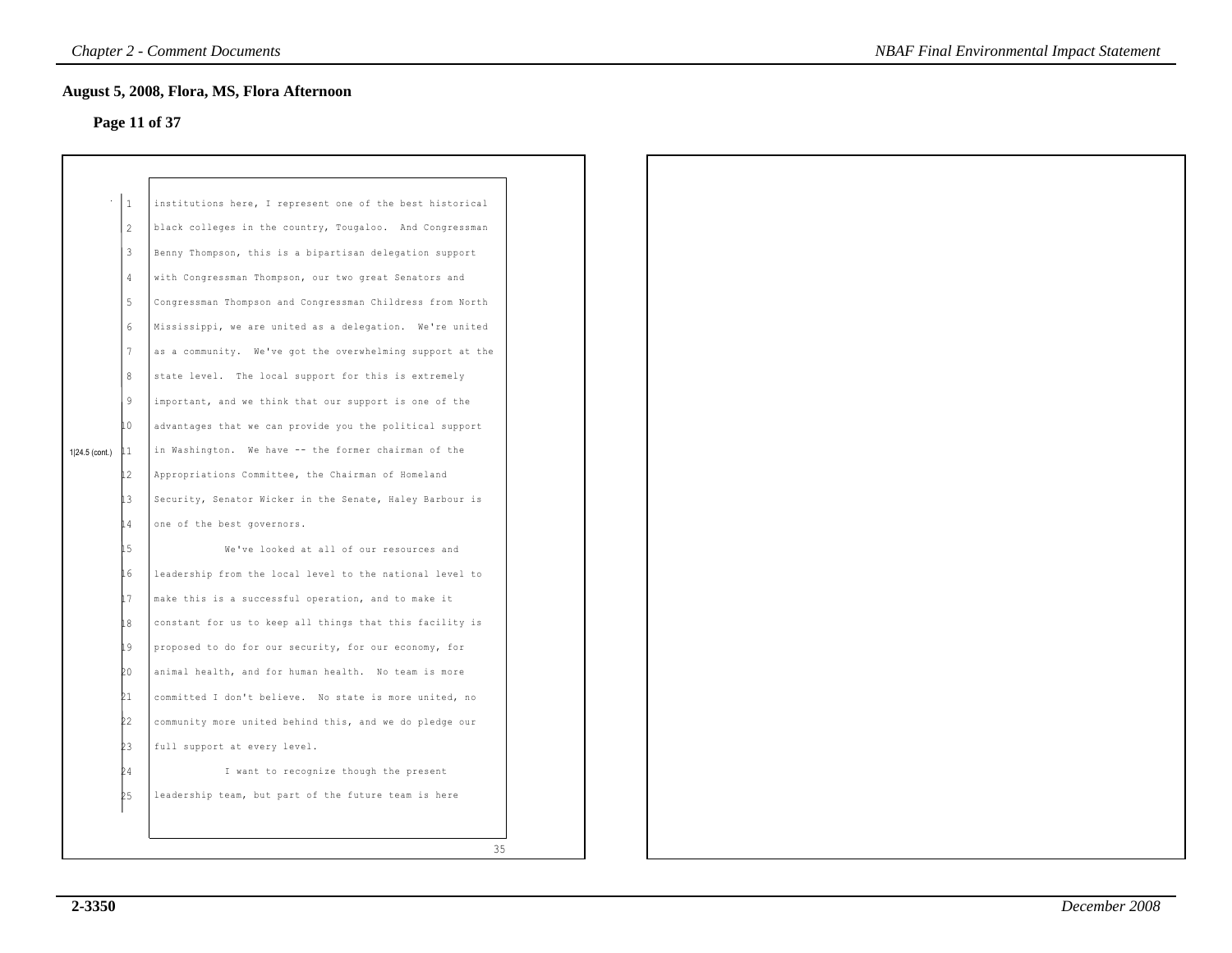# **Page 12 of 37**

|                |                  | August 5, 2008, Flora, MS, Flora Afternoon                 |
|----------------|------------------|------------------------------------------------------------|
|                |                  | Page 12 of 37                                              |
|                |                  |                                                            |
|                |                  |                                                            |
|                | $\mathbf{1}$     | today, Greg Harper, who is likely to be the Congressman    |
|                | $\overline{c}$   | who will replace me; but is also very committed to this    |
|                | 3                | project, both present and future.                          |
|                | $\overline{4}$   | I do think that if I called for a vote you'd               |
|                | 5                | see an overwhelming standing support of this effort. I do  |
|                | 6                | thank y'all for coming. All your extensive work and if we  |
|                | $\boldsymbol{7}$ | can go through these next two months and answer any        |
| 1 24.5 (cont.) | 8                | questions to try again to further evidence of both the     |
|                | 9                | merits of having the, I believe, the lowest cost, lowest   |
|                | 10               | risk site with the highest volume, the greatest quality,   |
|                | 11               | Madison County, Mississippi is the home of some of the     |
|                | $ 12\rangle$     | best schools not only in the state, public and private,    |
|                | 13               | community college and higher -- and the Jackson Metro area |
|                | 14               | of Hinds and Rankin, but the schools systems are the best  |
|                | 15               | in the state. And it gives you both private and public     |
|                | 16               | options that can compare to any state. I'll also say that  |
|                | 17               | we think our infrastructure, our resource and our          |
|                | 18               | institutions are a great site and we welcome y'all's final |
|                | 19               | decision.                                                  |
|                | 20               | MS. CATHERINE COGHILL: Thank you very much.                |
|                | 21               | Senator Thad Cochran is next.                              |
|                | 22               | SENATOR THAD COCHRAN: Thank you very much.                 |
|                | 23               | Thank you all for coming and listening to this             |
|                | 24               | presentation. We appreciate the presenters who have        |
|                | 25               | informed us about the process and the challenges that lie  |
|                |                  |                                                            |
|                |                  | 36                                                         |
|                |                  |                                                            |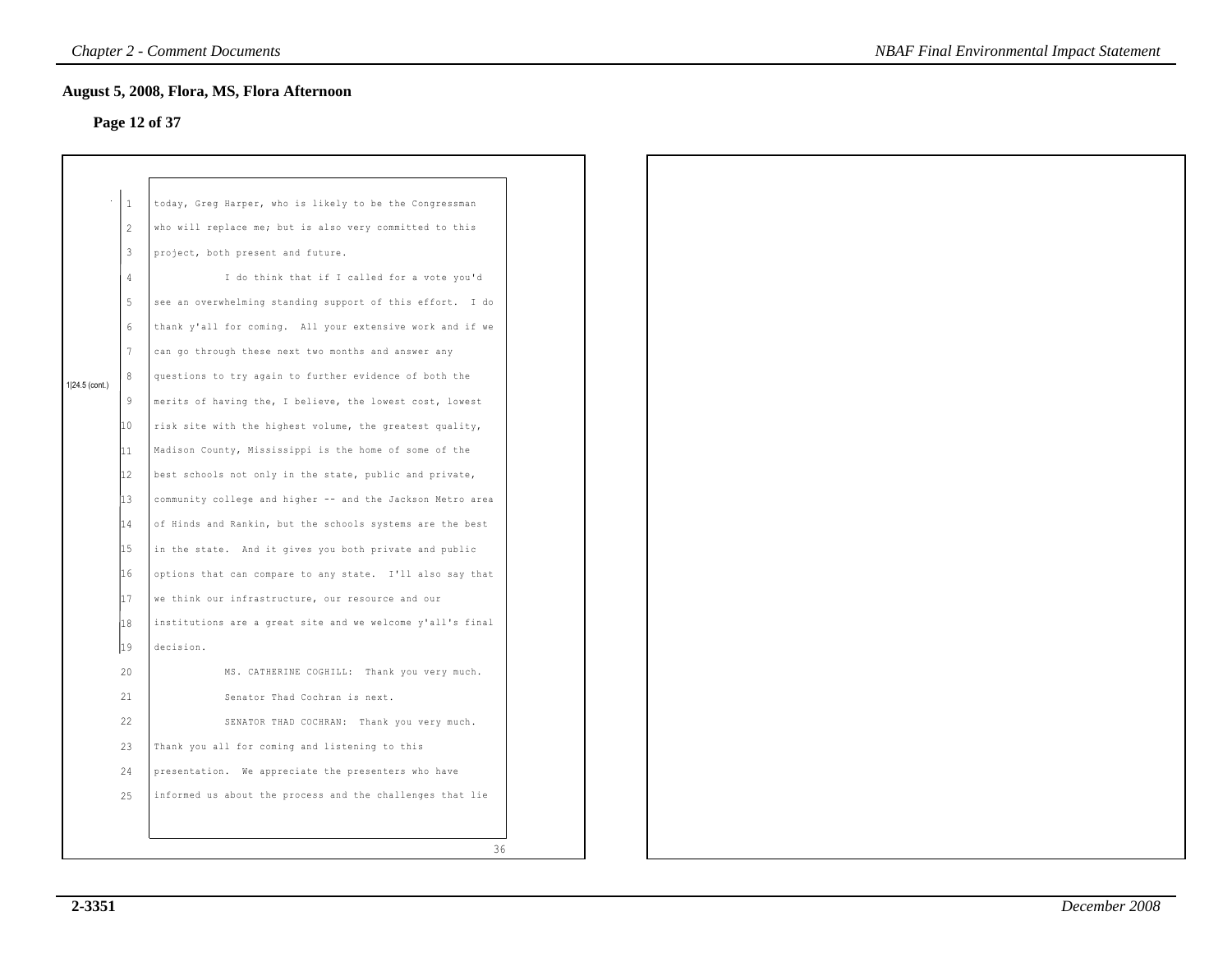# **Page 13 of 37**

#### Comment No: 1 Issue Code: 24.5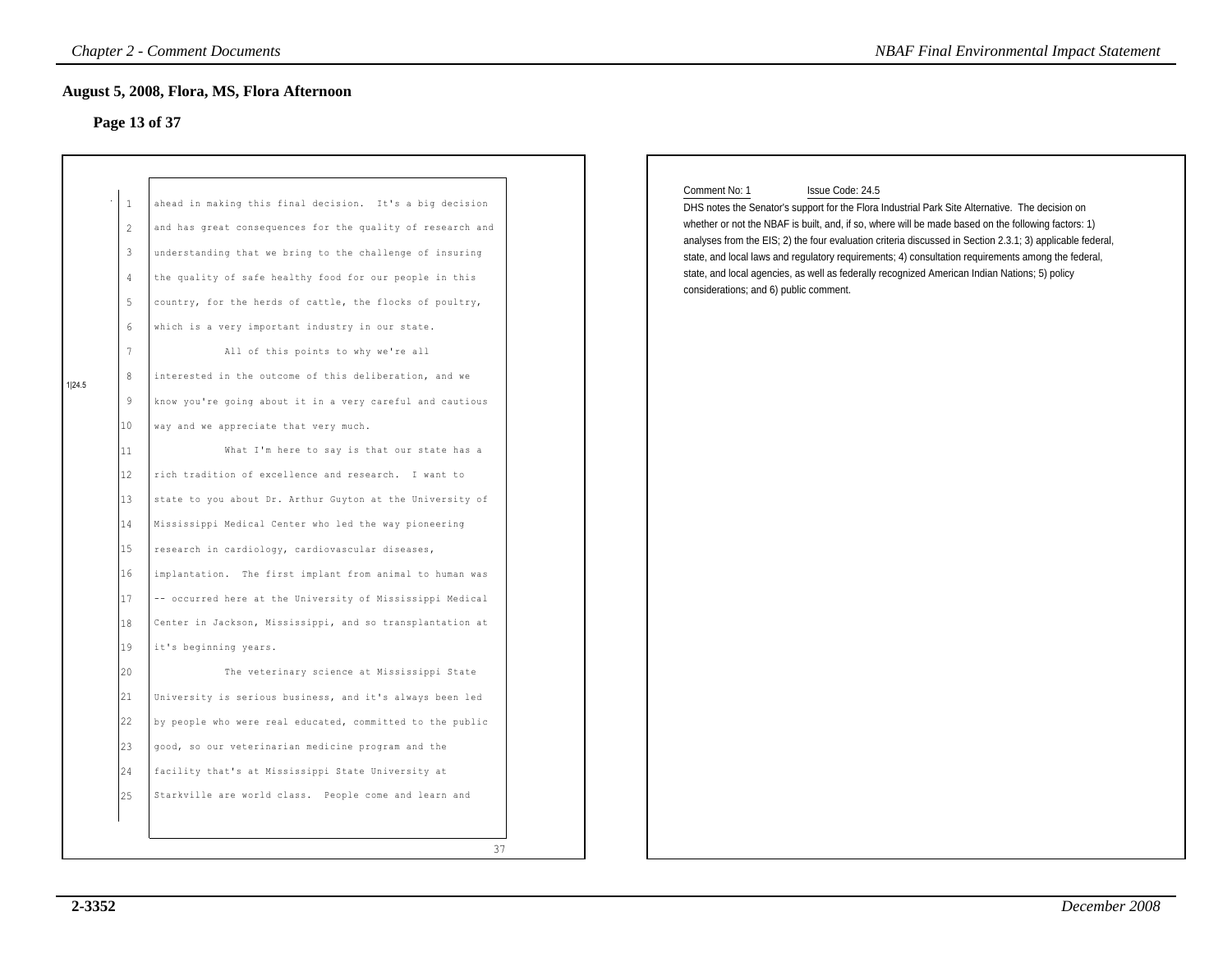# **Page 14 of 37**

|                | $\mathbf{1}$    | participate and exchanges of information here are looked     |
|----------------|-----------------|--------------------------------------------------------------|
|                | $\mathfrak{D}$  | upon as a source of excellence in that area as well.         |
|                | 3               | Generally, overall our state couldn't be more                |
|                | 4               | excited to be in the finals of this competition, we are      |
|                | 5               | flattered. Our congressional delegation also has a           |
|                | 6               | tradition of support for things that are good for            |
|                | $7\phantom{.0}$ | Mississippi and good for the country at the same time.<br>In |
| 1 24.5 (cont.) | 8               | looking back on progress in upgrading -- the facilities in   |
|                | 9               | our state Stoneville Agricultural Research Center, where     |
|                | 10              | Jamie Whitton, former congressman from Mississippi;          |
|                | 11              | chairman of the House Appropriation Committee; and Senator   |
|                | 12              | John Stennis has worked together, he on the Senate           |
|                | 13              | Appropriations Committee to support the things that were     |
|                | 14              | being done there that were good for America; but also good   |
|                | 15              | for Mississippi because they were creating jobs.             |
|                | 16              | Some people may worry about risks, but I                     |
|                | 17              | think that's being taken on, you know, head on in a fair     |
|                | 18              | minded way. And before this is resolved I think we will      |
|                | 19              | be assured that it is going to be a safely operated          |
|                | 20              | facility, and it will be a state of the art facility, and    |
|                | 21              | we will be proud in our state to be involved in              |
|                | 22              | participating and making it a success.                       |
|                | 23              | So one last thought, we have a Senator who is                |
|                | 24              | retiring this year from New Mexico, Pete Domenici, and we    |
|                | 25              | were just the other day talking about the beginning of the   |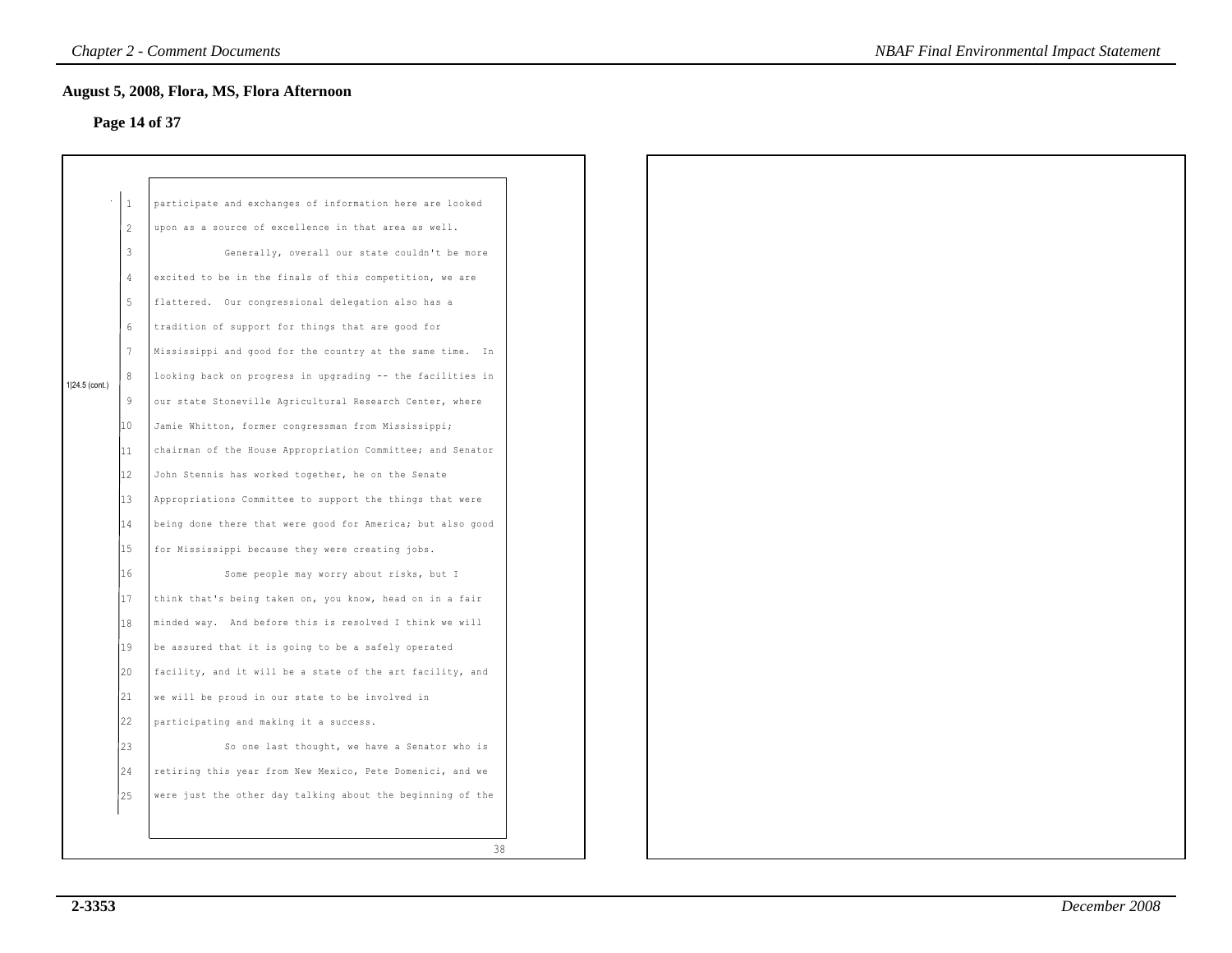# **Page 15 of 37**

|                |                 | August 5, 2008, Flora, MS, Flora Afternoon<br>Page 15 of 37 |  |
|----------------|-----------------|-------------------------------------------------------------|--|
|                |                 |                                                             |  |
|                |                 |                                                             |  |
|                | $\mathbf{1}$    | nuclear weapons research that was being done at Los         |  |
|                | 2               | Alamos, New Mexico; Sandia National Research Center.        |  |
|                | $\mathbf{3}$    | Actually, this very -- what everybody would consider --     |  |
|                | $\overline{4}$  | everybody considered a high risk venture, creating nuclear  |  |
|                | 5               | weapons, dealing with nuclear challenges. When that was     |  |
|                | 6               | first begun, people were frightened. They didn't know       |  |
|                | $7\phantom{.0}$ | what to think.                                              |  |
| 1 24.5 (cont.) | 8               | Now, there are thousands upon thousands of                  |  |
|                | 9               | jobs created in that area with stem off private             |  |
|                | 10 <sup>°</sup> | activities, public endeavors still being carried out        |  |
|                | 11              | there, all for the safety of our country, protecting us     |  |
|                | 12              | against terrorism, against nuclear exchange. We are at a    |  |
|                | 13              | similar place in our history now with challenges to the     |  |
|                | 14              | people of the United States because in the war on terror    |  |
|                | 15              | this is serious business. We want to be sure we get it      |  |
|                | 16              | right, and that we make a contribution here in our state    |  |
|                | 17              | to protecting the security of the people of our country     |  |
|                | hε              | and this is a great place to do it, Flora, Mississippi.     |  |
|                | 19              | MS. CATHERINE COGHILL: Thank you, Senator.                  |  |
|                | 20              | Senator, Roger Wicker.                                      |  |
|                | 21              | SENATOR ROGER WICKER: Thank you, thank you                  |  |
|                | 22              | very much. Good to see this big crowd here. I want you      |  |
|                | 23              | to know that I've been attending Baptist churches for the   |  |
|                | 24              | better part of 50 years and it's -- I was telling the       |  |
|                | 25              | Governor it's mighty uncomfortable for me to have to sit    |  |
|                |                 |                                                             |  |
|                |                 | 39                                                          |  |
|                |                 |                                                             |  |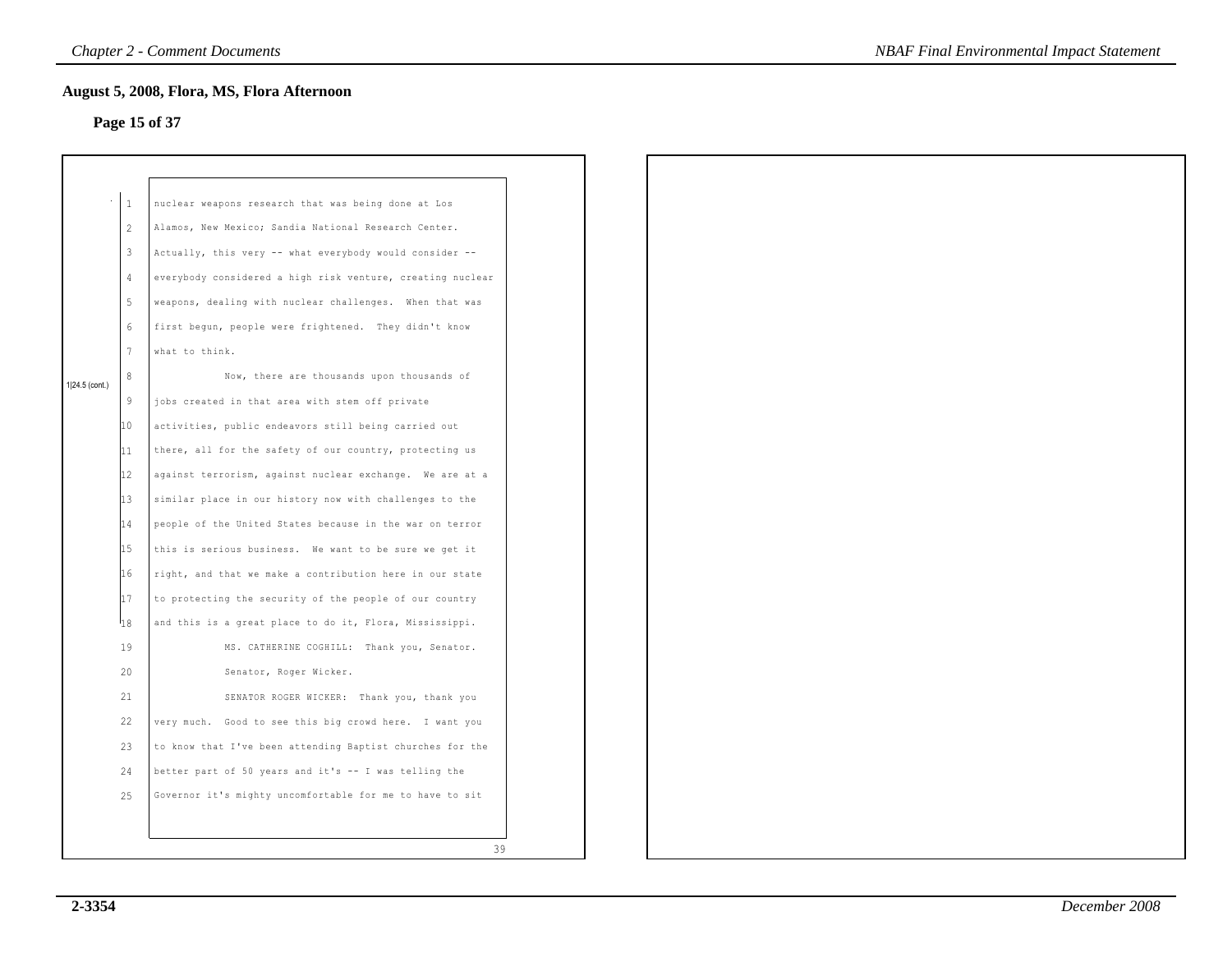# **Page 16 of 37**

|                  |                                                                                                                                             | August 5, 2008, Flora, MS, Flora Afternoon<br>Page 16 of 37                                                                                                                                                                                                                                                                                                                                                                                                                                                                                                                                                                                                                                                                                                                                                                                                                                                                                                             |                                                                                                                      |
|------------------|---------------------------------------------------------------------------------------------------------------------------------------------|-------------------------------------------------------------------------------------------------------------------------------------------------------------------------------------------------------------------------------------------------------------------------------------------------------------------------------------------------------------------------------------------------------------------------------------------------------------------------------------------------------------------------------------------------------------------------------------------------------------------------------------------------------------------------------------------------------------------------------------------------------------------------------------------------------------------------------------------------------------------------------------------------------------------------------------------------------------------------|----------------------------------------------------------------------------------------------------------------------|
| 1 24.5           | 1<br>2<br>$\mathbf{3}$<br>$\overline{4}$<br>5<br>6<br>$\overline{7}$<br>8<br>$\overline{9}$<br>10<br>11<br>12<br>13<br>14<br>15<br>16<br>17 | on the front row in a Baptist Church. Thank you for<br>choosing this setting, a beautiful community and a<br>beautiful church and I'm glad to be here and to be a part<br>of it.<br>I serve the purpose of reiterating a lot of<br>things that the delegation has already said. You now<br>realize that we have the solid support of the Mississippi<br>Congressional Delegation and Senate. You should also know<br>that this particular proposal conjoins the support of a<br>three state delegation of Senators, and I would refer the<br>panel to a letter dated May 1, 2008, to Mike Chertoff,<br>Secretary of the Department of Homeland Security signed by<br>Thad Cochran; Roger Wicker; Charles Stanley and Tom<br>Harkins, two Senators from Iowa; Mary Lanthrew and David<br>Bitters, two Senators from Louisiana. And Madam Moderator<br>I would like at this point to ask to assert a clean copy<br>of this letter to the record of comment at this point. | Comment No: 1<br>Issue Code: 24.5<br>DHS notes the Senator's support for the Flora Industrial Park Site Alternative. |
| $1 24.5$ (cont.) | 18<br>19<br>20<br>21<br>22<br>23<br>24<br>25                                                                                                | MS. CATHERINE COGHILL: Yes, sir.<br>SENATOR ROGER WICKER: Thank you, ma'am.<br>The letter says that we -- and it starts off<br>by saying, "we are writing to express our full support for<br>the Gulf States consortium's proposal to make Flora,<br>Mississippi the home of NBAF. We believe that Mississippi<br>and its citizens are well prepared to host this important<br>facility."                                                                                                                                                                                                                                                                                                                                                                                                                                                                                                                                                                               |                                                                                                                      |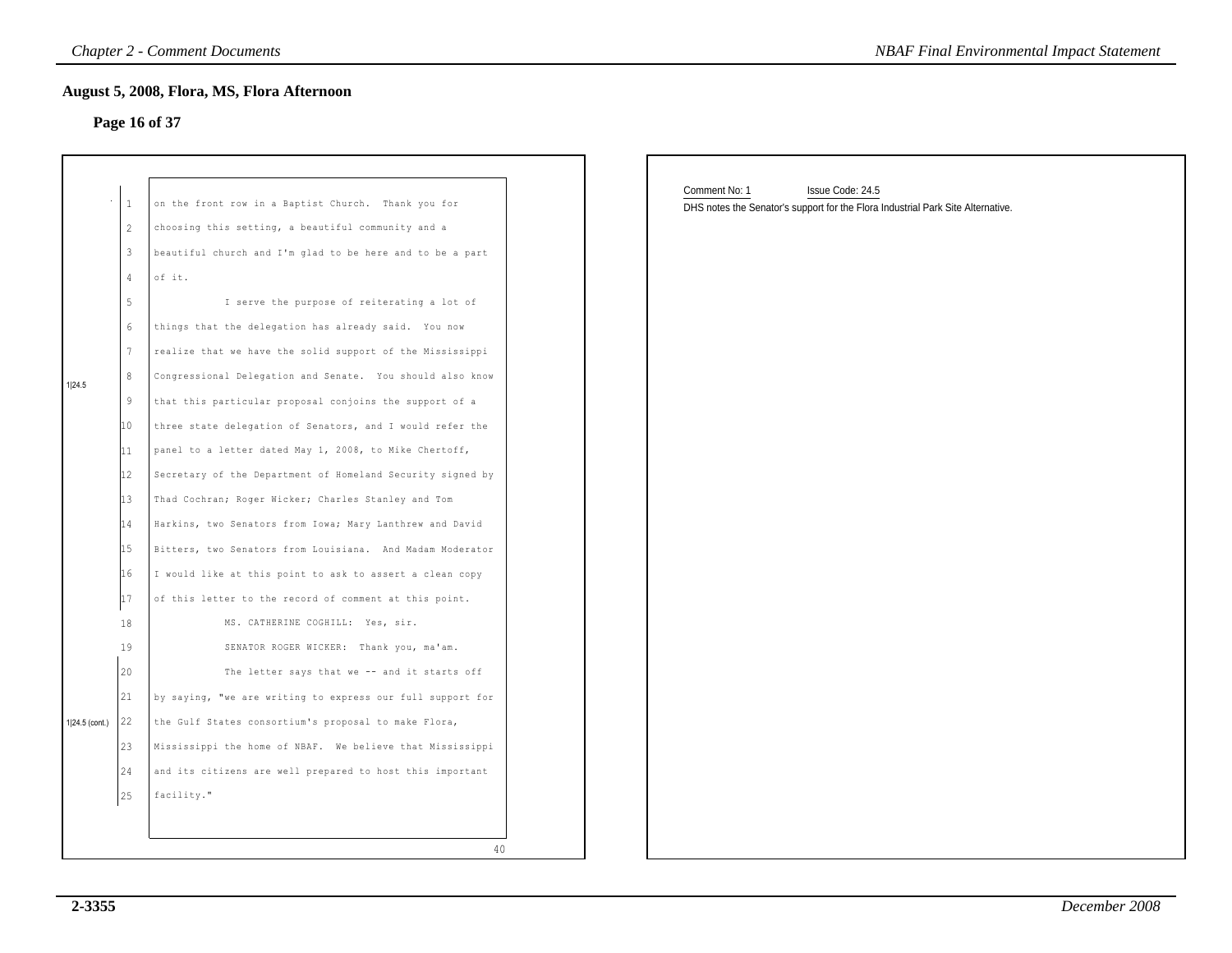# **Page 17 of 37**

|                |              | August 5, 2008, Flora, MS, Flora Afternoon<br>Page 17 of 37  |
|----------------|--------------|--------------------------------------------------------------|
|                |              |                                                              |
|                |              |                                                              |
|                | $\mathbf{1}$ | And, of course, by way of just agreeing with                 |
|                | 2            | that I would point out what the Governor has already said    |
|                | 3            | and that is that we've already been in this business.<br>And |
|                | 4            | as he said we have 500 members of faculties around the       |
|                | 5            | state in bio-defense and agro-defense related fields.<br>We  |
|                | 6            | graduate 700 students per year in this very field and we     |
|                | 7            | are experienced in BSL level 3 facilities. We will not       |
|                | 8            | have to learn from scratch. So we support it, the            |
|                | 9            | scientific community in Mississippi will support it, and     |
|                | 10           | also I think you can see that the public supports it.        |
| 1 24.5 (cont.) | 11           | Now, I would also -- there may be some people                |
|                | 12           | here who will stand up and question this and express         |
|                | İЗ           | reservation, even they will do so in a polite manner and     |
|                | 14           | that's just the way we do things in Mississippi; but I       |
|                | 15           | think when it's all said and done you'll see that these      |
|                | 16           | two previous witnesses that wanted to move the previous      |
|                | 17           | question and to have a show of hands, they probably meant    |
|                | 18           | well in their speech.                                        |
|                | 19           | We look forward as some of the most patriotic                |
|                | 20           | people in the United States of America to yet another way    |
|                | 21           | to provide for national security and national defense.<br>We |
|                | 22           | look forward to being able to move the best minds in the     |
|                | 23           | nation here in our neck of the woods to use their brain      |
|                | 24           | power to think up solutions to address potential threats     |
|                | b5           | in the United States of America.                             |
|                |              |                                                              |
|                |              | 41                                                           |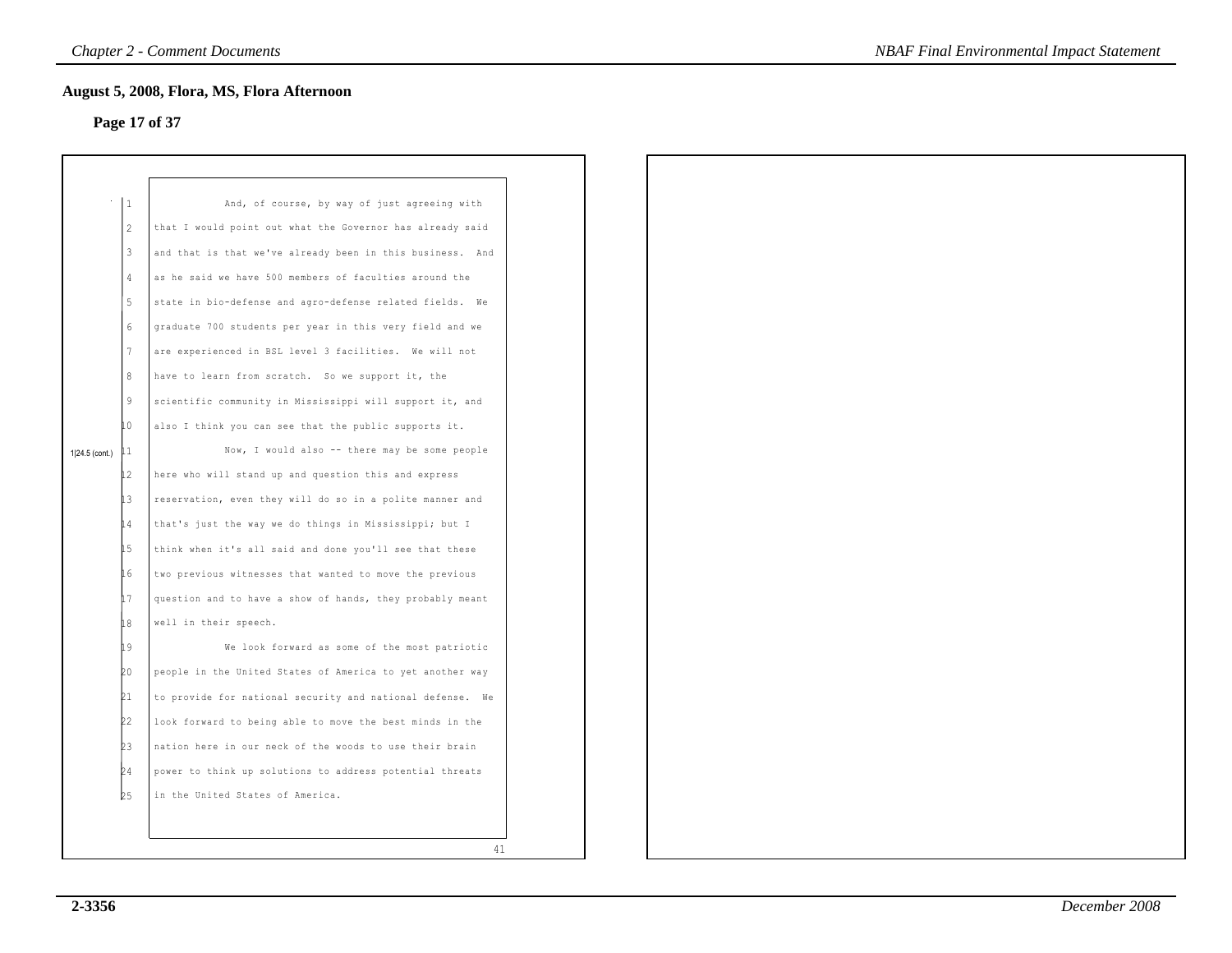# **Page 18 of 37**

|                   |                                                                                                               | <b>Chapter 2 - Comment Documents</b>                                                                                                                                                                                                                                                                                                                                                                                                                                                                                                                                                                                                                                                                                                                                      | <b>NBAF Final Environmental Impact Statement</b>                                                                                                                                                                                                                                                                                                                       |
|-------------------|---------------------------------------------------------------------------------------------------------------|---------------------------------------------------------------------------------------------------------------------------------------------------------------------------------------------------------------------------------------------------------------------------------------------------------------------------------------------------------------------------------------------------------------------------------------------------------------------------------------------------------------------------------------------------------------------------------------------------------------------------------------------------------------------------------------------------------------------------------------------------------------------------|------------------------------------------------------------------------------------------------------------------------------------------------------------------------------------------------------------------------------------------------------------------------------------------------------------------------------------------------------------------------|
|                   |                                                                                                               | August 5, 2008, Flora, MS, Flora Afternoon<br>Page 18 of 37                                                                                                                                                                                                                                                                                                                                                                                                                                                                                                                                                                                                                                                                                                               |                                                                                                                                                                                                                                                                                                                                                                        |
| 1 24.5 (cont.)    | -1<br>2<br>$\mathbf{3}$<br>$\frac{4}{3}$<br>5<br>6<br>$7\phantom{.0}$<br>8<br>9<br>10<br>11<br>12<br>13<br>14 | One other point about the quality of life<br>here, it should not be surprising that we love our area<br>and that people feel good about their own local<br>communities, but don't take our word for it, take the word<br>of Money Magazine who chose one municipality in Madison<br>County to rank as the best bang for the buck. And take<br>the word of Family Circle Magazine who rated another --<br>yet another municipality in this County in the top 10 in<br>terms of quality of life. We're prepared to embrace this<br>facility. We're prepared to do what we can as a<br>delegation as leaders from the federal, state and local<br>level to make this a winner not only for Mississippi but<br>also for the United States of America. Thank you very<br>much. | Comment No: 1<br>Issue Code: 24.5<br>DHS notes the commentor's support for the Flora Industrial Park Site Alternative.<br>Comment No: 2<br>Issue Code: 15.5<br>DHS notes the commentor's support for the Flora Industrial Park Site Alternative. The economic<br>effects of the NBAF at the Flora Industrial Park Site are included in Section 3.10.5 of the NBAF EIS. |
| 1 24.5;<br>2 15.5 | 15<br>16<br>117<br>18<br>19<br>20<br>21<br>22<br>23<br>24<br>25                                               | MS. CATHERINE COGHILL: Thank you, Senator.<br>Hugh Long is our next speaker this afternoon.<br>MR. HUGH LONG: Thank you. I'm Hugh Long.<br>I'm retired from the US Army with three tours in Vietnam<br>and retired from the Mississippi Department of<br>Transportation. I stand in strong support of locating<br>this facility in the town of Flora. While it goes without<br>saying that this would be a tremendous economic impact on<br>our location by new jobs, good jobs, and -- but more<br>importantly I think the biggest advantage would be to the<br>NBAF facility. The town of Flora, its people, the                                                                                                                                                        |                                                                                                                                                                                                                                                                                                                                                                        |
|                   |                                                                                                               | 42                                                                                                                                                                                                                                                                                                                                                                                                                                                                                                                                                                                                                                                                                                                                                                        |                                                                                                                                                                                                                                                                                                                                                                        |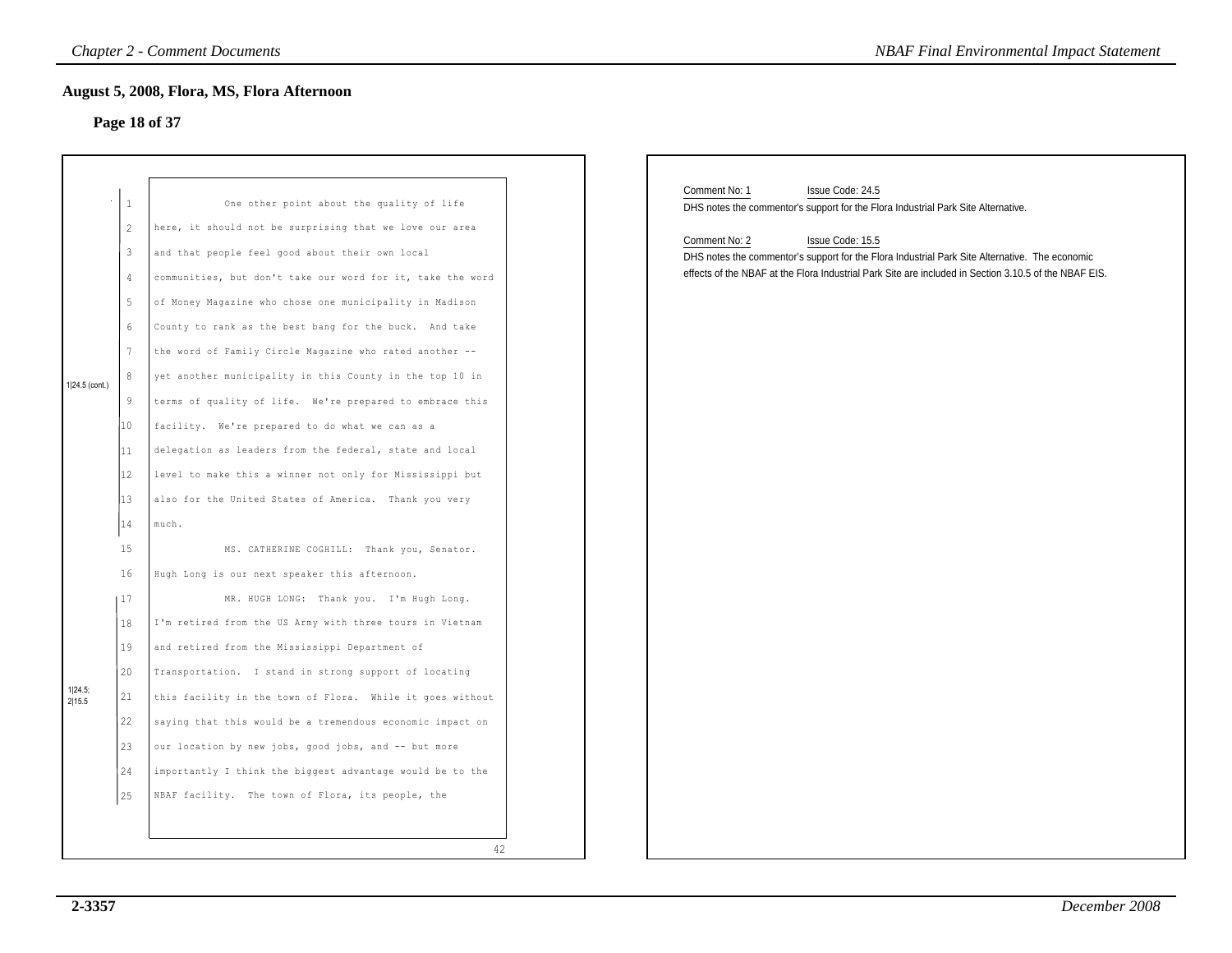# **Page 19 of 37**

|               | August 5, 2008, Flora, MS, Flora Afternoon                                                             |
|---------------|--------------------------------------------------------------------------------------------------------|
|               | Page 19 of 37                                                                                          |
|               |                                                                                                        |
|               |                                                                                                        |
|               | location, the infrastructure that you need would be                                                    |
|               |                                                                                                        |
|               | provided, and all the schools would be a tremendous asset                                              |
|               | to this facility.                                                                                      |
|               | And I would also like to point out that as                                                             |
| 5             | Senator Cochran pointed out the State of Mississippi has                                               |
| 6             | been the leading edge of new technology for many, many,                                                |
| 7             | new years. The first heart transplant was conducted at                                                 |
| 8             | our University Medical Center. The dialysis machine was                                                |
| 9             | developed at the University Medical Center by Dr. Dave                                                 |
| 10            | Bowers. Not only did he develop this machine, but he went                                              |
| $\mathbf{11}$ | to Washington and worked out the -- the system to provide                                              |
| 12            | funding for every individual that needs this type of                                                   |
| 13            | treatment.                                                                                             |
| 14            | Now, after I retired I looked around for a                                                             |
|               | hobby, I chose beef cattle, raising beef cattle over golf,                                             |
|               | hunting, fishing. And I can tell you I have a tremendous                                               |
|               |                                                                                                        |
|               | interest in this facility. While my herd is not too large                                              |
|               | because I'm a one man operation, I cherish what you're                                                 |
|               | trying to do. I have absolutely no fear of this facility,                                              |
| ÞΟ.           | because I live 12 miles from an ammonium nitrate plant and                                             |
| 21            | we know what that did to the federal building in Oklahoma                                              |
| 22            | City. I live 70 miles from a nuclear power plant. Each                                                 |
| þЗ            | day in our state hazardous material is transported over                                                |
| þ4            | our waterways, highways and railways; but yet I sleep well                                             |
| 25            | at night because I have no fear, because I know that                                                   |
|               |                                                                                                        |
|               | 43                                                                                                     |
|               | $\vert$ 1<br>$\sqrt{2}$<br>$\overline{3}$<br>$\overline{4}$<br>15 <sub>2</sub><br>16<br>17<br>18<br>19 |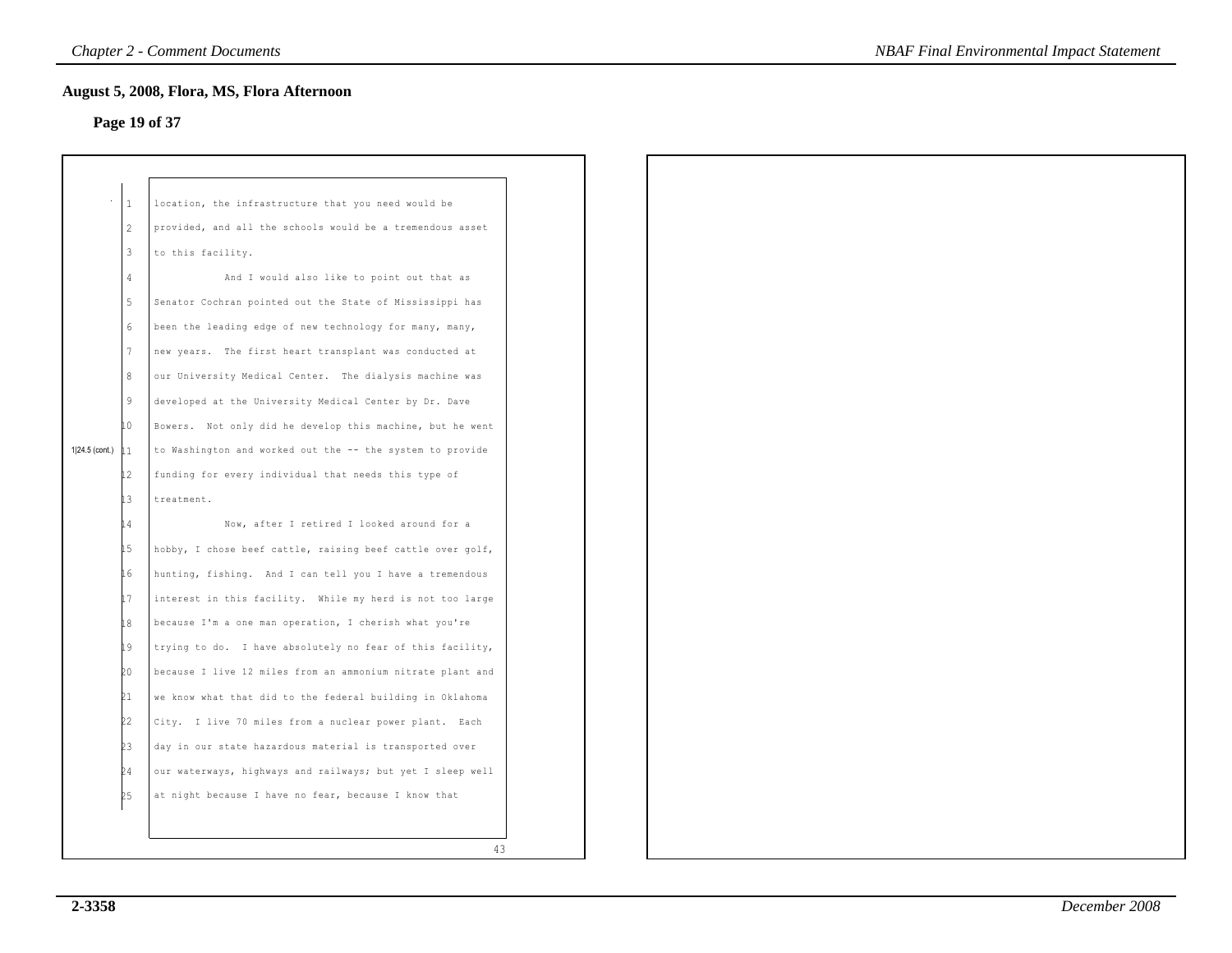#### **Page 20 of 37**

|                | $\mathbf{1}$             | professional people operate these facilities. There are    |
|----------------|--------------------------|------------------------------------------------------------|
|                | $\overline{\mathcal{L}}$ | tremendous safe precautions in place and I am convinced    |
| 1 24.5 (cont.) | 3                        | that you will do the same. So I welcome you and I          |
|                | 4                        | certainly support you and hope that you locate in the town |
|                | 5                        | of Flora. Thank you.                                       |
|                | 6                        | MS. CATHERINE COGHILL: David Cox.                          |
|                | 7                        | MR. DAVID COX: Thank you so much for coming                |
|                | 8                        | to Madison County, Mississippi and the Town of Flora.      |
|                | 9                        | Flora is growing by leaps and bounds. One of the local     |
|                | 10                       | agencies funded a contest and the subject of the contest   |
|                | 11                       | was why I love to live in Flora. This young lady in 6th    |
|                | 12                       | grade won the contest and if I may read you her letter.    |
|                | 13                       | "My name is Katelin. I live in Flora,                      |
|                | 14                       | Mississippi and I love it. Flora is beautiful and a        |
| 1 24.5         | 15                       | spectacular place. It makes me feel comfortable. I also    |
|                | 16                       | feel safe because the fireman and the policeman will       |
|                | 17                       | always protect us. I have a lot of things in this town I   |
|                | 18                       | love to do. One thing is the new magnificent library that  |
|                | 19                       | provides us with wonderful books and movies. I also like   |
|                | 20                       | the luxurious restaurants like Howards and Hastee Tastee.  |
|                | 21                       | They serve great food. I also like the beautiful houses    |
|                | 22                       | that people live in. These houses provide us with warmth   |
|                | b3                       | and care. We feel very cozy. When I get older and need a   |
|                | 24                       | place to live I'd look in Flora first."                    |
|                | 25                       | We hope that you'll look at Flora first and                |

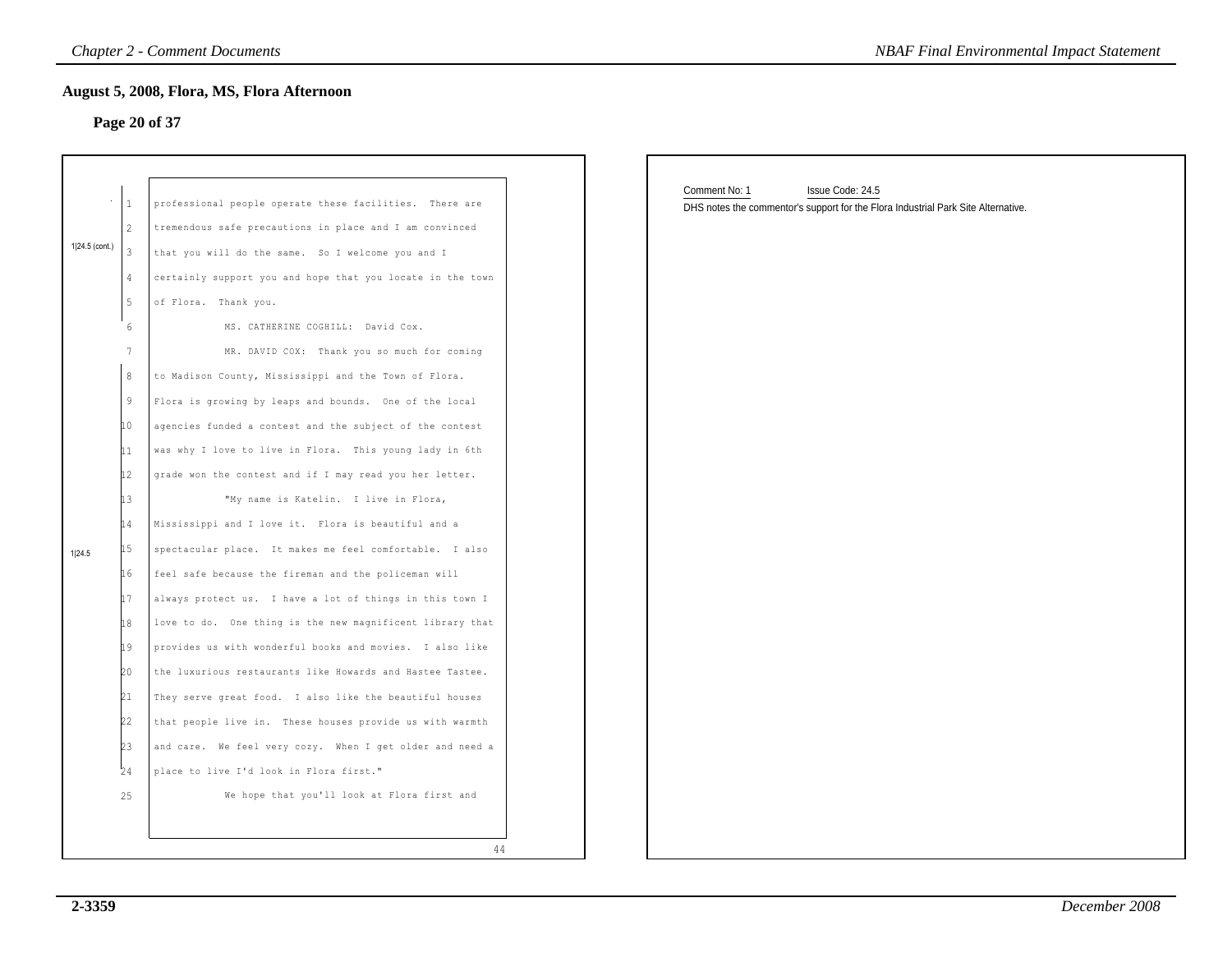# **Page 21 of 37**

|                |                                                                                                                                                | <b>Chapter 2 - Comment Documents</b>                                                                                                                                                                                                                                                                                                                                                                                                                                                                                                                                                                                                                                                                                                                                                                                                                                                                                                                                                                                                                           | <b>NBAF Final Environmental Impact Statement</b>                                                                       |
|----------------|------------------------------------------------------------------------------------------------------------------------------------------------|----------------------------------------------------------------------------------------------------------------------------------------------------------------------------------------------------------------------------------------------------------------------------------------------------------------------------------------------------------------------------------------------------------------------------------------------------------------------------------------------------------------------------------------------------------------------------------------------------------------------------------------------------------------------------------------------------------------------------------------------------------------------------------------------------------------------------------------------------------------------------------------------------------------------------------------------------------------------------------------------------------------------------------------------------------------|------------------------------------------------------------------------------------------------------------------------|
|                |                                                                                                                                                | August 5, 2008, Flora, MS, Flora Afternoon<br>Page 21 of 37                                                                                                                                                                                                                                                                                                                                                                                                                                                                                                                                                                                                                                                                                                                                                                                                                                                                                                                                                                                                    |                                                                                                                        |
| 1 24.5 (cont.) | $\mathbf{1}$<br>2<br>3<br>4<br>5                                                                                                               | study us strongly in the dedication that people have to<br>education, that they have to community, that they have in<br>their county, their state and nation.<br>I'd like to enter this letter in the record<br>to show the friendliness of Flora, Mississippi.                                                                                                                                                                                                                                                                                                                                                                                                                                                                                                                                                                                                                                                                                                                                                                                                | Comment No: 1<br>Issue Code: 24.5<br>DHS notes the commentor's support for the Flora Industrial Park Site Alternative. |
| 1 24.5         | 6<br>$7\phantom{.0}$<br>8<br>$\overline{9}$<br>İΟ.<br>11<br>12<br>İЗ<br>l 4<br>İ5<br>L 6<br>17<br>18<br>19<br>20<br>21<br>22<br>23<br>24<br>25 | MS. CATHERINE COGHILL: Thank you, sir.<br>Dr. Thompson.<br>DR. ED THOMPSON: Good afternoon. I'm Dr. Ed<br>Thompson. I'm the state health officer for the state<br>department of health and some say it's called the health<br>commissioner of the state of Mississippi.<br>I'm delighted to see our congressional<br>delegation of senators and congressman, our Governor here<br>in support of this. They have the broad responsibility of<br>developing economy for the state of Mississippi.<br>Our responsibility is much narrower. It is<br>to the health and safety to the citizens of the state of<br>Mississippi. I take that responsibility extremely<br>seriously. It is my job at the Department to insure the<br>health of all of our citizens.<br>I admire the presentation and the quality and<br>content you have given us today, but I have not relied on<br>that. I've done my own independent study. I've also got<br>a lot of experience. I'm glad to be back in Mississippi,<br>I served for three years at the Center for Disease Control |                                                                                                                        |
|                |                                                                                                                                                | 45                                                                                                                                                                                                                                                                                                                                                                                                                                                                                                                                                                                                                                                                                                                                                                                                                                                                                                                                                                                                                                                             |                                                                                                                        |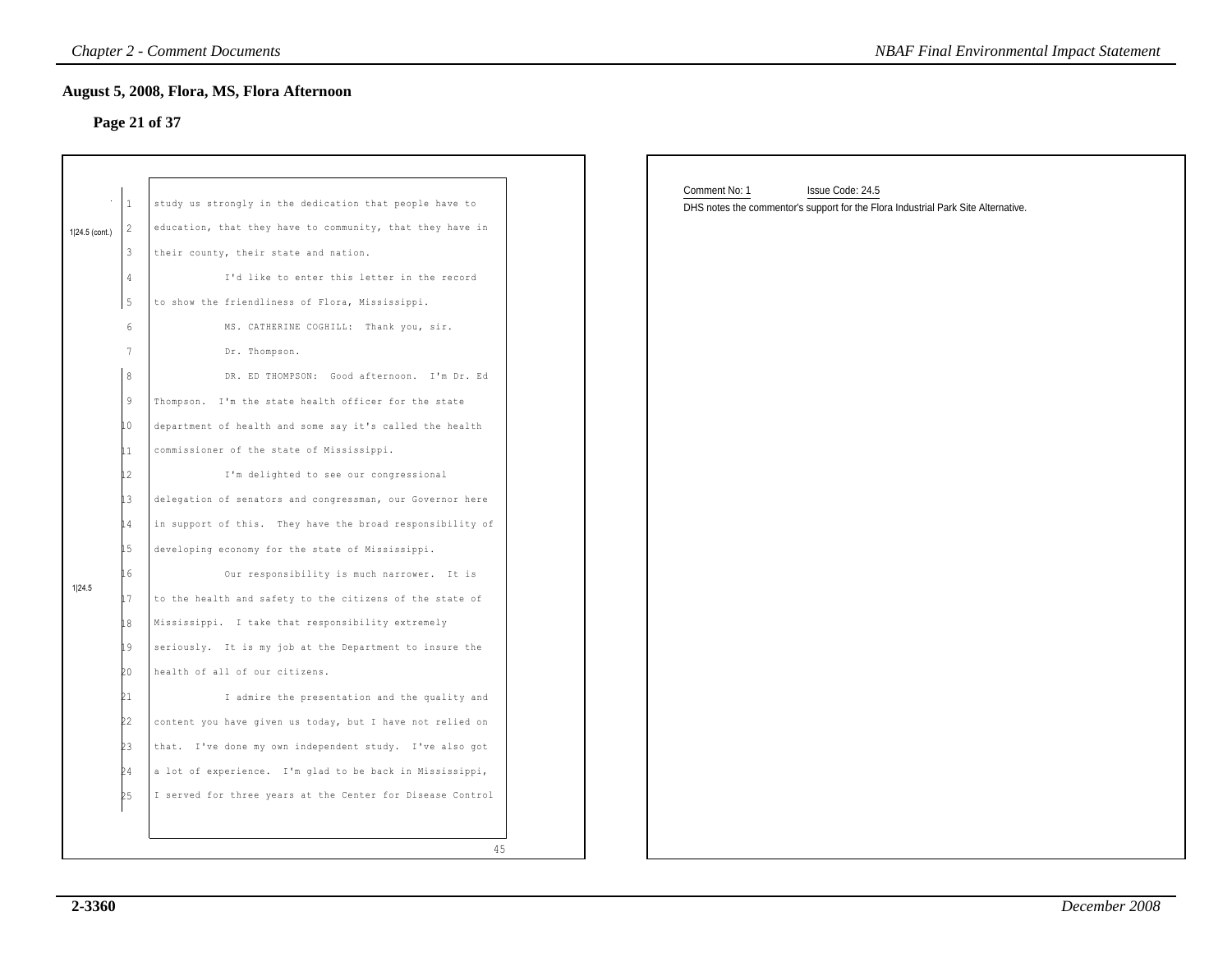#### **Page 22 of 37**

|                | $\mathbf{1}$ | in Atlanta. During that time I had the privilege of        |
|----------------|--------------|------------------------------------------------------------|
|                | 2            | occupying an office, which was approximately 200 yards     |
|                | 3            | from a BSL 4 facility. Our agency operated BSL 3           |
|                | 4            | facilities, and were in process of constructing one, when  |
|                | 5            | I finish you will hear the dates. And, also, in the        |
|                | 6            | process of building a new public health facility, which    |
|                | 7            | would have an additional BSL 3 facilities.                 |
| 1 24.5 (cont.) | 8            | And while at CDC I had the privilege of also               |
|                | 9            | seeing a BSL 4 facility in operation. I had the            |
|                | LO           | opportunity while we were constructing one to observe      |
|                | 11           | exactly how they are built and see the safety features     |
|                | l2           | that are built into it. Based on all of that and based on  |
|                | İЗ           | 25 years plus of experience in the public health sector I  |
|                | 14           | can express my firm support for this facility to be        |
|                | 15           | located in the City of Flora, and my firm conviction that  |
|                | 16           | there's no realistic risk posed to the public of this area |
|                | 17           | or the State of Mississippi by the location of it in this  |
|                | 18           | area.                                                      |
|                | 19           | MS. CATHERINE COGHILL: Greq Harper.                        |
|                | 20           | MR. GREG HARPER: Thank you, I'm Greg Harper                |
|                | 121          | and I am the republican nominee for the third              |
|                | 22           | congressional district hopefully following in the          |
| 1 24.5         | 23           | footsteps of Chip Pickering and the great job he's done,   |
|                | 24           | and I wanted to just let you know that if I am elected in  |
|                | 25           | January that you'll have my full support for this project. |

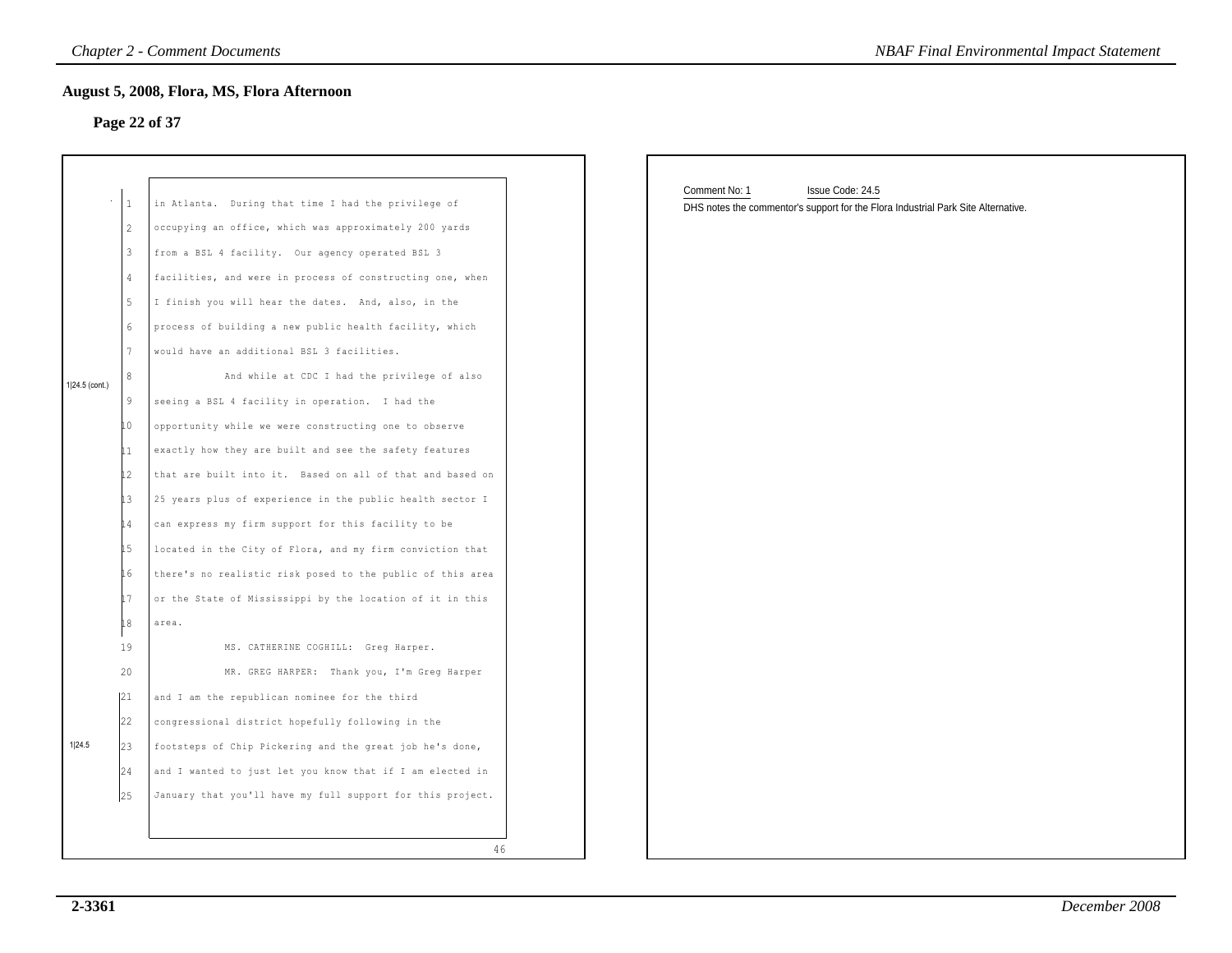# **Page 23 of 37**

|                          |                                                                                                                                 | <b>Chapter 2 - Comment Documents</b>                                                                                                                                                                                                                                                                                                                                                                                                                                                                                                                                                                                                                                                                                                                                   | <b>NBAF Final Environmental Impact Statement</b>                                                                                                                                                                                                                                                                                                                                                                                                                                                 |
|--------------------------|---------------------------------------------------------------------------------------------------------------------------------|------------------------------------------------------------------------------------------------------------------------------------------------------------------------------------------------------------------------------------------------------------------------------------------------------------------------------------------------------------------------------------------------------------------------------------------------------------------------------------------------------------------------------------------------------------------------------------------------------------------------------------------------------------------------------------------------------------------------------------------------------------------------|--------------------------------------------------------------------------------------------------------------------------------------------------------------------------------------------------------------------------------------------------------------------------------------------------------------------------------------------------------------------------------------------------------------------------------------------------------------------------------------------------|
|                          |                                                                                                                                 | <b>August 5, 2008, Flora, MS, Flora Afternoon</b><br>Page 23 of 37                                                                                                                                                                                                                                                                                                                                                                                                                                                                                                                                                                                                                                                                                                     |                                                                                                                                                                                                                                                                                                                                                                                                                                                                                                  |
| 1 24.5 (cont.)<br>1 24.5 | l 1.<br>$\overline{\mathcal{L}}$<br>3<br>4<br>5<br>$\epsilon$<br>7<br>8<br>9<br>10<br>$\mathbf{1}$<br>$\mathsf{12}$<br>13<br>14 | You'll never find a bettor place, a better state or the<br>great local leadership with Mayor Scott Greeves, he's our<br>great Mayor here and with Governor Haley Barbour, our<br>Lieutenant Governor Phil Bryant, the best two United<br>States Senators in the country, you'll not find a better<br>place to come and we urge you to come. Thank you.<br>MS. CATHERINE COGHILL: Brad Griffin.<br>MR. BRAD GRIFFIN: I'm Brad Griffin. I was<br>part of the team that helped supply these gentleman with<br>the supplemental information regarding the impact<br>statement. And in our findings we found no conditions<br>that would adversely effect this type of site development.<br>And on behalf of that team we hope to welcome you back<br>this fall. Thank you. | Comment No: 1<br>Issue Code: 24.5<br>DHS notes the commentor's support for the Flora Industrial Park Site Alternative.<br>Comment No: 1<br>Issue Code: 24.5<br>DHS notes the commentor's support for the Flora Industrial Park Site Alternative.<br>Comment No: 2<br>Issue Code: 15.5<br>DHS notes the commentor's support for the Flora Industrial Park Site Alternative. The economic<br>effects of the NBAF at the Flora Industrial Park Site are included in Section 3.10.5 of the NBAF EIS. |
| 1 24.5;<br>2 15.5        | 15<br>16<br>17<br>18<br>19<br>20<br>21<br>22<br>23<br>24<br>25                                                                  | MS. CATHERINE COGHILL: Thank you, Mr.<br>Griffin. Heather Jones.<br>MS. HEATHER JONES: My name is Heather Jones<br>and I'm the 2008 President in the Flora Area Chamber of<br>Commerce, and we're excited about the opportunity of<br>getting the facility. It will stimulate a lot of economic<br>growth and development and what we are all about. And, as<br>you know, that economic growth and development can come<br>overnight next time, so with this facility we believe that<br>will help jump start that so that we'll be able to have<br>opportunities that we might not otherwise get.                                                                                                                                                                     |                                                                                                                                                                                                                                                                                                                                                                                                                                                                                                  |
|                          |                                                                                                                                 | 47                                                                                                                                                                                                                                                                                                                                                                                                                                                                                                                                                                                                                                                                                                                                                                     |                                                                                                                                                                                                                                                                                                                                                                                                                                                                                                  |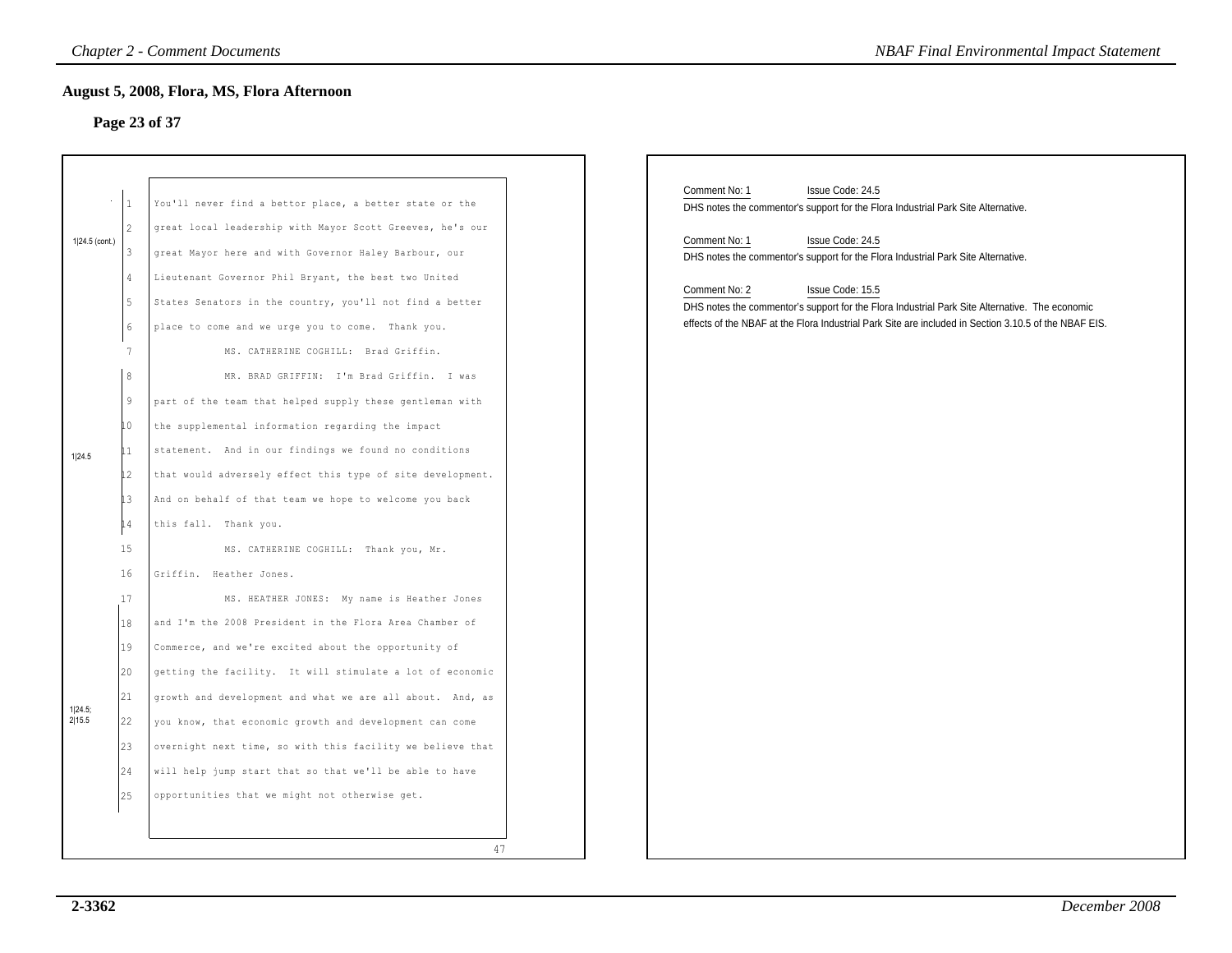# **Page 24 of 37**

|                                   |                                                                      | <b>Chapter 2 - Comment Documents</b>                                                                                                                                                                                                                                                                                                                                                                                                                                             | <b>NBAF Final Environmental Impact Statement</b>                                                                       |
|-----------------------------------|----------------------------------------------------------------------|----------------------------------------------------------------------------------------------------------------------------------------------------------------------------------------------------------------------------------------------------------------------------------------------------------------------------------------------------------------------------------------------------------------------------------------------------------------------------------|------------------------------------------------------------------------------------------------------------------------|
|                                   |                                                                      | August 5, 2008, Flora, MS, Flora Afternoon<br>Page 24 of 37                                                                                                                                                                                                                                                                                                                                                                                                                      |                                                                                                                        |
| 1 24.5 (cont.);<br>2 15.5 (cont.) | I4<br>l5<br>l6                                                       | We're also excited about the fact that it<br>might help our schools through education. It might help<br>our churches through membership. It might help our<br>businesses. And I'm also a little bit selfish in fact<br>that I work for a business here in Flora. I am branch<br>manager of Bank of Yazoo here, and so we're excited about                                                                                                                                        | Comment No: 1<br>Issue Code: 24.5<br>DHS notes the commentor's support for the Flora Industrial Park Site Alternative. |
| 1 24.5 (cont.)                    | l7<br>8<br>19<br>10<br>11<br>12<br>13<br>14<br>15                    | the growth and what it will do for us, benefiting from the<br>growth.<br>And I just wanted to remind anybody that's<br>concerned about the release of anything, that we are not<br>promised tomorrow and that anything can happen and we<br>shouldn't be afraid of things that have not happened, and<br>may never happen. And I am a resident here and I'm<br>excited about the fact that we may get this facility.<br>Thank you.                                               |                                                                                                                        |
| 1 24.5 (cont.)                    | 16<br>17<br> 18 <br>19<br>20<br>21<br>22<br>$ 23\rangle$<br>24<br>25 | MS. CATHERINE COGHILL: Thank you.<br>S. A. Williamson.<br>MR. S. A. WILLIAMSON: I hope, like I say,<br>thank you for coming and providing us this opportunity.<br>We look forward to seeing you again in November. I'm<br>looking forward to seeing that big beautiful building<br>built out there on Highway 49. I have no reservation<br>about this thing whatsoever, and I look forward to this<br>fall seeing you back. Thank you.<br>MS. CATHERINE COGHILL: Thank you, sir. |                                                                                                                        |
|                                   |                                                                      | 48                                                                                                                                                                                                                                                                                                                                                                                                                                                                               |                                                                                                                        |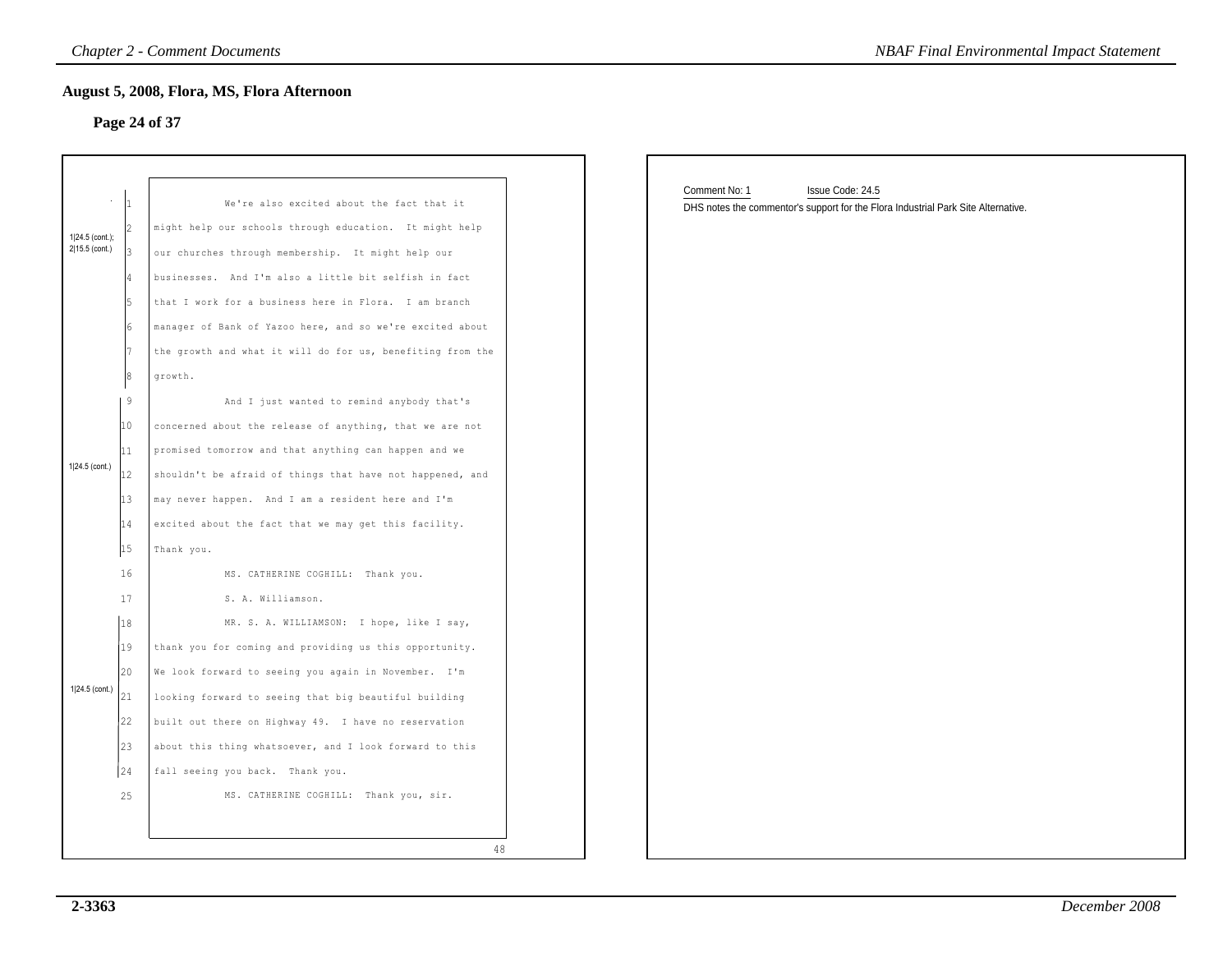# **Page 25 of 37**

| Page 25 of 37<br>$^{\circ}$ – $1$<br>2<br>3<br>$\overline{4}$<br>5<br>6<br>7<br>8<br>1 24.5<br>9<br>education.<br>L O<br>L1.<br>12<br>13<br>L 4<br>15<br>İб<br>L 7<br>L8<br>19<br>Þ0 | Barbara Gray.<br>MS. BARBARA GRAY: Thank you for allowing me | Comment No: 1<br>Issue Code: 24.5                                                 |
|--------------------------------------------------------------------------------------------------------------------------------------------------------------------------------------|--------------------------------------------------------------|-----------------------------------------------------------------------------------|
|                                                                                                                                                                                      |                                                              |                                                                                   |
|                                                                                                                                                                                      |                                                              |                                                                                   |
|                                                                                                                                                                                      |                                                              | DHS notes the commentor's support for the Flora Industrial Park Site Alternative. |
|                                                                                                                                                                                      |                                                              |                                                                                   |
|                                                                                                                                                                                      | to speak. I'm not going to go through and tell you about     |                                                                                   |
|                                                                                                                                                                                      | the educational levels because these gentleman over here     |                                                                                   |
|                                                                                                                                                                                      | have already told you about our educational levels, about    |                                                                                   |
|                                                                                                                                                                                      | our research levels, so I'm here to represent the            |                                                                                   |
|                                                                                                                                                                                      | educational level, yes. You know that we've got it, so       |                                                                                   |
|                                                                                                                                                                                      | that's a no-brainer. Mississippi is at the top as far as     |                                                                                   |
|                                                                                                                                                                                      |                                                              |                                                                                   |
|                                                                                                                                                                                      | Now, the other thing is community service and                |                                                                                   |
|                                                                                                                                                                                      | I did a little research about some of our partners and I     |                                                                                   |
|                                                                                                                                                                                      | know that Battelle is a group that is one of our partners    |                                                                                   |
|                                                                                                                                                                                      | and they are community service advocates. They are put       |                                                                                   |
|                                                                                                                                                                                      | through our community service, and I represent a nonprofit   |                                                                                   |
|                                                                                                                                                                                      | organization for Madison County and one of the things that   |                                                                                   |
|                                                                                                                                                                                      | we can never lose site of is people coming in to help our    |                                                                                   |
|                                                                                                                                                                                      | poor and our elderly, so I found that to be interesting in   |                                                                                   |
|                                                                                                                                                                                      | not only the educational aspect of it, but also because of   |                                                                                   |
|                                                                                                                                                                                      | the community service.                                       |                                                                                   |
|                                                                                                                                                                                      | And lastly I am an owner, a land owner. We                   |                                                                                   |
| 21                                                                                                                                                                                   | have goats and we have horses, and at the front of our       |                                                                                   |
| 22.                                                                                                                                                                                  | property it says, "This property is maintained for the       |                                                                                   |
|                                                                                                                                                                                      | security and the comfort of our animals. If you don't        |                                                                                   |
|                                                                                                                                                                                      | like that please go away." And I had -- we don't allow       |                                                                                   |
| hunting on our property. We have deer and we have quail.<br>25                                                                                                                       |                                                              |                                                                                   |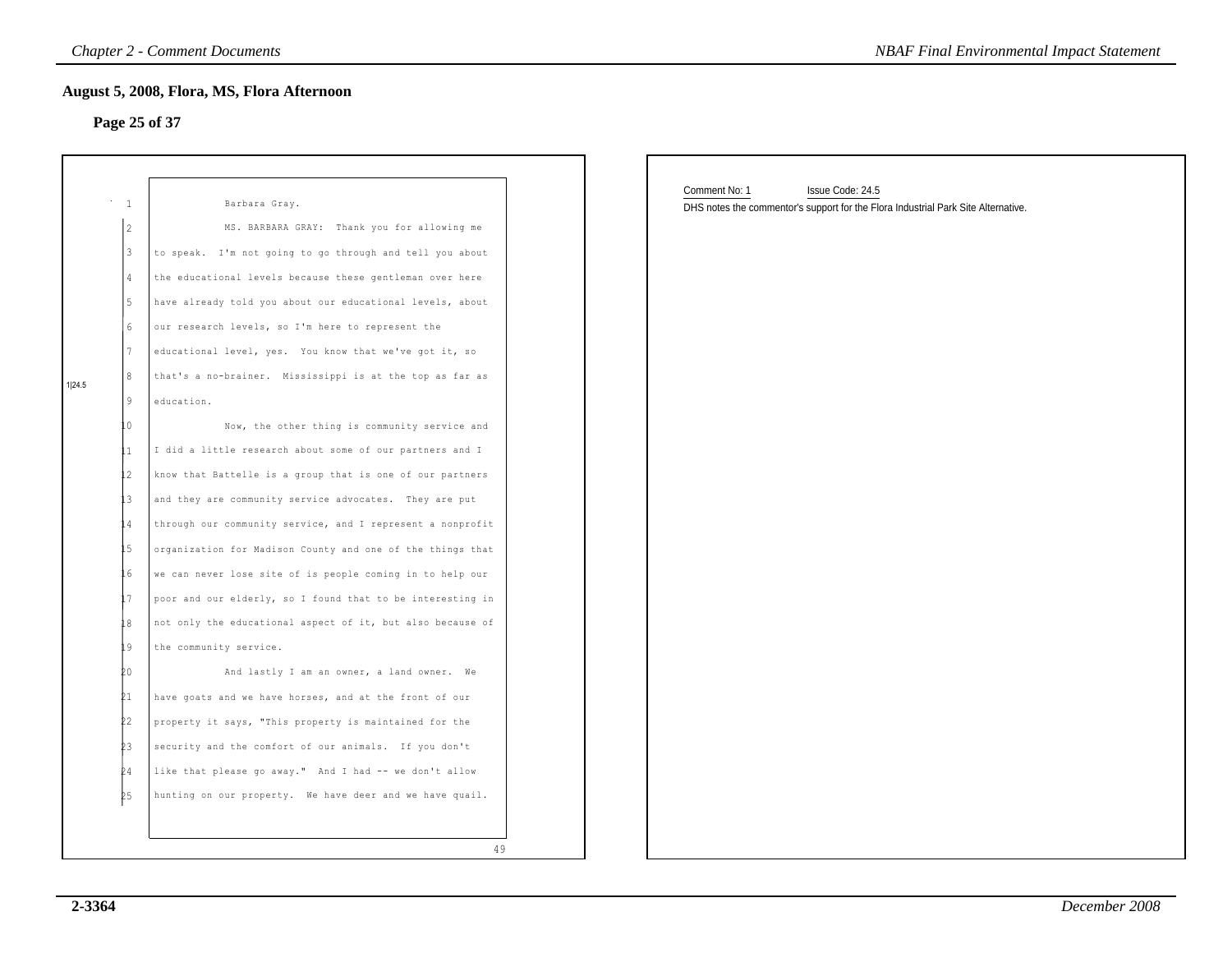# **Page 26 of 37**

|                  |                 | <b>Chapter 2 - Comment Documents</b>                        |  |                                                                                                                        | <b>NBAF Final Environmental Impact Statement</b> |
|------------------|-----------------|-------------------------------------------------------------|--|------------------------------------------------------------------------------------------------------------------------|--------------------------------------------------|
|                  |                 | August 5, 2008, Flora, MS, Flora Afternoon<br>Page 26 of 37 |  |                                                                                                                        |                                                  |
|                  |                 |                                                             |  |                                                                                                                        |                                                  |
|                  |                 | But if a person like me can say bring it on,                |  | Comment No: 1<br>Issue Code: 24.5<br>DHS notes the commentor's support for the Flora Industrial Park Site Alternative. |                                                  |
|                  |                 | you have our trust. We know that you're good stewards of    |  |                                                                                                                        |                                                  |
| $1 24.5$ (cont.) |                 | security for NBAF and we welcome you. I'm a strong          |  |                                                                                                                        |                                                  |
|                  |                 | supporter. The people who come to our agency are strong     |  |                                                                                                                        |                                                  |
|                  |                 | supporters, so all we can say is go ahead on, it's a no     |  |                                                                                                                        |                                                  |
|                  | 16              | brainer, Flora is the place to be.                          |  |                                                                                                                        |                                                  |
|                  | $7\phantom{.0}$ | MS. CATHERINE COGHILL: Thank you.                           |  |                                                                                                                        |                                                  |
|                  | 8               | David Dzielak.                                              |  |                                                                                                                        |                                                  |
|                  | 9               | MR. DAVID DZIELAK: Good afternoon, welcome                  |  |                                                                                                                        |                                                  |
|                  | 10              | to the very warm welcome of Flora, Mississippi. I'd like    |  |                                                                                                                        |                                                  |
|                  | 11              | to -- I'm David Dzielak from the University of Mississippi  |  |                                                                                                                        |                                                  |
|                  | 12              | Medical Center, and my task was to tell all the virtues of  |  |                                                                                                                        |                                                  |
|                  | 13              | our academic consortium. That has been done much more       |  |                                                                                                                        |                                                  |
| 1 24.5           | 14              | eloquently than I could have been by the Governor,          |  |                                                                                                                        |                                                  |
|                  | 15              | Senators and Congressman; so I just wanted to reiterate     |  |                                                                                                                        |                                                  |
|                  | 16              | everything that they said about our intellectual statutes   |  |                                                                                                                        |                                                  |
|                  | 17              | and researchers that support this facility. And we are      |  |                                                                                                                        |                                                  |
|                  | 18              | very supportive of it and we believe it should be in        |  |                                                                                                                        |                                                  |
|                  | 19              | Mississippi and it should be in Flora. Thank you.           |  |                                                                                                                        |                                                  |
|                  | 20              | MS. CATHERINE COGHILL: Thank you, sir.                      |  |                                                                                                                        |                                                  |
|                  | 21              | Webb Bozeman.                                               |  |                                                                                                                        |                                                  |
|                  | 22              | MR. WEBB BOZEMAN: Webb Bozeman, Breithaupt                  |  |                                                                                                                        |                                                  |
|                  | 23              | and Company from right here in Flora, Mississippi.          |  |                                                                                                                        |                                                  |
|                  | 24              | Faith, family and Flora, that was my dad's                  |  |                                                                                                                        |                                                  |
|                  | 25              | beliefs. It's my beliefs. I have faith in the Lord and I    |  |                                                                                                                        |                                                  |
|                  |                 | 50                                                          |  |                                                                                                                        |                                                  |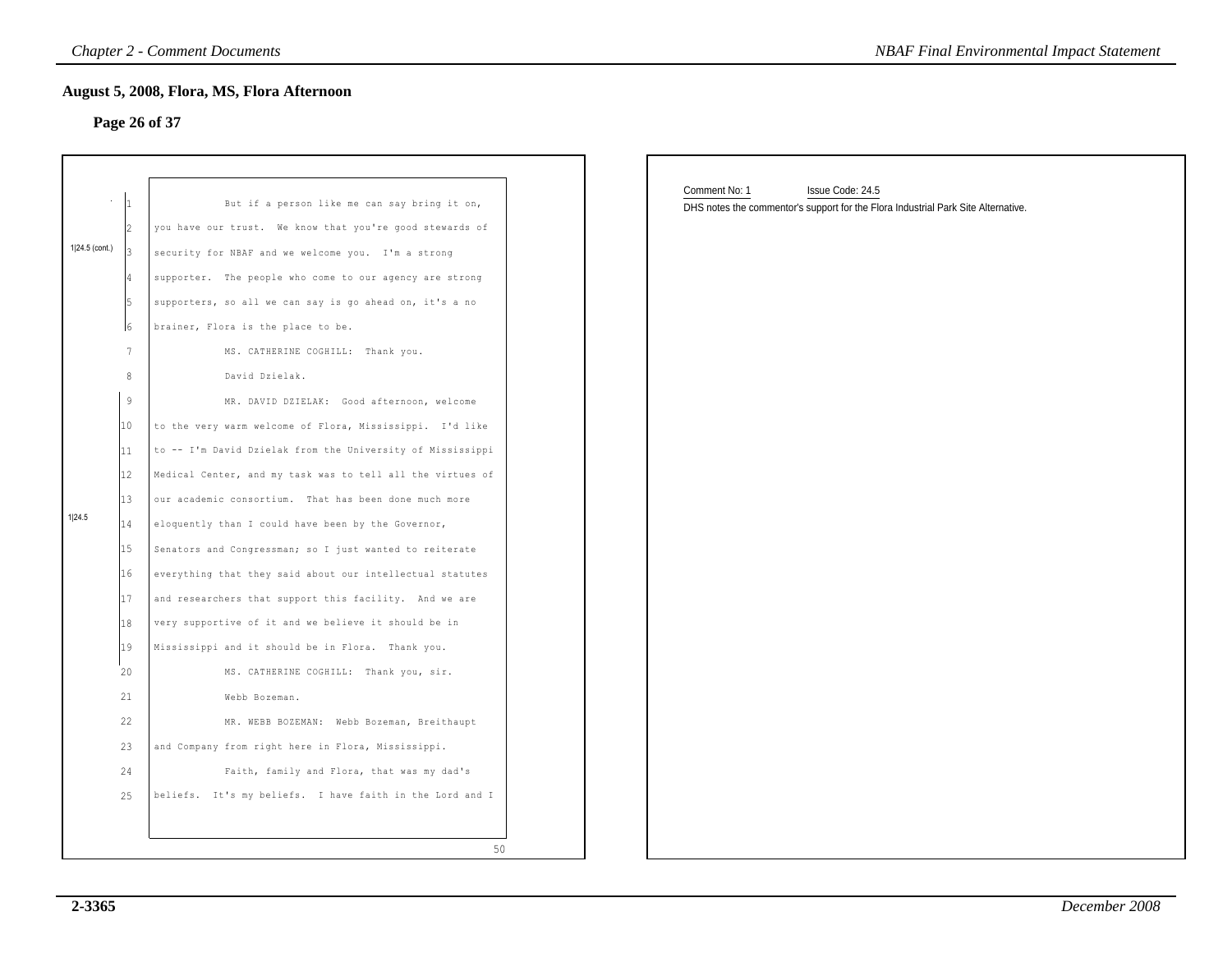# **Page 27 of 37**

|        |                                                                                                         | <b>Chapter 2 - Comment Documents</b>                                                                                                                                                                                                                                                                                                                                                                                                                                                                                                                                                                                                                                                                                                                                                                                | <b>NBAF Final Environmental Impact Statement</b>                                                                                                                                                                                                 |
|--------|---------------------------------------------------------------------------------------------------------|---------------------------------------------------------------------------------------------------------------------------------------------------------------------------------------------------------------------------------------------------------------------------------------------------------------------------------------------------------------------------------------------------------------------------------------------------------------------------------------------------------------------------------------------------------------------------------------------------------------------------------------------------------------------------------------------------------------------------------------------------------------------------------------------------------------------|--------------------------------------------------------------------------------------------------------------------------------------------------------------------------------------------------------------------------------------------------|
|        | Page 27 of 37                                                                                           | August 5, 2008, Flora, MS, Flora Afternoon                                                                                                                                                                                                                                                                                                                                                                                                                                                                                                                                                                                                                                                                                                                                                                          |                                                                                                                                                                                                                                                  |
| 1 24.5 | $ 1\rangle$<br>2<br>3<br>$\overline{4}$<br>5<br>6<br>$7\phantom{.0}$<br>8<br>9<br>LO.<br>$\overline{1}$ | believe in my family and I love Flora, and I know that<br>this facility coming to Flora would do nothing but make<br>Flora better. It might put us on a little bit faster<br>track than we were used to, because we're kind of Mayberry<br>around here, but it will all be for the good. I have my<br>farm shop, which, I mean, is directly across the highway<br>from the facility. I have cattle directly across the<br>highway from the facility. It bothers me not one bit<br>whether I'm working in my shop or my cattle are there that<br>the facility will be across the street from me. I welcome<br>y'all with open arms.                                                                                                                                                                                  | Comment No: 1<br>Issue Code: 24.5<br>DHS notes the commentor's support for the Flora Industrial Park Site Alternative.<br>Comment No: 1<br>Issue Code: 24.5<br>DHS notes the commentor's support for the Flora Industrial Park Site Alternative. |
| 1 24.5 | 12<br>13<br>14<br>15<br>16<br>17<br>18<br>19<br>20<br>21<br>22<br>123<br>24<br>25                       | MS. CATHERINE COGHILL: Stan Johnson.<br>MR. STAN JOHNSON: Good afternoon, my name is<br>Stan Johnson, Stanley, that is. I own Flora Dry Cleaners<br>here in Flora, Mississippi. And I would say choosing<br>Flora would kind of be like the story of the way I chose<br>my wife. A lovely lady, in her absence, she is from<br>Flora, Mississippi. We reside in Clinton, and we're in<br>the process of looking for land here. My choosing to come<br>to Flora, there were opportunities to go other places to<br>start a business, but I love the family atmosphere here;<br>and I don't think you can choose a better place than<br>Flora, Mississippi. I have an influence with a close<br>friend of mine, Senator Kenneth Williams or Kenneth Jones<br>from Mississippi, and have seen the funds that have been |                                                                                                                                                                                                                                                  |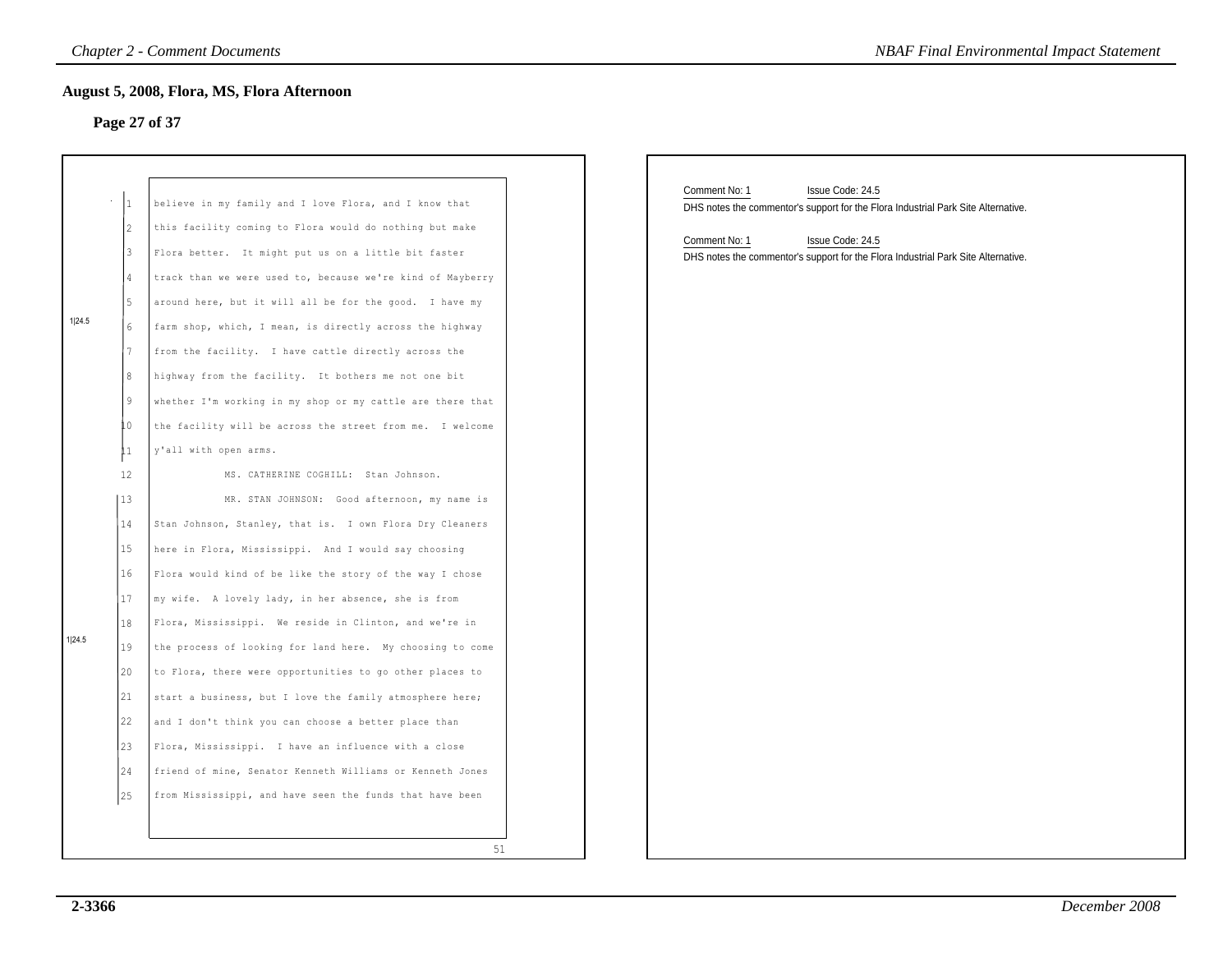# **Page 28 of 37**

|                | $\mathbf{1}$            | implemented, put forth and in position to take on this     |
|----------------|-------------------------|------------------------------------------------------------|
| 1 24.5 (cont.) | 2                       | We welcome you with open arms and if there's<br>iob.       |
|                | 3                       | anything that you can do I say take that vote.             |
|                | $\Delta$                | MS. CATHERINE COGHILL: Gray Swoope.                        |
|                | 5                       | MR. GRAY SWOOPE: Good afternoon, I'm Gray                  |
|                | 6                       | Swoope, the Executive Director of the Mississippi          |
|                | 7                       | Development Authority, and had the great opportunity to    |
|                | 8                       | work with this team on this project and be a part of the   |
|                | 9                       | Mississippi team. We looked at this project and we talked  |
|                | $\Omega$                | about the core-selection criteria, and I feel very strong  |
|                | 11                      | that the State of Mississippi and this site stacked up     |
|                | $\overline{2}$          | better than none. We reached that in the selection         |
|                | $\overline{\mathbf{3}}$ | process, but today I'm going to take my economic           |
|                | $\sqrt{4}$              | government hat off and set it on the side here and tell    |
|                | 15                      | you that I'm a resident of this county. This is my home.   |
| 1 24.5         | L 6                     | At night when I come back from traveling all over the      |
|                | L7                      | state and working for Governor Barbour and selling this    |
|                | 18                      | state, I lay my head on a pillow less than 12, 13 miles    |
|                | L9                      | from here. We want you to put this in my backyard. We      |
|                | 20                      | want the job opportunities in my backyard. We want the     |
|                | 21                      | National Bio and Agro-Defense Facility in my backyard, and |
|                | Þ2                      | I'll tell you why. If you put the NBAF facility here,      |
|                | ÞЗ                      | public support is a big part of this project, we will      |
|                | 24                      | embrace you. We will embrace being part of this nation's   |
|                | 25                      | defense in bio-terrorism. We will embrace the opportunity  |
|                |                         |                                                            |
|                |                         | 52                                                         |

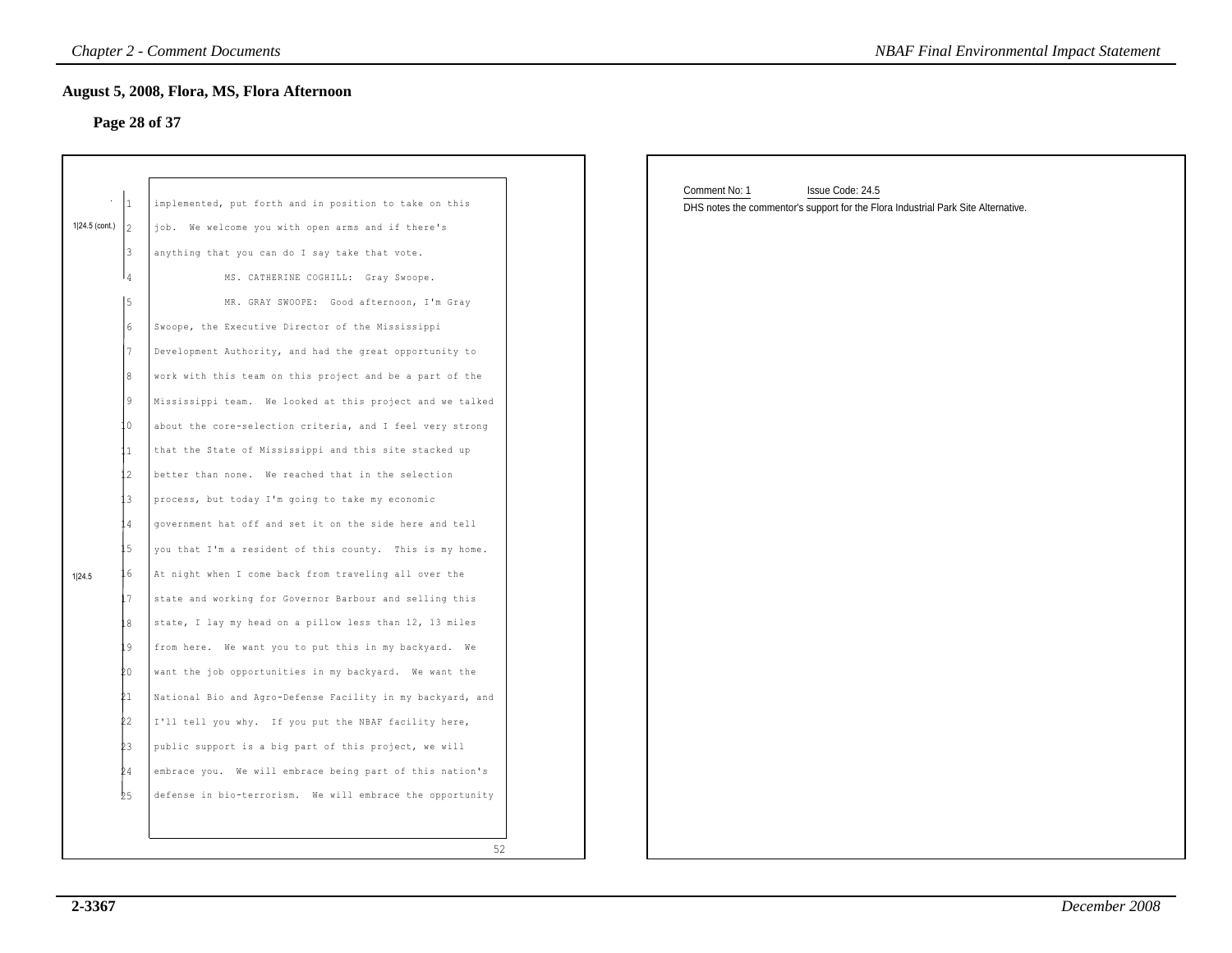#### **Page 29 of 37**

|                | $\mathbf{1}$ | to provide you with a world class work force. The          |
|----------------|--------------|------------------------------------------------------------|
|                | 2            | facility opens in 2015, have two daughters who are in the  |
|                | 3            |                                                            |
|                |              | public school system in this county, one of them we refer  |
|                | 4            | to as the mad scientist. She will be a part of this        |
| 1 24.5 (cont.) | 5            | facility. She'll be one of your people -- scientists in    |
|                | 6            | this facility. This is her dream. We want to be a part     |
|                | 7            | of it. Unlike some of the areas you go you may hear        |
|                | 8            | different comments, I'm telling you as a community, as a   |
|                | 9            | leader of this state and a resident of Madison County, put |
|                | LO.          | the CDC for animals in our backyard. Thank you.            |
|                | 11           | MS. CATHERINE COGHILL: Thank you.                          |
|                | 12           | Duane O'Neill.                                             |
|                | 13           | MR. DUANE O'NEILL: Good afternoon, my name                 |
|                | 14           | is Duane O'Neill and I've had the great pleasure over the  |
|                | 15           | last couple of years of being the coordinator of the Gulf  |
|                | 16           | States Consortium Team. It's quite an honor as you can     |
|                | 17           | see with the type of individuals that's been already       |
|                | 18           | addressing this group today, and Chairman Johnson, I would |
| 1 24.5         | 19           | also like to say thank you to you and your team. It's      |
|                | 20           | been very much a pleasure to work with you throughout this |
|                | 21           | entire process.                                            |
|                | 22           | The criteria of selecting the site has been                |
|                | 23           | pretty well covered already. One of the important factors  |
|                | 24           | though that I believe I could still touch on that hasn't   |
|                | 25           | been touched is that of community support. We've talked a  |

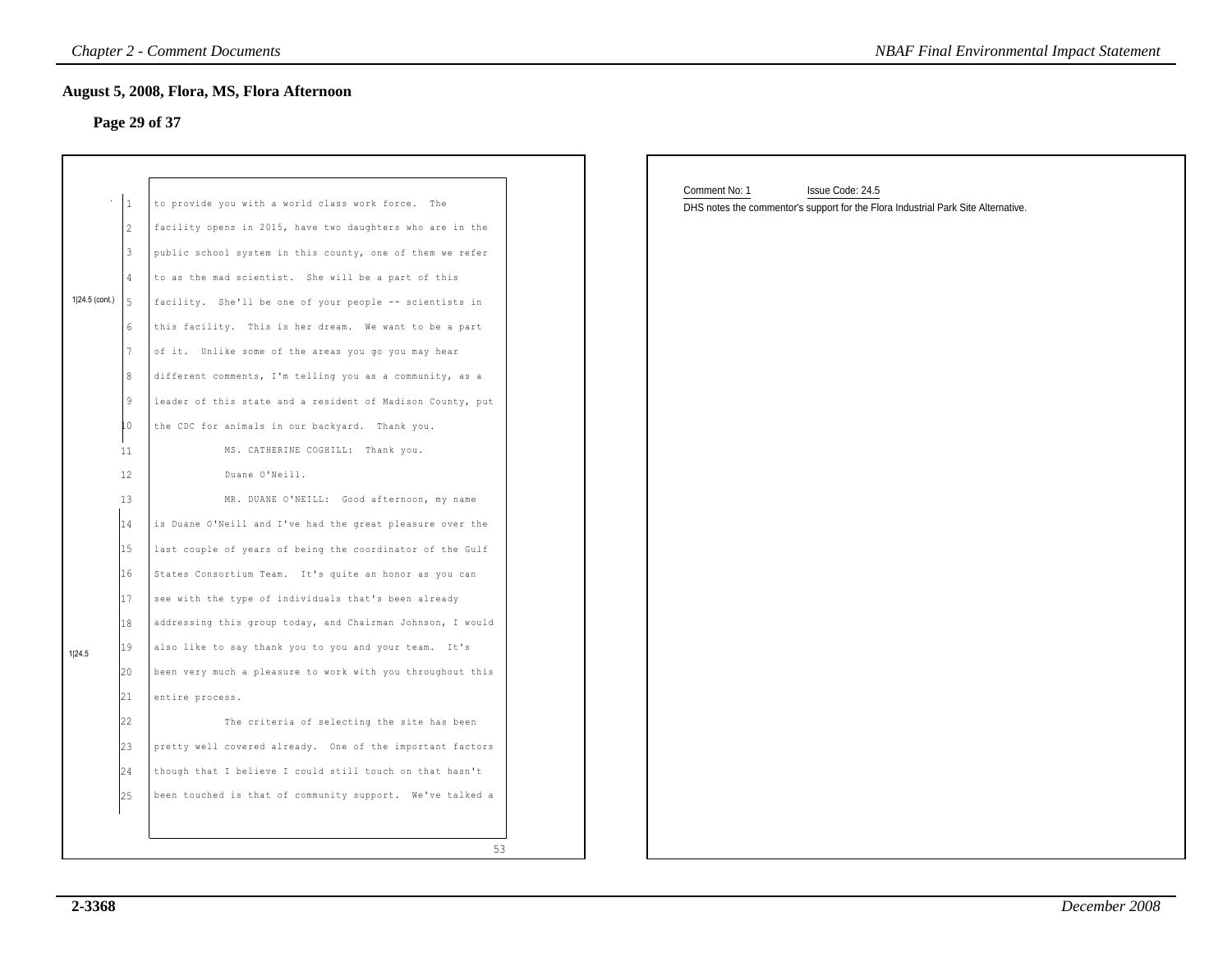# **Page 30 of 37**

|                  | 1              | lot about community support, but I will also tell you that |
|------------------|----------------|------------------------------------------------------------|
|                  | $\overline{2}$ | from our vantage point. We were the group that went out    |
|                  | 3              | and spoke to folks all over this area, primarily in Flora  |
|                  | 4              | and Madison County, but any place anybody wanted us to     |
|                  | 5              | speak to them about this project. The project that was     |
|                  | 6              | presented in some 80 meetings so far, and we're still      |
|                  | 7              | doing those types of meetings, we would speak to two       |
| $1 24.5$ (cont.) | 8              | people if they gathered. In a lot of occasions we had 300  |
|                  | 9              | that were gathered and anywhere in between. And I can      |
|                  | 0              | tell you that there were a lot of good questions that were |
|                  | 1              | asked, a lot of fair questions, questions that needed      |
|                  | 2              | answers for us all to feel good about the process; but     |
|                  | 3              | each and every one of those question has been answered.    |
|                  | $\overline{4}$ | And I can tell you that over the course of all those       |
|                  | .5             | meetings now, those some 80 meetings, that well over 95    |
|                  | . 6            | percent of all those that are out there are supporting,    |
|                  | . 7            | and they can't all be in this room here today, but we have |
|                  | .8             | talked to hundreds and hundreds of people that are very,   |
|                  | . 9            | very supportive of bringing this project to Flora,         |
|                  | 20             | Mississippi. So you are going to be very, very welcome,    |
|                  | 21             | and we thank you again for allowing us to get to this      |
|                  | \$2            | point.                                                     |
|                  | 23             | MS. CATHERINE COGHILL: Thank you.                          |
|                  | 24             | Michael Kelly.                                             |
|                  | 25             | MR. MICHAEL KELLY: I'm Michael Kelly from                  |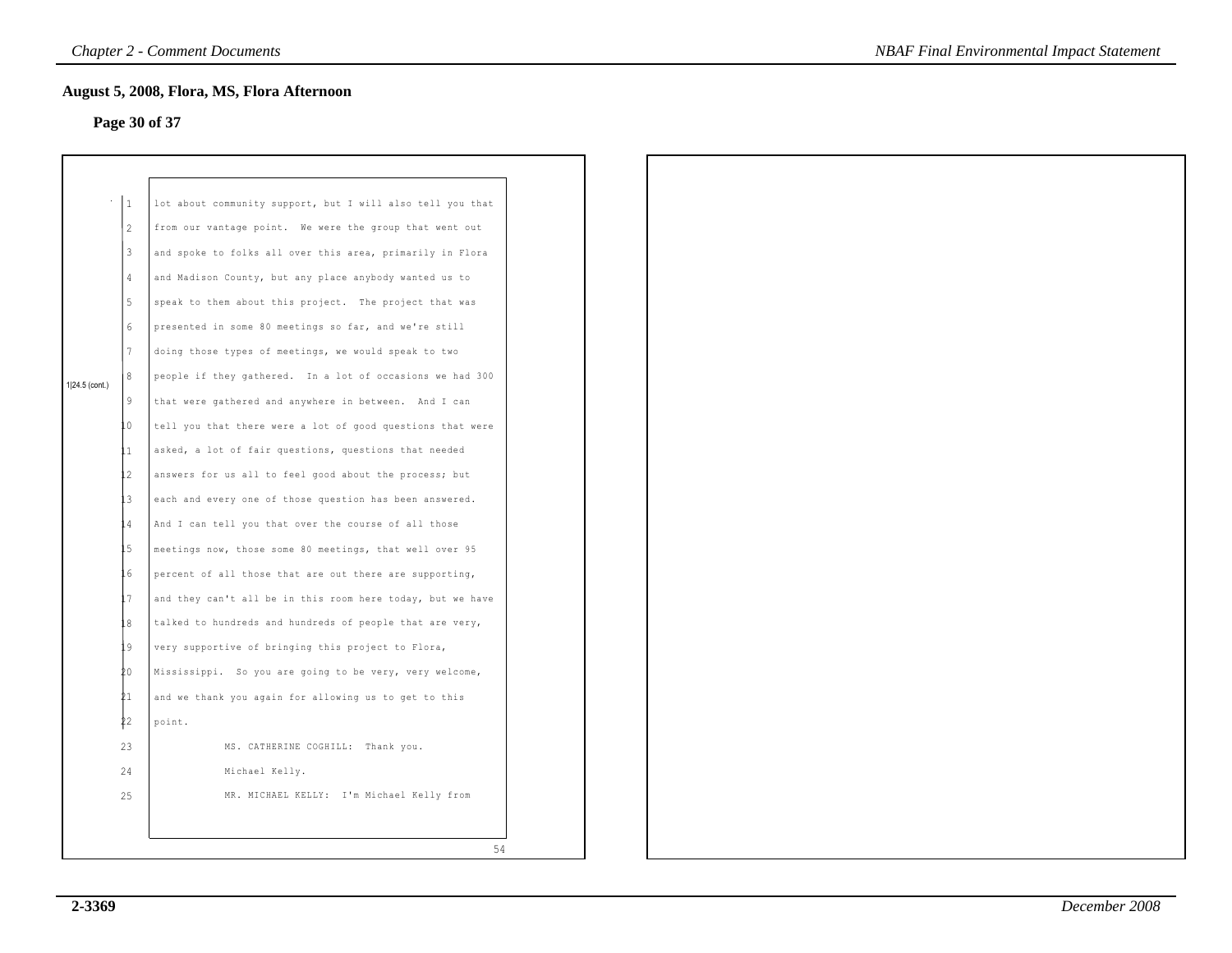#### **Page 31 of 37**

|        | 1  | the Battelle Memorial Institute and thanks for the         |
|--------|----|------------------------------------------------------------|
|        | 2  | opportunity to speak. In front of this audience I think    |
|        | 3  | it's important to acknowledge the team behind the NBAF     |
|        | 4  | itself. I don't think many people get an opportunity to    |
|        | 5  | appreciate how hard it is to put something like this       |
|        | 6  | concept together and then see it maybe in your lifetime    |
|        | 7  | happen, and the folks in front of you today as well as all |
|        | 8  | the folks back there in Washington and other areas         |
| 1 24.5 | 9  | supporting it are really doing some tremendous work to     |
|        | 10 | bring this together. And it's hard to think about it, and  |
|        | 11 | it's also not going to happen for another seven years, but |
|        | 12 | nonetheless it's hard work, they've done a great job and   |
|        | 13 | you should be commended for it.                            |
|        | 14 | Battelle has been a member of this consortium              |
|        | 15 | since the beginning. I think now we've heard, 15 or so     |
|        | 16 | people speak, you can understand why we strongly believe   |
|        | 17 | that this is the right place and in fact it's the best     |
|        | 18 | place for you to consider and to put the NBAF facility.    |
|        | 19 | The area has solid capabilities, but that's not as         |
|        | 20 | important as the potential that it offers in the future,   |
|        | 21 | and we're not talked seven years from now. We're talking   |
|        | 22 | with decades to come because this facility is going to be  |
|        | 23 | around for decades. You have national labs in our nation   |
|        | 24 | that are more than 50 years old. It will be around for a   |
|        | 25 | long time. It brings a lot and so does the area. It has    |

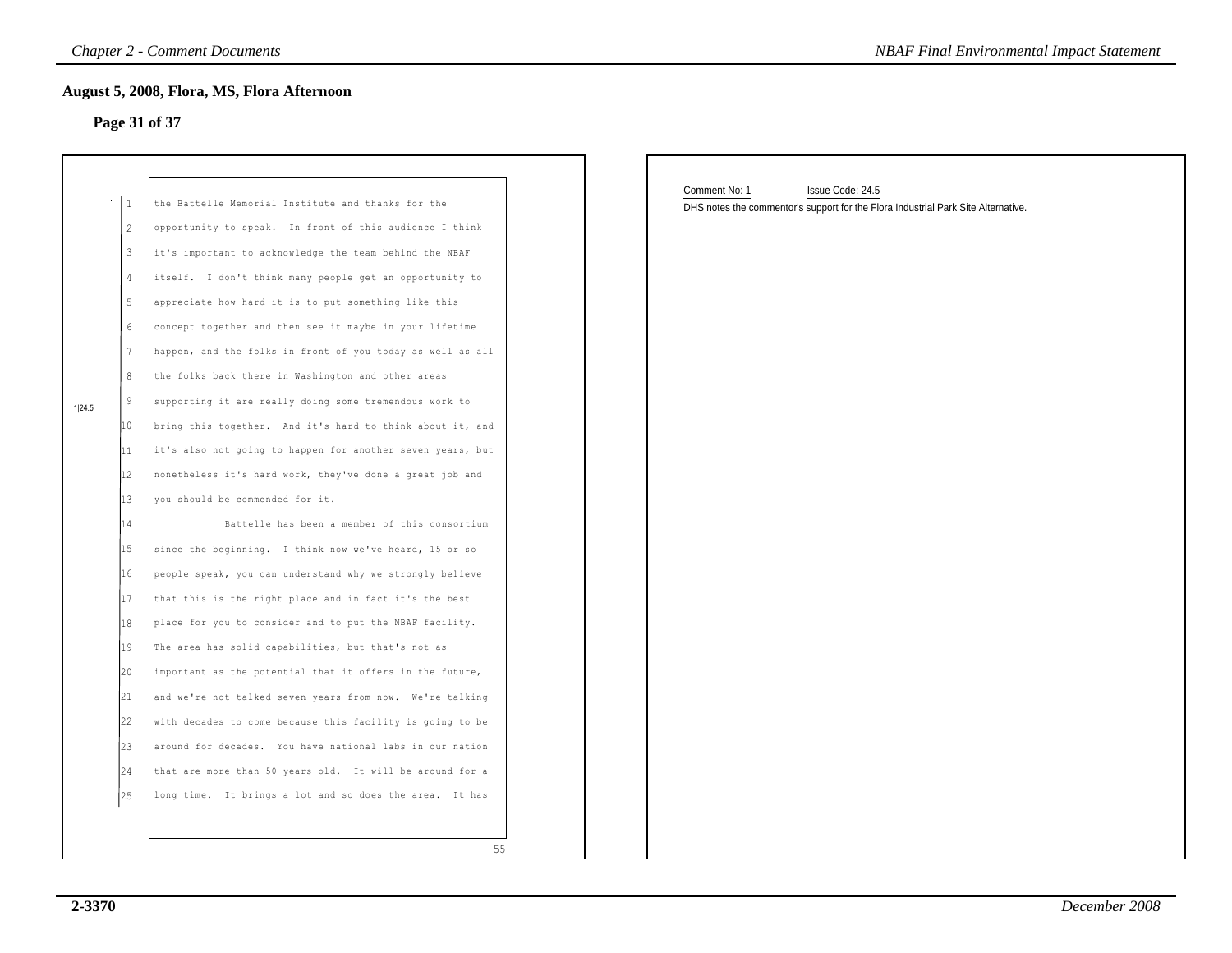# **Page 32 of 37**

| <b>Chapter 2 - Comment Documents</b>                                                                                                                                                                                                                                                                                                                                                                                                                                                                                                                                                      | <b>NBAF Final Environmental Impact Statement</b>                                                                                                                                                                                                                                                                                                                       |
|-------------------------------------------------------------------------------------------------------------------------------------------------------------------------------------------------------------------------------------------------------------------------------------------------------------------------------------------------------------------------------------------------------------------------------------------------------------------------------------------------------------------------------------------------------------------------------------------|------------------------------------------------------------------------------------------------------------------------------------------------------------------------------------------------------------------------------------------------------------------------------------------------------------------------------------------------------------------------|
| <b>August 5, 2008, Flora, MS, Flora Afternoon</b><br>Page 32 of 37                                                                                                                                                                                                                                                                                                                                                                                                                                                                                                                        |                                                                                                                                                                                                                                                                                                                                                                        |
| a solid team behind it. It has a solid community to<br>support it, and it has tremendous support from our labs.<br>Battelle is very, very happy and with great pride and<br>happiness say we think this is the best place. We think<br>this is the best organization to put this together for<br>you. Again, thanks for your service to us.<br>MS. CATHERINE COGHILL: Leigh Ann Ross.                                                                                                                                                                                                     | Comment No: 1<br>Issue Code: 24.5<br>DHS notes the commentor's support for the Flora Industrial Park Site Alternative.<br>Comment No: 2<br>Issue Code: 15.5<br>DHS notes the commentor's support for the Flora Industrial Park Site Alternative. The economic<br>effects of the NBAF at the Flora Industrial Park Site are included in Section 3.10.5 of the NBAF EIS. |
| MS. LEIGH ANN ROSS: Good afternoon, I'm<br>Leigh Ann Ross and I'm here today as President of the<br>Mississippi Biotechnology Association. Our organization<br>exists to provide state-wide leadership for the life<br>sciences sector, and our board is comprised with numerous<br>based run private industries but also from our leading<br>research institutions.<br>One of the positive impacts that NBAF can<br>have on the State of Mississippi is to track and retain<br>some of those with capital, and the private sector<br>research and development funding. And many of those |                                                                                                                                                                                                                                                                                                                                                                        |
| resources will go to our universities and some will go to<br>the private sector. The Biotechnology Association is<br>uniquely positioned to serve as a conduit between DHS, and<br>HHS, NBAF teams. And I hope we already have an<br>intellectual capital and funding here in the state.<br>So when the Gulf States Consortium lands NBAF<br>here in Flora we will be at the epic center for biotech<br>56                                                                                                                                                                                |                                                                                                                                                                                                                                                                                                                                                                        |
|                                                                                                                                                                                                                                                                                                                                                                                                                                                                                                                                                                                           |                                                                                                                                                                                                                                                                                                                                                                        |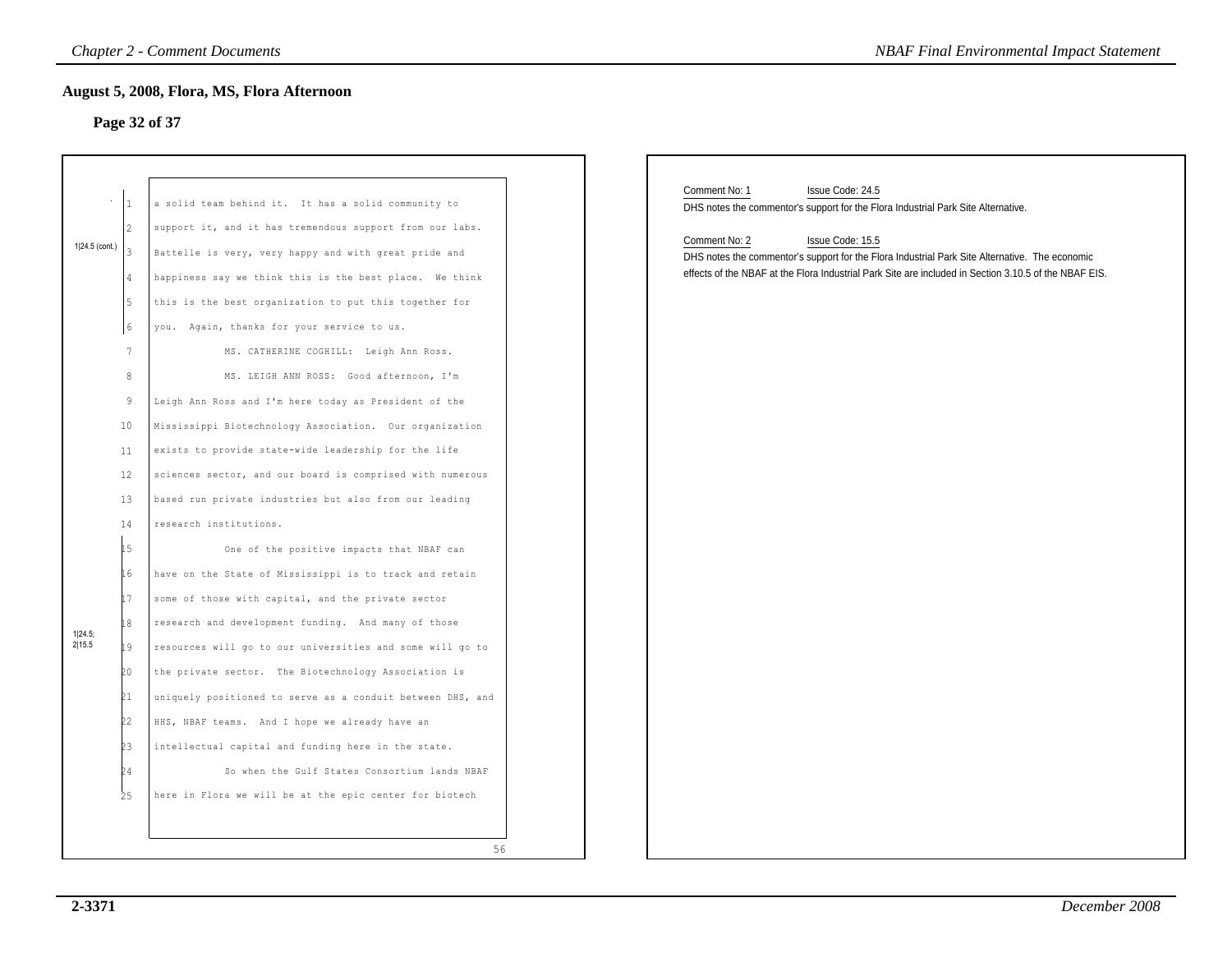# **Page 33 of 37**

|                                   |                | August 5, 2008, Flora, MS, Flora Afternoon                 |  |  |
|-----------------------------------|----------------|------------------------------------------------------------|--|--|
|                                   |                | Page 33 of 37                                              |  |  |
|                                   |                |                                                            |  |  |
|                                   |                |                                                            |  |  |
|                                   |                | development in our state, and we stand ready with          |  |  |
|                                   | 12.            | organization to help our local communities and our state   |  |  |
| 1 24.5 (cont.);<br>2 15.5 (cont.) |                | to put to use the benefits that could come from that. So   |  |  |
|                                   | $\overline{4}$ | National Bio is a successful name, you've heard of it, and |  |  |
|                                   |                | having a state affiliate to show that we're committed to   |  |  |
|                                   |                | working a sector in our state and to building a knowledge  |  |  |
|                                   |                | based economy here in Mississippi, so we enthusiastically  |  |  |
|                                   | 8              | support the addition of the NBAF facility in Flora, and we |  |  |
|                                   | l9             | look forward to working with DHS. Thank you.               |  |  |
|                                   | 10             | MS. CATHERINE COGHILL: Our next speaker is                 |  |  |
|                                   | 11             | Lynda Hays.                                                |  |  |
|                                   | 12             | MS. LYNDA HAYS: Thank you for coming to                    |  |  |
|                                   | 13             | answer the questions, and I still need help. This is a     |  |  |
|                                   | 14             | lot to go through and a lot to comprehend. How many of     |  |  |
|                                   | 15             | you have looked at this book? Raise your hand please. We   |  |  |
|                                   | 16             | might, for the record, have about 15 other than those that |  |  |
|                                   | 17             | might have compiled it. Thank you for all of you who are   |  |  |
|                                   | 18             | standing around in the back for answering the numerous     |  |  |
|                                   | 19             | questions I've had in the past, and those that I asked     |  |  |
|                                   | 20             | today. You have answered them very detailed. I still       |  |  |
|                                   | 21             | have concerns and it's not so much for the safety as it is |  |  |
|                                   | 22             | for the direct impact on this community. I would like to   |  |  |
|                                   | 23             | see those who are residents of Flora to please stand. We   |  |  |
|                                   | 24             | have approximately 25 to 30 of the total who are here.     |  |  |
|                                   | 25             | I still have concerns on how there will be an              |  |  |
|                                   |                |                                                            |  |  |
|                                   |                | 57                                                         |  |  |
|                                   |                |                                                            |  |  |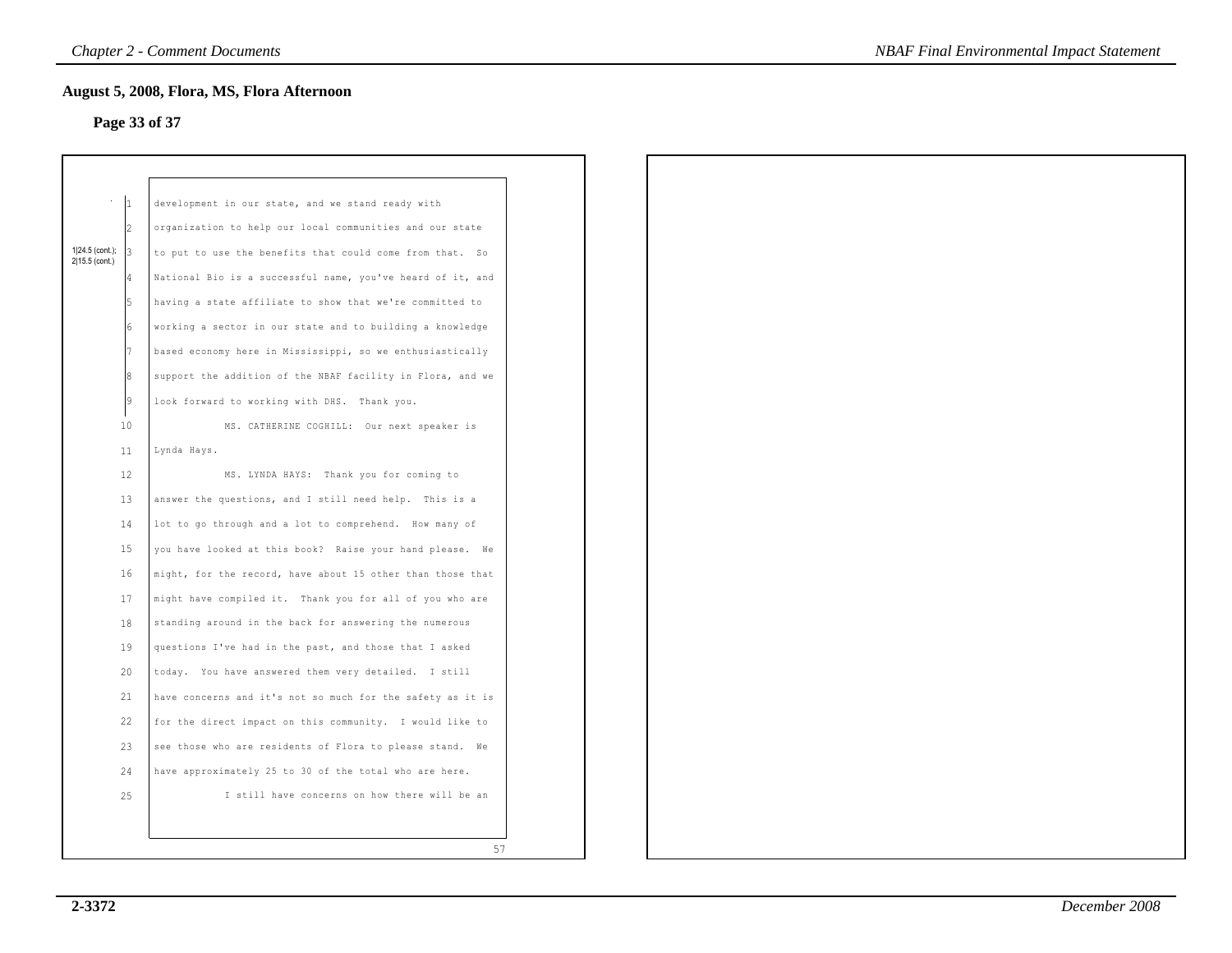#### **Page 34 of 37**

|                                                                                                                                                                 | Page 34 of 37                                                                                                                                                                                                                                                                                                                                                                                                                                                                                                                                                                                                                                                                                                                                                                                                                                                                                                                                                                                                                                                                                                                                                                                                                                                                                                                                                        |
|-----------------------------------------------------------------------------------------------------------------------------------------------------------------|----------------------------------------------------------------------------------------------------------------------------------------------------------------------------------------------------------------------------------------------------------------------------------------------------------------------------------------------------------------------------------------------------------------------------------------------------------------------------------------------------------------------------------------------------------------------------------------------------------------------------------------------------------------------------------------------------------------------------------------------------------------------------------------------------------------------------------------------------------------------------------------------------------------------------------------------------------------------------------------------------------------------------------------------------------------------------------------------------------------------------------------------------------------------------------------------------------------------------------------------------------------------------------------------------------------------------------------------------------------------|
| $\vert$ 1<br>2<br>3<br>$\overline{4}$<br>5<br>6<br>8<br>19<br>10<br>11<br>$12 \,$<br>13<br>14<br>15<br>16<br>17<br>18<br>19<br>20<br>21<br>22<br>23<br>24<br>25 | impact on this community, and I have not had those<br>concerns answered. Note that in the book the data that is<br>provided is for the Flora area. That is Madison County,<br>Yazoo County and, I believe, Hinds County.<br>I know that this is good for the state. I<br>know this is good for our country. I am a patriot. I<br>just want to be sure that it's the right thing for this<br>community. I'm 4th generation and I would hate to see a<br>good thing gone bad. Maybe not because of the release of<br>an agent, but maybe because of not considering the impact<br>that it would have on this community from transportation,<br>other things. Mr. Holeman has answered questions, but<br>please know that I still want to know in the year 2030,<br>what will Flora be? Thank you.<br>MS. CATHERINE COGHILL: Thank you. At this<br>point in time, folks, I'd like to open up the floor if<br>there is someone who hasn't signed up to speak who would<br>like to speak at this point in time. If there's anyone<br>that falls in that category, please feel free to come up<br>to the microphone.<br>MR. PAUL PANELLI: Thank you for the<br>opportunity to sign up. My name is Paul Panelli and I'm<br>an executive from Yates Construction. I actually moved<br>here, lived right up the road in Madison County, and love<br>the area, love the state. |

#### Comment No: 1 Issue Code: 5.5

#### Comment No: 2 Issue Code: 17.5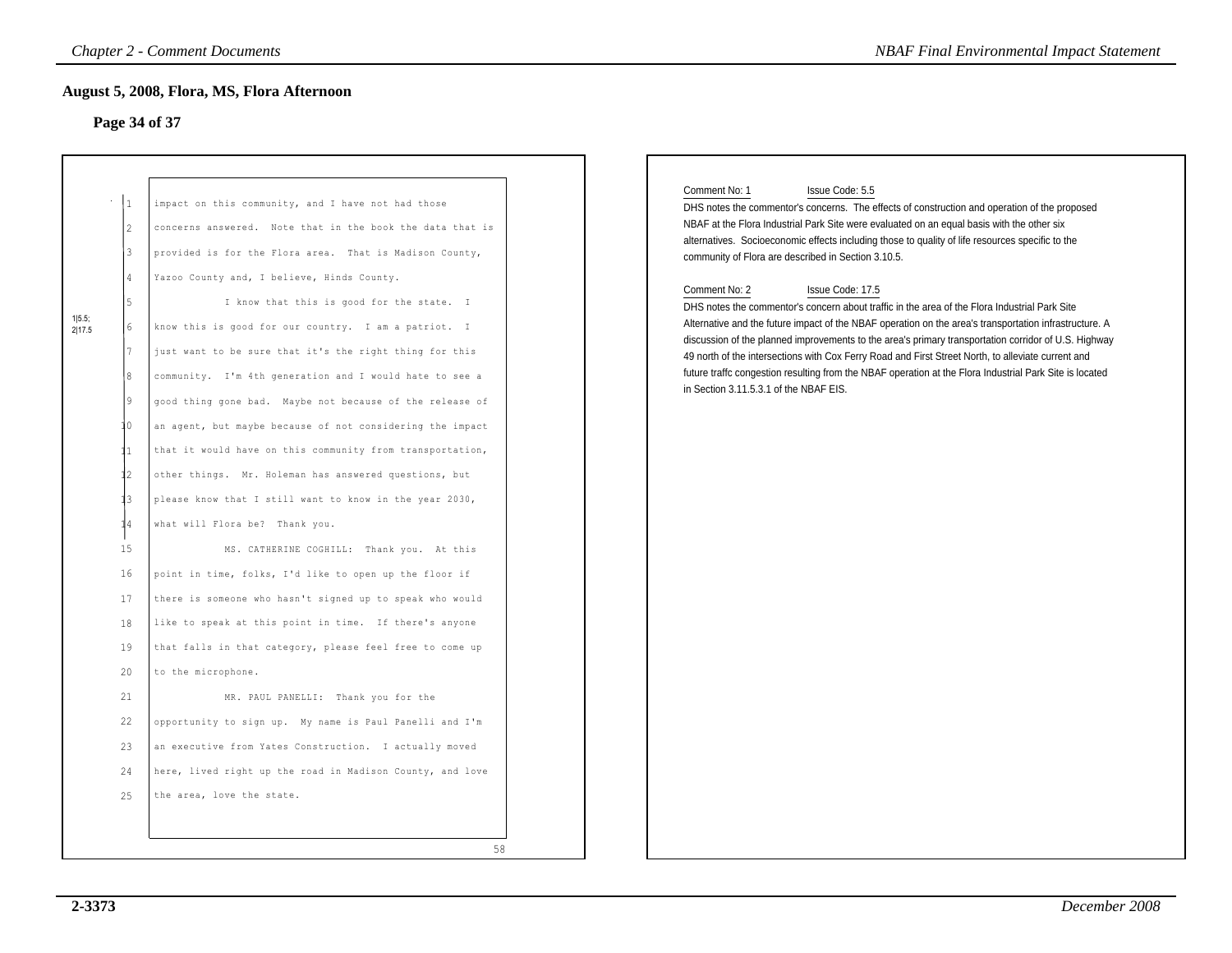# **Page 35 of 37**

|        |                                                                             | <b>Chapter 2 - Comment Documents</b>                                                                                                                                                                                                                                                                                                                                                                                                                                                                                                                                                                                                                                            | <b>NBAF Final Environmental Impact Statement</b>                                                                                                                                                                                                 |
|--------|-----------------------------------------------------------------------------|---------------------------------------------------------------------------------------------------------------------------------------------------------------------------------------------------------------------------------------------------------------------------------------------------------------------------------------------------------------------------------------------------------------------------------------------------------------------------------------------------------------------------------------------------------------------------------------------------------------------------------------------------------------------------------|--------------------------------------------------------------------------------------------------------------------------------------------------------------------------------------------------------------------------------------------------|
|        |                                                                             | August 5, 2008, Flora, MS, Flora Afternoon<br>Page 35 of 37                                                                                                                                                                                                                                                                                                                                                                                                                                                                                                                                                                                                                     |                                                                                                                                                                                                                                                  |
| 1 24.5 | I1<br>I2<br>13<br>4<br>l5<br>16<br>17<br>l8<br>19<br>10<br>11<br>12         | I have 30 years of experience in<br>biotechnology facilities. I have overseen the building of<br>the largest biotech facility in the United States for<br>Genentech. This facility is right -- the one thing we<br>didn't talk about today is we have all the experience to<br>build these kinds of facilities here locally. I'm<br>overseeing the Jackson Federal Courthouse, I'm principal<br>in charge of that job. We're thrilled to be here and<br>thrilled to have you here and just want you to know we can<br>build this thing for you.<br>MS. CATHERINE COGHILL: Is there anyone else<br>that would like to speak? Yes, sir.                                           | Comment No: 1<br>Issue Code: 24.5<br>DHS notes the commentor's support for the Flora Industrial Park Site Alternative.<br>Comment No: 1<br>Issue Code: 24.5<br>DHS notes the commentor's support for the Flora Industrial Park Site Alternative. |
| 1 24.5 | 13<br>14<br>15<br> 16<br>17<br>18<br>19<br>20<br>21<br>22<br>23<br>24<br>25 | MR. KERMIT HARVEY: My name is Kermit Harvey.<br>I'm a local veterinarian here in Flora. I've spoken at<br>the meeting during the scoping process.<br>Several different concepts, first from a<br>safety perspective, most of you know me here from Flora.<br>My profession is charged with dealing with types of<br>pathogens that this type of institution sees and uses.<br>And other veterinarians around the world handle or are<br>exposed to these pathogens all the time. I have full<br>faith and trust in their ability to manage and handle<br>these pathogens or diseases safely within the Flora<br>community.<br>I've thought about all the different things<br>59 |                                                                                                                                                                                                                                                  |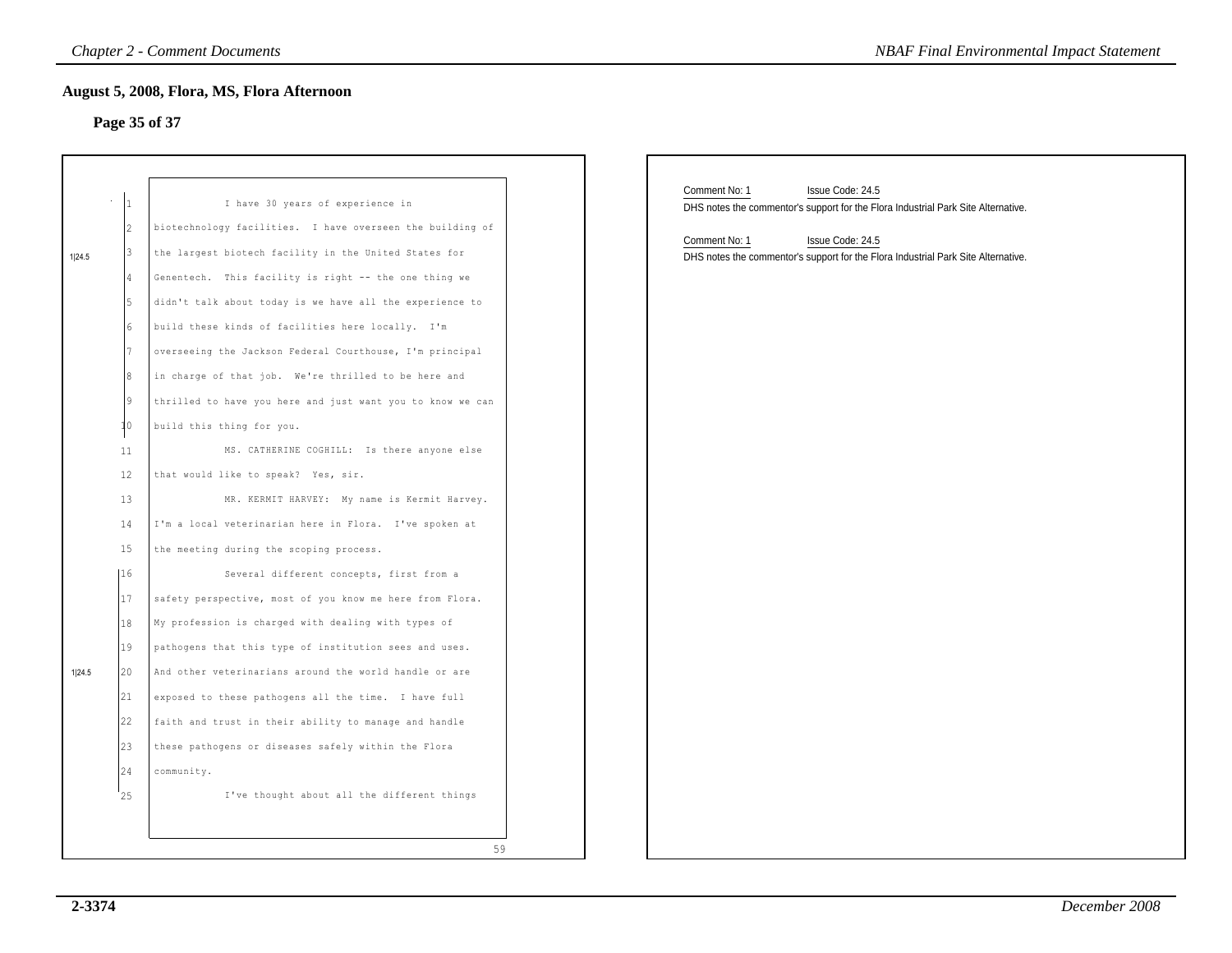# **Page 36 of 37**

|                |                 | August 5, 2008, Flora, MS, Flora Afternoon                 |  |
|----------------|-----------------|------------------------------------------------------------|--|
|                |                 | Page 36 of 37                                              |  |
|                |                 |                                                            |  |
|                |                 |                                                            |  |
|                | $\mathbf{1}$    | that the value of the facility may offer. Those who are    |  |
|                | 2               | worried about Flora being left in the wake of urban life   |  |
|                | $\overline{3}$  | and squall, I think it's probably where some of this is    |  |
|                | $\overline{4}$  | coming from, they don't want to see the change. And I      |  |
|                | $5\phantom{.0}$ | would argue with a facility like this with the federal     |  |
|                | $\epsilon$      | dollars that are going to come behind this would be        |  |
|                | $7\phantom{.0}$ | important to a university and institution that Flora could |  |
|                | 8               | hope for in my lifetime. And that renewal of property      |  |
| 1 24.5 (cont.) | 9               |                                                            |  |
|                |                 | value is what's going to keep Flora what we love. It's     |  |
|                | 10              | not going to hurt it, it's going to keep it what we want   |  |
|                | 11              | it to be, what it's been for generations. And it's what's  |  |
|                | 12              | going to be here.                                          |  |
|                | 13              | I had plenty opportunity to go elsewhere in                |  |
|                | 14              | this country and I chose here, and I love the community.   |  |
|                | 15              | And you want to talk about leadership, I've never had an   |  |
|                | 16              | opportunity to thank my state and federal leaders post     |  |
|                | 17              | Katrina, but you talk about proud of a state and proud of  |  |
|                | 18              | what we did for our people and you want to talk about the  |  |
|                | 19              | cultural fabric, there's nothing better. That's it.        |  |
|                | 20              | MS. CATHERINE COGHILL: Is there anyone else                |  |
|                | 21              | who would like to speak who did not sign in?               |  |
|                | 22              | It's 3:00, the meeting is open until 4:30.                 |  |
|                | 23              | What we'd like to do is take a break and we'll keep an eye |  |
|                | 24              | out, if anyone else comes in from after work or from       |  |
|                | 25              | wherever -- other commitment and wants to speak, we will   |  |
|                |                 |                                                            |  |
|                |                 |                                                            |  |
|                |                 | 60                                                         |  |